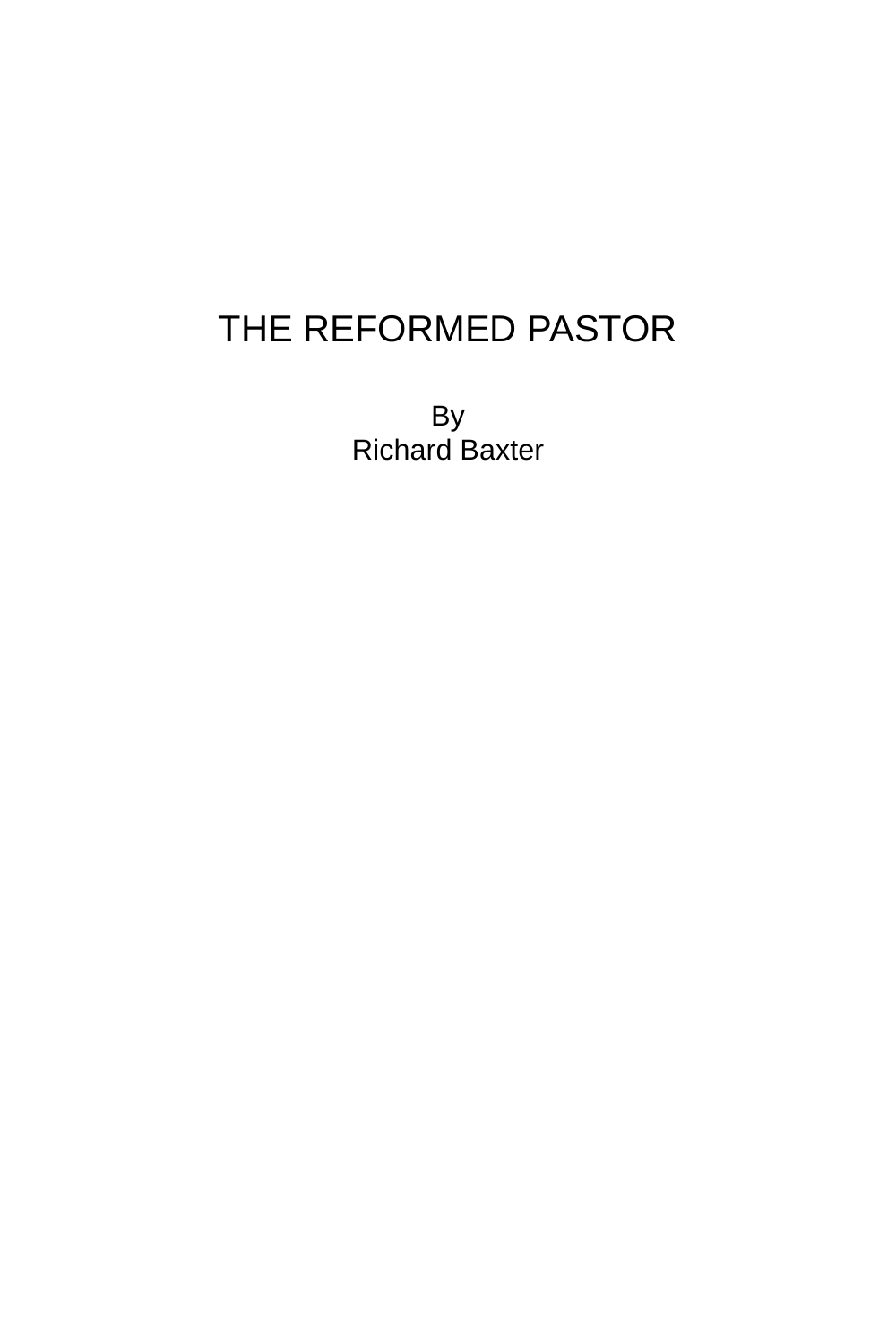THE REFORMED PASTOR is a most extraordinary performance, and should be read by every young minister, before he takes a people under his stated care; and, I think, the practical part of it reviewed every three or four years; for nothing would have a greater tendency to awaken the spirit of a minister to that zeal in his work, for want of which many good men are but shadows of what (by the blessing of God) they might be, if the maxims and measures laid down in that incomparable Treatise were strenuously pursued.

Philip Doddridge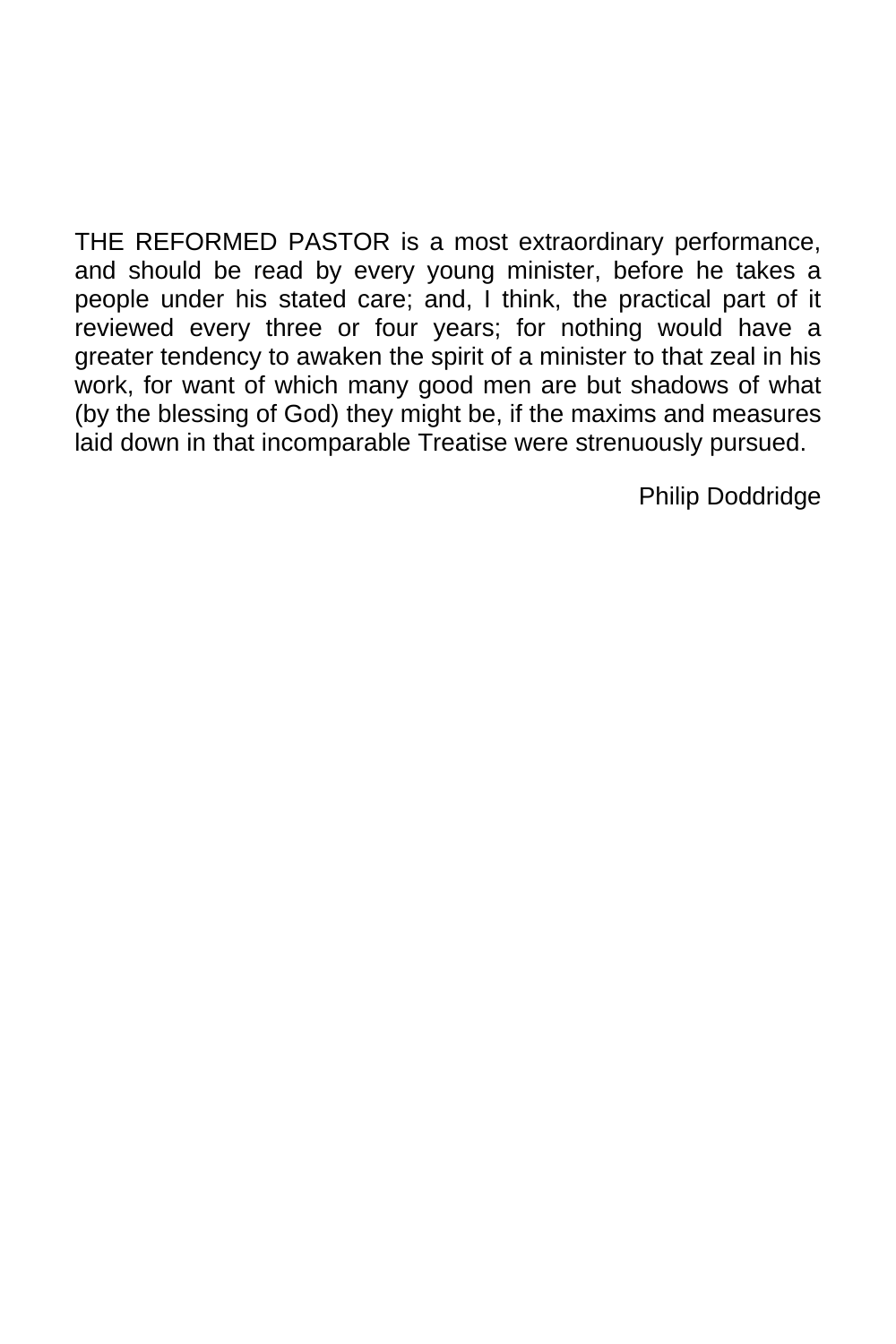## **PREFACE**

#### WILLIAM BROWN

Of this work as published by the Author, the following was the title: 'Gildas Salvianus: The Reformed Pastor, showing the nature of the Pastoral work; especially in Private Instruction and Catechizing; with an open CONFESSION of our too open SINS: Prepared for a Day of Humiliation kept at Worcester, December 4, 1655, by the Ministers of that County, who subscribed the Agreement for Catechizing and Personal Instruction at their entrance upon that work, By their unworthy fellow Servant, Richard Baxter, Teacher of the Church at Kederminster.'

Of the excellence of this work, it is scarcely possible to speak in too high terms. It is not a directory relative to the various parts of the ministerial office, and in this respect it may, by some, be considered as defective; but, for powerful, pathetic, pungent, heart piercing address, we know of no work on the pastoral office to be compared with it. Could we suppose it to be read by an angel, or by some other being possessed of an unfallen nature, the reasonings and expostulations of our author would be felt to be altogether irresistible; and hard must be the heart of that minister, who can read it without being moved, melted, and overwhelmed, under a sense of his own shortcomings; hard must he his heart, if he be not mused to greater faithfulness, diligence, and activity in winning souls to Christ. It is a work worthy of being printed in letters of gold: it deserves, at least, to be engraven on the heart of every minister.

But, with all its excellencies, the 'Reformed Pastor', as originally published by our author, labors under considerable defects, especially as regards its usefulness in the present day. With the view of remedying the imperfections of the original work, the Rev Samuel Palmer, of Hackney, published, in 1766, an Abridgement of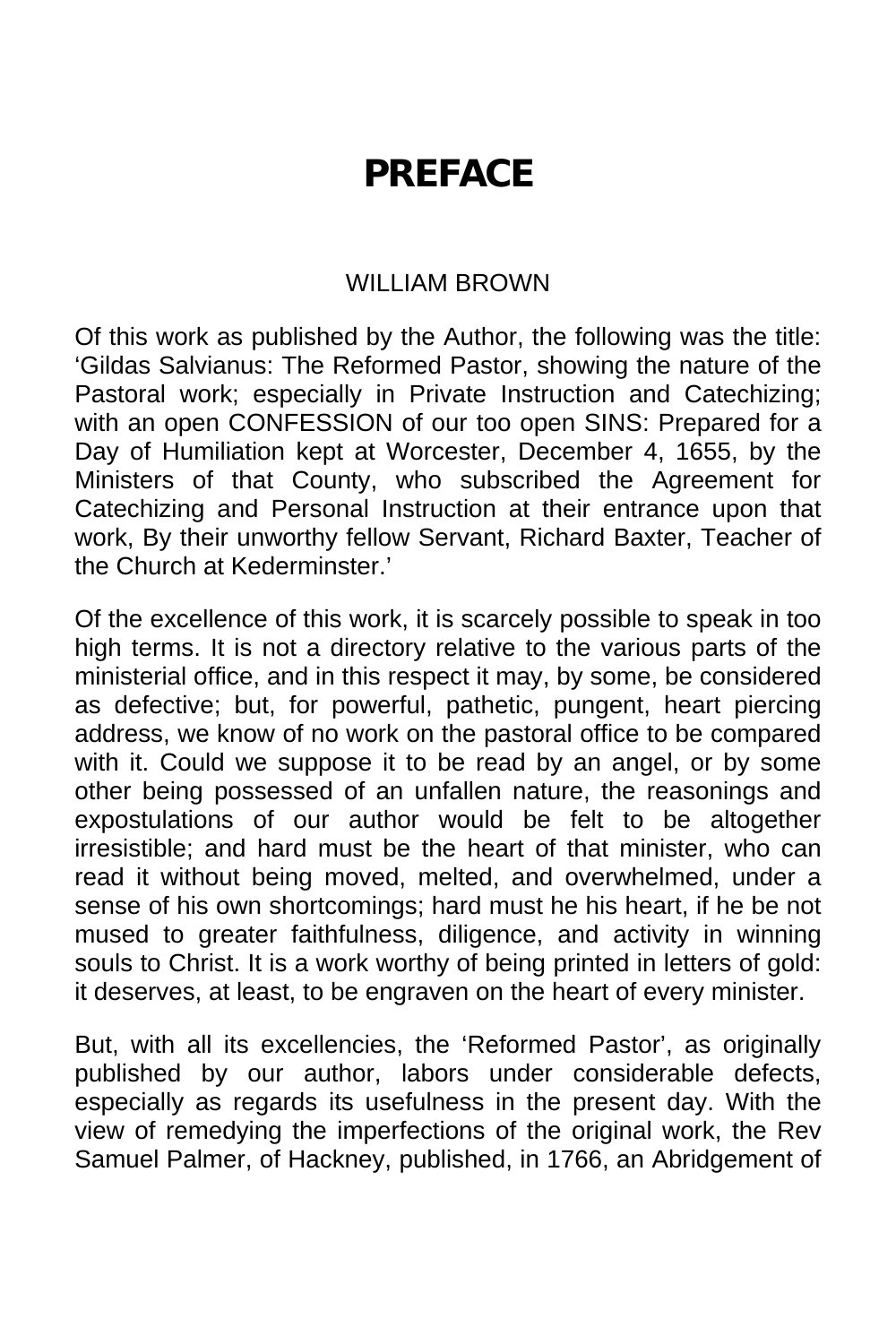it; but though it was scarcely possible to present the work in any form, without furnishing powerful and impressive appeals to the consciences of ministers, he essentially failed in presenting it in an improved form. In fact, the work in its original state was, with all its faults, greatly to be preferred to Palmer's abridgement of it: if the latter was freed from some of its defects, it also lost much of its excellence. We may often, with advantage, throw out extraneous matter from the writings of Baxter; but there are few men's works which less admit of abridgement. This sacrifices their fullness and richness of illustration, enervates their energy, and evaporates their power and pathos.

The work which is now presented to the public, is not, strictly speaking, an abridgement. Though considerably less than the original, it has been reduced in size, chiefly by the omission of extraneous and controversial matter, which, however useful it might be when the work was originally published, is for the most part inapplicable to the circumstances of the present age. I have also in some instances changed the order of particular parts. The 'Motives to the Oversight of the Flock,' which our author had placed in his Application, I have introduced in that part of the discourse to which they refer, just as we have 'Motives to the Oversight of Ourselves,' in the preceding part of the treatise. Some of the particulars which he has under the head of Motives, I have introduced in other parts of the body of the discourse, to which they appeared more naturally to belong. But though I have used some freedom in the way of transposition, I have been anxious not to sacrifice the force and fullness of our author's illustrations to mere logical arrangement. Many of the same topics, for instance, are still retained in the Application, which had occurred in the body of the discourse, and are there touched with a master's hand, but which would have lost much of their appropriateness and energy, had I separated them from that particular connection in which they stand, and introduced them in a different part of the work. I have also corrected the language of our author; but I have been solicitous not to modernise it. Though to adopt the phraseology and forms of speech employed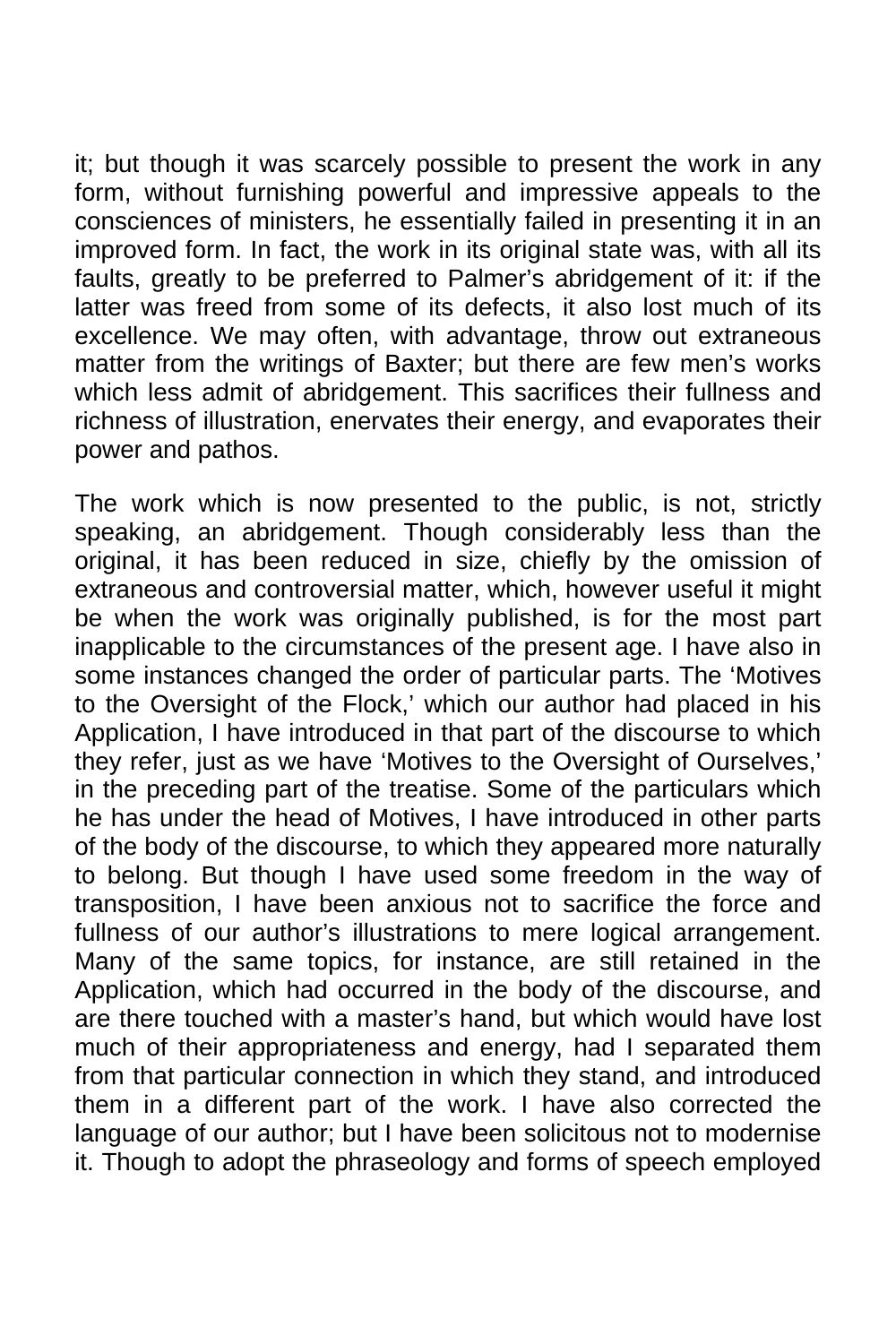by the writers of that age, would be a piece of silly affectation in an author of the present day, yet there is something simple, venerable, and impressive in it, as used by the writers themselves.

While, however, I have made these changes from the original, I trust I have not injured, but on the contrary, improved the work; that the spirit of its great author is so much preserved, that those who are most familiar with his writings would scarcely be sensible of the alterations I have made, had I not stated them in this place.

Before I conclude, I cannot help suggesting to the friends of religion, that they could not perhaps do more good at less expense, than by presenting copies of this work to the ministers of Christ throughout the country. There is no class of the community on whom the prosperity of the church of Christ so much depends as on its ministers. If their zeal and activity languish,, the interests of religion are likely to languish in proportion; while, on the other hand, whatever is calculated to stimulate their zeal and activity, is likely to promote, in a proportional degree, the interests of religion. They are the chief instruments through whom good is to be effected in any country. How important, then, must it be to stir them up to holy zeal and activity in the cause of the Redeemer! A tract given to a poor man may be the means of his conversion; but a work such as this, presented to a minister, may, through his increased faithfulness and energy, prove the conversion of multitudes. Ministers themselves are not perhaps sufficiently disposed to purchase works of this kind: they are more ready to purchase books which will assist them, than such as will stimulate them in their work. If, therefore, any plan could be devised for presenting a copy of it to every minister of the various denominations throughout the United Kingdom, what incalculable good might be effected! There are many individuals to whom it would be no great burden to purchase twenty, fifty, or a hundred copies of such a work as this, and to send it to ministers in different parts of the country; or several individuals might unite together for this purpose. I can scarcely conceive any way in which they would be likely to be more useful.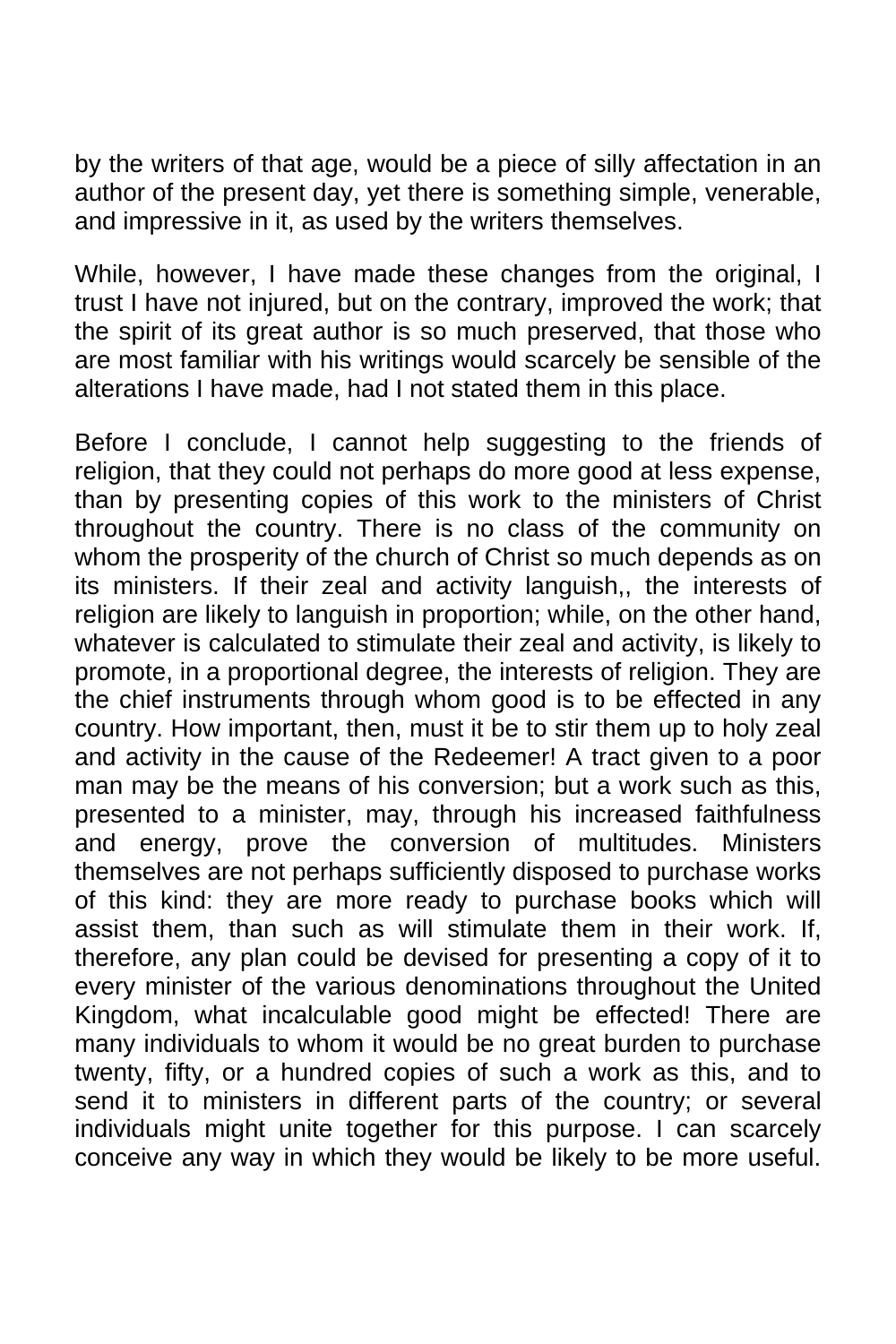To the different Missionary Societies, I trust I may be allowed to make a similar suggestion. To furnish every missionary, or at least every Missionary Station, with a copy of the Reformed Pastor, would, I doubt not, he a powerful mean of promoting the grand object of Christian Missions. Sure I am of this, there is no work so much calculated to stimulate a missionary to holy zeal and activity in his evangelistic labors.

**Edinburgh** 12 March 1829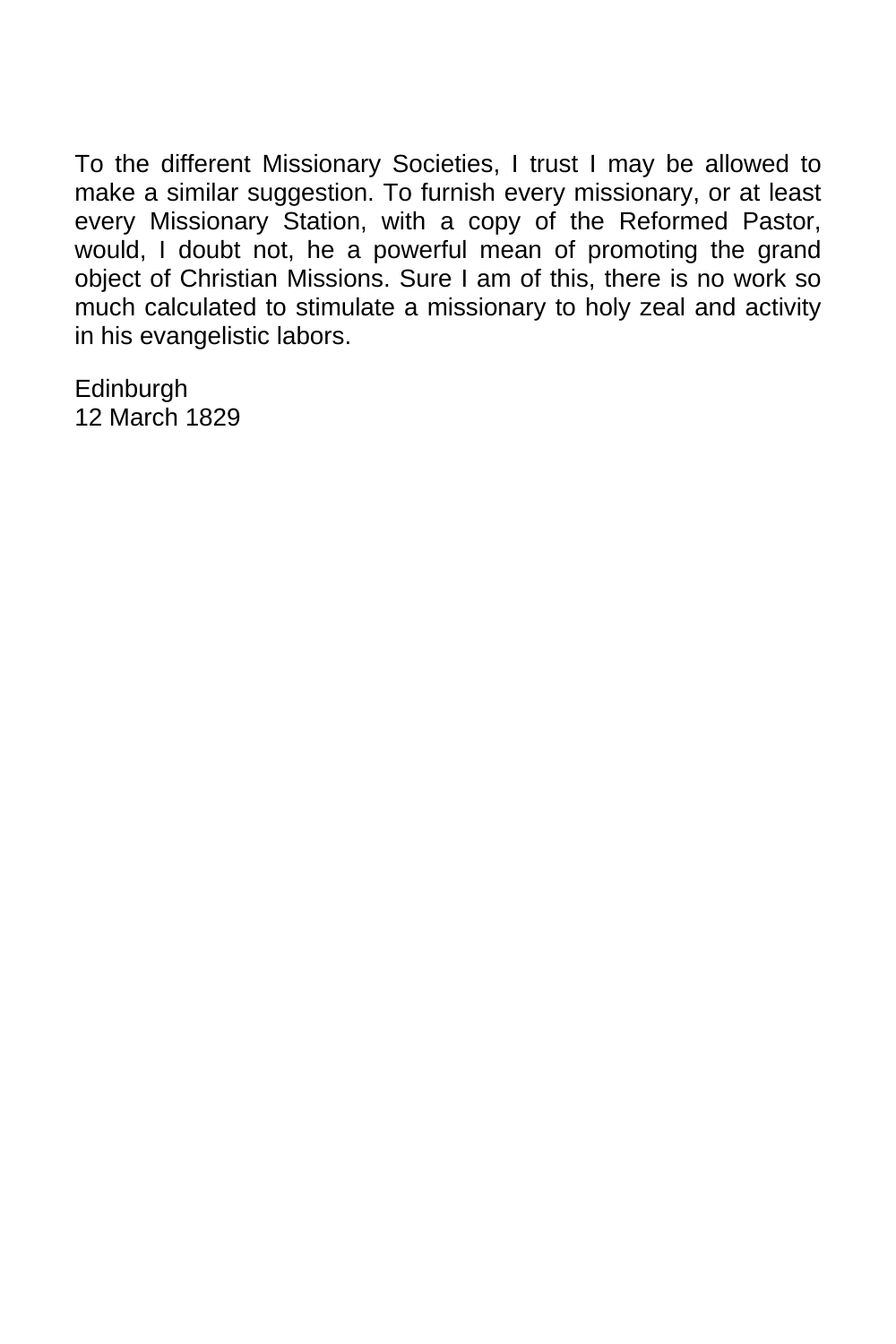## **DEDICATION**

To my bretheren and dearly-beloved brethren, the faithful ministers of Christ, in Britain and Ireland, Grace and Peace in Jesus Christ be increased.

#### REVEREND BRETHREN

The subject of this treatise so nearly concerneth yourselves, and the churches committed to your care, that it emboldeneth me to this address, notwithstanding the imperfections in the manner of handling it, and the consciousness of my great unworthiness to be your monitor.

Before I come to my principal errand, I shall give you an account of the reasons of the following work, and of the freedom of speech I have used, which to some may be displeasing. When the Lord had awakened his ministers in the county of Worcestershire, and some neighboring parts, to a sense of their duty in the work of catechizing, and private instruction of all in their parishes who would not obstinately refuse their help, and when they had subscribed an agreement, containing their resolutions for the future performance of it, they judged it unmeet to enter upon the work, without a solemn humbling of their souls before the Lord, for their long neglect of so great and necessary a duty; and, therefore, they agreed to meet together at Worcester, December 4, 1655 , and there to join in humiliation and in earnest prayer to God, for the pardon of our neglects, and for his special assistance in the work which we had undertaken, and for the success of it with the people whom we had engaged to instruct; at which time, among others, I was desired by them to preach. In compliance with their wishes, I prepared the following Discourse; which, though it proved longer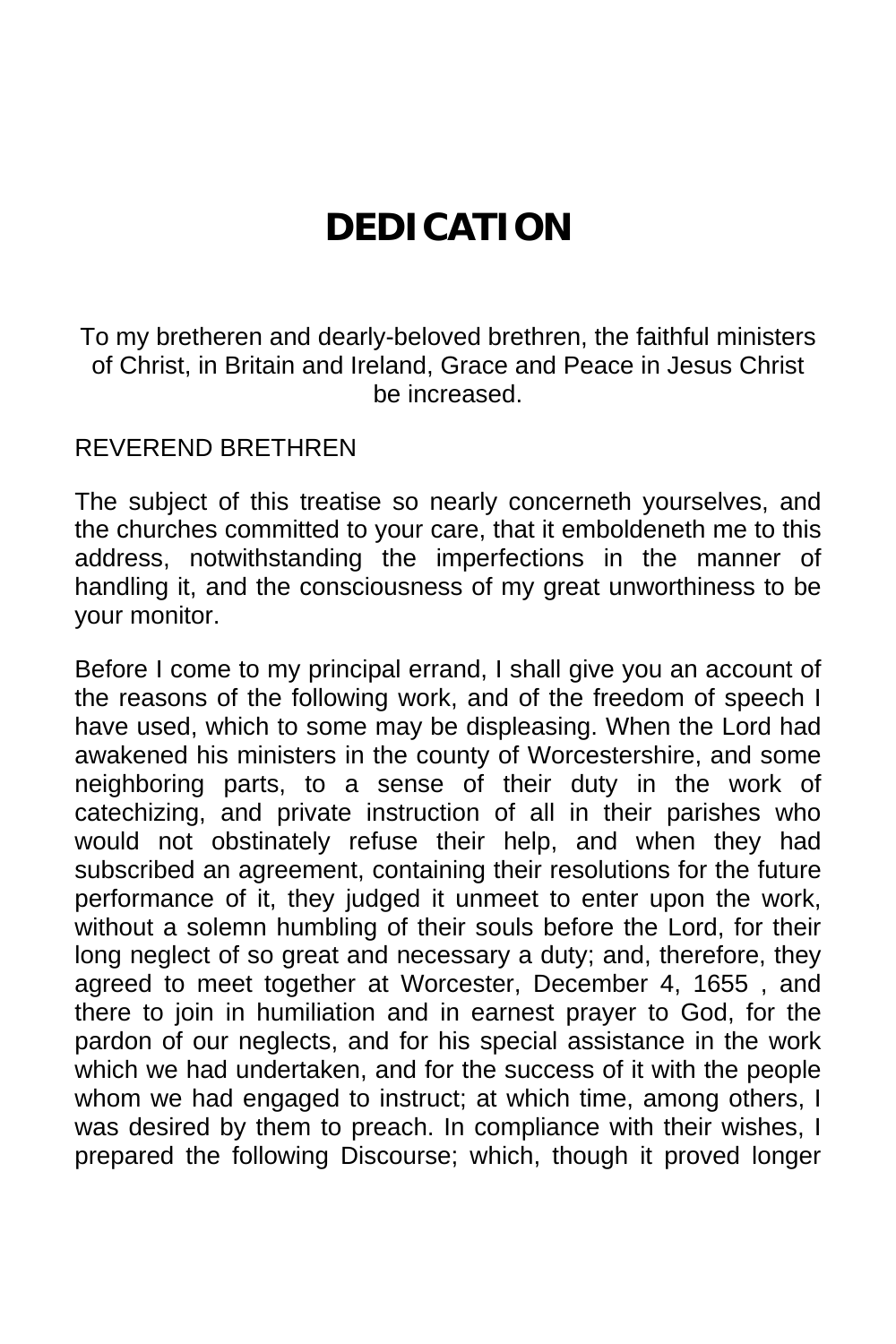than could be delivered in one or two sermons, yet I intended to have entered upon it at that time, and to have delivered that which was most pertinent to the occasion, and to have reserved the rest to another season. But, before the meeting, by the increase of my ordinary pain and weakness, I was disabled from going thither; to recompense which unwilling omission, I easily yielded to the request of divers of the brethren, forthwith to publish the things which I had prepared, that they might read that which they could not hear.

If it be objected, that I should not have spoken so plainly and sharply against the sins of the ministry, or that I should not have published it to the view of the world; or, at least, that I should have done it in another tongue, and not in the ears of the vulgar; especially, at such a time, when Quakers and Papists are endeavoring to bring the ministry into contempt, and the people are too prone to hearken to their suggestions – I confess I thought the objection very considerable; but that it prevailed not to alter my resolution, is to be ascribed, among others, to the following reasons:

1. It was a proposed solemn humiliation that we agreed on, and that this was prepared and intended for. And how should we be humbled without a plain confession of our sin?

2. It was principally our own sins that the confession did concern; and who can be offended with us for confessing our own sins, and taking the blame and shame to ourselves, which our consciences told us we ought to do?

3. Having necessarily prepared it in the English tongue, I had no spare time to translate it into Latin.

4. When the sin is open in the sight of the world, it is vain to attempt to hide it; all such attempts will but aggravate and increase our shame.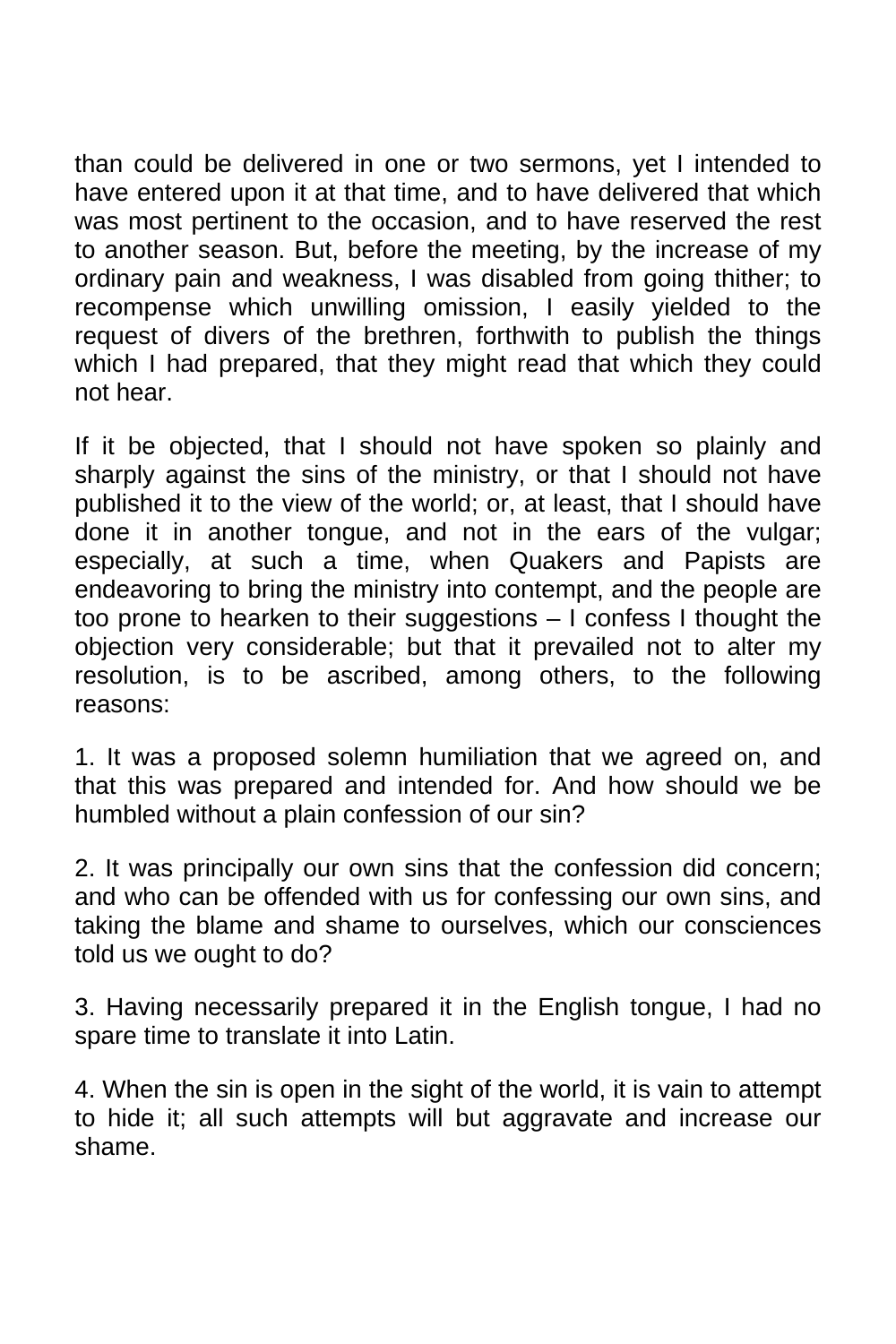5. A free confession is a condition of a full remission; and when the sin is public, the confession should also be public.

If the ministers of England had sinned only in Latin, I would have made shift to admonish them in Latin, or else have said nothing to them. But if they will sin in English, they must hear of it in English. Unpardoned sin will never let us rest or prosper, though we be at ever so much care and cost to cover it: our sin will surely find us out, though we find not it out. The work of confession is purposely to make known our sin, and freely to take the shame to ourselves; and if 'he that confesseth and forsaketh his sins shall have mercy,' no wonder if 'he that covereth them shall not prosper.' If we be so tender of ourselves, and so loath to confess, God will be the less tender of us, and he will indite our confessions for us. He will either force our consciences to confession, or his judgments shall proclaim our iniquities to the world.

6. Too many who have undertaken the work of the ministry do so obstinately proceed in self-seeking, negligence, pride, and other sins, that it is become our necessary duty to admonish them. If we saw that such would reform without reproof, we would gladly forbear the publishing of their faults. But when reproofs themselves prove so ineffectual, that they are more offended at the reproof than at the sin, and had rather that we should cease reproving than that themselves should cease sinning, I think it is time to sharpen the remedy. For what else should we do? To give up our brethren as incurable were cruelty, as long as there are further means to he used.

We must not hate them, but plainly rebuke them, and not suffer sin upon them. To bear with the vices of the ministry is to promote the ruin of the Church; for what speedier way is there for the depraving and undoing of the people, than the depravity of their guides? And how can we more effectually further a reformation, than by endeavoring to reform the leaders of the Church? For my part, I have done as I would be done by; and it is for the safety of the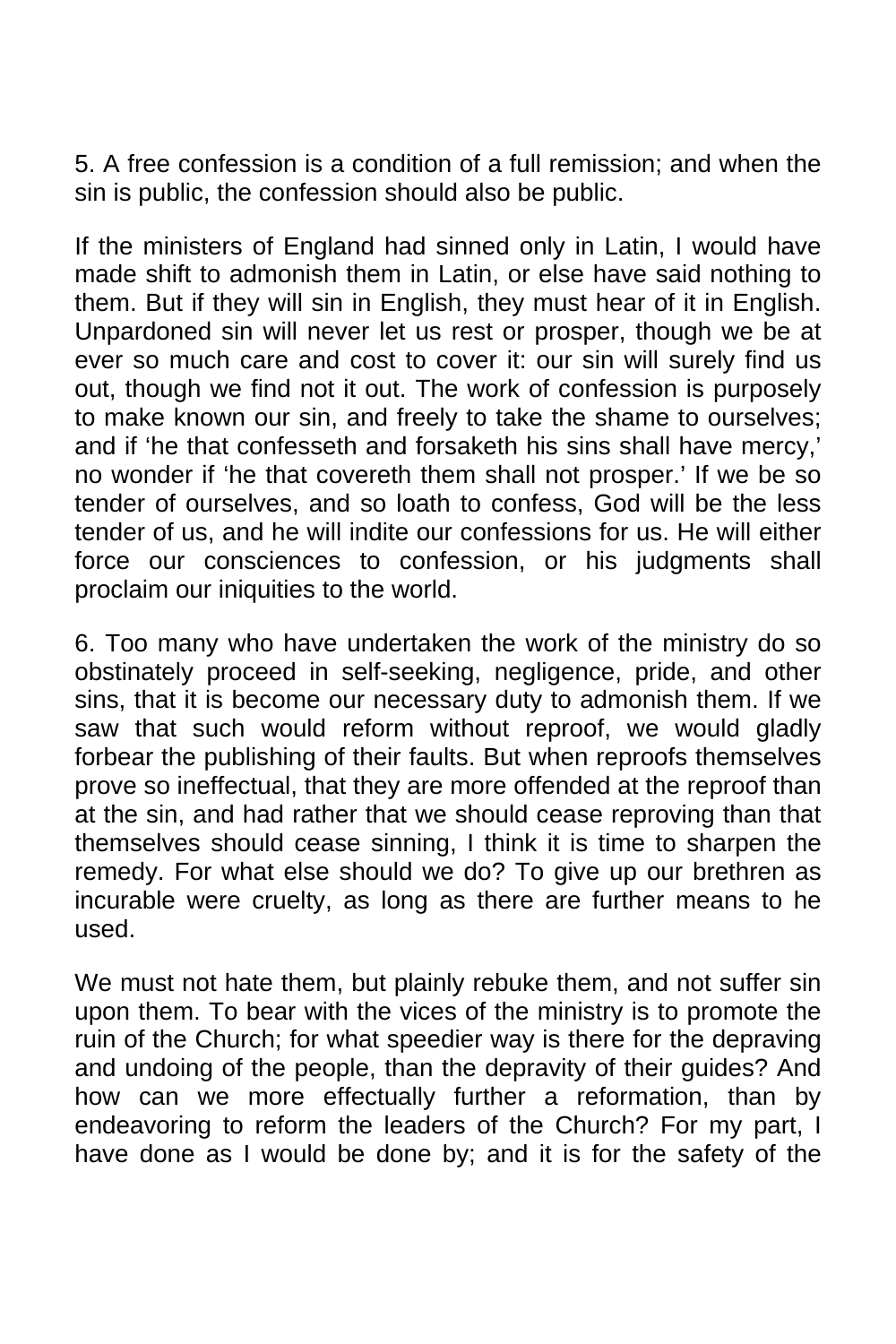Church, and in tender love to the brethren, whom I venture to reprehend – not to make them contemptible and odious, but to heal the evils that would make them so – that so no enemy may find this matter of reproach among us. But, especially, because our faithful endeavors are of so great necessity to the welfare of the Church, and the saving of men's souls, that it will not consist with a love to either, to be negligent ourselves, or silently to connive at negligence in others. If thousands of you were in a leaking ship, and those that should pump out the water, and stop the leaks, should. be sporting or asleep, or even but favoring themselves in their labors, to the hazarding of you all, would you not awaken them to their work and call on them to labor as for your lives? And if you used some sharpness and importunity with the slothful, would you think that man was in his wits who would take it ill of you, and accuse you of pride, selfconceitedness, or unmannerliness, to presume to talk so saucily to your fellow-workmen, or that should tell you that you wrong them by diminishing their reputation? Would you not say, 'The work must be done, or we are all dead men. Is the ship ready to sink, and do you talk of reputation? or had you rather hazard yourself and us, than hear of your slothfullness?' This is our case, brethren, The work of God must needs be done! Souls must not perish, while you mind your worldly business or worldly pleasure, and take your ease, or quarrel with your brethren! Nor must we be silent while men are hastened by you to perdition, and the Church brought into greater danger and confusion, for fear of seeming too uncivil and unmannerly with you, or displeasing your impatient souls! Would you be but as impatient with your sins as with our reproofs, you should hear no more from us, but we should be all agreed! But, neither God nor good men will let you alone in such sins. Yet if you had betaken yourselves to another calling, and would sin to yourselves only, and would perish alone, we should not have so much necessity of molesting you, as now we have: but if you will enter into the office of the ministry, which is for the necessary preservation of us all, so that by letting you alone in your sin, we must give up the Church to loss and hazard, blame us not if we talk to you more freely than you would have us to do. If your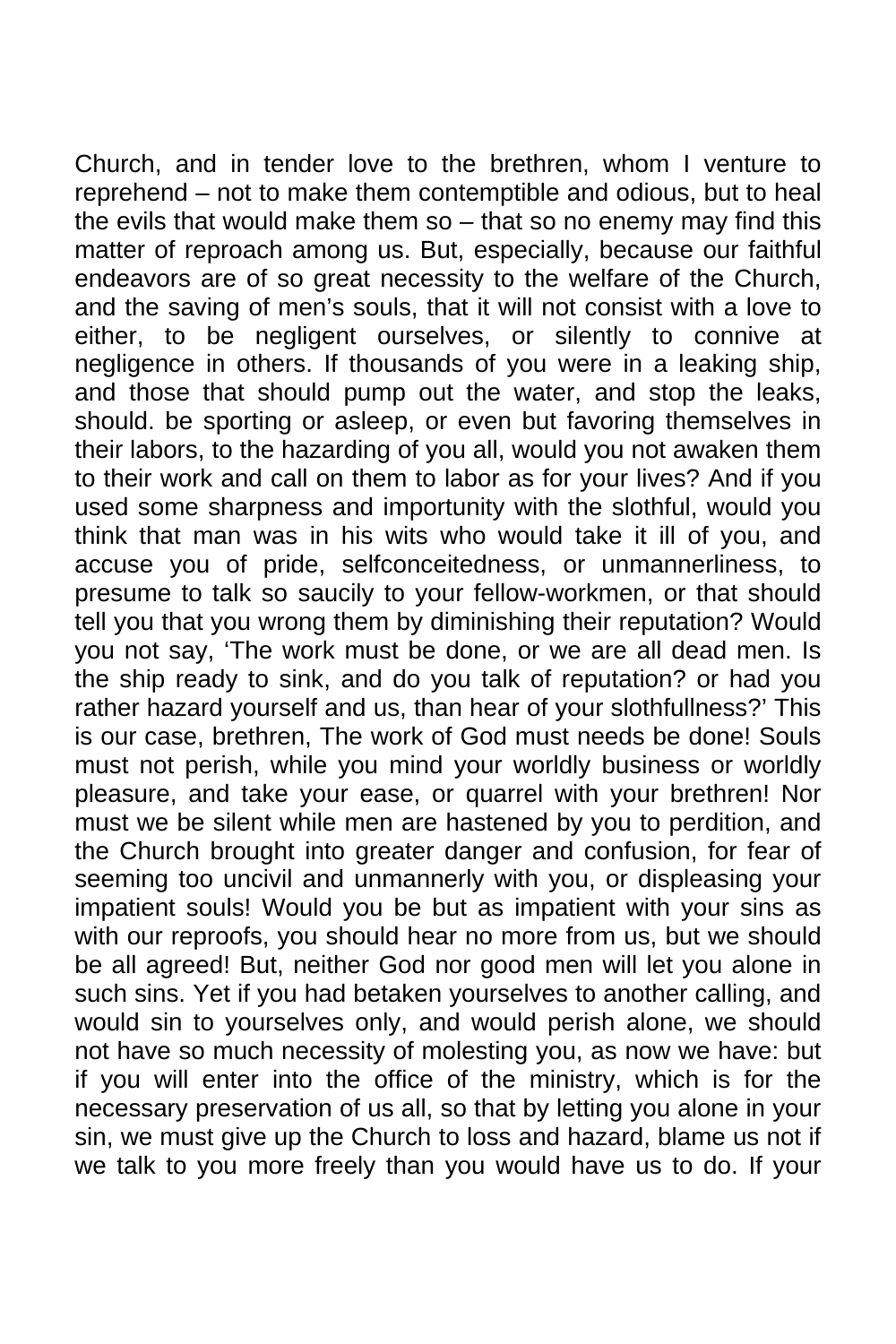own body were sick, and you will despise the remedy, or if your own house were on fire, and you will be singing or quarrelling in the streets, I could possibly bear it, and let you alone, (which yet, in charity, I should not easily do,) but, if you will undertake to be the physician of an hospital, or to a whole town that is infected with the plague, or will undertake to quench all the fires that shall be kindled in the town, there is no bearing with your remissness, how much soever it may displease you. Take it how you will, you must be told of it; and if that will not serve, you must be told of it yet more plainly; and, if that will not serve, if you be rejected as well as reprehended, you may thank yourselves. I speak all this to none but the guilty.

And, thus, I have given you those reasons which forced me to publish, in plain English, so much of the sins of the ministry as in the following Treatise I have done. And I suppose the more penitent and humble any are, and the more desirous of the true reformation of the Church, the more easily and fully will they approve such free confessions and reprehensions. But I find it will be impossible to avoid offending those who are at once guilty and impenitent; for there is no way of avoiding this, but by our silence, or their patience: and silent we cannot be, because of God's commands; and patient they will not be, because of their guilt and impenitence. But plain dealers will always be approved in the end; and the time is at hand when you will confess that they were your best friends. But my principal business is yet behind. I must now take the boldness, brethren, to become your monitor, concerning some of the necessary duties, of which I have spoken in the ensuing discourse. If any of you should charge me with arrogance or immodesty for this attempt, as if hereby I accused you of negligence, or judged myself sufficient to admonish you, I crave your candid interpretation of my boldness, assuring you that I obey not the counsel of my flesh herein, but displease myself as much as some of you; and would rather have the ease and peace of silence, if it would stand with my duty, and the churches' good. But it is the mere necessity of the souls of men, and my desire of their salvation, and of the prosperity of the Church, which forceth me to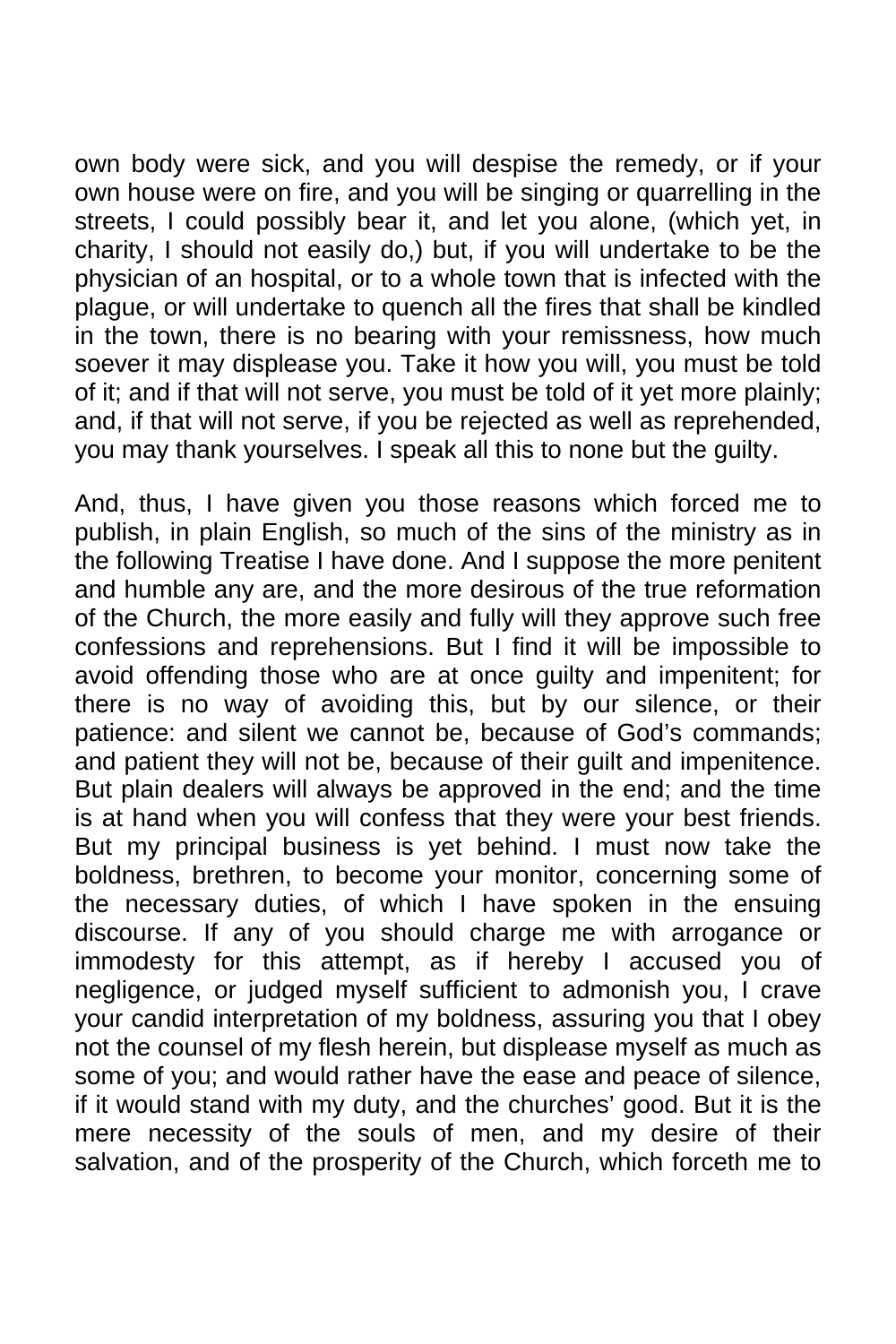this arrogance and immodesty, if so it must be called. For who, that hath a tongue, can be silent, when it is for the honor of God, the welfare of his Church, and the everlasting happiness of so many souls?

The first, and main point, which I have to propound to you, is this, Whether it be not the unquestionable duty of the generality of ministers of these three nations, to set themselves presently to the work of catechizing, and instructing individually, all that are committed to their care, who will be persuaded to submit thereunto? I need not here stand to prove it, having sufficiently done this in the following discourse. Can you think that holy wisdom will gainsay it? Will zeal for God; will delight in his service, or love to the souls of men, gainsay it

1. That people must be taught the principles of religion, and matters of greatest necessity to salvation, is past doubt among us.

2. That they must be taught it in the most edifying, advantageous way, I hope we are agreed.

3. That personal conference, and examination, and instruction, hath many excellent advantages for their good, is no less beyond dispute.

4. That personal instruction is recommended to us by Scripture, and by the practice of the servants of Christ, and approved by the godly of all ages, is, so far as I can find, without contradiction.

5. It is past doubt, that we should perform this great duty to all the people, or as many as we can; for our love and care of their souls must extend to all. If there are five hundred or a thousand ignorant people in your parish or congregation, it is a poor discharge of your duty, now and then to speak to some few of them, and to let the rest alone in their ignorance, if you are able to afford them help.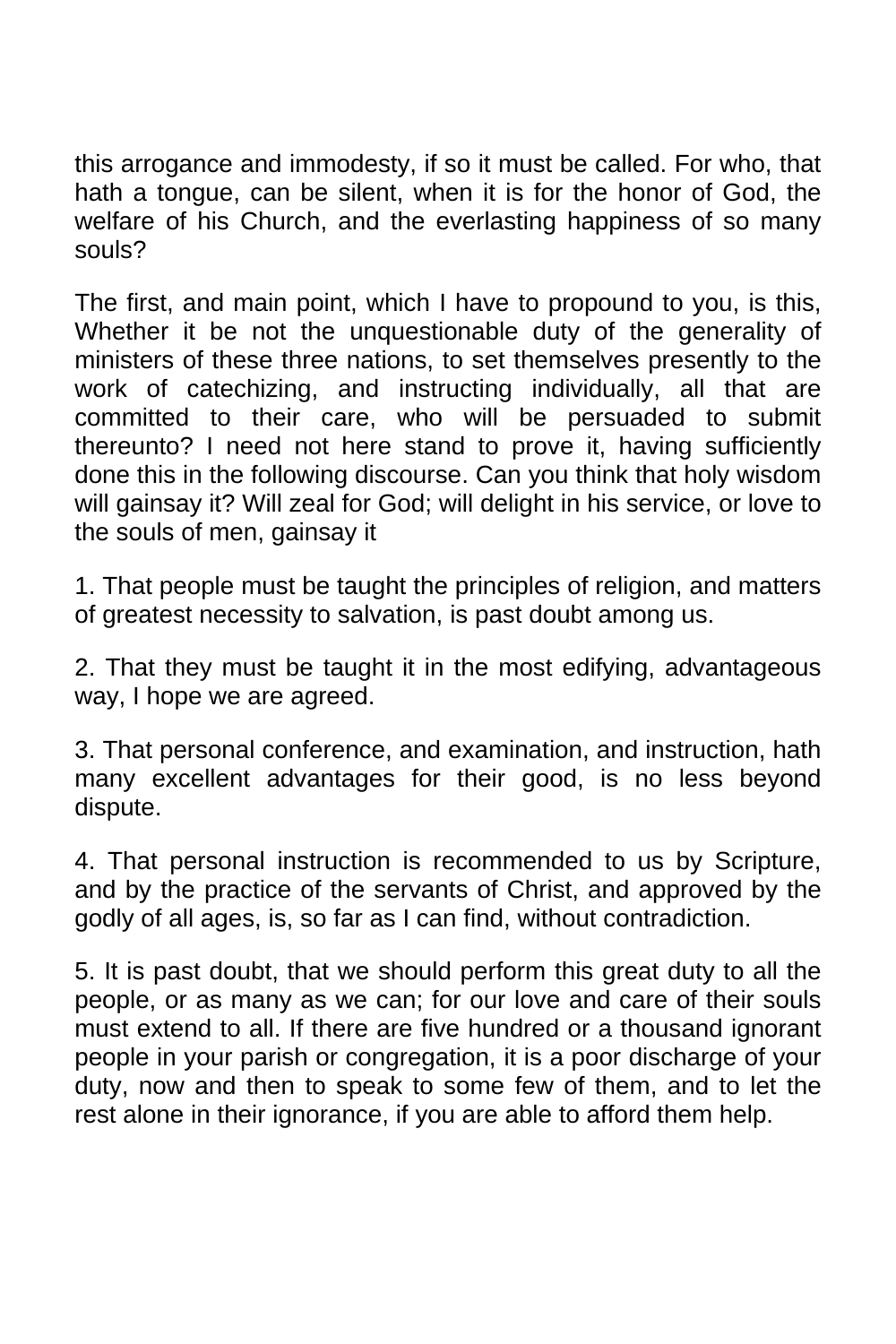6. It is no less certain, that so great a work as this is should take up a considerable part of our time. Lastly, it is equally certain that all duties should be done in order, as far as may be, and therefore should have their appointed times. And if we are agreed to practice, according to these commonly acknowledged truths, we need not differ upon any doubtful circumstances.

I do now, in the behalf of Christ, and for the sake of his Church, and the immortal souls of men, beseech all the faithful ministers of Christ, that they will presently and effectually fall upon this work. Combine for the unanimous performance of it, that it may more easily procure the submission of your people. I must confess, I find, by some experience, that this is the work that, through the grace of God, which worketh by means, must reform indeed; that must expel our common prevailing ignorance; that must bow the stubborn hearts of sinners; that must answer their vain objections, and take off their prejudices; that must reconcile their hearts to faithful ministers, and help on the success of our public preaching; and make true godliness a commoner thing than it has hitherto been. I find that we never took the best course for demolishing the kingdom of darkness, till now. I wonder at myself, how I was so long kept off from so clear and excellent a duty. But the case was with me, as I suppose it is with others. I was long convinced of it, but my apprehensions of the difficulties were too great, and my apprehensions of the duty too small, and so I was long hindered from the performance of it. I imagined the people would scorn it, and none but a few, who had least need, would submit to it, and I thought my strength would never go through with it, having so great burdens on me before; and thus I long delayed it, which I beseech the Lord of mercy to forgive. Whereas, upon trial, I find the difficulties almost nothing (save only through my extraordinary bodily weakness) to that which I imagined; and I find the benefits and comforts of the work to be such, that I would not wish I had forborne it, for all the riches in the world. We spend Monday and Tuesday, from morning almost to night, in the work, taking about fifteen or sixteen families in a week, that we may go through the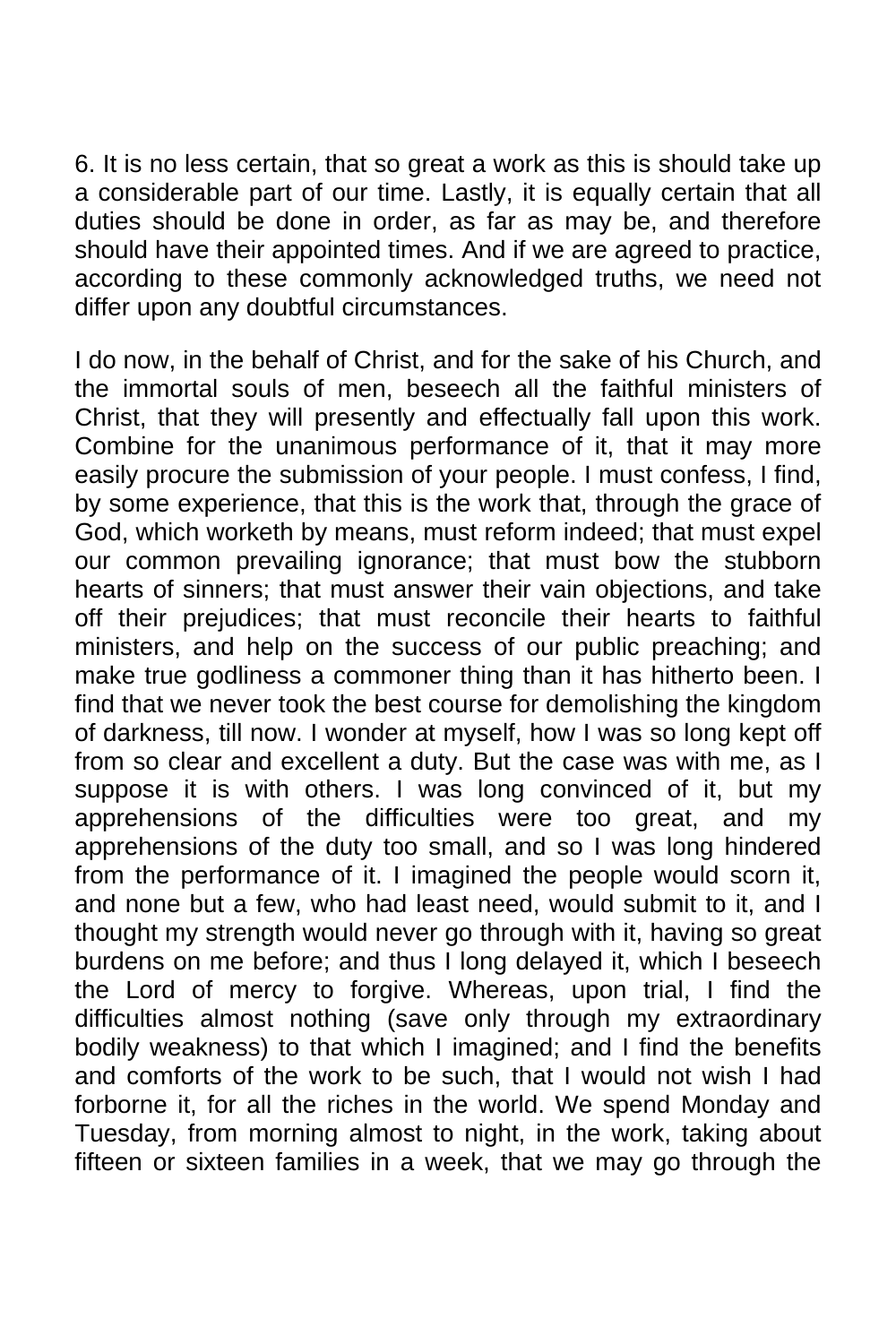parish, in which there are upwards of eight hundred families, in a year; and I cannot say yet that one family hath refused to come to me, and but few persons excused themselves, and shifted it off. And I find more outward signs of success with most that do come, than from all my public preaching to them. If you say, It is not so in most places, I answer, I wish that the blame of this may not lie much with ourselves. If, however, some refuse your help, that will not excuse you for not affording it to them that would accept of it. If you ask me what course I take for order and expedition, I may here mention, that, at the delivery of the Catechisms, I take a catalogue of all the persons of understanding in the parish, and the clerk goeth a week before, to every family, to tell them what day to come, and at what hour, (one family at eight o'clock, the next at nine, and the next at ten, etc.) And I am forced by the number to deal with a whole family at once; but ordinarily I admit not any of another family to be present. Brethren, do I now invite you to this work, without the authority of God, without the consent of all antiquity, without the consent of the Reformed Divines, or without the conviction of your own consciences? See what the Westminster Assembly speak occasionally in the Directory, about the visitation of the sick: 'It is the duty of the minister not only to teach the people committed to his charge in public, but privately, and particularly to admonish, exhort, reprove, and comfort them upon all seasonable occasions, so far as his time, strength, and personal safety will permit. He is to admonish them in time of health to prepare for death. And for that purpose, they are often to confer with their minister about the estate of their souls,' etc. Read this over again, and consider it. Hearken to God, if you would have peace with God. Hearken to conscience, if you would have peace of conscience. I am resolved to deal plainly with you, though I should displease you. It is an unlikely thing that there should be a heart sincerely devoted to God in that man, who, after advertisements and exhortations, will not resolve on so clear and great a duty. I cannot conceive that he who hath one spark of saving grace, and so hath that love to God, and delight to do his will, which is in all the sanctified, could possibly be drawn to oppose or refuse such a work as this; except under the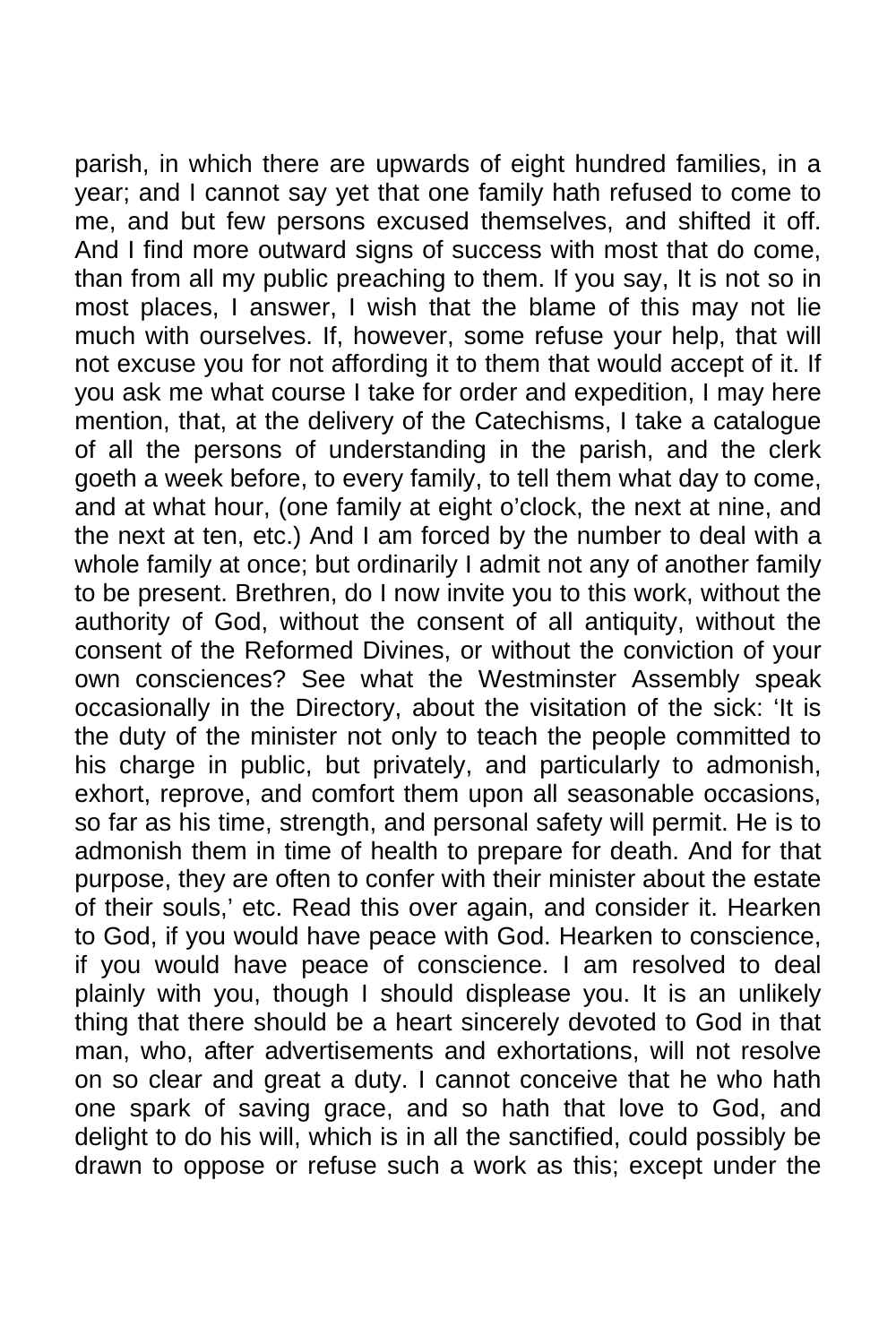power of such a temptation as Peter was, when he denied Christ, or when he dissuaded him from suffering, and heard a half excommunication, 'Get thee behind me, Satan; thou art an offense unto me: for thou savourest not the things that be of God, but those that be of men.' You have put your hand to the plough; you are doubly devoted to him, as Christians, and as pastors; and dare you, after this, draw back, and refuse his work? You see the work of reformation at a stand; and you are engaged by many obligations to promote it: and dare you now neglect the means by which it must be done? Will you show your faces in a Christian congregation, as ministers of the gospel, and there pray for a reformation, and for the conversion and salvation of your hearers, and for the prosperity of the Church; and when you have done, refuse to use the means by which all this must be effected? I know carnal wit will never want words and show of reason, to gainsay that truth and duty which it abhors. It is easier now to cavil against duty than to perform it: but wait the end, before you pass your final judgment. Can you make yourselves believe that you will have a comfortable review of these neglects, or make a comfortable account of them to God? I dare prognosticate, from the knowledge of the nature of grace, that all the godly ministers in England will make conscience of this duty, and address themselves to it, except those who, by some extraordinary accident, are disabled, or who are under such temptations as aforesaid. I do not hopelessly persuade you to it, but take it for granted that it will be done. And if any lazy, or jealous, or malicious hypocrites, do cavil against it, or hold off, the rest will not do so; but they will take the opportunity, and not resist the warnings of the Lord. And God will uncase the hypocrites ere long, and make them know, to their sorrow, what it was to trifle with him. Woe to them, when they must account for the blood of souls! The reasons which satisfied them here against duty, will not then satisfy them against duty; but will be manifested to have been the effects of their folly, and to have proceeded radically from their corrupted wills, and carnal interest. Nor will their consciences own those reasons at a dying hour, which now they seem to own. Then they shall feel to their sorrow, that there is not that comfort to be had for a departing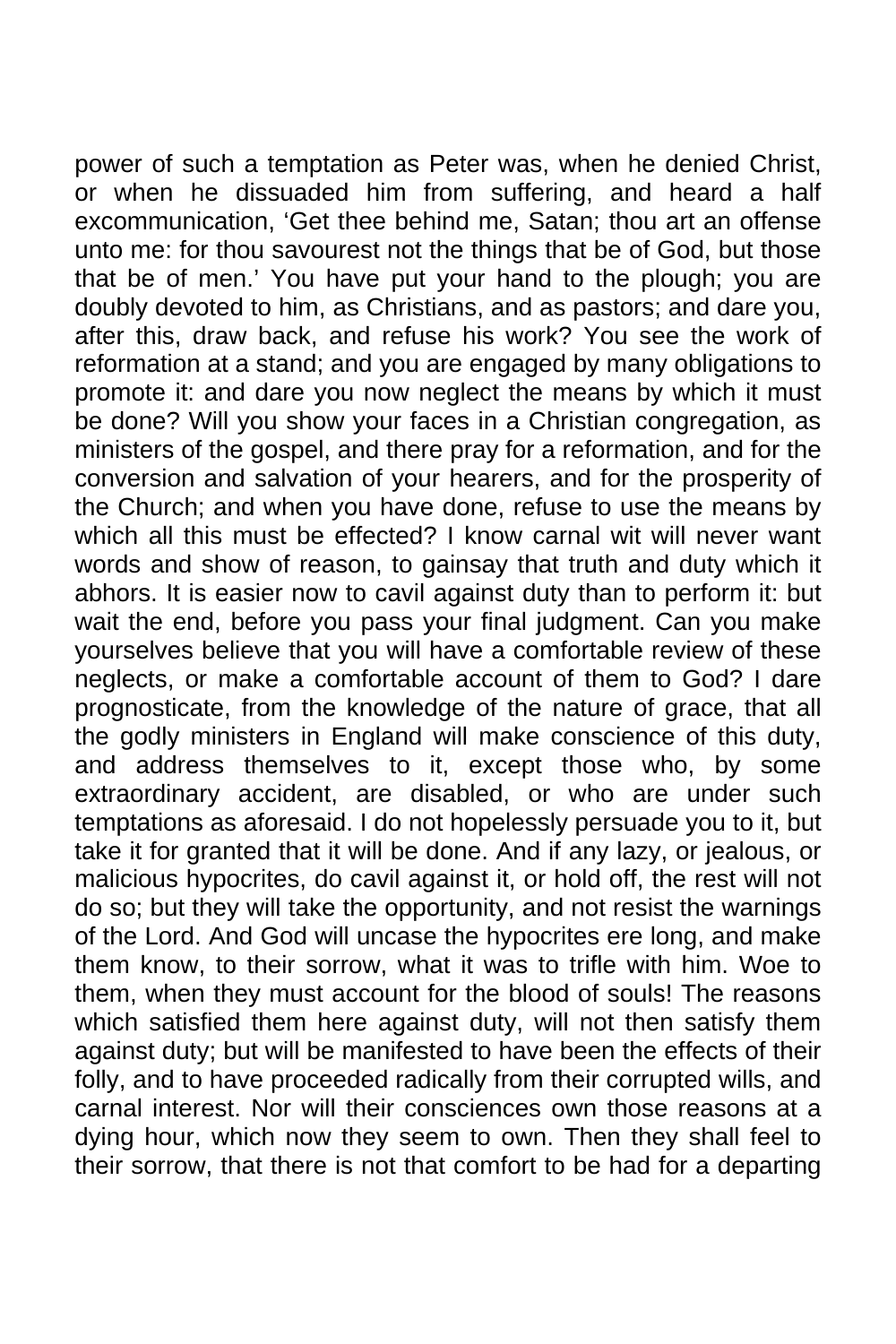soul, in the review of such neglected duty, as there is to them that have wholly devoted themselves to the service of the Lord. I am sure my arguments for this duty will appear strongest at the last when they shall be viewed at the hour of death at the day of judgment and, especially, in the light of eternity.

And now, brethren, I earnestly beseech you, in the name of God, and for the sake of your people's souls, that you will not slightly slubber over this work, but do it vigorously, and with all your might; and make it your great and serious business. Much judgment is required for the managing of it.

Study, therefore, beforehand, how to do it, as you study for your sermons. I remember how earnest I was with some of the last parliament, that they would settle catechists in our assemblies; but truly I am not sorry that it took not effect, unless for a few of the larger congregations. For I perceive, that all the life of the work, under God, doth lie in the prudent effectual management of it, in searching men's hearts, and setting home the truth to their consciences; and the ablest minister is weak enough for this, and few of inferior parts would be found competent to it. For I fear nothing more, than that many ministers, who preach well, will be found but imperfectly qualified for this work, especially to manage it with old, ignorant, dead-hearted sinners. And, indeed, if the ministers be not reverenced by the people, they will rather slight them, and contest with them, than humbly learn and submit to them: how much more would they do so by inferior men? Seeing, then, the work is cast upon us, and it is we that must do it, or else it must be undone, let us be up and doing with all our might. When you are speaking to your . people, do it with the greatest prudence and seriousness, and be as earnest with them as for life or death; and follow it as closely as you do your public exhortations in the pulpit. I profess again, it is to me the most comfortable work, except public preaching, (for there I speak to more, though yet with less advantage to each individual,) that ever I yet did set my hand to.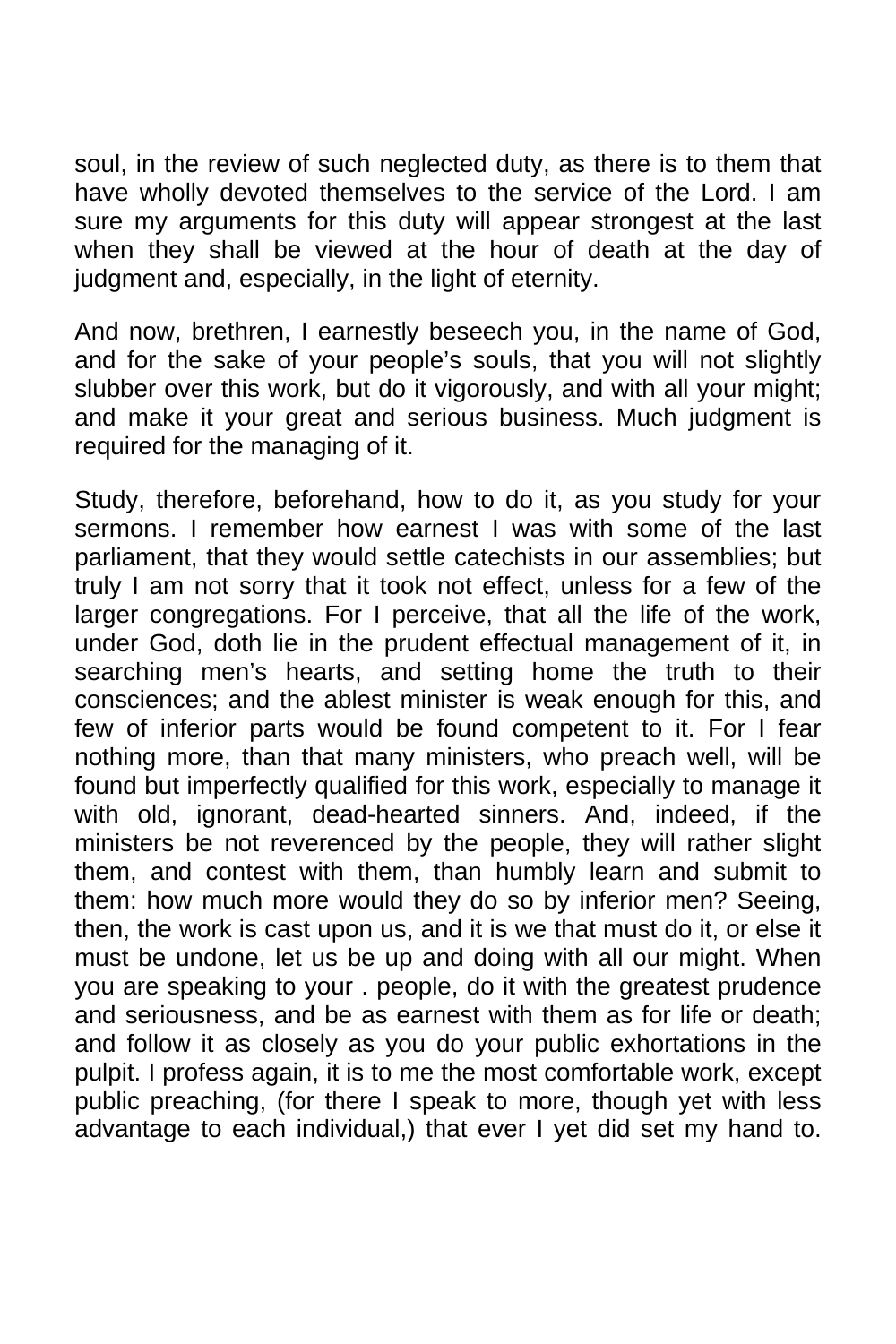And I doubt not but you will find it so too, if you only perform it faithfully.

My second request to the ministers in these kingdoms, is, that they would at last, without any more delay, unanimously set themselves to the practice of those parts of Church discipline which are unquestionably necessary, and part of their work. It is a sad case, that good men should settle themselves so long in the constant neglect of so great a duty. The common cry is, 'Our people are not ready for it; they will not bear it.' But is not the fact rather, that you will not bear the trouble and hatred which it will occasion? If indeed, you proclaim our churches incapable of the order and government of Christ, what do you but give up the cause to them that withdraw from us, and encourage men to look out for better societies, where that discipline may be had For though preaching and sacraments may be omitted in some cases, till a fitter season, and accordingly so may discipline; yet it is a hard case to settle in a constant neglect, for so many years together, as we have done, unless there were an absolute impossibility of the work. And if it were so, because of our incapable materials, it would plainly call us to alter our constitution, that the matter may be capable. I have spoken plainly afterwards of this, which I hope you will conscientiously consider of. I now only beseech you, if you would give a comfortable account to the chief Shepherd, and would not be found unfaithful in the house of God, that you do not wilfully or negligently delay it, as if it were a needless thing; nor shrink from it, because of the trouble to the flesh that doth attend it; for as that is a sad sign of hypocrisy, so the costliest duties are usually the most comfortable; and you may be sure that Christ will bear the cost.

My last request is, that all the faithful ministers of Christ would, without any more delay, unite and associate for the furtherance of each other in the work of the Lord, and the maintaining of unity and concord in his churches. And that they would not neglect their brotherly meetings to those ends, nor yet spend them unprofitably, but improve them to their edification, and the effectual carrying on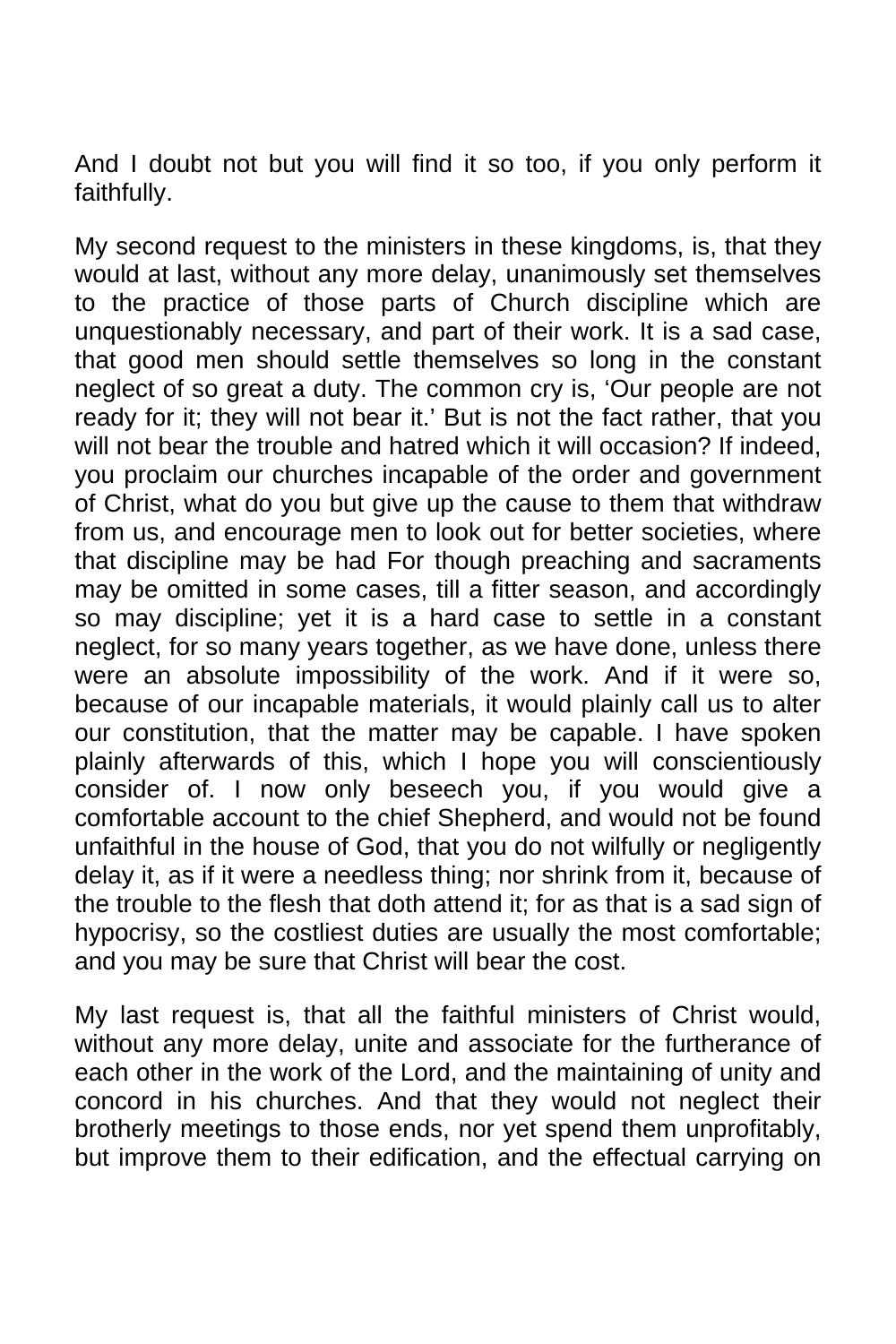the work. Read that excellent letter of Edmund Grindal, Archbishop of Canterbury to Queen Elizabeth, for ministerial meetings and exercises. You will find it in Fuller's History of the Church of England.

Brethren, I crave your pardon for the infirmities of this address; and earnestly longing for the success of your labors, I shall daily beg of God, that he would persuade you to those duties which I have here recommended to you, and would preserve and prosper you therein, against all the serpentine subtlety and rage that are now engaged to oppose and hinder you.

15 April 1656 Your unworthy fellow -servant

RICHARD BAXTER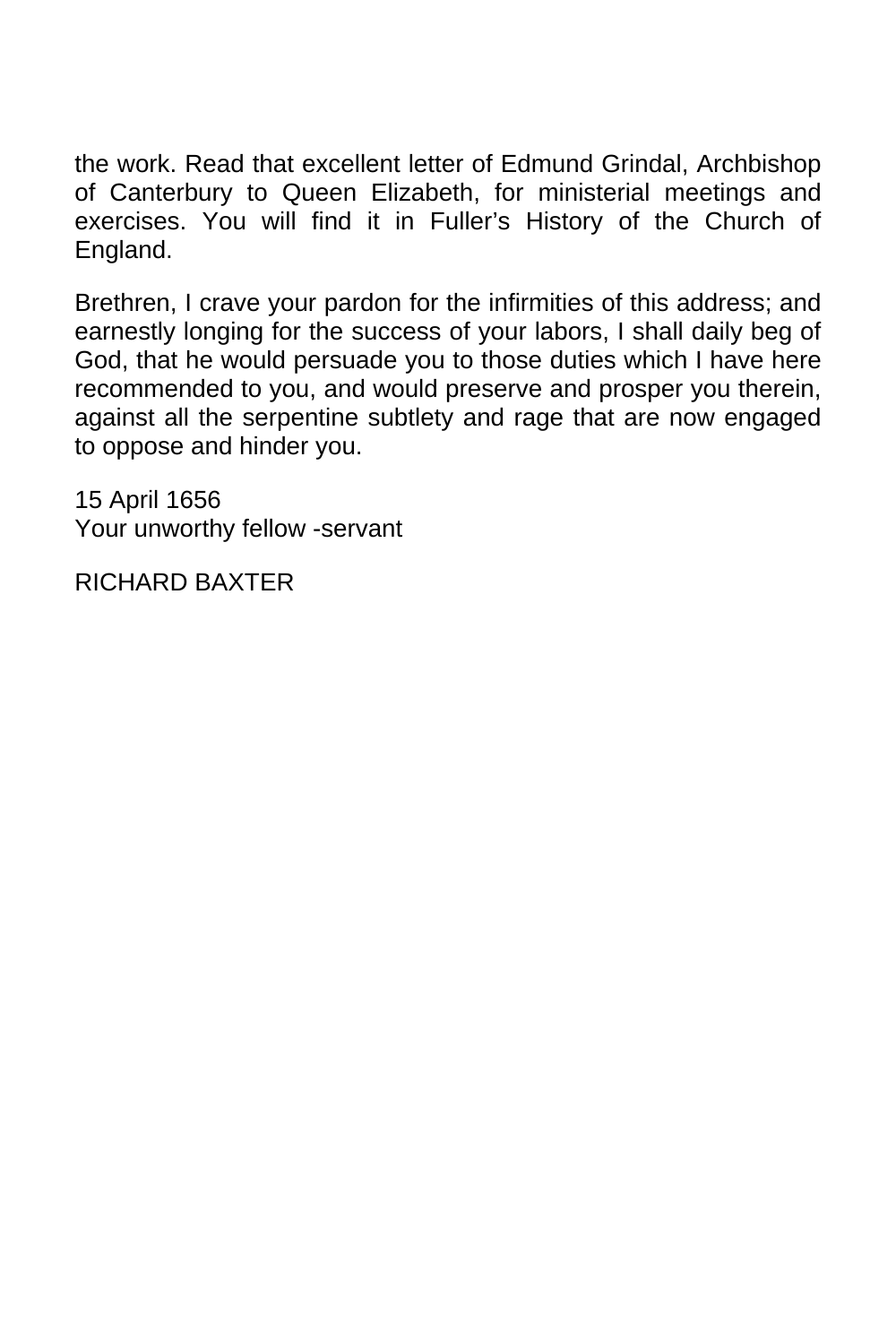## **INTRODUCTORY NOTE**

Take heed therefore unto yourselves, and to all the flock, over the which the Holy Ghost hath made you overseers, to feed the church of God, which he hath purchased with his own blood. Acts 20:28

Though some think that Paul's exhortation to these elders doth prove him their ruler, we who are this day to speak to you from the Lord, hope that we may freely do the like, without any jealousies of such a conclusion. Though we teach our people, as officers set over them in the Lord, yet may we teach one another, as brethren in office, as well as in faith. If the people of our charge must 'teach and admonish and exhort each other daily,' no doubt teachers may do it to one another, without any super-eminency of power or degree. We have the same sins to mortify, and the same graces to be quickened and strengthened, as our people have: we have greater works to do than they have, and greater difficulties to overcome, and therefore we have need to be warned and awakened, if not to be instructed, as well as they. So that I confess I think such meetings together should be more frequent, if we had nothing else to do but this. And we should deal as plainly and closely with one another, as the most serious among us do with our flocks, lest if they only have sharp admonitions and reproofs, they only should be sound and lively in the faith. That this was Paul's judgment, I need no other proof, than this rousing, heart-melting exhortation to the Ephesian elders. A short sermon, but not soon learned! Had the bishops and teachers of the Church but thoroughly learned this short exhortation, though to the neglect of many a volume which hath taken up their time, and helped them to greater applause in the world, how happy had it been for the Church, and for themselves! In further discoursing on this text, I propose to pursue the following method:

First, To consider what it is to take heed to ourselves.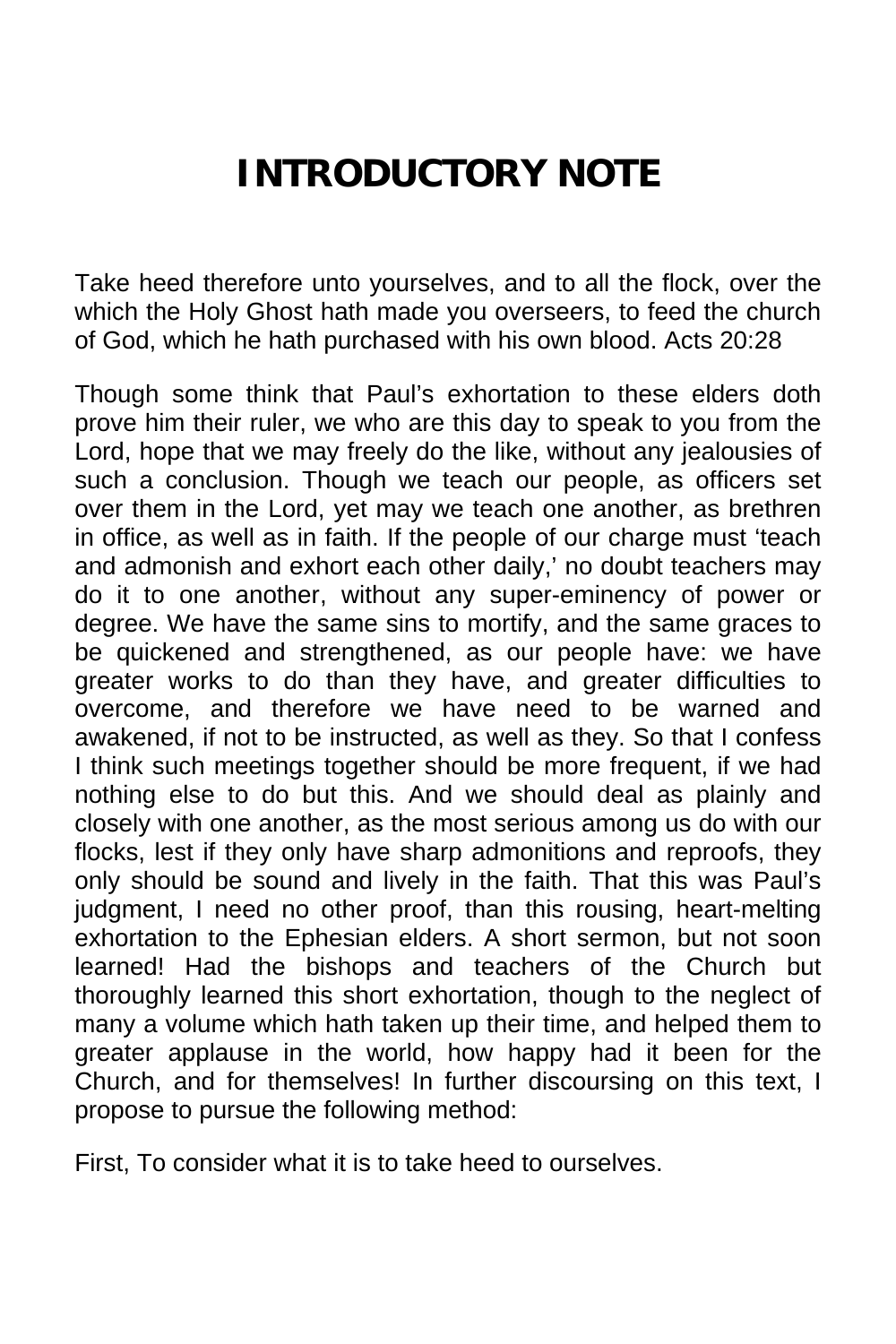Secondly, To show why we must take heed to ourselves.

Thirdly, To inquire what it is to take heed to all the flock.

Fourthly, To illustrate the manner in which we must take heed to all the flock.

Fifthly, To state some motives why we should take heed to all the flock.

Lastly, To make some application of the whole.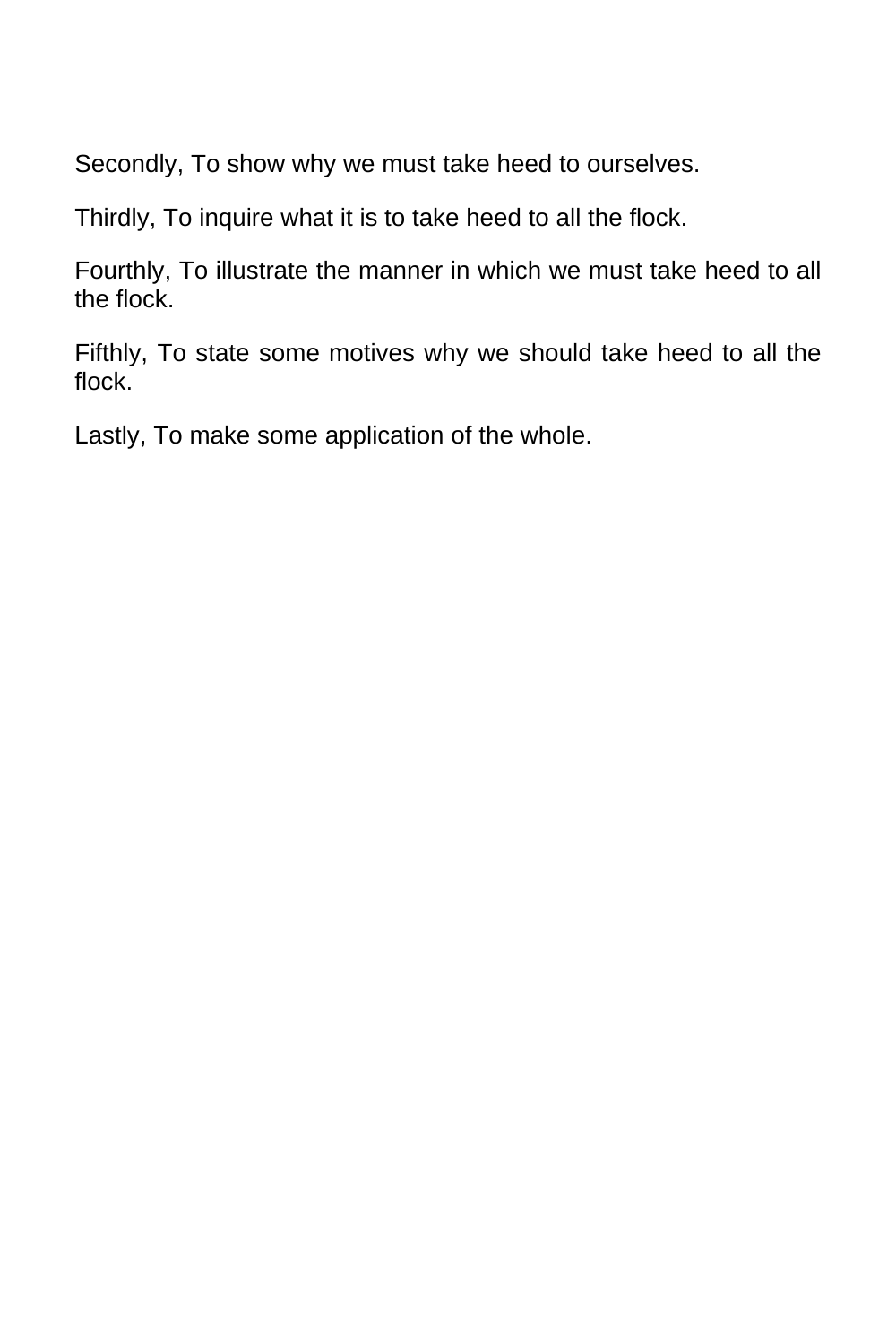### **CHAPTER 1**

### **THE OVERSIGHT OF OURSELVES**

#### SECTION 1 — THE NATURE OF THIS OVERSIGHT

Let us consider, what it is to take heed to ourselves.

1. See that the work of saving grace be thoroughly wrought in your own souls. Take heed to yourselves, lest you be void of that saving grace of God which you offer to others, and be strangers to the effectual working of that gospel which you preach; and lest, while you proclaim to the world the necessity of a Savior, your own hearts should neglect him, and you should miss of an interest in him and his saving benefits. Take heed to yourselves, lest you perish, while you call upon others to take heed of perishing; and lest you famish yourselves while you prepare food for them. Though there is a promise of shining as the stars, to those 'who turn many to righteousness,' that is but on supposition that they are first turned to it themselves. Their own sincerity in the faith is the condition of their glory, simply considered, though their great ministerial labors may be a condition of the promise of their greater glory. Many have warned others that they come not to that place of torment, while yet they hastened to it themselves: many a preacher is now in hell, who hath a hundred times called upon his hearers to use the utmost care and diligence to escape it. Can any reasonable man imagine that God should save men for offering salvation to others, while they refuse it themselves; and for telling others those truths which they themselves neglect and abuse? Many a tailor goes in rags, that maketh costly clothes for others; and many a cook scarcely licks his fingers, when he hath dressed for others the most costly dishes. Believe it, brethren, God never saved any man for being a preacher, nor because he was an able preacher; but because he was a justified, sanctified man, and consequently faithful in his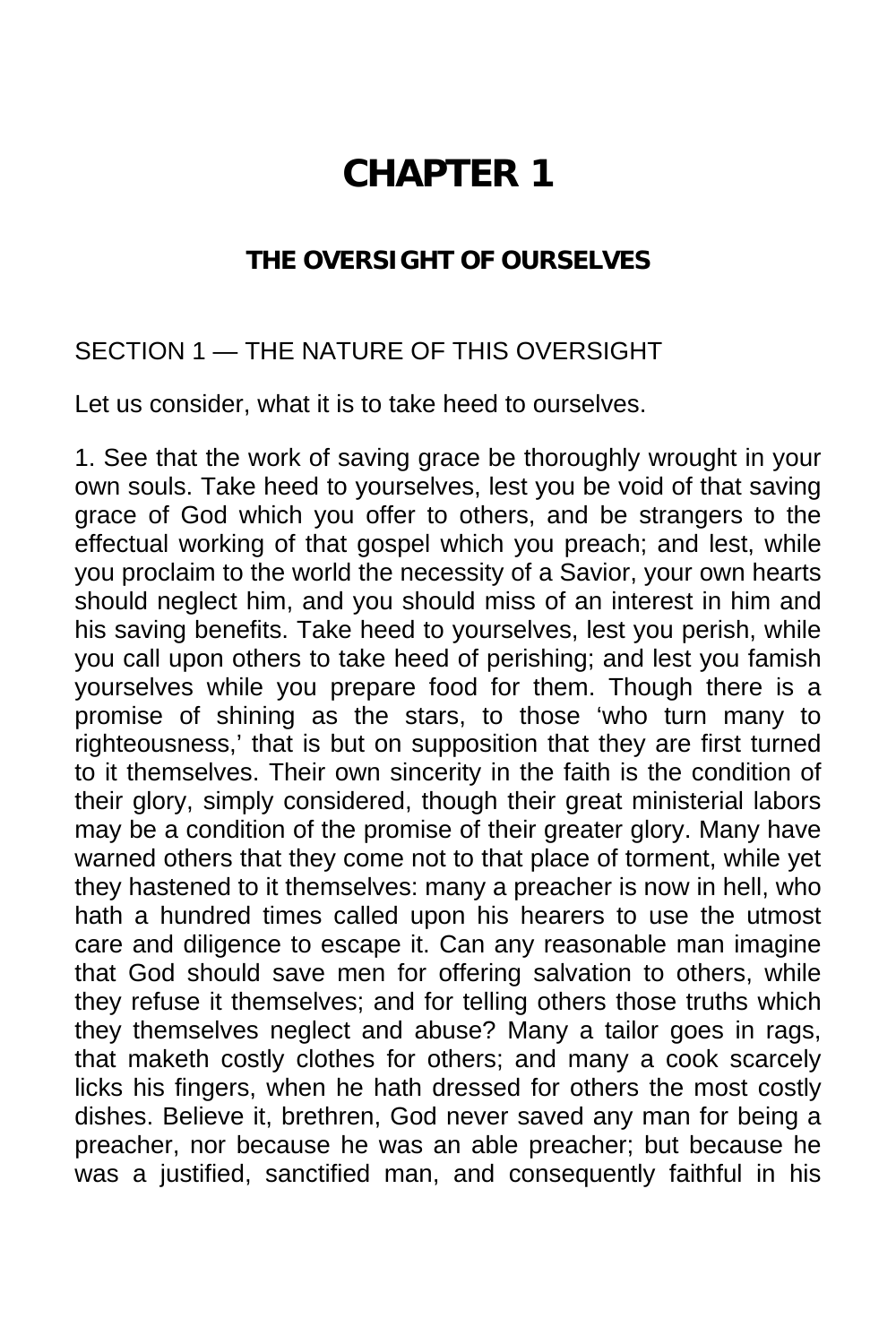Master's work. Take heed, therefore, to ourselves first, that you he that which you persuade your hearers to be, and believe that which you persuade them to believe, and heartily entertain that Savior whom you offer to them. He that bade you love your neighbors as yourselves, did imply that you should love yourselves, and not hate and destroy yourselves and them.

It is a fearful thing to be an unsanctified professor, hut much more to be an unsanctified preacher. Doth it not make you tremble when you open the Bible, lest you should there read the sentence of your own condemnation? When you pen your sermons, little do you think that you are drawing up indictments against your own souls! When you are arguing against sin, that you are aggravating your own! When you proclaim to your hearers the unsearchable riches of Christ and his grace, that you are publishing your own iniquity in rejecting them, and your unhappiness in being destitute of them! What can you do in persuading men to Christ, in drawing them from the world, in urging them to a life of faith and holiness, but conscience, if it were awake, would tell you, that you speak all this to your own confusion? If you speak of hell, you speak of your own inheritance: if you describe the joys of heaven, you describe your own misery, seeing you have no right to 'the inheritance of the saints in light.' What can you say, for the most part, but it will be against your own souls O miserable life! that a man should study and preach against himself, and spend his days in a course of selfcondemnation! A graceless, inexperienced preacher is one of the most unhappy creatures upon earth and yet he is ordinarily very insensible of his unhappiness; for he hath so many counters that seem like the gold of saving grace, and so many splendid stones that resemble Christian jewels, that he is seldom troubled with the thoughts of his poverty; but thinks he is 'rich, and increased in goods, and stands in need of nothing, when he is poor, and miserable, and blind, and naked.' He is acquainted with the Holy Scriptures, he is exercised in holy duties, he liveth not in open disgraceful sin, he serveth at God's altar, he reproveth other men's faults, and preacheth up holiness both of heart and life; and how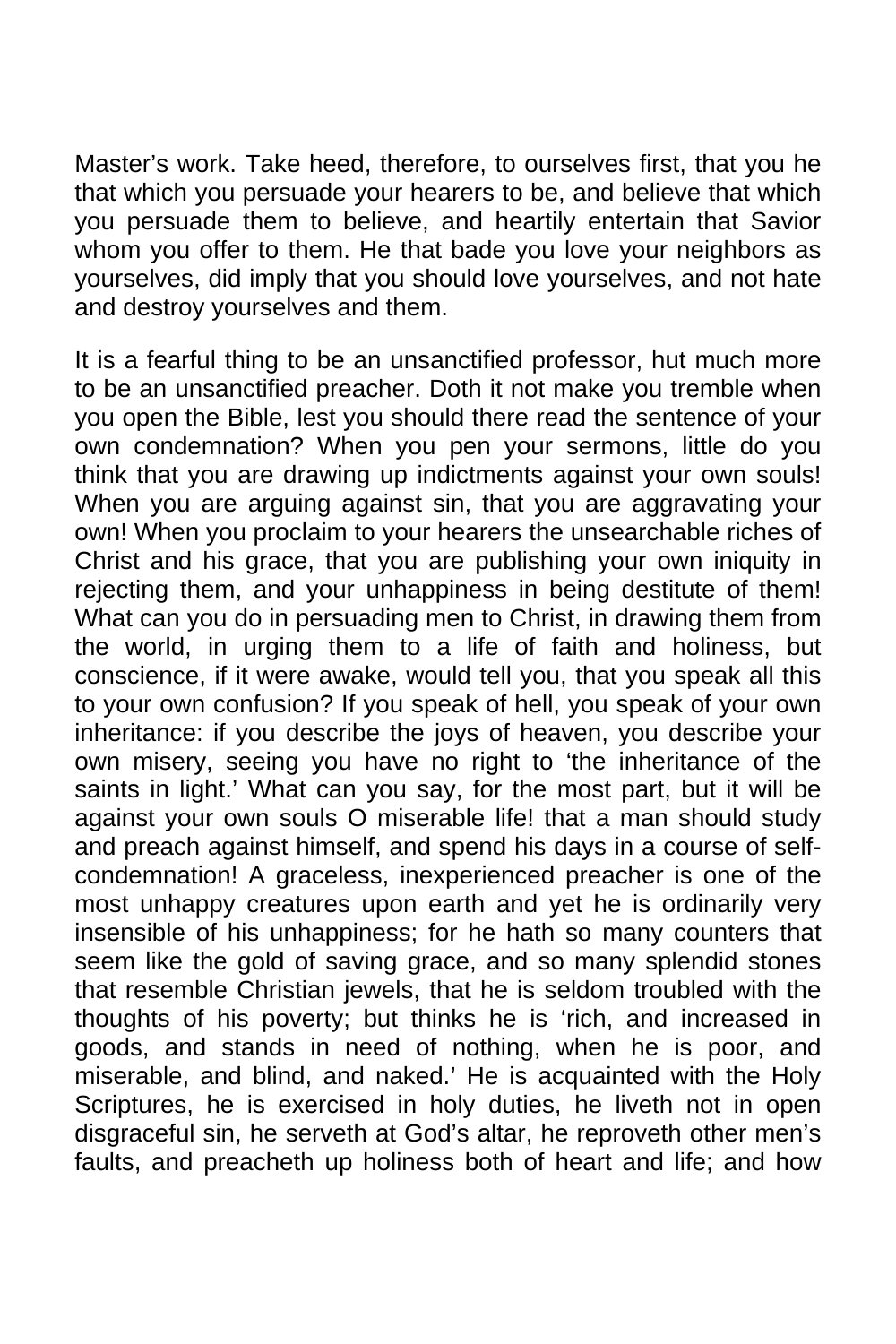can this man choose but be holy? Oh what aggravated misery is this, to perish in the midst of plenty! – to famish with the bread of life in our hands, while we offer it to others, and urge it on them! That those ordinances of God should be the occasion of our delusion, which are instituted to be the means of our conviction and salvation! and that while we hold the looking-glass of the gospel to others, to show them the face and aspect of their souls, we should either look on the back part of it ourselves, where we can see nothing, or turn it aside, that it may misrepresent us to ourselves! If such a wretched man would take my counsel, he would make a stand, and call his heart and life to an account, and fall a preaching a while to himself, before he preach any more to others. He would consider, whether food in the mouth, that goeth not into the stomach, will nourish; whether he that 'nameth the name of Christ should not depart from iniquity," whether God will hear his prayers, if 'he regard iniquity in his heart," whether it will serve the turn at the day of reckoning to say, 'Lord, Lord, we have prophesied in thy name,' when he shall hear these awful words, 'Depart from me, I know you not," and what comfort it will be to Judas, when he has gone to his own place, to remember that he preached with the other apostles, or that he sat with Christ, and was called by him, 'Friend.' When such thoughts as these have entered into their souls, and kindly worked a while upon their consciences, I would advise them to go to their congregation, and preach over Origen's sermon on Psalm 50:16,17. 'But unto the wicked God saith, What hast thou to do to declare my statutes, or that thou shouldest take my covenant into thy mouth seeing thou hatest instruction, and castest my words behind thee.' And when they have read this text, to sit down, and expound and apply it by their tears; and then to make a full and free confession of their sin, and lament their case before the whole assembly, and desire their earnest prayers to God for pardoning and renewing grace; that hereafter they may preach a Savior whom they know, and may feel what they speak, and may commend the riches of the gospel from their own experience. Alas! it is the common danger and calamity of the Church, to have unregenerate and inexperienced pastors, and to have so many men become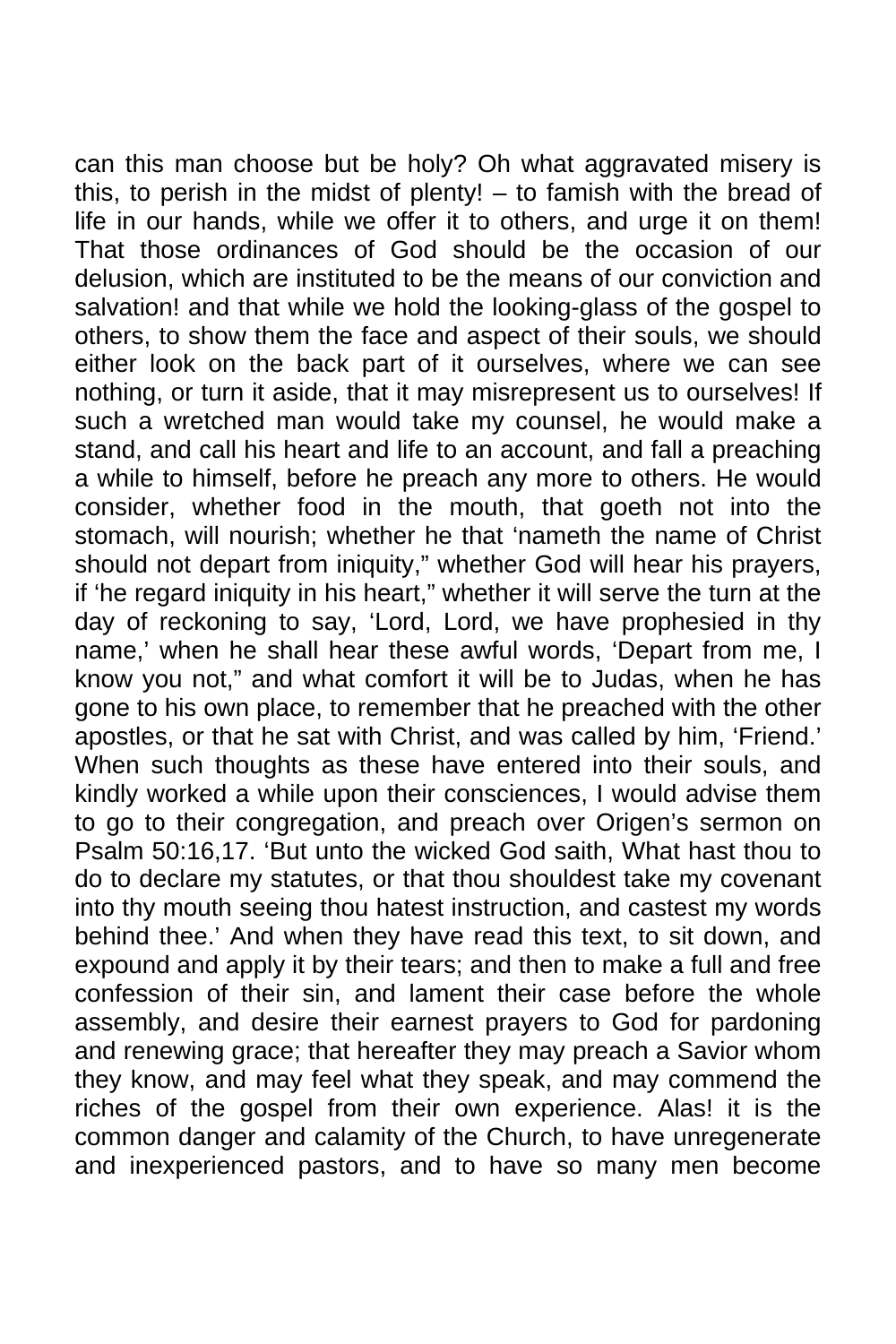preachers before they are Christians; who are sanctified by dedication to the altar as the priests of God, before they are sanctified by hearty dedication as the disciples of Christ; and so to worship an unknown God, and to preach an unknown Christ, to pray through an unknown Spirit, to recommend a state of holiness and communion with God, and a glory and a happiness which are all unknown, and like to be unknown to them for ever. He is like to be but a heartless preacher, that hath not the Christ and grace that he preacheth, in his heart. O that all our students in our universities would well consider this! What a poor business is it to themselves, to spend their time in acquiring some little knowledge of the works of God, and of some of those names which the divided tongues of the nations have imposed on them, and not to know God himself, nor exalt him in their hearts, nor to be acquainted with that one renewing work that should make them happy! They do but 'walk in a vain show,' and spend their lives like dreaming men, while they busy their wits and tongue about abundance of names and notions, and are strangers to God and the life of saints. If ever God awaken them by his saving grace, they will have cogitations and employments so much more serious than their unsanctified studies and disputations, that they will confess they did but dream before. A world of business they make themselves about nothing, while they are wilful strangers to the primitive, independent, necessary Being, who is all in all. Nothing can be rightly known, if God be not known; nor is any study well managed, nor to any great purpose, if God is not studied. We know little of the creature, till we know it as it stands related to the Creator: single letters, and syllables uncomposed, are no better than nonsense. He who overlooketh him who is the 'Alpha and Omega, the beginning and the ending,' and seeth not him in all who is the All of all, doth see nothing at all. All creatures, as such, are broken syllables; they signify nothing as separated from God. Were they separated actually, they would cease to be, and the separation would be an annihilation; and when we separate them in our fancies, we make nothing of them to ourselves. It is one thing to know the creatures as Aristotle, and another thing to know them as a Christian. None but a Christian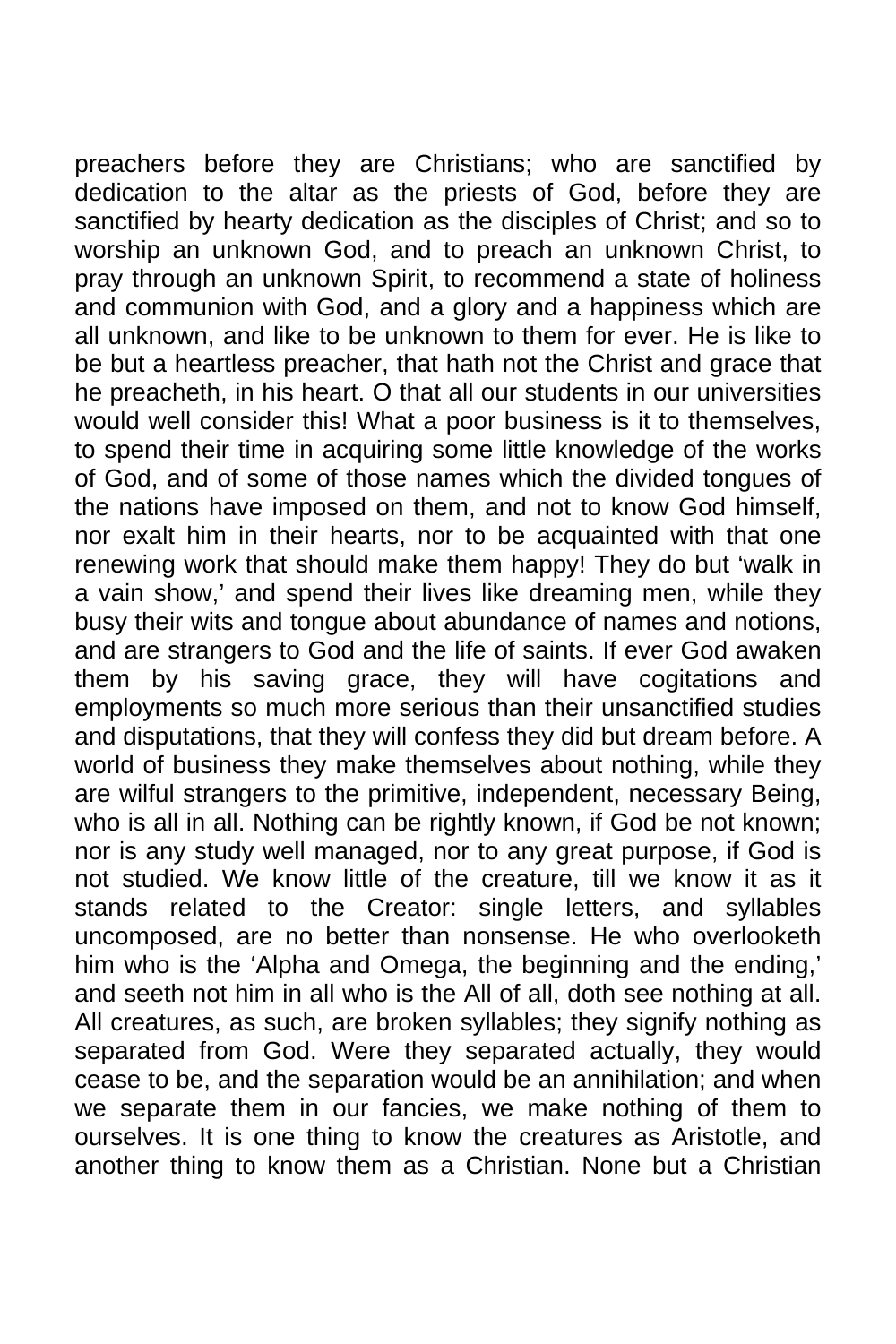can read one line of his Physics so as to understand it rightly. It is a high and excellent study, and of greater use than many apprehend; but it is the smallest part of it that Aristotle can teach us.

When man was made perfect, and placed in a perfect world, where all things were in perfect order, the whole creation was then man's book, in which he was to read the nature and will of his great Creator. Every creature had the name of God so legibly engraven on it, that man might run and read it. He could not open his eyes, but he might see some image of God; but no where so fully and lively as in himself. It was, therefore, his work to study the whole volume of nature, but first and most to study himself. And if man had held on in this course, he would have continued and increased in the knowledge of God and himself; but when he would needs know and love the creature and himself in a way of separation from God, he lost the knowledge both of the creature and of the Creator, so far as it could beatify and was worth the name of knowledge; and instead of it, he hath got the unhappy knowledge which he affected, even the empty notions and fantastic knowledge of the creature and himself, as thus separated. And thus, he that lived to the Creator, and upon him, doth now live to and upon the other creatures, and on himself; and thus, 'Every man at his best estate' (the learned as well as the illiterate) 'is altogether vanity. Surely every man walketh in a vain show; surely they are disquieted in vain.' And it must be well observed, that as God laid not aside the relation of a Creator by becoming our Redeemer, relation, but the work of redemption standeth, in some respect, in subordination to that of creation, and the law of the Redeemer to the law of the Creator; so also the duties which we owed to God as Creator have not ceased, but the duties that we owe to the Redeemer, as such, are subordinate thereto. It is the work of Christ to bring us back to God, and to restore us to the perfection of holiness and obedience; and as he is the way to the Father, so faith in him is the way to our former employment and enjoyment of God. I hope you perceive what I aim at in all this, namely, that to see God in his creatures, and to love him, and converse with him, was the employment of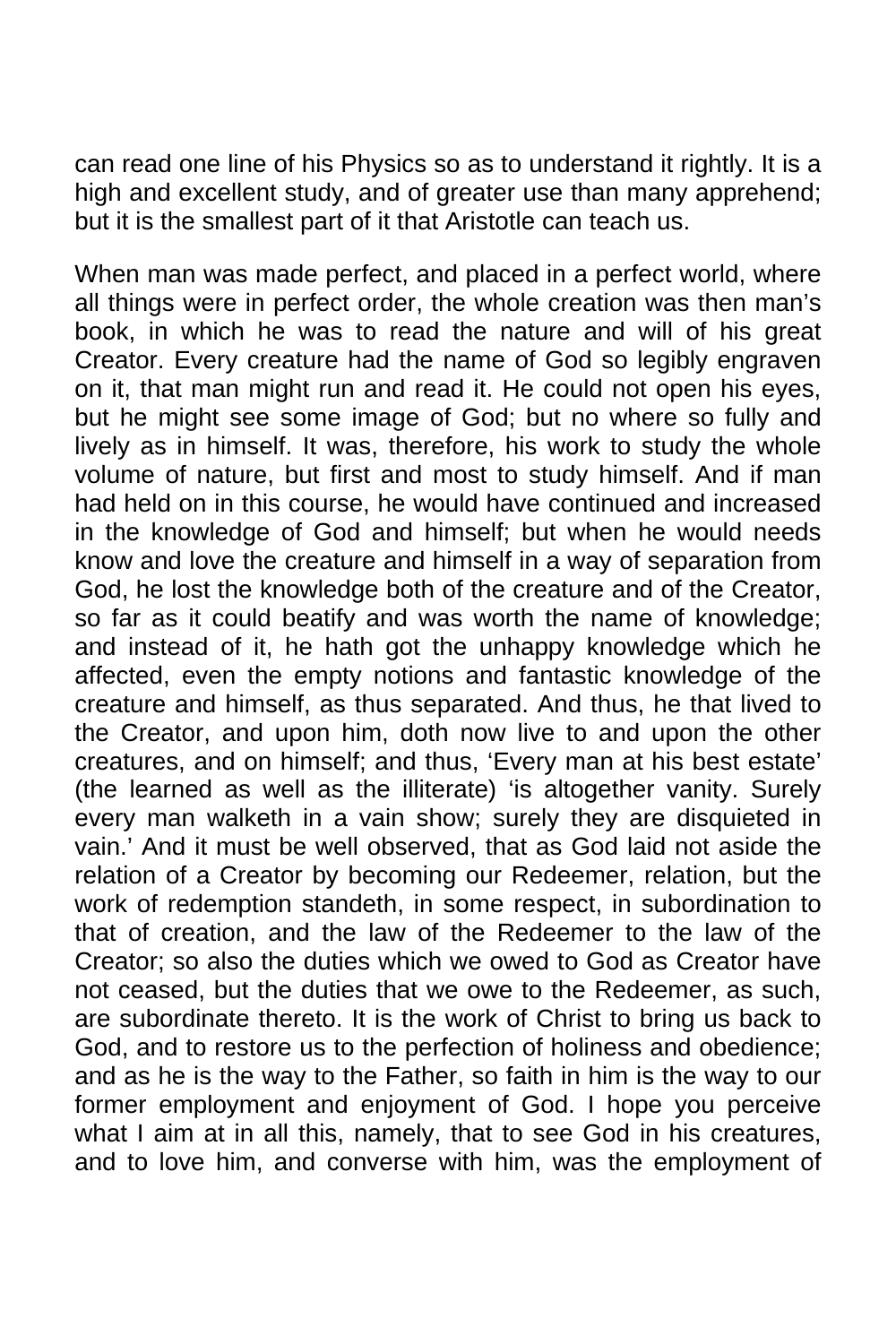man in his upright state; that this is so far from ceasing to be our duty, that it is the work of Christ to bring us, by faith, back to it; and therefore the most holy men are the most excellent students of God's works, and none but the holy can rightly study them or know them. 'His works are great, sought out of all them that have pleasure therein," but not for themselves, but for him that made them. Your study of physics and other sciences is not worth a rush, if it be not God that you seek after in them. To see and admire, to reverence and adore, to love and delight in God, as exhibited in his works – this is the true and only philosophy; the contrary is mere foolery, and is so called again and again by God himself. This is the sanctification of your studies, when they are devoted to God, and when he is the end, the object, and the life of them all.

And, therefore, I shall presume to tell you, by the way, that it is a grand error, and of dangerous consequence in Christian academies, (pardon the censure from one so unfit to pass it, seeing the necessity of the case commandeth it,) that they study the creature before the Redeemer, and set themselves to physics, and metaphysics, and mathematics, before they set themselves to theology; whereas, no man that hath not the vitals of theology, is capable of going beyond a fool in philosophy. Theology must lay the foundation, and lead the way of all our studies. If God must be searched after, in our search of the creature, (and we must affect no separated knowledge of them) then tutors must read God to their pupils in all; and divinity must be the beginning, the middle, the end, the life, the all, of their studies. Our physics and metaphysics must be reduced to theology; and nature must be read as one of God's books, which is purposely written for the revelation of himself. The Holy Scripture is the easier book: when you have first learned from it God, and his will, as to the most necessary things, address yourselves to the study of his works, and read every creature as a Christian and a divine. If you see not yourselves, and all things, as living, and moving, and having being in God, you see nothing, whatever you think you see. If you perceive not, in your study of the creatures, that God is all, and in all, and that 'of him,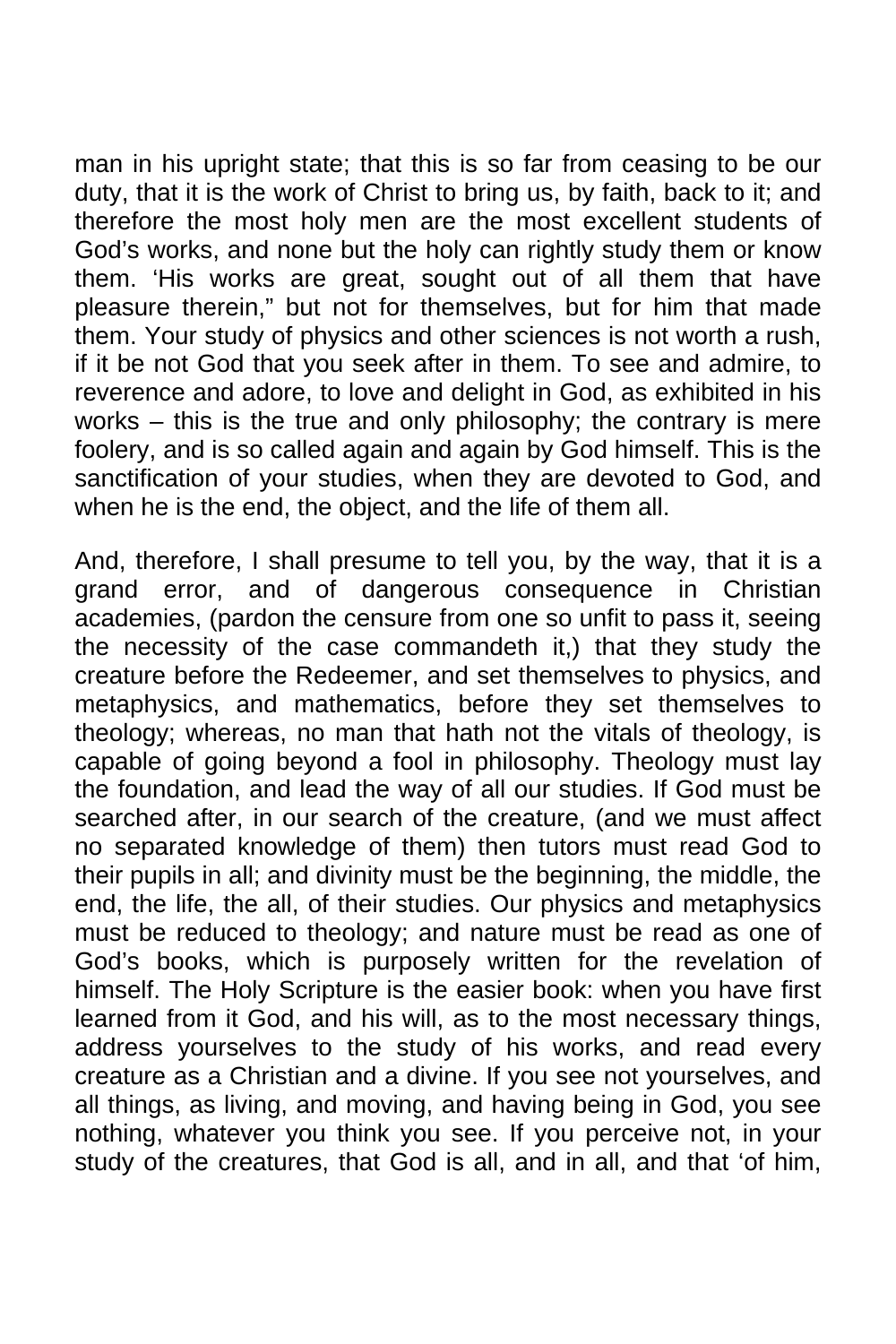and through him, and to him, are all things,' you may think, perhaps, that you 'know something; but you know nothing as you ought to know.' Think not so basely of your physics, and of the works of God, as that they are only preparatory studies for boys. It is a most high and noble part of holiness, to search after, behold admire, and love the great Creator in all his works. How much have the saints of God been employed in this high and holy exercise! The book of Job, and the Psalms, may show us that our physics are not so little kin to theology as some suppose.

I do, therefore, in zeal for the good of the Church, and their own success in their most necessary labors, propound it for the consideration of all pious tutors, whether they should not as timely, and as diligently, read to their pupils, or cause them to read, the chief parts of practical divinity (and there is no other), as any of the sciences; and whether they should not go together from the very first? It is well that they hear sermons; but that is not enough. If tutors would make it their principal business to acquaint their pupils with the doctrine of salvation, and labor to set it home upon their hearts, that all might be received according to its weight, and read to their hearts as well as to their heads, and so carry on the rest of their instructions, that it may appear they make them but subservient unto this, and that their pupils may feel what they aim at in them all; and so that they would teach all their philosophy in habitu theologico, – this might be a happy means to make a happy Church and a happy country. But, when languages and philosophy have almost all their time and diligence, and, instead of reading philosophy like divines, they read divinity like philosophers, as if it were a thing of no more moment than a lesson of music, or arithmetic, and not the doctrine of everlasting life; – this it is that blasteth so many in the bud, and pestereth the Church with unsanctified teachers! Hence it is, that we have so many worldlings to preach of the invisible felicity, and so many carnal men to declare the mysteries of the Spirit; and I would I might not say, so many infidels to preach Christ, or so many atheists to preach the living God: and when they are taught philosophy before or without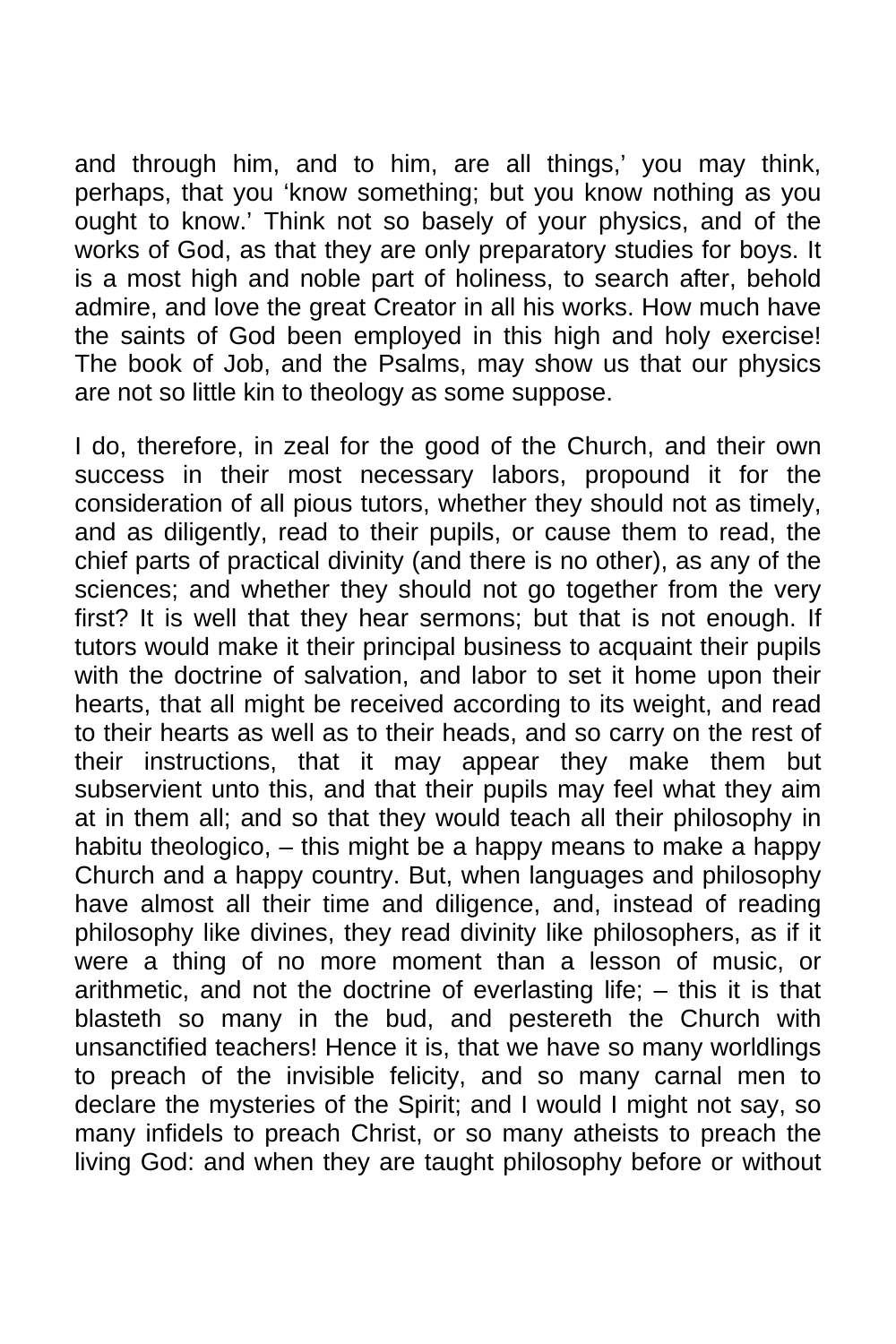religion, what wonder if their philosophy be all or most of their religion!

Again, therefore, I address myself to all who have the charge of the education of youth, especially in order to preparation for the ministry. You, that are schoolmasters and tutors, begin and end with the things of God. Speak daily to the hearts of your scholars those things that must be wrought into their hearts, or else they are undone. Let some piercing words fall frequently from your mouths, of God, and the state of' their souls, and the life to come. Do not say, they are too young to understand and entertain them. You little know what impressions they may make. Not only the soul of the boy, but many souls may have cause to bless God, for your zeal and diligence, yea, for one such seasonable word. You have a great advantage above others to do them good; you have them before they are grown to maturity, and they will hear you when they will not hear another. If they are destined to the ministry, you are preparing them for the special service of God, and must they not first have the knowledge of him whom they have to serve Oh think with yourselves, what a sad thing it will be to their own souls, and what a wrong to the Church of God, if they come out from you with common and carnal hearts, to so great and holy and spiritual a work! Of a hundred students in one of our colleges, how many may there be that are serious, experienced, godly young men! If you should send one half of them on a work which they are unfit for, what cruel work will they make in the Church or country! Whereas, if you be the means of their conversion and sanctification, how many souls may bless you, and what greater good can you do the Church? When once their hearts are savingly affected with the doctrine which they study and preach, they will study it more heartily, and preach it more heartily: their own experience will direct them to the fittest subjects, and will furnish them with matter, and quicken them to set it home .to the conscience of their hearers. See, therefore, that you make not work for the groans and lamentation of the Church, nor for the great tormentor of the murderers of souls.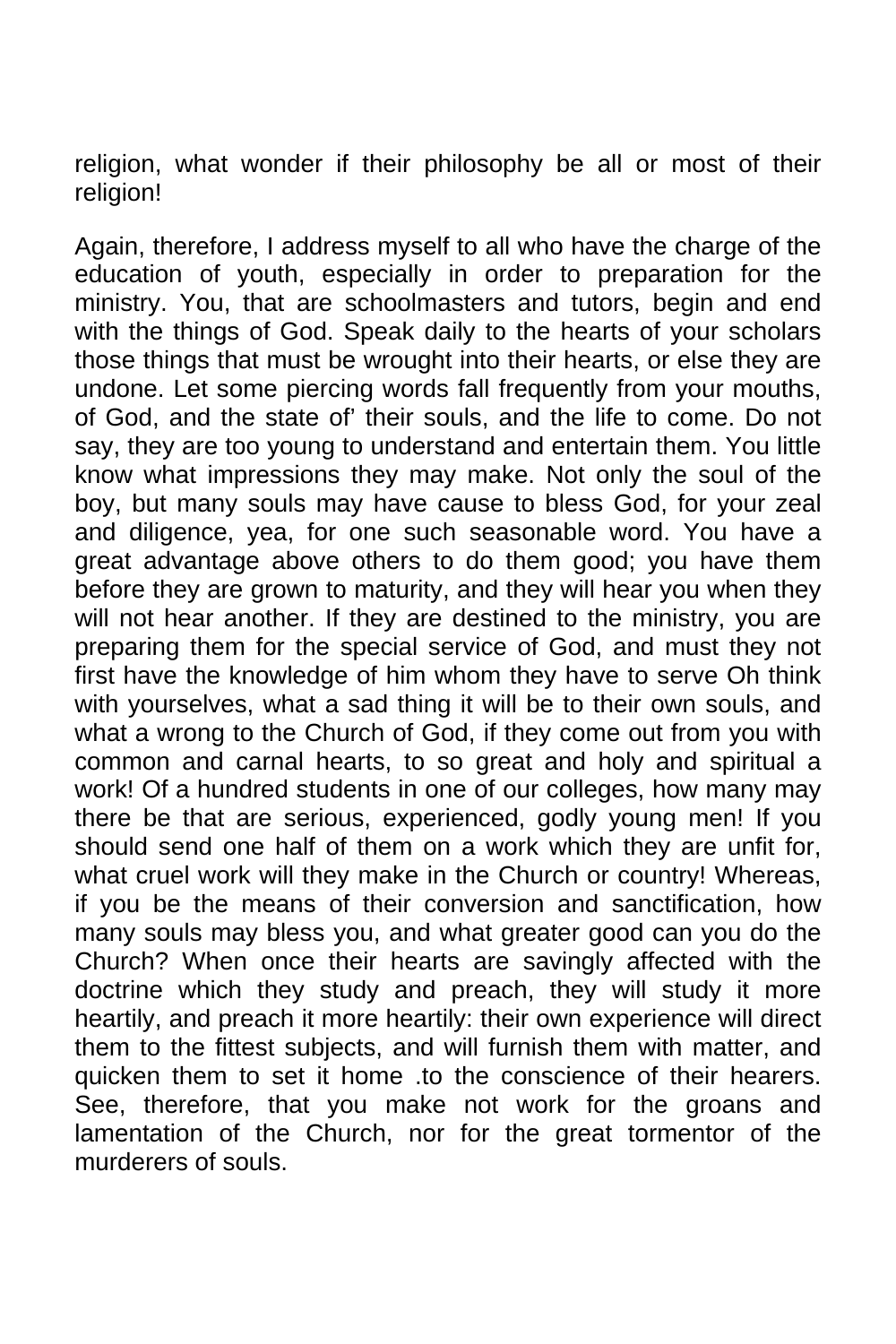2. Content not yourselves with being in a state of grace, but be also careful that your graces are kept in vigorous and lively exercise, and that you preach to yourselves the sermons which you study, before you preach them to others. If you did this for your own sakes, it would not be lost labor; but I am speaking to you upon the public account, that you would do it for the sake of the Church, When your minds are in a holy, heavenly frame, your people are likely to partake of the fruits of it. Your prayers, and praises, and doctrine will be sweet and heavenly to them. They will likely feel when you have been much with God: that which is most on your hearts, is like to be most in their ears. I confess I must speak it by lamentable experience, that I publish to my flock the distempers of my own soul. When I let my heart grow cold, my preaching is cold; and when it is confused, my preaching is confused; and so I can oft observe also in the best of my hearers, that when I have grown cold in preaching, they have grown cold too; and the next prayers which I have heard from them have been too like my preaching. We are the nurses of Christ's little ones. If we forbear taking food ourselves, we shall famish them; it will soon be visible in their leanness, and dull discharge of their several duties. If we let our love decline, we are not like to raise up theirs. If we abate our holy care and fear, it will appear in our preaching: if the matter show it not, the manner will. If we feed on unwholesome food, either errors or fruitless controversies, our hearers are like to fare the worse for it. Whereas, if we abound in faith, and love, and zeal, how would it overflow to the refreshing of our congregations, and how would it appear in the increase of the same graces in them! O brethren, watch therefore over your own hearts: keep out lusts and passions, and worldly inclinations; keep up the life of faith, and love, and zeal: be much at home, and be much with God. If it be not your daily business to study your own hearts, and to subdue corruption, and to walk with God – if you make not this a work to which you constantly attend, all will go wrong, and you will starve your hearers; or, if you have an affected fervency, you cannot expect a blessing to attend it from on high. Above all, be much in secret prayer and meditation. Thence you must fetch the heavenly fire that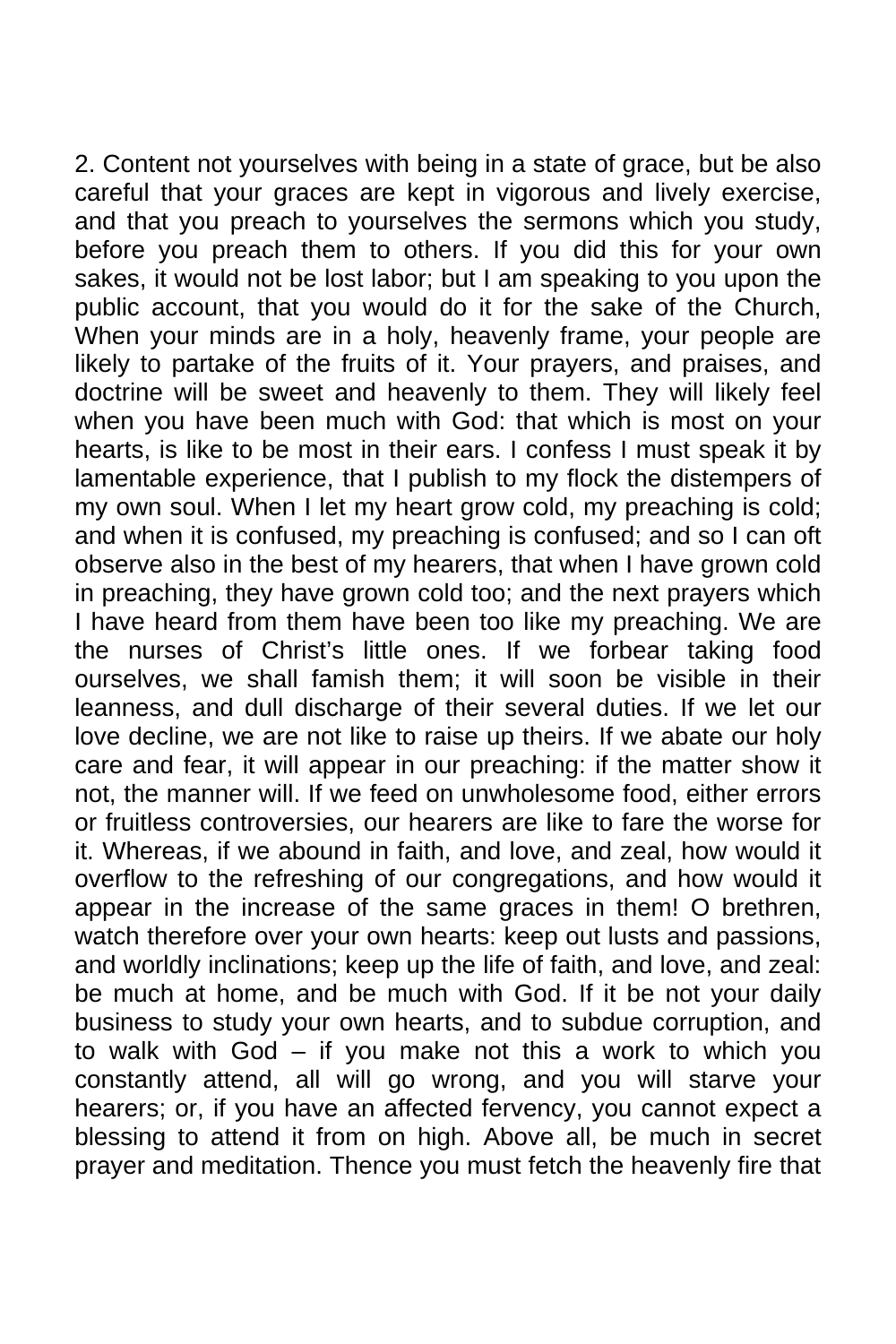must kindle your sacrifices: remember, you cannot decline and neglect your duty, to your own hurt alone; many will be losers by it as well as you. For your people's sakes, therefore, look to your hearts. If a pang of spiritual pride should overtake you, and you should fall into any dangerous error, and vent your own inventions to draw away disciples after you, what a wound may this prove to the Church, of which you have the oversight; and you may become a plague to them instead of a blessing, and they may wish they had never seen your faces. Oh, therefore, take heed to your own judgments and affections. Vanity and error will slyly insinuate, and seldom come without fair pretences: great distempers and apostasies have usually small beginnings. The prince of darkness doth frequently personate an angel of light, to draw the children of light again into darkness. How easily also will distempers creep in upon our affections and our first love, and fear and care abate! Watch, therefore, for the sake of yourselves and others.

But, besides this general course of watchfulness, methinks a minister should take some special pains with his heart, before he is to go to the congregation: if it be then cold, how is he likely to warm the hearts of his hearers? Therefore, go then specially to God for life: read some rousing, awakening book, or meditate on the weight of the subject of which you are to speak, and on the great necessity of your people's souls, that you may go in the zeal of the Lord into his house. Maintain, in this manner, the life of grace in yourselves, that it may appear in all your sermons from the pulpit, – that every one who comes cold to the assembly, may have some warmth imparted to him before he depart.

3. Take heed to yourselves, lest your example contradict your doctrine, and lest you lay such stumbling-blocks before the blind, as may be the occasion of their ruin; lest you unsay with your lives, what you say with your tongues; and be the greatest hinderers of the success of your own labors. It much hindereth our work, when other men are all the week long contradicting to poor people in private, that which we have been speaking to them from the Word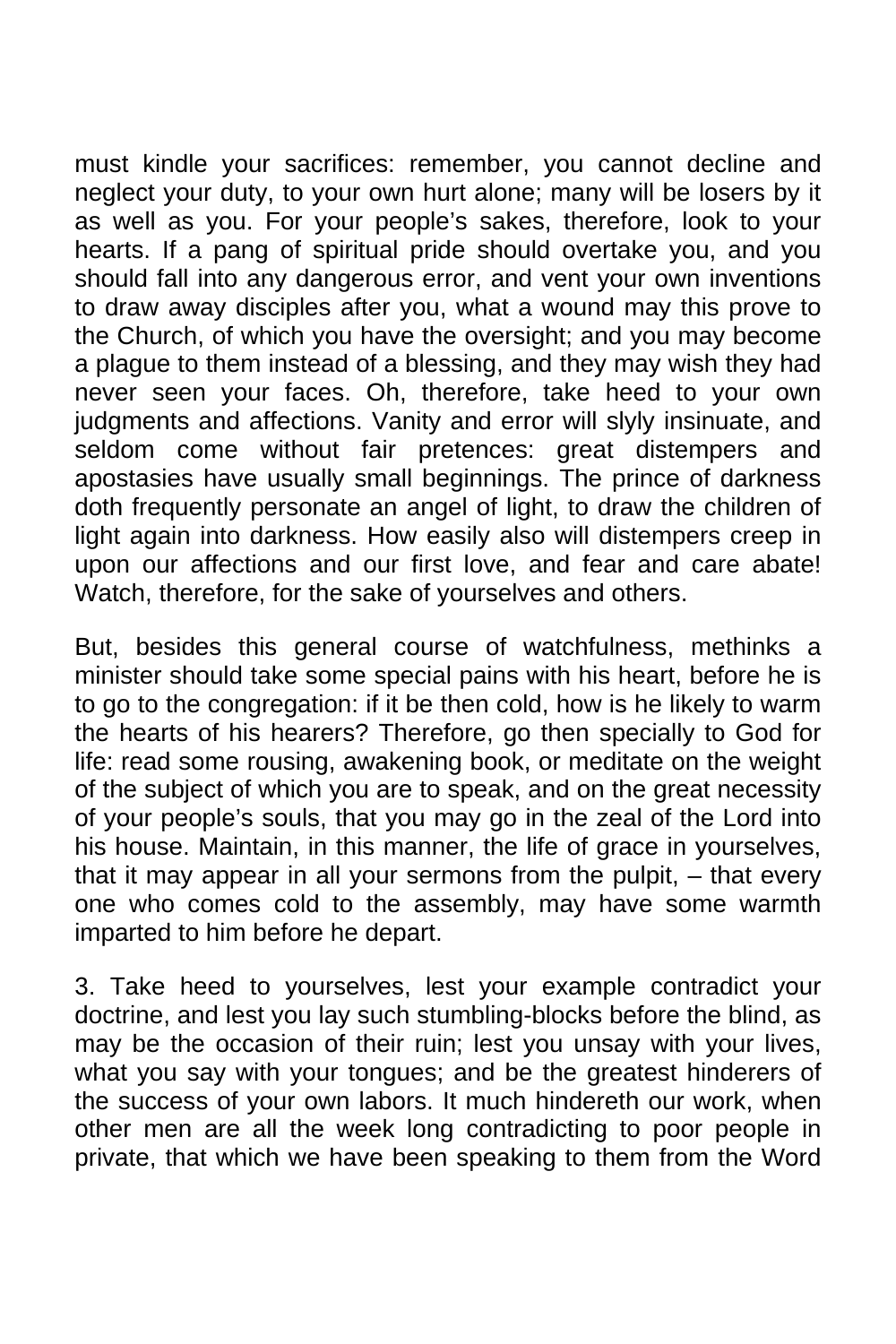of God in public, because we cannot be at hand to expose their folly; but it will much more hinder your work, if you contradict yourselves, and if your actions give your tongue the lie, and if you build up an hour or two with your mouths, and all the week after pull down with your hands! This is the way to make men think that the Word of God is but an idle tale, and to make preaching seem no better than prating. He that means as he speaks, will surely do as he speaks. One proud, surly, lordly word, one needless contention, one covetous action, may cut the throat of many a sermon, and blast the fruit of all that you have been doing. Tell me, brethren, in the fear of God, do you regard the success of your labors, or do you not? Do you long to see it upon the souls of your hearers? If you do not, what do you preach for; what do you study for; and what do you call yourselves the ministers of Christ for But if you do, then surely you cannot find in your heart to mar your work for a thing of nought. What! do you regard the success of your labors, and yet will not part with a little to the poor, nor put up with an injury, or a foul word, nor stoop to the meanest, nor forbear your passionate or lordly carriage, – no, not for the winning of souls, and attaining the end of all your labors! You little value success, indeed, that will sell it at so cheap a rate, or will not do so small a matter to attain it. It is a palpable error of some ministers, who make such a disproportion between their preaching and their living; who study hard to preach exactly, and study little or not at all to live exactly. All the week long is little enough, to study how to speak two hours; and yet one hour seems too much to study how to live all the week. They are loath to misplace a word in their sermons, or to be guilty of any notable infirmity, (and I blame them not, for the matter is holy and weighty,) but they make nothing of misplacing affections, words, and actions, in the course of their lives. Oh how curiously have I heard some men preach; and how carelessly have I seen them live! They have been so accurate as to the preparation of their sermons, that seldom preaching seemed to them a virtue, that their language might be the more polite, and all the rhetorical writers they could meet with were pressed to serve them for the adorning of their style, (and gauds were oft their chiefest ornaments.) They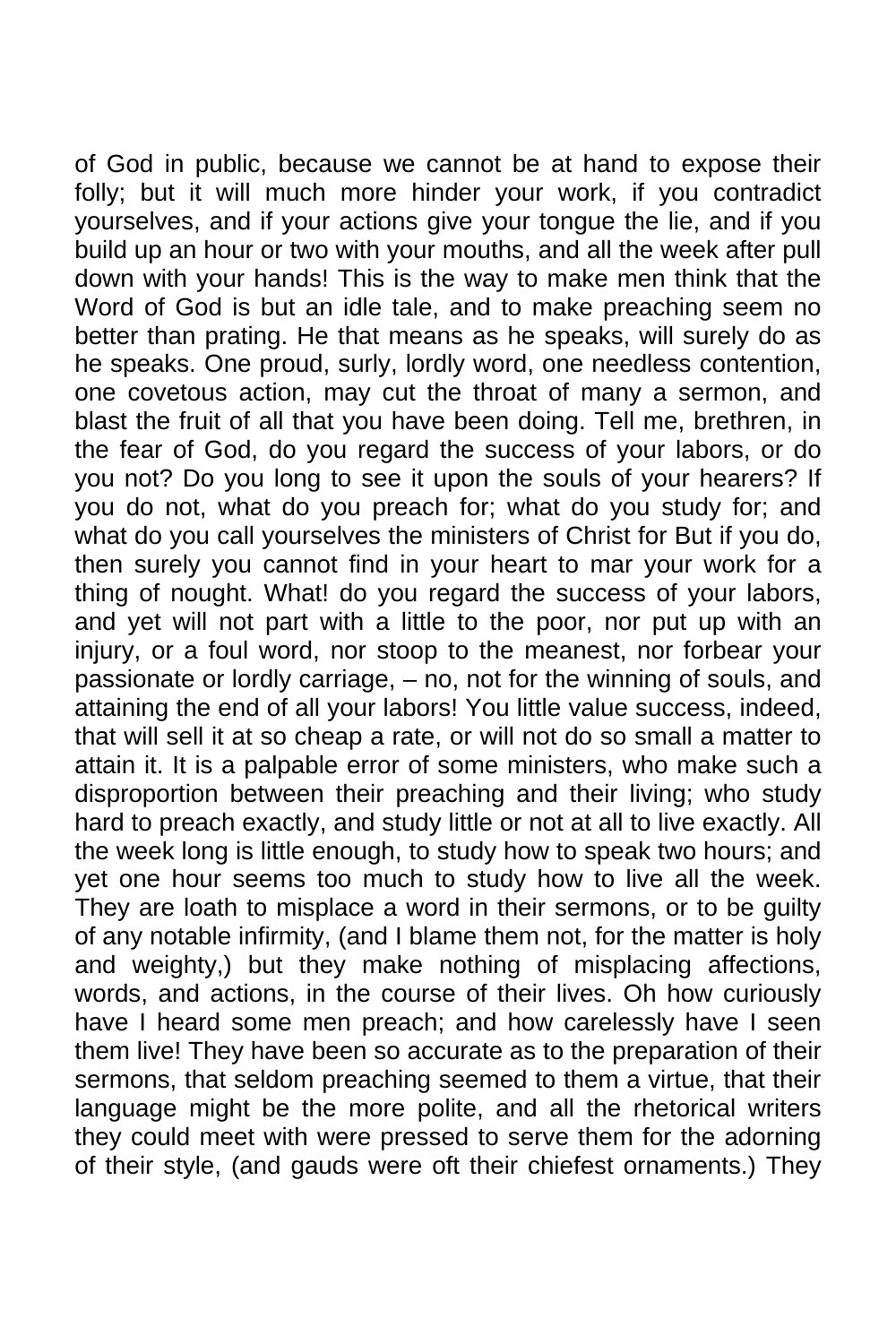were so nice in hearing others, that no man pleased them that spoke as he thought, or that drowned not affections, or dulled not, or distempered not the heart by the predominant strains of a fantastic wit. And yet, when it came to matter of practice, and they were once out of church, how incurious were the men, and how little did they regard what they said or did, so it were not so palpably gross as to dishonor them! They that preach precisely, would not live precisely! What a difference was there between their pulpit speeches and their familiar discourse? They that were most impatient of barbarisms, solecisms, and paralogisms in a sermon, could easily tolerate them in their life and conversation.

Certainly, brethren, we have very great cause to take heed what we do, as well as what we say: if we will be the servants of Christ indeed, we must not be tongue servants only, but must serve him with our deeds, and be 'doers of the work, that we may be blessed in our deed.' As our people must be 'doers of the word, and not hearers only," so we must be doers and not speakers only, lest we 'deceive our own selves.' A practical doctrine must be practically preached. We must study as hard how to live well, as how to preach well. We must think and think again, how to compose our lives, as may most tend to men's salvation, as well as our sermons.

When you are studying what to say to your people, if you have any concern for their souls, you will oft be thinking with yourself, 'How shall I get within them? and what shall I say, that is most likely to convince them, and convert them, and promote their salvation!' And should you not as diligently think with yourself, 'How shall I live, and what shall I do, and how shall I dispose of all that I have, as may most tend to the saving o men's souls?' Brethen, if the saving of souls be your end, you will certainly intend it out of the pulpit as well as in it! If it be your end, you will live for it, and contribute all your endeavors to attain it. You will ask concerning the money in your purse, as well as concerning the word of your mouth, 'In what way shall I lay it out for the greatest good, especially to men's souls ' Oh that this were your daily study, how to use your wealth, your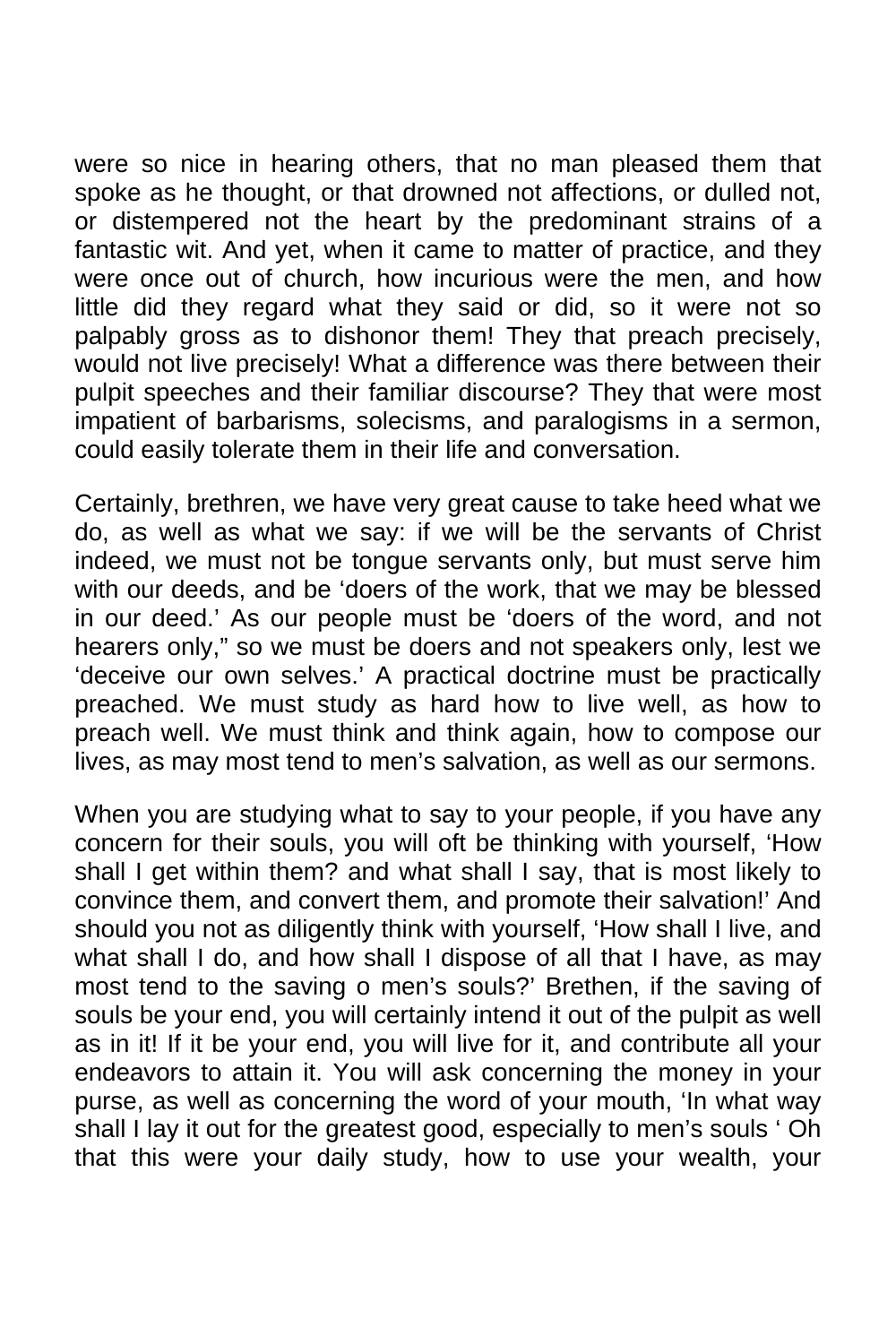friends, and all you have for God, as well as your tongues! Then should we see that fruit of your labors, which is never else like to be seen. If you intend the end of the ministry in the pulpit only, it would seem you take yourselves for ministers no longer than you are there. And, if so, I think you are unworthy to be esteemed ministers at all.

Let me then entreat you, brethren, to do well, as well as say well. Be 'zealous of good works.' Spare not for any cost, if it may promote your Master's work.

(1) Maintain your innocency, and walk without offense. Let your lives condemn sin, and persuade men to duty. Would you have your people more careful of their souls, than you are of yours If you would have them redeem their time, do not you mis-spend yours. If you would not have them vain in their conference, see that you speak yourselves the things which may edify, and tend to 'minister grace to the hearers.' Order your own families well, if you would have them do so by theirs. Be not proud and lordly, if you would have them to be lowly. There are no virtues wherein your example will do more, at least to abate men's prejudice, than humility and meekness and self-denial. Forgive injuries; and 'be not overcome of evil, but overcome evil with good.' Do as our Lord, 'who, when he was reviled, reviled not again.' If sinners be stubborn and stout and contemptuous, flesh and blood will persuade you to take up their weapons, and to master them by their carnal means: but that is not the way, (further than necessary self-preservation or public good may require,) but overcome them with kindness and patience and gentleness. The former may show that you have more worldly power than they (wherein yet they are ordinarily too hard for the faithful); but it is the latter only that will tell them that you excel them in spiritual excellency. If you believe that Christ is more worthy of imitation than Caesar or Alexander, and that it is more glory to be a Christian than to be a conqueror, yea to be a man than a beast  $$ which often exceed us in strength – contend with charity, and not with violence; set meekness and love and patience against force,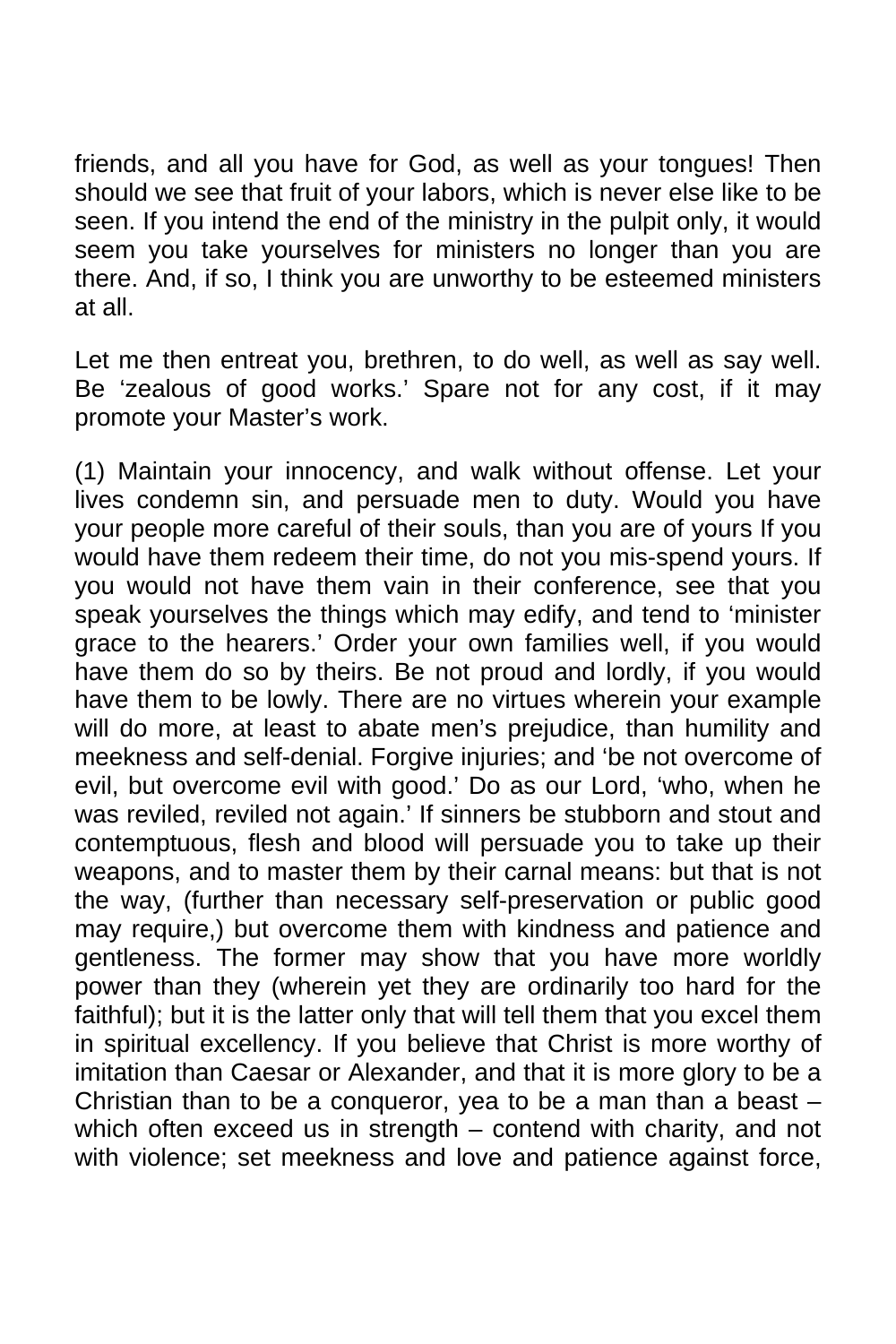and not force against force. Remember, you are obliged to be the servants of all. 'Condescend to men of low estate.' Be not strange to the poor of your flock; they are apt to take your strangeness for contempt. Familiarity, improved to holy ends, may do abundance of good. Speak not stoutly or disrespectfully to any one; but be courteous to the meanest, as to your equal in Christ. A kind and winning carriage is a cheap way of doing men good.

(2) Let me entreat you to abound in works of charity and benevolence. Go to the poor, and see what they want, and show your compassion at once to their soul and body. Buy them a catechism, and other small books that are likely to do them good, and make them promise to read them with care and attention. Stretch your purse to the utmost, and do all the good you can. Think not of being rich; seek not great things for yourselves or your posterity. What if you do impoverish yourselves to do a greater good; will this be loss or gain? If you believe that God is the safest purse-bearer, and that to expend in his service is the greatest usury, show them that you do believe it. I know that flesh and blood will cavil before it will lose its prey, and will never want somewhat to say against this duty that is against its interest; but mark what I say (and the Lord set it home upon your hearts), that man who hath any thing in the world so dear to him, that he cannot spare it for Christ, if he call for it, is no true Christian. And because a carnal heart will not believe that Christ calls for it when he cannot spare it, and, therefore, makes that his self-deceiving shift, I say further, that the man who will not be persuaded that duty is duty, because he cannot spare that for Christ which is therein to be expended, is no true Christian; for a false heart corrupteth the understanding, and that again increaseth the delusions of the heart. Do not take it, therefore, as an undoing, to make friends of the mammon of unrighteousness and to lay up treasure in heaven, though you leave yourselves but little on earth. You lose no great advantage for heaven, by becoming poor: 'In pursuing one's way, the lighter one travels the better.'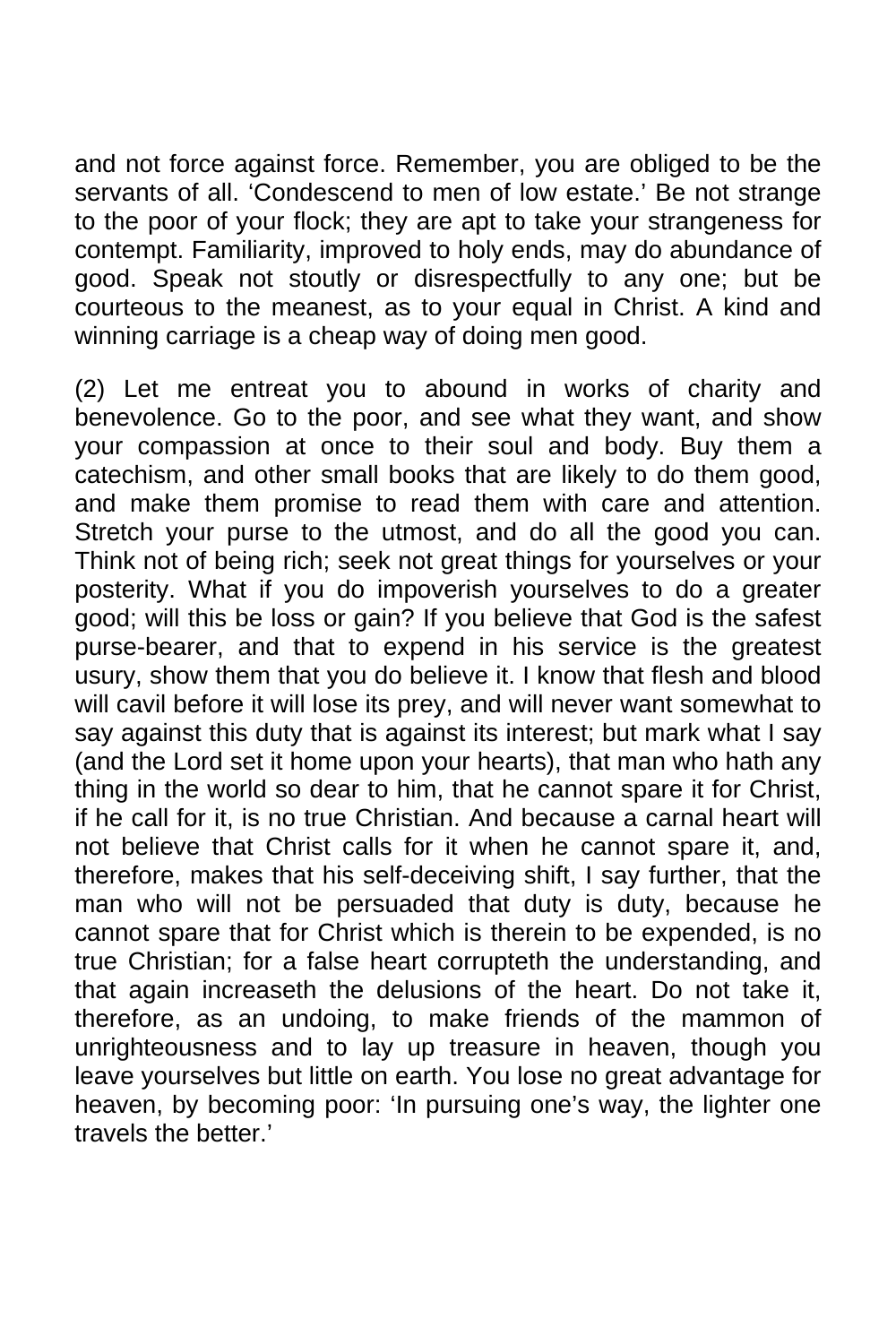I know, where the heart is carnal and covetous, words will not wring men's money out of their hands; they can say all this, and more to others; but saying is one thing, and believing is another. But with those that are true believers, methinks such considerations should prevail. O what abundance of good might ministers do, if they would but live in contempt of the world, and the riches and glory thereof, and expend all they have in their Master's service, and pinch their flesh, that they may have wherewith to do good! This would unlock more hearts to the reception of their doctrine, than all their oratory; and, without this, singularity in religion will seem but hypocrisy; and it is likely that it is so. 'He who practises disinterestedness prays to the Lord; he who snatches a man from peril offers a rich sacrifice; these are our sacrifices; these are holy to God. Thus he who is more devout among us is he who is more self-effacing,' saith Minucius Felix.' Though we need not do as the papists, who betake themselves to monasteries, and cast away property, yet we must have nothing but what we have for God.

4. Take heed to yourselves, lest you live in those sins which you preach against in others, and lest you be guilty of that which daily you condemn. Will you make it your work to magnify God, and, when you have done, dishonor him as much as others? Will you proclaim Christ's governing power, and yet contemn it, and rebel yourselves? Will you preach his laws, and wilfully break them? If sin be evil, why do you live in it if it be not, why do you dissuade men from it? If it be dangerous, how dare you venture on it? if it be not, why do you tell men so? If God's threatenings be true, why do you not fear them? if they be false, why do you needlessly trouble men, with them, and put them into such frights without a cause Do you 'know the judgment of God, that they who commit such things are worthy of death," and yet will you do them? 'Thou that teachest another, teachest thou not thyself? Thou that sayest a man should not commit adultery,' or be drunk, or covetous, art thou such thyself 'Thou that makest thy boast of the law, through breaking the law dishonorest thou God ' What! shall the same tongue speak evil that speakest against evil? Shall those lips censure, and slander, and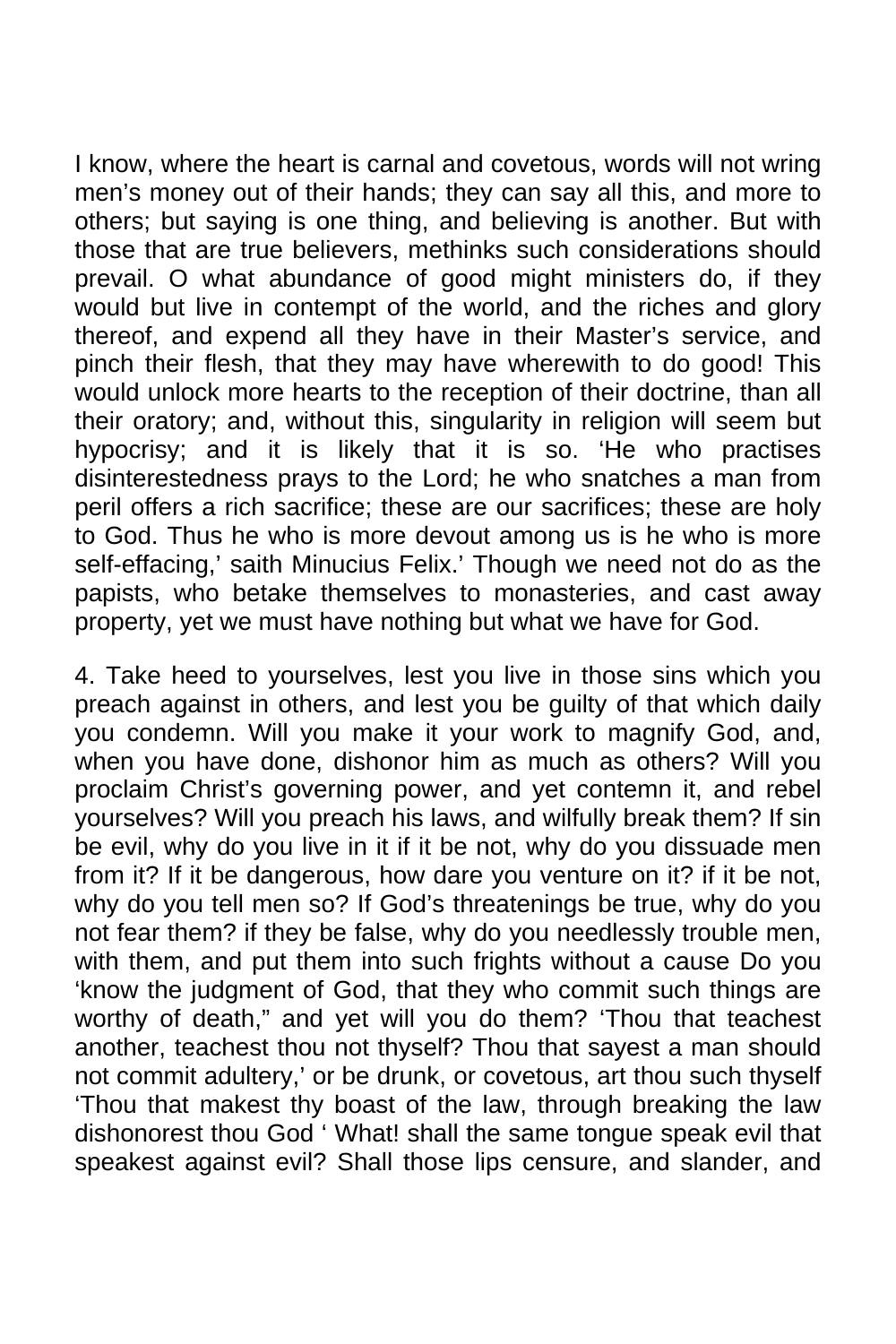backbite your neighbor, that cry down these and the like things in others? Take heed to yourselves, lest you cry down sin, and yet do not overcome it; lest, while you seek to bring it down in others, you bow to it, and become its slaves yourselves: 'For of whom a man is overcome, of the same is he brought into bondage.' 'To whom ye yield yourselves servants to obey, his servants ye are to whom ye obey, whether of sin unto death, or of obedience unto righteousness.' O brethren! it is easier to chide at sin, than to overcome it.

Lastly, take heed to yourselves, that you want not the qualifications necessary for your work. He must not be himself a babe in knowledge, that will teach men all those mysterious things which must be known in order to salvation. O what qualifications are necessary for a man who hath such a charge upon him as we have! How many difficulties in divinity to be solved! and these, too, about the fundamental principles of religion! How many obscure texts of Scripture to be expounded! How many duties to be performed, wherein ourselves and others may miscarry, if in the matter, and manner, and end, we be not well informed! How many sins to be avoided, which, without understanding and foresight cannot be done! What a number of sly and subtle temptations must we open to our people's eyes, that they may escape them! How many weighty and yet intricate cases of conscience have we almost daily to resolve! And can so much work, and such work as this, be done by raw, unqualified men? O what strong holds have we to batter, and how many of them! What subtle and obstinate resistance must we expect from every heart we deal with! Prejudice hath so blocked up our way, that we can scarcely procure a patient hearing. We cannot make a breach in their groundless hopes and carnal peace, but they have twenty shifts and seeming reasons to make it up again; and twenty enemies, that are seeming friends, are ready to help them. We dispute not with them upon equal terms. We have children to reason with, that cannot understand us. We have distracted men (in spirituals) to argue with, that will bawl us down with raging nonsense. We have wilful, unreasonable people to deal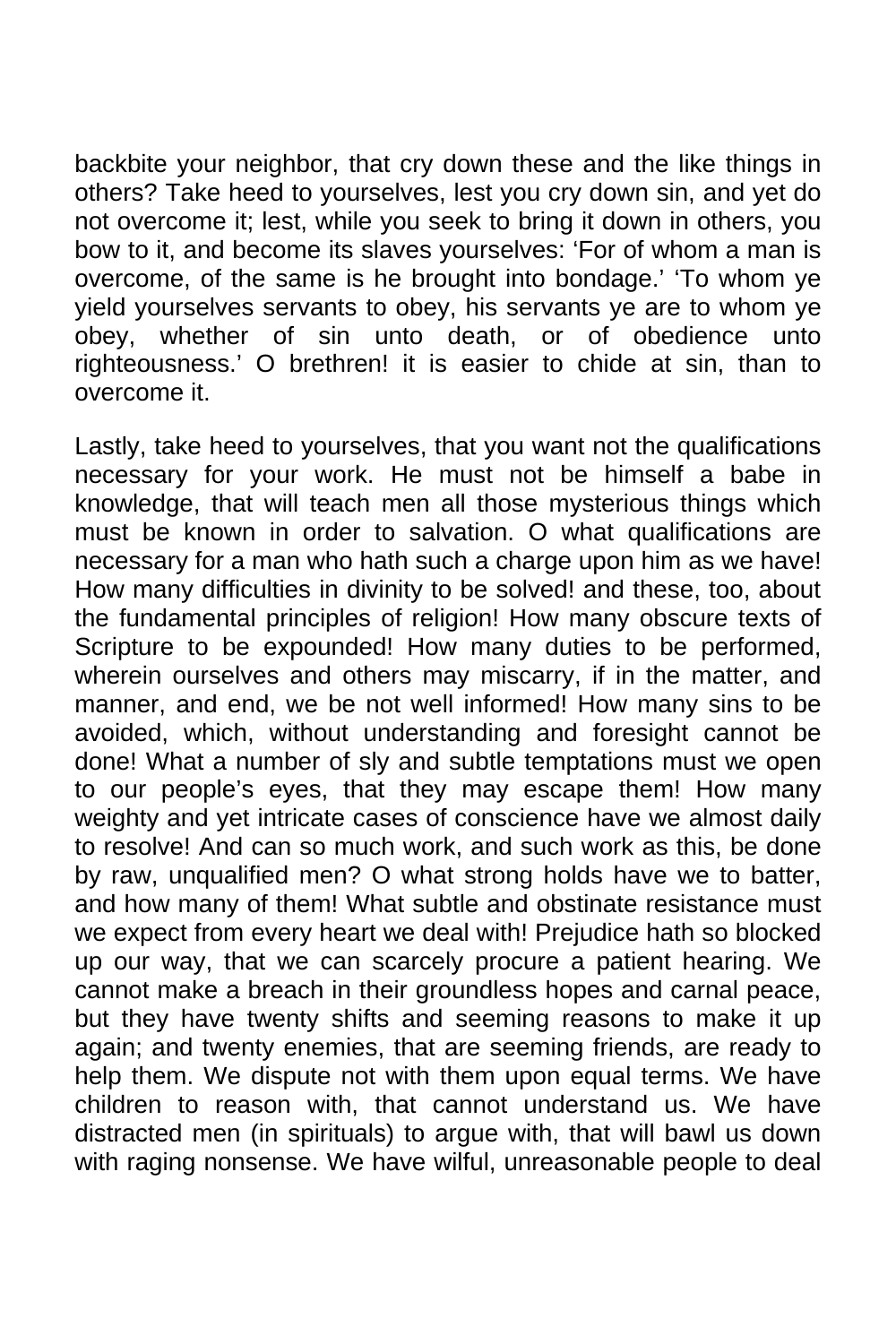with, who, when they are silenced, are never the more convinced, and who, when they can give you no reason, will give you their resolution; like the man that Salvian' had to deal with, who, being resolved to devour a poor man's substance, and being entreated by him to forbear, replied, 'He could not grant his request, for he had made a vow to take it," so that the preacher, by reason of this most religious evil deed, was fain to depart. We dispute the case against men's wills and passions, as much as against their understandings; and these have neither reason nor ears. Their best arguments are, 'I will not believe you, nor all the preachers in the world, in such things. I will not change my mind, or life; I will not leave my sins; I will never be so precise, come of it what will.' We have not one, but multitudes of raging passions, and contradicting enemies, to dispute against at once, whenever we go about the conversion of a sinner; as if a man were to dispute in a fair or a tumult, or in the midst of a crowd of violent scolds. What equal dealing, and what success, could here be expected? Yet such is our work; and it is a work that must be done.

O brethren! what men should we be in skill, resolution, and unwearied diligence, who have all this to do? Did Paul cry out, 'Who is sufficient for these things?' And shall we be proud, or careless, or lazy, as if we were sufficient As Peter saith to every Christian, in consideration of our great approaching change, 'What manner of persons ought we to be in all holy conversation and godliness!' so may I say to every minister, 'Seeing all these things lie upon our hands, what manner of persons ought we to be in all holy endeavors and resolutions for our work!' This is not a burden for the shoulders of a child. What skill doth every part of our work require! – and of how much moment is every part! To preach a sermon, I think, is not the hardest part; and yet what skill is necessary to make the truth plain; to convince the hearers, to let irresistible light in to their consciences, and to keep it there, and drive all home; to screw the truth into their minds, and work Christ into their affections; to meet every objection, and clearly to resolve it; to drive sinners to a stand, and make them see that there is no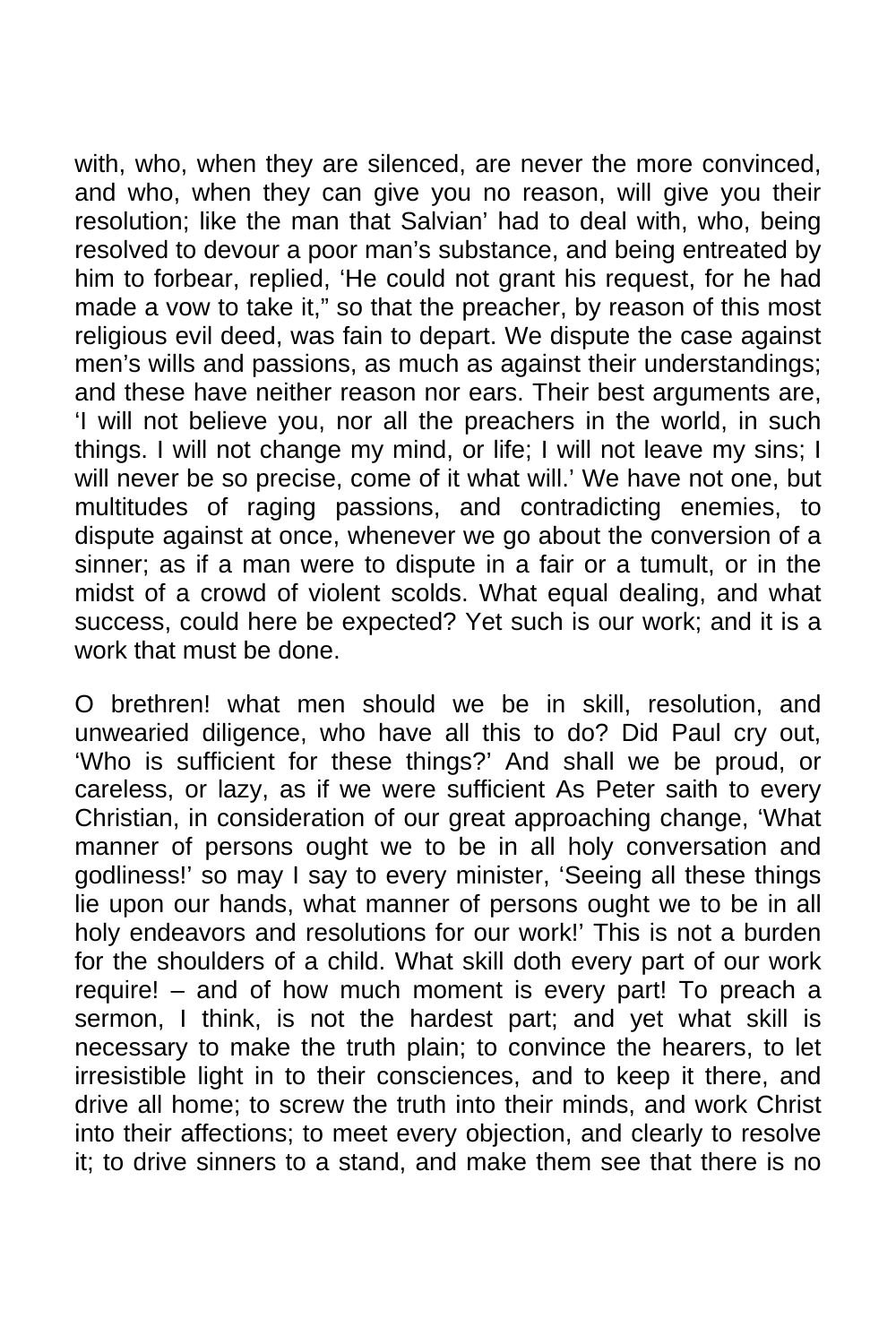hope, but that they must unavoidably either be converted or condemned – and to do all this, as regards language and manner, as beseems our work, and yet as is most suitable to the capacities of our hearers. This, and a great deal more that should be done in every sermon, must surely require a great deal of holy skill. So great a God, whose message we deliver, should be honored by our delivery of it. It is a lamentable case, that in a message from the God of heaven, of everlasting moment to the souls of men, we should behave ourselves so weakly, so unhandsomely, so imprudently, or so slightly, that the whole business should miscarry in our hands, and God should be dishonored, and his work disgraced, and sinners rather hardened than converted; and all this through our weakness or neglect! How often have carnal hearers gone home jeering at the palpable and dishonorable failings of the preacher! How many sleep under us, because our hearts and tongues are sleepy, and we bring not with us so much skill and zeal as to awake them! Moreover, what skill is necessary to defend the truth against gainsayers, and to deal with disputing cavillers, according to their several modes and case! And if we fail through weakness, how will they exult over us! Yet that is the smallest matter: but who knows how many weak ones may thereby be perverted, to their own undoing, and to the trouble of the Church? What skill is necessary to deal in private with one poor ignorant soul for his conversion! O brethren! do you not shrink and tremble under the sense of all this work? Will a common measure of holy skill and ability, of prudence and other qualifications, serve for such a task as this? I know necessity may cause the Church to tolerate the weak; but woe to us, if we tolerate and indulge our own weakness! Do not reason and conscience tell you, that if you dare venture on so high a work as this, you should spare no pains to be qualified for the performance of it? It is not now and then an idle snatch or taste of studies that will serve to make an able and sound divine. I know that laziness hath learned to allege the vanity of all our studies, and how entirely the Spirit must qualify us for, and assist us in our work; as if God commanded us the use of means, and then warranted us to neglect them; as if it were his way to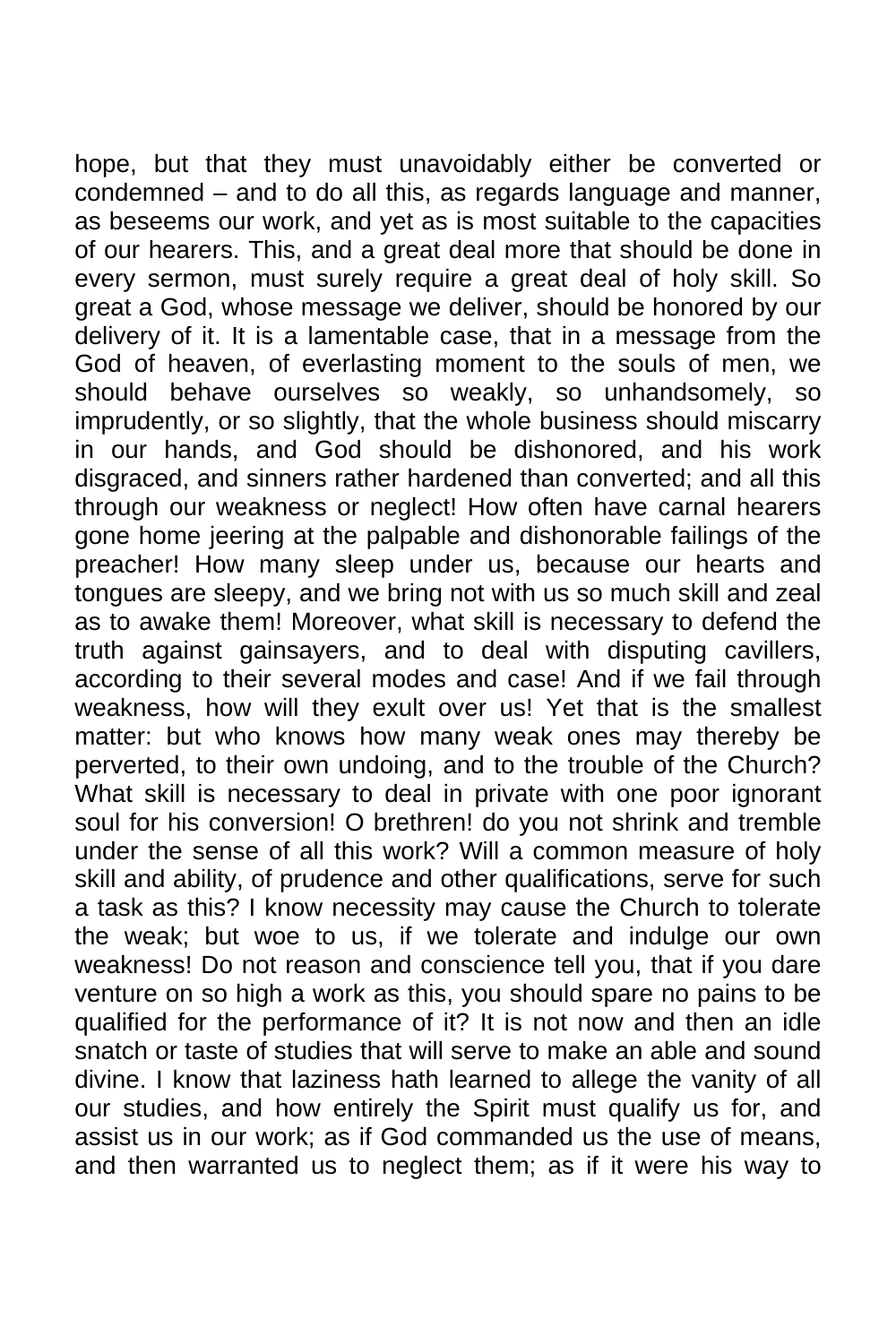cause us to thrive in a course of idleness, and to bring us to knowledge by dreams when we are asleep, or to take us up into heaven, and show us his counsels, while we think of no such matter, but are idling away our time on earth! O that men should dare, by their laziness, to 'quench the Spirit,' and then pretend the Spirit for the doing of it! 'O outrageous, shameful and unnatural deed!' God hath required us, that we be 'not slothful in business,' but 'fervent in spirit, serving the Lord.' Such we must provoke our hearers to be, and such we must be ourselves. O, therefore, brethren, lose no time! Study, and pray, and confer, and practice; for in these four ways your abilities must be increased. Take heed to yourselves, lest you are weak through your own negligence, and lest you mar the work of God by your weakness.

## SECTION 2 THE MOTIVES TO THIS OVERSIGHT

Having showed you what it is to take heed to ourselves, I shall next lay before you some motives to awaken you to this duty.

1. Take heed to yourselves, for you have a heaven to win or lose, and souls that must be happy or miserable for ever; and therefore it concerneth you to begin at home, and to take heed to yourselves as well as to others. Preaching well may succeed to the salvation of others, without the holiness of your own hearts and lives; it is, at least, possible, though less usual; but it is impossible it should save yourselves. 'Many will say in that day, Lord, Lord, have we not prophesied in thy name?' to whom he will answer, 'I never knew you; depart from me, ye that work iniquity.' O sirs, how many men have preached Christ, and yet have perished for want of a saving interest in him! How many, who are now in hell, have told their people of the torments of hell, and warned them to escape from it! How many have preached of the wrath of God against sinners, who are now enduring it! O what sadder case can there be in the world, than for a man, who made it his very trade and calling to proclaim salvation, and to help others to heaven, yet after all to be himself shut out! Alas! that we should have so many books in our libraries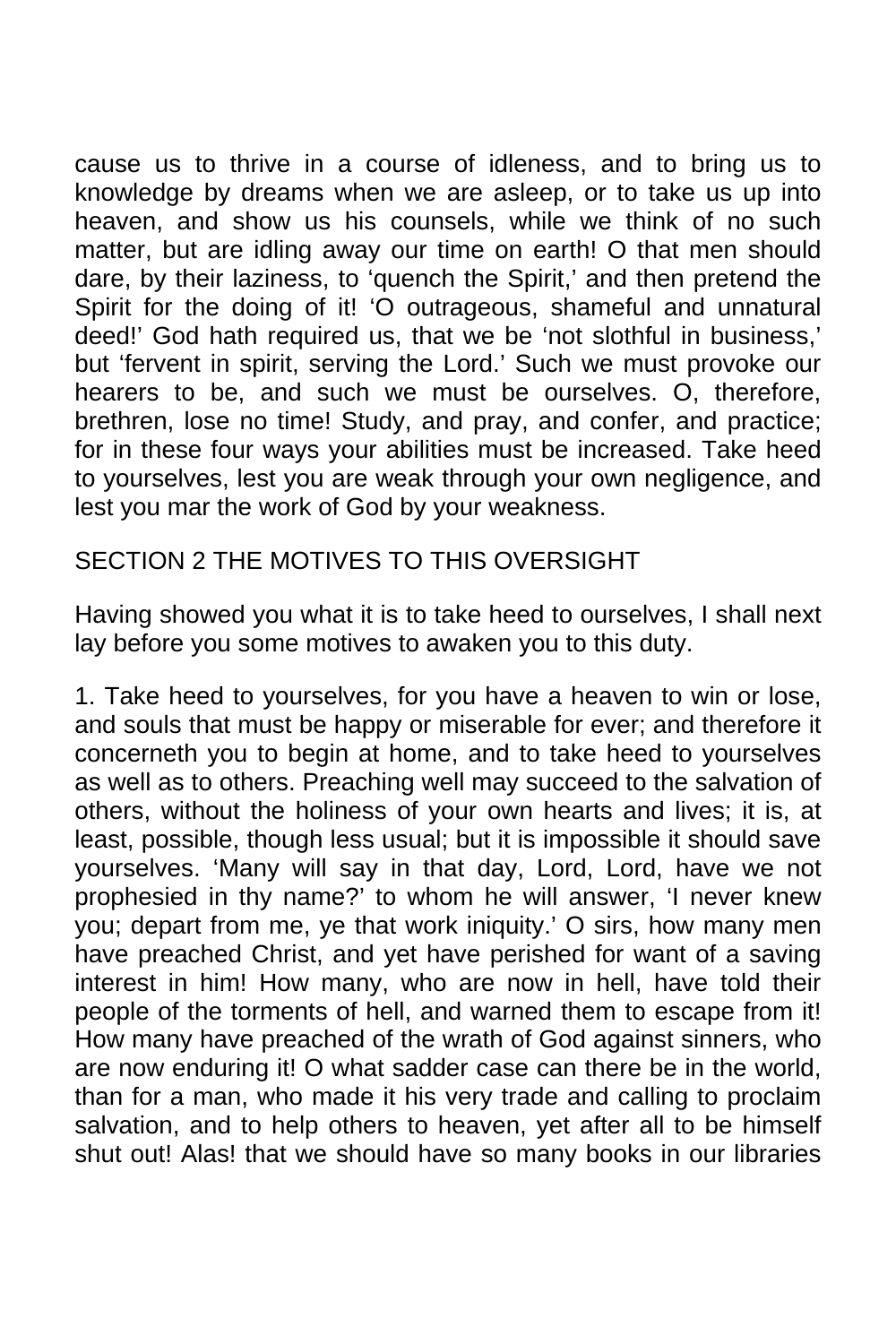which tell us the way to heaven; that we should spend so many years in reading these books, and studying the doctrine of eternal life, and after all this to miss it!  $-$  that we should study so many sermons of salvation, and yet fall short of it! – that we should preach so many sermons of damnation, and yet fall into it? And all because we preached so many sermons of Christ, while we neglected him; of the Spirit, while we resisted him; of faith, while we did not ourselves believe; of repentance and conversion, while we continued in an impenitent and unconverted state; and of a heavenly life, while we remained carnal and earthly ourselves. If we will be divines only in tongue and title, and have not the Divine image upon our souls, nor give up ourselves to the Divine honor and will, no wonder if we be separated from the Divine presence, and denied the fruition of God for ever. Believe it, sirs, God is no respecter of persons: he saveth not men for their coats or callings; a holy calling will not save an unholy man. If you stand at the door of the kingdom of grace, to light others in, and will not go in yourselves, you shall knock in vain at the gates of glory, that would not enter at the door of grace. You shall then find that your lamps should have had the oil of grace, as well as of ministerial gifts – of holiness, as well as of doctrine – if you would have had a part in the glory which you preached. Do I need to tell you, that preachers of the gospel must be judged by the gospel; and stand at the same bar, and be sentenced on the same terms, and dealt with as severely, as any other men? Can you think to be saved, then, by your clergy; and to come off by a 'He passed for a clergyman,' when there is wanting the 'He believed and lived as a Christian.' Alas, it will not be! You know it will not be. Take heed therefore to yourselves, for your own sakes; seeing you have souls to save or lose, as well as others.

2. Take heed to yourselves, for you have a depraved nature, and sinful inclinations, as well as others. If innocent Adam had need of heed, and lost himself and us for want of it, how much more need have such as we! Sin dwelleth in us, when we have preached ever so much against it; and one degree prepareth the heart for another,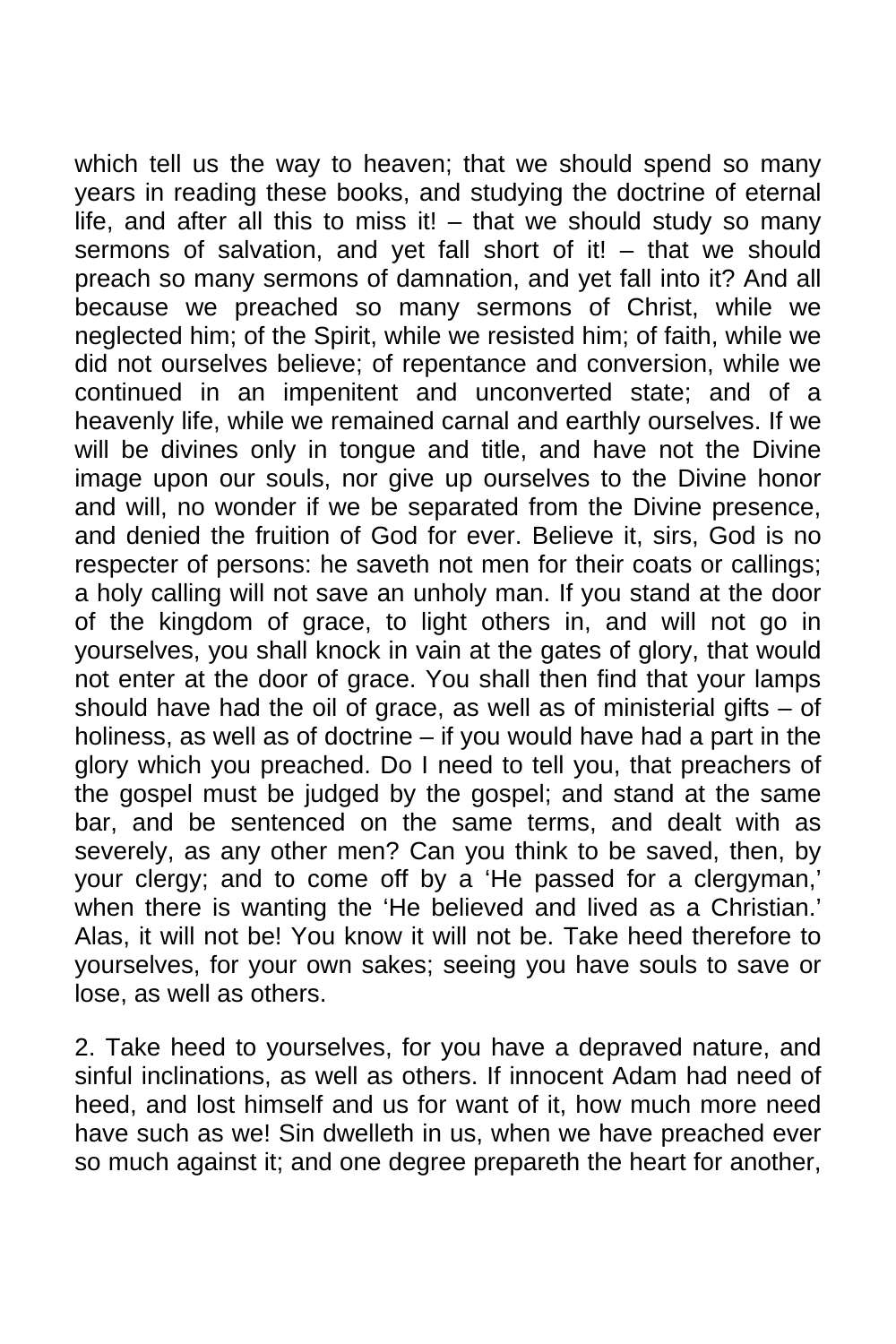and one sin inclineth the mind to more. If one thief be in the house, he will let in the rest; because they have the same disposition and design. A spark is the beginning of a flame; and a small disease may cause a greater. A man who knows himself to be purblind, should take heed to his feet. Alas! in our hearts, as well as in our hearers, there is an averseness to God, a strangeness to him, unreasonable and almost unruly passions! In us there are, at the best, the remnants of pride, unbelief, self-seeking, hypocrisy, and all the most hateful, deadly sins. And doth it not then concern us to take heed to ourselves? Is so much of the fire of hell yet unextinguished, that was at first kindled in us? Are there so many traitors in our very hearts, and is it not necessary for us to take heed? You will scarcely let your little children go themselves while they are weak, without calling upon them to take heed of falling. And, alas! how weak are those of us that seem strongest! How apt to stumble at a very straw! How small a matter will cast us down, by enticing us to folly; or kindling our passions and inordinate desires, by perverting our judgments, weakening our resolutions, cooling our zeal, and abating our diligence! Ministers are not only sons of Adam, but sinners against the grace of Christ, as well as others; and so have increased their radical sin. These treacherous hearts of yours will, one time or other, deceive you, if you take not heed. Those sins that seem now to lie dead will revive: your pride, and worldliness, and many a noisome vice, will spring up, that you thought had been weeded out by the roots. It is most necessary, therefore, that men of so much infirmity should take heed to themselves, and be careful in the oversight of their own souls.

3. Take heed to yourselves, because the tempter will more ply you with his temptations than other men. If you will be the leaders against the prince of darkness, he will spare you no further than God restraineth him. He beareth the greatest malice to those that are engaged to do him the greatest mischief. As he hateth Christ more than any of us, because he is the General of the field, the Captain of our salvation, and doth more than all the world besides against his kingdom; so doth he hate the leaders under him, more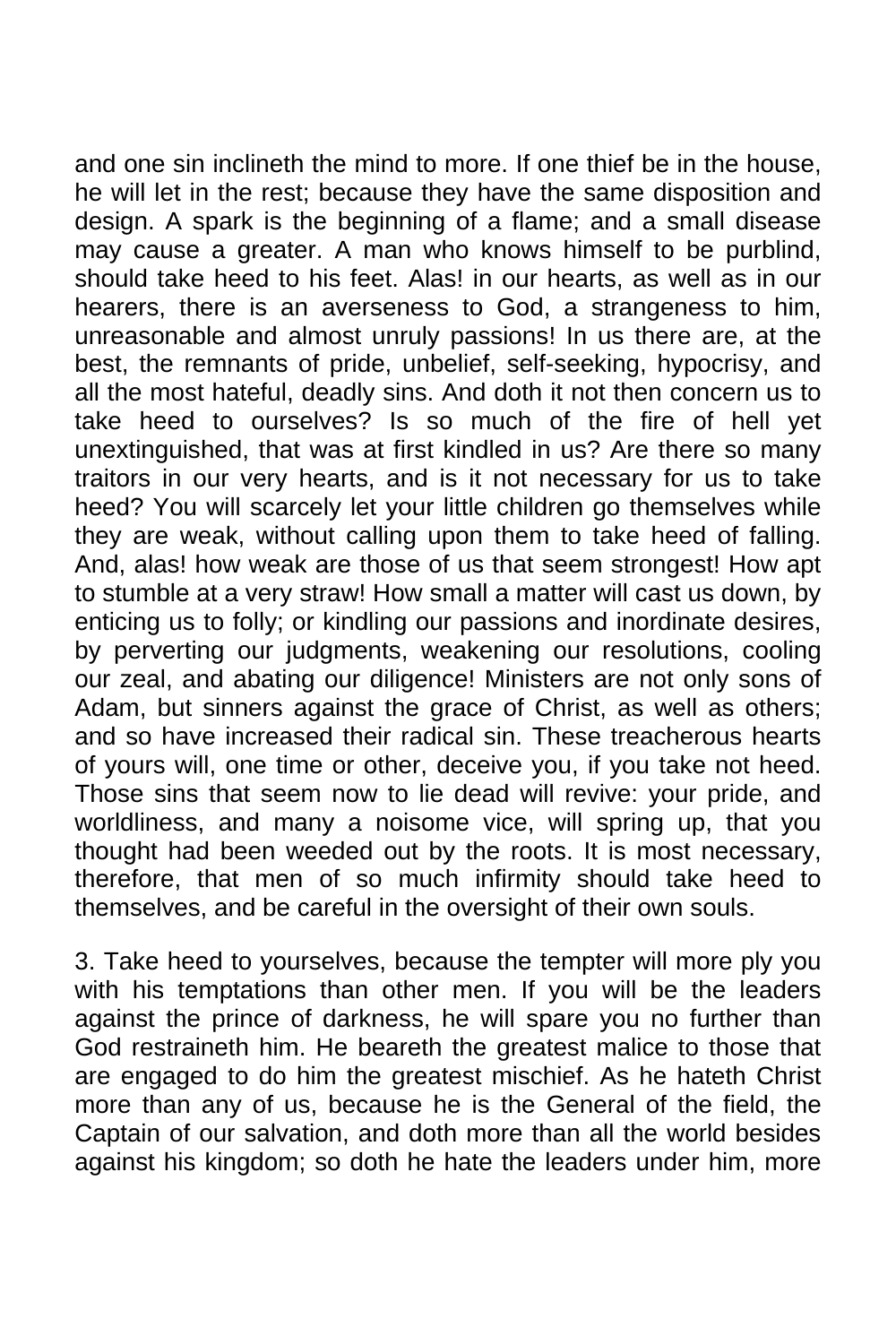than the common soldiers: he knows what a rout he may make among them, if the leaders fall before their eyes. He hath long tried that way of fighting, neither against great nor small comparatively, but of smiting the shepherds, that he may scatter the flock: and so great hath been his success this way, that he will continue to follow it as far as he is able. Take heed, therefore, brethren, for the enemy hath a special eye upon you. You shall have his most subtle insinuations, and incessant solicitations, and violent assaults. As wise and learned as you are, take heed to yourselves, lest he outwit you. The devil is a greater scholar than you, and a nimbler disputant; he can transform himself into an angel of light to deceive: he will get within you, and trip up your heels before you are aware: he will play the juggler with you undiscerned, and cheat you of your faith or innocency, and you shall not know that you have lost it; nay, he will make you believe it is multiplied or increased, when it is lost. You shall see neither hook nor line, much less the subtle angler himself, while he is offering you his bait. And his bait shall be so fitted to your temper and disposition, that he will be sure to find advantages within you, and make your own principles and inclinations betray you; and whenever he ruineth you, he will make you the instruments of ruin to others. O what a conquest will he think he hath got, if he can make a minister lazy and unfaithful, if he can tempt a minister into covetousness or scandal! He will glory against the Church, and say, 'These are your holy preachers! See what their preciseness is, and whither it brings them.' He will glory against Jesus Christ himself, and say, 'These are thy champions! I can make thy chiefest servants abuse thee; I can make the stewards of thy house unfaithful.' If he did so insult God upon a false surmise, and tell him he could make Job curse him to his face, what will he do if he should prevail against you? And at last he will insult as much over you, that he could draw you to be false to your great trust, and to blemish your holy profession, and to do so much service to him that was your enemy. O, do not so far gratify Satan; do not make him so much sport; suffer him not to use you as the Philistines did Samson, first to deprive you of your strength, and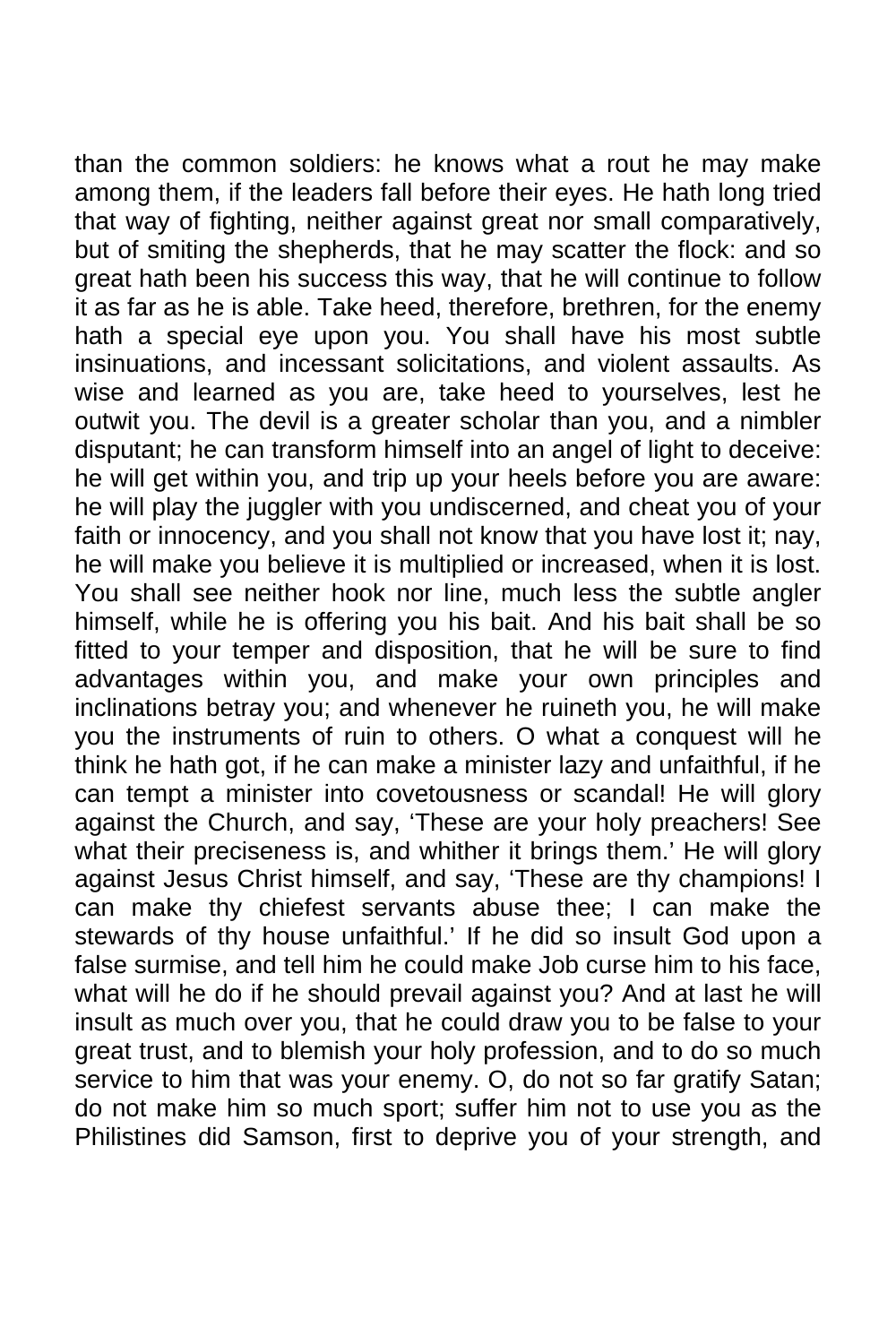then to put out your eyes, and so to make you the matter of his triumph and derision.

4. Take heed to yourselves, because there are many eyes upon you, and there will be many to observe your falls. You cannot miscarry but the world will ring of it. The eclipses of the sun by day are seldom without witnesses. As you take yourselves for the lights of the churches, you may expect that men's eyes will be upon you. If other men may sin without observation, so cannot you. And you should thankfully consider how great a mercy this is, that you have so many eyes to watch over you, and so many ready to tell you of your faults; and thus have greater helps than others, at least for restraining you from sin. Though they may do it with a malicious mind, yet you have the advantage of it. God forbid that we should prove so impudent as to do evil in the public view of all, and to sin wilfully while the world is gazing on us! 'They that sleep sleep in the night; and they that be drunken are drunken in the night.' Why, consider that you are ever in the open light: even the light of your own doctrine will expose your evil doings. While you are as lights set upon a hill, think not to lie hid. Take heed therefore to yourselves, and do your work as those that remember that the world looks on them, and that with the quicksighted eye of malice, ready to make the worst of all, to find the smallest fault where it is, to aggravate it where they find it, to divulge it and to take advantage of it to their own designs, and to make faults where they cannot find them. How cautiously, then, should we walk before so many illminded observers!

5. Take heed to yourselves, for your sins have more heinous aggravations than other men's. It was a saying of king Alphonsus, that 'a great man cannot commit a small sin," much more may we say, that a learned man, or a teacher of others, cannot commit a small sin; or, at least, that the sin is great as committed by him, which is smaller as committed by another.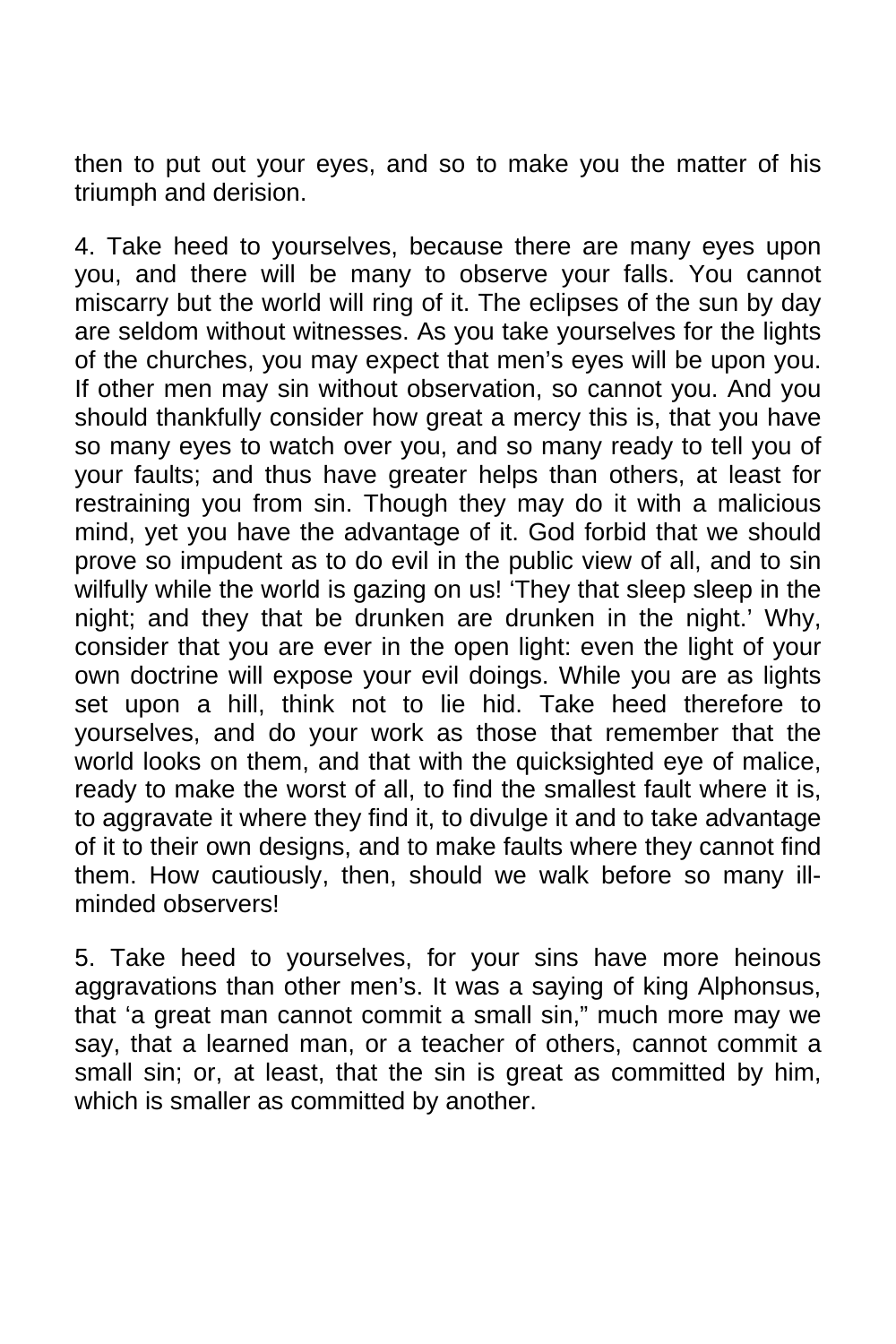(1) You are more likely than others to sin against knowledge, because you have more than they; at least, you sin against more light, or means of knowledge. What! do you not know that covetousness and pride are sins? do you not know what it is to be unfaithful to your trust, and, by negligence or self-seeking, to betray men's souls? You know your 'Master's will; and, if you do it not, you shall be beaten with many stripes.' There must needs be the more wilfulness, by how much there is the more knowledge.

(2) Your sins have more hypocrisy in them than other men's, by how much the more you have spoken against them. O what a heinous thing is it in us, to study how to disgrace sin to the utmost, and make it as odious in the eyes of our people as we can, and when we have done, to live in it, and secretly cherish that which we publicly disgrace! What vile hypocrisy is it, to make it our daily work to cry it down, and yet to keep to it; to call it publicly all naught, and privately to make it our bed-fellow and companion; to bind heavy burdens on others, and not to touch them ourselves with a finger! What can you say to this in judgment? Did you think as ill of sin as you spoke, or did you not? If you did not, why would you dissemblingly speak against it? If you: did, why would you keep it and commit it? O bear not that badge of a hypocritical Pharisee, 'They say, but do not.' Many a minister of the gospel will be confounded, and not be able to look up, by reason of this heavy charge of hypocrisy.

(3) Your sins have more perfidiousness in them than other men's, by how much the more you have engaged yourselves against them.

Besides all your common engagements as Christians, you have many more as ministers. How oft have you proclaimed the evil and danger of sin, and called sinners from it? How oft have you denounced against it the terrors of the Lord? All this surely implied that you renounced it yourselves. Every sermon that you preached against it, every exhortation, every confession of it in the congregation, did lay an engagement upon you to forsake it. Every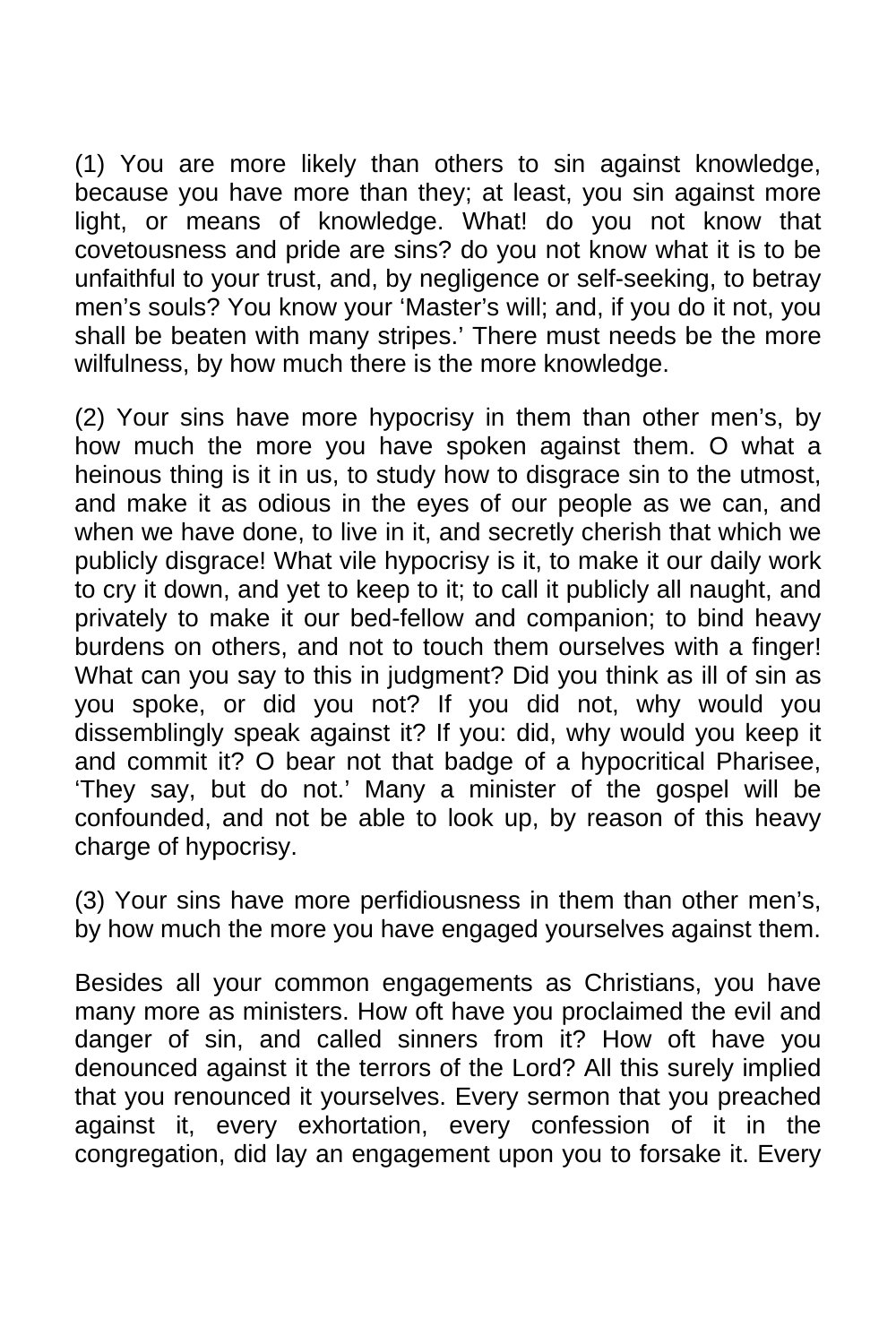child that you baptized, and every administration of the supper of the Lord, did import your own renouncing of the world and the flesh, and your engagement to Christ. How oft, and how openly, have you borne witness to the odiousness and damnable nature of sin? and yet will you entertain it, notwithstanding all these professions and testimonies of your own? O what treachery is it to make such a stir against it in the pulpit, and, after all, to entertain it in thy heart, and give it the room that is due to God, and even prefer it before the glory of the saints!

6. Take heed to yourselves, because such great works as ours require greater grace than other men's. Weaker gifts and graces may carry a man through in a more even course of life, that is not liable to so great trials. Smaller strength may serve for lighter works and burdens. But if you will venture on the great undertakings of the ministry; if you will lead on the troops of Christ against Satan and his followers; if you will engage yourselves against principalities and powers, and spiritual wickednesses in high places; if you will undertake to rescue captive sinners out of the devil's paws; do not think that a heedless, careless course will accomplish so great a work as this. You must look to come off with greater shame and deeper wounds of conscience, than if you had lived a common life, if you think to go through such momentous things as these with a careless soul. It is not only the work that calls for heed, but the workman also, that he may be fit for business of such weight. We have seen many men who lived as private Christians, in good reputation for parts and piety, when they took upon them either the magistracy or military employment, where the work was above their gifts, and temptations did overmatch their strength, they proved scandalous disgraced men. And we have seen some private Christians of good esteem, who, having thought too highly of their parts, and thrust themselves into the ministerial office, have proved weak and empty men, and have become greater burdens to the Church than some whom we endeavored to cast out. They might have done God more service in the higher rank of private men, than they do among the lowest of the ministry. If, then, you will venture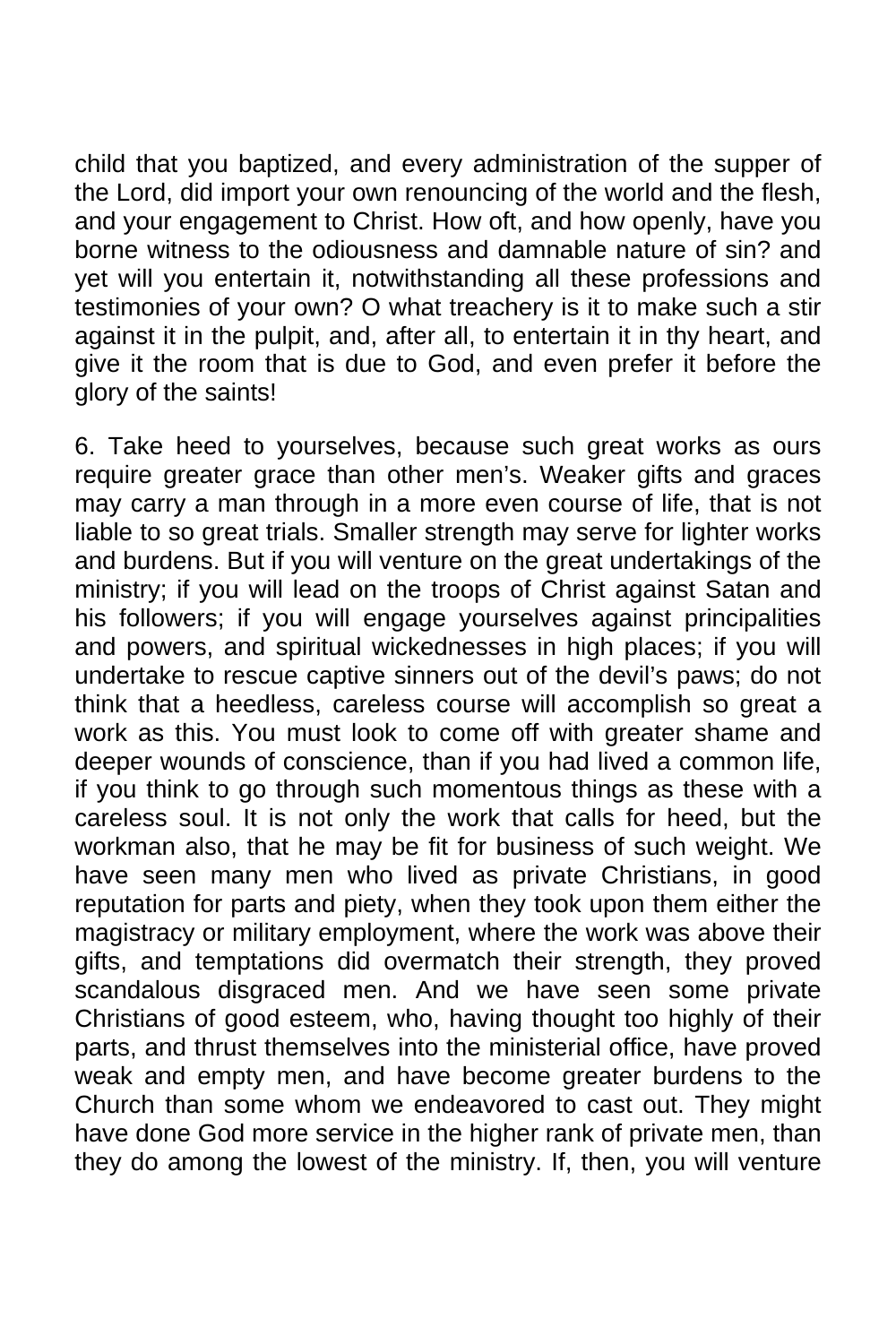into the midst of enemies, and bear the burden and heat of the day, take heed to yourselves.

7. Take heed to yourselves, for the honor of your Lord and Master, and of his holy truth and ways, doth lie more on you than on other men. As you may render him more service, so you may do him more disservice than others. The nearer men stand to God, the greater dishonor hath he by their miscarriages; and the more will they be imputed by foolish men to God himself. The heavy judgments executed on Eli and on his house were because they kicked at his sacrifice and offering: 'Therefore was the sin of the young men very great before the Lord, for men abhorred the offering of the Lord.' It was that great aggravation, of 'causing the enemies of the Lord to blaspheme,' which provoked God to deal more sharply with David, than he would otherwise have done. If you be indeed Christians, the glory of God will be dearer to you than your lives. Take heed therefore what you do against it, as you would take heed what you do against your lives. Would it not wound you to the heart to hear the name and truth of God reproached for your sakes; to see men point to you, and say, 'There goes a covetous priest, a secret tippler, a scandalous man; these are they that preach for strictness, while they themselves can live as loose as others; they condemn us by their sermons, and condemn themselves by their lives; notwithstanding all their talk, they are as bad as we. 'O brethren, could your hearts endure to hear men cast the dung of your iniquities in the face of the holy God, and in the face of the gospel, and of all that desire to fear the Lord? Would it not break your hearts to think that all the godly Christians about you should suffer reproach for your misdoings? Why, if one of you that is a leader of the flock, should be ensnared but once into some scandalous crime, there is scarcely a man or woman that seeketh diligently after their salvation, within the hearing of it, but, besides the grief of their hearts for your sin, are likely to have it cast in their teeth by the ungodly about them, however much they may detest it, and lament it. The ungodly husband will tell his wife, and the ungodly parents will tell their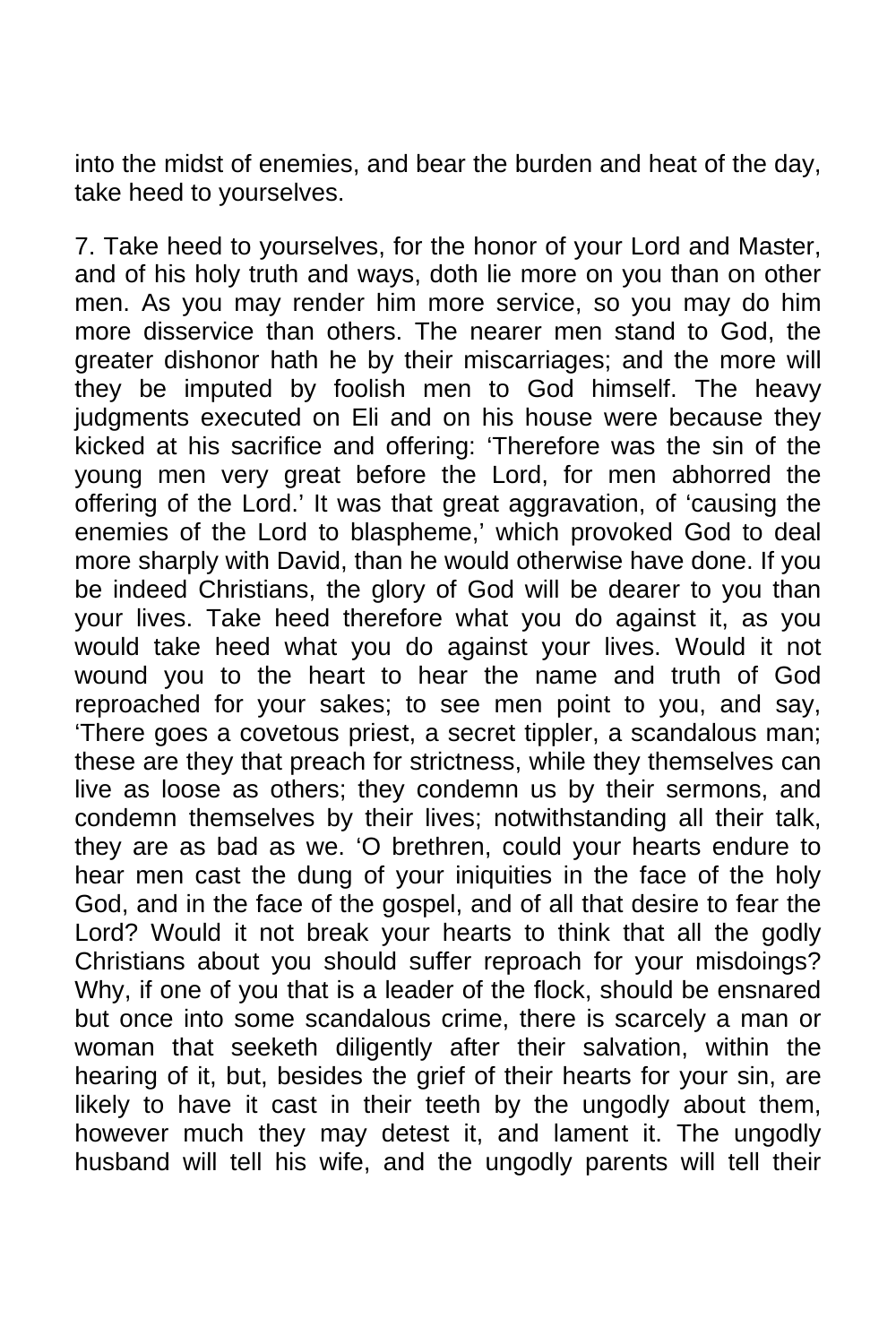children, and ungodly neighbors and fellow-servants will be telling one another of it, saying, 'These are your godly preachers! See what comes of all your stir. What better are you than others You are even all alike.'

Such words as these must all the godly in the country hear for your sakes. 'It must needs be that offenses come; but woe to that man by whom the offense cometh!' O take heed, brethren, of every word you speak, and of every step you tread, for you bear the ark of the Lord, – you are entrusted with his honor! If you that 'know his will, and approve the things that are more excellent, being instructed out of the law, and are confident that ye yourselves are guides of' the blind, and lights to them that are in darkness, instructors of the foolish, teachers of babes,' – if you, I say, should live contrary to your doctrine, and 'by breaking the law should dishonor God, the name of God will be blasphemed' among the ignorant and ungodly 'through you.' And you are not unacquainted with that standing decree of heaven, 'Them that honor me I will honor; and they that despise me shall be lightly esteemed.' Never did man dishonor God, but it proved the greatest dishonor to himself. God will find out ways enough to wipe off any stain that is cast upon him; but you will not so easily remove the shame and sorrow from yourselves.

8. Lastly, Take heed to yourselves, for the success of all your labors doth very much depend upon this. God useth to fit men for great works, before he employs them as his instruments in accomplishing them. Now, if the work of the Lord be not soundly done upon your own hearts, how can you expect that he will bless your labors for effecting it in others? He may do it, if he please, but you have much cause to doubt whether he will. I shall here mention some reasons which may satisfy you, that he who would be a means of saving others, must take heed to himself, and that God doth more seldom prosper the labors of unsanctified men.

(1) Can it be expected that God will bless that man's labors, (I mean comparatively, as to other ministers) who worketh not for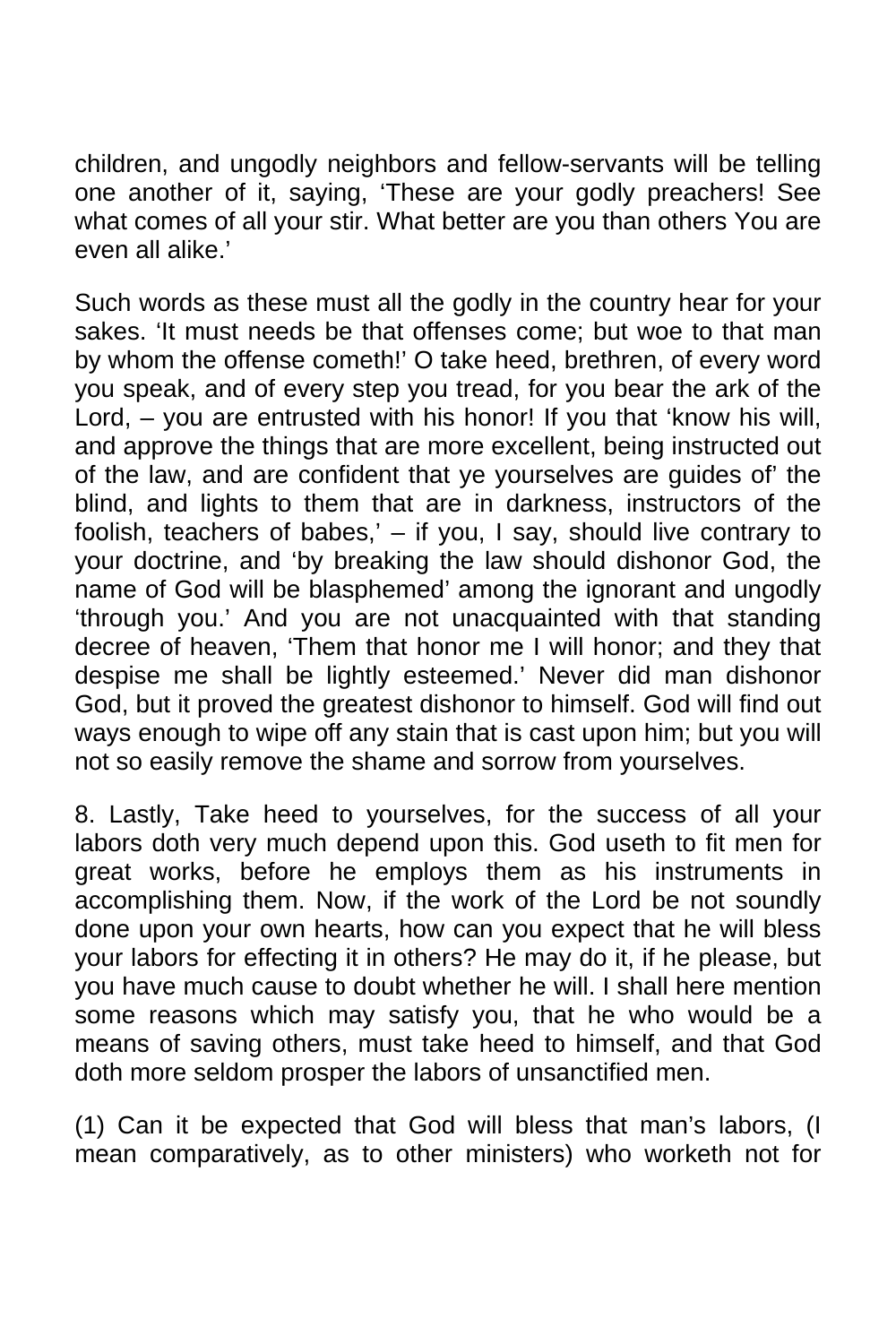God, but for himself? Now, this is the case with every unsanctified man. None but converted men do make God their chief end, and do all or any thing heartily for his honor; others make the ministry but a trade to live by. They choose it rather than another calling, because their parents did destine them to it, or because it affordeth them a competent maintenance; because it is a life wherein they have more opportunity to furnish their intellects with all kind of science; or because it is not so toilsome to the body, to those that have a mind to favor their flesh; because it is accompanied with some reverence and respect from men, and because they think it a fine thing to be leaders and teachers, and have others 'receive the law at their mouth.' For such ends as these are they ministers, and for these do they preach; and, were it not for these, or similar objects, they would soon give over. And can it be expected, that God should much bless the labors of such men as these? It is not for him they preach, but themselves, and their own reputation or gain. It is not him, but themselves, that they seek and serve; and, therefore, no wonder if he leave them to themselves for the success, and if their labors have no greater a blessing than themselves can give, and if the word reach no further than their own strength can make it reach.

(2) Can you think that he is likely to be as successful as others, who dealeth not heartily and faithfully in his work, who believeth not what he saith, and is not truly serious when he seemeth to be most diligent? And can you think that any unsanctified man can be hearty and serious in the ministerial work? A kind of seriousness indeed he may have, such as proceedeth from a common faith or opinion, that the Word is true; or he may be actuated by a natural fervor, or by selfish ends: but the seriousness and fidelity of a sound believer, who ultimately intendeth God's glory, and men's salvation, this he hath not. O sirs, all your preaching and persuading of others, will be but dreaming and vile hypocrisy, till the work be thoroughly done upon your own hearts. How can you set yourselves, day and night, to a work that your carnal hearts are averse to? How can you call, with serious fervor, upon poor sinners to repent and return to God,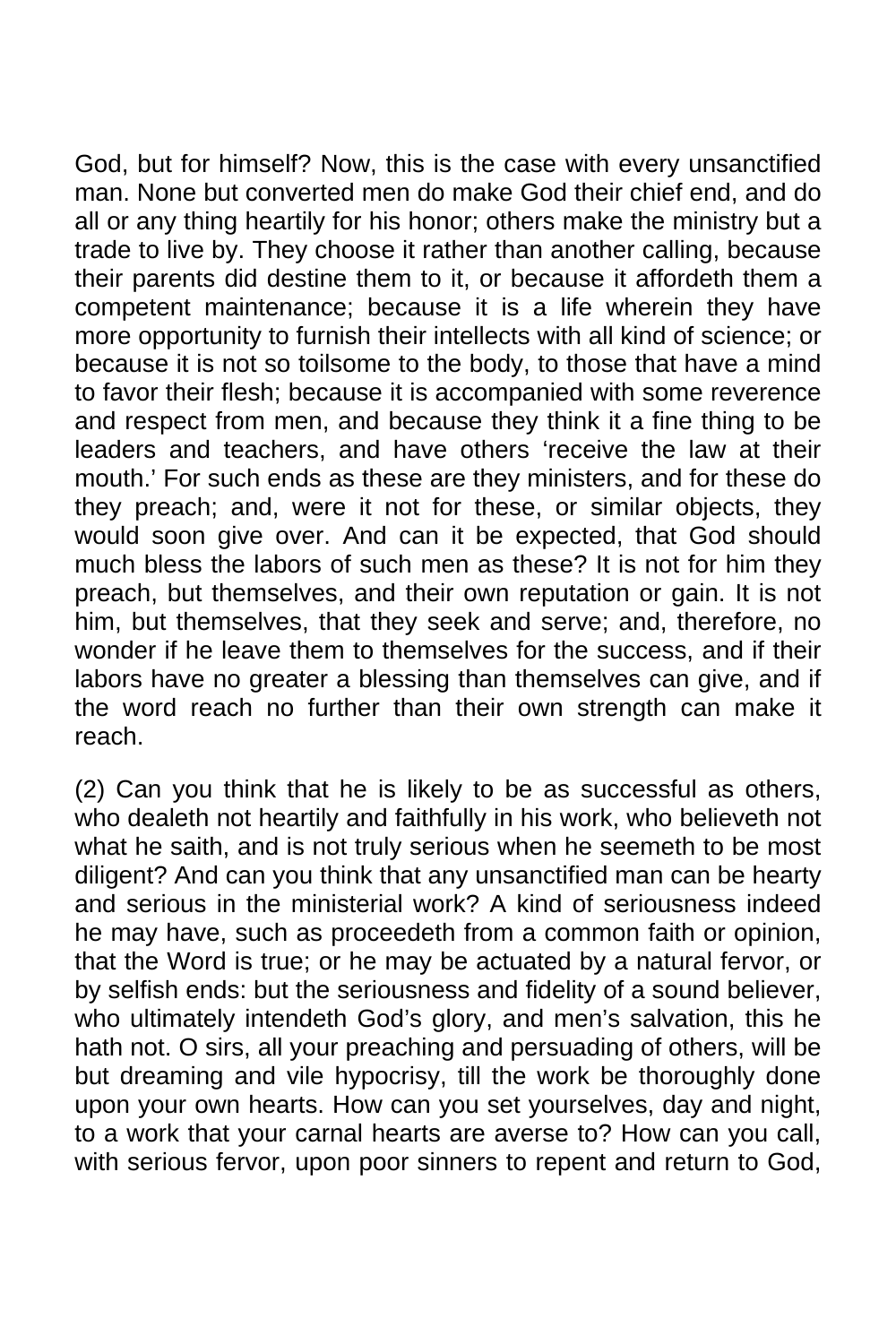that never repented or returned yourselves? How can you heartily follow poor sinners, with importunate solicitations to take heed of sin, and to lead a holy life, that never felt yourselves the evil of sin, or the worth of holiness?

These things are never well known till they are felt, nor well felt till they are possessed; and he that feeleth them not himself, is not likely to speak feelingly of them to others, nor to help others to the feeling of them. How can you follow sinners, with compassion in your hearts and tears in your eyes, and beseech them, in the name of the Lord, to stop their course, and return and live, and never had so much compassion on your own soul, as to do this much for yourselves? What! can you love other men better than yourselves Can you have pity on them, who have no pity upon yourselves? Sirs, do you think they will be heartily diligent to save men from hell, that be not heartily persuaded that there is a hell? Or to bring men to heaven, that do not truly believe that there is a heaven? As Calvin saith on my text; 'For never will the man take diligent care for the salvation of others who neglects his own salvation.' He that hath not so strong a belief of the Word of God, and of the life to come, as will withdraw his own heart from the vanities of this world, and excite him to holy diligence for salvation, cannot be expected to be faithful in seeking the salvation of other men. Surely he that dare damn himself, dare let others alone in the way to damnation; he that, like Judas, will sell his Master for silver, will not stick to make merchandise of the flock; he that will let go his hopes of heaven, rather than leave his worldly and fleshly delights, will hardly leave them for the saving of others. We may naturally conceive, that he will have no pity on others, that is wilfully cruel to himself; that he is not to be trusted with other men's souls, who is unfaithful to his own, and will sell it to the devil for the short pleasures of sin. I confess that man shall never have my consent to have the charge of other men's souls and to oversee them in order to their salvation that takes not heed to himself but is careless of his own, except it were in case of absolute necessity, that no better could be had.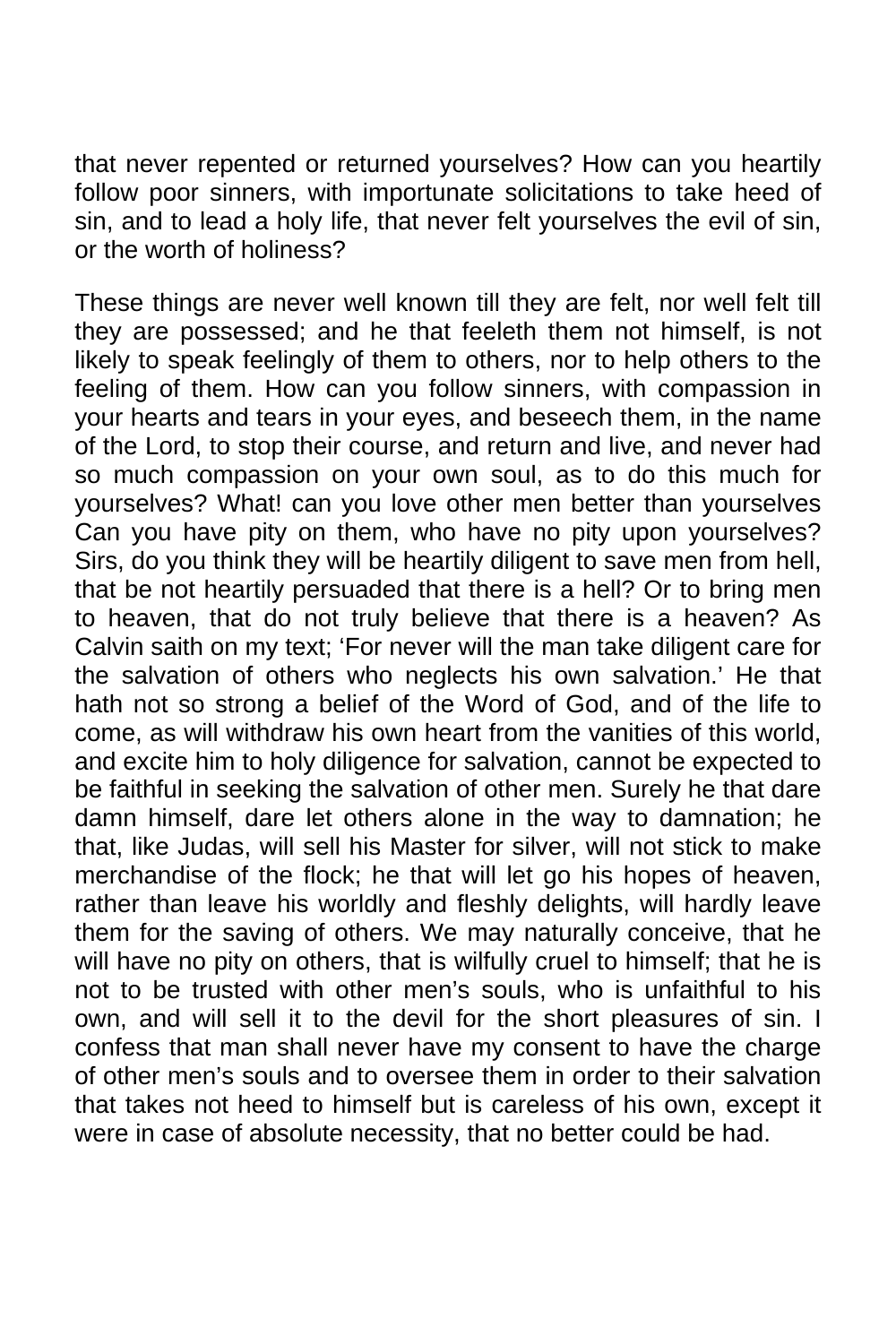(3) Do you think it is a likely thing, that he will fight against Satan with all his might, who is himself a servant to Satan? Will he do any great harm to the kingdom of the devil, who is himself a member and a subject of that kingdom? Will he be true to Christ who is in covenant with his enemy? Now, this is the case of all unsanctified men, of whatsoever rank or profession they be. They are the servants of Satan, and the subjects of his kingdom; it is he that ruleth in their hearts; and are they like to be true to Christ that are ruled by the devil? What prince will choose the friends and servants of his enemy to lead his armies in war against him? This is it that hath made so many preachers of the gospel to be enemies to the work of the gospel which they preach. No wonder if such deride the holy obedience of the faithful; and if while they take on them to preach a holy life, they cast reproaches on them that practice it! O how many such traitors have been in the Church of Christ in all ages, who have done more against him, under his colors, than they could have done in the open field! They speak well of Christ and of godliness in the general, and yet slyly do what they can to bring them into disgrace, and make men believe that those who set themselves to seek God with all their hearts are a company of enthusiasts or hypocrites. And when they cannot for shame speak that way in the pulpit, they will do it in private among their acquaintance. Alas! how many such wolves have been set over the sheep! If there was a traitor among the twelve in Christ's family, no wonder if there be many now. It cannot be expected that a slave of Satan, 'whose god is his belly, and who mindeth earthly things,' should be any better than 'an enemy to the cross of Christ.' What though he live civilly, and preach plausibly, and maintain outwardly a profession of religion? He may be as fast in the devil's snares, by worldliness, pride, a secret distaste of diligent godliness, or by an unsound heart that is not rooted in the faith, nor unreservedly devoted to Christ, as others are by drunkenness, uncleanness, and similar disgraceful sins. Publicans and harlots do sooner enter heaven than Pharisees, because they are sooner convinced of their sin and misery.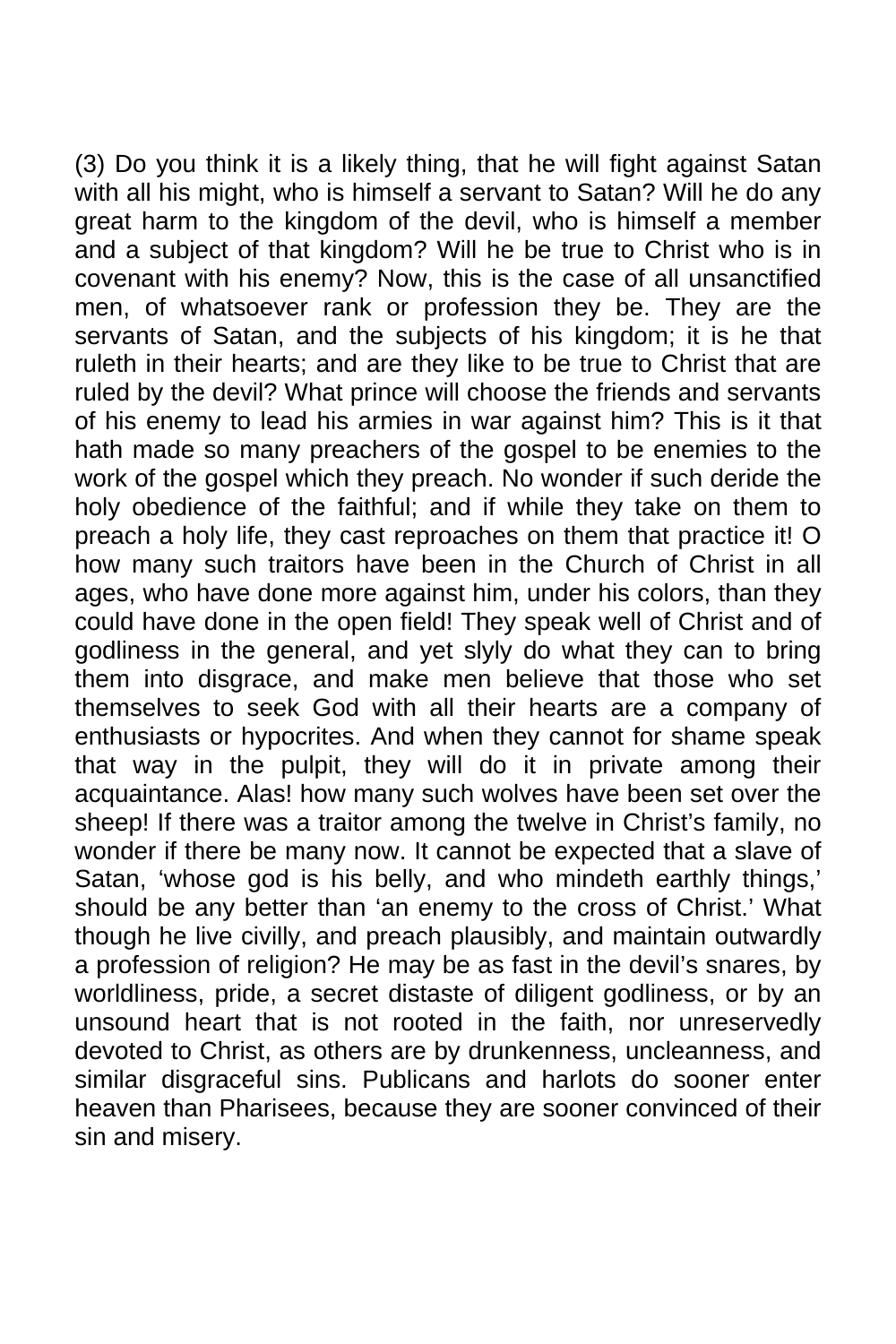And, though many of these men may seem excellent preachers, and may cry down sin as loudly as others, yet it is all but an affected fervency, and too commonly but a mere useless bawling; for he who cherisheth sin in his own heart doth never fall upon it in good earnest in others. I know, indeed, that a wicked man may be more willing of the reformation of others than of his own, and hence may show a kind of earnestness in dissuading them from their evil ways; because he can preach against sin at an easier rate than he can forsake it, and another man's reformation may consist with his own enjoyment of his lusts. And, therefore, many a wicked minister or parent may be earnest with their people or children to amend, because they lose not their own sinful profits or pleasures by another's reformation, nor doth it call them to that self-denial which their own doth. But yet for all this, there is none of that zeal, resolution, and diligence, which are found in all that are true to Christ. They set not against sin as the enemy of Christ, and as that which endangereth their people's souls. A traitorous commander, that shooteth nothing against the enemy but powder, may cause his guns to make as great a sound or report as those that are loaded with bullets; but he doth no hurt to the enemy. So one of these men may speak as loudly, and mouth it with an affected fervency, but he seldom doth any great execution against sin and Satan. No man can fight well, but where he hateth, or is very angry; much less against them whom he loveth, and loveth above all. Every unrenewed man is so far from hating sin to purpose, that it is his dearest treasure. Hence you may see, that an unsanctified man, who loveth the enemy, is very unfit to be a leader in Christ's army; and to draw others to renounce the world and the flesh, seeing he cleaveth to them himself as his chief good.

(4) It is not likely that the people will much regard the doctrine of such men, when they see that they do not live as they preach. They will think that he doth not mean as he speaks, if he do not live as he speaks. They will hardly believe a man that seemeth not to believe himself. If one bid you run for your lives, because a bear, or an enemy is at your backs, and yet do not mend his own pace, you will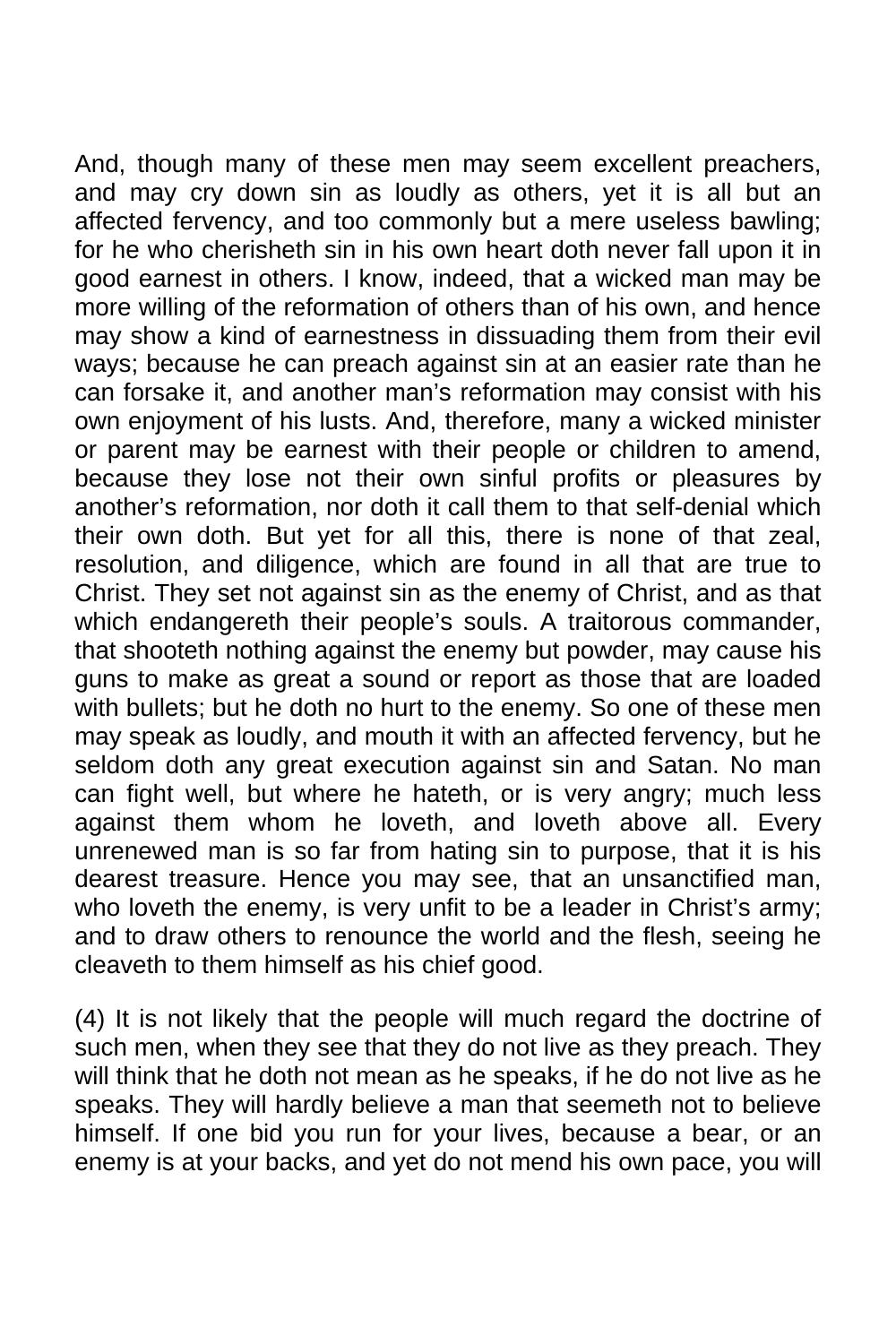be tempted to think that he is but in jest, and that there is really no such danger as he alleges. When preachers tell people of the necessity of holiness, and that without it no man shall see the Lord, and yet remain unholy themselves, the people will think that they do but talk to pass away the hour, and because they must say somewhat for their money, and that all these are but words of course. Long enough may you lift up your voice against sin, before men will believe that there is any such evil or danger in it as you talk of, while they see the same man that reproacheth it, cherishing it in his bosom, and making it his delight. You rather tempt them to think that there is some special good in it, and that you dispraise it as gluttons do a dish which they love, that they may have it all to themselves. As long as men have eyes as well as ears, they will think they see your meaning as well as hear it; and they are apter to believe their sight than their hearing, as being the more perfect sense of the two. All that a minister doth, is a kind of preaching; and if you live a covetous or a careless life, you preach these sins to your people by your practice. If you drink, or game, or trifle away your time in vain discourse, they take it as if you said to them, 'Neighbours, this is the life you should all live; on this course you may venture without any danger.' If you are ungodly, and teach not your families the fear of God, nor contradict the sins of the company you are in, nor turn the stream of their vain talking, nor deal with them plainly about their salvation, they will take it as if you preached to them that such things are needless, and that they may boldly do so as well as you. Nay, you do worse than all this, for you teach them to think evil of others that are better than yourselves. How many a faithful minister, and private Christian, is hated and reproached for the sake of such as you! What say the people to them? 'You are so precise, and tell us so much of sin, and duty, and make such a stir about these matters, while such or such a minister, that is as great a scholar as you, and as good a preacher, will be merry and jest with us, and let us alone, and never trouble himself or us with such discourse. You can never be quiet, but make more ado than needs; and love to frighten men with talk of damnation, when sober, learned, peaceable divines are quiet, and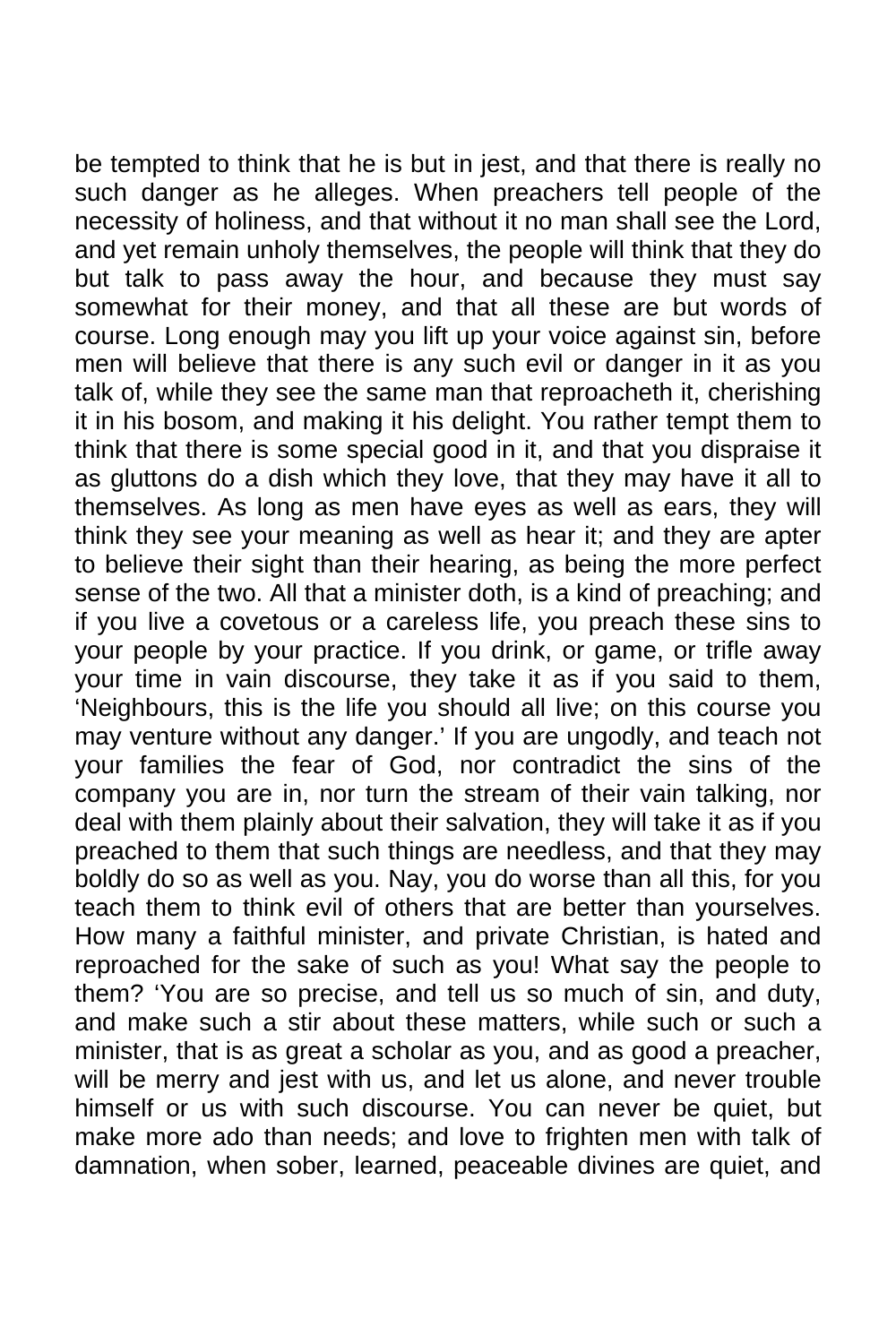live with us like other men.' Such are the thoughts and talk of people, which your negligence doth occasion. They will give you leave to preach against their sins, and to talk as much as you will for godliness in the pulpit, if you will but let them alone afterwards, and be friendly and merry with them when you have done, and talk as they do, and live as they, and be indifferent with them in your conversation. For they take the pulpit to be but a stage; a place where preachers must show themselves, and play their parts; where you have liberty for an hour to say what you list; and what you say they regard not, if you show them not, by saying it personally to their faces, that you were in good earnest, and did indeed mean them, Is that man then likely to do much good, or fit to be a minister of Christ, that will speak for him an hour on the Sabbath, and, by his life, will preach against him all the week besides, yea, and give his public words the lie?

And if any of the people be wiser than to follow the examples of such men, yet the loathsomeness of their lives will make their doctrine the less effectual. Though you know the meat to be good and wholesome, yet it may make a weak stomach rise against it, if the cook or the servant that carrieth it have leprous or even dirty hands. Take heed therefore to yourselves, if ever you mean to do good to others.

Lastly, Consider whether the success of your labors depends not on the assistance and blessing of the Lord. And where hath he made any promise of his assistance and blessing to ungodly men? If he do promise his Church a blessing even by such, yet doth he not promise them any blessing. To his faithful servants he hath promised that he will be with them, that he will put his Spirit upon them, and his word into their mouths, and that Satan shall fall before them as lightning from heaven. But where is there any such promise to ungodly ministers Nay, do you not, by your hypocrisy and your abuse of God, provoke him to forsake you, and to blast all your endeavors, at least as to yourselves,' though he may bless them to his chosen? For I do not deny but that God may do good to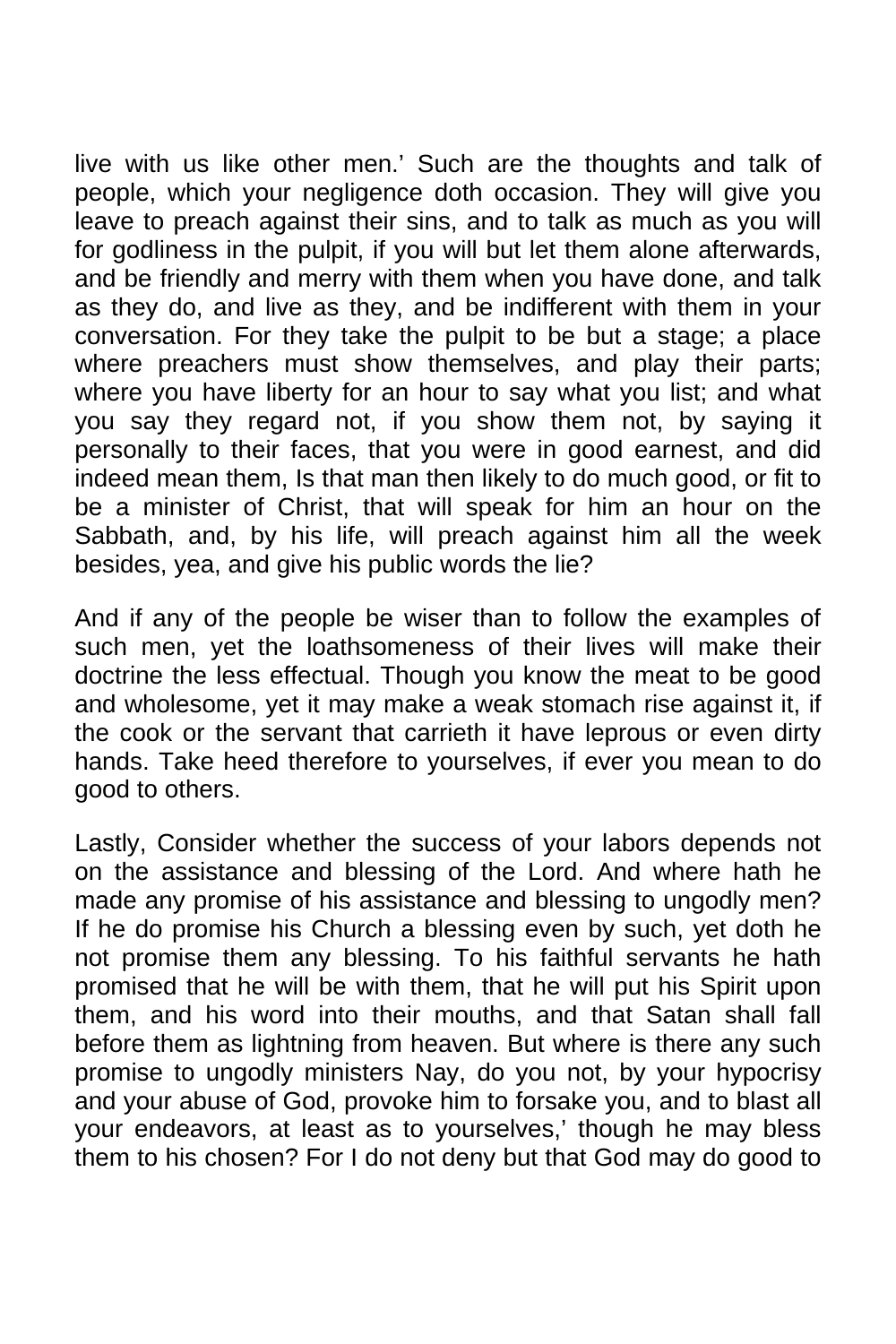his Church by wicked men; yet doth he it not so ordinarily, nor so eminently, as by his own servants. And what I have said of the wicked themselves, doth hold in part of the godly, while they are scandalous and backsliding, in proportion to the measure of their sin.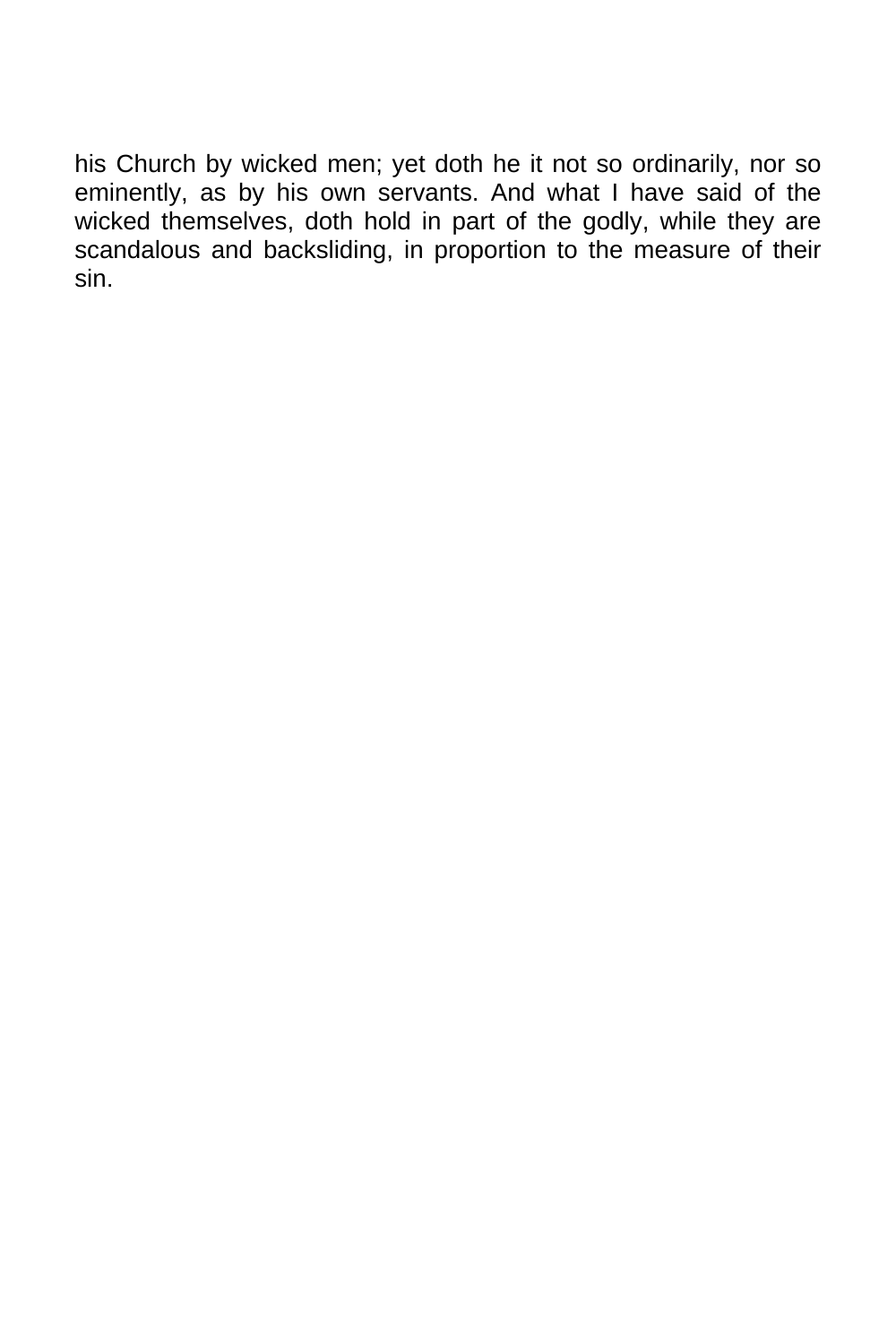## **CHAPTER 2**

## **THE OVERSIGHT OF THE FLOCK**

## SECTION 1 — THE NATURE OF THIS OVERSIGHT

Having showed you, What it is to take heed to ourselves, I am to show you, next, What it is to take heed to all the flock.

It was first necessary to take into consideration, what we must be, and what we must do for our own souls, before we come to that which must be done for others: 'He cannot succeed in healing the wounds of others who is himself unhealed by reason of neglecting himself. He neither benefits his neighbors nor himself. He does not raise up others, but himself falls." Yea, lest all his labors come to naught, because his heart and life are naught that doth perform them. 'For some persons there are who, though expert in spiritual ministry, go about it in a headstrong manner, and while acting intelligently, tread underfoot any good they do. They teach too hurriedly what can only be rendered holy by meditation; and what they proclaim in public they impugn by their conduct. Whence it is that as pastors they walk in paths too rugged for the flock to follow." When we have led them to the living waters, if we muddy it by our filthy lives, we may lose our labor, and they be never the better. Before we speak of the work itself, we shall notice somewhat that is pre-supposed in the words before us.

1. It is here implied, that every flock should have its own pastor, and every pastor his own flock. As every troop or company in a regiment of soldiers must have its own captain and other officers, and every soldier knows his own commander and colors; so it is the will of God, that every church should have its own pastor, and that all Christ's disciples 'should know their teachers that are over them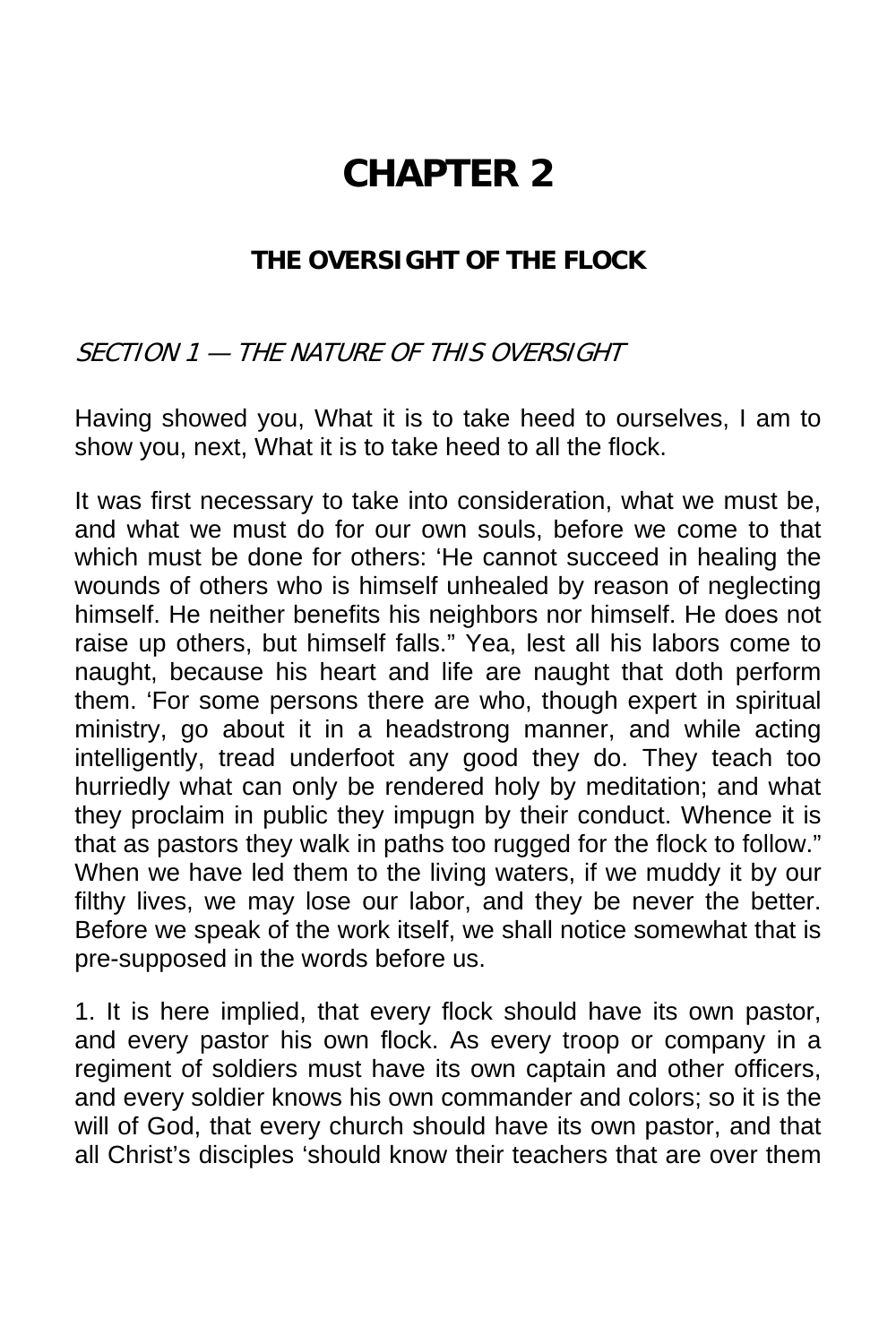in the Lord.' Though a minister is an officer in the Church universal, yet is he in a special manner the overseer of that particular church which is committed to his charge. When we are ordained ministers without a special charge, we are licensed and commanded to do our best for all, as we shall have opportunity for the exercise of our gifts: but when we have undertaken a particular charge, we have restrained the exercise of our gifts so specially to that congregation, that we must allow others no more than it can spare of our time and help, except where the public good requireth it, which must, no doubt, be first regarded. From this relation of pastor and flock, arise all the duties which they mutually owe to each other.

2. When we are commanded to take heed to all the flock, it is plainly implied, that flocks must ordinarily be no greater than we are capable of overseeing, or 'taking heed to.' God will not lay upon us natural impossibilities: he will not bind men to leap up to the moon, to touch the stars, or to number the sands of the sea. If the pastoral office consists in overseeing all the flock, then surely the number of souls under the care of each pastor must not be greater than he is able to take such heed to as is here required. Will God require one bishop to take the charge of a whole county, or of so many parishes or thousands of souls, as he is not able to know or to oversee? Yea, and to take the sole government of them, while the particular teachers of them are free from that undertaking? Will God require the blood of so many parishes at one man's hands, if he do not that which ten, or twenty, or a hundred, or three hundred men can no more do, than I can move a mountain Then woe to poor prelates! Is it not, then, a most doleful case, that learned, sober men should plead for this as a desirable privilege; that they should wilfully draw on themselves such a burden; and that they do not rather tremble at the thoughts of so great an undertaking? O, happy had it been for the Church, and happy for the bishops themselves, if this measure, that is intimated by the apostle here, had still been observed: that the diocese had been no greater than the elders or bishops could oversee and rule, so that they might have taken heed to all the Rock: or that pastors had been multiplied as churches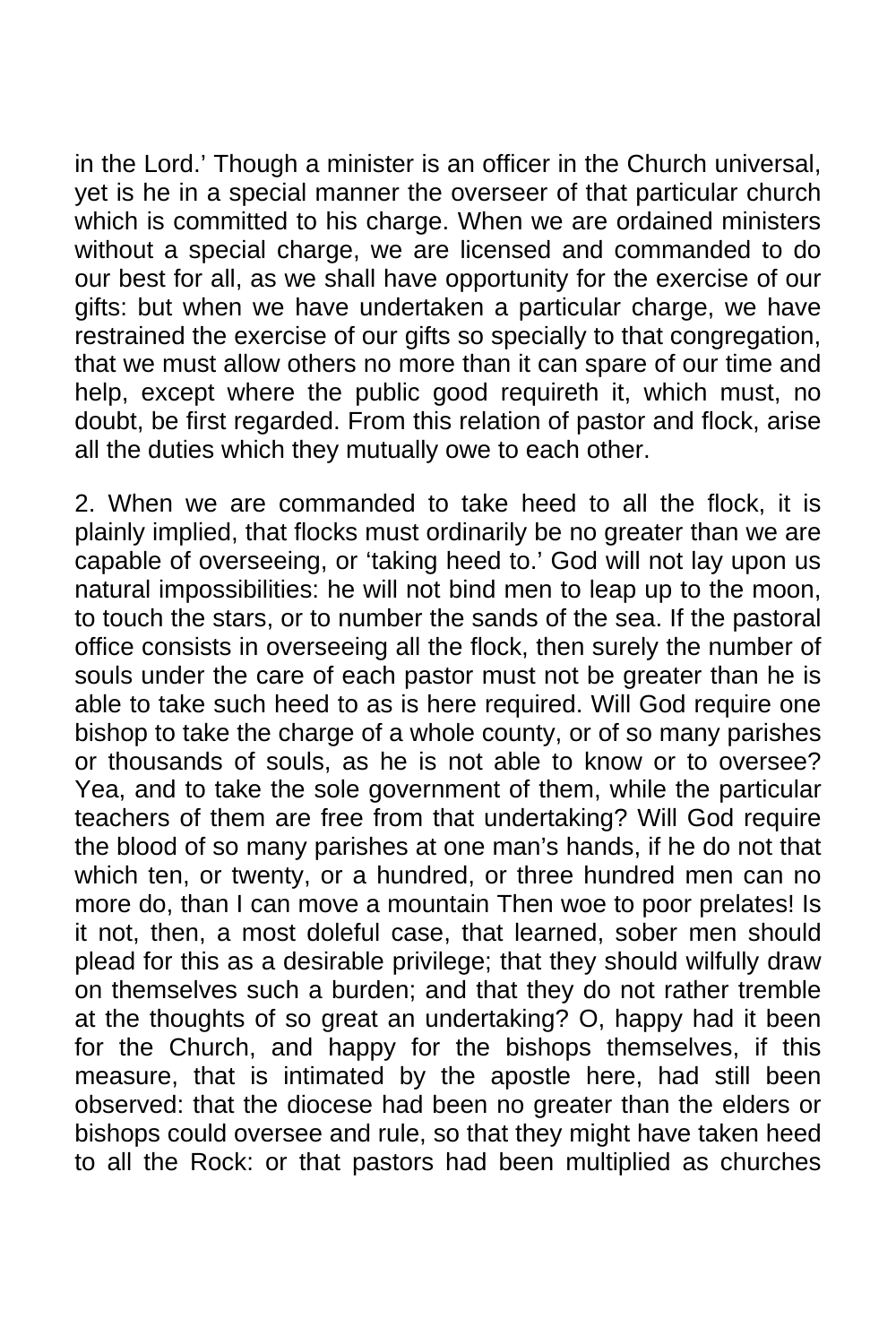increased, and the number of overseers been proportioned to the number of souls, that they might not have let the work be undone, while they assumed the empty titles, and undertook impossibilities! And that they had rather prayed the Lord of the harvest to send forth more laborers, even so many as were proportioned to the work, and not to have undertaken all themselves. I should scarcely commend the prudence or humility of that laborer, let his parts be ever so great, that would not only undertake to gather in all the harvest in this county himself, and that upon pain of death, yea, of damnation, but would also earnestly contend for this prerogative.

But it may be said, there are others to teach, though one only have the rule.

To this I answer: Blessed be God it is so; and no thanks to some of them. But is not government of great concernment to the good of souls, as well as preaching? If it be no , then what use is there for church governors? If it be, then they that nullify it by undertaking impossibilities, do go about to ruin the churches and themselves. If only preaching be necessary, let us have none but mere preachers: what needs there then such a stir about government? But if discipline, in its place, be necessary too, what is it but enmity to men's salvation to exclude it? and it is unavoidably excluded, when it is made to be his work that is naturally incapable of performing it. The general that will command an army alone, may as well say, Let it be destroyed for want of command: and the schoolmaster that will oversee or govern all the schools in the county alone, may as well say, Let them all be ungoverned: and the physician that will undertake the care of all the sick people in a whole nation, or county, when he is not able to visit the hundredth man of them, may as well say, Let them perish. Yet still it must be acknowledged, that in case of necessity, where there are not more to be had, one man may undertake the charge of more souls than he is well able to oversee particularly. But then he must undertake only to do what he can for them, and not to do all that a pastor ordinarily ought to do. This is the case of some of us, who have greater parishes than we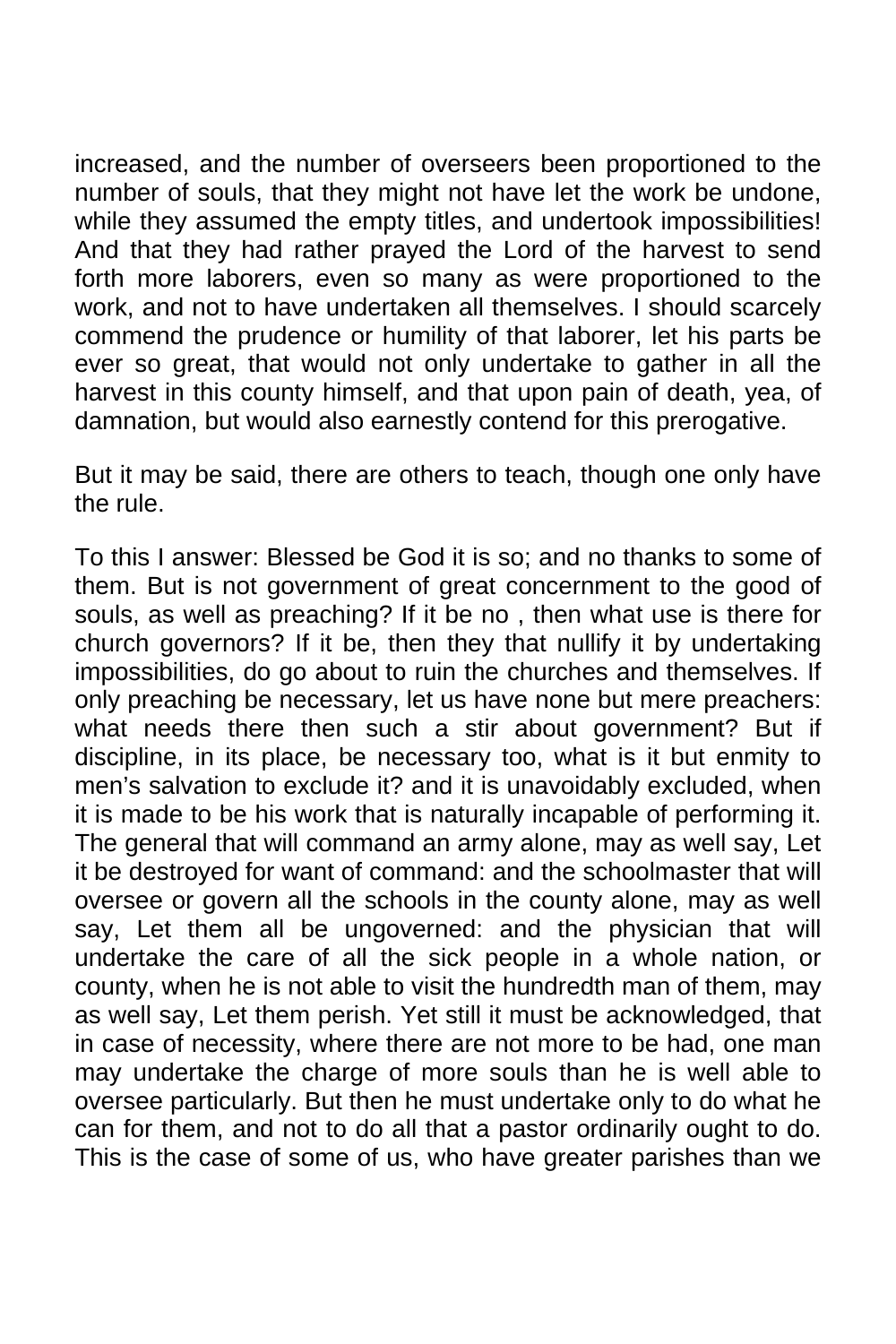are able to take that special heed to which their state requireth. I profess for my own part, I am so far from their boldness that dare venture on the sole government of a county, that I would not, for all England, have undertaken to be one of the two that should do all the pastoral work that God requireth, in the parish where I live, had I not this to satisfy my conscience, that, through the Church's necessities, more cannot be had; and therefore, I must rather do what I can, than leave all undone because I cannot do all. But cases of unavoidable necessity are not to be the ordinary condition of the Church; or at least, it is not desirable that it should so be. O happy Church of Christ, were the laborers but able and faithful, and proportioned in number to the number of souls; so that the pastors were so many, or the particular churches so small, that we might be able to 'take heed to all the flock.'

Having noticed these things, which are presupposed, we shall now proceed to consider the duty which is recommended in the text, Take heed to all the flock. It is, you see, all the flock, or every individual member of our charge. To this end it is necessary, that we should know every person that belongeth to our charge; for how can we take heed to them, if we do not know them? We must labor to be acquainted, not only with the persons, but with the state of all our people, with their inclinations and conversations; what are the sins of which they are most in danger, and what duties they are most apt to neglect, and what temptations they are most liable to; for if we know not their temperament or disease, we are not likely to prove successful physicians.

Being thus acquainted with all the flock, we must afterward take heed to them. One would imagine that every reasonable man would be satisfied of this, and that it would need no further proof. Doth not a careful shepherd look after every individual sheep? and a good schoolmaster after every individual scholar? and a good physician after every particular patient? and a good commander after every individual soldier? Why then should not the shepherds, the teachers, the physicians, the guides of the churches of Christ, take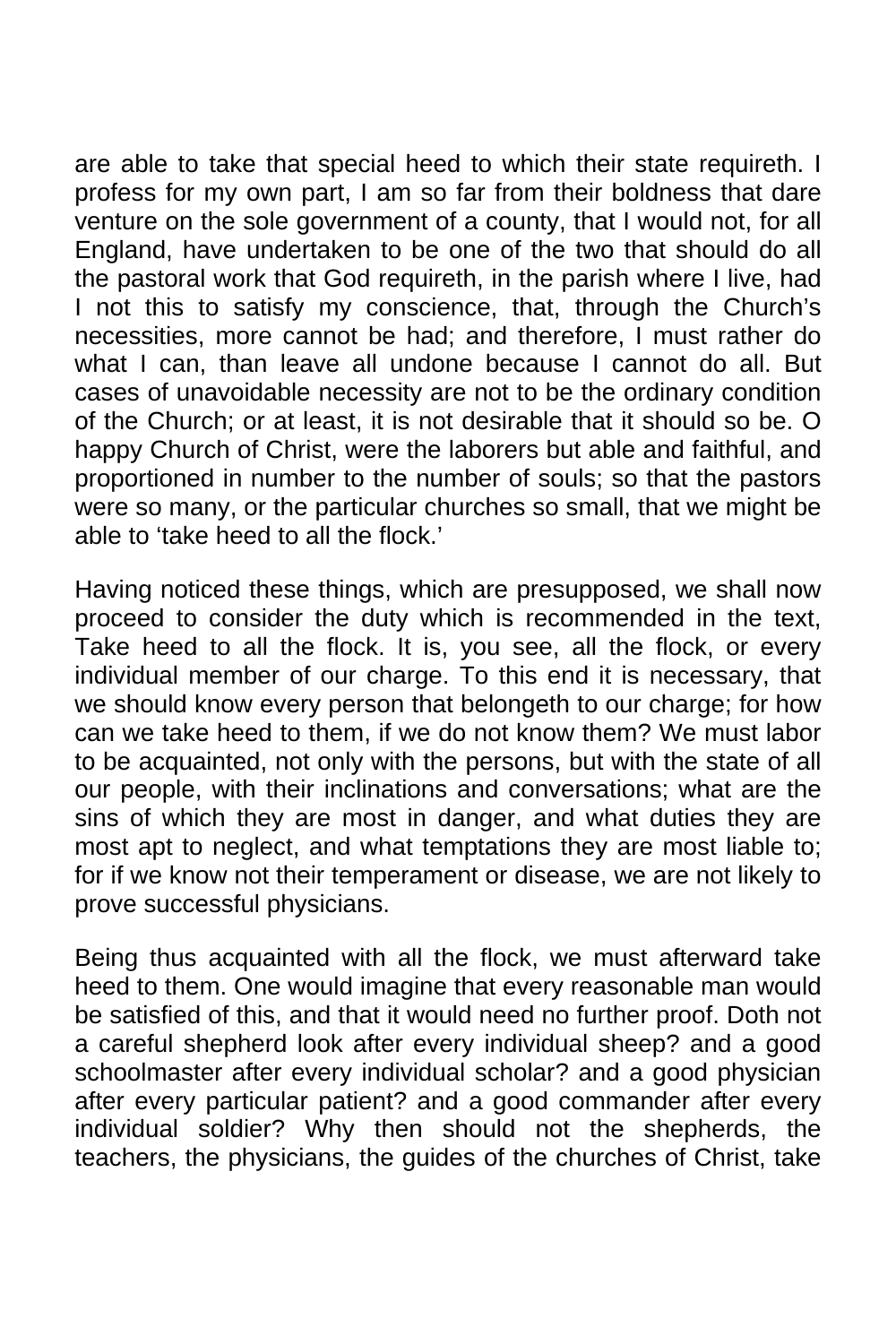heed to every individual member of their charge? Christ himself, the great and good Shepherd, that hath the whole to look after, doth yet take care of every individual; like him whom he describes in the parable, who left 'the ninety and nine sheep in the wilderness, to seek after one that was lost.' The prophets were often sent to single men. Ezekiel was made a watchman over individuals, and was commanded to say to the wicked, 'Thou shalt surely die.' Paul taught his hearers not only 'publicly but from house to house." and in another place he tells us, that he 'warned every man, and taught every man, in all wisdom, that he might present every man perfect in Christ Jesus.' Many other passages of Scripture make it evident that it is our duty to take heed to every individual of our flock; and many passages in the ancient Councils do plainly show that this was the practice of the primitive times. But I shall quote only one from Ignatius: 'Let assemblies,' says he, 'be often gathered; inquire after all by name: despise not servant-men or maids.' You see it was then considered as a duty to look after every member of the flock by name, not excepting the meanest servant-man or maid.

But, some one may object, 'The congregation that I am set over is so great that it is impossible for me to know them all, much more to take heed to all individually.' To this answer, 'Is it necessity or is it not, that hath cast you upon such a charge If it be not, you excuse one sin by another. How durst you undertake that which you knew yourself unable to perform, when you were not forced to it? It would seem you had some other ends in undertaking it, and never intended to be faithful to your trust. But if you think that you were necessitated to undertake it, I would ask you, might you not have procured assistance for so great a charge? Have you done all that you could with your friends and neighbors, to get maintenance for another to help you? Have you not as much maintenance yourself, as might serve yourself and another? What though it will not serve to maintain you in fullness? Is it not more reasonable that you should pinch your flesh and family, then undertake a work that you cannot perform, and neglect the souls of so many of your flock I know, that what I say will seem hard to some; but to me it is an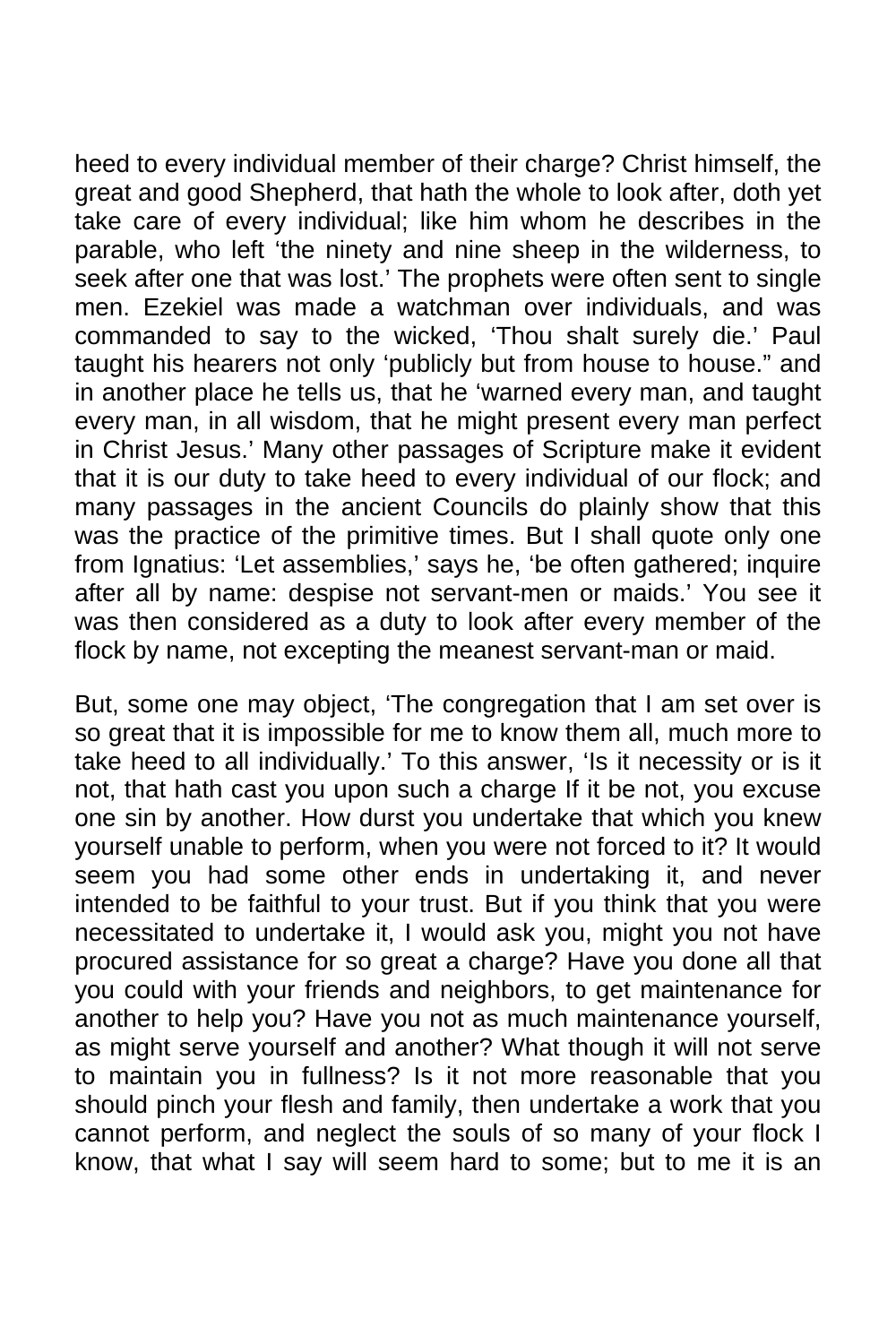unquestionable thing, that, if you have but a hundred pounds a year, it is your duty to live upon part of it, and allow the rest to a competent assistant, rather than that the flock which you are over should be neglected. If you say, that is a hard measure, and that your wife and children cannot so live, I answer, Do not many families in your parish live on less? Have not many able ministers in the prelates' days been glad of less, with liberty to preach the gospel There are some yet living, as I have heard, who have offered the bishops to enter into bond to preach for nothing, if they might but have liberty to preach the gospel. If you shall still say, that you cannot live so meanly as poor people do, I further ask, Can your parishioners better endure damnation, than you can endure want and poverty? What! do you call yourselves ministers of the gospel, and yet are the souls of men so base in your eyes, that you had rather they should eternally perish, than that you and your family should live in a low and poor condition? Nay, should you not rather beg your bread, than put so great a matter as men's salvation upon a hazard, or disadvantage? Yea, as hazard the damnation of but one soul? O sirs, it is a miserable thing when men study and talk of heaven and hell, and the fewness of the saved, and the difficulty of salvation, and be not all the while in good earnest. If you were, you could never surely stick at such matters as these, and let your people go down to hell, that you might live in higher style in this world. Remember this, the next time you are preaching to them, that they cannot be saved without knowledge; and hearken whether conscience does not tell you, 'It is likely they might be brought to knowledge, if they had but diligent instruction and exhortation privately, man by man; and if there were another minister to assist me, this might be done: and if I would live sparingly and deny my flesh, I might have an assistant. Dare I, then, let my people live in that ignorance which I myself have told them is damning, rather than put myself and family to a little want?'

Must I turn to my Bible to show a preacher where it is written, that a man's soul is worth more than a world, much more therefore than a hundred pounds a year, much more are many souls more worth?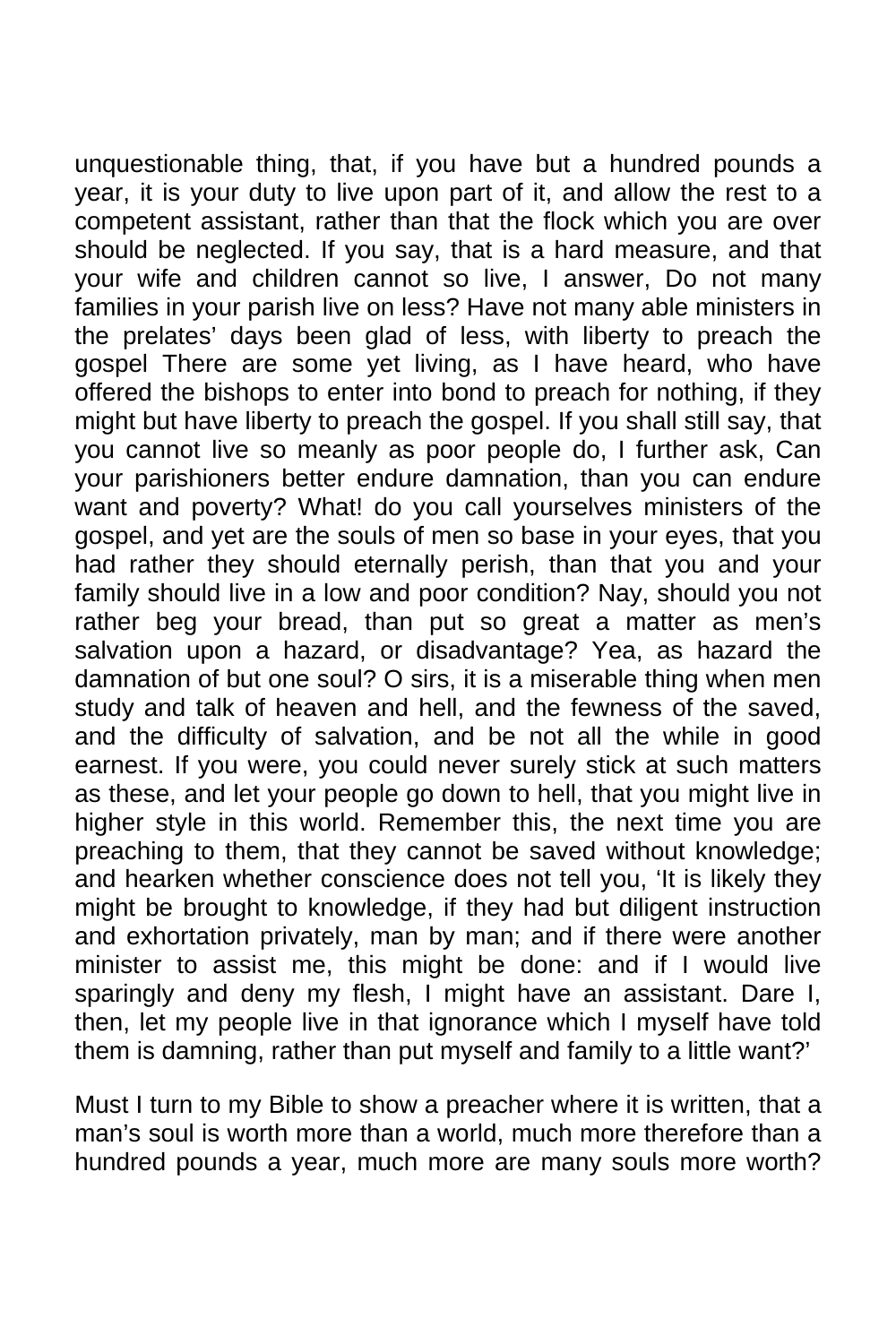Or that both we and all that we have are God's, and should be employed to the utmost for his service? Or that it is inhuman cruelty to let souls go to hell, for fear my wife and children should fare somewhat the harder, or live at lower rates; when, according to God's ordinary way of working by means, I might do much to prevent their misery, if I would but a little displease my flesh, which all, who are Christ's, have crucified with its lusts? Every man must render to God the things that are God's, and that, let it be remembered, is all he is and all he possesses. How are all things sanctified to us, but in the separation and dedication of them to God? Are they not all his talents, and must be employed in his service? Must not every Christian first ask, In what way may I most honor God with my substance? Do we not preach these things to our people? Are they true as to them, and not as to us? Yea more, is not the church-maintenance devoted, in a special manner, to the service of God for the church? And should we not then use it for the utmost furtherance of that end? If any minister who hath two hundred pounds a year can prove that a hundred pounds of it may do God more service, if it be laid out on himself, or wife and children, than if it maintain one or two suitable assistants to help forward the salvation of the flock, I shall not presume to reprove his expenses; but where this cannot be proved, let not the practice be justified. And I must further say, that this poverty is not so intolerable and dangerous a thing as it is pretended to be. If you have but food and raiment, must you not therewith be content? and what would you have more than that which may fit you for the work of God? It is not 'being clothed in purple and fine linen, and faring sumptuously every day,' that is necessary for this end. 'A man's life consisteth not in the abundance of the things that he possesseth.' If your clothing be warm, and your food be wholesome, you may be as well supported by it to do God service as if you had the fullest satisfaction to your flesh. A patched coat may be warm, and bread and water are wholesome food. He that wanteth not these, hath but a poor excuse to make for hazarding men's souls, that he may live on dainties.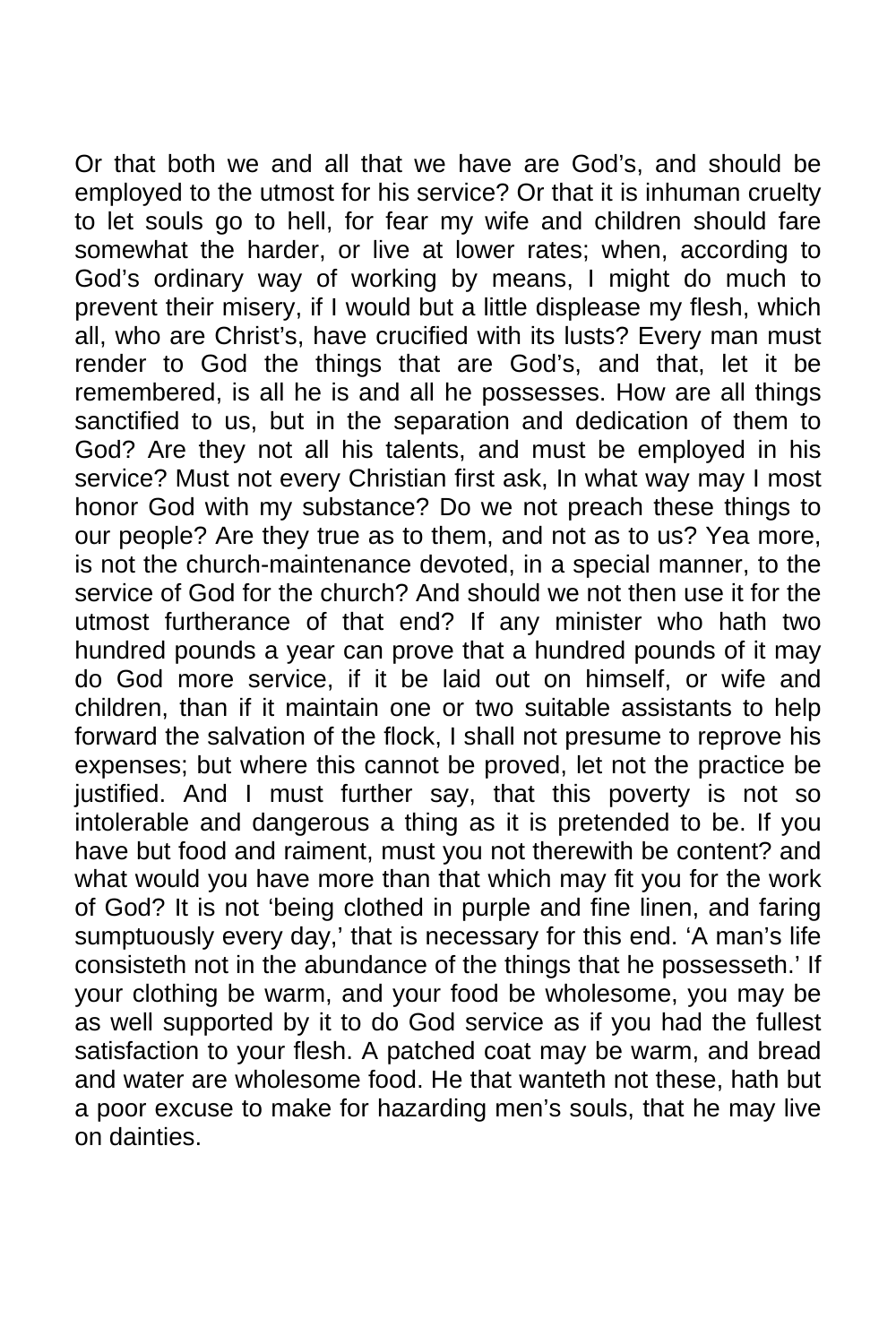But, while it is our duty to take heed to all the flock, we must pay special attention to some classes in particular. By many, this is very imperfectly understood, and therefore I shall dwell a little upon it.

1. We must labor, in a special manner, for the conversion of the unconverted.

The work of conversion is the first and great thing we must drive at; after this we must labor with all our might. Alas! the misery of the unconverted is so great, that it calleth loudest to us for compassion. If a truly converted sinner do fall, it will be but into sin which will be pardoned, and he is not in that hazard of damnation by it as others are. Not but that God hateth their sins as well as others', or that he will bring them to heaven, let them live ever so wickedly; but the spirit that is within them will not suffer them to live wickedly, nor to sin as the ungodly do. But with the unconverted it is far otherwise. They 'are in the gall of bitterness, and in the bond of iniquity,' and have yet no part nor fellowship in the pardon of their sins, or the hope of glory. We have, therefore, a work of greater necessity to do or them, even 'to open their eyes, and to turn them from darkness to light, and from the power of Satan unto God; that they may receive forgiveness of sins, and an inheritance among them that are sanctified.' He that seeth one man sick of a mortal disease, and another only pained with the toothache, will be moved more to compassionate the former, than the latter; and will surely make more haste to help him, though he were a stranger, and the other a brother or a son. It is so sad a case to see men in a state of damnation, wherein, if they should die, they are lost for ever, that methinks we should not be able to let them alone, either in public or private, whatever other work we may have to do. I confess, I am frequently forced to neglect that which should tend to the further increase of knowledge in the godly, because of the lamentable necessity of the unconverted. Who is able to talk of controversies, or of nice unnecessary points, or even of truths of a lower degree of necessity, how excellent soever, while he seeth a company of ignorant, carnal, miserable sinners before his eyes, who must be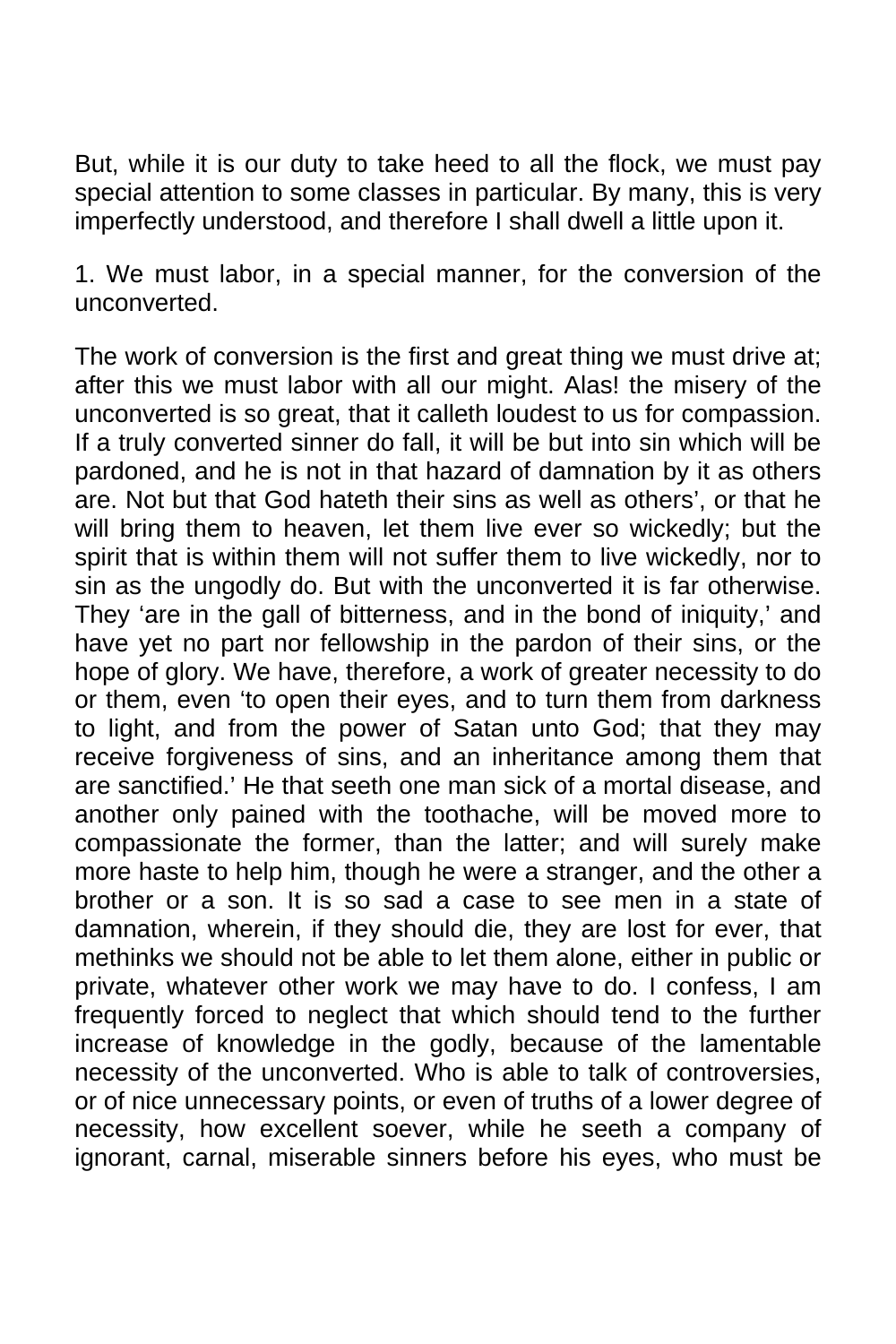changed or damned? Methinks I even see them entering upon their final woe! Methinks I hear them crying out for help, for speediest help! Their misery speaks the louder, because they have not hearts to ask for themselves. Many a time have I known, that I had some hearers of higher fancies, that looked for rarities, and were addicted to despise the ministry, if I told them not somewhat more than ordinary; and yet I could not find in my heart to turn from the necessities of the impenitent, for the humouring of them; nor even to leave speaking to miserable sinners for their salvation, in order to speak to such novelists; no, nor so much as should otherwise be done, to weak saints for their confirmation and increase in grace. Methinks, as Paul's 'spirit was stirred within him, when he saw the Athenians wholly given to idolatry,' so it should cast us into one of his paroxysms, to see so many men in the utmost danger of being everlastingly undone. Methinks, if by faith we did indeed look upon them as within a step of hell, it would more effectually untie our tongues, than Croesus' danger, as they tell us, did his son's. He that will let a sinner go down to hell for want of speaking to him, doth set less by souls than did the Redeemer of souls; and less by his neighbor, than common charity will allow him to do by his greatest enemy. O, therefore, brethren, whomsoever you neglect, neglect not the most miserable! Whatever you pass over, forget not poor souls that are under the condemnation and curse of the law, and who may look every hour for the infernal execution, if a speedy change do not prevent it. O call after the impenitent, and ply this great work of converting souls, whatever else you leave undone.

2. We must be ready to give advice to inquirers, who come to us with cases of conscience; especially the great case which the Jews put to Peter, and the gaoler to Paul and Silas, 'What must we do to be saved?' A minister is not to be merely a public preacher, but to be known as a counsellor for their souls, as the physician is for their bodies, and the lawyer for their estates: so that each man who is in doubts and straits, may bring his case to him for resolution; as Nicodemus came to Christ, and as it was usual with the people of old to go to the priest, 'whose lips must keep knowledge, and at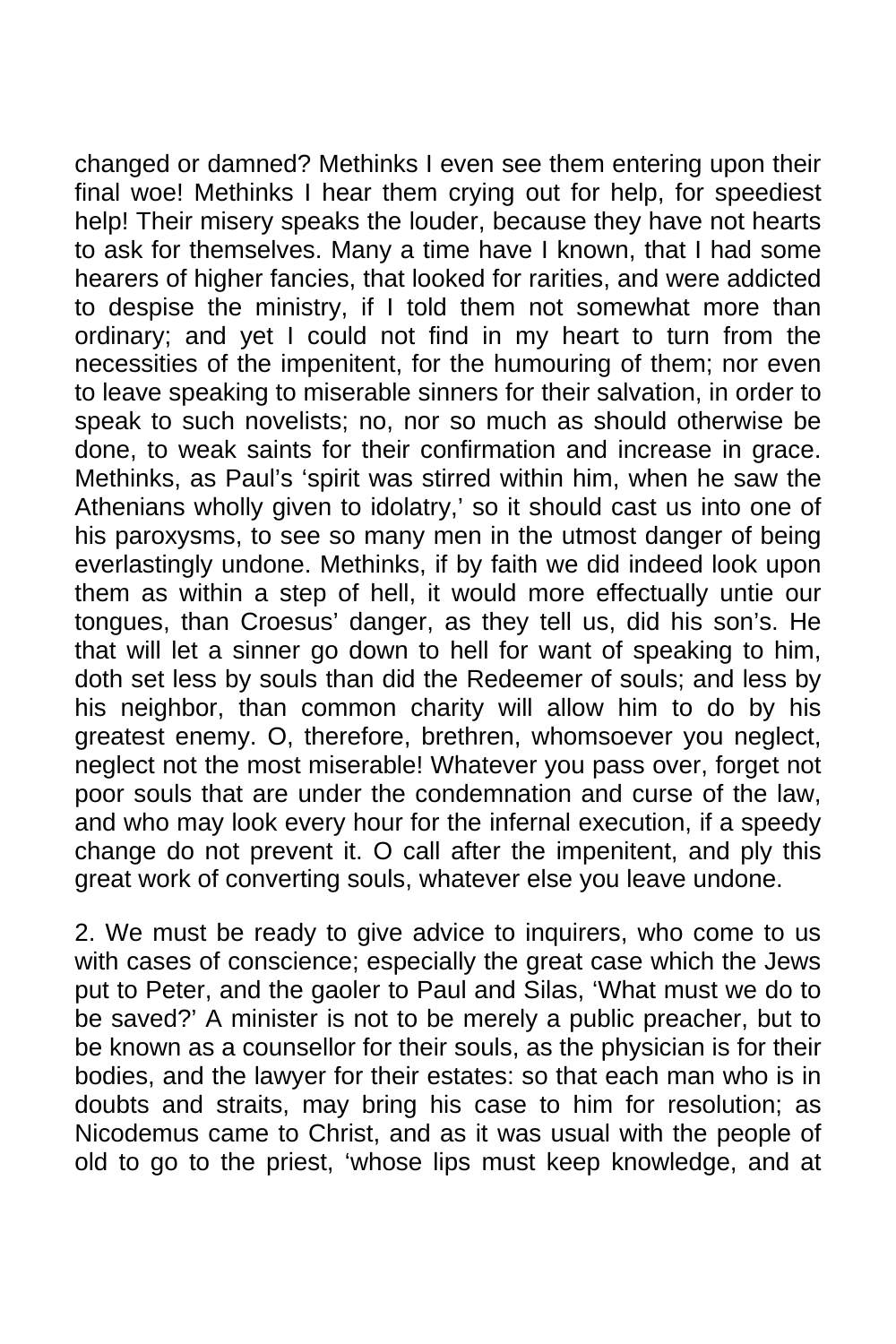whose mouth they must ask the law, because he is the messenger of the Lord of hosts.' But as the people have become unacquainted with this office of the ministry, and with their own duty and necessity in this respect, it belongeth to us to acquaint them with it, and publicly to press them to come to us for advice about the great concerns of their souls. We must not only be willing to take the trouble, but should draw it upon ourselves, by inviting them to come. What abundance of good might we do, could we but bring them to this! And, doubtless, much might be done in it, if we did our duty. How few have I ever heard of, who have heartily pressed their people to their duty in this way! Oh! it is a sad case that men's souls should be so injured and hazarded by the total neglect of so great a duty, and that ministers should scarcely ever tell them of it, and awaken them to it. Were your hearers but duly sensible of the need and importance of this, you would have them more frequently knocking at your doors, and making known to you their sad complaints, and begging your advice. I beseech you, then, press them more to this duty for the future; and see that you perform it carefully when they do seek your help. To this end it is very necessary that you be well acquainted with practical cases, and especially that you be acquainted with the nature of saving grace, and able to assist them in trying their state, and in resolving the main question that concerns their everlasting life or death. One word of seasonable, prudent advice, given by a minister to persons in necessity, may be of more use than many sermons. 'A word fitly spoken,' says Solomon, 'how good is it!'

3. We must study to build up those who are already truly converted. In this respect our work is various, according to the various states of Christians.

(1) There are many of our flock that are young and weak, who, though they are of long standing, are yet of small proficiency or strength. This, indeed, is the most common condition of the godly. Most of them content themselves with low degrees of grace, and it is no easy matter to get them higher. To bring them to higher and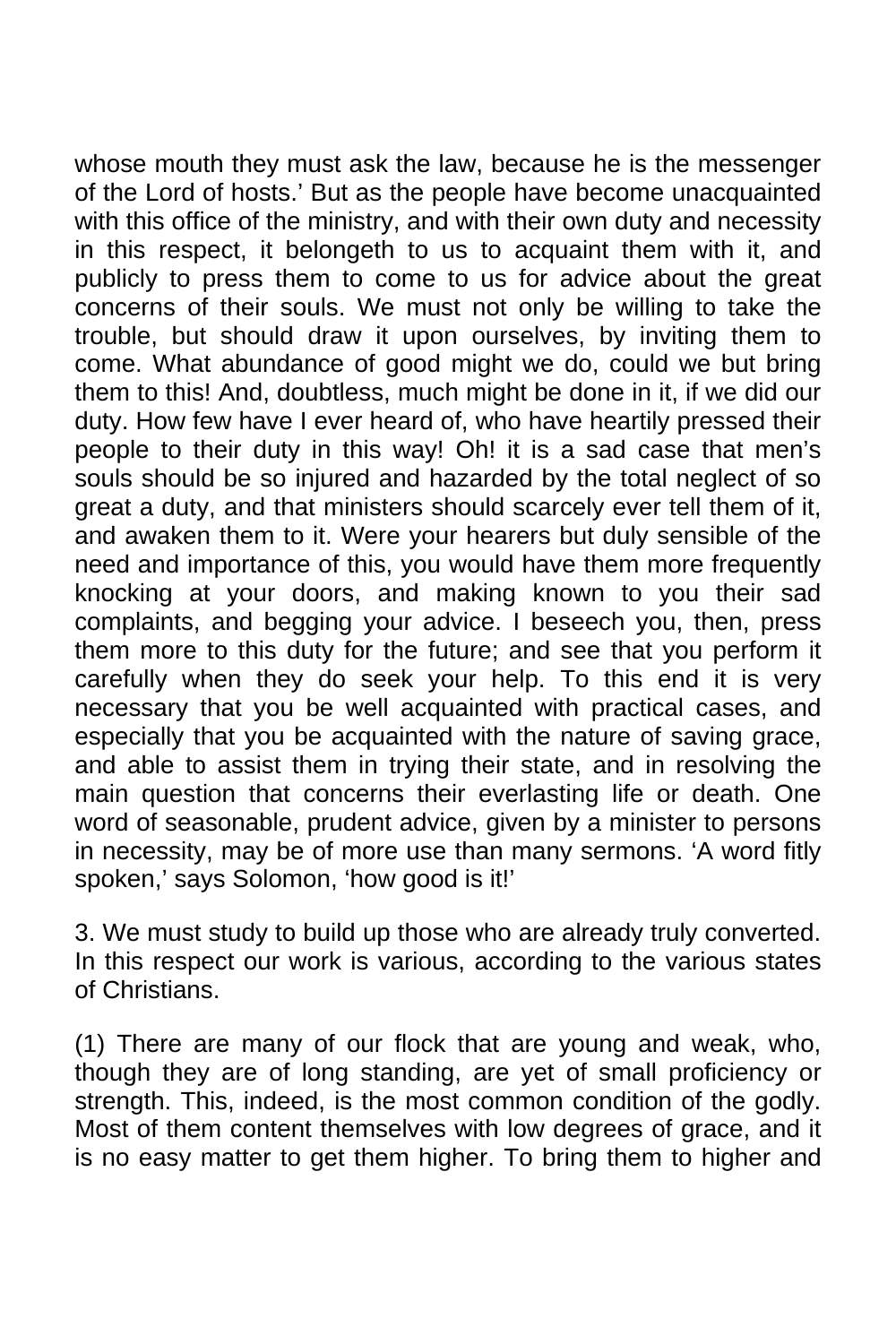stricter opinions is easy, that is, to bring them from the truth into error, on the right hand as well as on' the left; but to increase their knowledge and gifts is not easy, and to increase their graces is the hardest of all. It is a very sad thing for Christians to be weak: it exposeth us to dangers; it abateth our consolations and delight in God, and taketh off the sweetness of wisdom's ways; it maketh us less serviceable to God and man, to bring less honor to our Master, and to do less good to all about us. We get small benefit in the use of the means of grace. We too easily play with the serpent's baits, and are ensnared by his wiles. A seducer will easily shake us, and evil may be made to appear to us as good, truth as falsehood, sin as duty; and so on the contrary. We are less able to resist and stand in an encounter; we sooner fall; we hardlier rise; and are apter to prove a scandal and reproach to our profession. We less know ourselves, and are more apt to be mistaken as to our own estate, not observing corruptions when they have got advantage of us. We are dishonorable to the gospel by our very weakness, and little useful to any about us. In a word, though we live to less profit to ourselves or others, yet are we unwilling and too unready to die.

Now, seeing the case of weakness in the converted is so sad, how diligent should we be to cherish and increase their grace! The strength of Christians is the honor of the Church. When they are inflamed with the love of God, and live by a lively working faith, and set light by the profits and honors of the world, and love one another with a pure heart fervently, and can bear and heartily forgive a wrong, and suffer joyfully for the cause of Christ, and study to do good, and walk inoffensively and harmlessly in the world, are ready to be servants to all men for their good, becoming all things to all men in order to win them to Christ, and yet abstaining from the appearance of evil, and seasoning all their actions with a sweet mixture of prudence, humility, zeal, and heavenly mindedness – oh, what an honor are such to their profession! What an ornament to the Church; and how serviceable to God and man! Men would sooner believe that the gospel is from heaven, if they saw more such effects of it upon the hearts and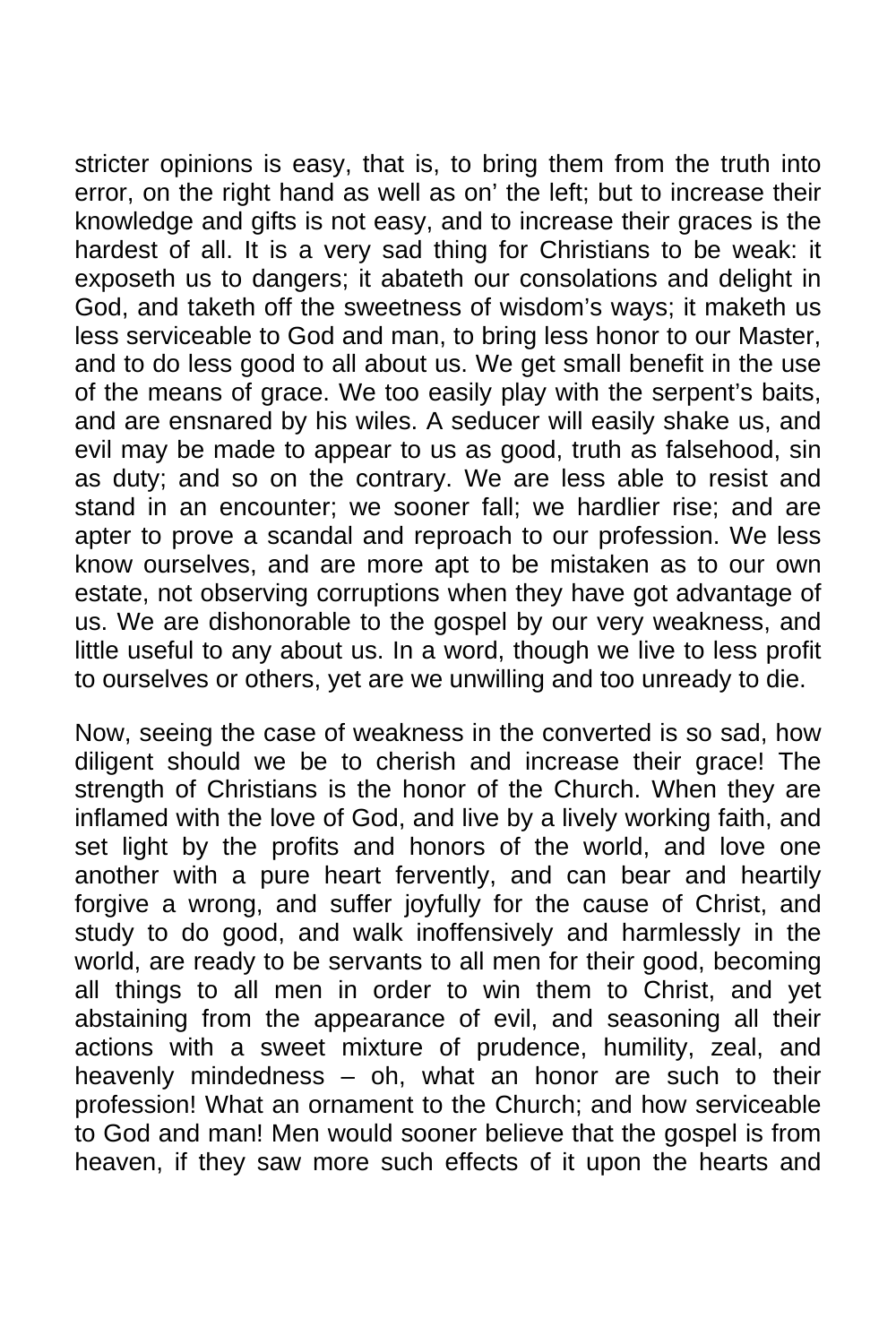lives of those who profess it. The world is better able to read the nature of religion in a man's life than in the Bible. 'They that obey not the word, may be won by the conversation' of such as are thus eminent for godliness. It is, therefore, a most important part of our work, to labor more in the polishing and perfecting of the saints, that they may be strong in the Lord, and fitted for their Master's service.

(2) Another class of converts that need our special help, are those who labor under some particular corruption, which keeps under their graces,

and makes them a trouble to others, and a burden to themselves. Alas! there are too many such persons. Some are specially addicted to pride, and others to worldly-mindedness; some to sensual desires, and others to frowardness or other evil passions. Now it is our duty to give assistance to all these; and partly by dissuasions, and clear discoveries of the odiousness of the sin, and partly by suitable directions about the remedy, to help them to a more complete conquest of their corruptions. We are leaders of Christ's army against the powers of hell, and must resist all the works of darkness wherever we find them, even though it should be in the children of light. We must be no more tender of the sins of the godly, than of the ungodly, nor any more befriend them or favor them. By how much more we love their persons, by so much the more must we manifest it, by making opposition to their sins. And yet we must look to meet with some tender persons here, especially when iniquity hath got any head, and made a party, and many have fallen in love with it; they will be as pettish and as impatient of reproof as some worse men, and perhaps will interest even piety itself in their faults. But the ministers of Christ must do their duty, notwithstanding their peevishness; and must not so far hate their brother, as to forbear rebuking him, or suffer sin to lie upon his soul. It must, no doubt, be done with much prudence, yet done it must be.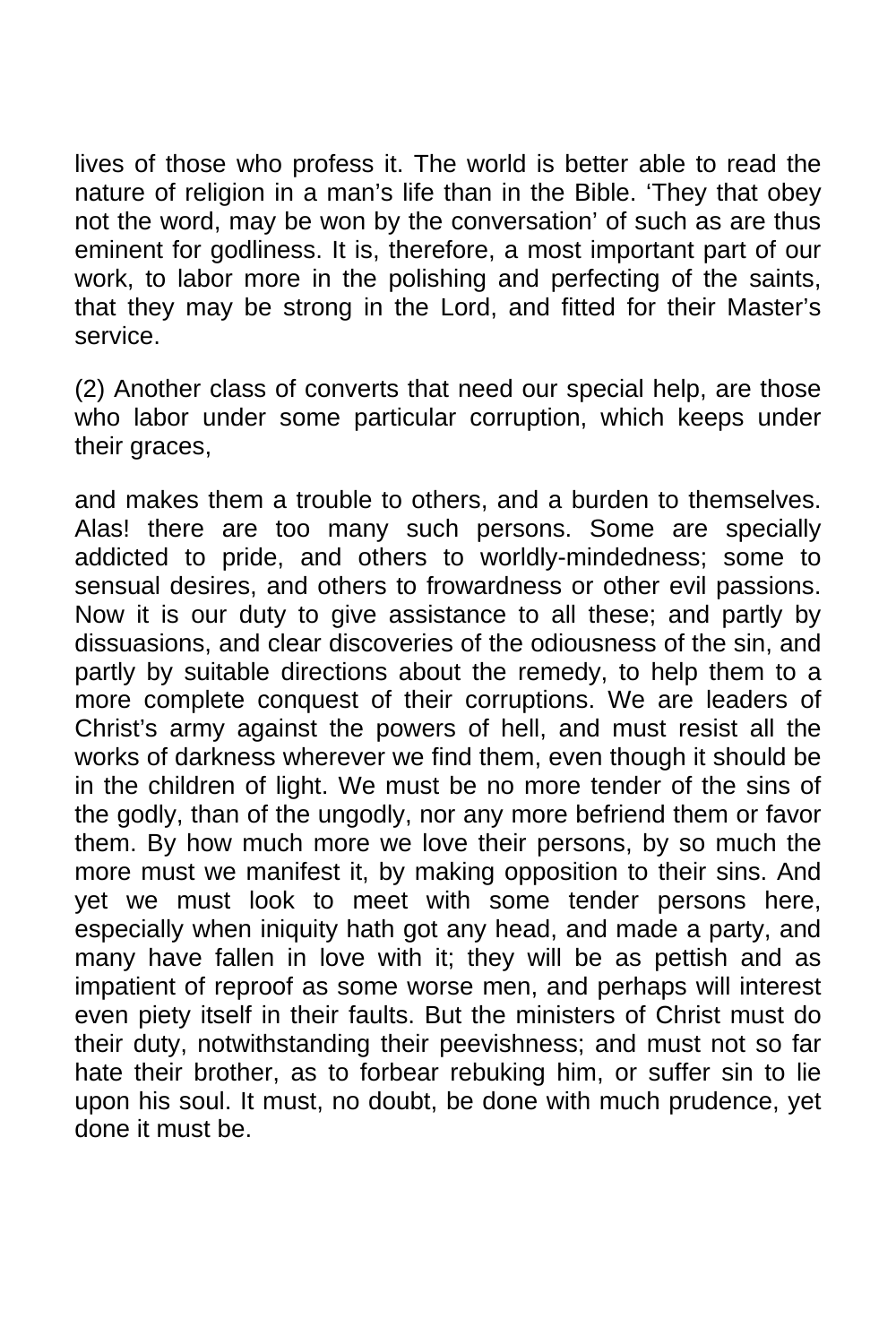(3) Another class who demand special help are declining Christians, that are either fallen into some scandalous sin, or else abate their zeal and diligence, and show that they have lost their former love. As the case of backsliders is very sad, so our diligence must be very great for their recovery. It is sad to them to lose so much of their life, and peace, and serviceableness to God; and to become so serviceable to Satan and his cause. It is sad to us to see that all our labor is come to this; and that, when we have taken so much pains with them, and have had so much hopes of them, all should be so far frustrated. It is saddest of all, to think that God should be so dishonored by those whom he hath so loved, and for whom he hath done so much; and that Christ should be so wounded in the house of his friends. Besides, partial backsliding hath a natural tendency to total apostasy, and would effect it, if special grace did not prevent it.

Now, the more sad the case of such Christians is, the more must we exert ourselves for their recovery. We must 'restore those that are overtaken in a fault, in the spirit of meekness,' and yet see that the sore be thoroughly searched and healed, and the joint be well set again, what pain soever it may cost. We must look especially to the honor of the gospel, and see that they give such evidence of true repentance, and make such free and full confession of their sin, that some reparation be thereby made to the Church and their holy profession, for the wound they have given to religion. Much skill is required for restoring such a soul.

(4) The last class whom I shall here notice, as requiring our attention, are the strong; for they, also, have need of our assistance: partly to preserve the grace they have; partly to help them in making further progress; and partly to direct them in improving their strength for the service of Christ, and the assistance of their brethren; and, also, to encourage them to persevere, that they may receive the crown.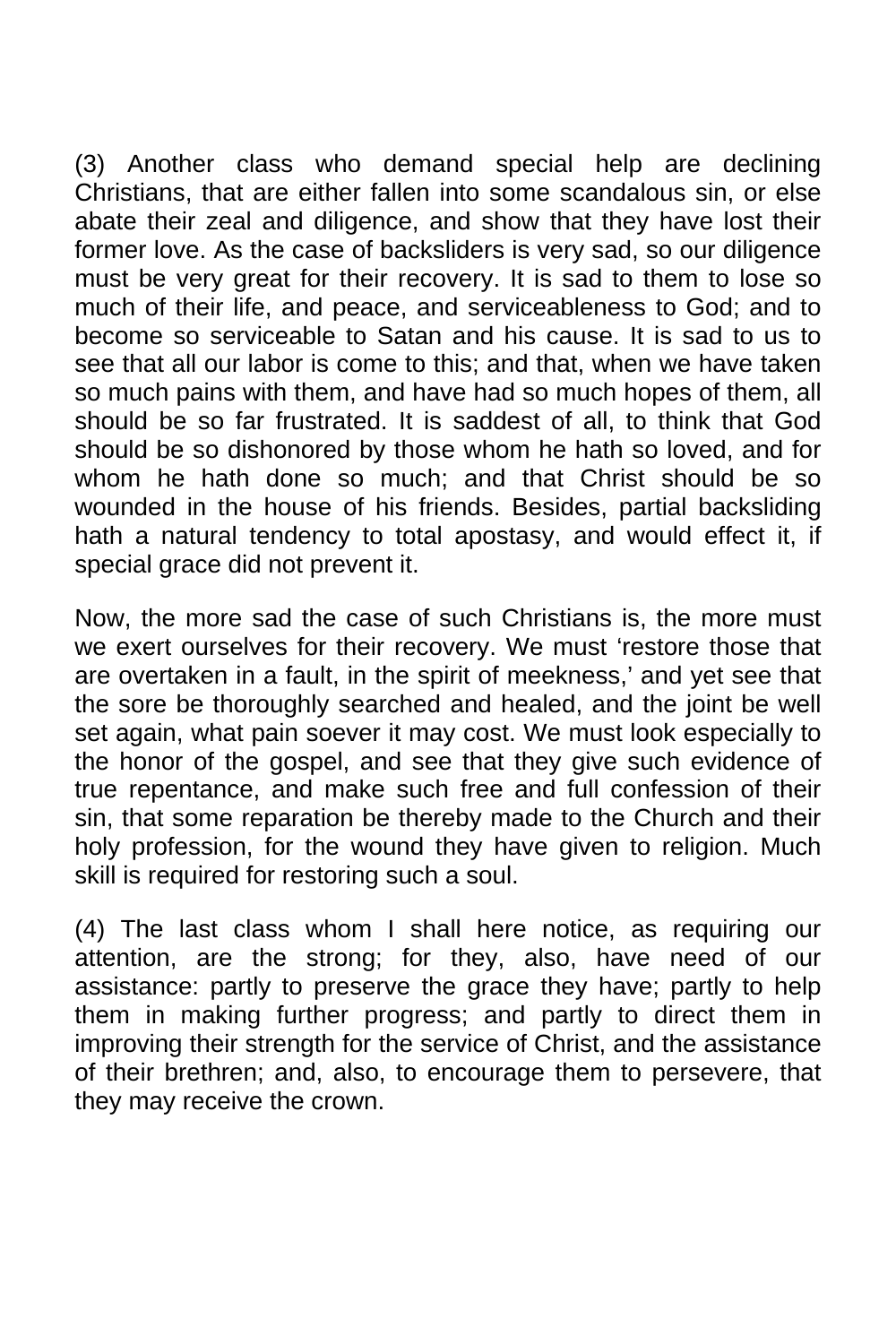All these are the objects of the ministerial work, and in respect to each of them, we must 'take heed to all the flock.'

4. We must have a special eye upon families, to see that they are well ordered, and the duties of each relation performed. The life of religion, and the welfare and glory of both the Church and the State, depend much on family government and duty. If we suffer the neglect of this, we shall undo all. What are we like to do ourselves to the reforming of a congregation, if all the work be cast on us alone; and masters of families neglect that necessary duty of their own, by which they are bound to help us? If any good be begun by the ministry in any soul, a careless, prayerless, worldly family is like to stifle it, or very much hinder it; whereas, if you could but get the rulers of families to do their duty, to take up the work where you left it, and help it on, what abundance of good might be done! I beseech you, therefore, if you desire the reformation and welfare of your people, do all you can to promote family religion. To this end, let me entreat you to attend to the following things:

(1) Get information how each family is ordered, that you may know how to proceed in your endeavors for their further good.

(2) Go occasionally among them, when they are likely to be most at leisure, and ask the master of the family whether he prays with them, and reads the Scripture, or what he doth? Labor to convince such as neglect this, of their sin; and if you have opportunity, pray with them before you go, and give them an example of what you would have them do. Perhaps, too, it might be well to get a promise from them, that they will make more conscience of their duty for the future.

(3) If you find any, through ignorance and want of practice, unable to pray, persuade them to study their own wants, and to get their hearts affected with them, and, in the meanwhile, advise them to use a form of prayer, rather than not pray at all. Tell them, however, that it is their sin and shame that they have lived so negligently, as to be so unacquainted with their own necessities as not to know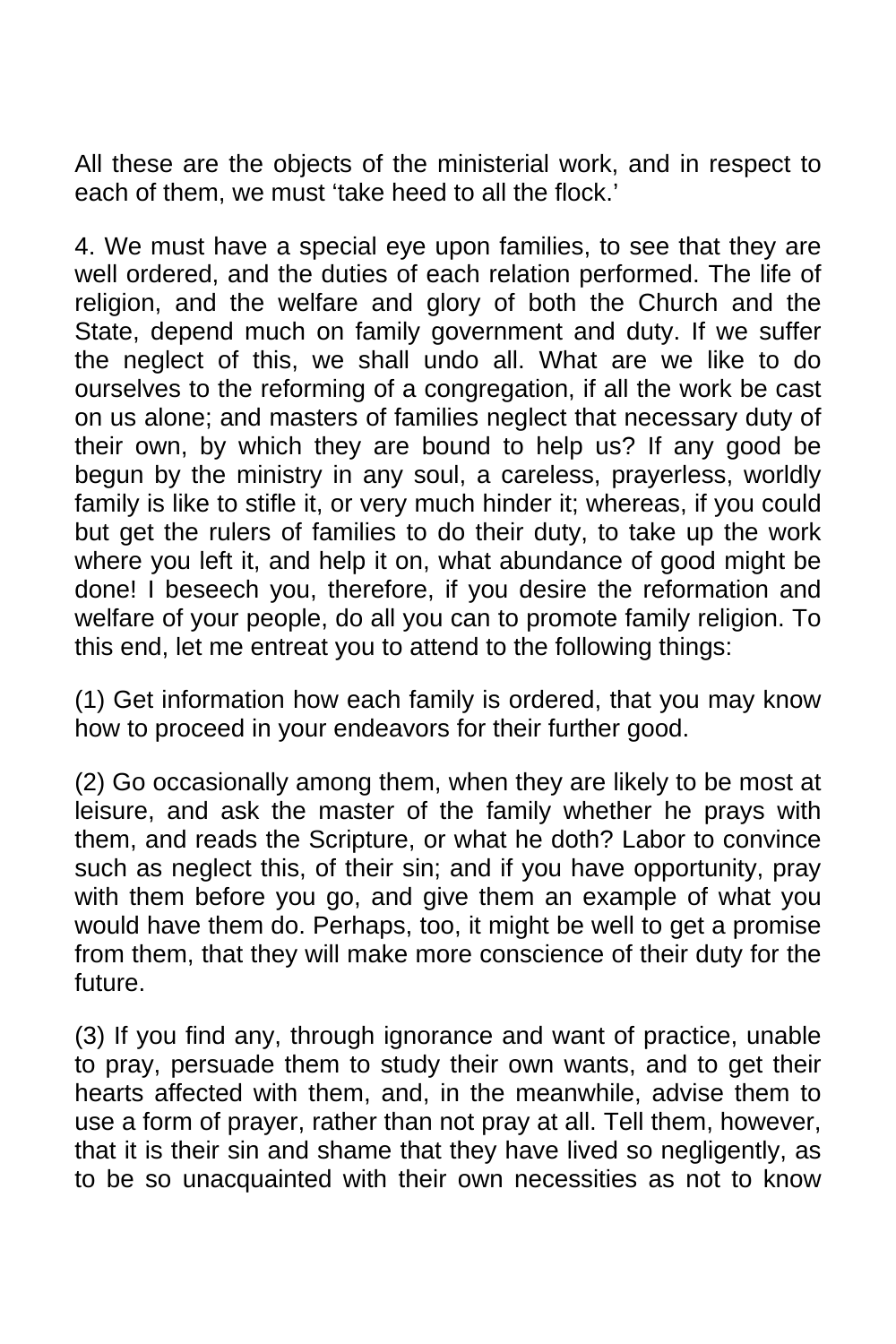how to speak to God in prayer, when every beggar can find words to ask an alms; and, therefore, that a form of prayer is but for necessity, as a crutch to a cripple, while they cannot do well without it; but that they must resolve not to be content with it, but to learn to do better as speedily as possible, seeing that prayer should come from the feelings of the heart, and be varied according to our necessities and circumstances.

(4) See that in every family there are some useful moving books, beside the Bible. If they have none, persuade them to buy some: if they be not able to buy them, give them some if you can. If you are not able yourself, get some gentlemen, or other rich persons, that are ready to good works, to do it. And engage them to read them at night, when they have leisure, and especially on the Lord's day.

(5) Direct them how to spend the Lord's day; how to despatch their worldly business, so as to prevent encumbrances and distractions; and when they have been at church, how to spend the time in their families. The life of religion dependeth much on this, because poor people have no other free considerable time; and, therefore, if they lose this, they lose all, and will remain ignorant and brutish. Persuade the master of every family to cause his children and servants to repeat the Catechism to him, every Sabbath evening, and to give him some account of what they have heard at church during the day.

Neglect not, I beseech you, this important part of your work. Get masters of families to do their duty, and they will not only spare you a great deal of labor, but will much further the success of your labors. If a captain can get the officers under him to do their duty, he may rule the soldiers with much less trouble, than if all lay upon his own shoulders. You are not like to see any general reformation, till you procure family reformation. Some little religion there may be, here and there; but while it is confined to single persons, and is not promoted in families, it will not prosper, nor promise much future increase.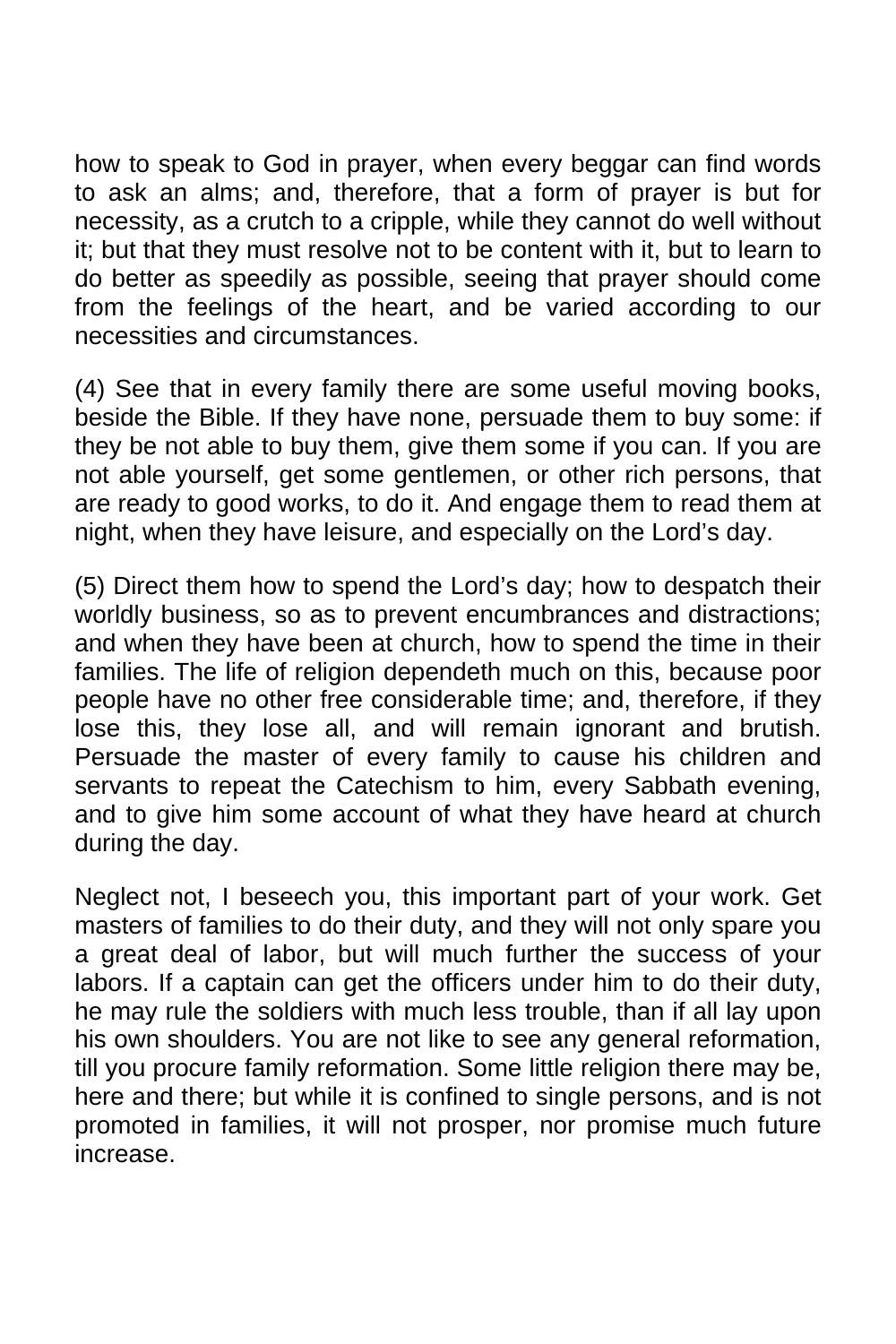5. We must be diligent in visiting the sick, and helping them to prepare either for a fruitful life, or a happy death. Though this should be the business of all our life and theirs, yet doth it, at such a season, require extraordinary care both of them and us. When time is almost gone, and they must now or never be reconciled to God, oh, how doth it concern them to redeem those hours, and to lay hold on eternal life! And when we see that we are like to have but a few days or hours more to speak to them, in order to their everlasting welfare, who, that is not a block or an infidel, would not be much with them, and do all he can for their salvation in that short space? Will it not awaken us to compassion, to look on a languishing man, and to think that within a few days his soul will be in heaven or in hell? Surely it will try the faith and seriousness of ministers, to be much about dying men! They will thus have opportunity to discern whether they themselves are in good earnest about the matters of the life to come. So great is the change that is made by death, that it should awaken us to the greatest sensibility to see a man so near it, and should excite in us the deepest pangs of compassion, to do the office of inferior angels for the soul, before it departs from the body, that it may be ready for the convoy of superior angels to the 'inheritance of the saints in light.' When a man is almost at his journey's end, and the next step brings him to heaven or hell, it is time for us, while there is hope, to help him if we can.

And as their present necessity should move us to embrace that opportunity for their good, so should the advantage that sickness and the prospect of death affordeth. Even the stoutest sinners will hear us on their death-bed, though they scorned us before. They will then let fall their fury, and be as gentle as lambs, who were before as untractable as lions. I find not one in ten, of the most obstinate scornful wretches in my parish, but when they come to die, will humble themselves, confess their faults, and seem penitent, and promise, if they should recover, to reform their lives. Cyprian saith to those in health, 'He who everyday reminds himself that he is dying, despises the present and hastens to things to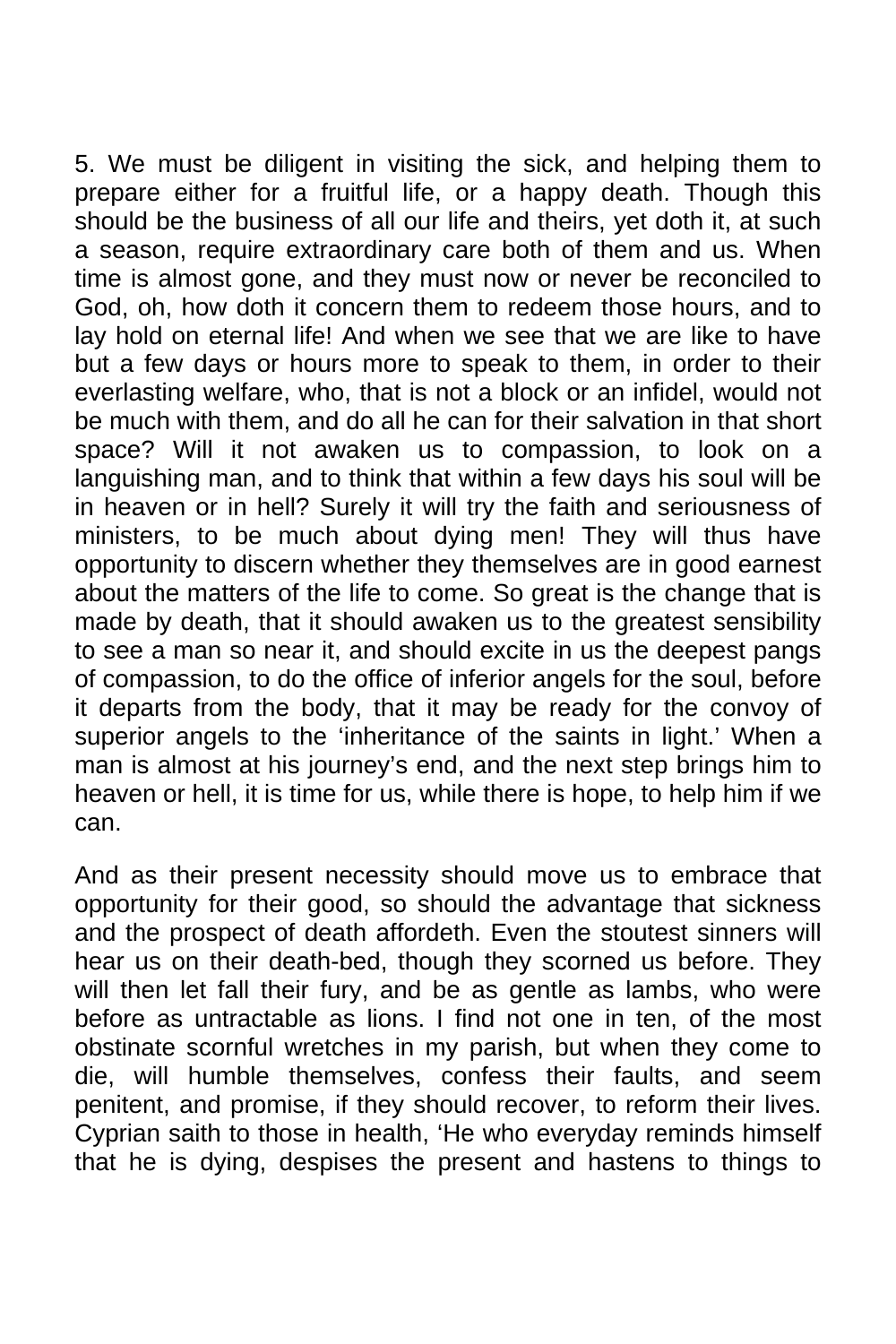come. Much more he who feels himself to be in the very act of dying.' O how resolvedly will the worst of sinners seem to cast away their sins and promise reformation, and cry out of their folly, and of the vanity of this world, when they see that death is in good earnest with them, and away they must without delay! Perhaps you will say, that these forced changes are not cordial, and that, therefore, we have no great hope of doing them any saving good. I confess it is very common for sinners to be frightened into ineffectual purposes, but not so common to be at such a season converted to the Savior. It is a remark of Augustine, 'He cannot die badly who lives well; and scarcely shall he die well who lives badly.' Yet 'scarcely' and 'never' are not all one. It should make both them and us the more diligent in the time of health, because it is 'scarcely'; but yet we should bestir us at the last, in the use of the best remedies, because it is not 'never'.

But as I do not intend to furnish a directory for the whole ministerial work, I will not stop to tell you particularly what must be done for men in their last extremity; but shall notice only three or four things, as specially worthy of your attention.

(1) Stay not till their strength and understanding are gone, and the time so short that you scarcely know what to do; but go to them as soon as you hear they are sick, whether they send for you or not.

(2) When the time is so short, that there is no opportunity to instruct them in the principles of religion in order, be sure to ply the main points, and to dwell on those truths which are most calculated to promote their conversion, showing them the glory of the life to come, and the way by which it was purchased for us, and the great sin and folly of their having neglected it in time of health; but yet the possibility that remaineth of their still obtaining it, if they will believe in Christ, the only Savior, and repent of their sins.

(3) If they recover, be sure to remind them of their promises and resolutions in time of sickness. Go to them purposely to set these home to their consciences; and whenever, afterwards, you see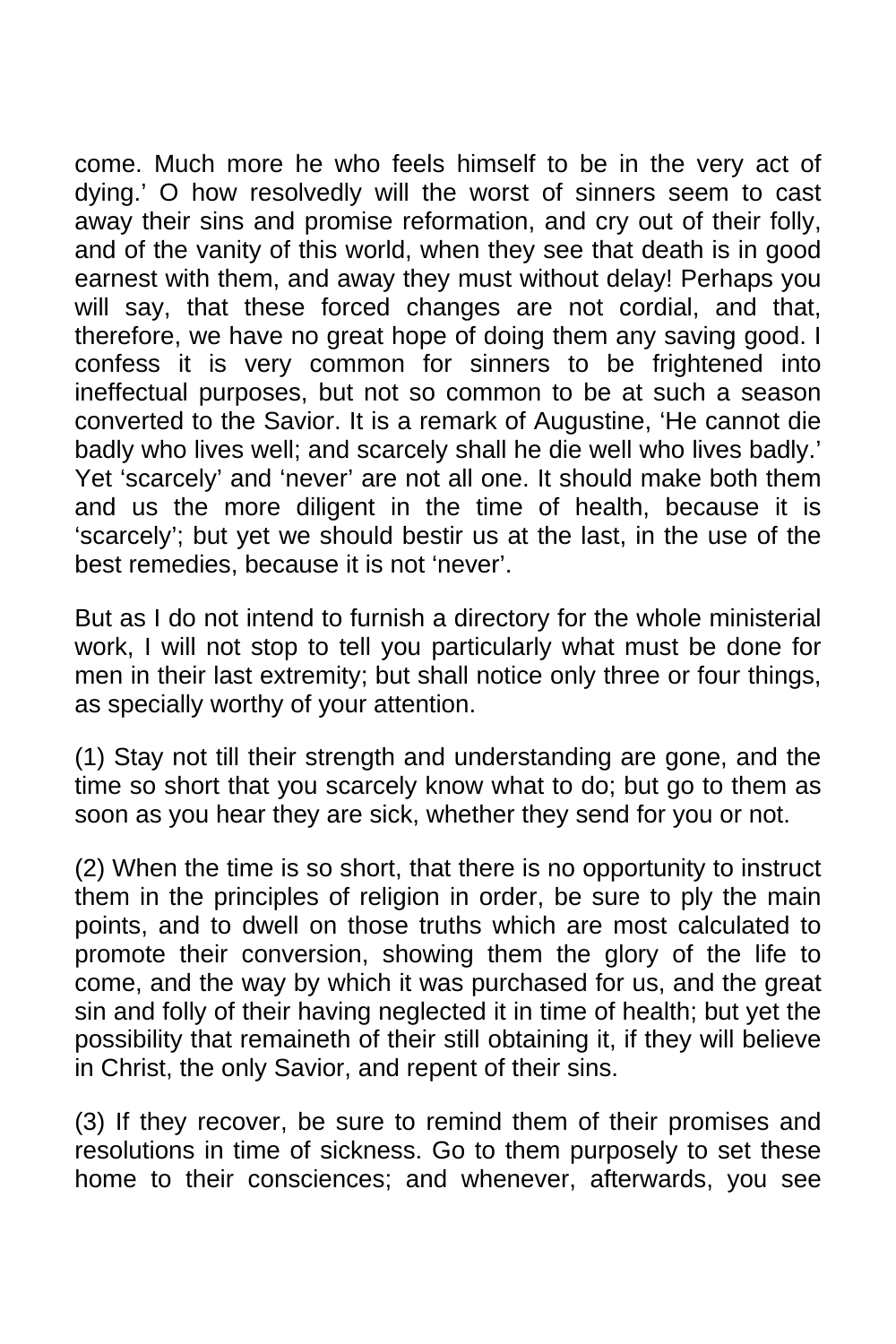them remiss, go to them, and put them in mind of what they said when they were stretched on a sick-bed. And because it is of such use to them who recover, and hath been the means of the conversion of many a soul, it is very necessary that you go to them whose sickness is not mortal, as well as to those who are dying, that so you may have some advantage to move them to repentance, and may afterward have this to plead against their sins; as a bishop of Cologne is said to have answered the Emperor Sigismund, when he asked him what was the way to be saved, 'He must be what he purposed, or promised to be, when he was last troubled with the stone and the gout.'

6. We must reprove and admonish those who live offensively or impenitently. Before we bring such matters before the church, or its rulers, it is ordinarily most fit for the minister to try himself what he can do in private to bow the sinner to repentance, especially if it be not a public crime. Here there is required much skill, and a difference must be made, according to the various tempers of the offenders; but with the most it will be necessary to speak with the greatest plainness and power, to shake their careless hearts, and make them see what it is to dally with sin; to let them know the evil of it, and its sad effects as regards both God and themselves.

7. The last part of our oversight, which I shall notice, consisteth in the exercise of Church discipline. This consisteth, after the aforesaid private reproofs, in more public reproof, combined with exhortation to repentance, in prayer for the offender, in restoring the penitent, and in excluding and avoiding the impenitent.

(1) In the case of public offenses, and even of those of a more private nature, when the offender remains impenitent, he must be reproved before all, and again invited to repentance. This is not the less our duty, because we have made so little conscience of the practice of it. It is not only Christ's command to tell the church, but Paul's to 'rebuke before all,' and the Church did constantly practice it, till selfishness and formality caused them to be remiss in this and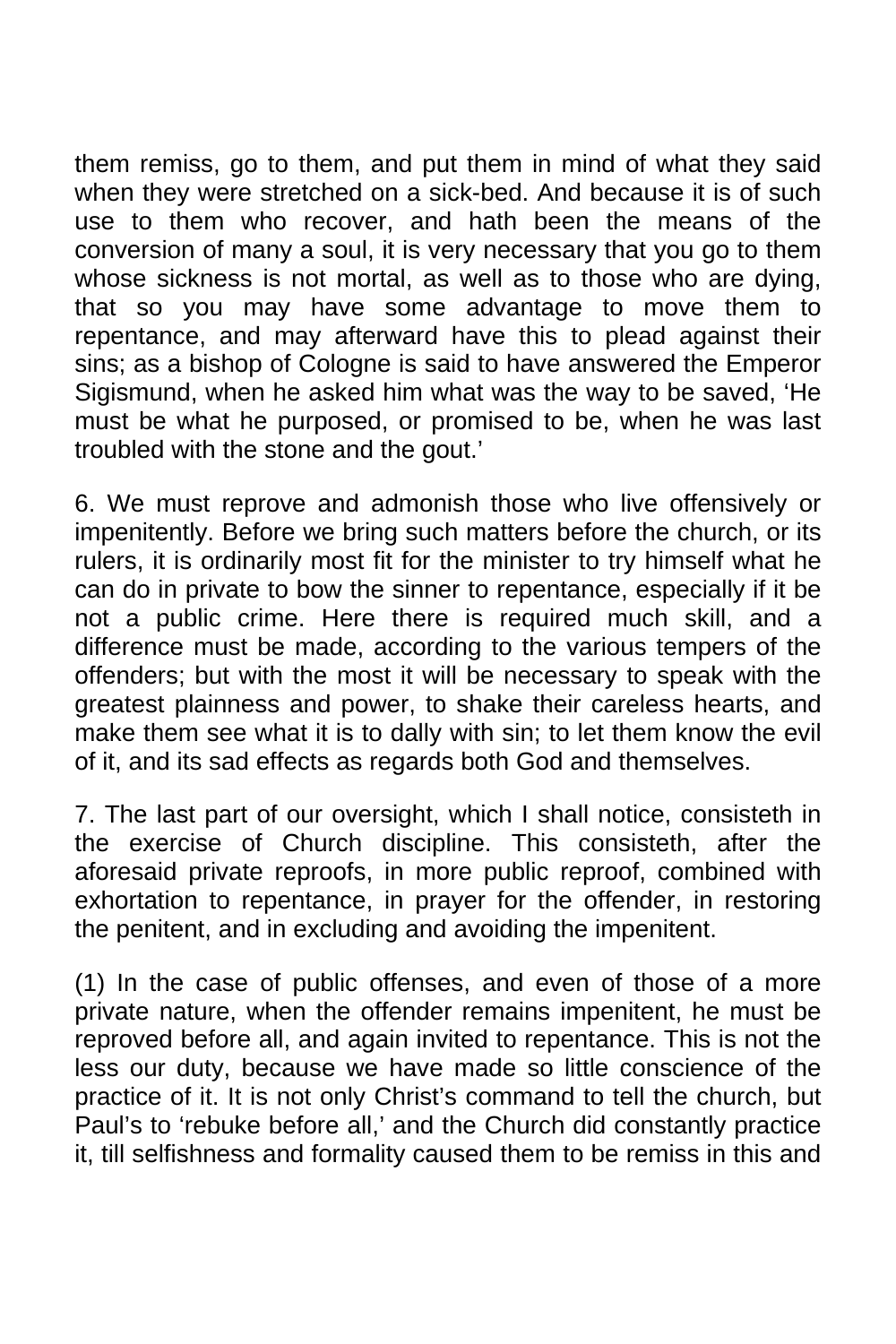other duties. There is no room to doubt whether this be our duty, and as little is there any ground to doubt whether we have been unfaithful as to the performance of it. Many of us, who would be ashamed to omit preaching or praying half so much, have little considered what we are doing, while living in the wilful neglect of this duty, and other parts of discipline, so long as we have done. We little think how we have drawn the guilt of swearing, and drunkenness, and fornication, and other crimes upon our own heads, by neglecting to use the means which God has appointed for the cure of them.

If any shall say, There is little likelihood that public reproof will do them good, that they will rather be enraged by the shame of it; I answer –

[a] It ill becomes a creature to implead the ordinances of God as useless, or to reproach God's service instead of doing it, and to set his wits in opposition to his Maker. God can render useful his own ordinances, or else he would never have appointed them.

[b] The usefulness of discipline is apparent, in the shaming of sin and humbling the sinner, and in manifesting the holiness of Christ, and of his doctrine and Church, before all the world.

[c] What will you do with such sinners? Will you give them up as hopeless? That would be more cruel than administering reproof to them. Will you use other means? Why , it is supposed that all other means have been used without success; for this is the last remedy.

[d] The principal use of this public discipline is not for the offender himself, but for the Church. It tendeth exceedingly to deter others from the like crimes, and so to keep the congregation and their worship pure. Seneca could say, 'He who excuses present evils transmits them to posterity.' And elsewhere, 'He who spares the guilty harms the good.'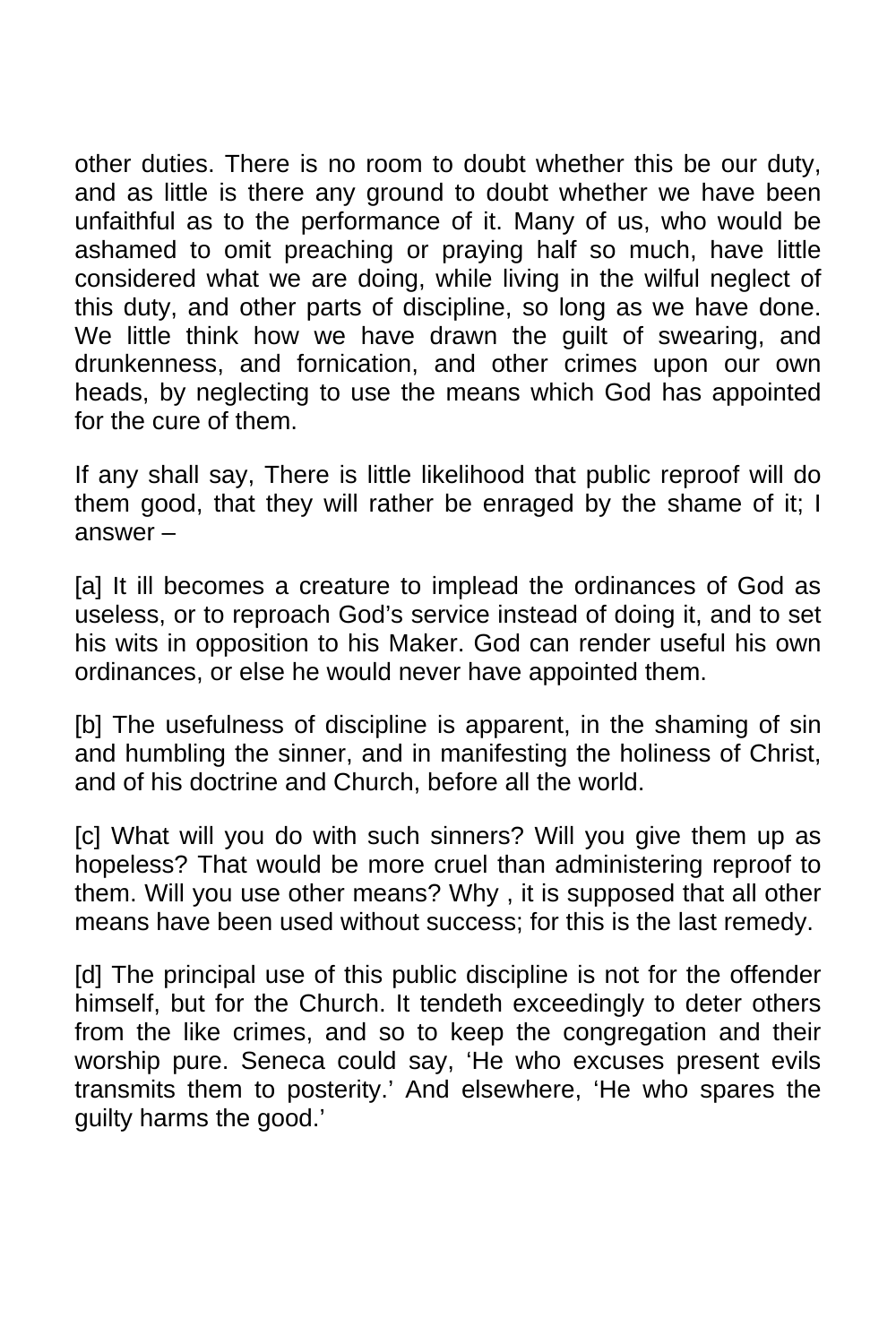(2) With reproof we must join exhortation of the offender to repentance, and to the public profession of it for the satisfaction of the church. As the church is bound to avoid communion with impenitent scandalous sinners, so, when they have had evidence of their sin, they must also have some evidence of their repentance; for we cannot know them to be penitent without evidence; and what evidence can the church have but their profession of repentance, and afterwards their actual reformation Much prudence, I confess, is to be exercised in such proceedings, lest we do more hurt than good; but it must be such Christian prudence as ordereth duties, and suiteth them to their ends, not such carnal prudence as shall enervate or exclude them. In performing this duty, we should deal humbly, even when we deal most sharply, and make it appear that it is not from any ill will, nor any lordly disposition, nor from revenge for any injury, but a necessary duty which we cannot conscientiously neglect; and, therefore, it may be meet to show the people the commands of God obliging us to do what we do, in some such words as the following: 'Brethren, sin is so hateful an evil in the eyes of the most holy God, how light soever impenitent sinners make of it, that he hath provided the everlasting torments of hell for the punishment of it; and no lesser means can prevent that punishment than the sacrifice of the Son of God, applied to those who truly repent of and forsake it; and therefore God, who calleth all men to repentance, hath commanded us to "exhort one another daily, while it is called To-day, lest any be hardened through the deceitfulness of sin," (Hebrews 3:13) and that we do not hate our brother in our heart, but in any wise rebuke our neighbor, and not suffer sin upon him, (Leviticus 19:17) and that if our brother offend us, we should tell him his fault between him and us; and if he hear us not, we should take two or three more with us; and if he hear not them, we should tell the church; and if he hear not the church, he must be to us as a heathen man and a publican; (Matthew 18:15– 17) and those that sin, we must rebuke before all, that others may fear, (1 Timothy 5:20) and rebuke with all authority: (Titus 2:15) yea, were it an apostle of Christ that should sin openly, he must be reproved openly, as Paul did Peter; (Galatians 2:11,14) and if they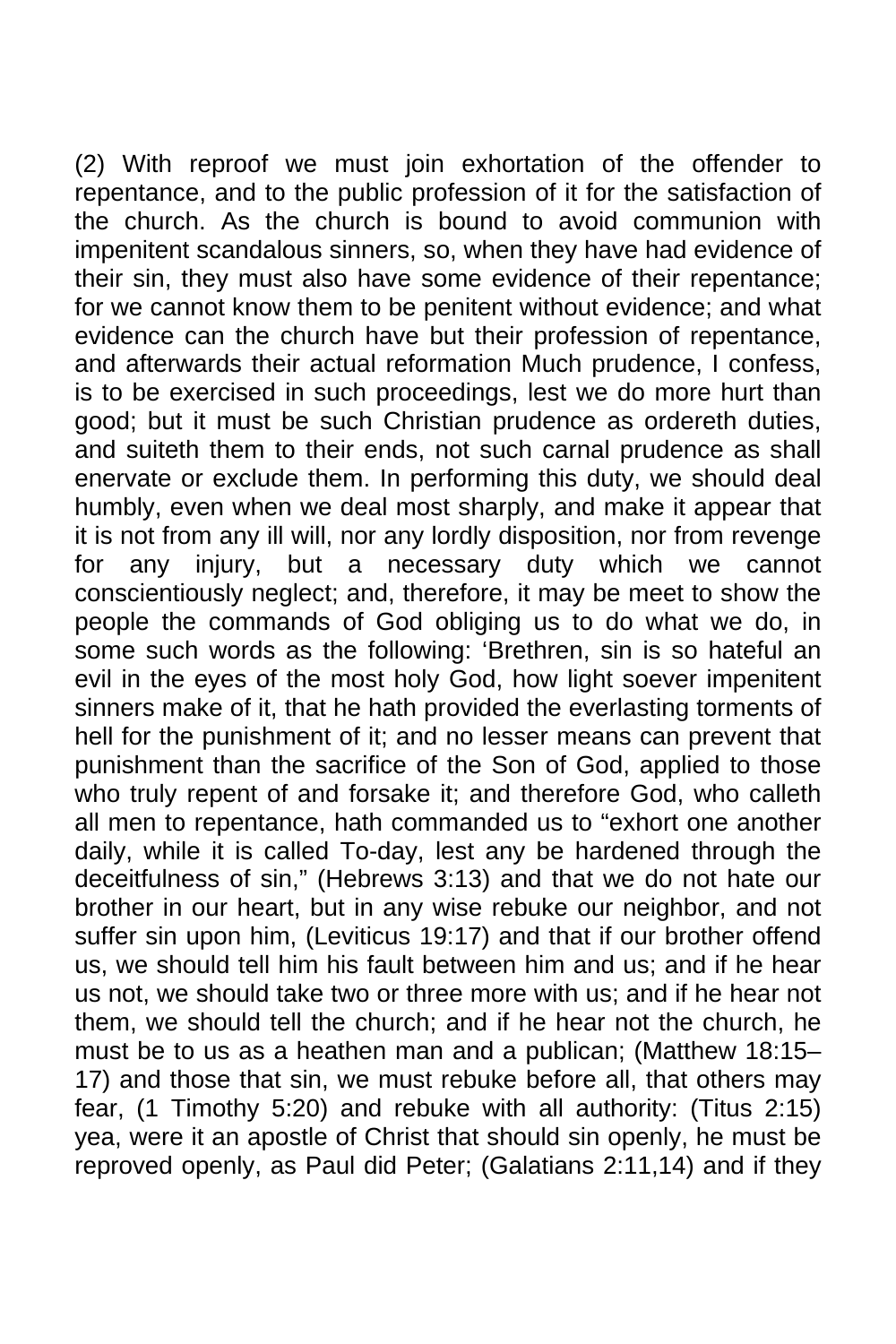repent not, we must avoid them, and with such not so much as eat, (2 Thessalonians 3:6, 11, 12, 14; 1 Corinthians 5:11-13.) 'Having heard of the scandalous conduct of A.B. of this church, or parish, and having received sufficient proof that he hath committed the odious sin of –, we have seriously dealt with him to bring him to repentance; but, to the grief of our hearts, we perceive no satisfactory result of our endeavors; but he seemeth still to remain impenitent (or he still liveth in the same sin, though he verbally professes repentance). We therefore judge it our duty to proceed to the use of that further remedy which Christ hath commanded us to try; and hence we beseech him, in the name of the Lord, without further delay, to lay to heart the greatness of his sin, the wrong he hath done to Christ and to himself, and the scandal and grief that he hath caused to others. And I do earnestly beseech him, for the sake of his own soul, that he will consider, what it is that he can gain by his sin and impenitency, and whether it will pay for the loss of everlasting life; and how he thinks to stand before God in judgment, or to appear before the Lord Jesus, when death shall snatch his soul from his body, if he be found in this impenitent state. And I do beseech him, for the sake of his own soul, and, as a messenger of Jesus Christ, require him, as he will answer the contrary at the bar of God, that he lay aside the stoutness and impenitency of his heart, and unfeignedly confess and lament his sin before God and this congregation. And this desire I here publish, not out of any ill will to his person, as the Lord knoweth, but in love to his soul, and in obedience to Christ, who hath made it my duty; desiring that, if it be possible, he may be saved from his sin, and from the power of Satan, and from the everlasting wrath of God, and may be reconciled to God and to his church; and, therefore, that he may be humbled by true contrition, before he be humbled by remediless condemnation.'

To this purpose I conceive our public admonitions should proceed; and, in some cases, where the sinner considereth his sin to be small, it may be necessary to point out the aggravations of it,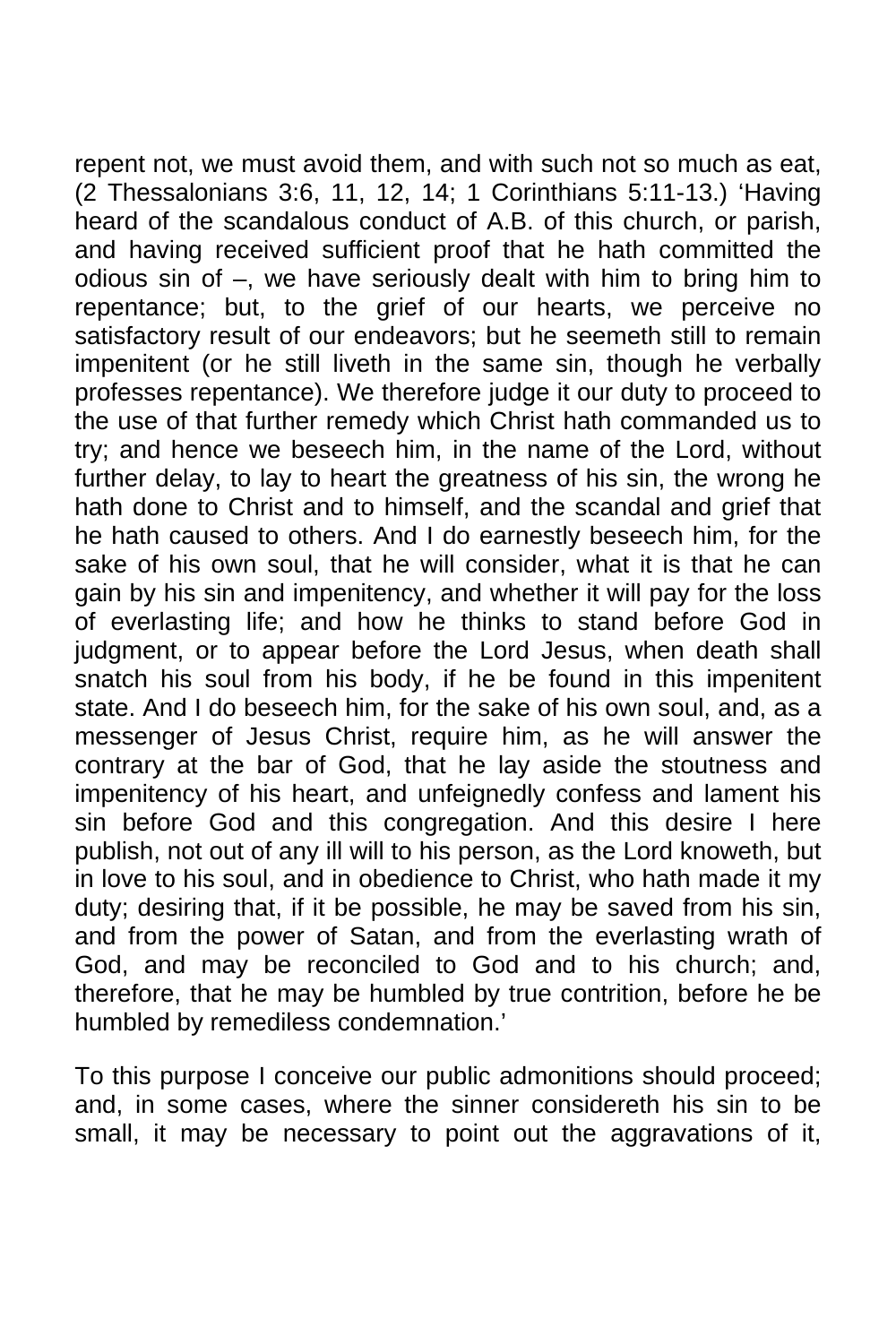particularly by citing some passages of Scripture which speak of its evil and its danger.

(3) With these reproofs and exhortations, we must join the prayers of the congregation in behalf of the offender. This should be done in every case of discipline, but particularly if the offender will not be present to receive admonition, or gives no evidence of repentance, and shows no desire for the prayers of the congregation. In such cases, especially, it will be meet that we beg the prayers of the congregation for him ourselves, entreating them to consider what a fearful condition the impenitent are in, and to have pity on a poor soul that is so blinded and hardened by sin and Satan, that he cannot pity himself; and to think what it is for a man to appear before the living God in such a case, and, therefore, that they would join in earnest prayer to God, that he would open his eyes, and soften, and humble his stubborn heart, before he be in hell beyond remedy. And, accordingly, let us be very earnest in prayer for him, that the congregation may be excited affectionately to join with us; and who knows but God may hear our prayers, and the sinner's heart may relent under them, more than under all our exhortations?

It is, in my judgment, a very laudable course of some churches, that use, for the next three days together, to desire the congregation to join in earnest prayer to God for the opening of the sinner's eyes, and the softening of his heart, and the saving of him from impenitency and eternal death. If ministers would be conscientious in performing this duty entirely and self-denyingly, they might make something of it, and expect a blessing upon it; but when we shrink from all that is dangerous or ungrateful in our work, and shift off all that is costly or troublesome, we cannot expect that any great good should be effected by such a carnal, partial use of means; and though some may here and there be wrought upon, yet we cannot look that the gospel should run and be glorified when we do our duty so lamely and so defectively.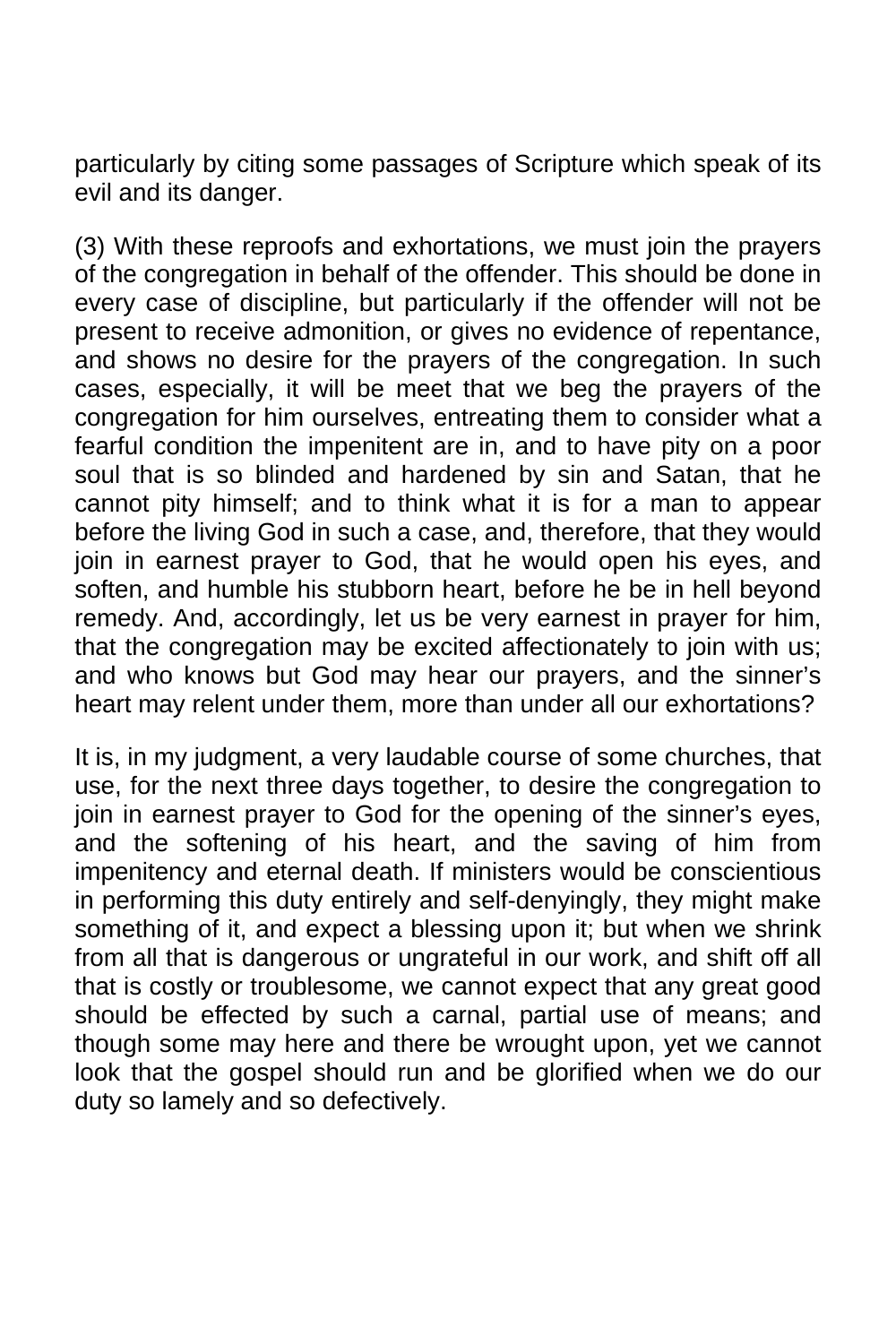(4) We must restore the penitent to the fellowship of the church. As we must not teach an offender to make light of discipline by too much facility, so neither must we discourage him by too much severity. If he appear to be truly sensible of the sinfulness of his conduct, and penitent on account of it, we must see that he confess his guilt, and that he promise to fly from such sins for the time to come, to watch more narrowly and to walk more warily, to avoid temptation, to distrust his own strength, and to rely on the grace which is in Christ Jesus.

We must assure him of the riches of God's love, and the sufficiency of Christ's blood to pardon his sins, if he believe and repent.

We must see that he begs to be restored to the communion of the church, and desires their prayers to God for his pardon and salvation.

We must charge the church that they imitate Christ, in forgiving and in retaining the penitent person; or, if he were cast out, in restoring him to their communion; and that they must never reproach him with his sins, nor cast them in his teeth, but forgive them, even as Christ doth.

Finally, we must give God thanks for his recovery, and pray for his confirmation and future preservation.

(5) The last part of' discipline is the excluding from the communion of the church those who, after sufficient trial, remain impenitent.

Exclusion from church communion, commonly called excommunication, is of divers sorts or degrees, which are not to be confounded; but that which is most commonly to be practiced amongst us, is, only to remove an impenitent sinner from our communion, till it shall please the Lord to give him repentance.

In this exclusion or removal, the minister or governors of the church are authoritatively to charge the people, in the name of the Lord, to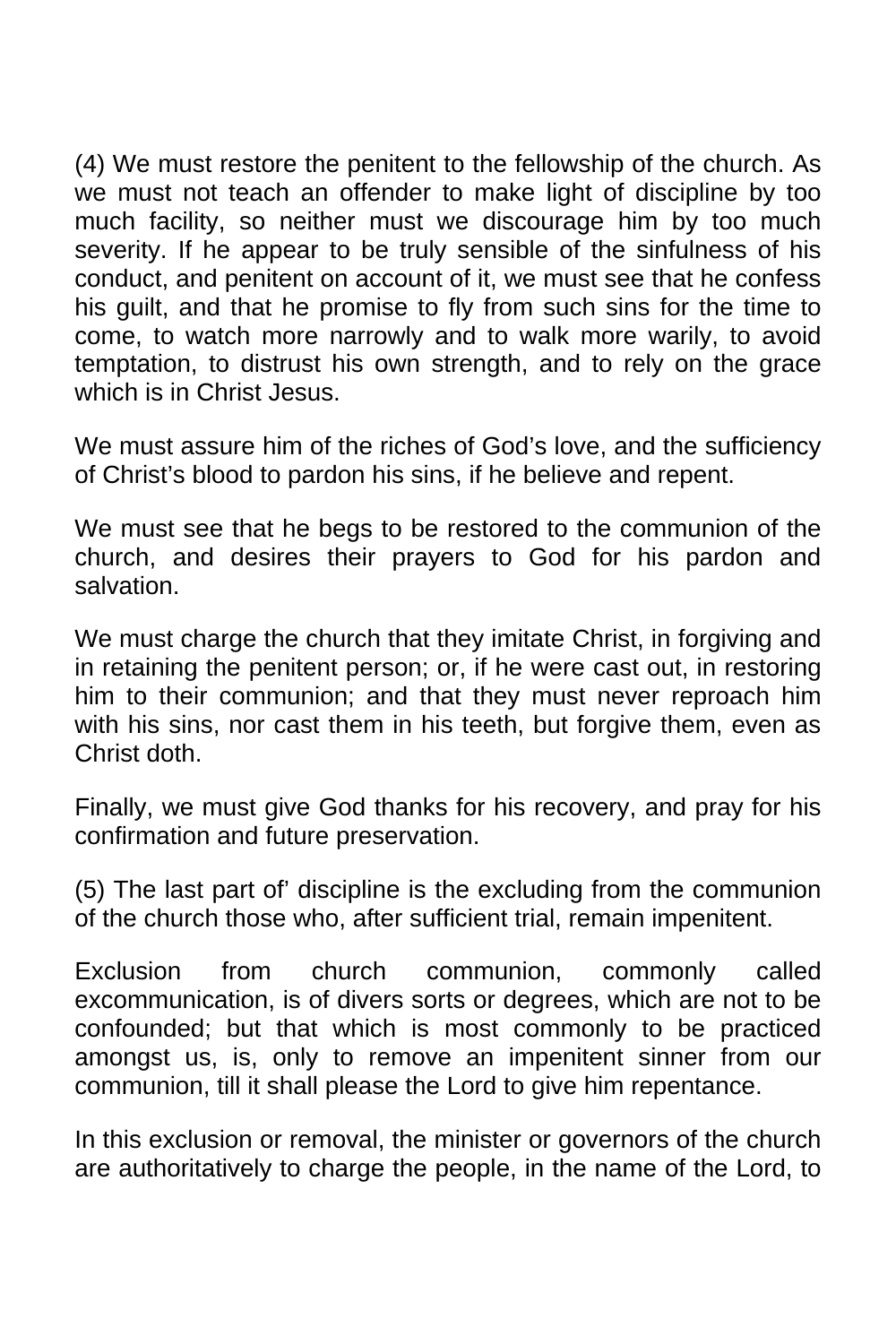have no communion with him, and to pronounce him one whose communion the church is bound to avoid; and it is the people's duty carefully to avoid him, provided the pastor's charge contradict not the Word of God. Nevertheless, we must pray for the repentance and restoration even of the excommunicated; and if God shall give them repentance, we must gladly receive them again into the communion of the church.

Would we were but so far faithful in the practice of this discipline, as we are satisfied both of the matter and manner of it; and did not dispraise and reproach it by our negligence, while we write and plead for it with the highest commendations! It is worthy of our consideration, who is like to have the heavier charge about this matter at the bar of God – whether those who have reproached and hindered discipline by their tongues, because they knew not its nature and necessity; or we who have so vilified it by our constant omission, while with our tongues we have magnified it? If hypocrisy be no sin, or if the knowledge of our Master's will by no aggravation of disobedience, then we may be in a better case than they; but if these be great evils, we must be much worse than the very persons whom we so loudly condemn. I will not advise the zealous maintainers, and obstinate neglecters of discipline, to unsay all that they have said, till they are ready to do as they say; nor to recant their defences of discipline, till they mean to practice it; nor to burn all the books which they have written for it, and all the records of their cost and hazards for it, lest they rise up in judgment against them, to their confusion. But I would persuade them, without any more delay, to conform their practice to these testimonies which they have given, lest the more they are proved to have commended discipline, the more they are proved to have condemned themselves for neglecting it. It hath somewhat amazed me to hear some, that I took for reverend, godly divines, reproach, as a sect, the Sacramentarians and Disciplinarians. And, when I desired to know whom they meant, they told me they meant them that will not give the sacrament to all the parish, and them that will make distinctions by their discipline. I had thought the tempter had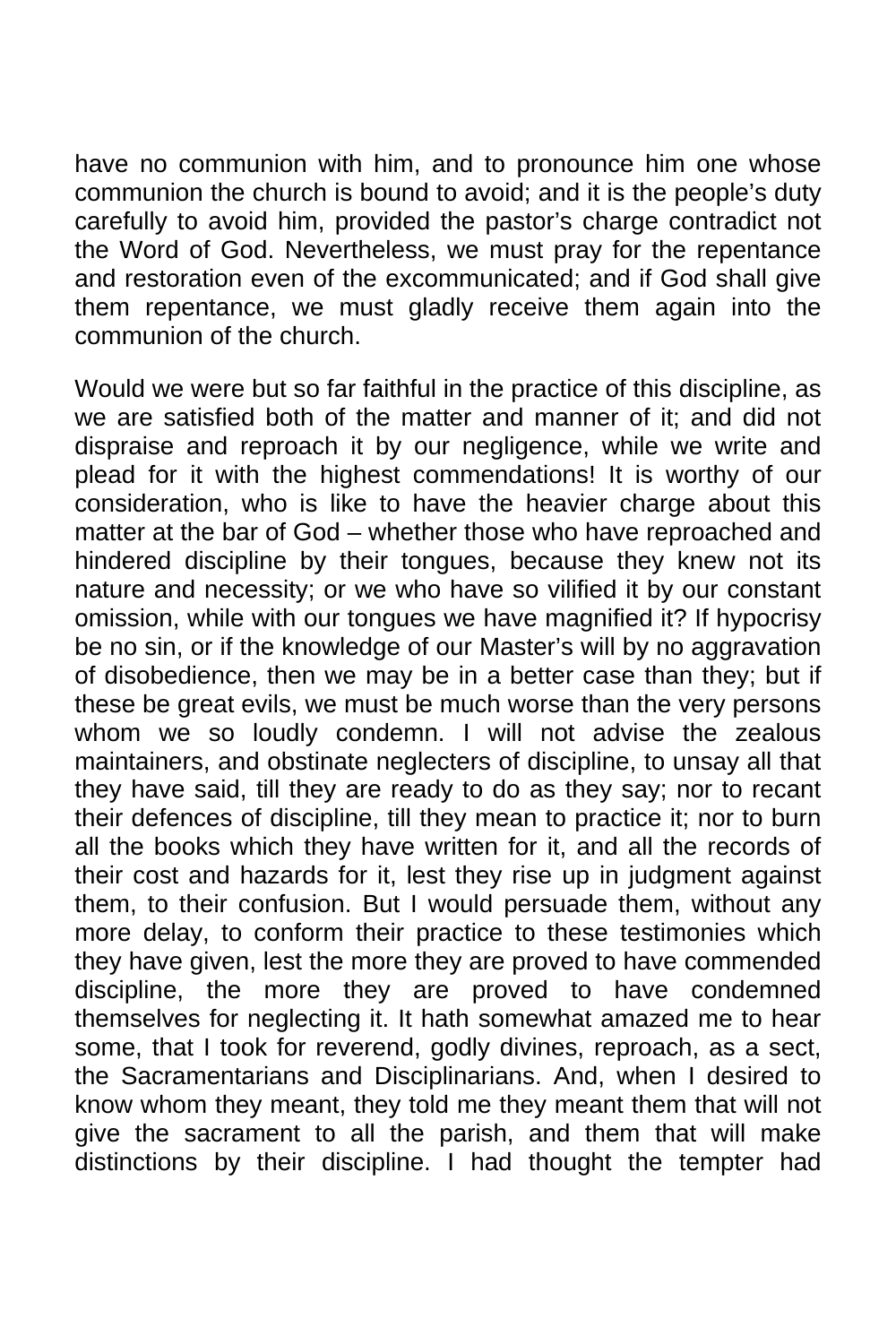obtained a great victory, if he had got but one godly pastor of a church to neglect discipline, as well as if he had got him to neglect preaching; much more if he had got him to approve of that neglect: but it seems that he hath got some to scorn at the performers of the duty which they neglect. Sure I am, if it were well understood how much of the pastoral authority and work consisteth in church guidance, it would be also discerned, that to be against discipline, is near to being against the ministry; and to be against the ministry is near to being absolutely against the church; and to be against the church, is near to being absolutely against Christ. Blame not the harshness of the inference, till you can avoid it, and free yourselves from the charge of it before the Lord.

### SECTION 2 — THE MANNER OF THIS OVERSIGHT

Having thus considered the nature of this oversight, we shall next speak of the manner; not of each part distinctly, lest we be tedious, but of the whole in general.

1. The ministerial work must be carried on purely for God and the salvation of souls, not for any private ends of our own. A wrong end makes all the work bad as from us, how good soever it may be in its own nature. It is not serving God, but ourselves, if we do it not for God, but for ourselves. They who engage in this as a common work, to make a trade of it for their worldly livelihood, will find that they have chosen a bad trade, though a good employment. Selfdenial is of absolute necessity in every Christian, but it is doubly necessary in a minister, as without it he cannot do God an hour's faithful service. Hard studies, much knowledge, and excellent preaching, if the ends be not right, is but more glorious hypocritical sinning. The saying of Bernard is commonly known: 'Some desire to know merely for the sake of knowing, and that is shameful curiosity. Some desire to know that they may sell their knowledge, and that too is shameful. Some desire to know for reputation's sake, and that is shameful vanity. But there are some who desire to know that they may edify others, and that is praiseworthy; and there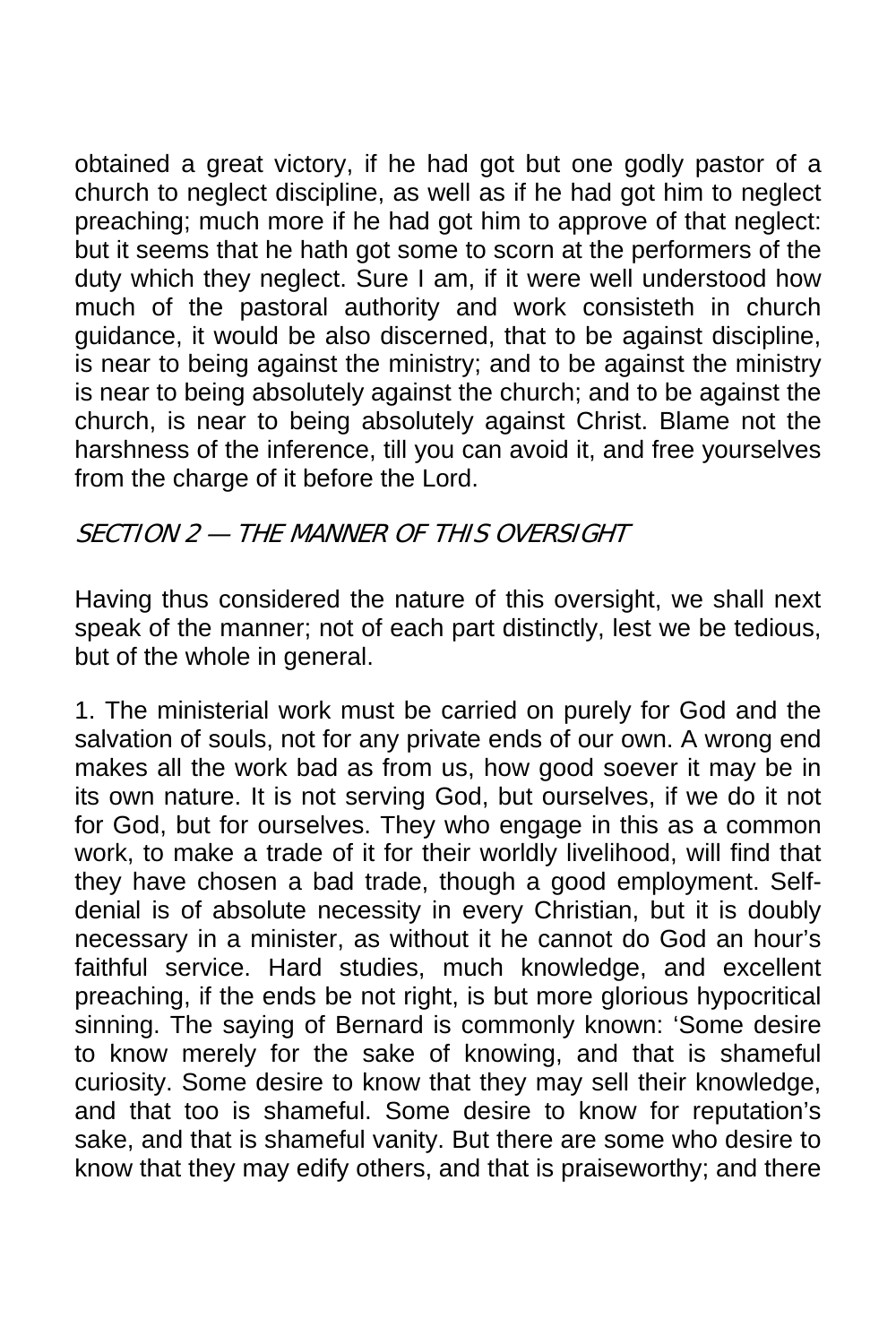are some who desire to know that they themselves may be edified, and that is wise.'

2. The ministerial work must be carried on diligently and laboriously, as being of such unspeakable consequence to ourselves and others. We are seeking to uphold the world, to save it from the curse of God, to perfect the creation, to attain the ends of Christ's death, to save ourselves and others from damnation, to overcome the devil, and demolish his kingdom, to set up the kingdom of Christ, and to attain and help others to the kingdom of glory. And are these works to be done with a careless mind, or a lazy hand? O see, then, that this work be done with all your might! Study hard, for the well is deep, and our brains are shallow; and, as Cassiodorus says: 'Here the common level of knowledge is not to be the limit; here a true ambition is demonstrated; the more a deep knowledge is sought after, the greater the honor in attaining it.' But especially be laborious in the practice and exercise of your knowledge. Let Paul's words ring continually in your ears, 'Necessity is laid upon me; yea, woe is unto me, if I preach not the gospel!' Ever think with yourselves what lieth upon your hands: 'If I do not bestir myself, Satan may prevail, and the people everlastingly perish, and their blood be required at my hand. By avoiding labor and suffering, I shall draw on myself a thousand times more than I avoid; whereas, by present diligence, I shall prepare for future blessedness.' No man was ever a loser by God.

3. The ministerial work must be carried on prudently and orderly. Milk must go before strong meat; the foundation must be laid before we attempt to raise the superstructure. Children must not be dealt with as men of full stature. Men must be brought into a state of grace, before we can expect from them the works of grace. The work of conversion, and repentance from dead works, and faith in Christ, must be first and frequently and thoroughly taught. We must not ordinarily go beyond the capacities of our people, nor teach them the perfection, that have not learned the first principles of religion: for, as Gregory of Nyssa saith: 'We teach not infants the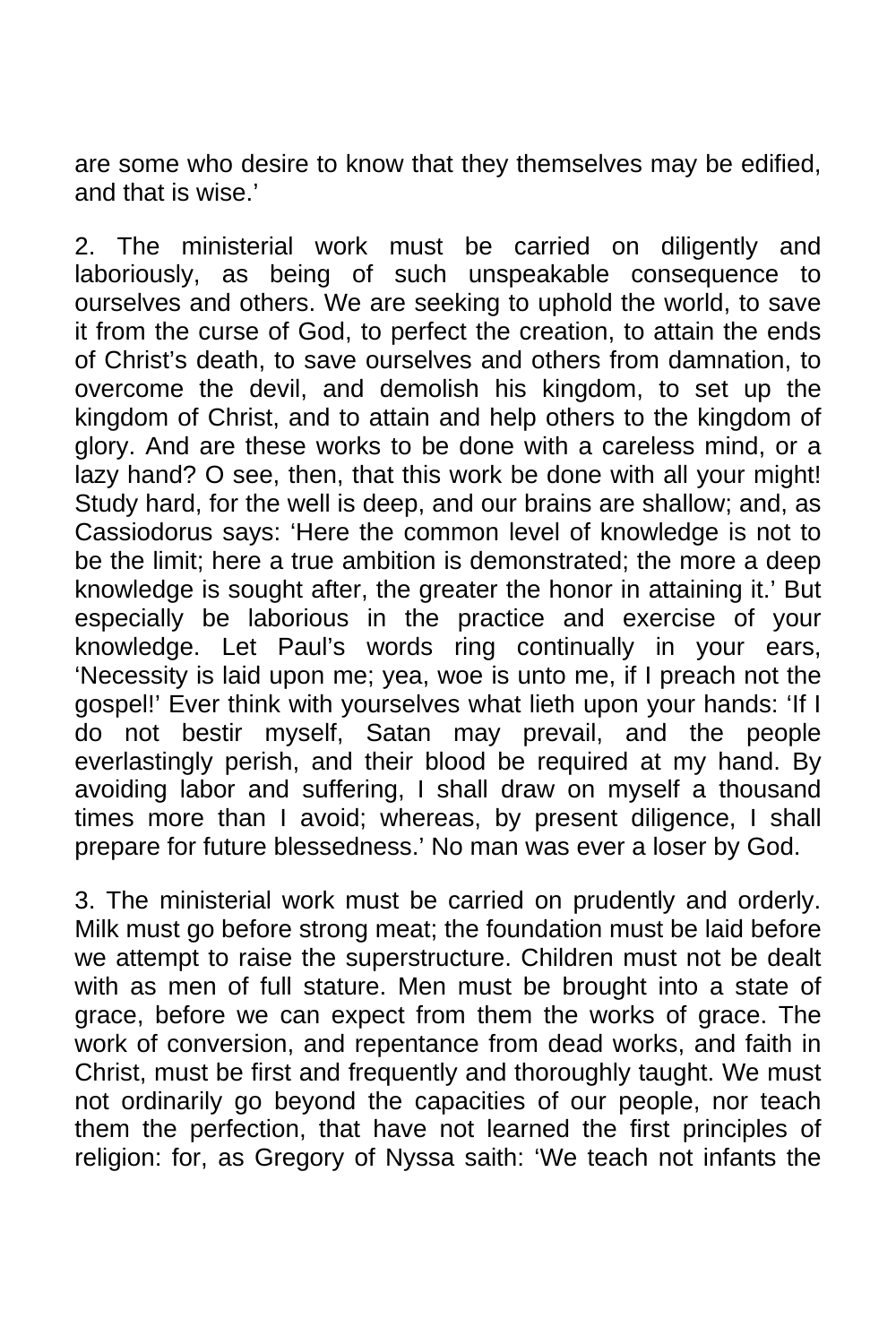deep precepts of science, but first letters, and then syllables, etc. So the guides of the Church do first propound to their hearers certain documents, which are as the elements; and so by degrees do open to them the more perfect and mysterious matters.' Therefore did the Church take so much pains with their catechumens, before they baptized them, and would not lay unpolished stones into the building.

4. Throughout the whole course of our ministry, we must insist chiefly upon the greatest, most certain, and most necessary truths, and be more seldom and sparing upon the rest. If we can but teach Christ to our people, we shall teach them all. Get them well to heaven, and they will have knowledge enough. The great and commonly acknowledged truths of religion are those that men must live upon, and which are the great instruments of destroying men's sins, and raising the heart to God. We must, therefore, ever have our people's necessities before our eyes. To remember the 'one thing needful' will take us off gauds and needless ornaments, and unprofitable controversies. Many other things are desirable to be known; but this must be known, or else our people are undone for ever. I confess I think NECESSITY should be the great disposer of a minister's course of study and labor. If we were sufficient for everything, we might attempt everything, and take in order the whole Encyclopaedia: but life is short, and we are dull, and eternal things are necessary, and the souls that depend on our teaching are precious. I confess, necessity hath been the conductor of my studies and life. It chooseth what book I shall read, and tells me when, and how long. It chooseth my text, and makes my sermon, both for matter and manner, so far as I can keep out my own corruption. Though I know the constant expectation of death hath been a great cause of this, yet I know no reason why the most healthy man should not make sure of the most necessary things first, considering the uncertainty and shortness of all men's lives. Xenophon thought, 'there was no better teacher than necessity, which teacheth all things most diligently.' Who can, in studying, preaching, or laboring, be doing other matters, if he do but know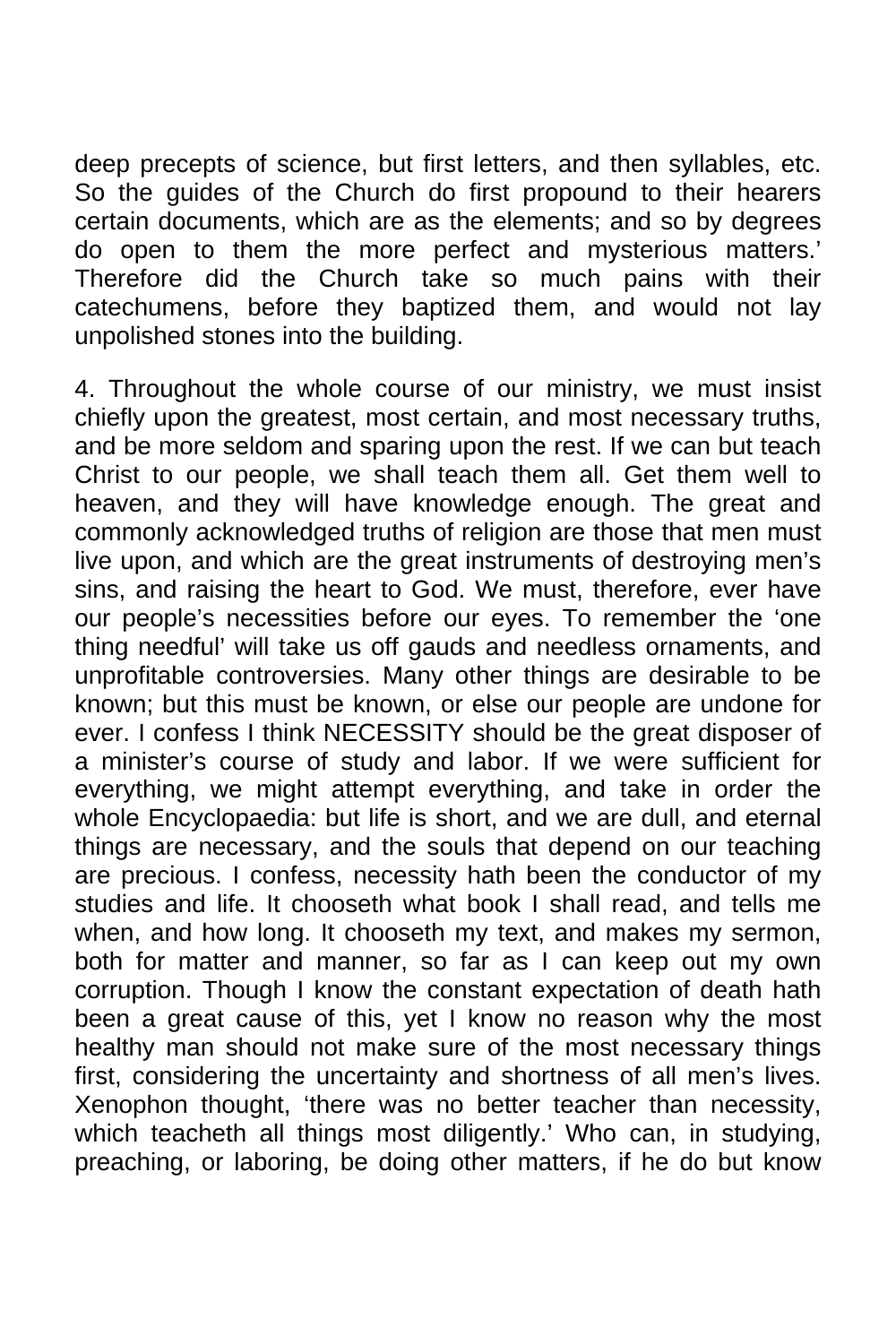that this MUST be done? Who can trifle or delay, that feeleth the urgent spurs of necessity? As the soldier saith, 'No lengthy discussing, but speedy and strong contending is needed where necessity urges on', so much more must we, as our business is more important. Doubtless this is the best way to redeem time, to see that we lose not an hour, when we spend it only on necessary things. This is the way to be most profitable to others, though not always to be most pleasing and applauded; because, through men's frailty, it is true what Seneca says, that 'We are attracted to novelties rather than to great things.'

Hence it is, that a preacher must be oft upon the same things, because the matters of necessity are few. We must not either feign necessaries, or fall much upon unnecessaries, to satisfy them that look for novelties, though we must clothe the same truths with a grateful variety in the manner of our delivery. The great volumes and tedious controversies that so much trouble us and waste our time, are usually made up more of opinions than of necessary verities; for, as Ficinus saith , 'Necessity is shut up within narrow limits ; not so with opinion': and, as Gregory Nazianzen and Seneca often say, 'Necessaries are common and obvious; it is superfluities that we waste our time for, and labor for, and complain that we attain them not.' Ministers, therefore, must be observant of the case of their flocks, that they may know what is most necessary for them, both for matter and for manner; and usually the matter is to be first regarded, as being of more importance than the manner. If you are to choose what authors to read yourselves, will you not rather take those that tell you what you know not, and that speak the most necessary truths in the clearest manner, though it be in barbarous or unhandsome language, than those that will most learnedly and elegantly tell you that which is false or vain, and 'by a great effort say nothing.' I purpose to follow Augustine's counsel: 'Give first place to the meaning of the Word, so that the soul is given preference over the body; from which it follows that we seek the more true as much as the more discerning discourses to be met with, just as we seek the more sensible, as much as the more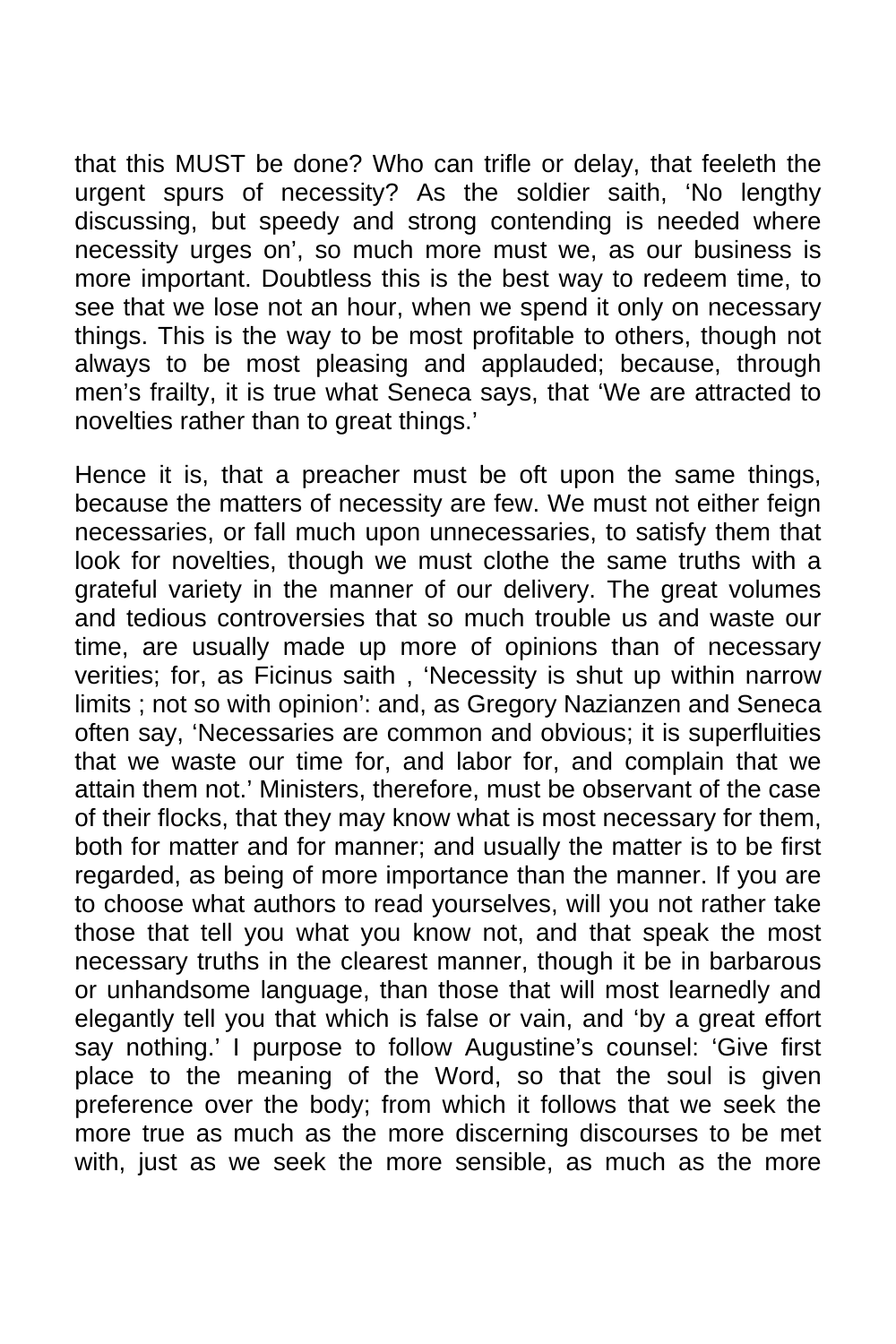handsome, to be our friends.' And surely, as I do in my studies for my own edification, I should do in my teaching for other men's. It is commonly empty, ignorant men who want the matter and substance of true learning, that are over curious and solicitous about words and ornaments, when the old, experienced, and most learned men, abound in substantial verities delivered usually in the plainest dress. As Aristotle makes it the reason why women are more addicted to pride in apparel than men, that, being conscious of little inward worth, they seek to make it up with outward borrowed ornaments; so is it with empty, worthless preachers, who affect to be esteemed that which they are not, and have no other way to procure that esteem.

5. All our teaching must be as plain and simple as possible. This doth best suit a teacher's ends. He that would be understood must speak to the capacity of his hearers. Truth loves the light. and is most beautiful when most naked. It is the sign of an envious enemy to hide the truth; and it is the work of a hypocrite to do this under pretense of revealing it; and therefore painted obscure sermons (like painted glass in windows which keeps out the light) are too oft the marks of painted hypocrites. If you would not teach men, what do you in the pulpit? If you would, why do you not speak so as to be understood? I know the height of the matter may make a man not understood, when he hath studied to make it as plain as he can; but that a man should purposely cloud the matter in strange words, and hide his mind from the people, whom he pretendeth to instruct, is the way to make fools admire his profound learning, and wise men his folly, pride, and hypocrisy. Some men conceal their sentiments, under the pretense of necessity, because of men's prejudices, and the unpreparedness of common understandings to receive the truth. But truth overcomes prejudice by the mere light of evidence, and there is no better way to make a good cause prevail, than to make it as plain, and as generally and thoroughly known as we can; it is this light that will dispose an unprepared mind. It is, at best, a sign that a man hath not well digested the matter himself, if he is not able to deliver it plainly to others. I mean as plainly as the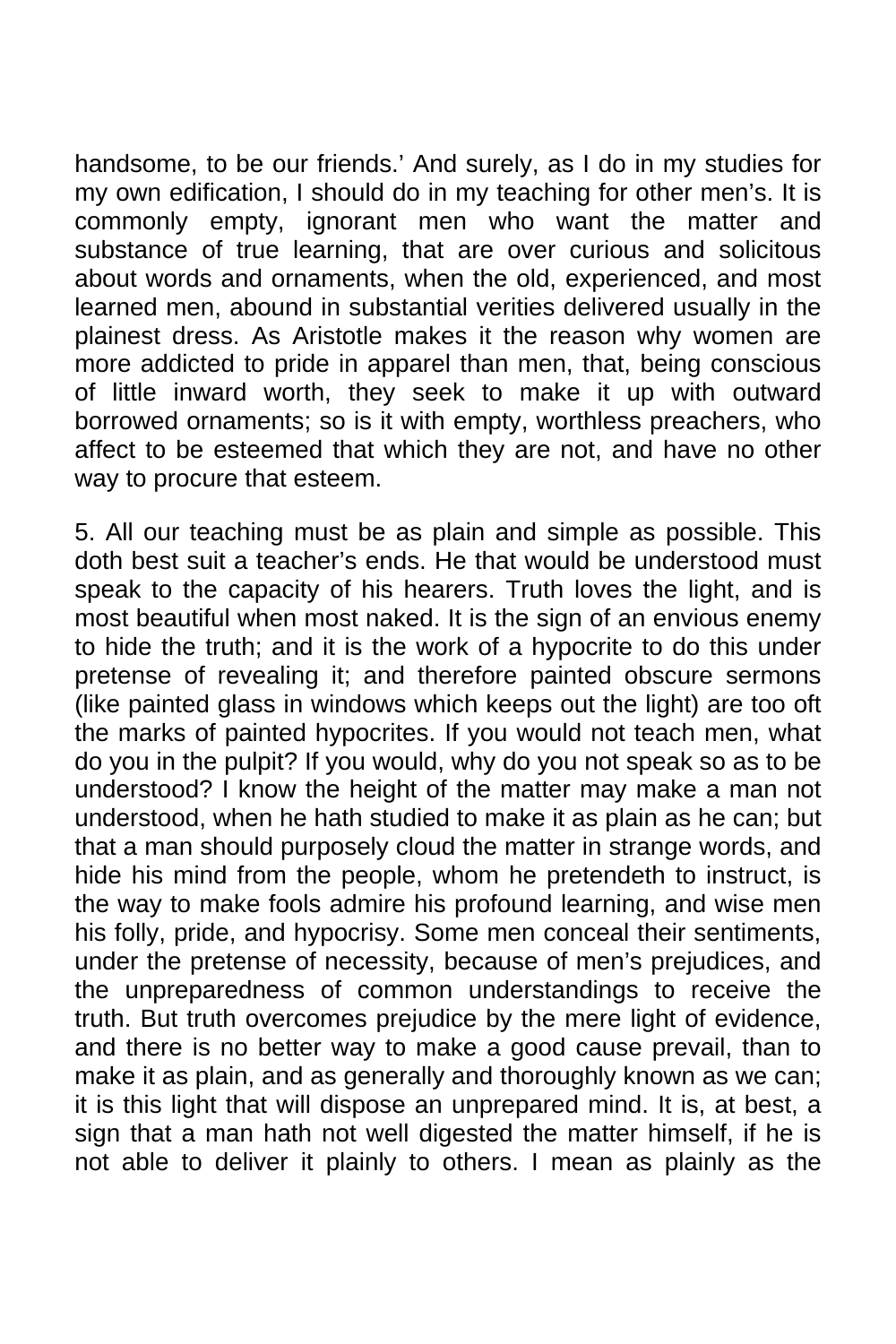nature of the matter will bear, in regard of capacities prepared for it by prerequisite truths; for I know that some men cannot at present understand some truths, if you speak them as plainly as words can express them; as the easiest rules in grammar, most plainly taught, will not be understood by a child that is but learning his alphabet.

6. Our work must be carried on with great humility. We must carry ourselves meekly and condescendingly to all; and so teach others, as to be as ready to learn of any that can teach us, and so both teach and learn at once; not proudly venting our own conceits, and disdaining all that any way contradict them, as if we had attained to the height of knowledge, and were destined for the chair, and other men to sit at our feet. Pride is a vice that ill beseems them that must lead men in such an humble way to heaven: let us, therefore, take heed, lest, when we have brought others thither, the gate should prove too strait for ourselves. For, as Grotius saith, 'Pride is born in heaven, but as if unmindful that the way from that place is closed, it is impossible for it to return afterwards!' God, that thrust out a proud angel, will not entertain there a proud preacher. Methinks we should remember, at least the title of a Minister, which, though the popish priests disdain, yet so do not we. It is this pride at the root that feedeth all the rest of our sins. Hence the envy, the contention, and unpeaceableness of ministers; hence the stops to all reformation; all would lead, and few will follow or concur. Hence, also, is the non-proficiency of too many ministers, because they are too proud to learn. Humility would teach them another lesson. I may say of ministers as Augustine to Jerome, even of the aged among them, 'Although it is more fitting for the aged to teach than to learn, much more is it fitting to learn than to be ignorant.'

7. There must be a prudent mixture of severity and mildness both in our preaching and discipline; each must be predominant, according to the quality or character of the person, or matter, that we have in hand. If there be no severity, our reproofs will be despised. If all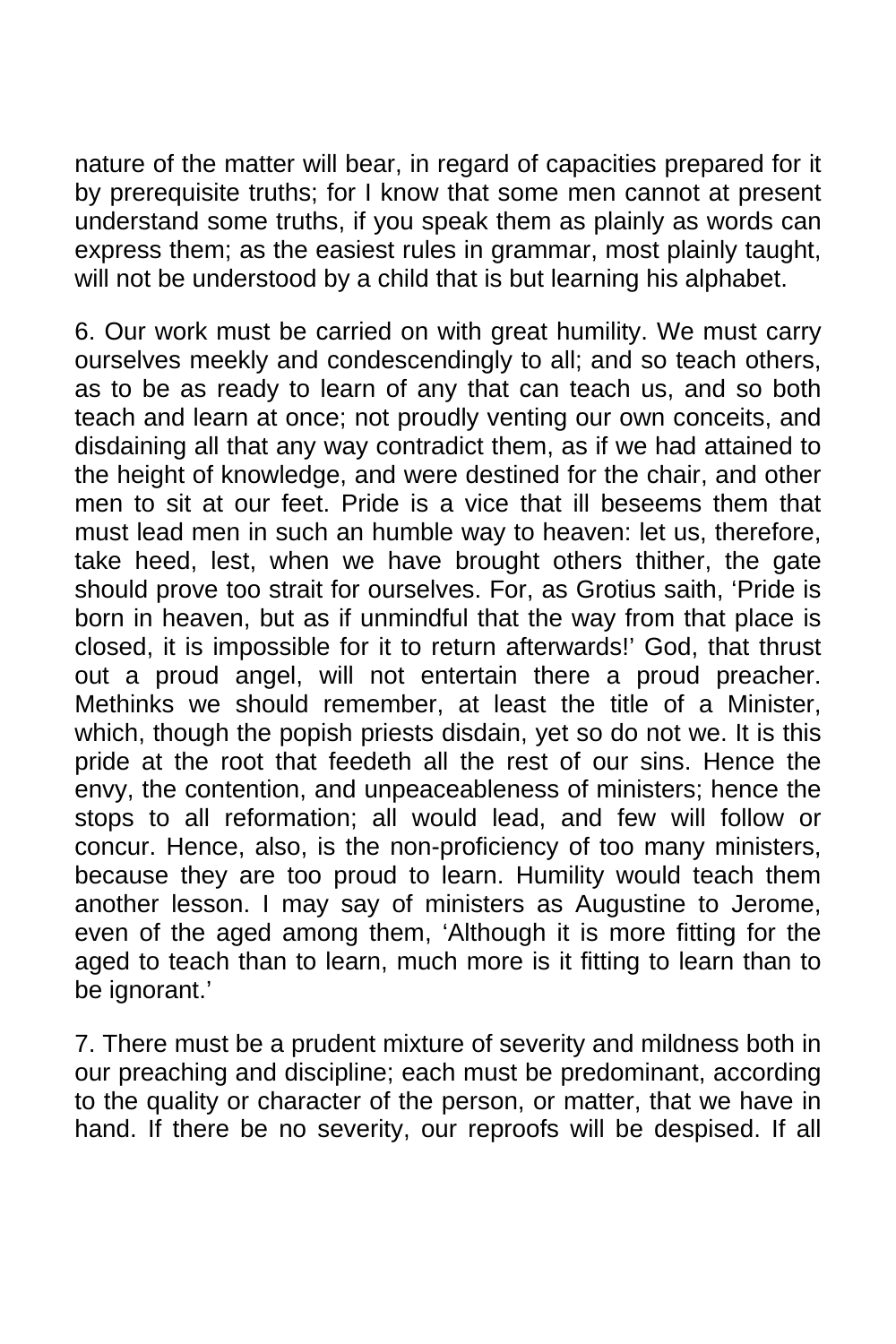severity, we shall be taken as usurpers of dominion, rather than persuaders of the minds of men to the truth.

8. We must be serious, earnest, and zealous in every part of our work. Our work requireth greater skill, and especially greater life and zeal than any of us bring to it. It is no small matter to stand up in the face of a congregation, and to deliver a message of salvation or damnation, as from the living God, in the name of the Redeemer. It is no easy matter to speak so plainly, that the most ignorant may understand us; and so seriously that the deadest hearts may feel us; and so convincingly, that the contradicting cavillers may be silenced. The weight of our matter condemneth coldness and sleepy dullness. We should see that we be well awakened ourselves, and our spirits in such a plight as may make us fit to awaken others. If our words be not sharpened, and pierce not as nails, they will hardly be felt by stony hearts. To speak slightly and coldly of heavenly things is nearly as bad as to say nothing of them at all.

9. The whole of our ministry must be carried on in tender love to our people. We must let them see that nothing pleaseth us but what profiteth them; and that what doeth them good doth us good; and that nothing troubleth us more than their hurt. We must feel toward our people, as a father toward his children: yea, the tenderest love of a mother must not surpass ours. We must even travail in birth, till Christ be formed in them. They should see that we care for no outward thing, neither wealth, nor liberty, nor honor, nor life, in comparison of their salvation; but could even be content, with Moses, to have our names blotted out of the book of life,

i.e. to be removed from the number of the living: rather than they should not be found in the Lamb's book of life. Thus should we, as John saith, be ready to 'lay down our lives for the brethren,' and, with Paul, not count our lives dear to us, so we may but 'finish our course with joy, and the ministry which we have received of the Lord Jesus.' When the people see that you unfeignedly love them,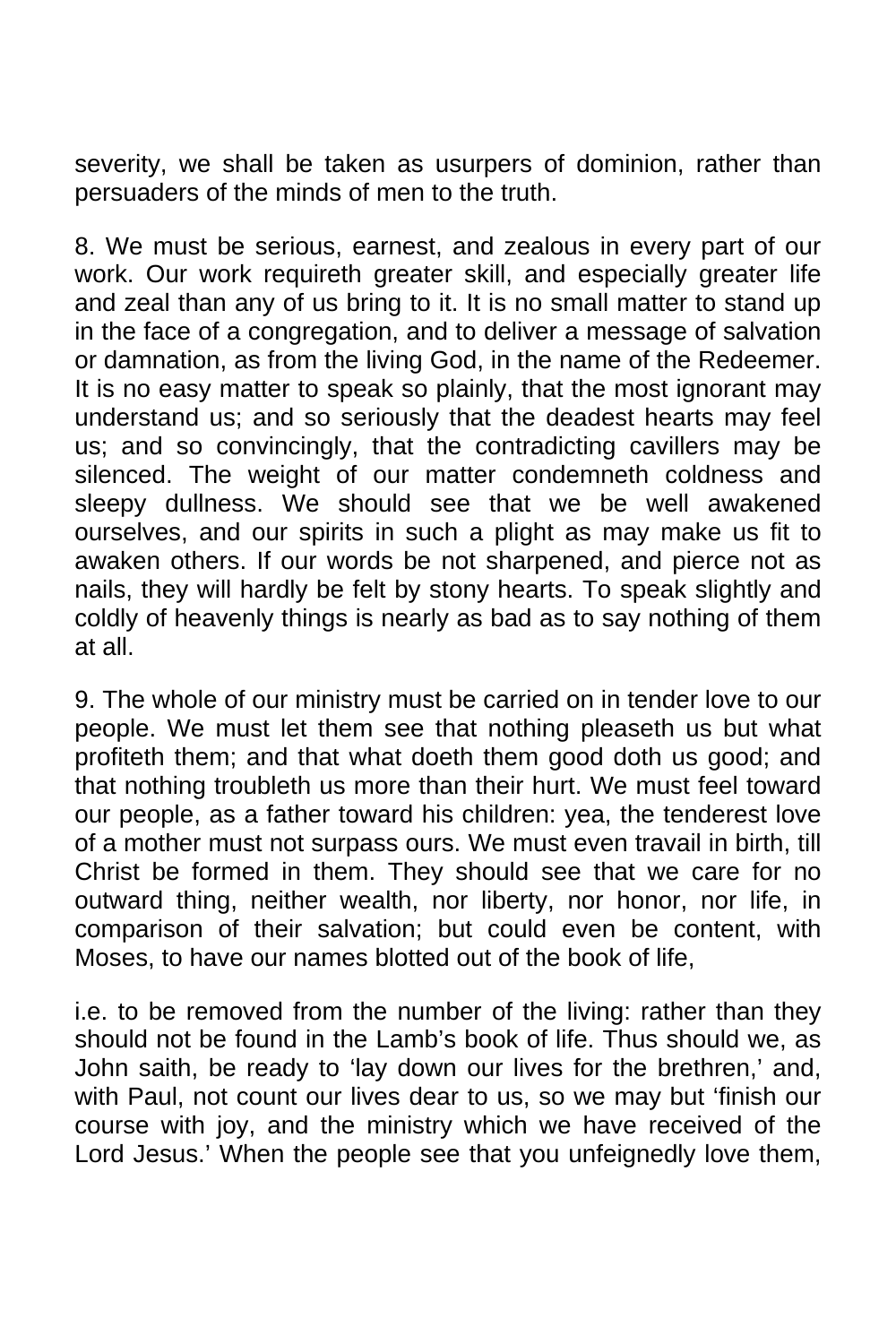they will hear any thing and bear any thing from you; as Augustine saith, 'Love God, and do what you please.' We ourselves will take all things well from one that we know doth entirely love us. We will put up with a blow that is given us in love, sooner than with a foul word that is spoken to us in malice or in anger. Most men judge of the counsel, as they judge of the a affection of him that gives it: at least, so far as to give it a fair hearing. Oh, therefore, see that you feel a tender love to your people in your breasts, and let them perceive it in your speeches, and see it in your conduct. Let them see that you spend, and are spent, for their sakes; and that all you do is for them, and not for any private ends of your own. To this end the works of charity are necessary, as far as your estate will reach; for bare words will hardly convince men that you have any great love to them. But, if you are not able to give, show that you are willing to give if you had it, and do that sort of good you can. But see that your love be not carnal, flowing from pride, as one that is a suitor for himself rather than for Christ, and, therefore, doth love because he is loved, or that he may be loved. Take heed, therefore, that you do not connive at the sins of your people, under pretense of love, for that were to cross the nature and end of love. Friendship must be cemented by piety. A wicked man cannot be a true friend; and, if you befriend their wickedness, you show that you are wicked yourselves. Pretend not to love them, if you favor their sins, and seek not their salvation. By favoring their sins, you will show your enmity to God; and then how can you love your brother? If you be their best friends, help them against their worst enemies. And think not all sharpness inconsistent with love: parents correct their children, and God himself 'chastens every son whom he receiveth.' Augustine saith, 'Better it is to love even with the accompaniment of severity, than to mislead by (excess of) lenity.'

10. We must carry on our work with patience. We must bear with many abuses and injuries from those to whom we seek to do good. When we have studied for them, and prayed for them, and exhorted them, and beseeched them with all earnestness and condescension, and given them what we are able, and tended them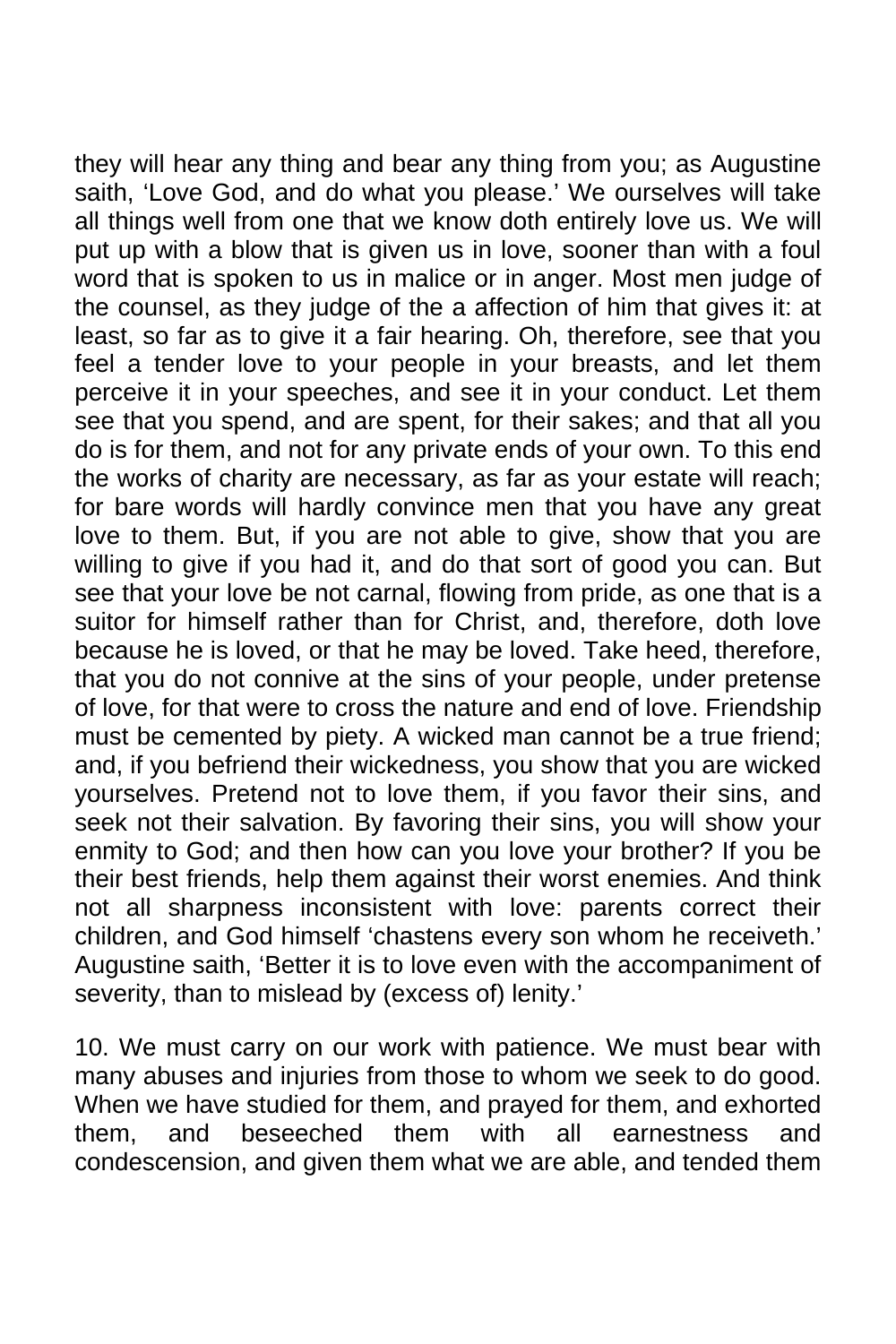as if they had been our children, we must look that many of them will requite us with scorn and hatred and contempt, and account us their enemies, because we 'tell them the truth.' Now, we must endure all this patiently, and we must unweariedly hold on in doing good, 'in meekness instructing those that oppose themselves, if God, peradventure, will give them repentance to the acknowledging of the truth.' We have to deal with distracted men who will fly in the face of their physician, but we must not, therefore, neglect their cure. He is unworthy to be a physician, who will be driven away from a frenetic patient by foul words. Yet, alas, when sinners reproach and slander us for our love, and are more ready to spit in our faces, than to thank us for our advice, what heart-risings will there be, and how will the remnants of old Adam (pride and passion) struggle against the meekness and patience of the new man! And how sadly do many ministers come off under such trials!

11. All our work must be managed reverently, as beseemeth them that believe the presence of God, and use not holy things as if they were common. Reverence is that affection of the soul which proceedeth from deep apprehensions of God and indicateth a mind that is much conversant with him. To manifest irreverence in the things of God is to manifest hypocrisy, and that the heart agreeth not with the tongue. I know not how it is with others, but the most reverent preacher, that speaks as if he saw the face of God, doth more affect my heart, though with common words, than an irreverent man with the most exquisite preparations. Yea, though he bawl it out with never so much seeming earnestness, if reverence be not answerable to fervency, it worketh but little. Of all preaching in the world, (that speaks not stark lies) I hate that preaching which tends to make the hearers laugh, or to move their minds with tickling levity, and affect them as stage-plays used to do, instead of affecting them with a holy reverence of the name of God. Jerome says, 'Teach in thy church, not to get the applause of the people, but to set in motion the groan; the tears of the hearers are thy praises.' The more of God appeareth in our duties, the more authority will they have with men. We should, as it were, suppose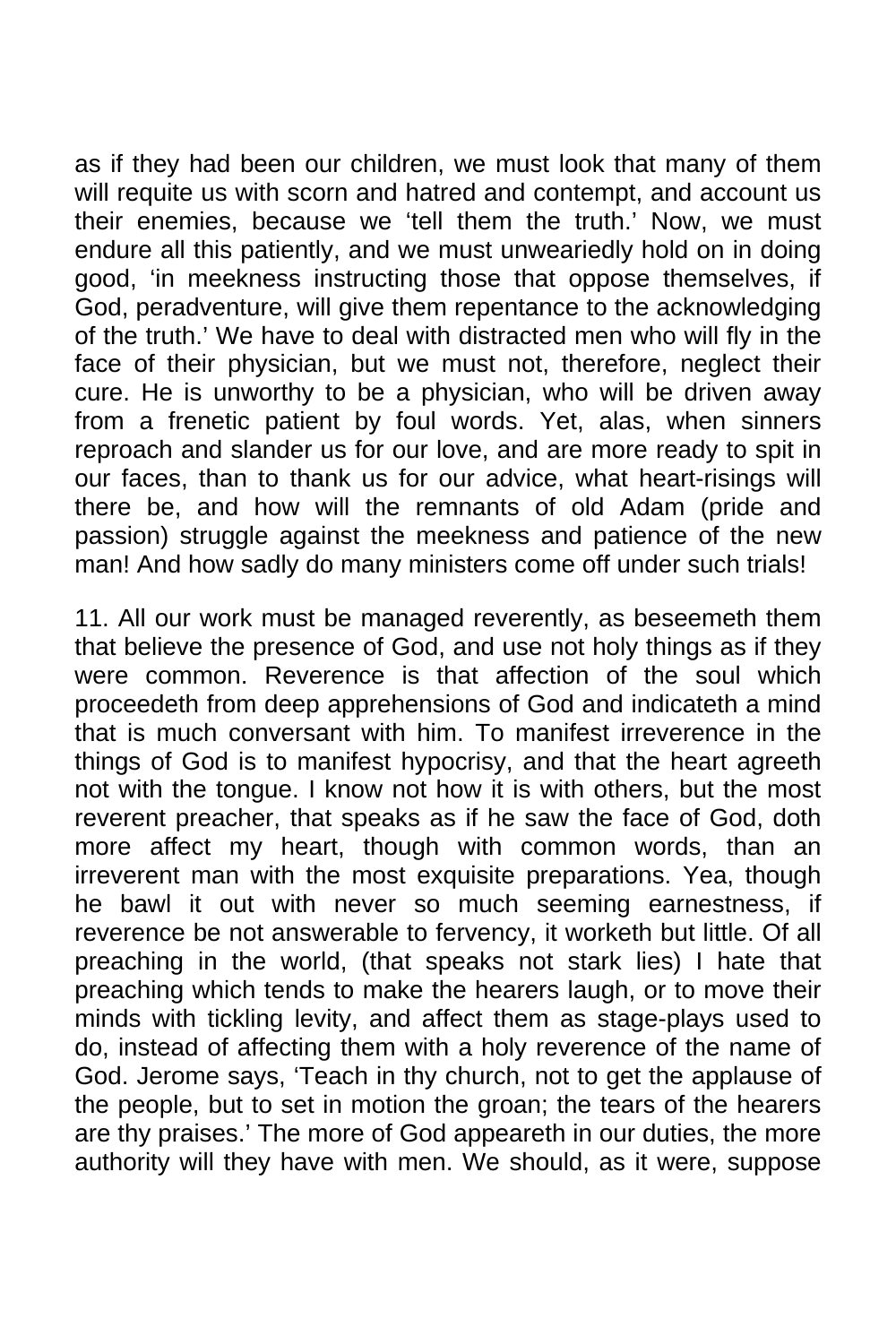we saw the throne of God, and the millions of glorious angels attending him, that we may be awed with his majesty when we draw near him in holy things, lest we profane them and take his name in vain.

12. All our work must be done spiritually, as by men possessed of the Holy Ghost. There is in some men's preaching a spiritual strain, which spiritual hearers can discern and relish; whereas, in other men's, this sacred tincture is so wanting, that, even when they speak of spiritual things, the manner is such as if they were common matters. Our evidence and illustrations of divine truth must also be spiritual, being drawn from the Holy Scriptures, rather than from the writings of men. The wisdom of the world must not be magnified against the wisdom of God; philosophy must be taught to stoop and serve, while faith doth bear the chief sway. Great scholars in Aristotle's school must take heed of glorying too much in their master, and despising those that are below them, lest they themselves prove lower in the school of Christ, and 'least in the kingdom of God,' while they would be great in the eyes of men. As wise a man as any of them would glory in nothing but the cross of Christ, and determined to know nothing but him crucified. They that are so confident that Aristotle is in hell, should not too much take him for their guide in the way to heaven. It is an excellent memorandum that Gregory hath left: 'God in the first place gathers together the unlearned; afterwards the wise ones. And not of orators does he make fishermen, but of fishermen he produces orators.' The most learned men should think of this.

Let all writers have their due esteem, but compare none of them with the Word of God. We will not refuse their service, but we must abhor them as rivals or competitors. It is the sign of a distempered heart that loseth the relish of Scripture excellency. For there is in a spiritual heart a conaturality to the Word of God, because this is the seed which did regenerate him. The Word is that seal which made all the holy impressions that are in the hearts of true believers, and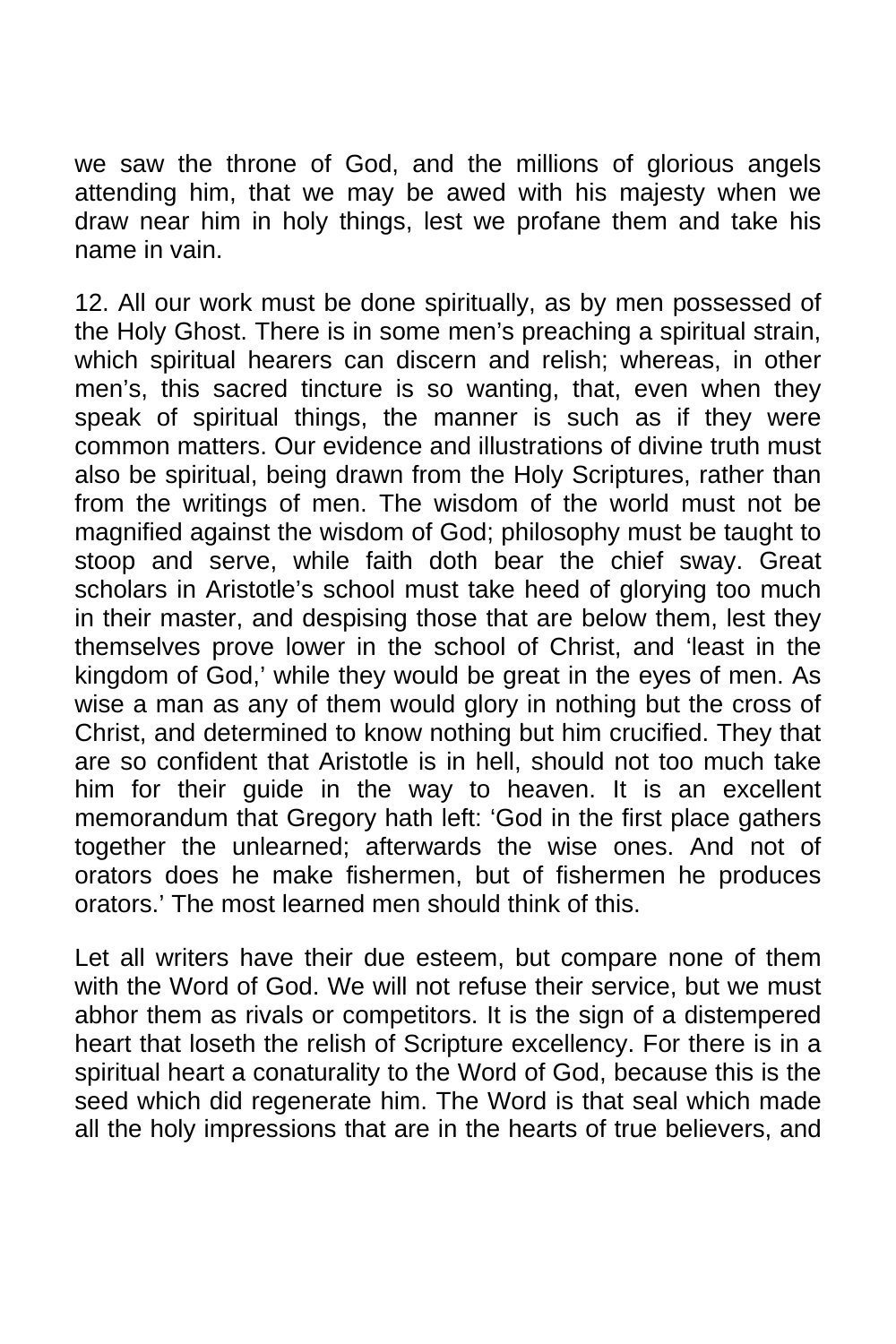stamped the image of God upon them; and, therefore, they must needs be like that Word and highly esteem it as long as they live.

13. If you would prosper in your work, be sure to keep up earnest desires and expectations of success. If your hearts be not set on the end of your labors, and you long not to see the conversion and edification of your hearers, and do not study and preach in hope, you are not likely to see much success. As it is a sign of a false, self-seeking heart, that can be content to be still doing, and yet see no fruit of his labor; so I have observed that God seldom blesseth any man's work so much as his, whose heart is set upon the success of it. Let it be the property of a Judas to have more regard to the bag than to his work, and not to care much for what they pretend to care; and to think, if they have their salaries, and the love and commendations of their people, they have enough to satisfy them: but, let all who preach for Christ and men's salvation, be unsatisfied till they have the thing they preach for. He never had the right ends of a preacher, who is indifferent whether he obtain them, and is not grieved when he misseth them, and rejoiced when he can see the desired issue. When a man doth only study what to say, and how, with commendation, to spend the hour, and looks no more after it, unless it be to know what people think of his abilities, and thus holds on from year to year, I must needs think that this man doth preach for himself, and not for Christ, even when he preacheth Christ, how excellently soever he may seem to do it. No wise or charitable physician is content to be always giving physic, and to see no amendment among his patients, but to have them all die upon his hands: nor will any wise and honest schoolmaster be content to be still teaching, though his scholars profit not by his instructions; but both of them would rather be weary of the employment.

I know that a faithful minister may have comfort when he wants success; and 'though Israel be not gathered, our reward is with the Lord," and our acceptance is not according to the fruit, but according to our labor: but then, he that longeth not for the success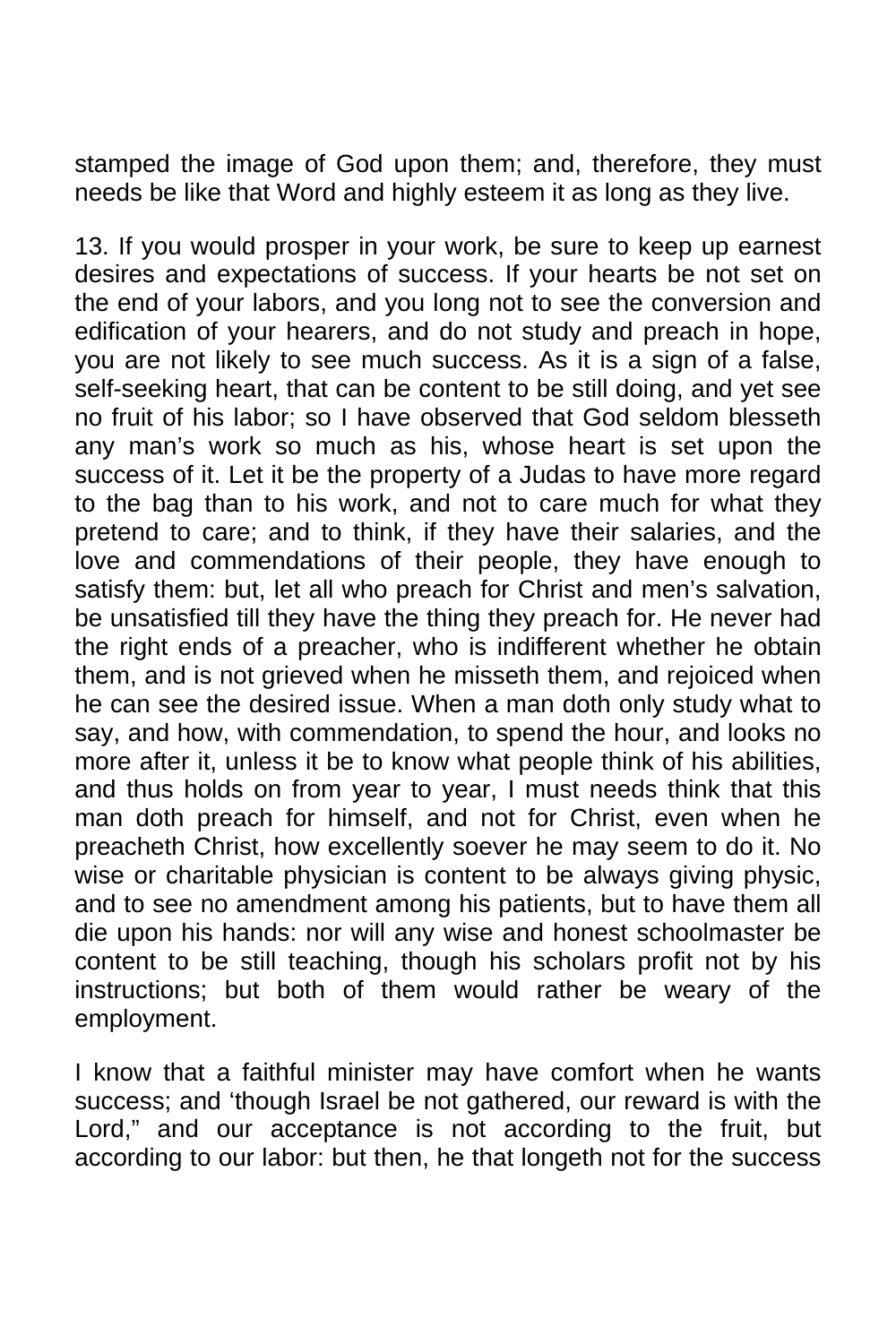of his labors can have none of this comfort, because he was not a faithful laborer. What I say is only for them that are set upon the end, and grieved if they miss it. Nor is this the full comfort that we must desire, but only such a part as may quiet us, though we miss the rest. What if God will accept a physician, though the patient die? He must, notwithstanding that, work in compassion, and long for a better issue, and be sorry if he miss it. For it is not merely our own reward that we labor for, but other men's salvation. I confess, for my part, I marvel at some ancient reverend men, that have lived twenty, thirty, or forty years with an unprofitable people, among whom they have scarcely been able to discern any fruits of their labors, how they can, with so much patience, continue among them. Were it my case, though I durst not leave the vineyard, nor quit my calling, yet I should suspect that it was God's will I should go somewhere else, and another come in my place that might be fitter for them; and I should not be easily satisfied to spend my days in such a manner.

14. Our whole work must be carried on under a deep sense of our own insufficiency, and of our entire dependence on Christ. We must go for light, and life, and strength to him who sends us on the work. And when we feel our own faith weak, and our hearts dull, and unsuitable to so great a work as we have to do, we must have recourse to him, and say, 'Lord, wilt thou send me with such an unbelieving heart to persuade others to believe? Must I daily plead with sinners about everlasting life and everlasting death, and have no more belief or feeling of these weighty things myself? O, send me not naked and unprovided to the work; but, as thou commandest me to do it, furnish me with a spirit suitable thereto.' Prayer must carry on our work as well as preaching: he preacheth not heartily to his people, that prayeth not earnestly for them. If we prevail not with God to give them faith and repentance, we shall never prevail with them to believe and repent. When our own hearts are so far out of order, and theirs so far out of order, if we prevail not with God to mend and help them, we are like to make but unsuccessful work.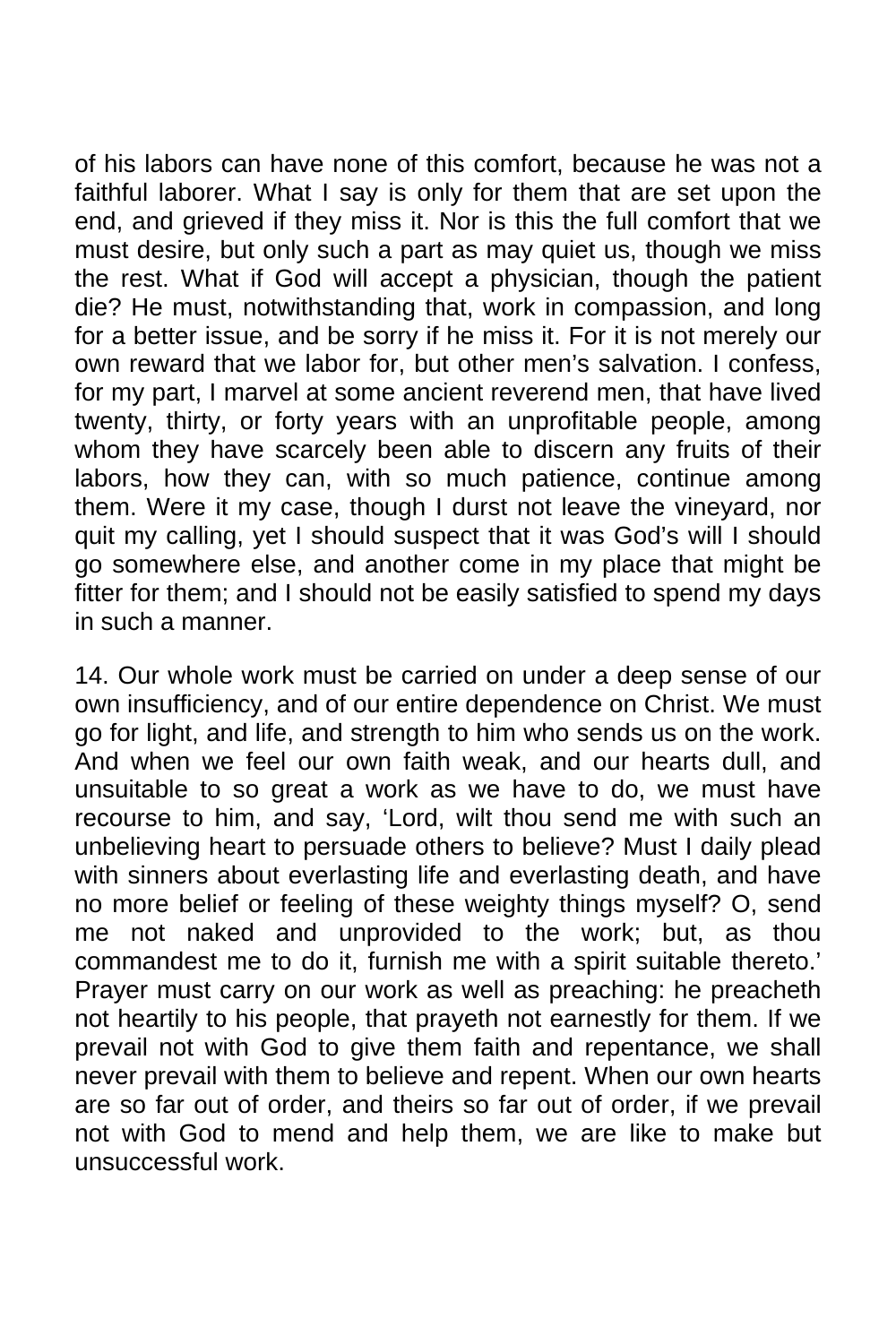15. Having given you these concomitants of our ministerial work, as singly to be performed by every minister, let me conclude with one other, that is necessary to us as we are fellow-laborers in the same work; and that is this, we must be very studious of union and communion among ourselves, and of the unity and peace of the churches that we oversee. We must be sensible how needful this is to the prosperity of the whole, the strengthening of our common cause, the good of the particular members of our flock, and the further enlargement of the kingdom of Christ. And, therefore, ministers must smart when the Church is wounded, and be so far from being the leaders in divisions, that they should take it as a principal part of their work to prevent and heal them. Day and night should they bend their studies to find out means to close such breaches. They must not only hearken to motions for unity, but propound them and prosecute them; not only entertain an offered peace, but even follow it when it flieth from them. They must, therefore, keep dose to the ancient simplicity of the Christian faith, and the foundation and center of catholic unity. They must abhor the arrogancy of them that frame new engines to rack and tear the Church of Christ under pretense of obviating errors and maintaining the truth. The Scripture sufficiency must be maintained, and nothing beyond it imposed on others; and if papists, or others, call to us for the standard and rule of our religion, it is the Bible that we must show them, rather than any confessions of churches, or writings of men. We must learn to distinguish between certainties and uncertainties, necessaries and unnecessaries, catholic verities and private opinions; and to lay the stress of the Church's peace upon the former, not upon the latter. We must avoid the common confusion of speaking of those who make no difference between verbal and real errors, and hate that 'madness formerly among theologians,' who tear their brethren as heretics, before they understand them. And we must learn to see the true state of controversies, and reduce them to the very point where the difference lieth, and not make them seem greater than they are. Instead of quarrelling with our brethren, we must combine against the common adversaries; and all ministers must associate and hold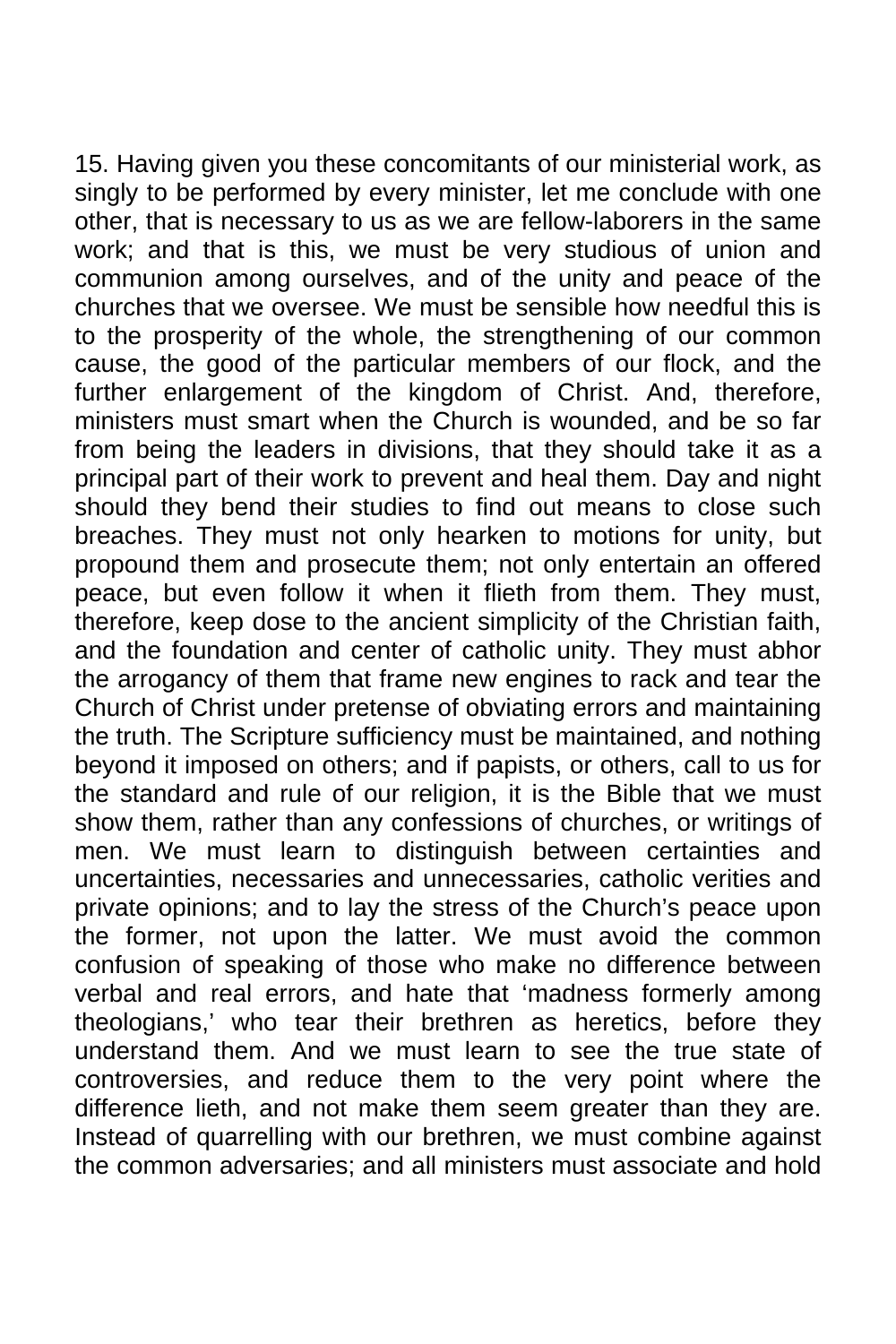communion, and correspondence, and constant meetings to these ends; and smaller differences of judgment are not to interrupt them. They must do as much of the work of God, in unity and concord, as they can, which is the use of synods; not to rule over one another, and make laws, but to avoid misunderstandings, and consult for mutual edification, and maintain love and communion, and go on unanimously in the work that God hath already commanded us. Had the ministers of the gospel been men of peace, and of catholic, rather than factious spirits, the Church of Christ had not been in the case it now is. The nations of Lutherans and Calvinists abroad, and the differing parties here at home, would not have been plotting the subversion of one another, nor remain at that distance, and in that uncharitable bitterness, nor strengthen the common enemy, and hinder the building and prosperity of the Church as they have done.

## SECTION 3 — MOTIVES TO THE OVERSIGHT OF THE FLOCK

Having considered the manner in which we are to take heed to the flock, I shall now proceed to lay before you some motives to this oversight; and here I shall confine myself to those contained in my text.

1. The first consideration which the text suggesteth to us, is drawn from our relation to the flock: We are overseers of it.

(1) The nature of our office requireth us to 'take heed to the flock.' What else are we overseers for "Bishop" is a title which intimates more of' labor than of honor,' says Polydore Virgil.' To be a bishop, or pastor, is not to be set up as an idol for the people to bow to, or as idle 'slow bellies,' to live to our fleshly delight and ease; but it is to be the guide of sinners to heaven. It is a sad case that men should be of a calling of which they know not the nature, and undertake they know not what. Do these men consider what they have undertaken, that live in ease and pleasure, and have time to take their superfluous recreations and to spend an hour and more at once, in loitering, or in vain discourse, when so much work doth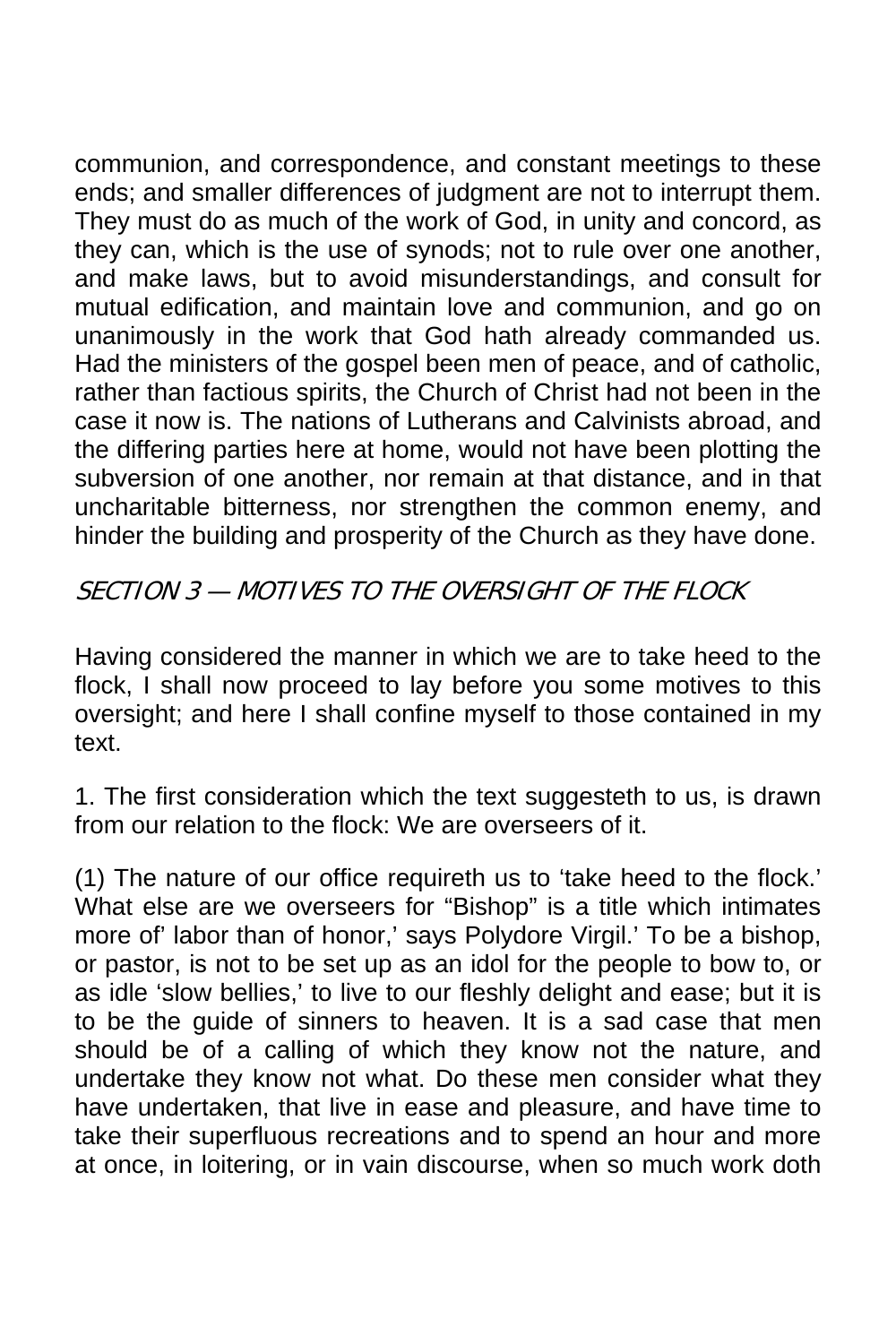lie upon their hands? Brethren, do you consider what you have taken upon you? Why, you have undertaken the conduct, under Christ, of a band of his soldiers 'against principalities and powers, and spiritual wickedness in high places.' You must lead them on to the sharpest conflicts; you must acquaint them with the enemies' stratagems and assaults; you must watch yourselves, and keep them watching. If you miscarry, they and you may perish. You have a subtle enemy, and therefore you must be wise. You have a vigilant enemy, and therefore you must be vigilant. You have a malicious and violent and unwearied enemy, and therefore you must be resolute, courageous and indefatigable. You are in a crowd of enemies, encompassed by them on every side, and if you heed one and not all, you will quickly fall. And oh, what a world of work have you to do! Had you but one ignorant old man or woman to teach, what a hard task would it be, even though they should be willing to learn! But if they be as unwilling as they are ignorant, how much more difficult will it prove! But to have such a multitude of ignorant persons, as most of us have, what work will it find us! What a pitiful life is it to have to reason with men that have almost lost the use of reason, and to argue with them that neither understand themselves nor you! O brethren, what a world of wickedness have we to contend against in one soul; and what a number of these worlds! And when you think you have done something, you leave the seed among the fowls of the air; wicked men are at their elbows to rise up and contradict all you have said. You speak but once to a sinner, for ten or twenty times that the emissaries of Satan speak to them.

Moreover, how easily do the business and cares of the world choke the seed which you have sown. And if the truth had no enemy but what is in themselves, how easily will a frozen carnal heart extinguish those sparks which you have been long in kindling! yea, for want of fuel, and further help, they will go out of themselves. And when you think your work doth happily succeed, and have seen men confessing their sins, and promising reformation, and living as new creatures and zealous converts, alas! they may, after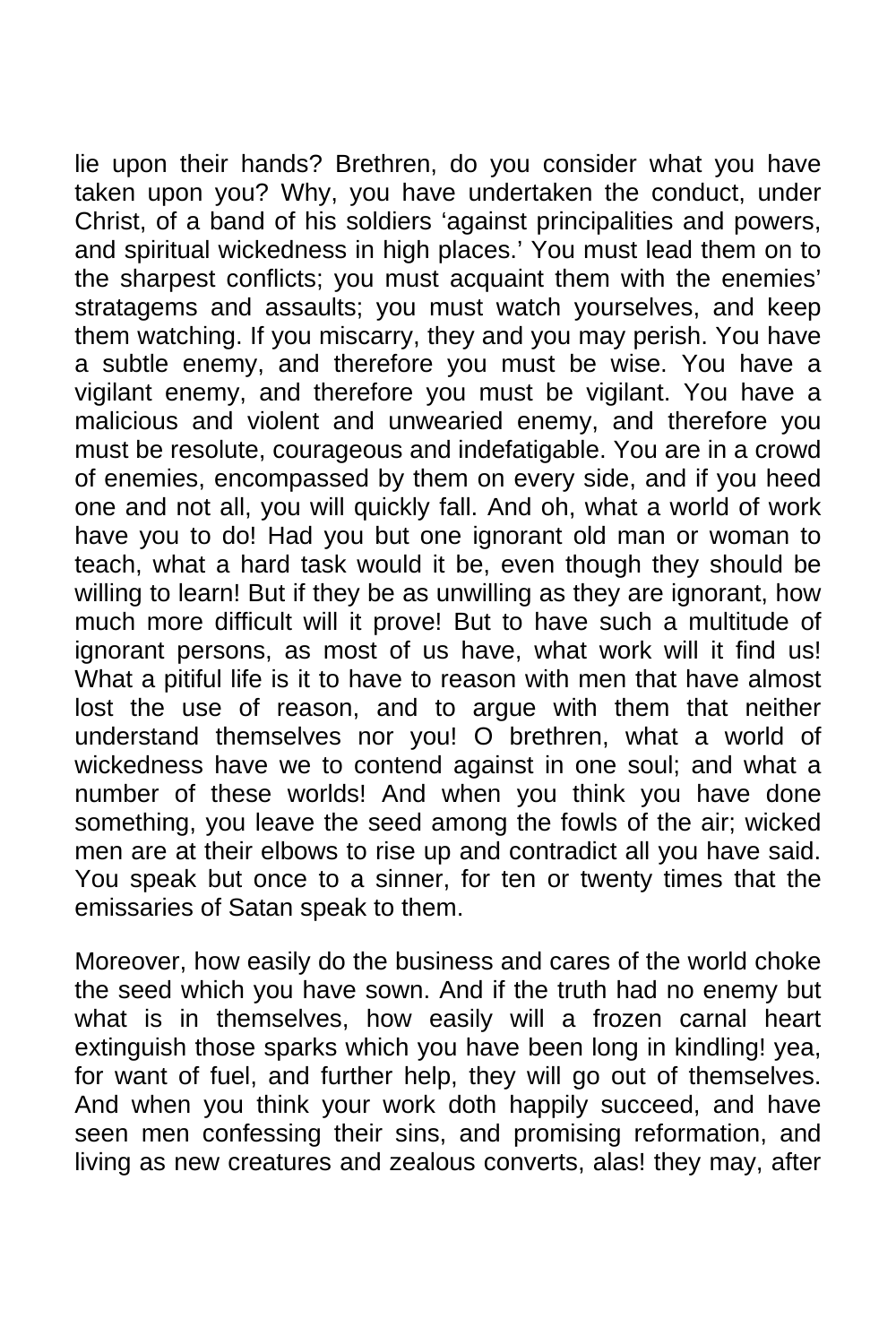all this, prove unsound and false at the heart, and such as were but superficially changed and took up new opinions and new company, without a new heart. O how many, after some considerable change, are deceived by the profits and honors of the world, and are again entangled by their former lusts! How many do but change a disgraceful way of flesh-pleasing, for a way that is less dishonorable, and maketh not so great a noise in their consciences! How many grow proud before they acquire a thorough knowledge of religion; and, confident in the strength of their unfurnished intellects, greedily snatch at every error that is presented to them under the name of truth; and, like chickens that straggle from the hen, are carried away by that infernal kite, while they proudly despise the guidance and advice of those that Christ hath set over them for their safety! O brethren, what a field of work is there before us! Not a person that you see but may find you work. In the saints themselves, how soon do the Christian graces languish if you neglect them; and how easily are they drawn into sinful ways, to the dishonor of the gospel, and to their own loss and sorrow! If this be the work of a minister, you may see what a life he hath to lead. Let us, then, be up and doing, with all our might; difficulties must quicken, not discourage us in so necessary a work. If we cannot do all, let us do what we can; for, if we neglect it, woe to us, and to the souls committed to our care! Should we pass over all these other duties, and, by a plausible sermon only, think to prove ourselves faithful ministers, and to put off God and man with such a shell and vizor, our reward will prove as superficial as our work.

(2) Consider that it is by your own voluntary undertaking and engagement that all this work is laid upon you. No man forced you to be overseers of the Church. And doth not common honesty bind you to be true to your trust?

(3) Consider that you have the honor to encourage you to the labor. And a great honor it is to be the ambassadors of God, and the instruments of men's conversion, to 'save their souls from death, and to cover a multitude of sins.' The honor, indeed, is but the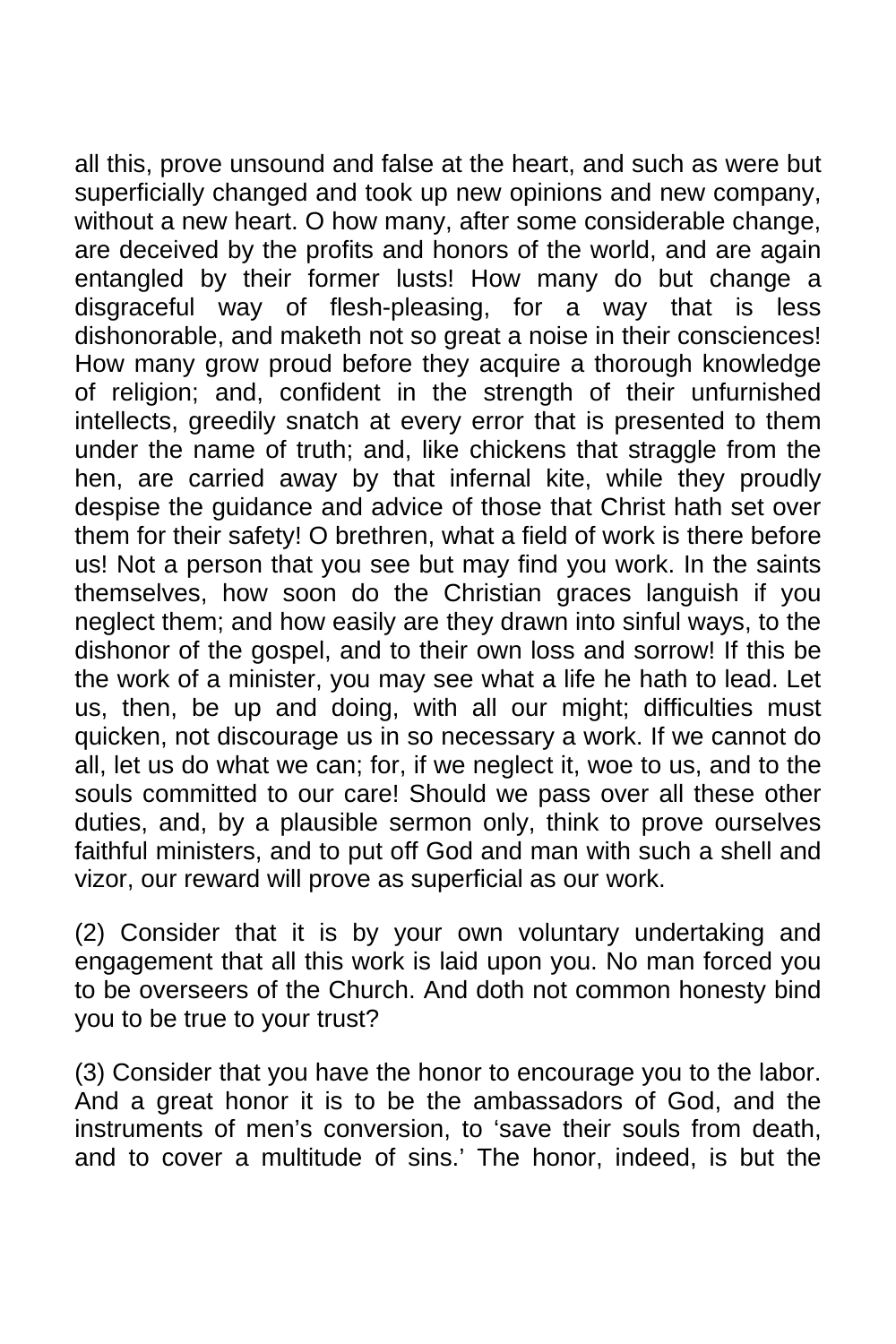attendant of the work. To do, therefore, as the prelates of the Church in all ages have done, to strive for precedency, and fill the world with contentions about the dignity and superiority of their seats, doth show that we much forget the nature of that office which we have undertaken. I seldom see ministers strive so furiously, who shall go first to a poor man's cottage to teach him and his family the way to heaven; or who shall first endeavor the conversion of a sinner, or first become the servant of all. Strange, that notwithstanding all the plain expressions of Christ, men will not understand the nature of their office! If they did, would they strive who would be the pastor of a whole county and more, when there are so many thousand poor sinners in it that cry for help, and they are neither able nor willing to engage for their relief? Nay, when they can patiently live in the house with profane persons, and not follow them seriously and incessantly for their conversion? And that they would have the name and honor of the work of a county, who are unable to do all the work of a parish, when the honor is but the appendage of the work Is it names and honor, or the work and end, that they desire? Oh! if they would faithfully, humbly, and selfdenyingly lay out themselves for Christ and his Church, and never think of titles and reputation, they should then have honor whether they would or not; but by gaping after it, they lose it: for, this is the case of virtue's shadow, 'What follows I fly; what flies, the same I follow.'

(4) Consider that you have many other excellent privileges of the ministerial office to encourage you to the work. If therefore you will not do the work, you have nothing to do with the privileges. It is something that you are maintained by other men's labors. This is for your work, that you may not be taken off from it, but, as Paul requireth, may 'give yourselves wholly to these things,' and not be forced to neglect men's souls, whilst you are providing for your own bodies. Either do the work, then, or take not the maintenance. But you have far greater privileges than this. Is it nothing to be brought up to learning, when others are brought up to the cart and plough? and to be furnished with so much delightful knowledge, when the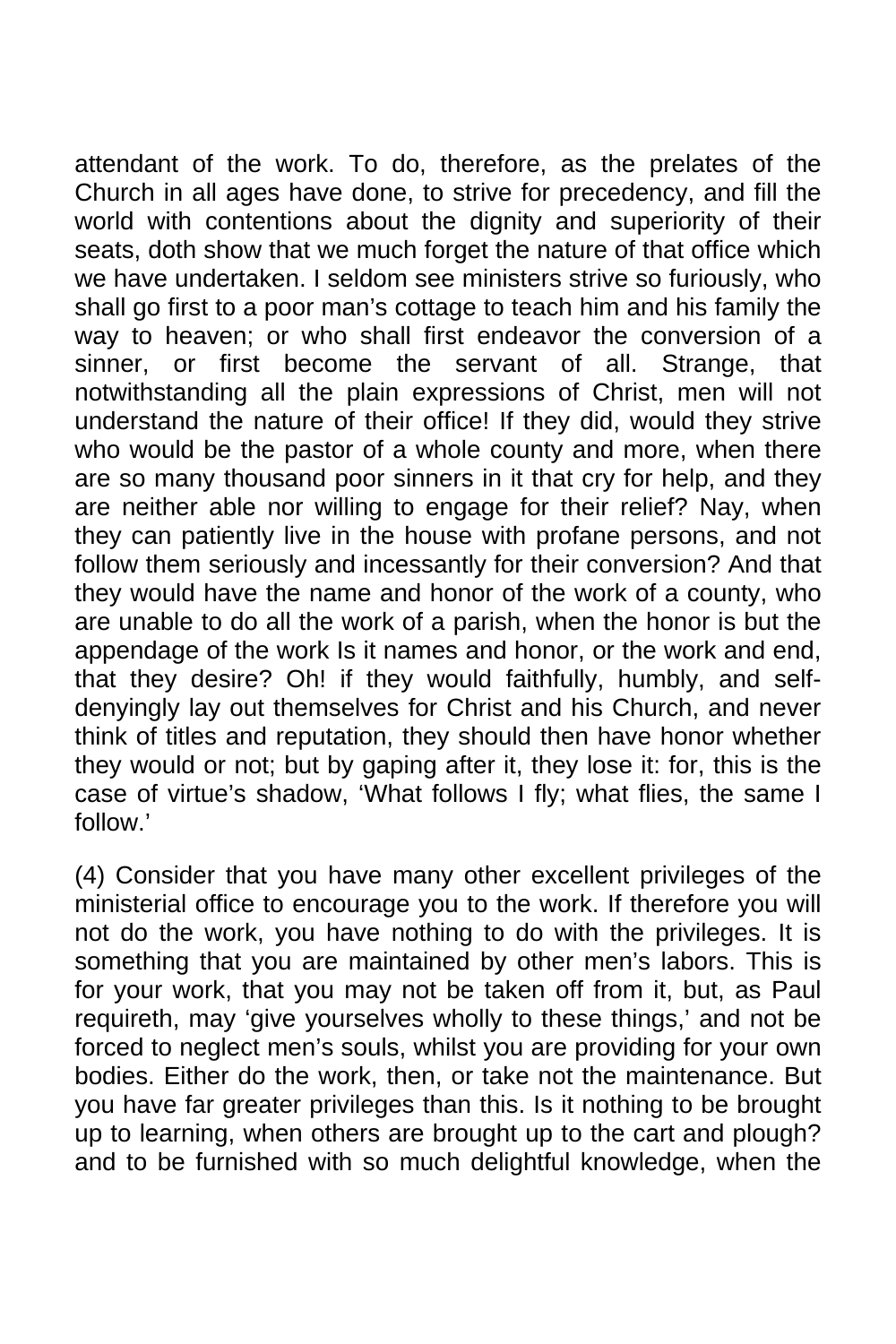world lieth in ignorance? Is it nothing to converse with learned men, and to talk of high and glorious things, when others must converse with almost none but the most vulgar and illiterate But especially, what an excellent privilege is it, to live in studying and preaching Christ! to be continually searching into his mysteries, or feeding on them! to be daily employed in the consideration of he blessed nature, works, and ways of God! Others are glad of the leisure of the Lord's day, and now and then of an hour besides, when they can lay hold upon it. But we may keep a continual Sabbath. We may do almost nothing else, but study and talk of God and glory, and engage in acts of prayer and praise, and drink in his sacred, saving truths. Our employment is all high and spiritual. Whether we be alone, or in company, our business is for another world. O that our hearts were but more tuned to this work! What a blessed, joyful life should we then live! How sweet would our study be to us! How pleasant the pulpit! And what delight would our conference about spiritual and eternal things afford us! To live among such excellent helps as our libraries afford, to have so many silent wise companions whenever we please – all these, and many other similar privileges of the ministry, bespeak our unwearied diligence in the work.

(5) By your work you are related to Christ, as well as to the flock. You are the stewards of his mysteries, and rulers of his household; and he that entrusted you, will maintain you in his work. But then, 'it is required of a steward that a man be found faithful.' Be true to him, and never doubt but he will be true to you. Do you feed his flock, and he will sooner feed you as he did Elijah, than leave you to want. If you be in prison, he will open the doors; but then you must relieve imprisoned souls. He will give you "a tongue and wisdom that no enemy shall be able to resist," but then you must use it faithfully for him. If you will put forth your hand to relieve the distressed, he will wither the hand that is stretched out against you. The ministers of England, I am sure, may know this by large experience. Many a time hath God rescued them from the jaws of the devourer. Oh, the admirable preservations and deliverances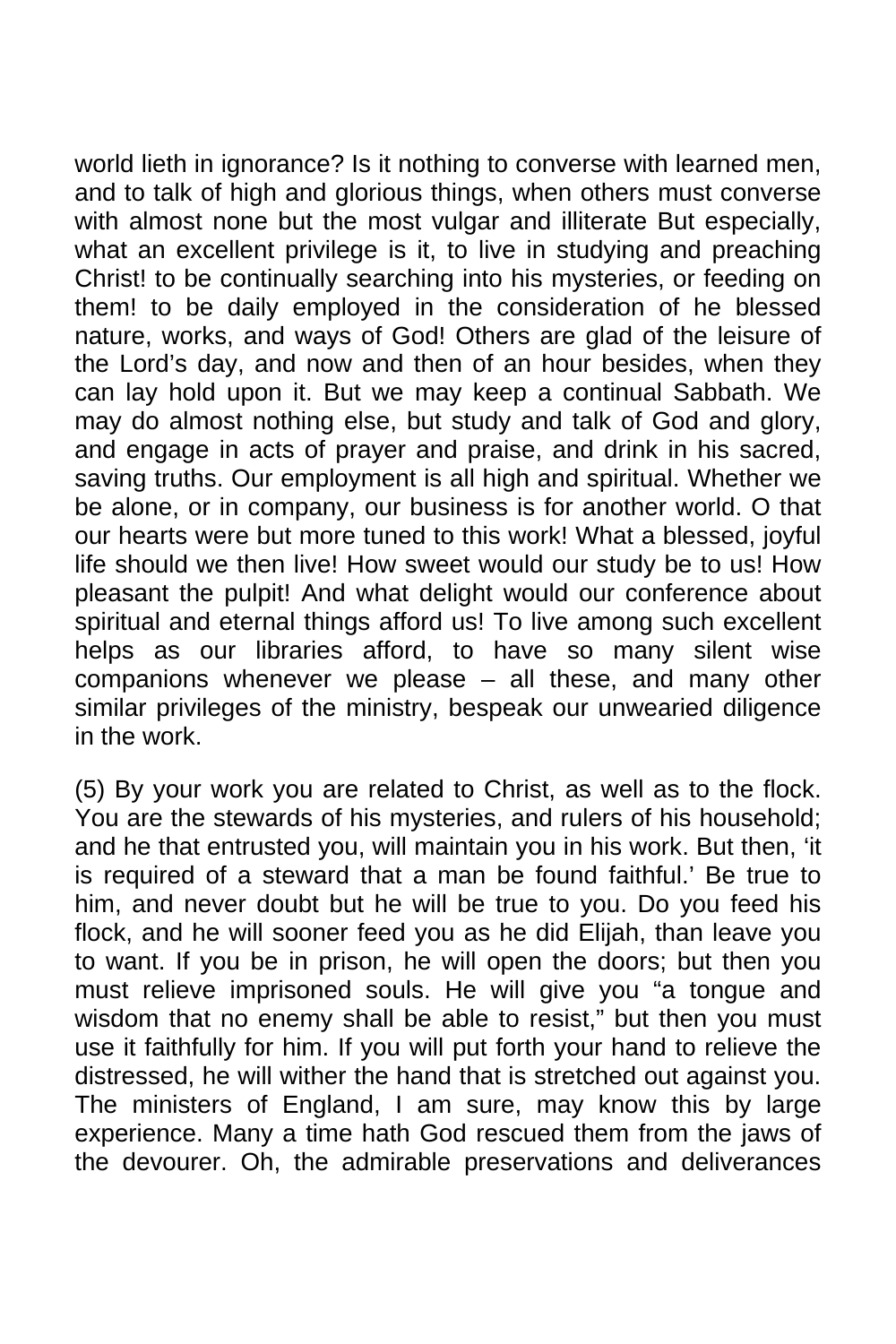that they have had from cruel Papists, from tyrannical persecutors, and from misguided, passionate men! Consider, brethren, why it is that God hath done all this. Is it for your persons, or for his Church? What are you to him more than other men, but for his work and people's sakes? Are you angels? Is your flesh formed of better clay than your neighbors? Are you not of the same generation of sinners, that need his grace as much as they? Up then, and work as the redeemed of the Lord, as those that are purposely rescued from ruin for his service. If you believe that God hath rescued you for himself, live to him, as being unreservedly his who hath delivered you.

2. The second motive in the text is drawn from the efficient cause of this relation. It is the Holy Ghost that hath made us overseers of his Church, and, therefore, it behoveth us to take heed to it. The Holy Ghost makes men bishops or overseers of the Church in three several respects: By qualifying them for the office; by directing the ordainers to discern their qualifications, and know the fittest men; and by directing them, the people and themselves, for the affixing them to a particular charge. All these things were then done in an extraordinary way, by inspiration, or at least very often. The same are done now by the ordinary way of the Spirit's assistance. But it is the same Spirit still; and men are made overseers of the Church (when they are rightly called) by the Holy Ghost, now as well as then. It is a strange conceit, therefore, of the Papists, that ordination by the hands of man is of more absolute necessity in the ministerial office, than the calling of the Holy Ghost. God hath determined in his Word, that there shall be such an office, and what the work and power of that office shall be, and what sort of men, as to their qualifications, shall receive it. None of these can be undone by man, or made unnecessary. God also giveth men the qualifications which he requireth; so that, all that the Church hath to do, whether pastors or people, ordainers or electors, is but to discern and determine which are the men that God hath thus qualified, and to accept of them that are so provided, and, upon consent, to install them solemnly in this office. What an obligation,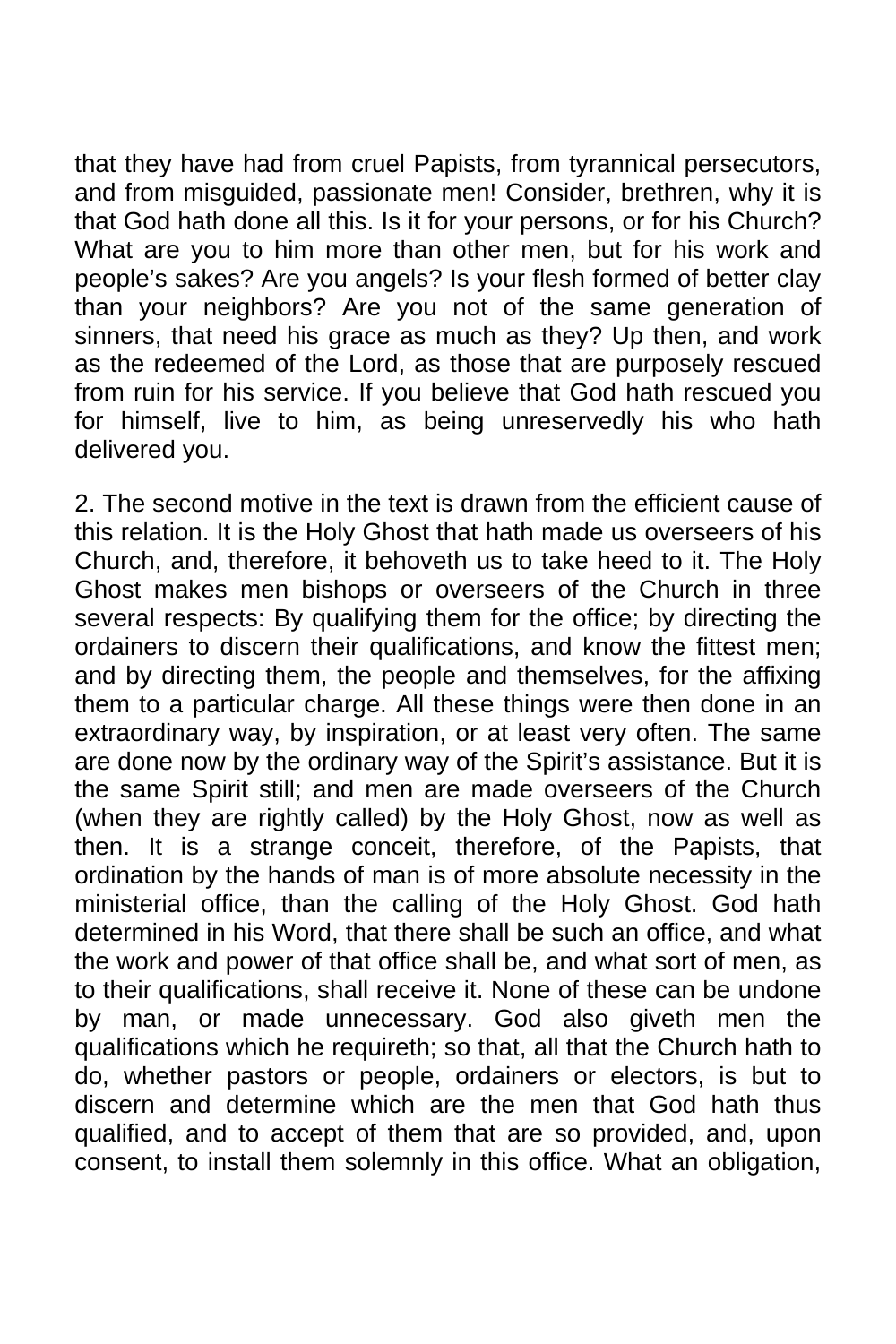then, is laid upon us, by our call to the work! If our commission be sent from heaven, it is not to be disobeyed. When the apostles were called by Christ from their secular employments, they immediately left friends, and house, and trade, and all, and followed him. When Paul was called by the voice of Christ, he 'was not disobedient to the heavenly vision.' Though our call is not so immediate or extraordinary, yet it is from the same Spirit. It is no safe course to imitate Jonah, in turning our back upon the commands of God. If we neglect our work, he hath a spur to quicken us; if we run away from it, he hath messengers enough to overtake us, and bring us back, and make us do it; and it is better to do it at first than at last.

3. The third motive in the text is drawn from the dignity of the object which is committed to our charge. It is the Church of God which we must oversee – that Church for which the world is chiefly upheld, which is sanctified by the Holy Ghost, which is the mystical body of Christ, that Church with which angels are present, and on which they attend as ministering spirits, whose little ones have their angels beholding the face of God in heaven. Oh what a charge is it that we have undertaken! And shall we be unfaithful to it? Have we the stewardship of God's own family, and shall we neglect it? Have we the conduct of those saints that shall live for ever with God in glory, and shall we neglect them? God forbid! I beseech you, brethren, let this thought awaken the negligent. You that draw back from painful, displeasing, suffering duties, and put off men's souls with ineffectual formalities, do you think this is honorable treatment of Christ's spouse? Are the souls of men thought meet by God to see his face, and live for ever in heaven, and are they not worthy of your utmost cost and labor on earth? Do you think so basely of the Church of God, as if it deserved not the best of your care and help? Were you the keepers of sheep or swine, you would scarcely let them go, and say, They are not worth the looking after; especially if they were your own. And dare you say so of the souls of men, of the Church of God? Christ walketh among them: remember his presence, and see that you are diligent in your work. They are 'a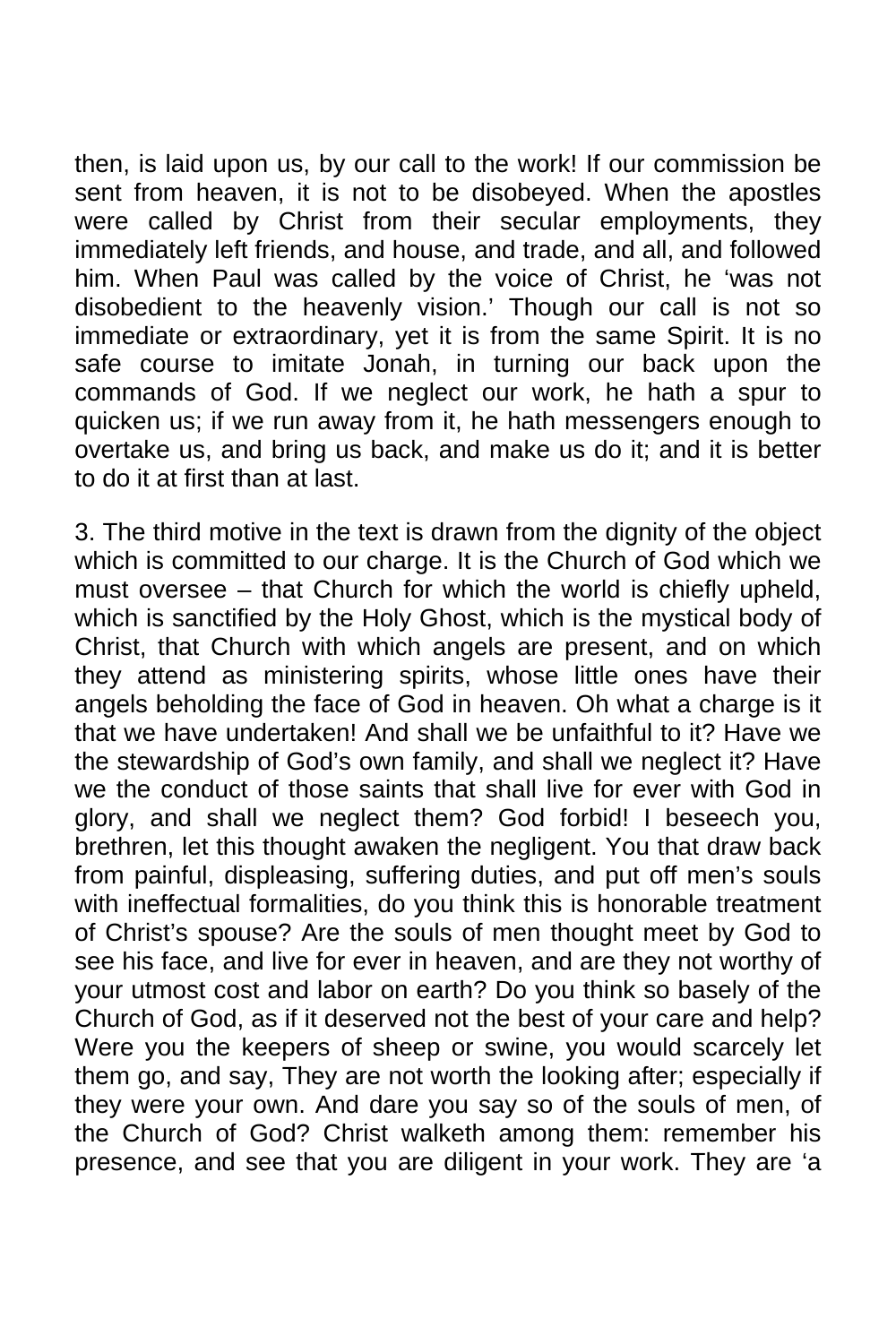chosen generation, a royal priesthood, a holy nation, a peculiar people, to show forth the praises of him that hath called them.' And yet will you neglect them? What a high honor is it to be but one of them, yea, but a door-keeper in the house of God'! But to be the priest of these priests, and the ruler of these kings – this is such an honor as multiplieth your obligations to diligence and fidelity in so noble an employment.

4. The last motive that is mentioned in my text, is drawn from the price that was paid for the Church which we oversee: 'Which God,' says the apostle, 'hath purchased with his own blood.' Oh what an argument is this to quicken the negligent, and to condemn those who will not be quickened to their duty by it! 'Oh,' saith one of the ancient doctors, 'If Christ had but committed to my keeping one spoonful of his blood in a fragile glass, how curiously would I preserve it, and how tender would I be of that glass! If then he have committed to me the purchase of his blood, should I not as carefully look to my charge ' What! sirs, shall we despise the blood of Christ? Shall we think it was shed for them who are not worthy of our utmost care? You may see here, it is not a little fault that negligent pastors are guilty of. As much as in them lieth, the blood of Christ would be shed in vain. They would lose him those souls which he hath so dearly purchased. Oh, then, let us hear these arguments of Christ, whenever we feel ourselves grow dull and careless: 'Did I die for these souls, and wilt not thou look after them? Were they worth my blood, and are they not worth thy labor? Did I come down from heaven to earth, "to seek and to save that which was lost;" and wilt thou not go to the next door, or street, or village, to seek them? How small is thy condescension and labor compared to mine! I debased myself to this, but it is thy honor to be so employed. Have I done and suffered so much for their salvation, and was I willing to make thee a fellow-worker with me, and wilt thou refuse to do that little which lieth upon thy hands?' Every time we look upon our congregations, let us believingly remember that they are the purchase of Christ's blood, and therefore should be regarded by us with the deepest interest and the most tender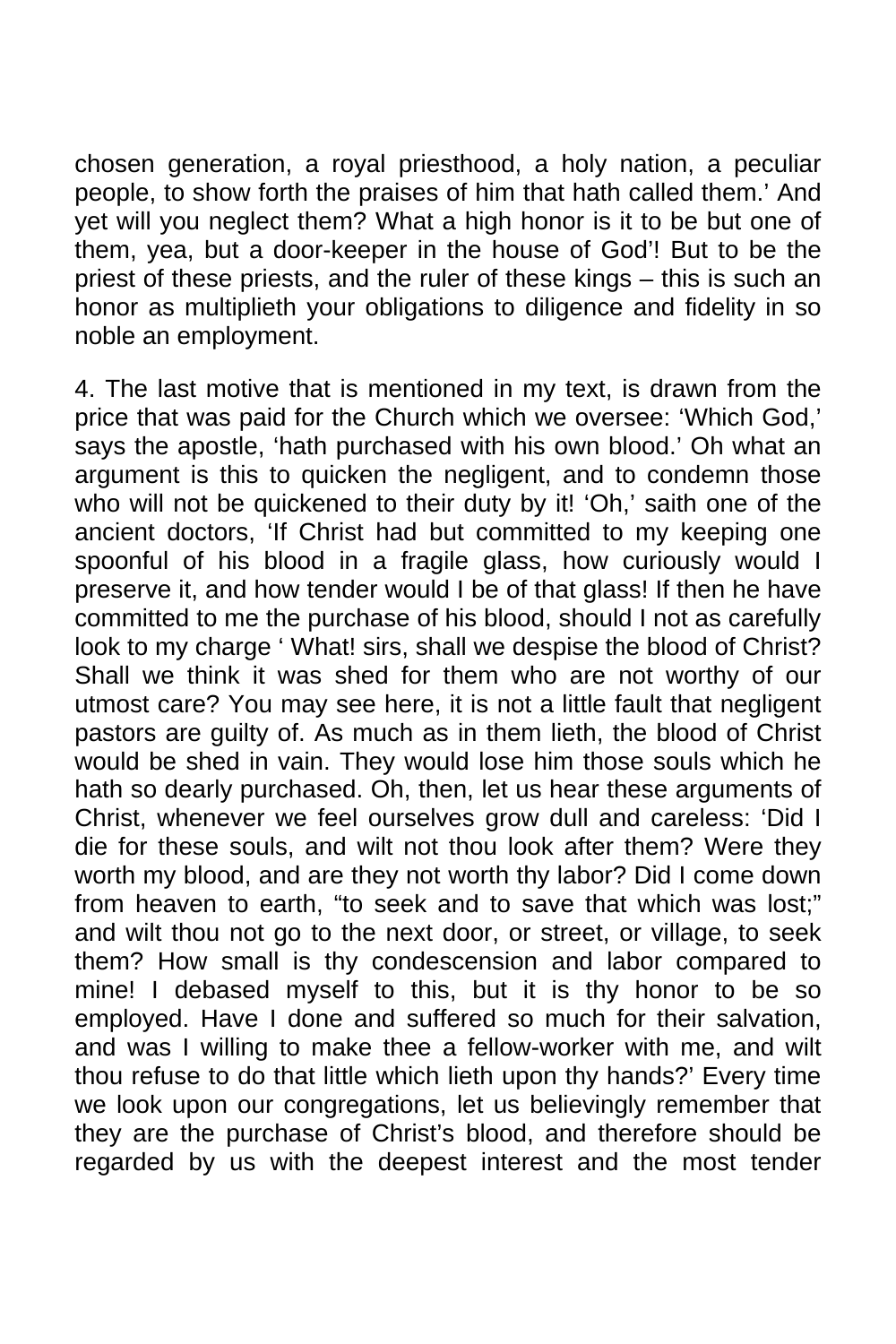affection. Oh, think what a confusion it will be to a negligent minister, at the last day, to have this blood of the Son of God pleaded against him; and for Christ to say, 'It was the purchase of my blood of which thou didst make so light, and dost thou think to be saved by it thyself?' O brethren, seeing Christ will bring his blood to plead with us, let it plead us to our duty, lest it plead us to damnation.

I have now done with the motives which I find in the text itself. There are many more that might be gathered from the rest of this exhortation of the apostle, but we must not stay to take in all. If the Lord set home but these few upon our hearts, I doubt not we shall see reason to mend our pace; and the change will be such on our hearts and in our ministry, that ourselves and our congregations will have cause to bless God for it. I know myself to be unworthy to be your monitor; but a monitor you must have; and it is better for us to hear of our sin and duty from anybody than from nobody.

87 Receive the admonition, and you will see no cause in the monitor's unworthiness to repent of it. But if you reject it, the unworthiest messenger may bear that witness against you another day which will then confound you.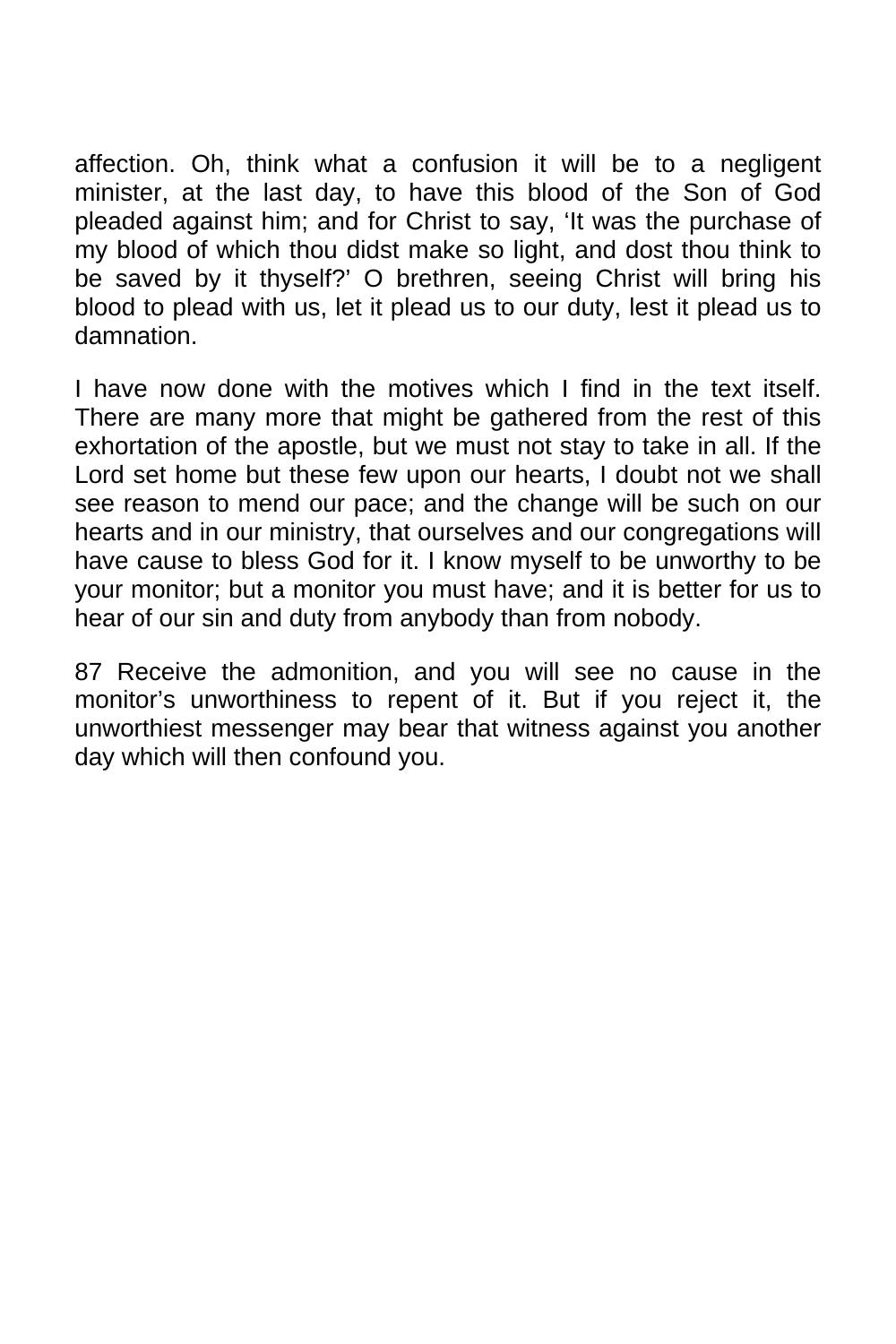# **CHAPTER 3**

### **APPLICATION**

#### SECTION 1 — THE USE OF HUMILIATION

Reverend and dear brethren, our business here this day is to humble our souls before the Lord for our past negligence, and to implore God's assistance in our work for the time to come. Indeed, we can scarcely expect the latter without the former. If God will help us in our future duty, he will first humble us for our past sin. He that hath not so much sense of his faults as unfeignedly to lament them, will hardly have so much more as to move him to reform them. The sorrow of repentance may exist without a change of heart and life; because a passion may be more easily wrought, than a true conversion. But the change cannot take place without some good measure of the sorrow. Indeed, we may here justly begin our confessions; it is too common with us to expect that from our people, which we do little or nothing in ourselves. What pains do we take to humble them, while we ourselves are unhumbled! How hard do we expostulate with them to wring out of them a few penitential tears, (and all too little) while yet our own eyes are dry! Alas! how we set them an example of hard-heartedness, while we are endeavoring by our words to melt and mollify them! Oh, if we did but study half as much to affect and amend our own hearts, as we do those of our hearers, it would not be with many of us as it is! It is a great deal too little that we do for their humiliation; but I fear it is much less that some of us do for our own, Too many do somewhat for other men's souls, while they seem to forget that they have souls of their own to regard. They so carry the matter, as if their part of the work lay in calling for repentance, and the hearers' in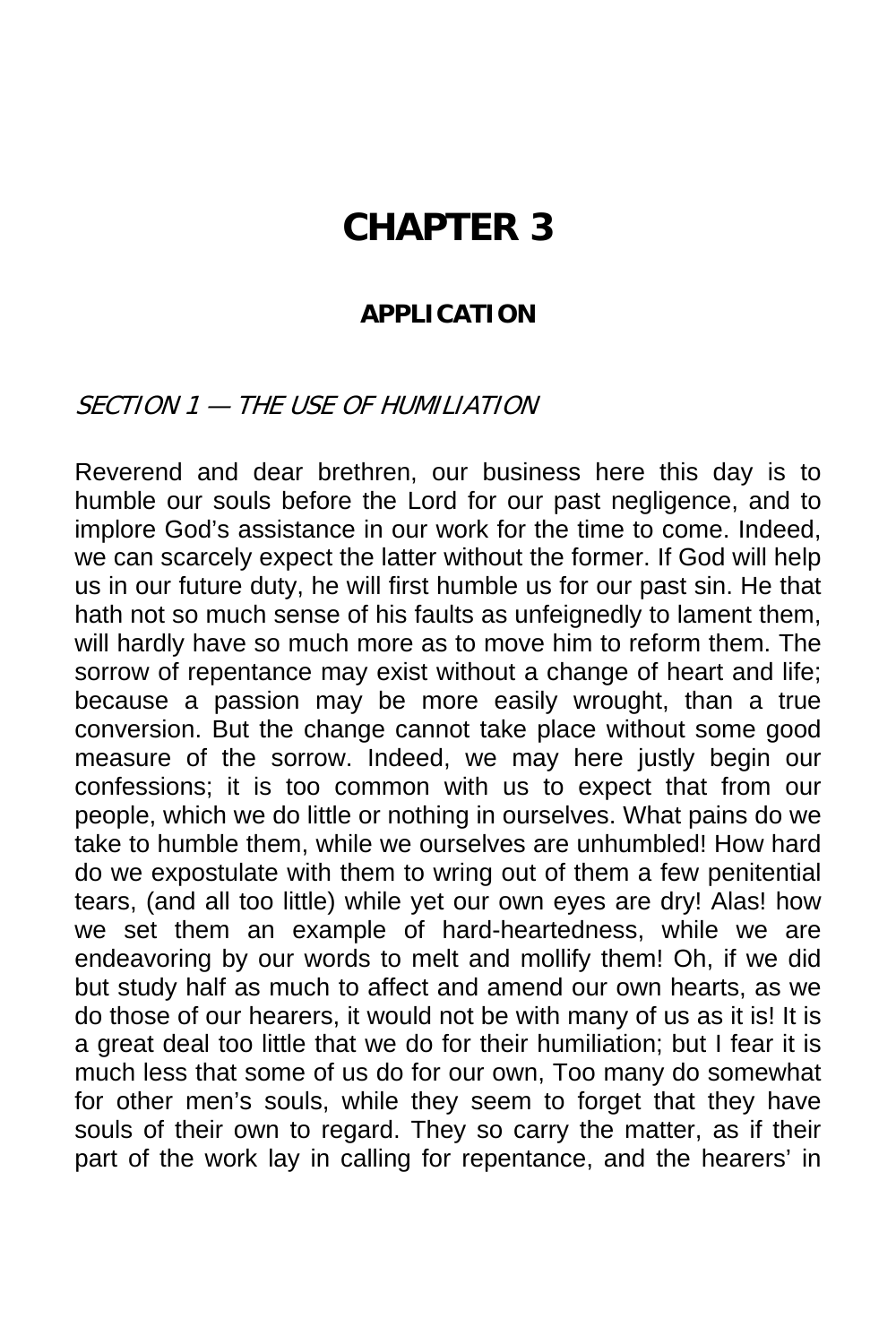repenting; theirs in bespeaking tears and sorrow, and other men's in weeping and sorrowing; theirs in crying down sin, and the people's in forsaking it; theirs in preaching duty, and the hearers' in practising it. But we find that the guides of the Church in Scripture did confess their own sins, as well as the sins of the people. Ezra confessed the sins of the priests, as well as of the people, weeping and casting himself down before the house of God. Daniel confessed his own sin, as well as the people's. I think, if we consider well the duties already stated, and how imperfectly we have performed them, we need not demur upon the question, whether we have cause of humiliation? I must needs say, though I condemn myself in saying it, that he who readeth but this one exhortation of Paul to the elders of the church at Ephesus, and compareth his life with it, must be stupid and hard-hearted, if he do not melt under a sense of his neglects, and be not laid in the dust before God and forced to bewail his great omissions, and to fly for refuge to the blood of Christ, and to his pardoning grace. I am confident, brethren, that none of you do in judgment approve of the libertine doctrine, that crieth down the necessity of confession, contrition, and humiliation, yea, and in order to the pardon of sin! Is it not a pity, then, that our hearts are not as orthodox as our heads? But I see we have but half learned our lesson, when we know it, and can say it. When the understanding hath learned it, there is more ado to teach our wills and affections, our eyes, our tongues, and hands. It is a sad thing that so many of us preach our hearers asleep; but it is sadder still, if we have studied and preached ourselves asleep, and have talked so long against hardness of heart, till our own has grown hardened under the noise of our own reproofs. And that you may see that it is not a causeless sorrow that God requireth of us, I shall call to your remembrance our manifold sins, and set them in order before you, that we may deal plainly and faithfully in a free confession of them, and that God who is 'faithful and just may forgive them, and cleanse us from all iniquity.' In this I suppose I have your hearty consent, and that you will be so far from being offended with me, though I should disgrace your persons, and others in this office, that you will readily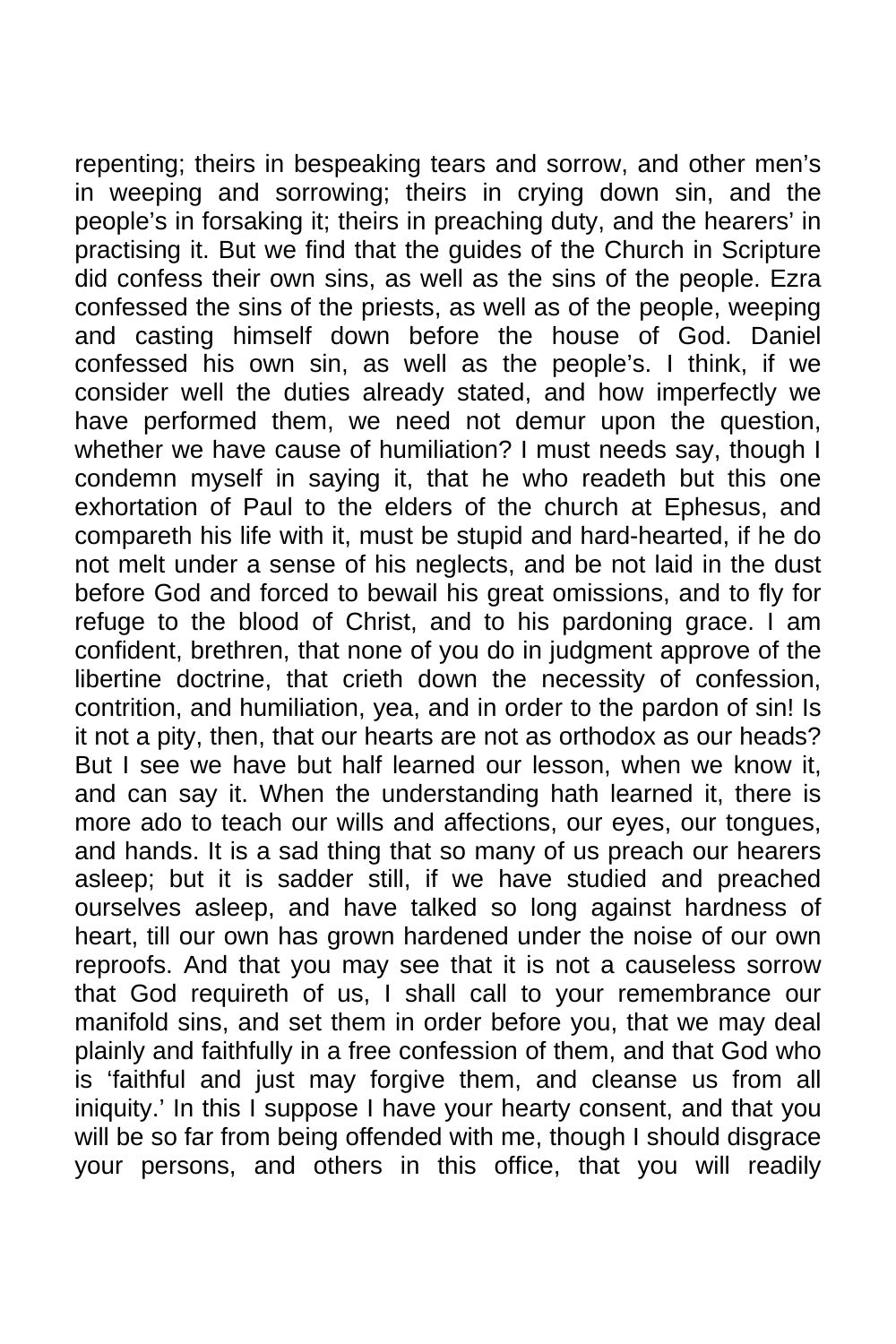subscribe the charge, and be humble self-accusers; and so far am I from justifying myself by the accusation of others, that I do unfeignedly put my name with the first in the bill of indictment. For how can a wretched sinner, one chargeable with so many and so great transgressions, presume to justify himself before God? Or how can he plead guiltless, whose conscience hath so much to say against him? If I cast shame upon the ministry, it is not on the office, but on our persons, by opening that sin which is our shame. The glory of our high employment doth not communicate any glory to our sin; for 'sin is a reproach to any people.' And be they pastors or people, it is only they that 'confess and forsake their sins that shall have mercy,' while 'he that hardeneth his heart shall fall into mischief.'

The great sins that we are guilty of, I shall not undertake to enumerate; and therefore my passing over any particular one, is not to be taken as a denial or justification of it. But I shall consider it as my duty, to instance some few which cry loud for humiliation and speedy reformation.

Only I must needs first premise this profession, that, notwithstanding all the faults which are now amongst us, I do not believe that ever England had so able and faithful a ministry since it was a nation, as it hath at this day; and I fear that few nations on earth, if any, have the like. Sure I am, the change is so great within these twelve years, that it is one of the greatest joys that ever I had in the world to behold it. Oh, how many congregations are now plainly and frequently taught, that lived then in great obscurity! How many able, faithful men are there now in a county, in comparison of what were then! How graciously hath God prospered the studies of many young men, who were little children in the beginning of the late troubles, so that now they cloud the most of their seniors! How many miles would I have gone twenty years ago, and less, to have heard one of those ancient reverend divines, whose congregations are now grown thin, and their parts esteemed mean, by reason of the notable improvement of their juniors! And in particular, how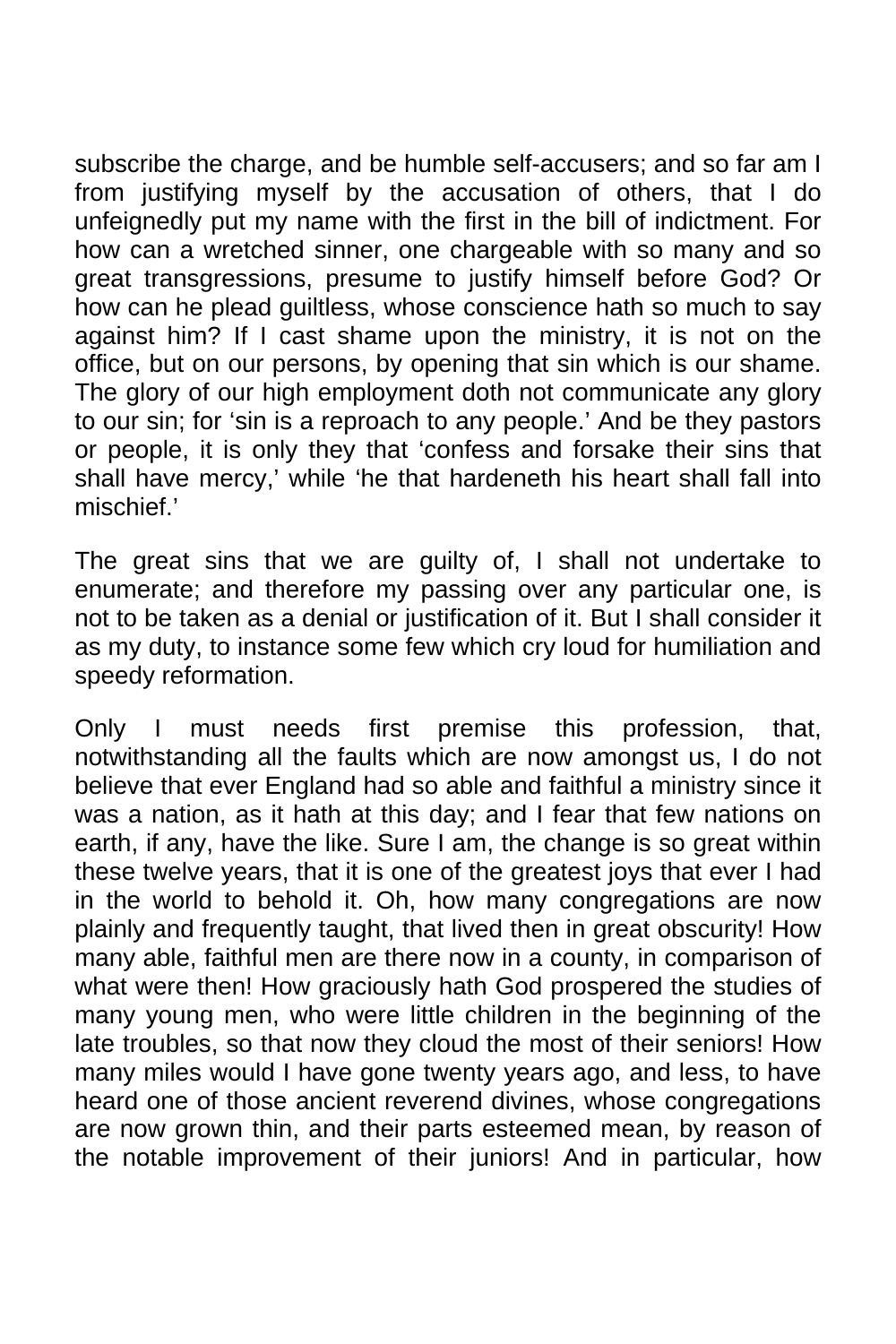mercifully hath the Lord dealt with this poor county of Worcester, in raising up so many who do credit to the sacred office, and selfdenyingly and freely, zealously and unweariedly, lay out themselves for the good of souls! I bless the Lord that hath placed me in such a neighborhood, where I may have the brotherly fellowship of so many able, faithful, humble, unanimous, and peaceable men. Oh that the Lord would long continue this admirable mercy to this unworthy county! And I hope I shall rejoice in God while I have a being, for the common change in other parts, that I have lived to see: that so many hundred faithful men are so hard at work for the saving of souls, although with the muttering and gnashing of teeth of the enemy; and that more are springing up apace. I know there are some men, whose parts I reverence, who being, in point of government, of another mind from them, will be offended at my very mention of this happy alteration: but I must profess, if I were absolutely prelatical, if I knew my heart, I could not choose for all that but rejoice. What! not rejoice at the prosperity of the Church, because the men do differ in one opinion about its order. Should I shut my eyes against the mercies of the Lord? The souls of men are not so contemptible to me, that I should envy them the bread of life, because it is broken to them by a hand that had not the prelatical approbation. O that every congregation were thus supplied! But every thing cannot be done at once. They had a long time to settle a corrupted ministry; and when the ignorant and scandalous are cast out, we cannot create abilities in others for the supply; we must stay the time of their preparation and growth; and then, if England drive not away the gospel by their abuse, even by their wilful unreformedness, and hatred of the light, they are like to be the happiest nation under heaven. For, as for all the sects and heresies that are creeping in and daily troubling us, I doubt not but the gospel, managed by an able self-denying ministry, will effectually disperse and shame them all.

But you may say, this is not confessing sin, but applauding those whose sins you pretend to confess. To this I answer, it is the due acknowledgment of God's kindness, and thanksgiving for his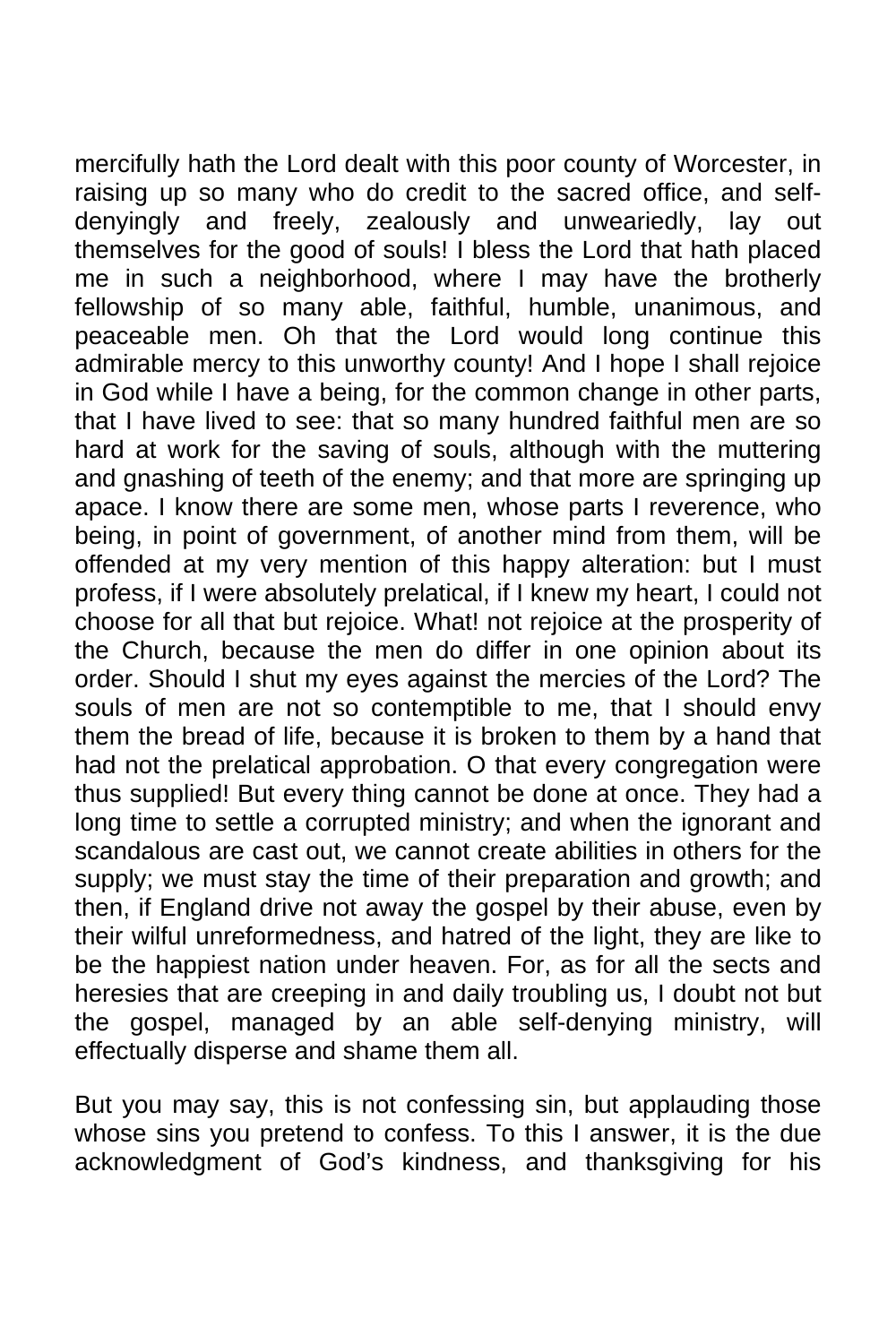admirable mercies, that I may not seem unthankful in confession, much less to cloud or vilify God's graces, while I open the frailties that in many do accompany them; for many things are sadly out of order in the best, as will appear from the following particulars.

1. One of our most heinous and palpable sins is PRIDE. This is a sin that hath too much interest in the best of us, but which is more hateful and inexcusable in us than in other men. Yet is it so prevalent in some of us, that it inditeth our discourses, it chooseth our company, it formeth our countenances, it putteth the accent and emphasis upon our words. It fills some men's minds with aspiring desires, and designs: it possesseth them with envious and bitter thoughts against those who stand in their light, or who by any means eclipse their glory, or hinder the progress of their reputation. Oh what a constant companion, what a tyrannical commander, what a sly and subtle insinuating enemy, is this sin of pride! It goes with men to the draper, the mercer, the tailor: 'it chooseth them their cloth, their trimming, and their fashion. Fewer ministers would ruffle it out in the fashion in hair and habit, if it were not for the command of this tyrannous vice. And I would that this were all, or the worst. But, alas! how frequently doth it go with us to our study, and there sit with us and do our work! How oft doth it choose our subject, and, more frequently still, our words and ornaments! God commandeth us to be as plain as we can, that we may inform the ignorant; and as convincing and serious as we are able, that we may melt and change their hardened hearts. But pride stands by and contradicteth all, and produceth its toys and trifles. It polluteth rather than polisheth; and, under pretense of laudable ornaments, dishonoreth our sermons with childish gauds: as if a prince were to be decked in the habit of a stage-player, or a painted fool. It persuadeth us to paint the window, that it may dim the light: and to speak to our people that which they cannot understand; to let them know that we are able to speak unprofitably. If we have a plain and cutting passage, it taketh off the edge, and dulls the life of our preaching, under pretense of filing off' the roughness, unevenness, and superfluity. When God chargeth us to deal with men as for their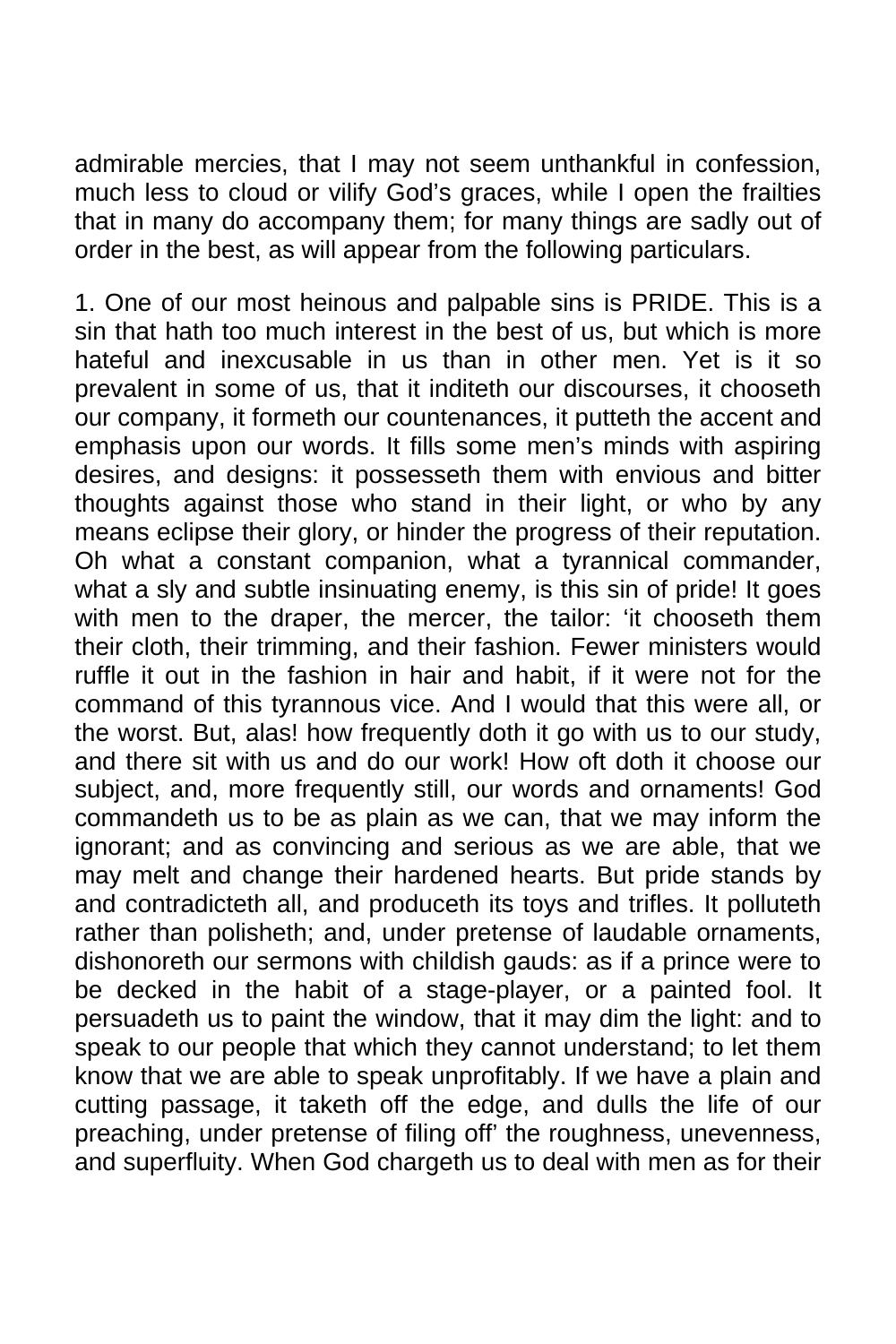lives, and to beseech them with all the earnestness that we are able, this cursed sin controlleth all, and condemneth the most holy commands of God, and saith to us, 'What! will you make people think you are mad? will you make them say you rage or rave? Cannot you speak soberly and moderately?' And thus doth pride make many a man's sermons; and what pride makes, the devil makes; and what sermons the devil will make and to what end, we may easily conjecture. Though the matter be of God, yet if the dress, and manner, and end be from Satan, we have no great reason to expect success.

And when pride hath made the sermon, it goes with us into the pulpit, it formeth our tone, it animateth us in the delivery, it takes us off from that which may be displeasing, how necessary soever, and setteth us in pursuit of vain applause. In short, the sum of all is this, it maketh men, both in studying and preaching, to seek themselves, and deny God, when they should seek God's glory, and deny themselves. When they should inquire, What shall I say, and how shall I say it, to please God best, and do most good it makes them ask, What shall I say, and how shall I deliver it, to be thought a learned able preacher, and to be applauded by all that hear me? When the sermon is done, pride goeth home with them, and maketh them more eager to know whether they were applauded, than whether they did prevail for the saving of souls. Were it not for shame, they could find in their hearts to ask people how they liked them, and to draw out their commendations. If they perceive that they are highly thought of, they rejoice, as having attained their end; but if they see that they are considered but weak or common men, they are displeased, as having missed the prize they had in view.

But even this is not all, nor the worst, if worse may be. Oh, that ever it should be said of godly ministers, that they are so set upon popular air, and on sitting highest in men's estimation, that they envy the talents and names of their brethren who are preferred before them, as if all were taken from their praise that is given to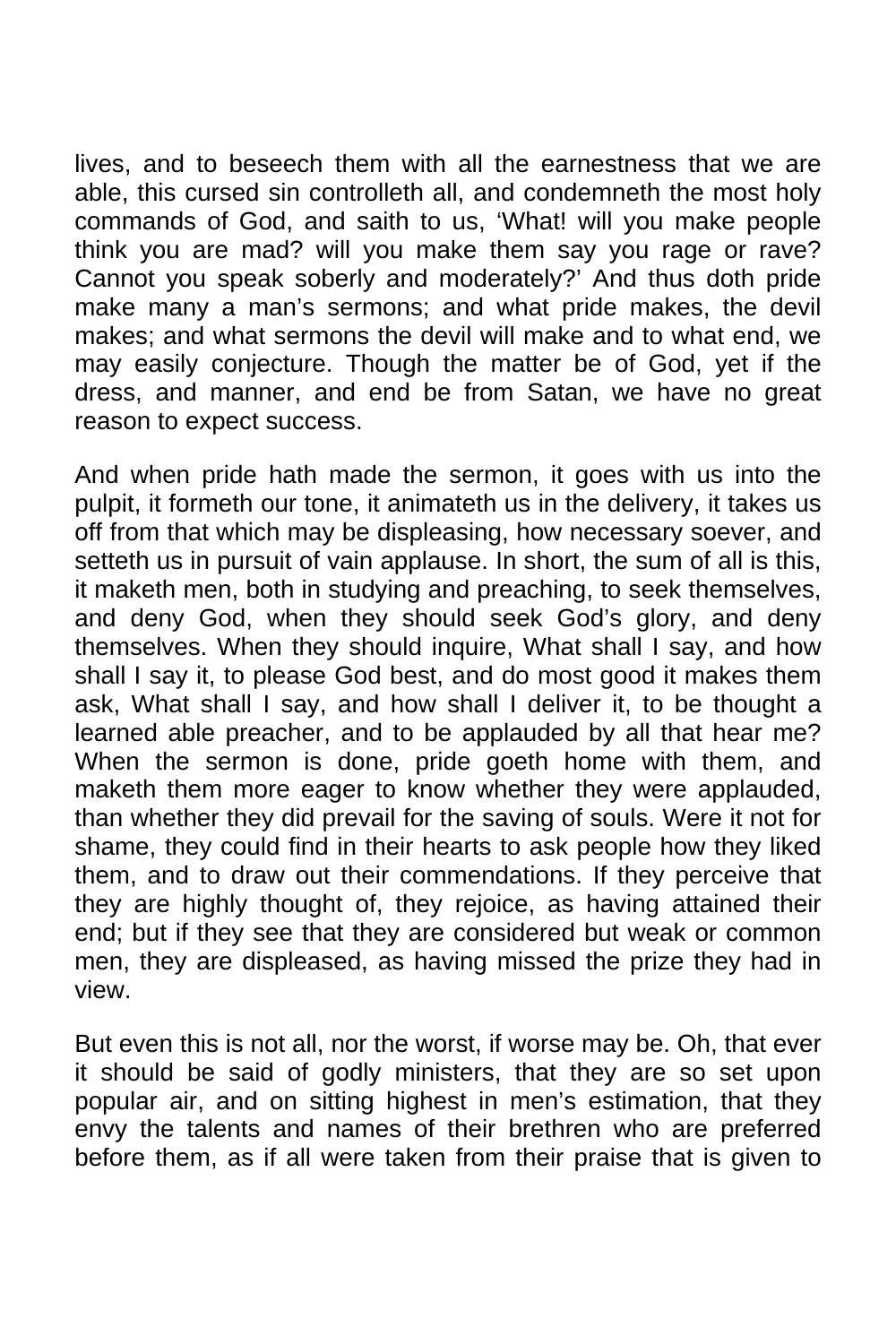another; and as if God had given them his gifts, to be the mere ornaments and trappings of their persons, that they may walk as men of reputation in the world, and as if all his gifts to others were to be trodden down and vilified, if they seem to stand in the way of their honor! What a saint, a preacher of Christ, and yet envy that which hath the image of Christ, and malign his gifts for which he should have the glory, and all because they seem to hinder our glory. Is not every true Christian a member of the body of Christ, and, therefore, partaketh of the blessings of the whole, and of each particular member thereof? and doth not every man owe thanks to God for his brethren's gifts, not only as having himself a part in them, as the foot hath the benefit of the guidance of the eye; but also because his own ends may be attained by his brethren's gifts, as well as by his own? For if the glory of God, and the Church's felicity, be not his end, he is not a Christian. Will any workman malign another, because he helpeth him to do his master's work Yet, alas! how common is this heinous crime among the ministers of Christ! They can secretly blot the reputation of those that stand in the way of their own; and what they cannot for shame do in plain and open terms, lest they be proved liars and slanderers, they will do in generals, and by malicious intimations, raising suspicions where they cannot fasten accusations. And some go so far, that they are unwilling that any one who is abler than themselves should come into their pulpits, lest they should be more applauded than themselves. A fearful thing it is, that any man, who hath the least of the fear of God, should so envy God's gifts, and had rather than his carnal hearers should remain unconverted, and the drowsy unawakened, than that it should be done by another who may be preferred before him. Yea, so far doth this cursed vice prevail, that in great congregations, which have need of the help of many preachers, we can scarcely, in many places, get two of equality to live together in love and quietness, and unanimously to carry on the work of God. But unless one of them be quite below the other in parts, and content to be so esteemed, or unless he be a curate to the other, and ruled by him, they are contending for precedency, and envying each other's interest, and walking with strangeness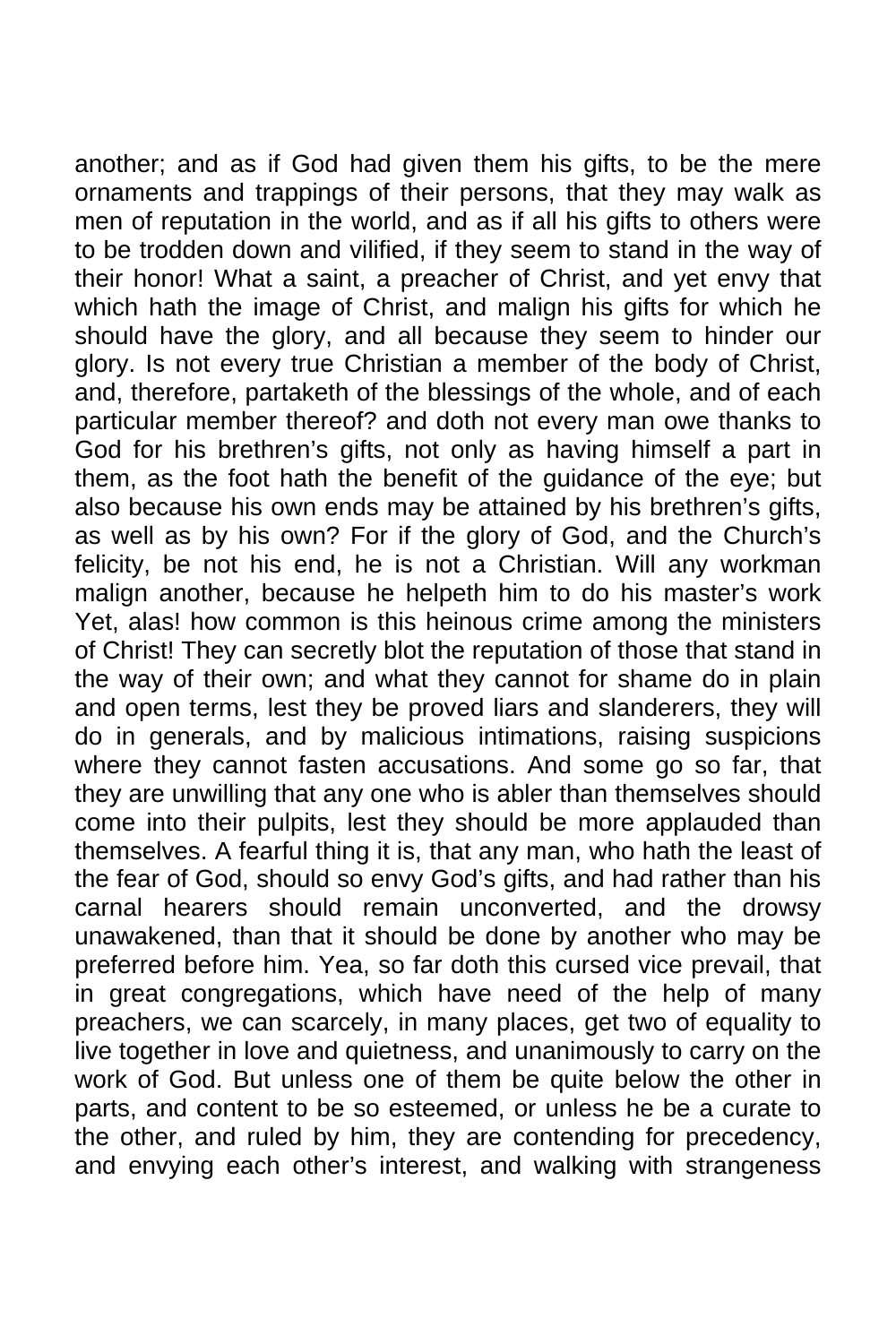and jealousy towards one another, to the shame of their profession, and the great wrong of their people. I am ashamed to think of it, that when I have been laboring to convince persons of public interest and capacity, of the great necessity of more ministers than one in large congregations, they tell me, they will never agree together. I hope the objection is unfounded as to the most; but it is a sad case that it should be true of any. Nay, some men are so far gone in pride, that when they might have an equal assistant to further the work of God, they had rather take all the burden upon themselves, though more than they can bear, than that any one should share with them in the honor, or that their interest in the esteem of the people should be diminished.

Hence also it is that men do so magnify their own opinions, and are as censorious of any that differ from them in lesser things, as if it were all one to differ from them and from God. They expect that all should conform to their judgment, as if they were the rulers of the Church's faith; and while we cry down papal infallibility, too many of us would be popes ourselves, and have all stand to our determination, as if we were infallible. It is true, we have more modesty than expressly to say so; we pretend that it is only the evidence of truth, that appeareth in our reasons, that we expect men should yield to, and our zeal is for the truth and not for ourselves: but as that must needs be taken for truth which is ours, so our reasons must needs be taken for valid; and if they be but freely examined, and be found fallacious, as we are exceedingly backward to see it ourselves, because they are ours, so we are angry that it should be disclosed to others. We so espouse the cause of our errors, as if all that were spoken against them were spoken against our persons, and we were heinously injured to have our arguments thoroughly confuted, by which we injured the truth and the souls of men. The matter is come to this pass, through our pride, that if an error or fallacious argument do fall under the patronage of a reverend name, (which is nothing rare,) we must either allow it the victory, and give away the truth, or else become injurious to that name that doth patronize it; for though you meddle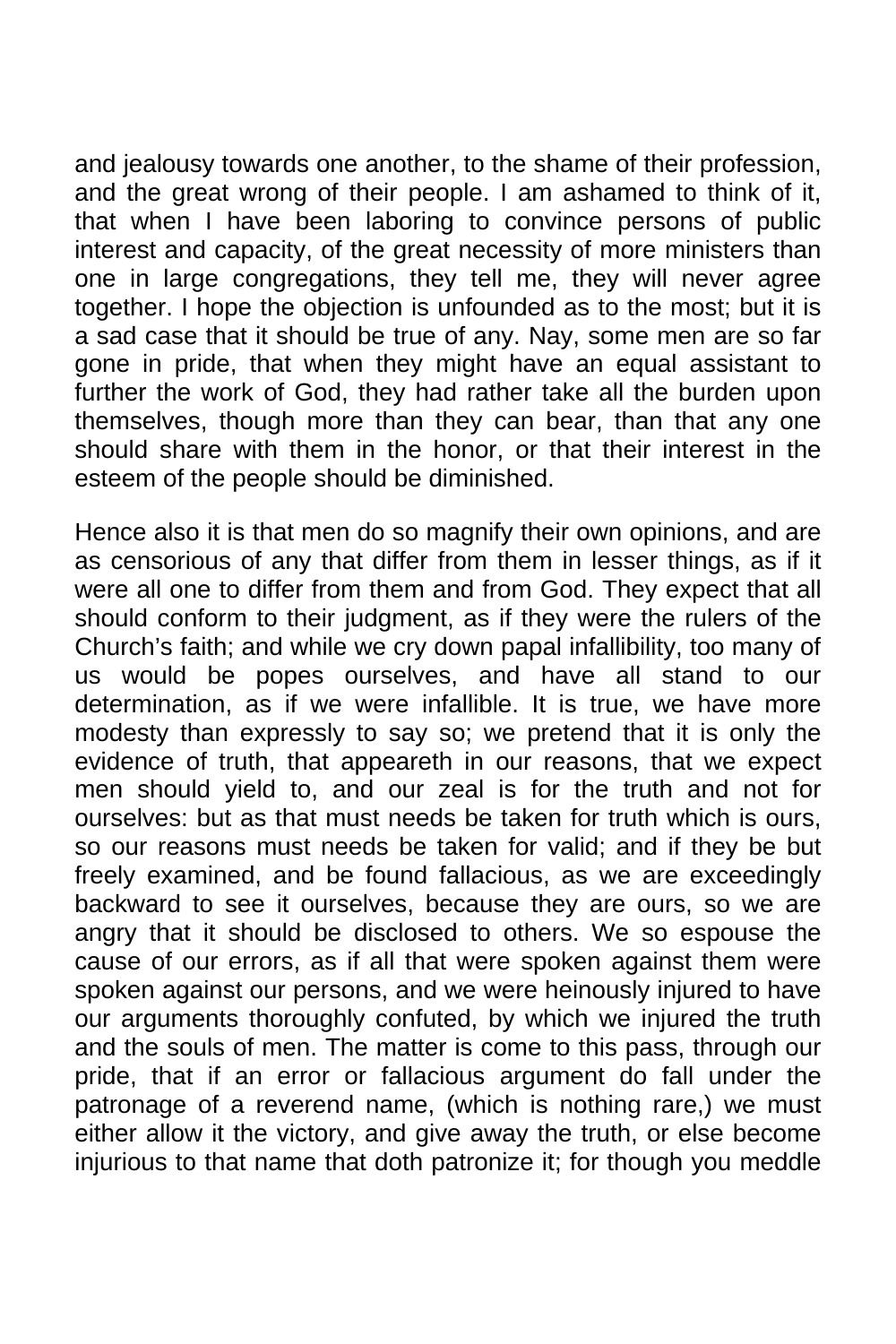not with their persons, yet do they put themselves under all the strokes which you give their arguments; and feel them as sensibly as if you had spoken of themselves, because they think it will follow in the eyes of others, that weak arguing is a sign of a weak man. If, therefore, you consider it your duty to shame their errors and false reasonings, by discovering their nakedness, they take it as if you shamed their persons; and so their names must be a garrison or fortress to their mistakes, and their reverence must defend all their sayings from attack.

So high indeed are our spirits, that when it becomes the duty of any one to reprove or contradict us, we are commonly impatient both of the matter and the manner. We love the man who will say as we say, and be of our opinion, and promote our reputation, though, in other respects, he be less worthy of our esteem. But he is ungrateful to us who contradicteth us and differeth from us, and dealeth plainly with us as to our miscarriages and telleth us of our faults. Especially in the management of our public arguings, where the eye of the world is upon us, we can scarcely endure any contradiction or plain dealing. I know that railing language is to be abhorred, and that we should be as tender of each other's reputation, as our fidelity to the truth will permit. But our pride makes too many of us think all men contemn us, that do not admire us, yea, and admire all we say, and submit their judgments to our most palpable mistakes. We are so tender, that a man can scarcely touch us but we are hurt; and so high-minded, that a man who is not versed in complimenting, and skilled in flattery above the vulgar rate, can scarcely tell how to handle us so observantly, and fit our expectations at every turn, without there being some word, or some neglect, which our high spirits will fasten on, and take as injurious to our honor.

I confess I have often wondered that this most heinous sin should be made so light of, and thought so consistent with a holy frame of heart and life, when far less sins are, by ourselves, proclaimed to be so damnable in our people. And I have wondered more, to see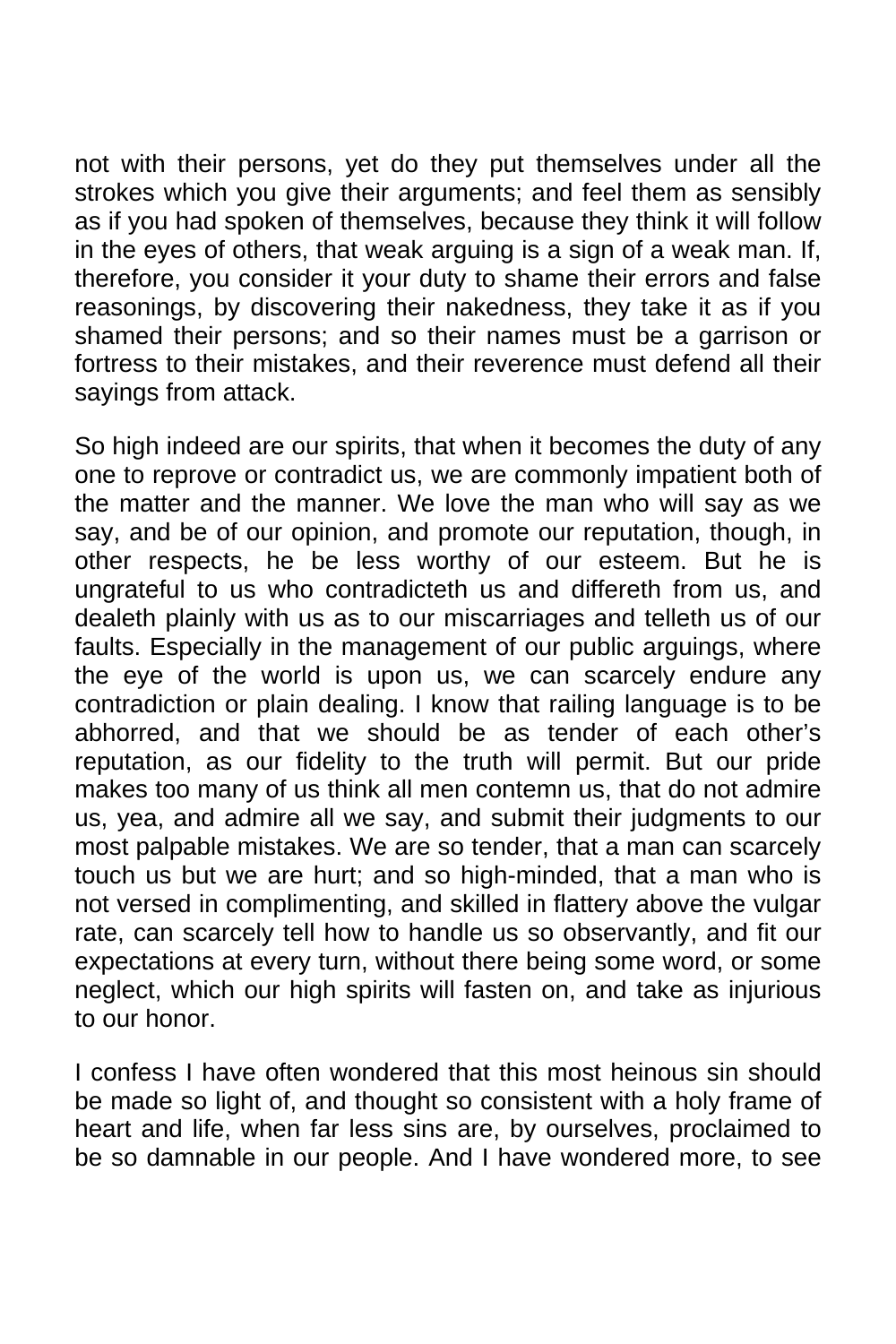the difference between godly preachers and ungodly sinners, in this respect. When we speak to drunkards, worldlings, or ignorant unconverted persons, we disgrace them to the utmost, and lay it on as plainly as we can speak, and tell them of their sin, and shame, and misery; and we expect that they should not only bear all patiently, but take all thankfully. And most that I deal with do take it patiently, and many gross sinners will commend the closest preachers most, and will say that they care not for hearing a man that will not tell them plainly of their sins. But if we speak to godly ministers against their errors or their sins, if we do not honor them and reverence them, and speak as smoothly as we are able to speak, yea, if we mix not commendations with our reproofs, and if the applause be not predominant, so as to drown all the force of the reproof or confutation, they take it as almost an insufferable injury. Brethren, I know this is a sad confession, but that all this should exist among us, should be more grievous to us than to be told of it. Could the evil be hid, I should not have disclosed it, at least so openly in the view of all. But, alas! it is long ago open to the eyes of the world. We have dishonored ourselves by idolizing our honor; we print our shame, and preach our shame, thus proclaiming it to the whole world. Some will think that I speak overcharitably when I call such persons godly men, in whom so great a sin doth so much prevail. I know, indeed, that where it is predominant, not hated, and bewailed, and mortified in the main, there can be no true godliness; and I beseech every man to exercise a strict jealousy and search of his own heart. But if all be graceless that are guilty of any, or of most of the fore-mentioned discoveries of pride, the Lord be merciful to the ministers of this land, and give us quickly another spirit; for grace is then a rarer thing than most of us have supposed it to be. Yet I must needs say, that I do not mean to involve all the ministers of Christ in this charge. To the praise of Divine grace be it spoken, we have some among us, who are eminent for humility and meekness, and who, in these respects, are exemplary to their flocks and to their brethren. It is their glory, and shall be their glory; and maketh them truly honorable and lovely in the eyes of God and of all good men, and even in the eyes of the ungodly themselves. O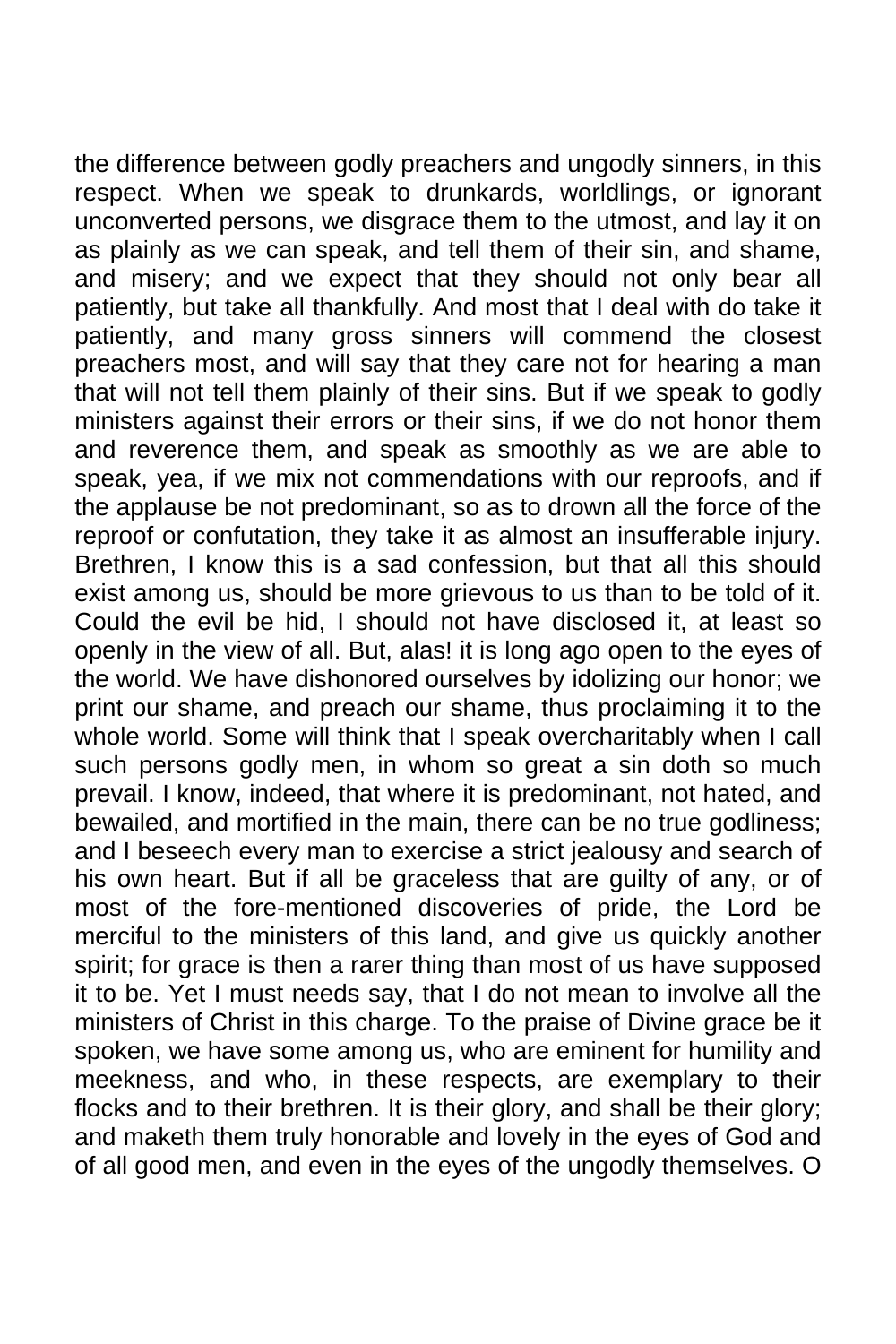that the rest of us were but such! But, alas! this is not the case with all of us.

O that the Lord would lay us at his feet, in the tears of unfeigned sorrow for this sin! Brethren, may I expostulate this case a little with my own heart and yours, that we may see the evil of our sin, and be reformed! Is not pride the sin of devils – the first-born of hell? Is it not that wherein Satan's image doth much consist? and is it to be tolerated in men who are so engaged against him and his kingdom as we are? The very design of the gospel is to abase us; and the work of grace is begun and carried on in humiliation. Humility is not a mere ornament of a Christian, but an essential part of the new creature. It is a contradiction in terms, to be a Christian, and not humble. All who will be Christians must be Christ's disciples, and 'come to him to learn,' and the lesson which he teacheth them is, to 'be meek and lowly.' Oh, how many precepts and admirable examples hath our Lord and Master given us to this end! Can we behold him washing and wiping his servants' feet, and yet be proud and lordly still? Shall he converse with the meanest of the people, and shall we avoid them as below our notice, and think none but persons of wealth and honor fit for our society? How many of us are oftener found in the houses of gentlemen than in the cottages of the poor, who most need our help? There are many of us who would think it below us, to be daily with the most needy and beggarly people, instructing them in the way of life and salvation; as if we had taken charge of the souls of the rich only! Alas! what is it that we have to be proud of Is it of our body? Why, is it not made of the like materials as the brutes; and must it not shortly be as loathsome and abominable as a carcass? Is it of our graces? Why, the more we are proud of them, the less we have to be proud of. When so much of' the nature of grace consists in humility, it is a great absurdity to be proud of it. Is it of our knowledge and learning? Why, if we have any knowledge at all, we must needs know how much reason we have to be humble; and if we know more than others, we must know more reason than others to be humble. How little is it that the most learned know, in comparison of that of which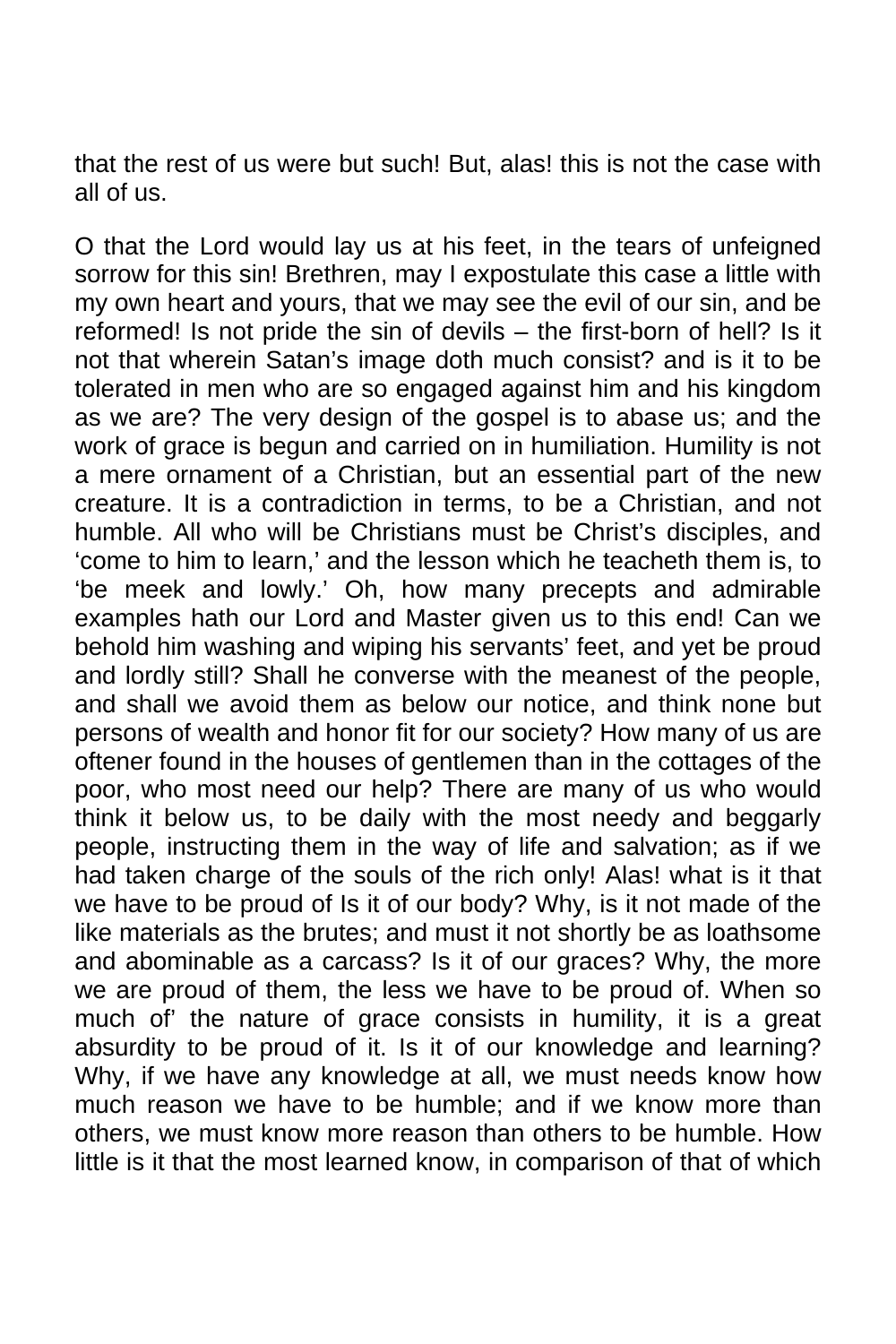they are ignorant! To know that things are past your reach, and to know how ignorant you are, one would think should be no great cause of pride. However, do not the devils know more than you? And will you be proud of that in which the devils excel you Our very business is to teach the great lesson of humility to our people; and how unfit, then, is it that we should be proud ourselves? We must study humility, and preach humility; and must we not possess and practice humility A proud preacher of humility is at least a selfcondemning man. What a sad case is it, that so vile a sin is not more easily discerned by us, but many who are most proud, can blame it in others, and yet take no notice of it in themselves! The world takes notice of some among us, that they have aspiring minds, and seek for the highest room, and must be the rulers, and bear the sway wherever they come, or else there is no living or acting with them. In any consultations, they come not to search after truth, but to dictate to others, who, perhaps, are fit to teach them. In a word, they have such arrogant domineering spirits, that the world rings of it, and yet they will not see it in themselves!

Brethren, I desire to deal closely with my own heart and yours. I beseech you consider whether it will save us to speak well of the grace of humility while we possess it not, or to speak against the sin of pride while we indulge in it? Have not many of us cause to inquire diligently, whether sincerity will consist with such a measure of pride as we feel. When we are telling the drunkard that he cannot be saved unless he become temperate, and the fornicator that he cannot be saved unless he become chaste, have we not as great reason, if we are proud, to say to ourselves, that we cannot be saved unless we become humble. Pride, in fact, is a greater sin than drunkenness or whoredom; and humility is as necessary as sobriety and chastity. Truly, brethren, a man may as certainly, and more slyly, make haste to hell, in the way of earnest preaching of the gospel, and seeming zeal for a holy life, as in a way of drunkenness and filthiness. For what is holiness, but a devotedness to God and a living to him? and what is a damnable state, but a devotedness to carnal self and a living to ourselves? And doth any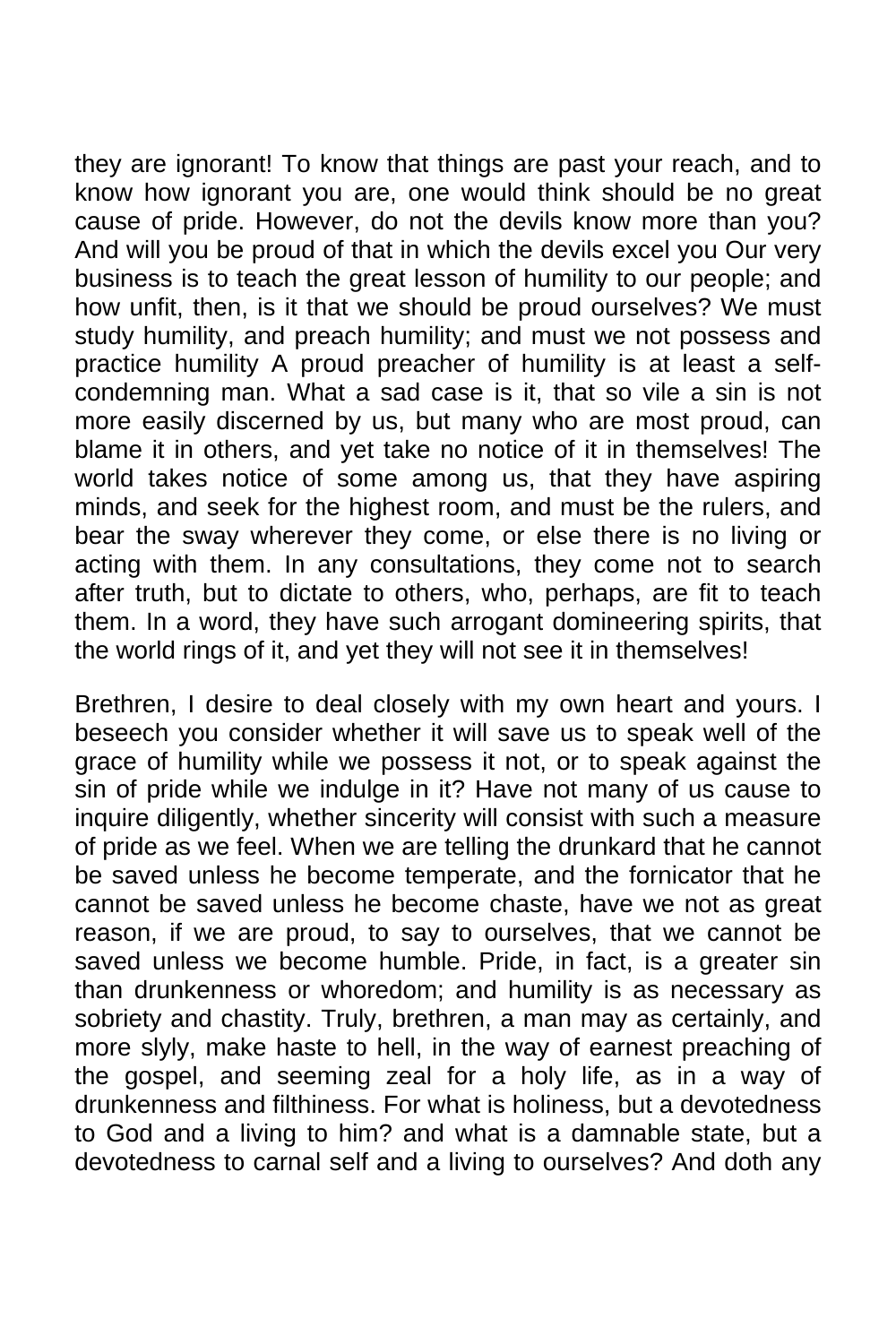one live more to himself, or less to God, than the proud man? And may not pride make a preacher study for himself and pray and preach, and live to himself, even when he seemeth to surpass others in the work? It is not the work without the right principle and end that will prove us upright. The work may be God's, and yet we may do it, not for God, but for ourselves. I confess I feel such continual danger on this point, that if I do not watch, lest I should study for myself, and preach for myself, and write for myself, rather than for Christ, I should soon miscarry; and after all, I justify not myself, when I must condemn the sin. Consider, I beseech you, brethren, what baits there are in the work of the ministry, to entice a man to selfishness, even in the highest works of piety. The fame of a godly man is as great a snare as the fame of a learned man. But woe to him that takes up the fame of godliness instead of godliness! 'Verily I say unto you, they have their reward.' When the times were all for learning and empty formalities, the temptation of the proud did lie that way. But now, when, through the unspeakable mercy of God, the most lively practical preaching is in credit, and godliness itself is in credit, the temptation of the proud is to pretend to be zealous preachers and godly men. Oh, what a fine thing is it to have the people crowding to hear us, and affected with what we say, and yielding up to us their judgments and affections! What a taking thing is it to be cried up as the ablest and godliest man in the country, to be famed through the land for the highest spiritual excellencies! Alas, brethren, a little grace combined with such inducements, will serve to make you join yourselves with the forwardest, in promoting the cause of Christ in the world. Nay, pride may do it without special grace.

Oh, therefore, be jealous of yourselves; and, amidst all your studies, be sure to study humility. 'He that exalteth himself shall be humbled, and he that humbleth himself shall be exalted.' I commonly observe that almost all men, whether good or bad, do loathe the proud, and love the humble. So far indeed doth pride contradict itself, that, conscious of its own deformity, it often borrows the homely dress of humility. We have the more cause to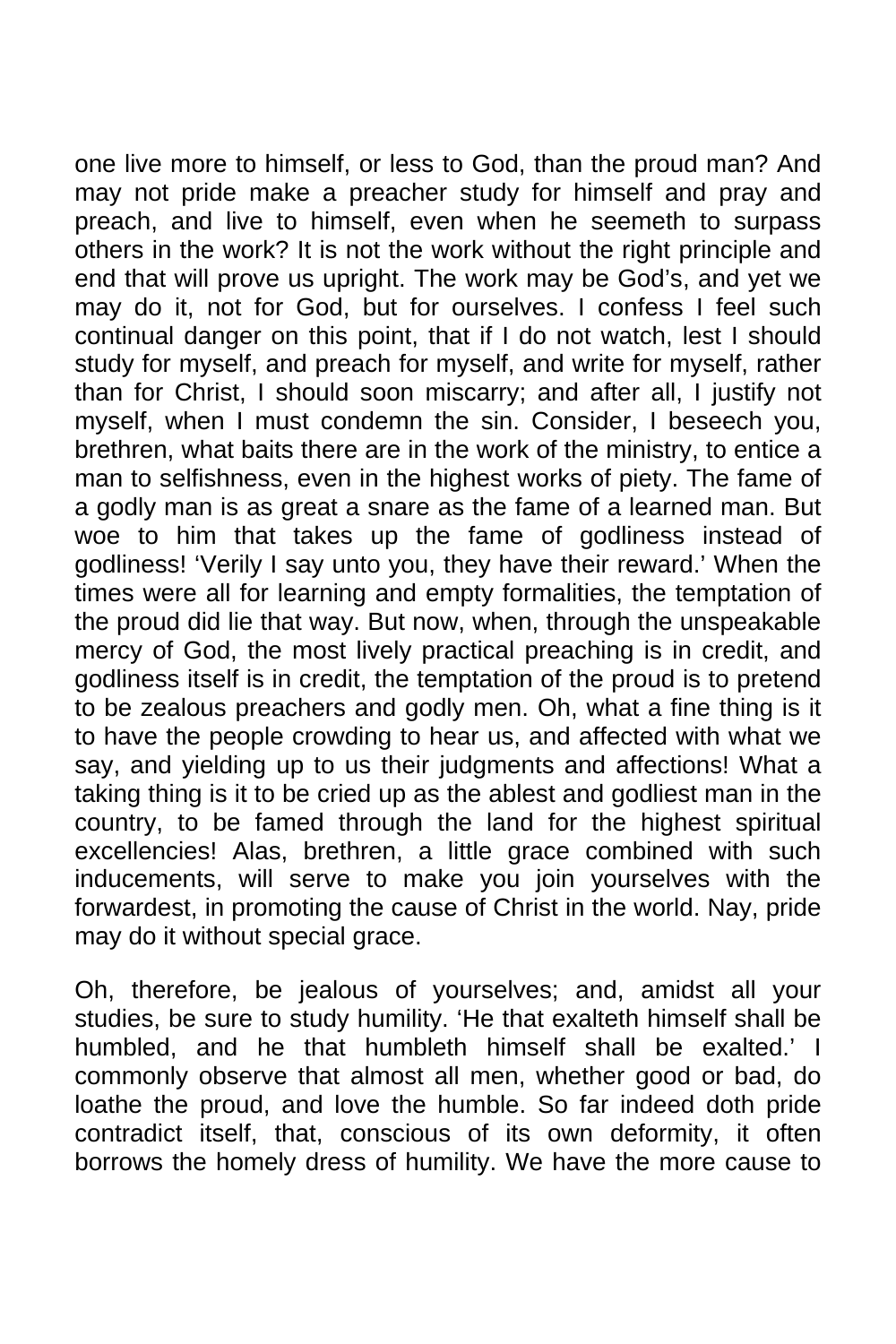be jealous of it, because it is a sin most deeply rooted in our nature, and as hardly as any extirpated from the soul.

2. We do not so seriously, unreservedly, and laboriously lay out ourselves in the work of the Lord as beseemeth men of our profession and engagements. I bless the Lord that there are so many who do this work with all their might. But, alas! how imperfectly and how negligently do the most, even of those that we take for godly ministers, go through their work! How few of us do so behave ourselves in our office, as men that are wholly devoted thereto, and who have consecrated all they have to the same end! And because you shall see my grounds for this confession, I shall mention some instances of our sinful negligence.

(1) If we were duly devoted to our work, we should not be so negligent in our studies. Few men are at the pains that are necessary for the right informing of their understanding, and fitting them for their further work. Some men have no delight in their studies, but take only now and then an hour, as an unwelcome task which they are forced to undergo, and are glad when they are from under the yoke. Will neither the natural desire of knowledge, nor the spiritual desire of knowing God and things Divine, nor the consciousness of our great ignorance and weakness, nor the sense of the weight of our ministerial work – will none of all these things keep us closer to our studies, and make us more painful in seeking after truth? O what abundance of things are there that a minister should understand! and what a great defect is it to be ignorant of them! and how much shall we miss such knowledge in our work! Many ministers study only to compose their sermons, and very little more, when there are so many books to be read, and so many matters that we should not be unacquainted with. Nay, in the study of our sermons we are too negligent, gathering only a few naked truths, and not considering of the most forcible expressions by which we may set them home to men's consciences and hearts. We must study how to convince and get within men, and how to bring each truth to the quick, and not leave all this to our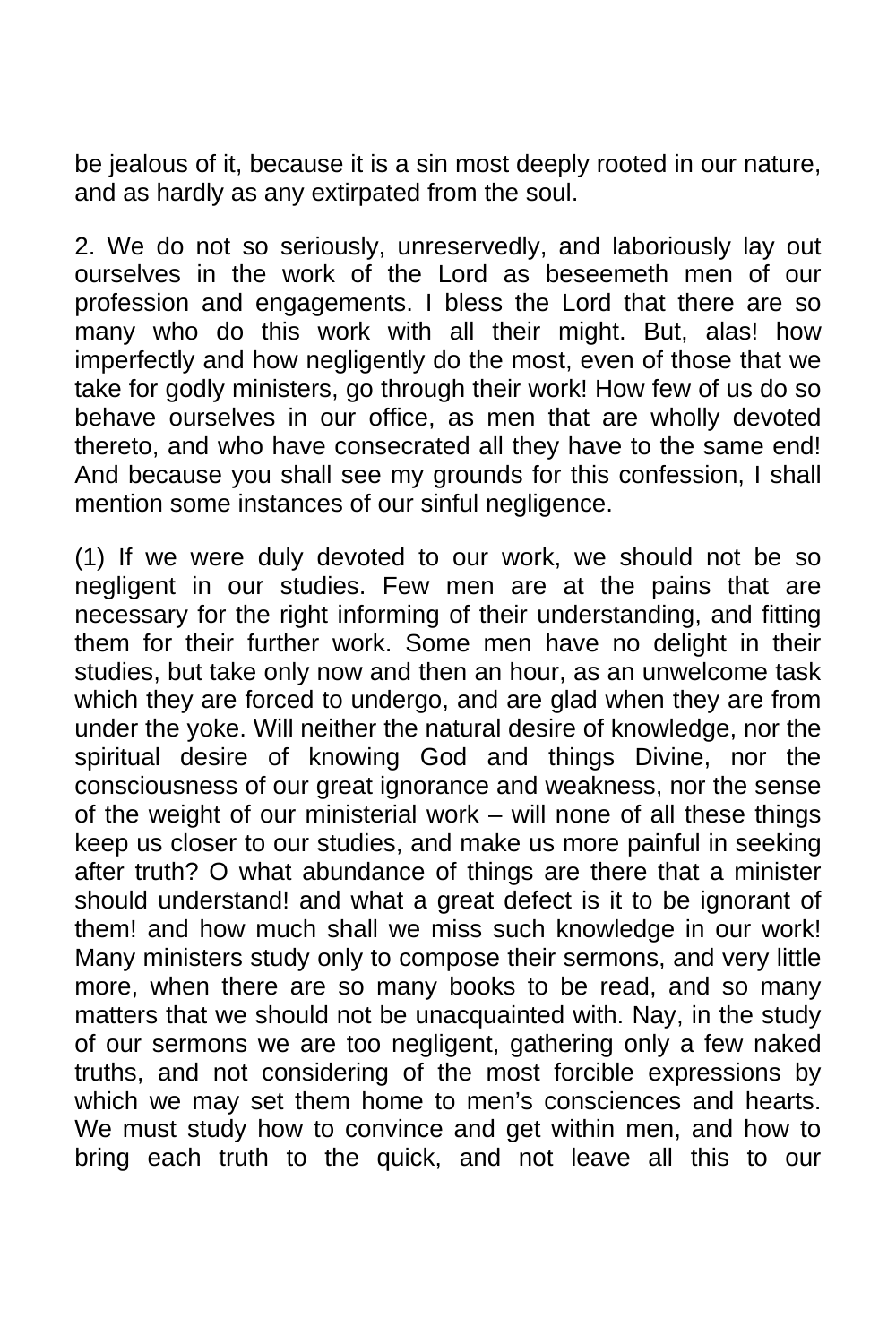extemporary promptitude, unless in cases of necessity. Certainly, brethren, experience will teach you that men are not made learned or wise without hard study and unwearied labor and experience.

(2) If we were heartily devoted to our work, it would be done more vigorously, and more seriously, than it is by the most of us. How few ministers do preach with all their might, or speak about everlasting joys and everlasting torments in such a manner as may make men believe that they are in good earnest! It would make a man's heart ache, to see a company of dead, drowsy sinners sitting under a minister, and not hear a word that is likely to quicken or awaken them. Alas! we speak so drowsily and so softly, that sleepy sinners cannot hear. The blow falls so light that hard-hearted sinners cannot feel. The most of ministers will not so much as exert their voice, and stir up themselves to an earnest utterance. But if they do speak loud and earnestly, how few do answer it with weight and earnestness of matter! And yet without this, the voice doth little good; the people will esteem it but mere bawling, when the matter doth not correspond. It would grieve one to the heart to hear what excellent doctrine some ministers have in hand, while yet they let it die in their hands for want of close and lively application; what fit matter they have for convincing sinners, and how little they make of it; what good they might do if they would set it home, and yet they cannot or will not do it.

O sirs, how plainly, how closely, how earnestly, should we deliver a message of such moment as ours, when the everlasting life or everlasting death of our fellow-men is involved in it! Methinks we are in nothing so wanting as in this seriousness; yet is there nothing more unsuitable to such a business, than to be slight and dull. What! speak coldly for God, and for men's salvation Can we believe that our people must be converted or condemned, and yet speak in a drowsy tone? In the name of God, brethren, labor to awaken your own hearts, before you go to the pulpit, that you may be fit to awaken the hearts of sinners. Remember they must be awakened or damned, and that a sleepy preacher will hardly awaken drowsy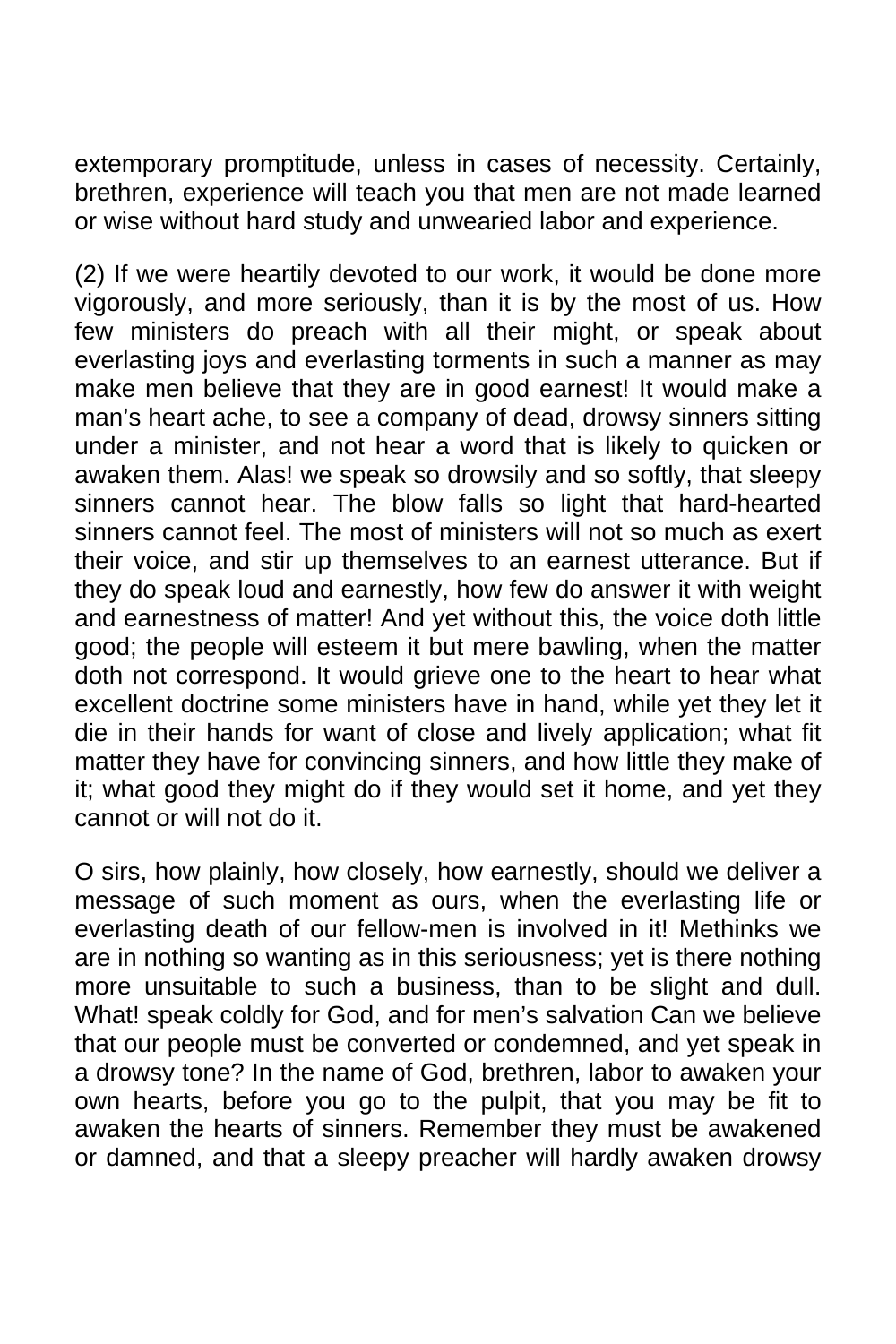sinners. Though you give the holy things of God the highest praises in words, yet, if you do it coldly, you will seem by your manner to unsay what you said in the matter. It is a kind of contempt of great things, especially of so great things, to speak of them without much affection and fervency. The manner, as well as the words, must set them forth. If we are commanded, 'Whatsoever thy hand findeth to do, do it with all thy might,' then certainly such a work as preaching for men's salvation should be done with all our might. But, alas, how few in number are such men! It is only here and there, even among good ministers, that we find one who has an earnest, persuasive, powerful way of speaking, that the people can feel him preach when they hear him.

Though I move you not to a constant loudness in your delivery (for that will make your fervency contemptible), yet see that you have a constant seriousness; and when the matter requireth it (as it should do, in the application at least), then lift up your voice, and spare not your spirits. Speak to your people as to men that must be awakened, either here or in hell. Look around upon them with the eye of faith, and with compassion, and think in what a state of joy or torment they must all be for ever; and then, methinks, it will make you earnest, and melt your heart to a sense of their condition. Oh, speak not one cold or careless word about so great a business as heaven or hell. Whatever you do, let the people see that you are in good earnest. Truly, brethren, they are great works which have to be done, and you must not think that trifling will despatch them. You cannot break men's hearts by jesting with them, or telling them a smooth tale, or pronouncing a gaudy oration. Men will not cast away their dearest pleasures at the drowsy request of one that seemeth not to mean as he speaks, or to care much whether his request be granted or not. If you say that the work is God's, and he may do it by the weakest means, I answer, It is true, he may do so; but yet his ordinary way is to work by means, and to make not only the matter that is preached, but also the manner of preaching instrumental to the work.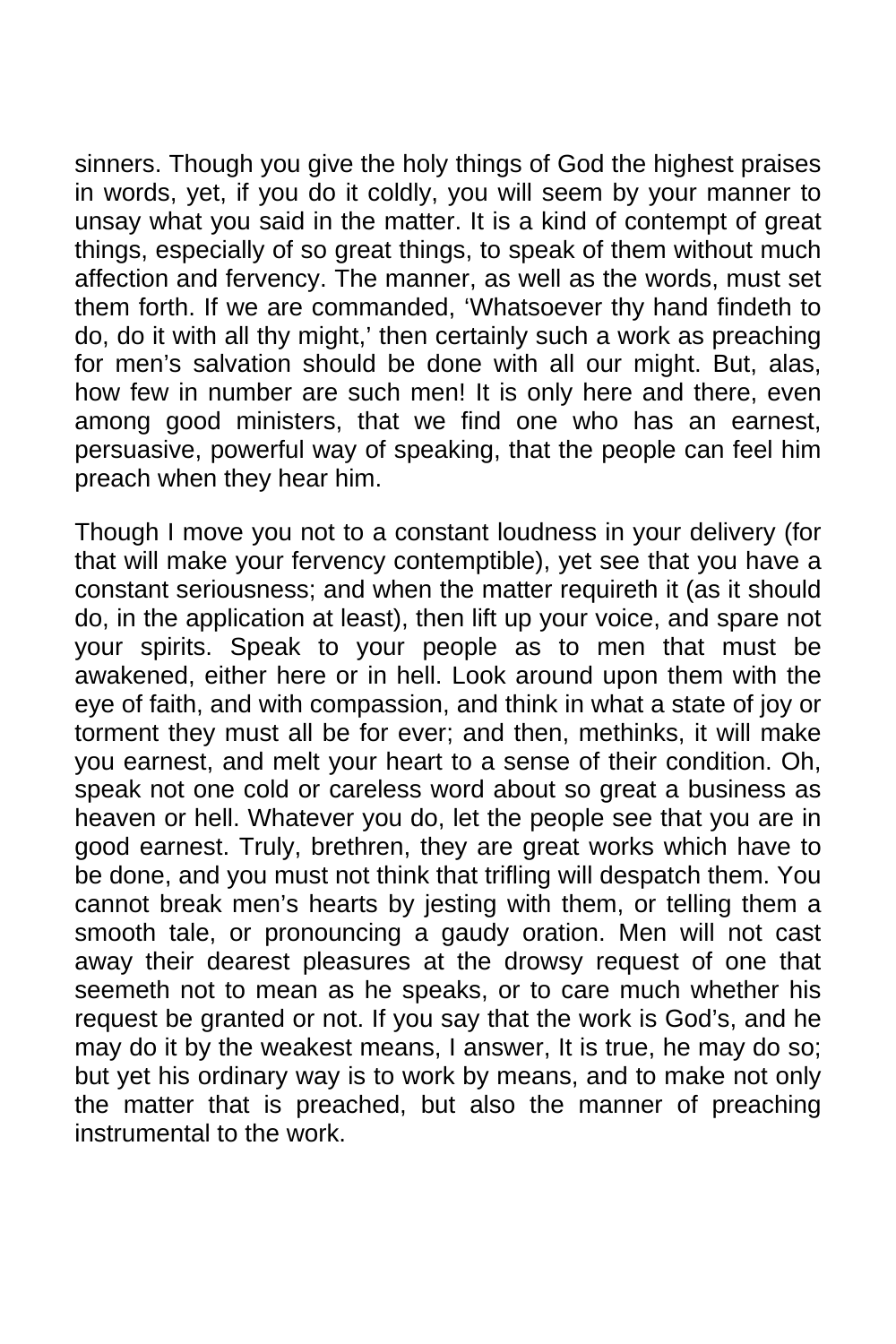With the most of our hearers, the very pronunciation and tone of speech is a great point. The best matter will scarcely move them, if it be not movingly delivered. See, especially, that there be no affectation, but that you speak as familiarly to them as you would do, if you were talking to any of them personally. The want of a familiar tone and expression is a great fault in most of our deliveries, and that which we should be very careful to amend. When a man hath a reading or declaiming tone, like a school-boy saying his lesson, or repeating an oration, few are moved with any thing that he says. Let us, therefore, rouse up ourselves to the work of the Lord, and speak to our people as for their lives, and save them as by violence, 'pulling them out of the fire.' Satan will not be charmed out of his possession: we must lay siege to the souls of sinners, which are his garrison, and find out where his chief strength lieth, and lay the battery of God's ordnance against it, and ply it close, till a breach is made; and then suffer them not by their shifts to repair it again. As we have reasonable creatures to deal with, and as they abuse their reason against the truth, we must see that our sermons be all convincing, and that we make the light of Scripture and Reason shine so bright in the faces of the ungodly, that it may even force them to see, unless they wilfully shut their eyes. A sermon full of mere words, how neatly soever it be composed, while it wants the light of evidence, and the life of zeal, is but an image or a well-dressed carcass.

In preaching, there is a communion of souls, and a communication of somewhat from ours to theirs. As we and they have understandings and wills and affections, so must the bent of our endeavors be to communicate the fullest light of evidence from our understandings to theirs, and to warm their hearts, by kindling in them holy affections as by a communication from our own. The great things which we have to commend to our hearers have reason enough on their side, and lie plain before them in the Word of God. We should, therefore, be furnished with all kind of evidence, so that we may come as with a torrent upon their understandings, and with our reasonings and expostulations to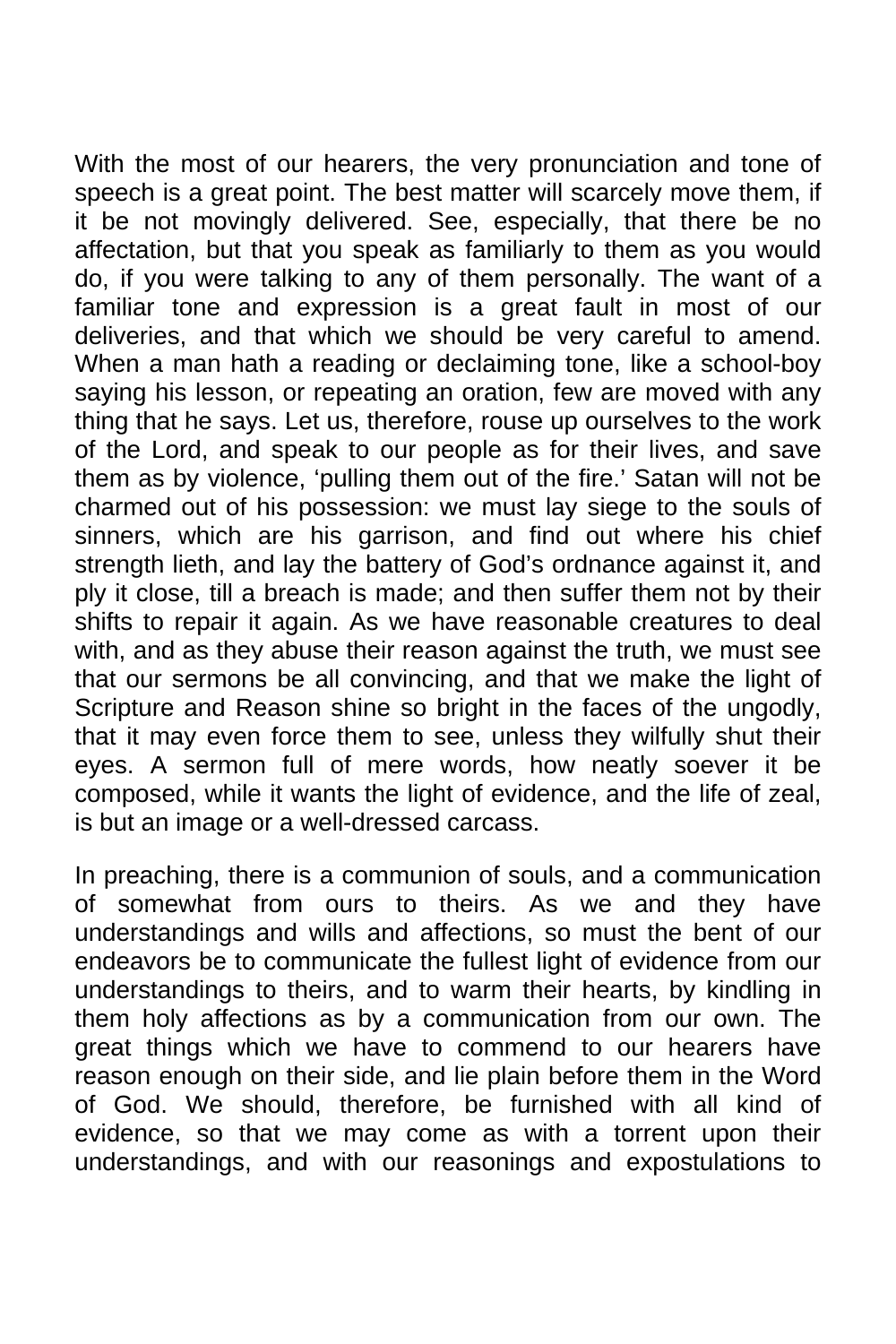pour shame upon all their vain objections, and bear down all before us, that they may be forced to yield to the power of truth.

(3) If we are heartily devoted to the work of God, why do we not compassionate the poor unprovided congregations around us, and take care to help them to find able ministers; and, in the mean time, go out now and then to their assistance, when the business of our particular charge will give us any leave? A sermon in the more ignorant places, purposely for the work of conversion, delivered by the most lively, powerful preachers, might be a great help where constant means are wanting.

3. Another sad discovery that we have not so devoted ourselves and all we have to the service of God as we ought, is our prevailing regard to our worldly interests in opposition to the interest and work of Christ. This I shall manifest in three instances:

(1) The temporizing of ministers. I would not have any to be contentious with those that govern them, nor to be disobedient to any of their lawful commands. But it is not the least reproach of ministers, that the most of them, for worldly advantage, do always suit themselves to the party which is most likely to promote their ends. If they look for secular advantages, they suit themselves to the secular power; if for popular applause, they suit themselves to the Church party that is most in credit. This, alas! is an epidemical malady. In Constantine's days how prevalent were the Orthodox! In Constantius' days they almost all turned Arians, so that there were very few bishops that did not apostatize or betray the truth, even of the very men that had been in the Council of Nicaea. Indeed when not only Liberius,' but great Ossius' himself fell, who had been the president in so many orthodox councils, what better could be expected of weaker men Were it not for secular advantage, how should it come to pass that ministers, in all countries of the world, are either all, or almost all, of that religion that is most in credit, and most consistent with their worldly interests? Among the Greeks, they are all of the Greek profession: among the Papists, they are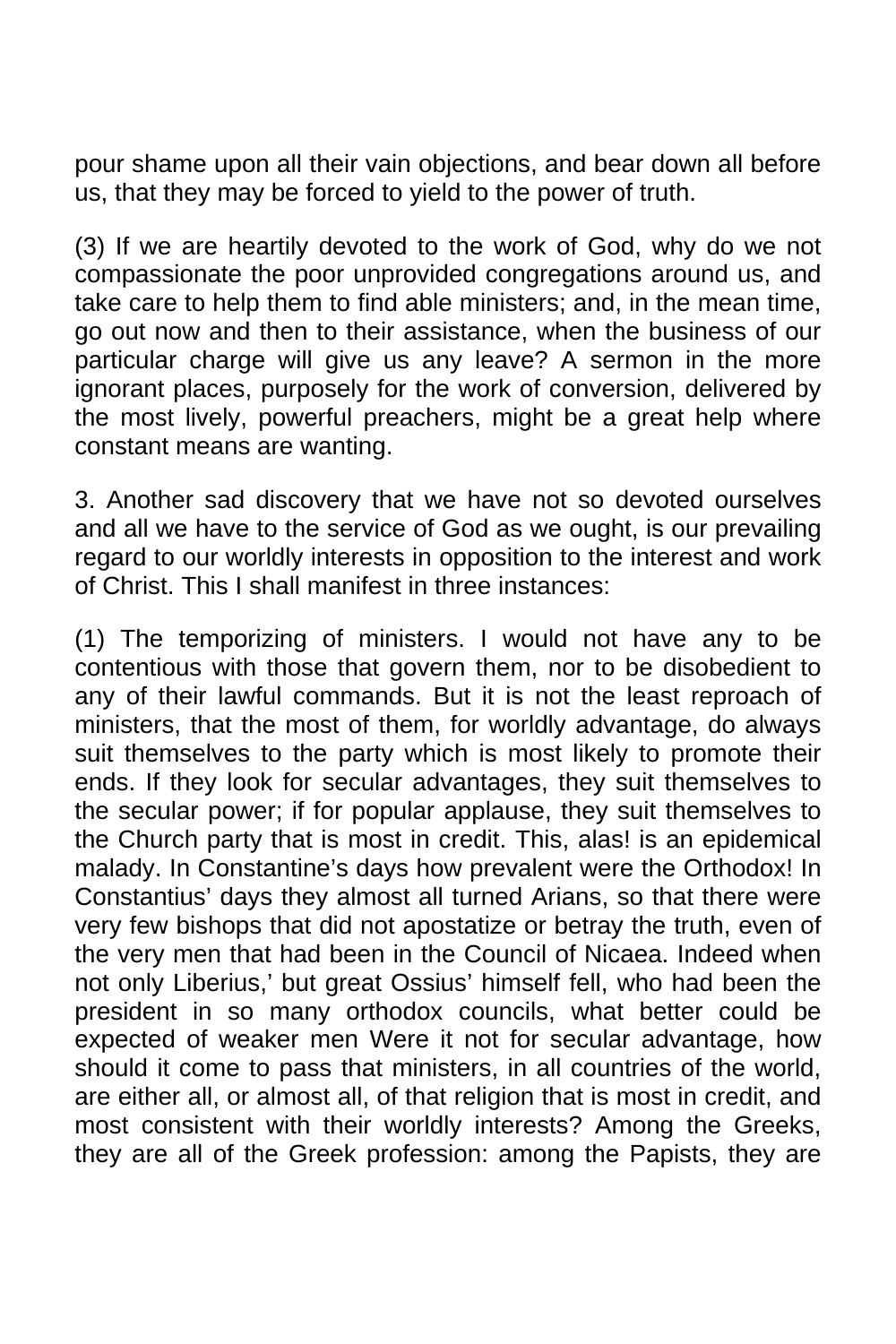almost all Papists: in Norway, Sweden, and Denmark, they are almost all Lutherans: and so in other countries. It is strange that they should be all in the right in one country, and all in the wrong in another, if carnal advantages did not sway much with men, when they engage in the search of truth. The variety of intellect, and numberless other circumstances, would unavoidably occasion a great variety of opinions on various points. But let the prince, and the stream of men in power, go one way, and you shall have the generality of ministers agree with them to a hair, and that without any extraordinary search. How generally did the common sort of ministers change their religion with the prince, at several times, in this land! Not all, indeed, as our Martyrology can witness, but yet the most. And the same tractable distemper doth still follow us; so that it occasioneth our enemies to say, that reputation and preferment are our religion and our reward.

(2) We too much mind worldly things, and shrink from duties that will injure or hinder our temporal interests. How common is it for ministers to drown themselves in worldly business! Too many are such as the sectaries would have us to be, who tell us that we should go to the plough and labor for our living, and preach without so much study. This is a lesson which is easily learned. Men show no anxiety to cast off care, that their own souls and the Church may have all their care.

And especially, how commonly are those duties neglected, that are likely, if performed, to diminish our estates! Are there not many, for example, that dare not, that will not, set up the exercise of discipline in their churches, because it may hinder the people from paying them their dues? They will not offend sinners with discipline, lest they offend them in their estates. I find money is too strong an argument for some men to answer, that yet can proclaim 'the love of it to be the root of all evil,' and can make long orations of the danger of covetousness. I will at present say no more to them but this: If it was so deadly a sin in Simon Magus to offer to buy the gift of God with money, what is it to sell his gift, his cause, and the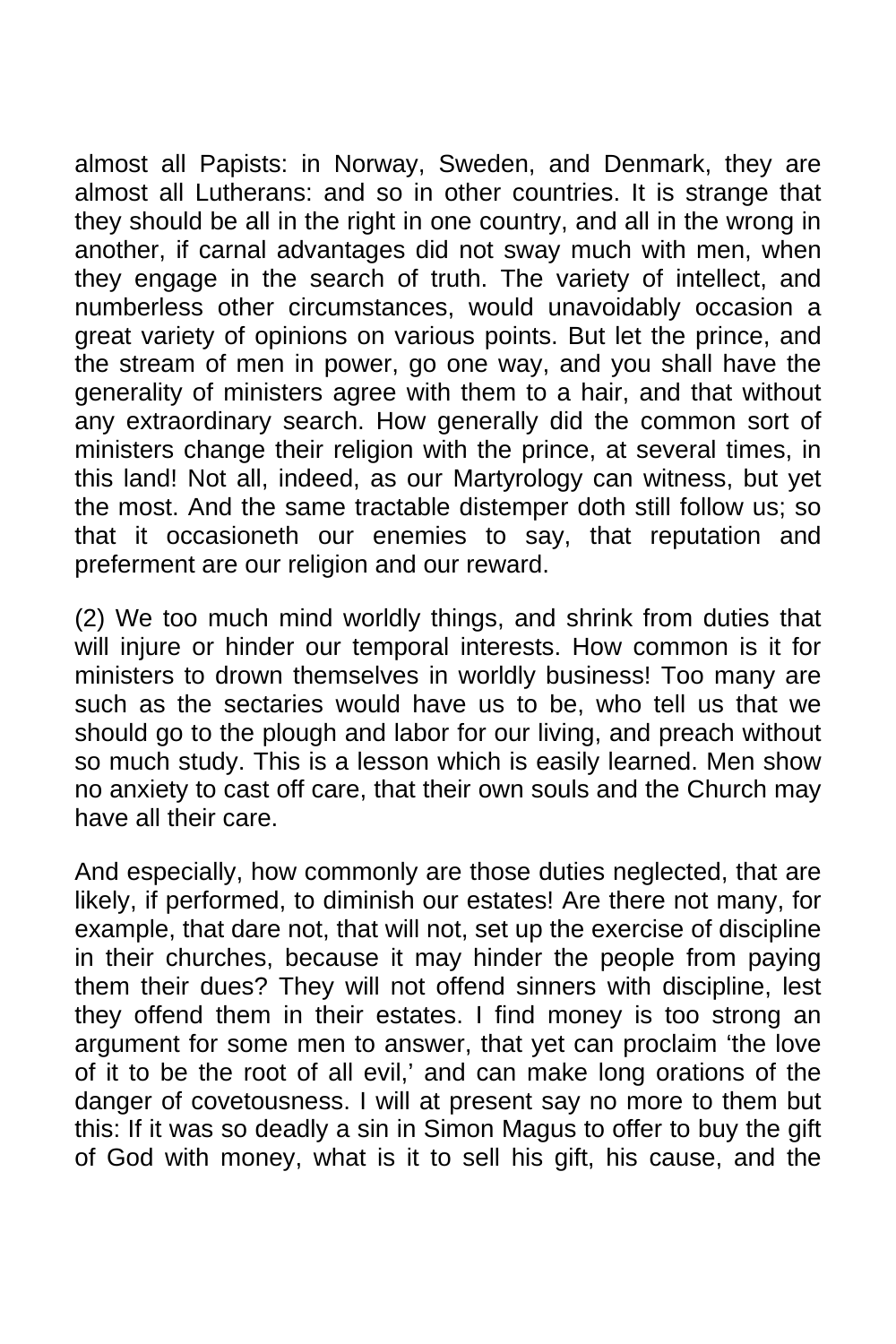souls of men for money? And what reason have we to fear, lest our money perish with us!

(3) Our barrenness in works of charity, and in improving all we have for our Master's service. If worldly interest did not much prevail against the interest of Christ and the Church, surely most ministers would be more fruitful in good works, and would more lay out what they have for his glory.

Experience hath fully proved that works of charity do most powerfully remove prejudice, and open the heart to words of piety. If men see that you are addicted to do good, they will the more easily believe that you are good, and that it is good which you persuade them to. When they see that you love them, and seek their good, they will the more easily trust you. And when they see that you seek not the things of the world, they will the less suspect your intentions, and the more easily be drawn by you to seek that which you seek. Oh, how much good might ministers do, if they did set themselves wholly to do good, and would dedicate all their faculties and substance to that end! Say not that it is a small matter to do good to men's bodies, and that this will but win them to us, and not to God; for it is prejudice that is a great hindrance of men's conversion, and this will help to remove it. We might do men more good, if they were but willing to learn of us; and this will make them willing, and then our further diligence may profit them. I beseech you, brethren, do not think that it is ordinary charity that is expected from you, any more than ordinary piety. You must, in proportion to your talents, go much beyond others. It is not enough to give a little to a poor man: others do that as well as you. But what singular thing do you do with your estates for your Master's service? I know you cannot give away that which you have not; but methinks all that you have should be devoted to God. I know the great objection is, 'We have a wife and children to provide for: a little will not serve them at present, and we are not bound to leave them beggars.' To this I answer: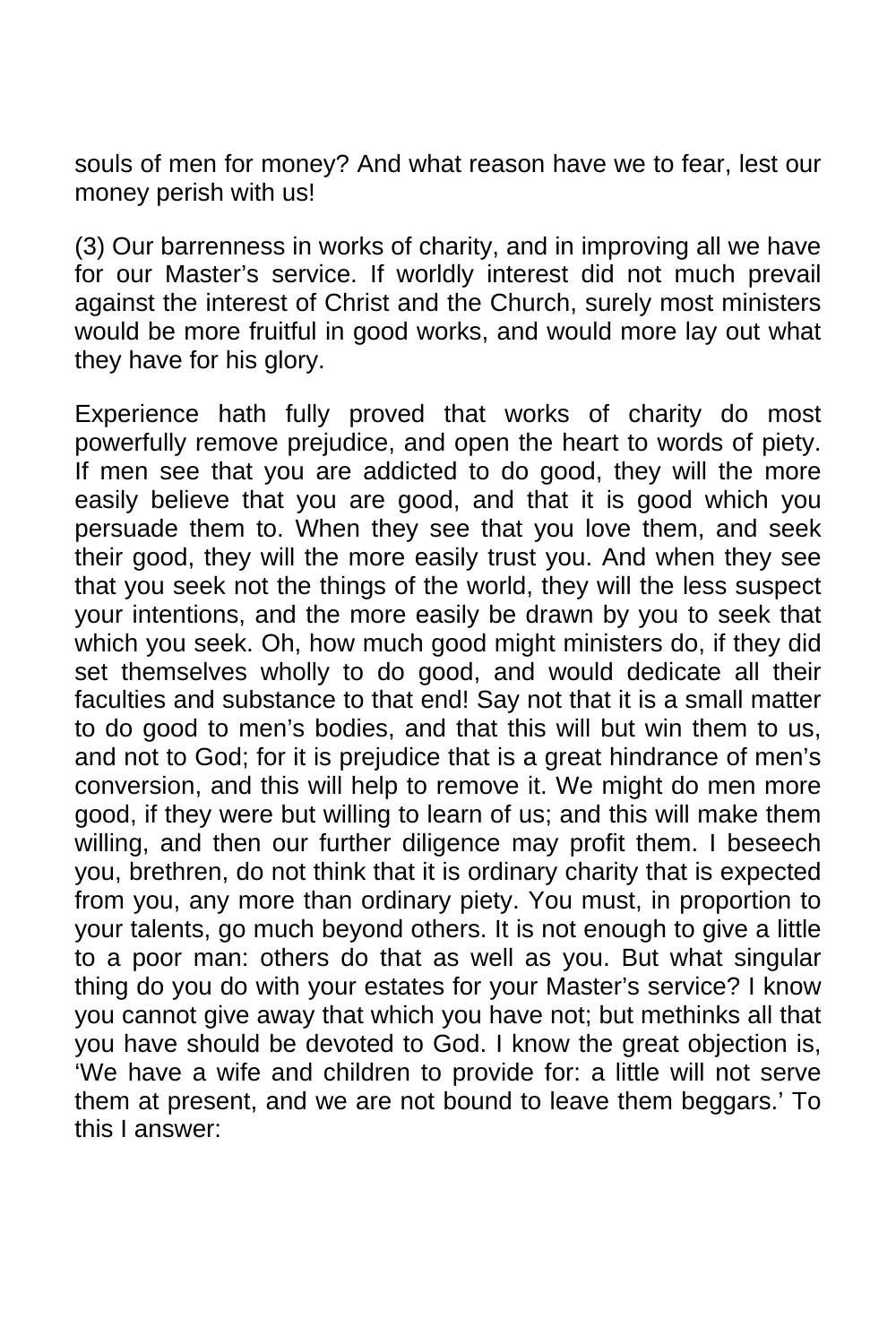[a] There are few texts of Scripture more abused than that of the apostle, 'He that provideth not for his own, and specially for those of his own house, hath denied the faith, and is worse than an infidel.' This is made a pretense for gathering up portions, and providing a full estate for posterity, when the apostle speaketh only against them that did cast their poor kindred and family on the Church, to be maintained out of the common stock, when they were able to do it themselves; as if one that hath a widow in his house that is his mother or daughter, and would have her to be kept by the parish, when he hath enough himself. The following words show that it is present provision, and not future portions, that the apostle speaketh of, when he bids 'them that have widows relieve them, and let not the church be charged, that it may relieve them that are widows indeed.'

[b] You may so educate your children as other persons do, that they may be able to gain their own livelihood by some honest trade or employment, without other great provisions. I know that your charity and care must begin at home, but it must not end there. You are bound to do the best you can to educate your children, so as they may be capable of being most serviceable to God, but not to leave them rich, nor to forbear other necessary works of charity, merely to make a larger provision for them. There must be some proportion between the provision we make for our families, and for the Church of Christ. A truly charitable self-denying heart, that hath devoted itself, and all that it hath, to God, would be the best judge of the due proportions, and would see which way of expense is likely to do God the greatest service, and that way it would take.

[c] I confess I would not have men lie too long under temptations to incontinency, lest they wound themselves and their profession by their falls. But yet methinks it is hard that men can do no more to mortify the concupiscence of the flesh, that they may live in a single condition, and have none of those temptations from wife and children, to hinder them from furthering their ministerial ends by charitable works. If he that marrieth not doth better than he that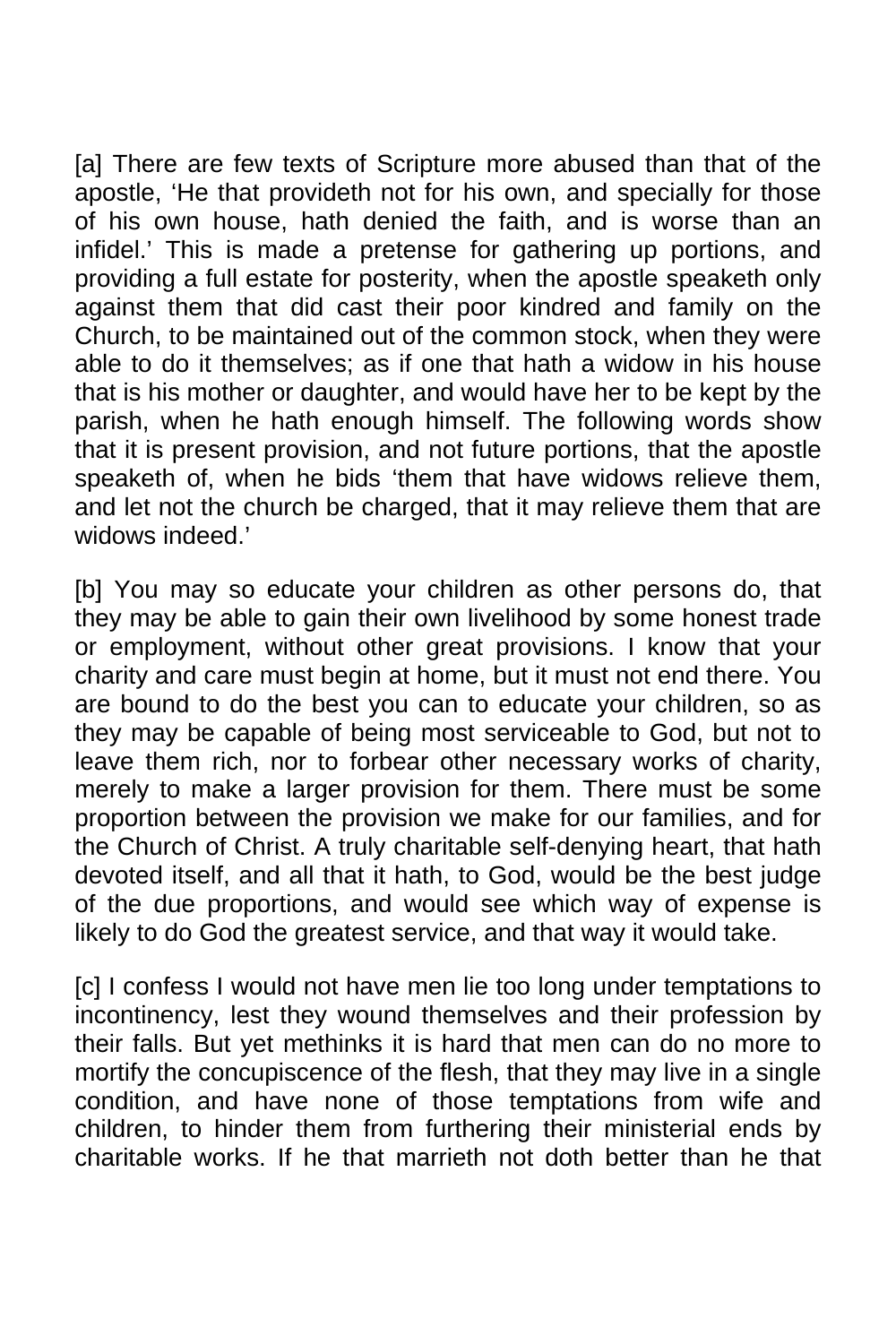doth marry, surely ministers should labor to do that which is best. And if he that can 'receive this saying,' must receive it, we should endeavor after it. This is one of the highest points of the Romish policy, which alleges that it is the duty of bishops, priests, and other religious orders, not to marry, by which means they have no posterity to drain the church's revenues, nor to take up their care; but they make the public cause to be their interest, and they lay out themselves for it while they live, and leave all they have to it when they die. It is a pity that for a better cause we can no more imitate them in self-denial, where it might be done.

[d] But they that must marry, should take such as can maintain themselves and their children, or maintain them at the rate which their temporal means will afford, and devote as much of the church's means to the church's service as they can.

I would put no man upon extremes. But in this case, flesh and blood doth even make good men so partial, that they take their duties, and duties of very great worth and weight, to be extremes. If worldly vanities did not blind us, we might see when a public, or other greater good, did call us to deny ourselves and our families. Why should we not live more nearly and poorer in the world, rather than leave those works undone, which may be of greater use than our plentiful provision? But we consult in points of duty with flesh and blood; and what counsel it will give us, we may easily know. It will tell us we must have a competency; and many pious men's competency is but little below the rich man's rates in the parable (Luke 16:19). If they be not clothed in the best, and 'fare sumptuously every day,' they have not a competency. A man that preacheth an immortal crown, should not seek much after transitory vanity. And he that preacheth the contempt of riches should himself contemn them and show it by his life. And he that preacheth selfdenial and mortification should practice these virtues in the eyes of them to whom he preacheth, if he would have his doctrine believed. All Christians are sanctified; and, therefore, themselves, and all that they have, are consecrated 'to the Master's use.' But ministers are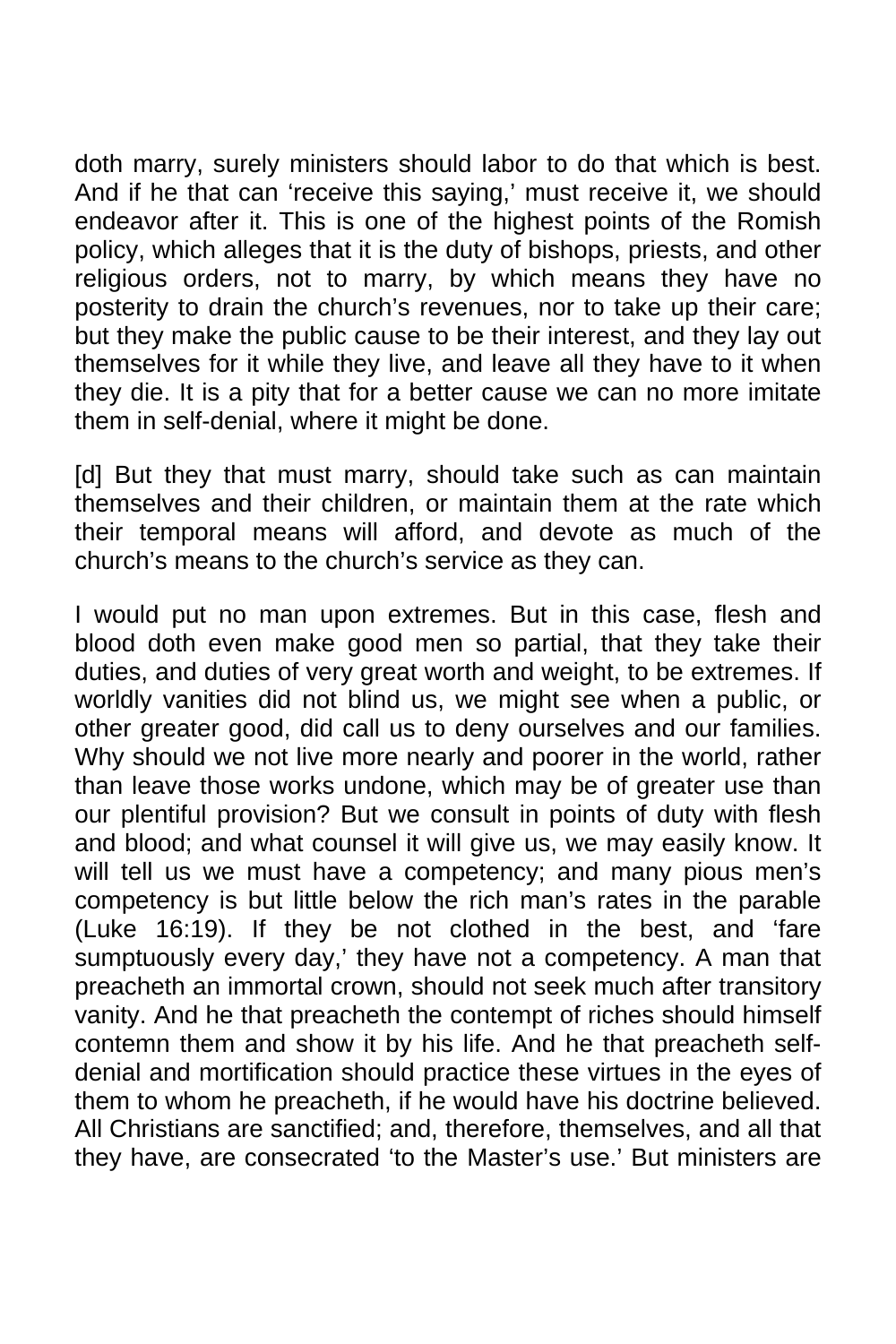doubly sanctified: they are devoted to God, both as Christians and as ministers; and, therefore, they are doubly obligated to honor him with all they have. Oh, brethren, what abundance of good works are before us, and to how few of them do we put our hands! I know the world expecteth more from us than we have; but if we cannot answer the expectations of the unreasonable, let us do what we can to answer the expectations of God, and of conscience, and of all just men. 'This is the will of God, that with well doing we should put to silence the ignorance of foolish men.' Those ministers especially, that have larger incomes, must be larger in doing good. I will give but one instance at this time. There are some ministers who have a hundred and fifty, two hundred, or three hundred pounds a-year of salary, and have so large parishes, that they are not able to do a quarter of the ministerial work, nor once in a year to deal personally with half their people for their instruction, and yet they will content themselves with public preaching, as if that were all that was necessary, and leave almost all the rest undone, to the everlasting danger or damnation of multitudes, rather than maintain one or two diligent men to assist them. Or if they have an assistant, it is but some young man who is but poorly qualified for the work, and not one that will faithfully and diligently watch over the flock, and afford them that personal instruction which is so necessary. If this be not serving ourselves of God, and selling men's souls for our fuller maintenance in the world, what is? Methinks such men should fear, lest, while they are accounted excellent preachers and godly ministers by men, they should be accounted cruel soulmurderers by Christ; and lest the cries of those souls which they have betrayed to damnation, should ring in their ears for ever and ever. Will preaching a good sermon serve the turn, while you never look more after them, but deny them that closer help that is necessary, and alienate that maintenance to your own flesh, which should provide relief for so many souls How can you open your mouths against oppressors, when you yourselves are so great oppressors, not only of men's bodies, but of their souls? How can you preach against unmercifulness, while you are so unmerciful? And how can you talk against unfaithful ministers, while you are so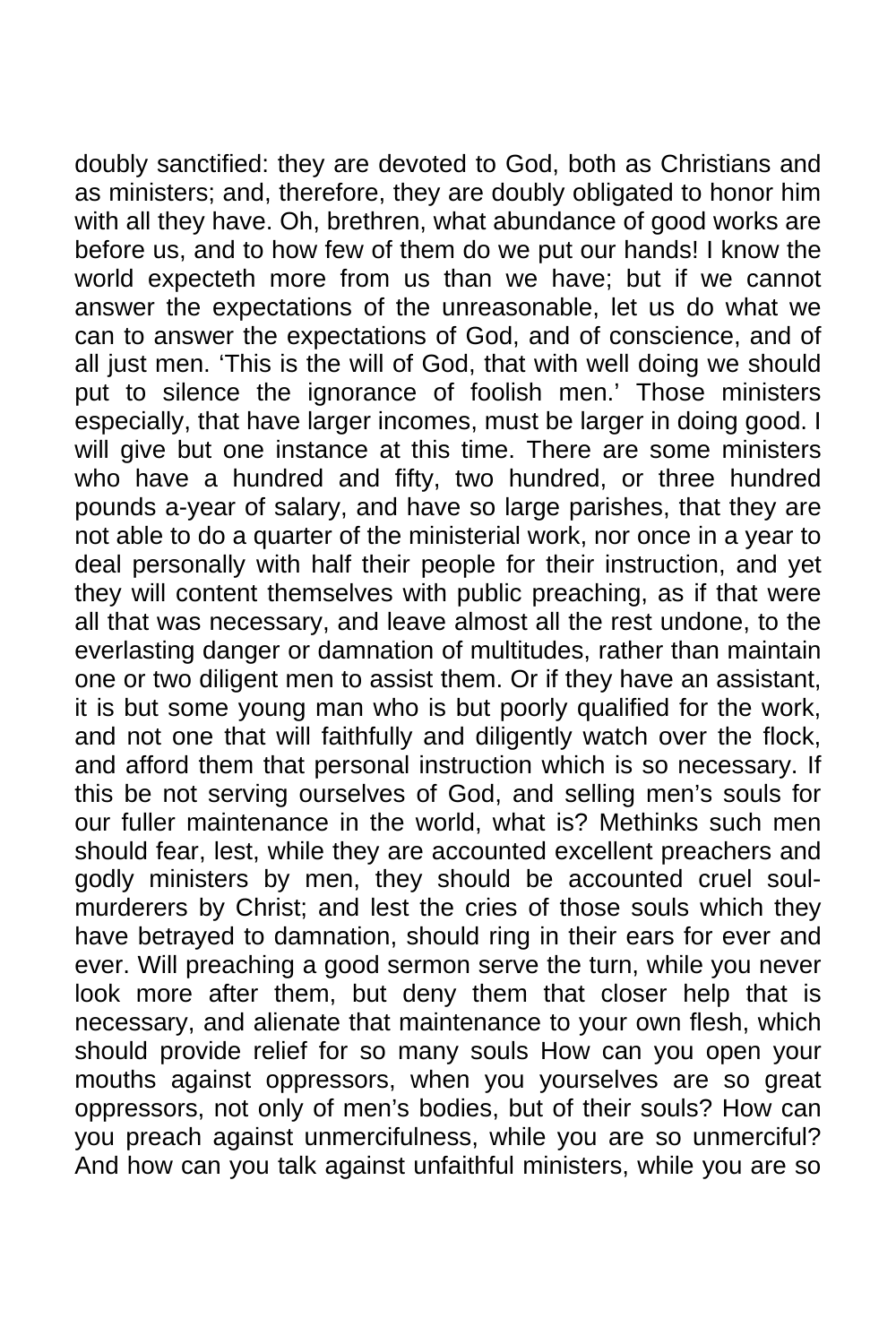unfaithful yourselves? The sin is not small because it is unobserved, and is not odious in the eyes of men, or because the charity which you withhold is such as the people blame you not for withholding. Satan himself, their greatest enemy, hath their consent all along in the work of their perdition. It is no extenuation, therefore, of your sin, that you have their consent: for that you may sooner have for their everlasting hurt, than for their everlasting good.

And now, sirs, I beseech you to take what has been said into consideration; and see whether this be not the great and lamentable sin of the ministers of the gospel, that they be not fully devoted to God, and give not up themselves, and all that they have, to the carrying on of the blessed work which they have undertaken; and whether flesh-pleasing, and self-seeking, and an interest distinct from that of Christ, do not make us neglect much of our duty, and serve God in the cheapest and most applauded part of his work, and withdraw from that which would subject us to cost and sufferings? And whether this do not show, that too many of us are earthly that seem to be heavenly, and mind the things below, while they preach the things above, and idolize the world while they call men to contemn it And as Salvian saith, 'No one neglects salvation more than he who prefers something above God': Despisers of God will prove despisers of their own salvation.

4. We are sadly guilty of undervaluing the unity and peace of the whole Church. Though I scarcely meet with any one who will not speak for unity and peace, or, at least, that will expressly speak against it, yet is it not common to meet with those who are studious to promote it; but too commonly do we find men averse to it, and jealous of it, if not themselves the instruments of division. The Papists have so long abused the name of the catholic Church, that, in opposition to them, many either put it out of their creeds, or only retain the name while they understand not, or consider not the nature of the thing; or think it is enough to believe that there is such a body, though they behave not themselves as members of it. If the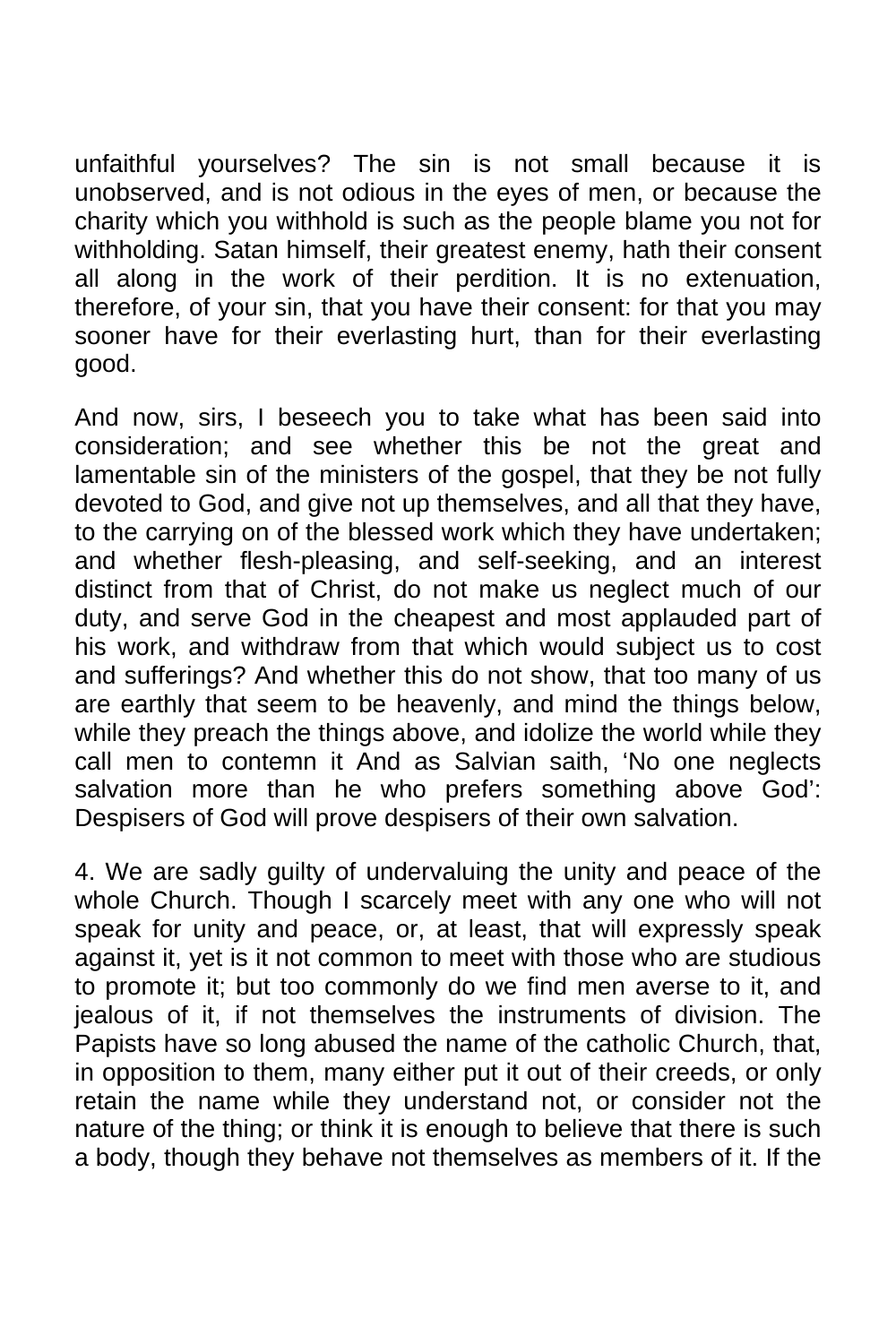Papists will idolize the Church, shall we therefore deny it, disregard it, or divide it? It is a great and a common sin throughout the Christian world, to take up religion in a way of faction; and instead of a love and tender care of the universal Church, to confine that love and respect to a party. Not but that we must prefer, in our estimation and communion, the purer parts before the impure, and refuse to participate with any in their sins; yet the most infirm and diseased part should be compassionated and assisted to the utmost of our power; and communion must be held as far as is lawful, and nowhere avoided, but upon the urgency of necessity; as we must love those of our neighborhood that have the plague or leprosy, and afford them all the relief we can, and acknowledge all our just relations to them, and communicate to them, though we may not have local communion with them; and in other diseases which are not so infectious, we may be the more with them for their help, by how much the more they need it.

Of the multitude that say they are of the catholic Church, it is rare to meet with men of a catholic spirit. Men have not a universal consideration of, and respect to, the whole Church, but look upon their own party as if it were the whole. If there be some called Lutherans, some Calvinists, some subordinate divisions among these, and so of other parties among us, most of them will pray hard for the prosperity of their party, and rejoice and give thanks when it goes well with them; but if any other party suffer, they little regard it, as if it were no loss at all to the Church. If it be the smallest parcel that possesseth not many nations, no, nor cities on earth, they are ready to carry it, as if they were the whole Church, and as if it went well with the Church when it goes well with them. We cry down the Pope as Antichrist, for including the Church in the Romish pale, and no doubt but it is abominable schism: but, alas! how many do imitate them too far, while they reprove them! And as the Papists foist the word Roman into their creed, and turn the catholic Church into the Roman Catholic church, as if there were no other catholics, and the Church were of no larger extent, so is it with many others as to their several parties. Some will have it to be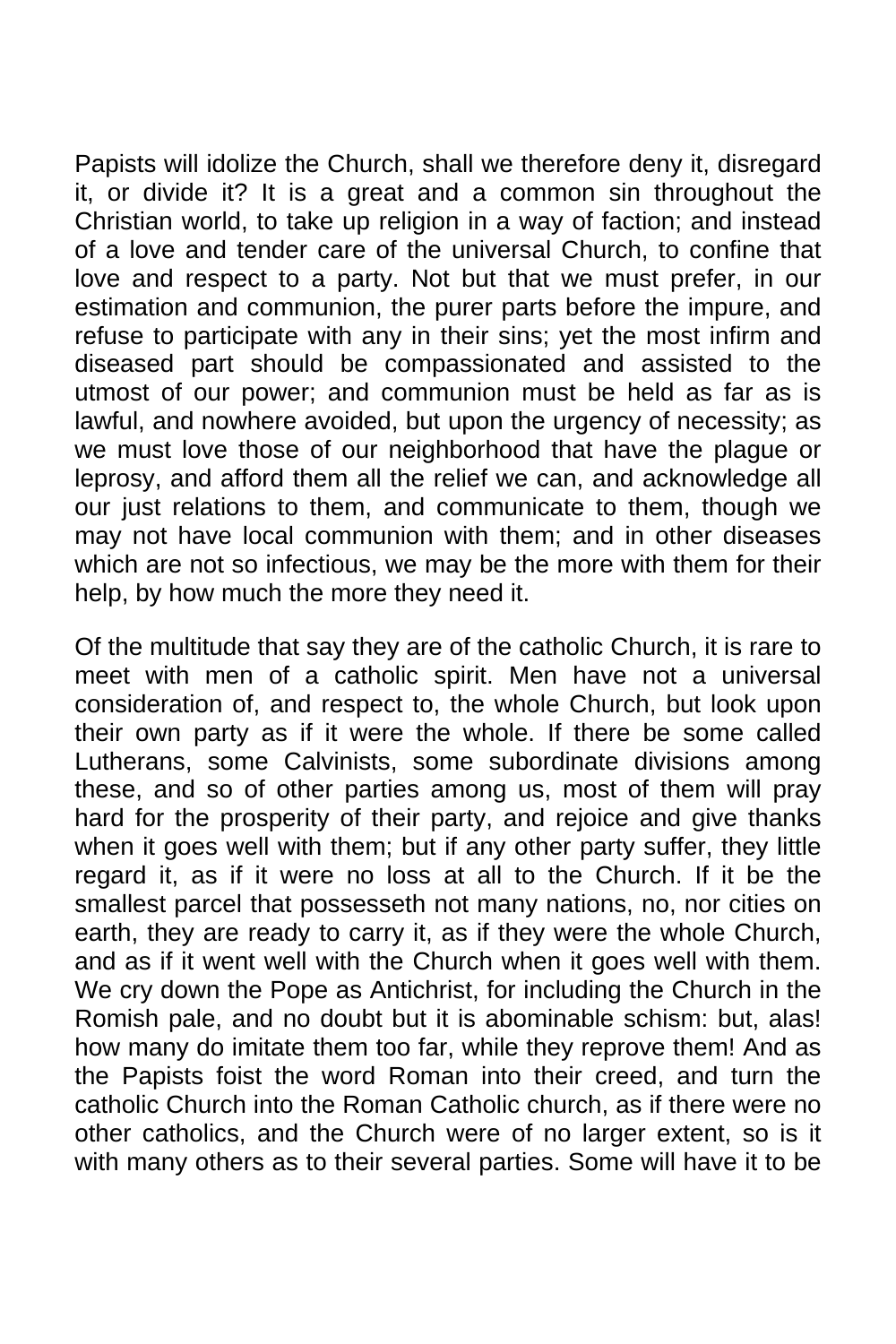the Lutheran catholic church, and some the Reformed catholic church; some the Anabaptist catholic church, and so of some others. And if they differ not among themselves, they are little troubled at differing from others, though it be from almost all the Christian world. The peace of their party they take for the peace of the Church. No wonder, therefore, if they carry it no further.

How rare is it to meet with a man that smarteth or bleedeth with the Church's wounds, or sensibly taketh them to heart as his own, or that ever had solicitous thoughts of a cure! No; but almost every party thinks that the happiness of the rest consisteth in turning to them; and because they be not of their mind, they cry, Down with them! and are glad to hear of their fall, as thinking that is the way to the Church's rising, that is, their own. How few are there who understand the true state of controversies between the several parties; or that ever well discerned how many of them are but verbal, and how many are real! And if those that understand it do, in order to right information and accommodation, disclose it to others, it is taken as an extenuation of their error, and as a carnal compliance with them in their sin. Few men grow zealous for peace till they grow old, or have much experience of men's spirits and principles, and see better the true state of the Church, and the several differences, than they did before. And then they begin to write their Irenicons, and many such are extant at this day. As a young man in the heat of his lust and passion was judged to be no fit auditor of moral philosophy, so we find that those same young men who may be zealous for peace and unity, when they are grown more experienced, are zealous for their factions against these in their youthful heat. And therefore, such peace-makers as these before-mentioned do seldom do much greater good than to quiet their own consciences in the discharge of so great a duty, and to moderate some few, and save them from further guilt, and to leave behind them, when they are dead, a witness against a wilful, selfconceited, unpeaceable world. Nay, commonly it bringeth a man under suspicion either of favoring some heresy or abating his zeal, if he do but attempt a pacificatory work. As if there were no zeal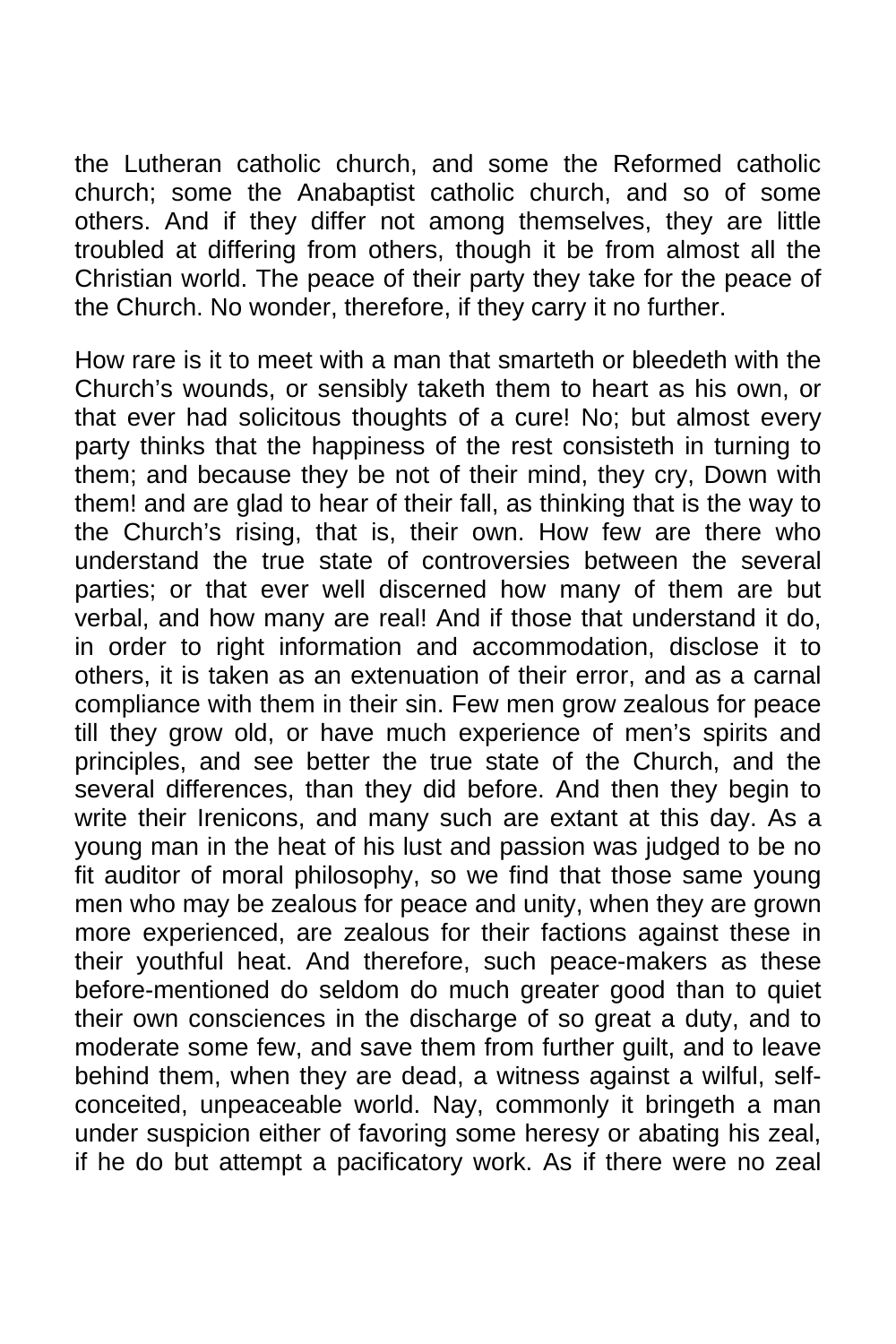necessary for the great fundamental verities of the Church's unity and peace, but only for parties, and some particular truths. And a great advantage the devil hath got this way, by employing his own agents, the unhappy Socinians, in writing so many treatises for catholic and arch-catholic unity and peace, which they did for their own ends; by which means the enemy of peace hath brought it to pass, that whoever maketh motion for peace, is presently under suspicion of being one that hath need of it for an indulgence to his own errors. A fearful case, that heresy should be credited, as if none were such friends to unity and peace as they; and that so great and necessary a duty, upon which the Church's welfare doth so depend, should be brought into such suspicion or disgrace. Brethren, I speak not all this without apparent reason. We have as sad divisions among us in England, considering the piety of the persons, and the smallness of the matter of our discord, as most nations under heaven have known. The most that keeps us at odds is but the right form and order of Church government. Is the distance so great, that Presbyterian, Episcopalian, and Independent might not be well agreed Were they but heartily willing and forward for peace, they might. I know they might. I have spoken with some moderate men of all the parties, and I perceive, by their concessions, it were an easy work. Were men's hearts but sensible of the Church's case, and unfeignedly touched with love to one another, and did they but heartily set themselves to seek it, the settling of a safe and happy peace were an easy work. If we could not in every point agree, we might easily narrow our differences, and hold communion upon our agreement in the main; determining on the safest way for managing our few and small disagreements, without the danger or trouble of the Church. But is this much done ? It is not done. To the shame of all our faces be it spoken, it is not done. Let each party flatter themselves now as they please, it will be recorded to the shame of the ministry of England while the gospel shall abide in the world.

And oh what heinous aggravations do accompany this sin! Never men, since the apostles' days, I think, did make greater profession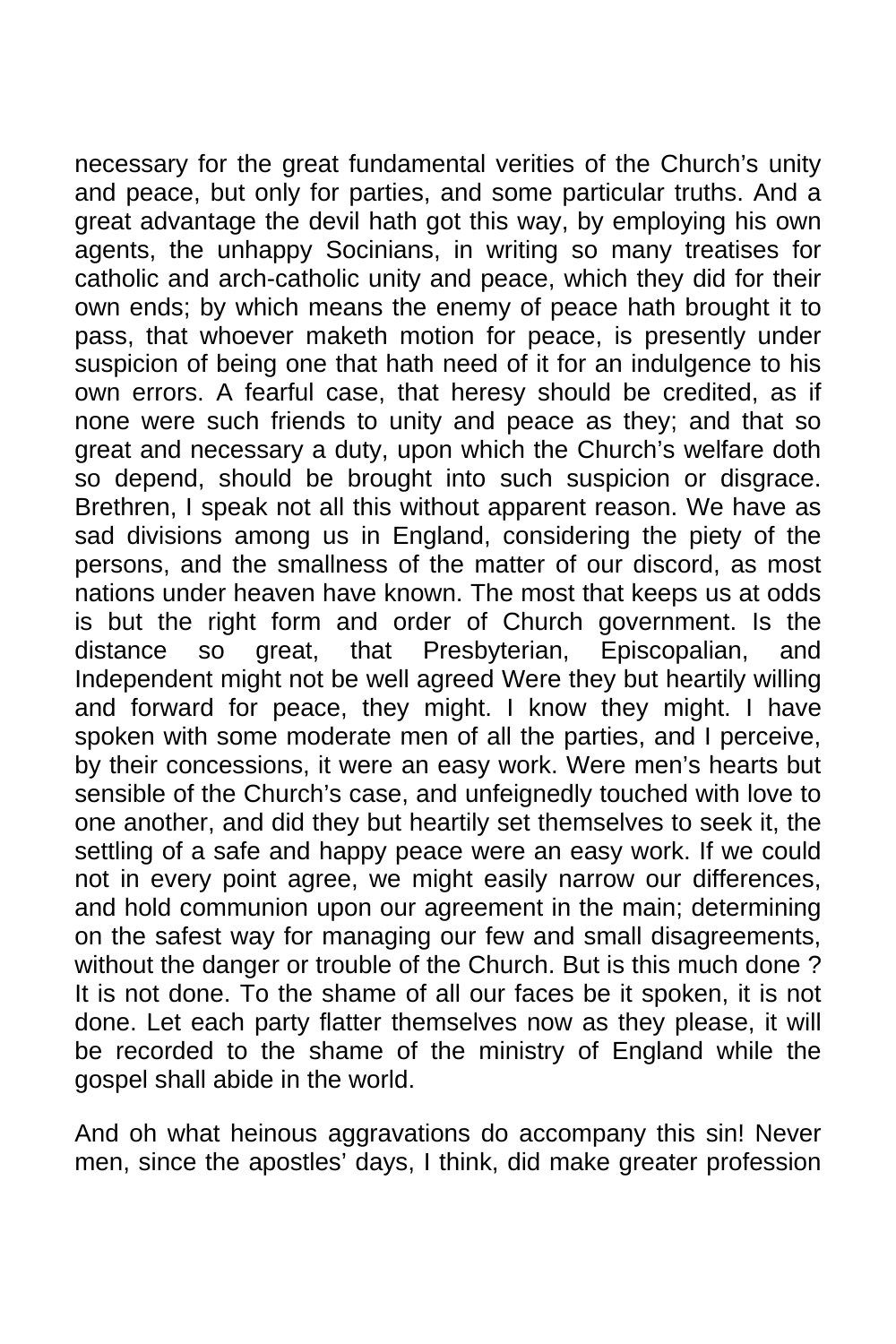of godliness. The most of them are bound by solemn oaths and covenants, for unity and reformation: they all confess the worth of peace, and most of them will preach for it, and talk for it, while yet they sit still and neglect it, as if it were not worth the looking after. They will read and preach on those texts that command us to 'follow peace with all men,' and 'as much as in us lieth, to live peaceably with them." and yet they are so far from following it, and doing all they possibly can for it, that many snarl at it, and malign and censure any that endeavor to promote it; as if all zeal for peace did proceed from an abatement of our zeal for holiness; and as if holiness and peace were so fallen out, that there were no reconciling them: when yet it has been found, by long experience, that concord is a sure friend to piety, and piety always moves to concord; while, on the other hand, errors and heresies are bred by discord, as discord is bred and fed by them. We have seen, to our sorrow, that where the servants of God should have lived together as one – of one heart, and one soul, and one lip – and should have promoted each other's faith and holiness, and admonished and assisted each other against sin, and rejoiced together in the hope of future glory, we have, on the contrary, lived in mutual jealousies, and drowned holy love in bitter contentions, and studied to disgrace and undermine one another, and to increase our own parties by right or wrong. We, that were wont to glory of our love to the brethren as a mark of our sincerity in the faith, have now turned it into the love of a party only; and those that are against that party have more of our spleen and envy and malice, than our love. I know this is not so with all, nor prevalently with any true believer; but yet it is so common, that it may cause us to question the sincerity of many that are thought by themselves and others to be most sincere. And it is not ourselves only that are scorched in this flame, but we have drawn our people into it, and cherished them in it, so that most of the godly in the nation are fallen into parties, and have turned much of their ancient piety into vain opinions and disputes and envyings and animosities. Yea, whereas it was wont to be made the certain mark of a graceless wretch to deride the godly, how few are there now that stick at secretly deriding and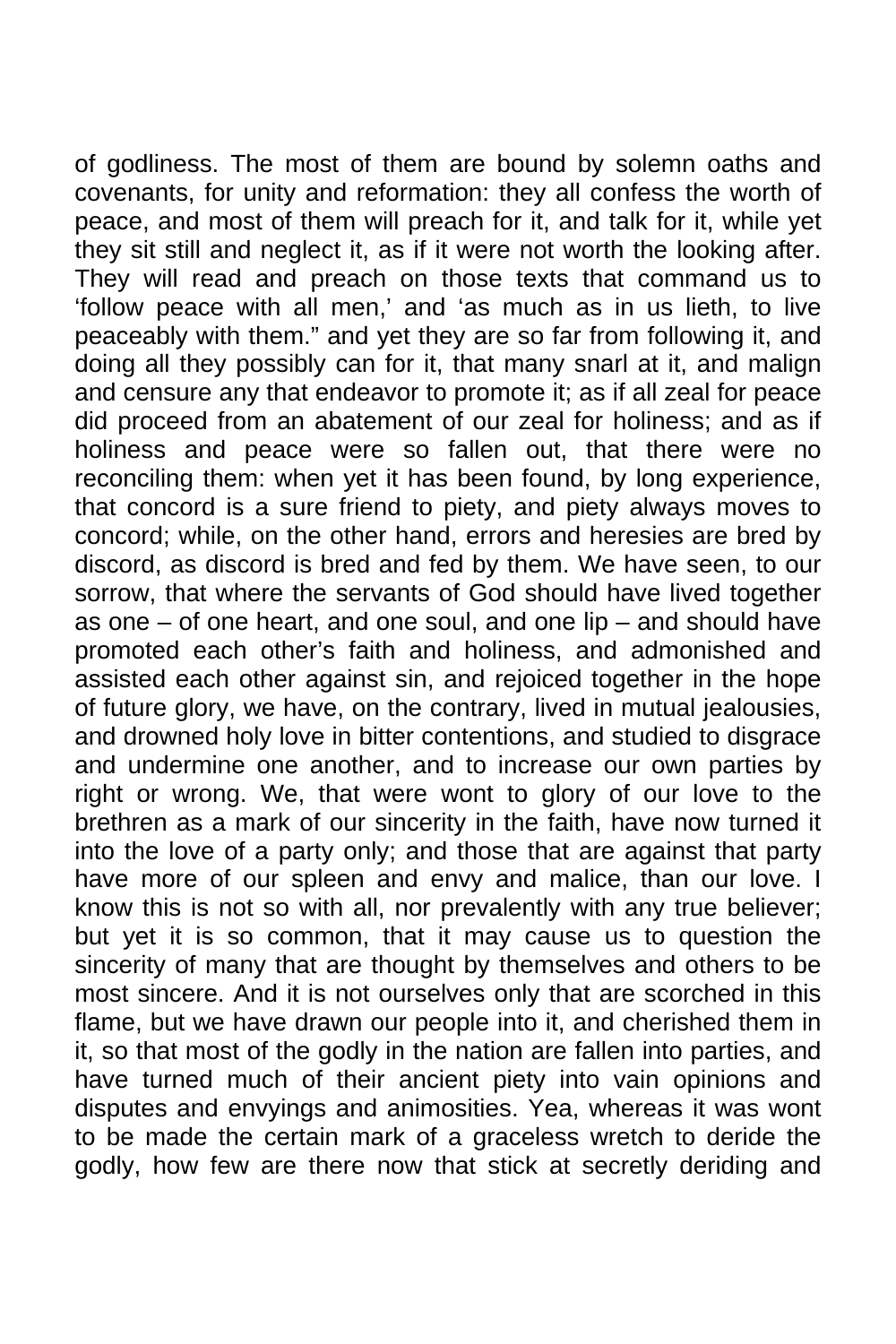slandering those that are not of their opinions! A pious Prelatical man can reverently scorn and slander a Presbyterian; and a Presbyterian an Independent; and an Independent both. And, what is the worst of all, the common ignorant people take notice of all this, and do not only deride us, but are hardened by us against religion; and when we go about to persuade them to be religious, they see so many parties, that they know not which to join; and think that it is as good to be of none at all, as of any, since they are uncertain which is the right; and thus thousands are grown into a contempt of all religion, by our divisions; and many poor carnal wretches begin to think themselves in the better case of the two, because they hold to their old formalities, when we hold to nothing.

I know that some of these men are learned and reverend, and intend not such mischievous ends as these. The hardening of men in ignorance is not their design. But this is the thing effected. To intend well in doing ill is no rarity. Who can, in reverence to any man on earth, sit still and hold his tongue, while he seeth people thus run to their own destruction, and the souls of men undone by the contentions of divines for their several parties and interests? The Lord that knows my heart, knows, (if I know it myself,) that as I am not of any one of these parties, so I speak not a word of this in a factious partiality for one party, or against another, as such, much less in spleen against any person; but if I durst in conscience, I would have silenced all this, for fear of giving them offense whom I must honor. But what am I but a servant of Christ? and what is my life worth, but to do him service? and whose favor can recompense me for the ruin of the Church? and who can be silent while souls are undone? Not I, for my part, while God is my Master, and his word my rule; his work my business; and the success of it, for the saving of souls, my end. Who can be reconciled to that which so lamentably crosseth his Master's interest, and his main end in life? Nor yet would I have spoken any of this, had it been only in respect to my own charge, where, I bless God, the sore is but small, in comparison of what it is in many other places. But the knowledge of some neighboring congregations, and of others more remote, hath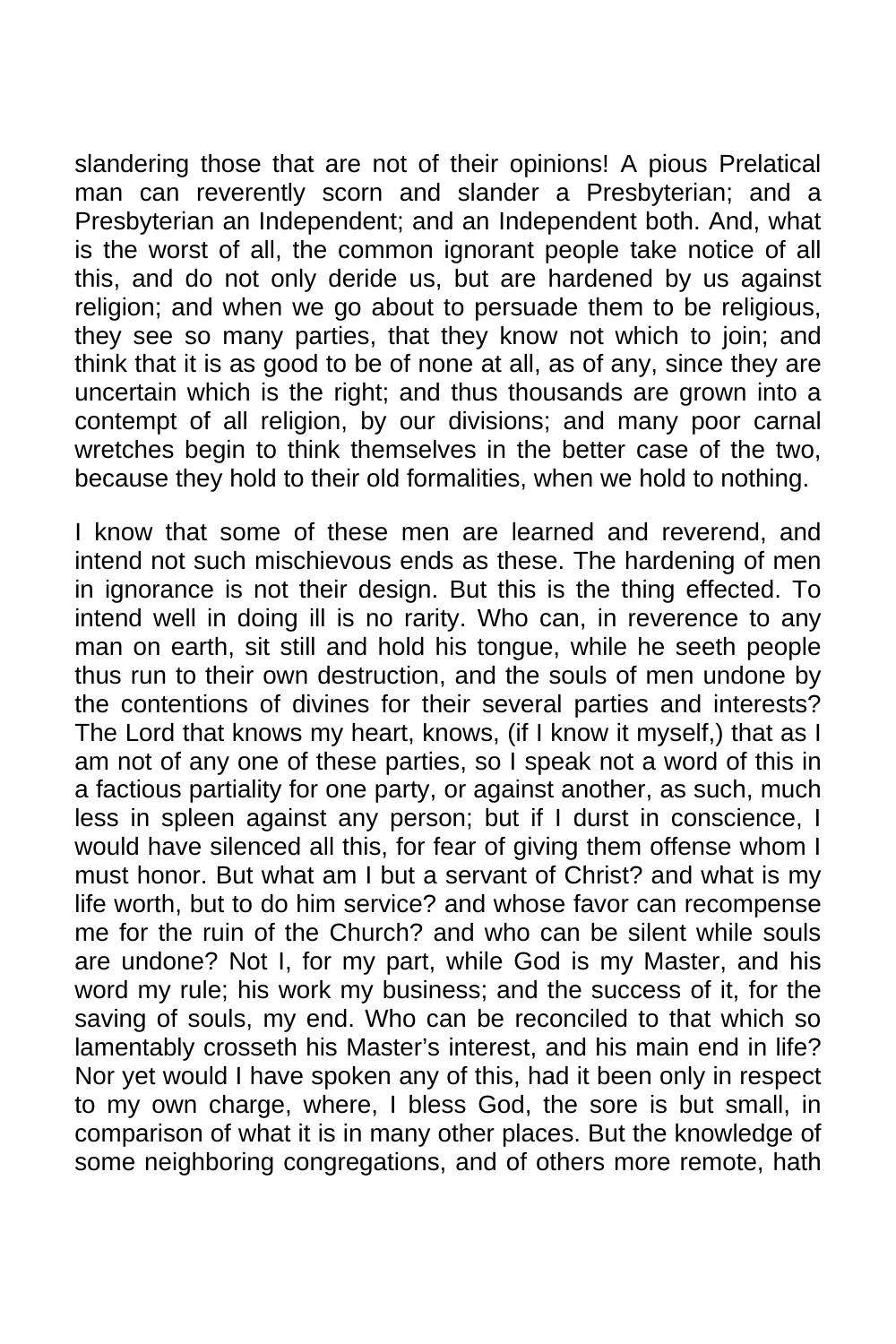drawn out these observations from me. We may talk of peace, indeed, as long as we live, but we shall never obtain it but by returning to the apostolical simplicity. The Papists' faith is too big for all men to agree upon, or even all their own, if they enforced it not with arguments drawn from the fire, the halter, and the strappado. And many Anti-papists do too much imitate them in the tedious length of their subscribed confessions, and the novelty of their impositions, when they go furthest from them in the quality of the things imposed. When we once return to the ancient simplicity of faith, then, and not till then, shall we return to the ancient love and peace. I would therefore recommend to all my brethren, as the most necessary thing to the Church's peace, that they unite in necessary truths, and bear with one another in things that may be borne with; and do not make a larger creed, and more necessaries, than God hath done. To this end, let me entreat you to attend to the following things:

(1) Lay not too great a stress upon controverted opinions, which have godly men, and, especially, whole churches, on both sides.

(2) Lay not too great a stress on those controversies that are ultimately resolvable into philosophical uncertainties, as are some unprofitable controversies about freewill, the manner of the Spirit's operations and the Divine decrees.

(3) Lay not too great a stress on those controversies that are merely verbal, and which if they were anatomized, would appear to be no more. Of this sort are far more (I speak it confidently upon certain knowledge) that make a great noise in the world, and tear the Church, than almost any of the eager contenders that ever I spoke with do seem to discern, or are like to believe.

(4) Lay not too much stress on any point of faith which was disowned by or unknown to the whole Church of Christ, in any age, since the Scriptures were delivered to us.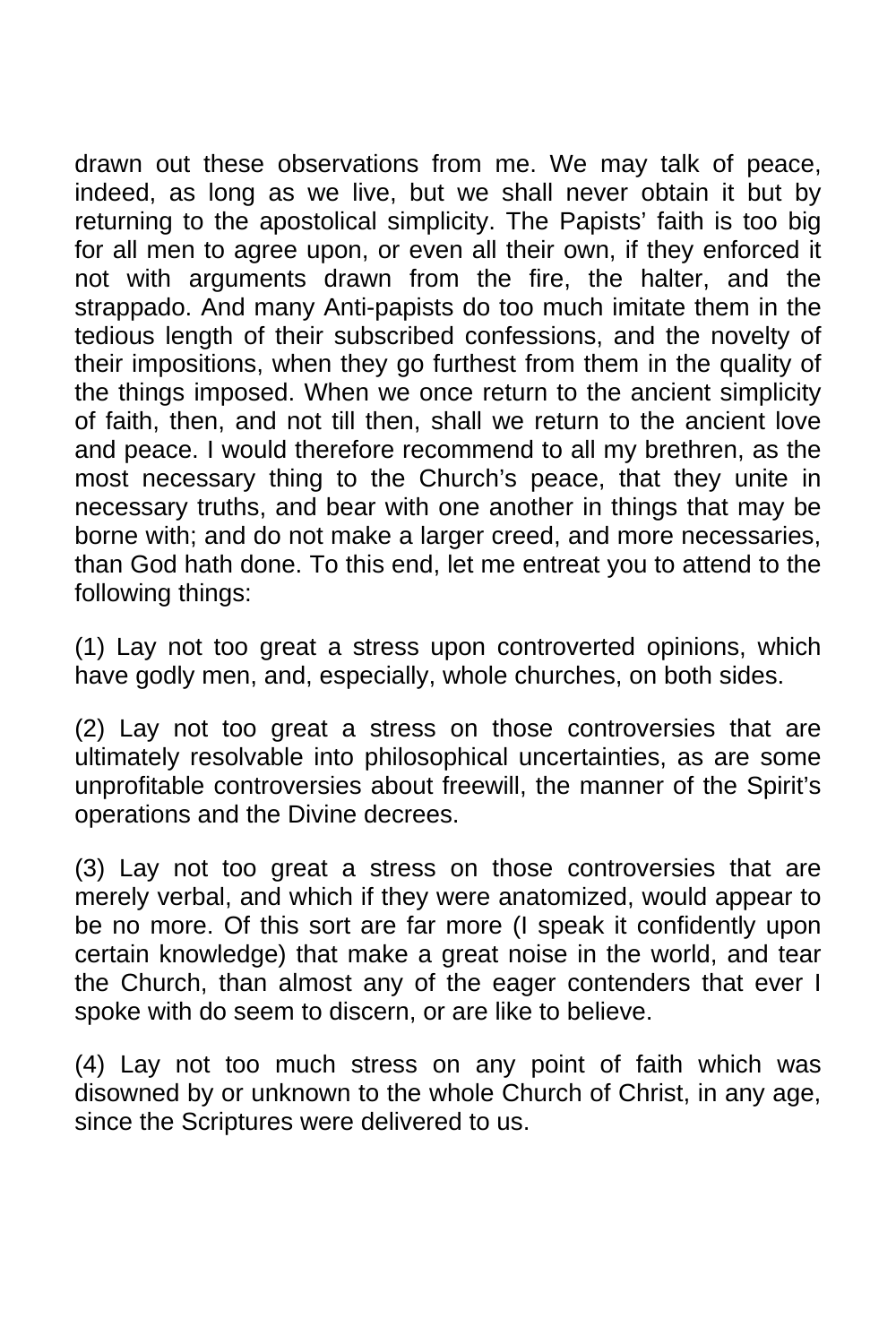(5) Much less should you lay great stress on those of which any of the more pure or judicious ages were wholly ignorant.

(6) And least of all should you lay much stress on any point which no one age since the apostles did ever receive, but all commonly held the contrary.

I know it is said that a man may subscribe the Scripture, and the ancient creeds, and yet maintain Socinianism, or other heresies. To which I answer, So he may another test which your own brains shall contrive: and while you make a snare to catch heretics, instead of a test for the Church's communion, you will miss your end; and the heretic, by the slipperiness of his conscience, will break through, and the tender Christian may possibly be ensnared. And by your new creed the Church is like to have new divisions, if you keep not close to the words of Scripture.

He that shall live to that happy time when God will heal his broken churches, will see all this that I am pleading for reduced to practice, and this moderation takes place of the new-dividing zeal, and the doctrine of the sufficiency of Scripture established; and all men's confessions and comments valued only as subservient helps, and not made the test of Church communion, any further than they are the same with Scripture. Till, however, the healing age come, we cannot expect that healing truths will be entertained, because there are not healing spirits in the leaders of the Church. But when the work is to be done, the workmen will be fitted for it; and blessed will be the agents of so glorious a work.

5. Lastly, We are sadly negligent in performing acknowledged duties, for example, church discipline. If there be any work of reformation to be set afoot, how many are there that will go no further than they are drawn! It were well if all would do even that much. And when a work is like to prove difficult and costly, how backward are we to it, and how many excuses do we make for the omission of it! What hath been more talked of, and prayed for, and contended about in England, for many years past, than discipline?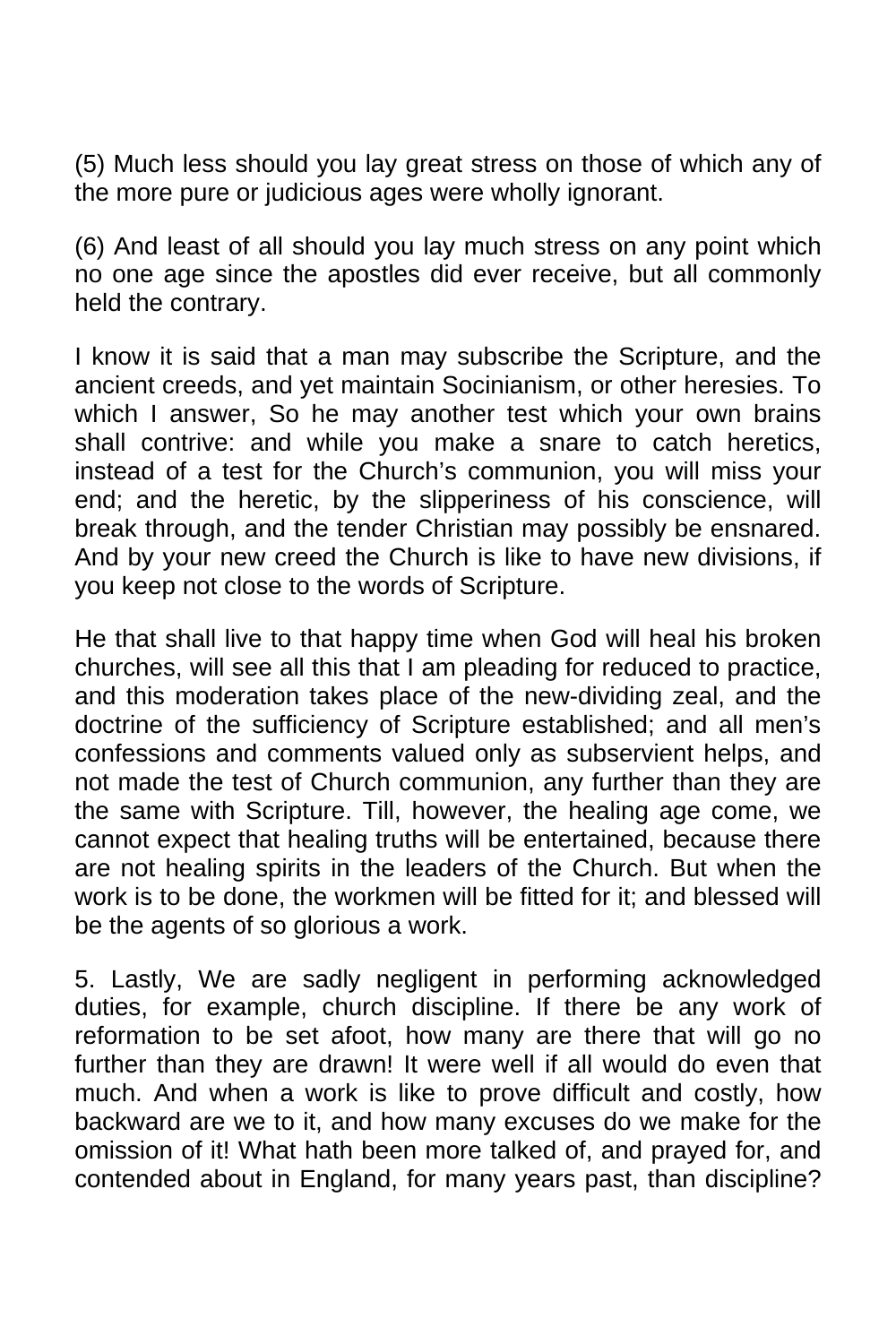There are, in fact, but few men who do not seem zealous in disputing for one side or other; some for the Prelatical way, some for the Presbyterian, and some for the Congregational. And yet, when we come to the practice of it, for aught I see, we are quite agreed: most of us are for no way. It hath made me wonder, sometimes, to look on the face of England, and see how few congregations in the land have any considerable execution of discipline, and to think withal what volumes have been written for it, and how almost all the ministry of the nation are engaged for it. How zealously they have contended for it, and made many a just exclamation against the opposers of it, and yet, notwithstanding all this, they will do little or nothing in the exercise of it. I have marvelled what should make them so zealous in siding for that which their practice shows their hearts are against. But I see a disputing zeal is more natural than a holy, obedient, practising zeal. How many ministers are there in England that know not their own charge, and cannot tell who are the members of it; that never cast out one obstinate sinner, nor brought one to public confession and promise of reformation, nor even admonished one publicly to call him to such repentance! But they think they do their duty, if they give them not the sacrament of the Lord's supper, (when it is perhaps avoided voluntarily by the persons themselves); and in the mean time, we leave them stated members of our churches, (for church membership does not consist merely in partaking of the Lord's supper, else what are children who have been baptized in their infancy?) and grant them all other communion with the Church, and call them not to personal repentance for their sin. Is it not God's ordinance that they should be personally rebuked and admonished, and publicly called to repentance, and be cast out if they remain impenitent? If these be no duties, why have we made such a noise and stir in the world about them? If they be duties, why do we not practice them? Many of them avoid the very hearing of the Word. The ancient discipline of the Church was stricter, when the Sixth General Council at Trull ordained, that 'Whosoever was three days together from church, without urgent necessity, was to be excommunicated.'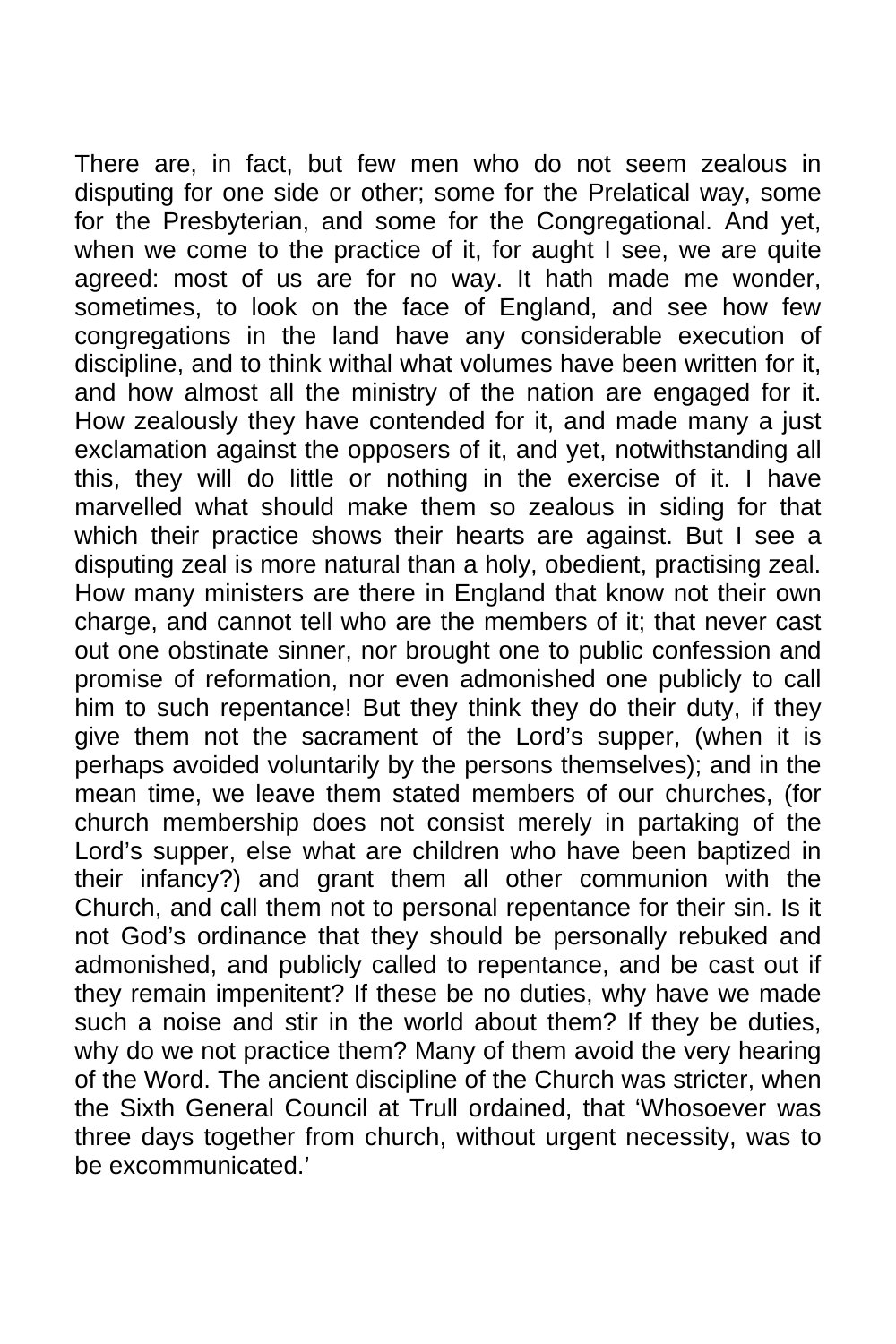Brethren, I desire not to offend any party, but I must needs say that these sins are not to be cloaked over with excuses, extenuations, or denials. We have long cried up discipline, and every party its particular way. Would you have people value your form of government, or would you not? No doubt but you would. Now, if you would have them value it, it must be for some excellency. Show them then that excellency. What is it? Wherein doth it consist? And if you would have them believe you, show it to them, not merely on paper, but in practice; not simply in words, but in deeds. How can the people know the worth of discipline, without the thing? Is it a name and a shadow that you have made all this noise about? How can they think that to be good, which doth no good? Truly, I fear we take not the right way to maintain our cause; that we even betray it, while we are hot disputers for it. Speak truly: is it not these two things that keep up the reputation of the long-contended-for discipline among men; namely, with the godly, the mere reputation of their ministers that stand for it, and with many of the ungodly, the non-execution of it, because they find it to be toothless, and not so troublesome to them as they expected? If once our Government come to be upholden by the votes of those who should be corrected or ejected by it, and the worst men be friends to it because it is a friend to them in their ungodliness, we shall then engage the Lord against it, and he will appear as engaged against us. Set all the execution of discipline together that hath been practiced in a whole county, ever since it was so contended for, and I doubt it will not appear so observable as to draw godly people into a liking of it for its effects. How can you wonder, if many that desire deeds and not words, reformation, and not merely the name of reformation, do turn over to the separated congregations, when you show them nothing but the bare name of discipline in yours?

All Christians value God's ordinances, and think them not vain things; and, therefore, are unwilling to live without them. Discipline is not a needless thing to the Church: if you will not make a difference between the precious and the vile, by discipline, people will do it by separation. If you will keep many scores or hundreds in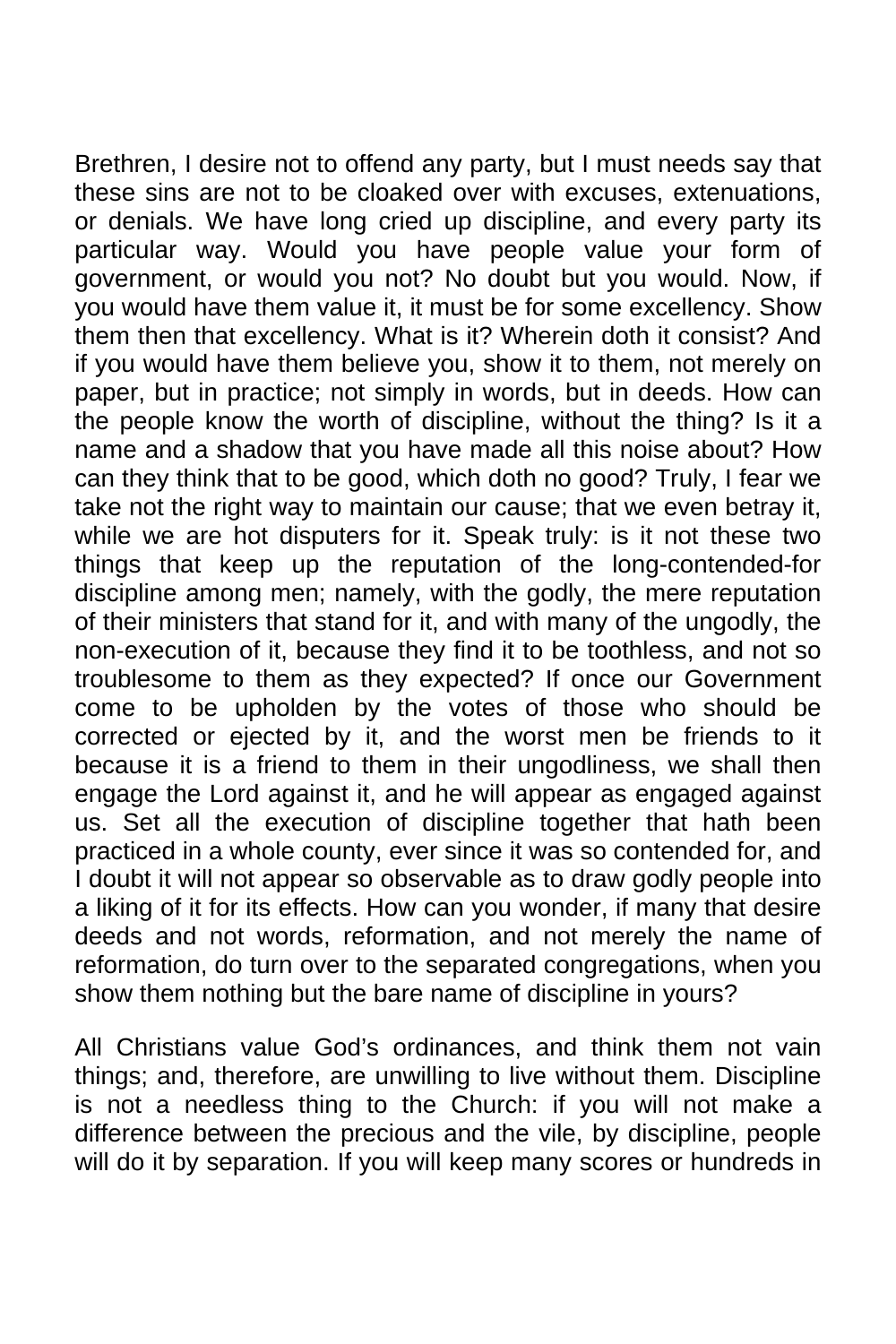your churches, that are notoriously ignorant, and utterly destitute of religion, and never publicly (nor, perhaps, privately) reprove them, nor call them to repentance, nor cast them out, you need not marvel if some timorous souls should run out of your churches, as from a ruinous edifice, which they fear is ready to fall upon their heads. Consider, I pray you, if you should act in the same manner with them as to the sacrament, as you do as to discipline, and should only show them the bread and wine, and never let them taste of these memorials of their Redeemer's love, could you expect that the name of a sacrament would satisfy them, or that they would like your communion? Why should you then think that they will be satisfied with the empty sound of the word churchgovernment?

Besides, consider what a disadvantage you cast upon your cause, in all your disputations with men of different views. If your principles be better than theirs, and their practice be better than yours, the people will suppose that the question is whether the name or the thing, the shadow or the substance, be more desirable, and they will take your way to be a mere delusive formality, because they see you but formal in the use of it, yea, that you use it not at all. In what I now say, I speak not against your form of government, but for it; and tell you, that it is you who are against it that seem so earnest for it, while you more disgrace it for want of exercise, than you credit it by all your arguments. And you will find, before you have done, that the faithful execution of it would be your strongest argument. Till then, the people will understand you, as if you openly proclaimed, We would have no public admonitions, confessions, or excommunications; our way is to do no good, but to set up the naked name of a government. I desire not to spur on any one to an unseasonable performance of this great duty. But will it never be a fit season? Would you forbear sermons and sacraments so many years on pretense of unseasonableness? Will you have a better season for it when you are dead? How many are dead already, before they ever did anything in this important work, though they were long preparing for it! I know some have more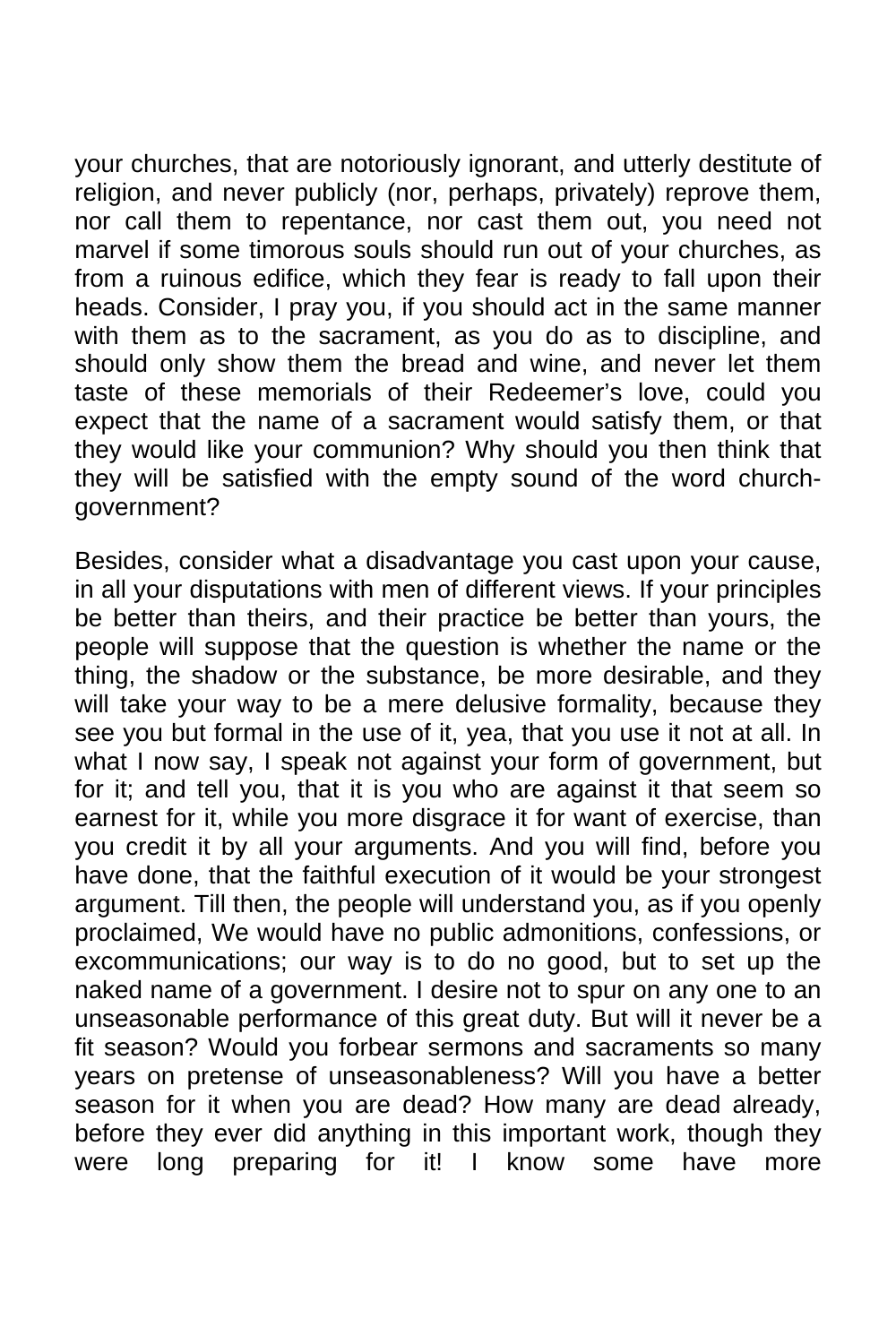discouragements and hindrances than others; but what discouragements and hindrances can excuse us from such a duty? Besides the reasons which we have already stated, let these few be seriously considered:

(1) How sad a sign do we make it to be in preaching to our people, to live in the wilful and continued omission of any known duty! And shall we do so year after year, nay, all our days? If excuses will take off the danger of this sign, what man will not find them as well as you?

(2) We plainly manifest laziness and sloth, if not unfaithulness in the work of Christ. I speak from experience. It was laziness that kept me so long from this duty, and pleaded hard against it. It is indeed a troublesome and painful work, and such as calls for some self-denial, because it will bring upon us the displeasure of the wicked. But dare we prefer our carnal ease and quietness, or the love and peace of wicked men, before our service to Christ our Master? Can slothful servants expect a good reward? Remember, brethren, that we of this county have thus promised before God, in the second article of our agreement: 'We agree and resolve, by God's help, that so far as God doth make known our duty to us, we will faithfully endeavor to discharge it, and will not desist through any fears or losses in our estates, or the frowns and displeasure of men, or any the like carnal inducements whatsoever.' I pray you study this promise, and compare your performance with it. And do not think that you were ensnared by thus engaging; for God's law hath laid an obligation on you to the very same duty, before your engagement did it. Here is nothing but what others are bound to, as well as you.

(3) The neglect of discipline hath a strong tendency to delude immortal souls, by making those think they are Christians that are not, while they are permitted to live with the character of such, and are not separated from the rest by God's ordinance: and it may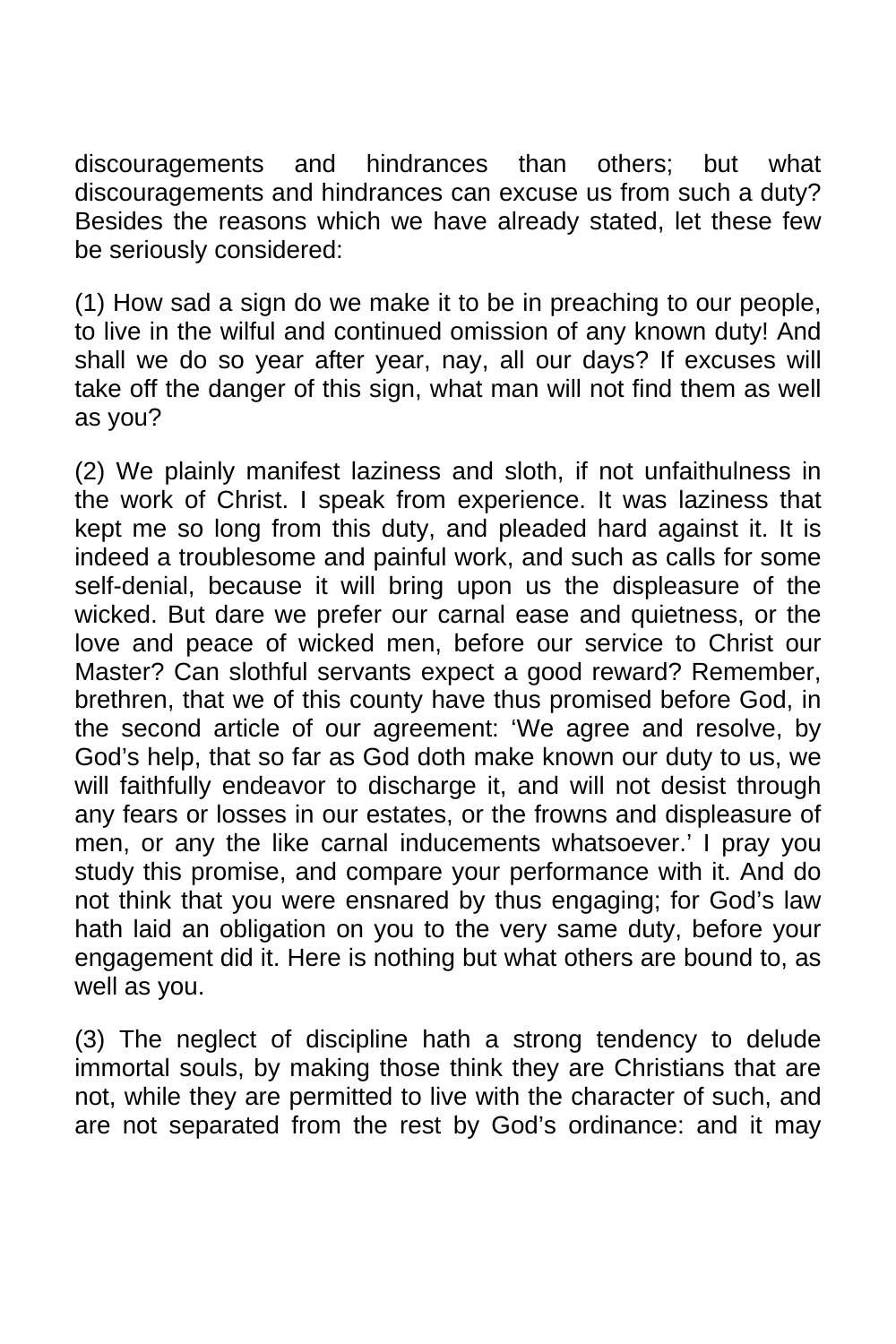make the scandalous think their sin a tolerable thing, which is so tolerated by the pastors of the church.

(4) We corrupt Christianity itself in the eyes of the world, and do our part to make them believe that Christ is no more for holiness than Satan, or that the Christian religion exacteth holiness no more than the false religions of the world. For if the holy and unholy are all permitted to be sheep of the same fold, without any means being used to separate them, we defame the Redeemer, as if he were guilty of it, and as if this were the nature of his precepts.

(5) We keep up separation, by permitting the worst to be uncensured in our churches, so that many honest Christians think they are obliged to withdraw from us. I have spoken with some members of the separated churches, who were moderate men, and have argued with them against separation; and they have assured me, that they were of the Presbyterian judgment, or had nothing to say against it, but they joined themselves to other churches from pure necessity, thinking that discipline, being an ordinance of Christ, must be used by all that can, and, therefore, they durst no longer live without it when they might have it; and they could find no Presbyterian churches that executed discipline, as they wrote for it: and they told me, that they separated only pro tempore, till the Presbyterians will use discipline, and then they will willingly return to them again. I confess I was sorry that such persons had any such occasion to withdraw from us. It is not keeping offenders from the sacrament that will excuse us from the further exercise of discipline, while they are members of our churches.

(6) We do much to bring the wrath of God upon ourselves and our congregations, and so to blast the fruit of our labors. If the angel of the church of Thyatira was reproved for suffering seducers in the church, we may be reproved, on the same ground, for suffering open, scandalous, impenitent sinners.

And what are the hindrances that now keep the ministers of England from the execution of that discipline, for which they have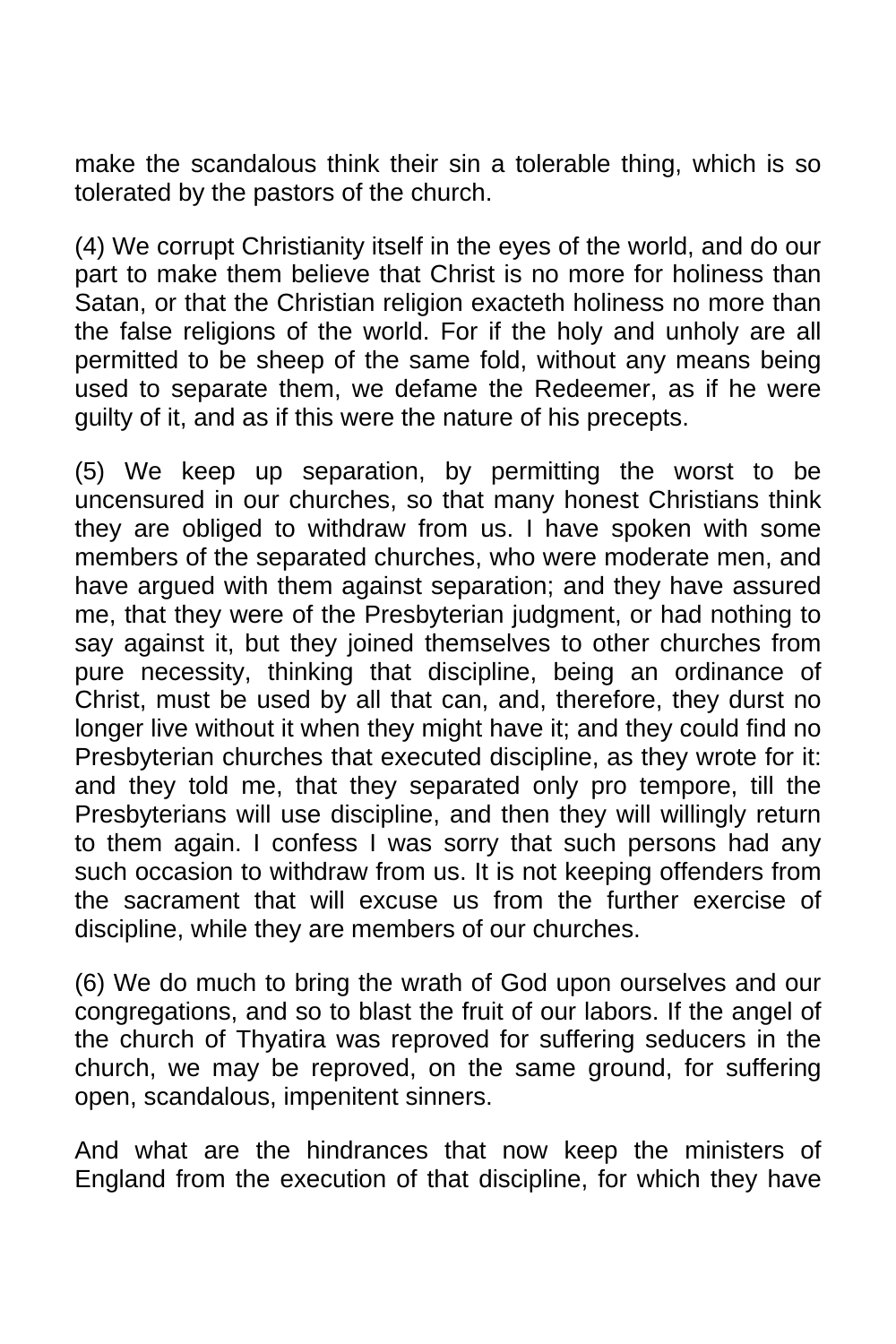so much contended? The great reason, as far as I can learn, is, 'The difficulty of the work, and the trouble or suffering that we are like to incur by it. We cannot publicly reprehend one sinner, but he will storm at it, and bear us a deadly malice. We can prevail with very few to make a public profession of true repentance. If we proceed to excommunicate them, they will be raging mad against us. If we should deal as God requireth us, with all the obstinate sinners in the parish, there would be no living among them; we should be so hated of all, that, as our lives would be uncomfortable, so our labors would become unprofitable; for men would not hear us when they are possessed with a hatred of us: therefore duty ceaseth to be duty to us, because the hurt that would follow would be greater than the good.' These are the great reasons for the nonexecution of discipline, together with the great labor that private admonition of each offender would cost us. Now, to all this I answer:

[a] Are not these reasons as valid against Christianity itself, especially in some times and places, as they are against discipline? Christ came not to send peace on earth: We shall have his peace, but not the world's; for he hath told us that it will hate us. Might not Bradford, or Hooper, or any that were burned in Queen Mary's days) have alleged more than all his against the duty of owning the Reformation? Might they not have said, 'it will make us hated and it will expose our very lives to the flames?' He is concluded by Christ to be no Christian, who hateth not all that he hath, and his own life, for him; and yet we can take the hazard of worldly loss as a reason against his work! What is it but hypocrisy to shrink from sufferings, and to take up none but safe and easy works, and make ourselves believe that the rest are no duties? Indeed this is the common way of escaping suffering, to neglect the duty that would expose us to it. If we did our duty faithfully, ministers would find the same lot among professed Christians as their predecessors have done among Pagans and other infidels. But if you cannot suffer for Christ, why did you put your hand to his plough? Why did you not first sit down and count the cost? This makes the ministerial work so unfaithfully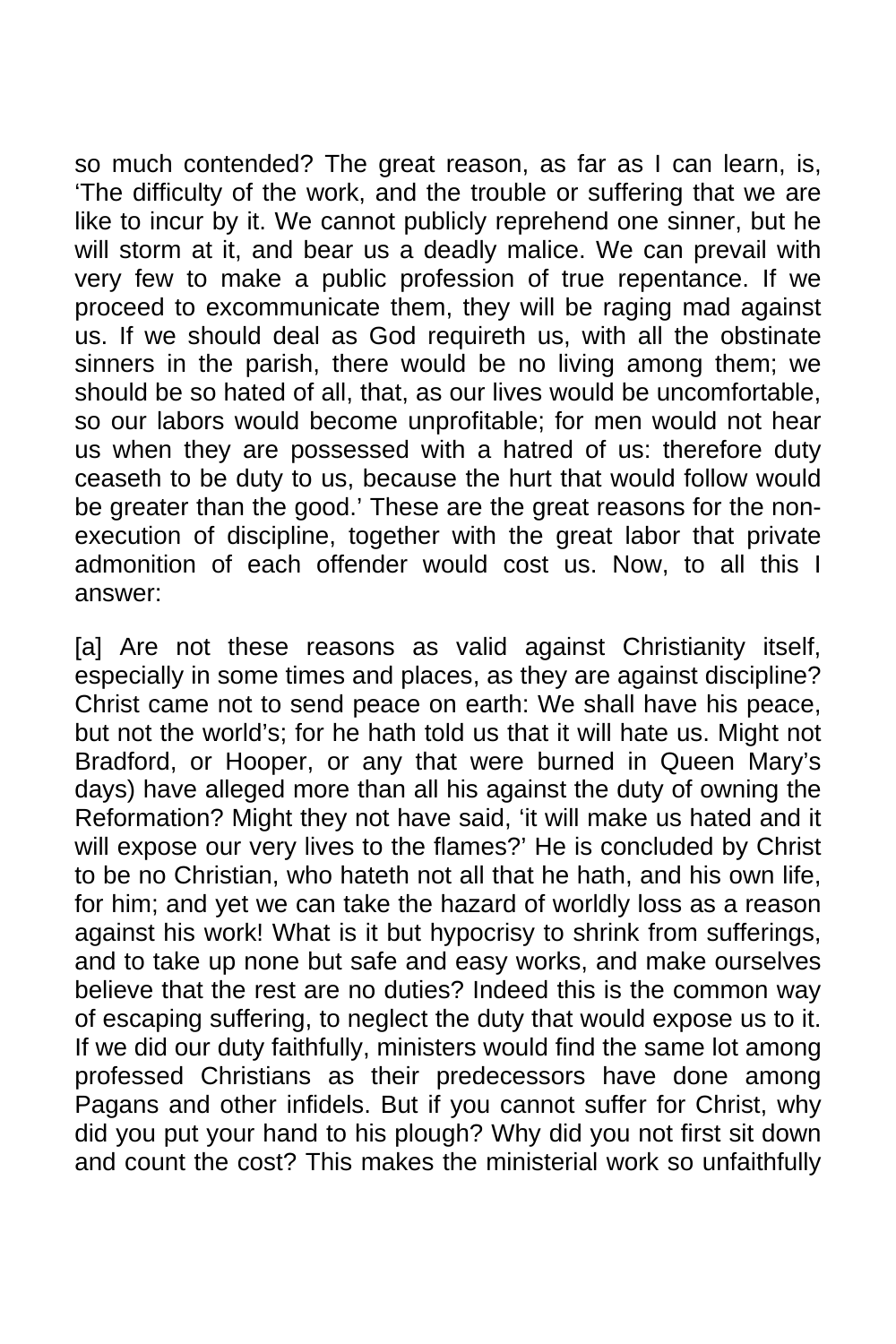executed, because it is so carnally undertaken; men enter upon it as a life of ease, and honor, and respectability, and they resolve to attain their ends, and have what they expected by right or wrong. They looked not for hatred and suffering, and they will avoid it, though by the avoiding of their work.

[b] As for the making yourselves incapable of doing them good, I answer, That reason is as valid against plain preaching, reproof, or any other duty which wicked men will hate us for. God will bless his own ordinances to do good, or else he would not have appointed them. If you publicly admonish and rebuke the scandalous, and call them to repentance, and cast out the obstinate, you may do good to many whom you reprove, and possibly to the excommunicated themselves. I am at least sure it is God's means; and it is his last means when reproofs will do no good. It is therefore perverse to neglect the last means, lest we frustrate the foregoing means, when the last are not to be used but upon supposition that the former were all frustrated before. However, those within and those without may receive good by it, if the offender should receive none; and God will have the honor, when his Church is manifestly distinguished from the world, and the heirs of heaven and hell are not totally confounded, nor the world made to think that Christ and Satan do but contend for superiority, and that they have the like inclination to holiness or to sin.

[c] But yet let me tell you, that there are not such difficulties in the way, nor is discipline such a useless thing as you imagine. I bless God upon the small and too late trial which I have made of it myself. I can speak by experience, that it is not in vain; nor are the hazards of it such as may excuse our neglect.

I confess, if I had my will, that man should be ejected as a negligent pastor, that will not rule his people by discipline, as well as he is ejected as a negligent preacher that will not preach; for ruling I am sure is as essential a part of the pastor's office as preaching.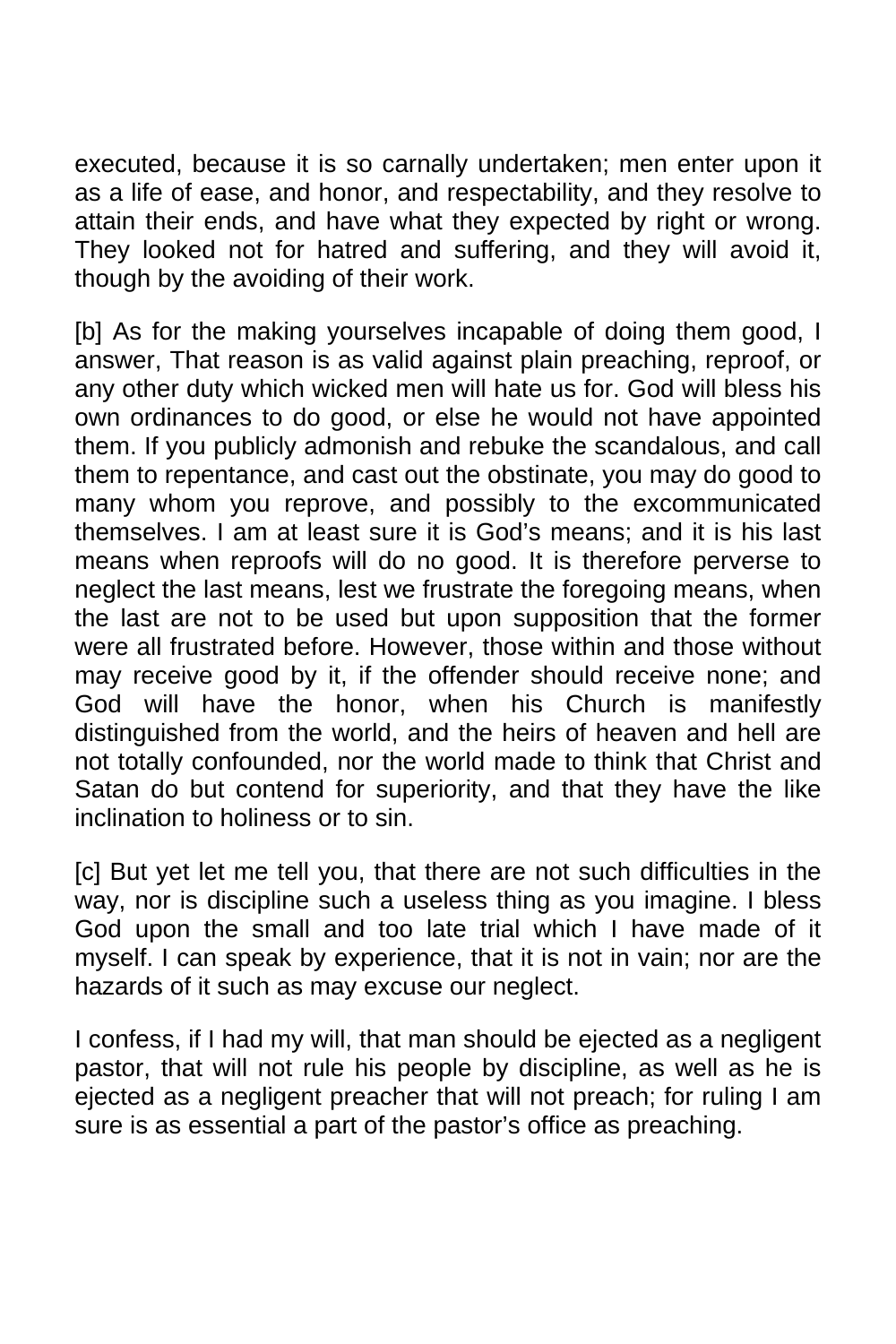I shall proceed no further in these confessions. And now, brethren, what remaineth, but that we all cry guilty of these fore-mentioned sins, and humble our souls for our miscarriages before the Lord? Is this 'taking heed to ourselves and to all the flock?' Is this like the pattern that is given us in the text? If we should now prove stouthearted and unhumbled, how sad a symptom would it be to ourselves, and to the Church! The ministry hath oft been threatened and maligned by many sorts of adversaries; and though this may show their impious malice, yet may it also intimate to us God's just indignation. Believe it, brethren, the ministry of England are not the least nor the last in the sins of the land. It is time, therefore, for us to take our part of that humiliation to which we have been so long calling our people. If we have our wits about us, we may perceive that God hath been offended with us, and that the voice that called this nation to repentance, did speak to us as well others. 'He that hath ears to hear, let him hear' the precepts of repentance proclaimed in so many admirable deliverances and preservations; he that hath eyes to see, let him see them written in so many lines of blood. By fire and sword hath God been calling us to humiliation; and as 'judgment hath begun at the house of God,' so, if humiliation begin not there too, it will be a sad prognostication to us and to the land.

What! shall we deny or extenuate our sins while we call our people to free and full confession? Is it not better to give glory to God by humble confession, than, in tenderness to ourselves, to seek for figleaves to cover our nakedness; and to put God to it to build his glory, which we denied him, upon the ruins of our own, which we preferred before him; and to distrain for that by yet sorer judgments which we refused voluntarily to surrender to him? Alas! if you put God to get his honor as he can, he may get it, to your everlasting . sorrow and dishonor. Sins openly committed, are more dishonorable to us when we hide them, than when we confess them. It is the sin, and not the confession, that is our dishonor. We have committed them before the sun, so that they cannot be hid; and attempts to cloak them do but increase our guilt and shame.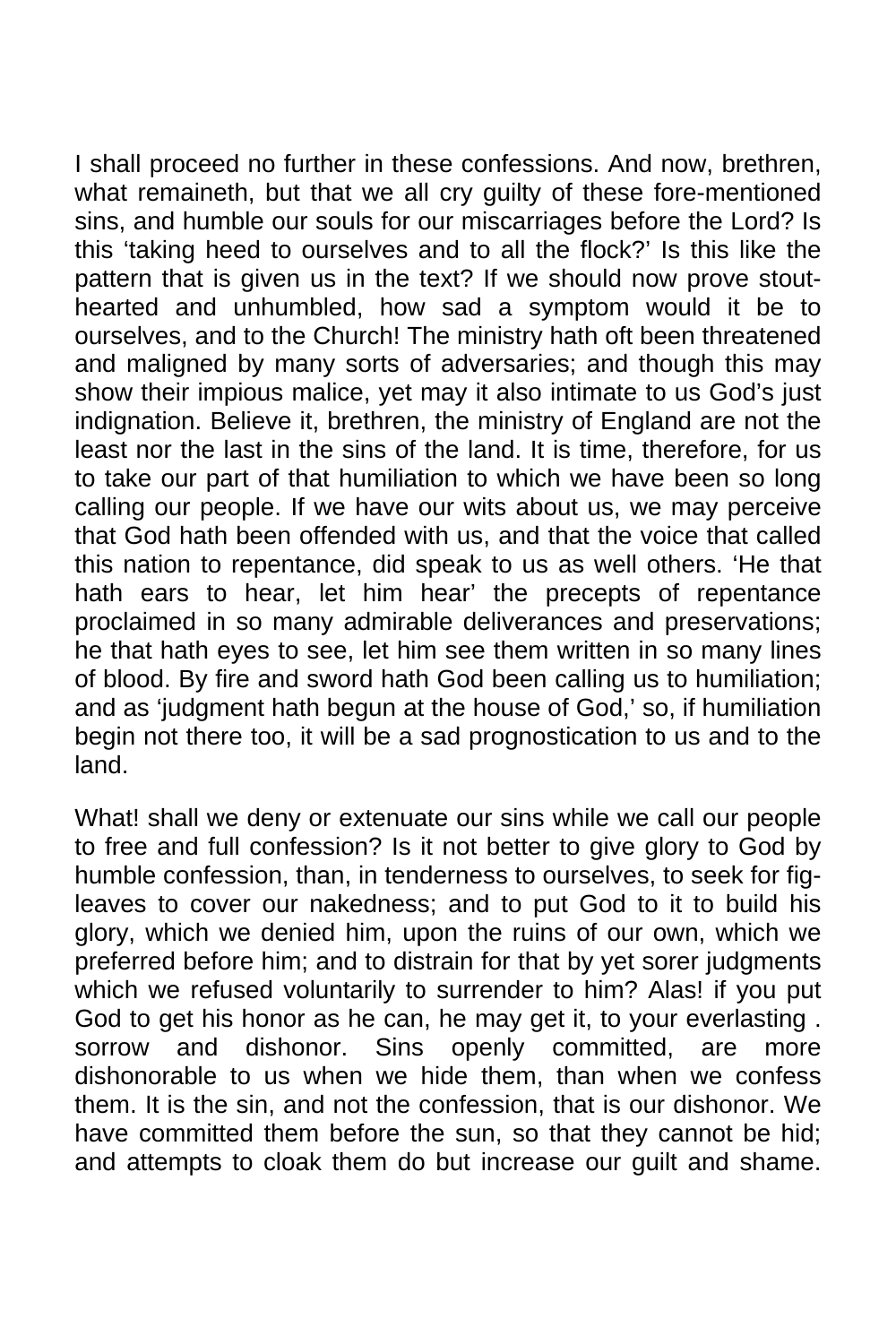There is no way to repair the breaches in our honor, which our sin hath made, but by free confession and humiliation. I durst not but make confession of my own sins: and if any be offended that I have confessed theirs, let them know, that I do but what I have done by myself. And if they dare disown the confession of their sin, let them do it at their peril. But as for all the truly humble ministers of Christ, I doubt not but they will rather be provoked to lament their sins more solemnly in the face of their several congregations, and to promise reformation.

## SECTION 2 — THE DUTY OF PERSONAL CATECHIZING AND

## INSTRUCTING THE FLOCK PARTICULARLY RECOMMENDED

Having disclosed and lamented our miscarriages and neglects, our duty for the future lies plain before us. God forbid that we should now go on in the sins which we have confessed, as carelessly as we did before. Leaving these things, therefore, I shall now proceed to exhort you to the faithful discharge of the great duty which you have undertaken, namely, personal catechising and instructing every one in your parishes or congregations that will submit thereto.

First, I shall state to you some motives to persuade you to this duty.

Secondly, I shall answer some objections which may be made to this duty.

Lastly, I shall give you some directions for performing this duty.

PART I

MOTIVES TO THIS DUTY

Agreeably to this plan, I shall proceed to state to you some motives to persuade you to this duty. The first reasons by which I shall persuade you to this duty, are taken from the benefits of it: The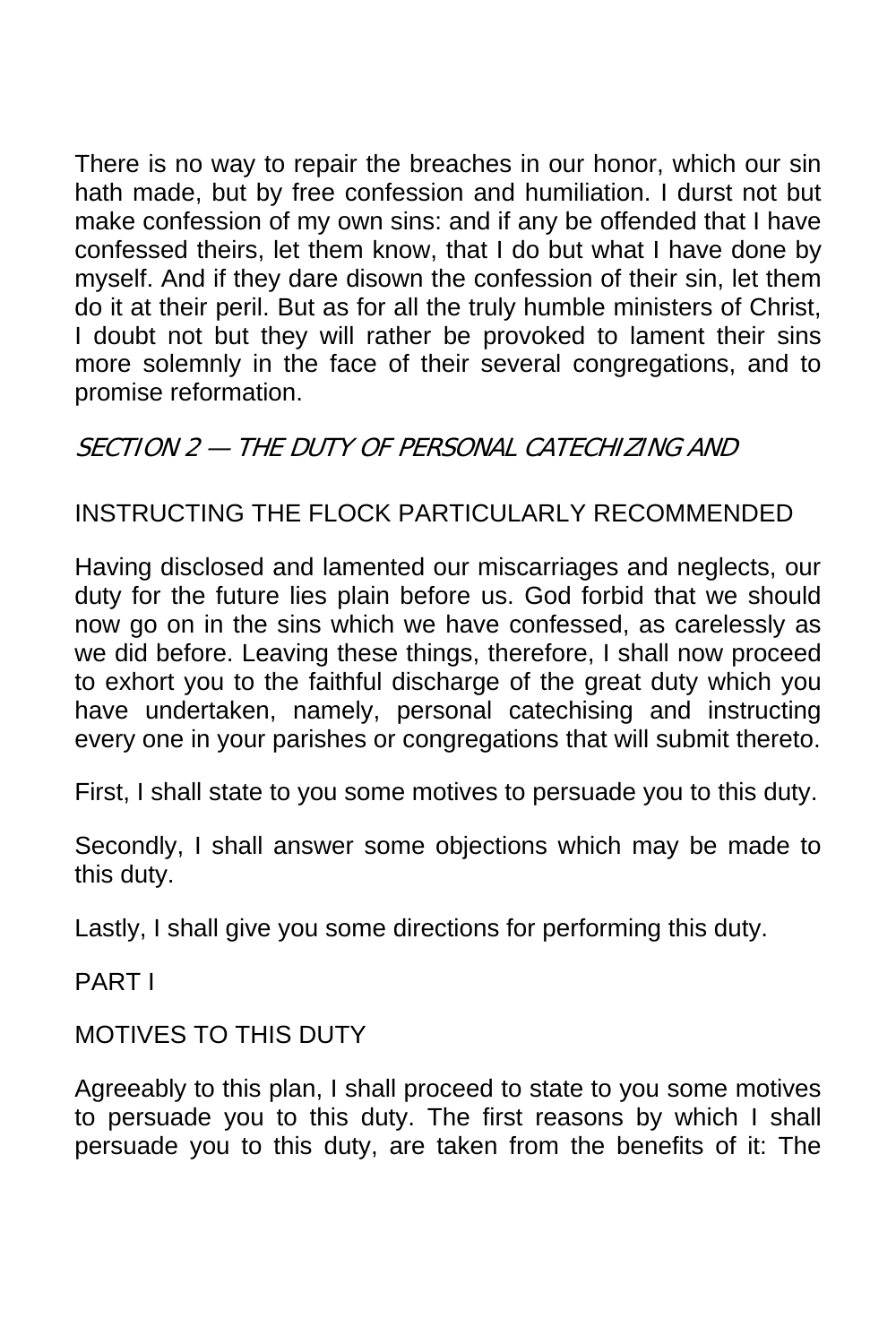second, from its difficulty: And the third, from its necessity, and the many obligations that are upon us for the performance of it.

## ARTICLE I

## MOTIVES FROM THE BENEFITS OF THE WORK

When I look before me, and consider what, through the blessing of God, this work, if well managed, is like to effect, it makes my heart leap for joy. Truly, brethren, you have begun a most blessed work, and such as your own consciences may rejoice in, and your parishes rejoice in, and the nation rejoice in, and the child that is yet unborn rejoice in. Yea, thousands and millions, for aught we know, may have cause to bless God for it, when we shall have finished our course. And though it is our business this day to humble ourselves for the neglect of it so long, as we have very great cause to do, yet the hopes of a blessed success are so great in me, that they are ready to turn it into a day of rejoicing.

I bless the Lord that I have lived to see such a day as this, and to be present at so solemn an engagement of so many servants of Christ to such a work. I bless the Lord, that hath honored you of this county to be the beginners and awakeners of the nation to this duty. It is not a controverted point, as to which the exasperated minds of men might pick quarrels with us, nor is it a new invention, as to which envy might charge you as innovators, or pride might scorn to follow, because you had led the way. No; it is a well-known duty. It is but the more diligent and effectual management of the ministerial work. It is not a new invention, but simply the restoration of the ancient ministerial work. And because it is so pregnant with advantages to the Church, I will enumerate some of the particular benefits which we may hope to result from it, that when you see the excellency of it, you may be the more set upon it, and the more loath, by any negligence or failing of yours, to frustrate or destroy it. For certainly he who hath the true intentions of a minister of Christ will rejoice in the appearance of any further hope of attaining the ends of his ministry; and nothing will be more welcome to him than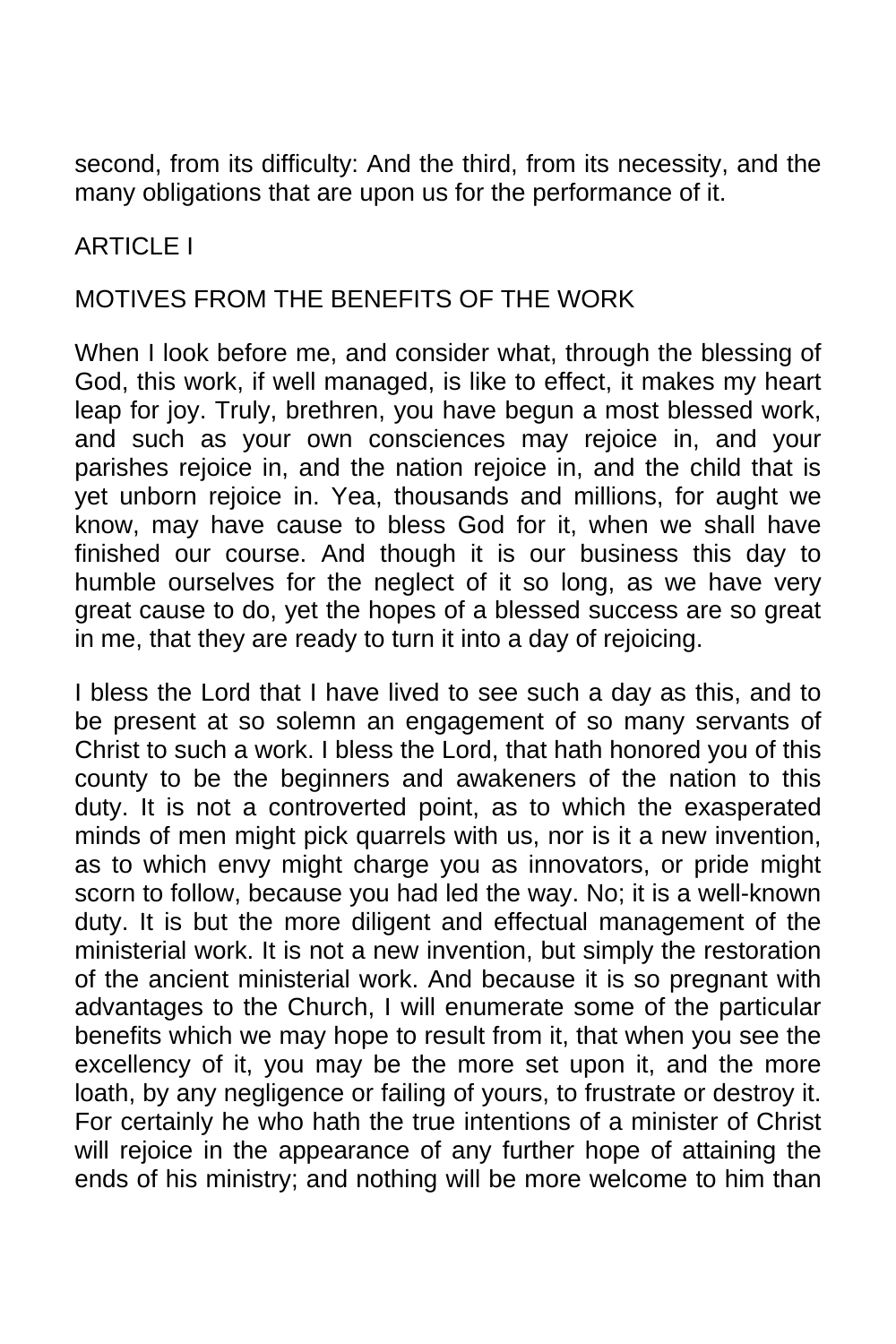that which will further the very business of his life. That this work is calculated to accomplish this, I shall now show you more particularly.

1. It will be a most hopeful means of the conversion of souls; for it unites those great things which most further such an end.

(1) As to the matter of it; it is about the most necessary things, the principles or essentials of the Christian faith.

(2) As to the manner of it: it will be by private conference, when we may have an opportunity to set all home to the conscience and the heart.

The work of conversion consisteth of two parts: First, the informing of the judgment in the essential principles of religion; Second, The change of the will by the efficacy of the truth. Now in this work we have the most excellent advantages for both. For the informing of their understandings, it must needs be an excellent help to have the sum of Christianity fixed in their memory. And though bare words, not understood, will make no change, yet, when the words are plain English, he that hath the words is far more likely to understand the meaning and matter than another. For what have we by which to make known things which are themselves invisible, but words or other signs? Those, therefore, who deride all catechisms as unprofitable forms, may better deride themselves for talking and using the form of their own words to make known their minds to others. Why may not written words, which are constantly before their eyes, and in their memories, instruct them, as well as the transient words of a preacher? These 'forms of sound words' are, therefore, so far from being unprofitable, as some persons imagine, that they are of admirable use to all.

Besides, we shall have the opportunity, by personal conference, to try how far they understand the catechism, and to explain it to them as we go along; and to insist on those particulars which the persons we speak to have most need to hear. These two conjoined – a form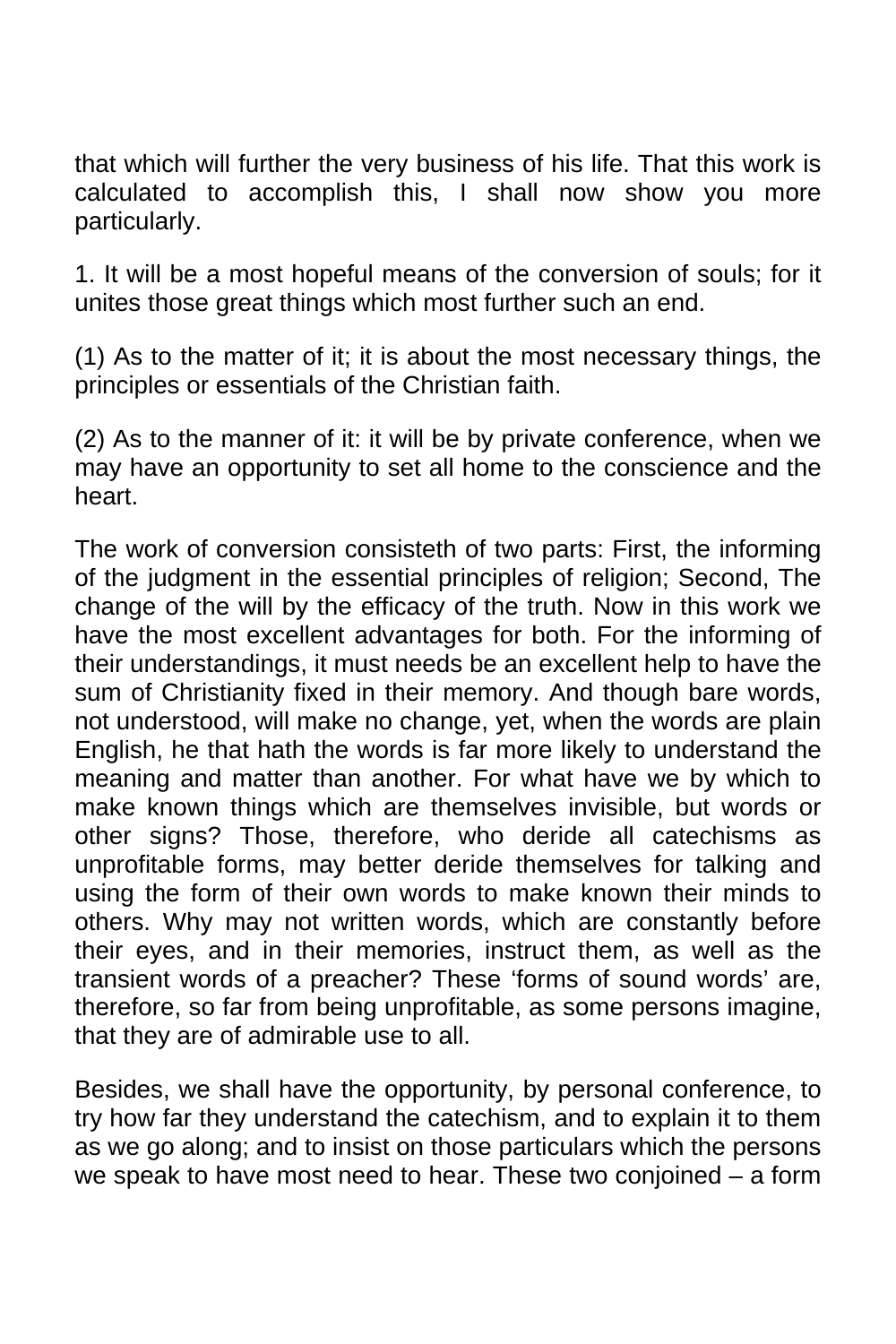of sound words, with a plain explication – may do more than either of them could do alone.

Moreover, we shall have the best opportunity to impress the truth upon their hearts, when we can speak to each individual's particular necessity, and say to the sinner, 'Thou art the man," and plainly mention his particular case; and set home the truth with familiar importunity. If any thing in the world is likely to do them good, it is this. They will understand a familiar speech, who understand not a sermon; and they will have far greater help for the application of it to themselves. Besides, you will hear their objections, and know where it is that Satan hath most advantage of them, and so may be able to show them their errors, and confute their objections, and more effectually convince them. We can better bring them to the point, and urge them to discover their resolutions for the future, and to promise the use of means and reformation, than otherwise we could do. What more proof need we of this, than our own experience? I seldom deal with men purposely on this great business, in private, serious conference, but they go away with some seeming convictions, and promises of new obedience, if not some deeper remorse, and sense of their condition.

O brethren, what a blow may we give to the kingdom of darkness, by the faithful and skillful managing of this work! If, then, the saving of souls, of your neighbours' souls, of many souls, from everlasting misery, be worth your labor, up and be doing! If you would be the fathers of many that are born again, and would 'see of the travail of your souls,' and would be able to say at last, 'Here am I, and the children whom thou hast given me' – up and ply this blessed work! If it would do your heart good to see your converts among the saints in glory, and praising the Lamb before the throne; if it would rejoice you to present them blameless and spotless to Christ, prosecute with diligence and ardor this singular opportunity that is offered you. If you are ministers of Christ indeed, you will long for the perfecting of his body, and the gathering in of his elect; and you will 'travail as in birth' till Christ be formed in the souls of your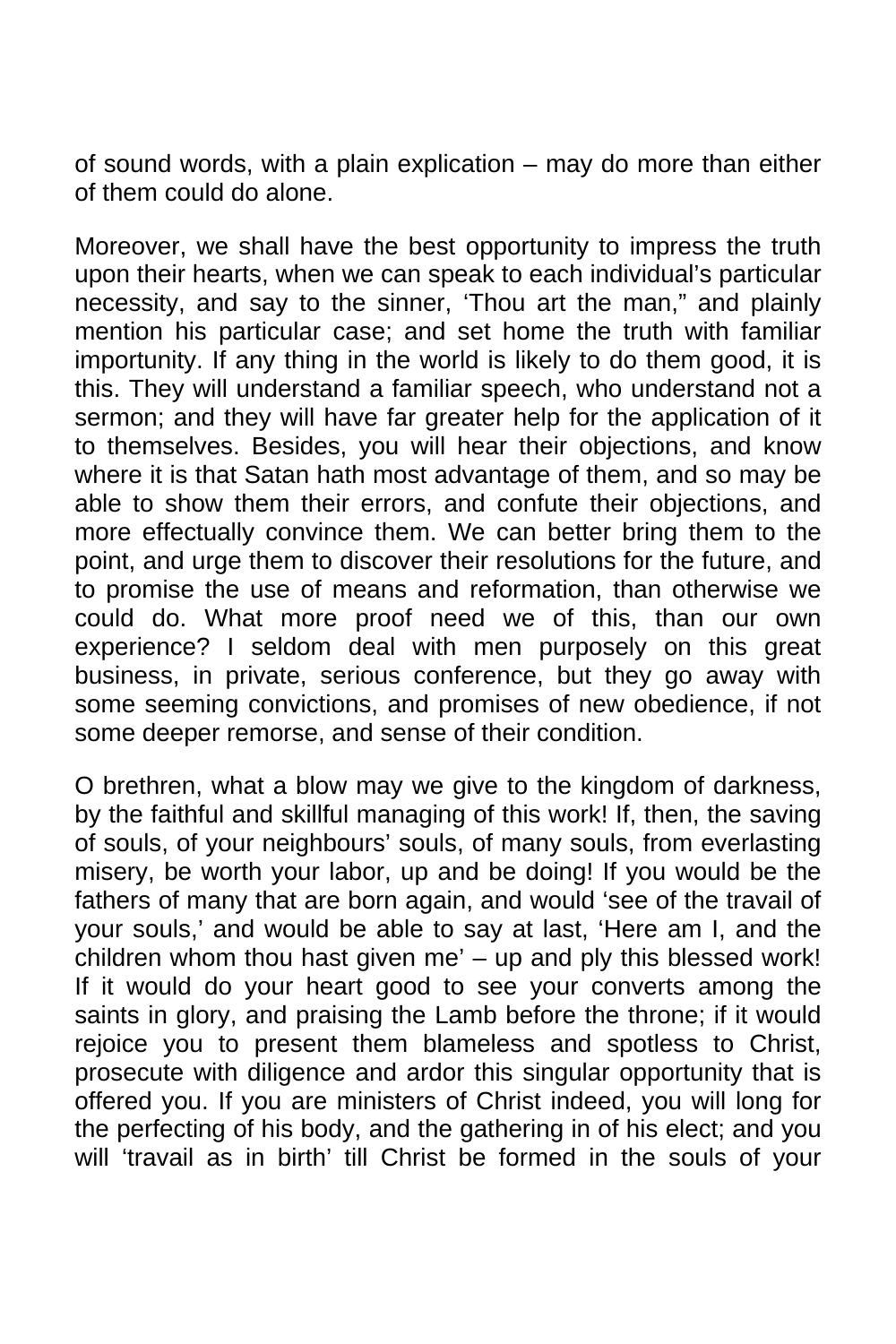people. You will embrace such opportunities as your harvest-time affords, and as the sunshine days in a rainy harvest, in which it is unreasonable and inexcusable to be idle. If you have a spark of Christian compassion in you, it will surely seem worth your utmost labor to save so many 'souls from death, and to cover' so great 'a multitude of sins.' If, then, you are indeed fellow-workers with Christ, set to his work, and neglect not the souls for whom he died. O remember, when you are talking with the unconverted, that now you have an opportunity to save a soul, and to rejoice the angels of heaven, and to rejoice Christ himself, to cast Satan out of a sinner, and to increase the family of God! And what is your 'hope, or joy, or crown of rejoicing?' Is it not your saved people 'in the presence of Christ Jesus at his coming?' Yes, doubtless 'they are your glory and your joy.'

2. It will essentially promote the orderly building up of those who are converted, and the establishment of them in the faith. It hazardeth our whole work, or at least much hindereth it, if we do it not in the proper order. How can you build, if you first not lay a good foundation or how can you set on the top-stone, while the middle parts are neglected? 'Grace makes no leaps,' any more than nature. The second order of Christian truths have such a dependence upon the first, that they can never be well learned till the first are learned. This makes many labor so much in vain; they are 'ever learning, but never come to the knowledge of the truth, because they would read before they learn to spell, or to know their letters. This makes so many fall away: they are shaken with every wind of temptation, because they were not well settled in the fundamental principles of religion. It is these fundamentals that must lead men to further truths; it is these they must build all upon; it is these that must actuate all their graces, and animate all their duties; it is these that must fortify them against temptations. He that knows not these, knows nothing; he that knows them well, doth know so much as will make him happy; and he that knows them best, is the best and most understanding Christian. The most godly people, therefore, in your congregations, will find it worth their labor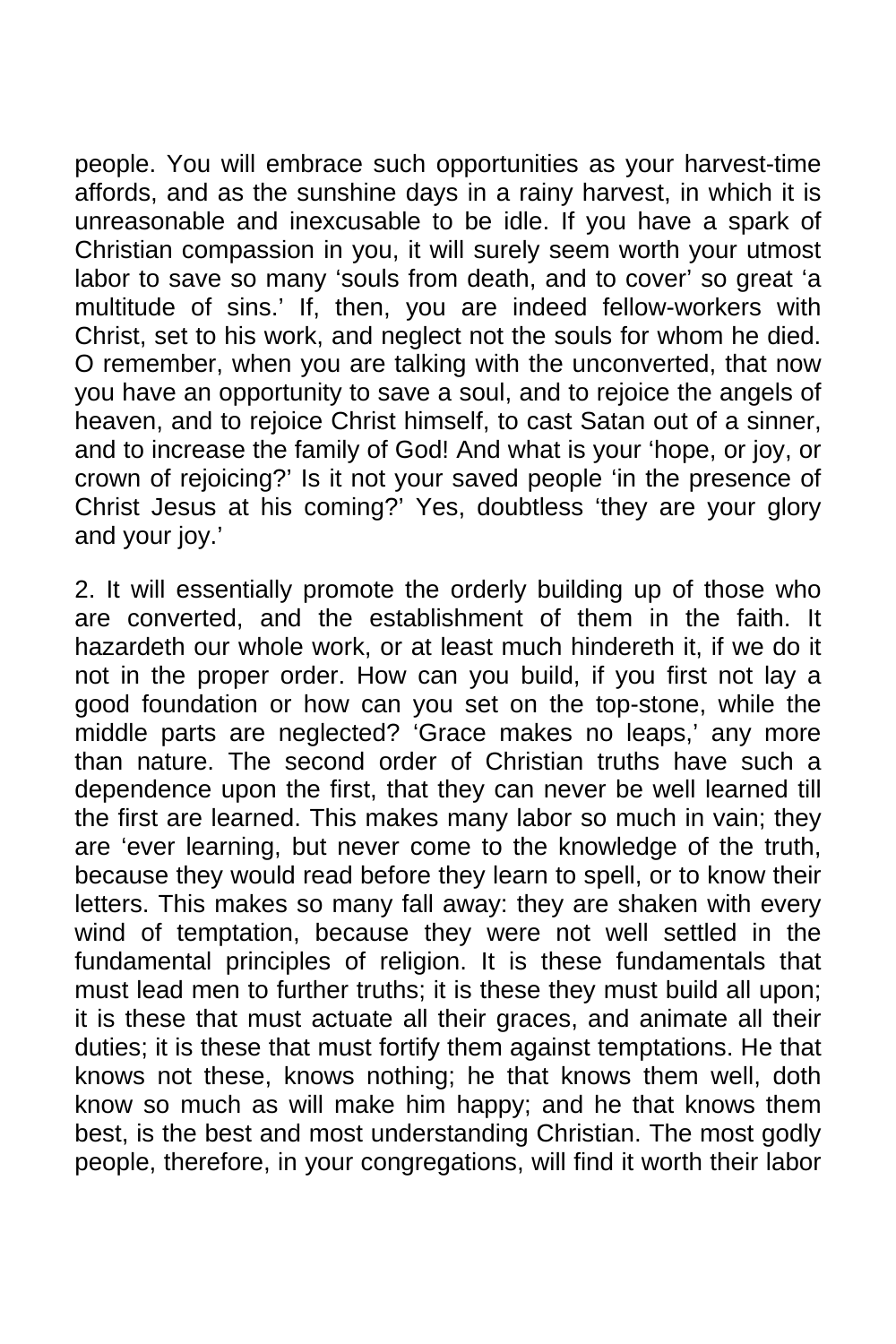to learn the very words of a catechism. If, then, you would safely edify them, and firmly establish them, be diligent in this work.

3. It will make our public preaching better understood and regarded. When you have instructed them in the principles, they will the better understand all you say. They will perceive what you drive at, when they are once acquainted with the main points. This prepareth their minds, and openeth a way to their hearts; whereas, without this, you may lose the most of your labor; and the more pains you take in accurate preparation, the less good you may do. As you would not, therefore, lose your public labor, see that you be faithful in this private work.

4. By means of it, you will come to be familiar with your people, and may thereby win their affections. The want of this, with those who have very numerous congregations, is a great impediment to the success of our labors. By distance and unacquaintedness, abundance of mistakes between ministers and people are fomented; while, on the other hand, familiarity will tend to beget those affections which may open their ears to further instruction. Besides, when we are familiar with them, they will be encouraged to open their doubts to us and deal freely with us. But when a minister knows not his people, or is as strange to them as if he did not know them, it must be a great hindrance to his doing any good among them.

5. By means of it, we shall come to be better acquainted with each person's spiritual state, and so the better know how to watch over them. We shall know better how to preach to them, and carry ourselves to them, when we know their temper, and their chief objections, and so what they have most need to hear. We shall know better wherein to be 'jealous over them with a godly jealousy,' and what temptations to guard them most against. We shall know better how to lament for them, and to rejoice with them, and to pray for them. For as he that will pray rightly for himself must know his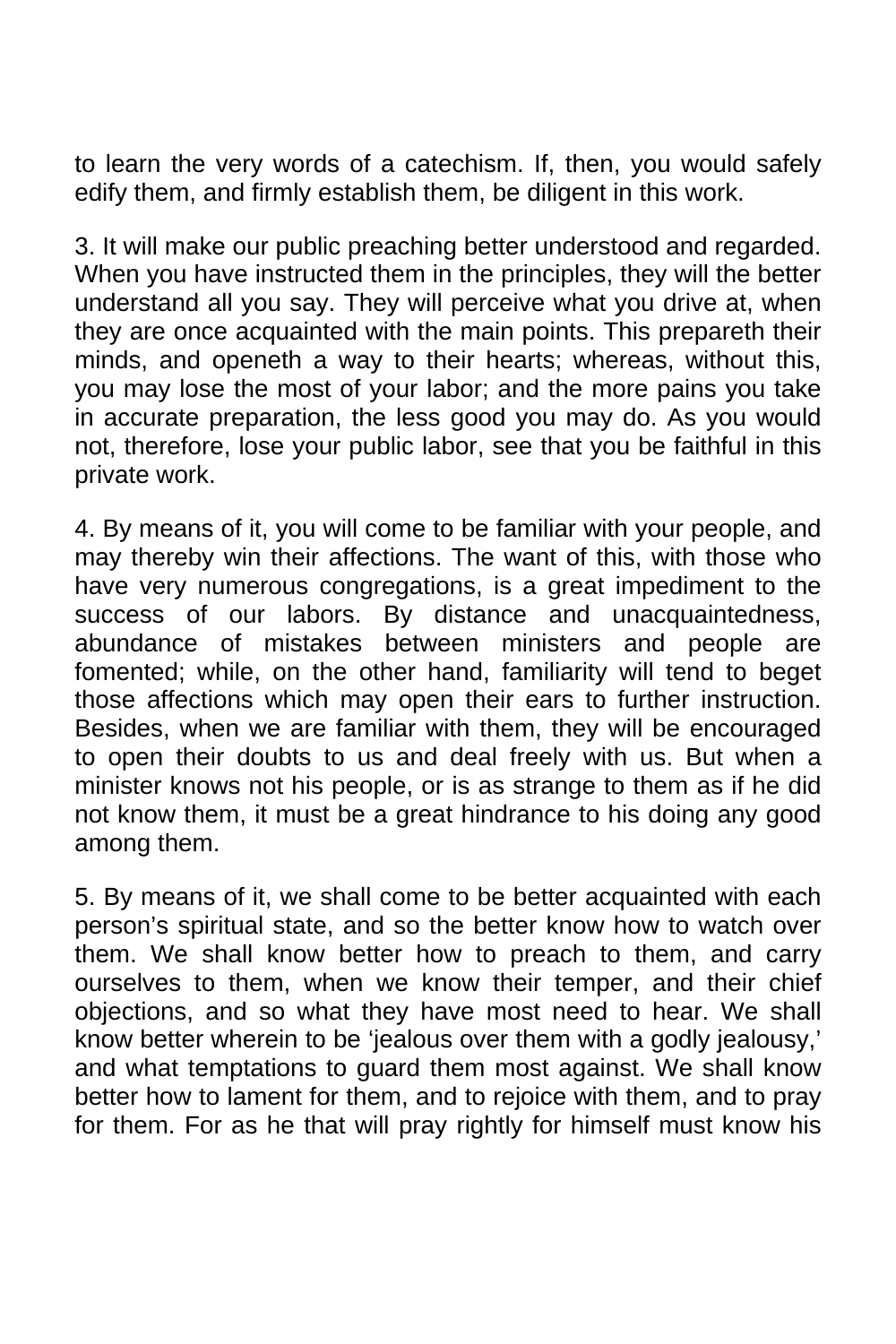own wants, and the diseases of his own heart, so he that will pray rightly for others, should know theirs as far as possible.

6. By means of this trial and acquaintance with our people's state we shall be much assisted in the admission of them to the sacraments. Though I doubt not a minister may require his people to come to him at any convenient season, to give an account of their faith and proficiency, and to receive instruction, and therefore he may do it as a preparation for the Lord's supper, yet because ministers have laid the stress of that examination upon the mere necessity of fitness for that ordinance, and not upon their common duty to see the state and proficiency of each member of their flock at all fit seasons, and upon the people's duty to submit to the guidance and instruction of their pastors at all times, they have occasioned people ignorantly to quarrel with their examinations. Now, by this course we shall discover their fitness or unfitness, in a way that is unexceptionable; and in a way far more effectual than by some partial examination of them before they are admitted to the Lord's table.

7. It will show men the true nature of the ministerial office, and awaken them to the better consideration of it, than is now usual. It is too common for men to think that the work of the ministry is nothing but to preach, and to baptize, and to administer the Lord's supper, and to visit the sick. By this means the people will submit to no more; and too many ministers are such strangers to their own calling, that they will do no more. It hath oft grieved my heart to observe some eminent able preachers, how little they do for the saving of souls, save only in the pulpit; and to how little purpose much of their labor is, by this neglect. They have hundreds of people that they never spoke a word to personally for their salvation; and if we may judge by their practice, they consider it not as their duty; and the principal thing that hardeneth men in this oversight is the common neglect of the private part of the work by others. There are so few that do much in it, and the omission hath grown so common among pious, able men, that the disgrace of it is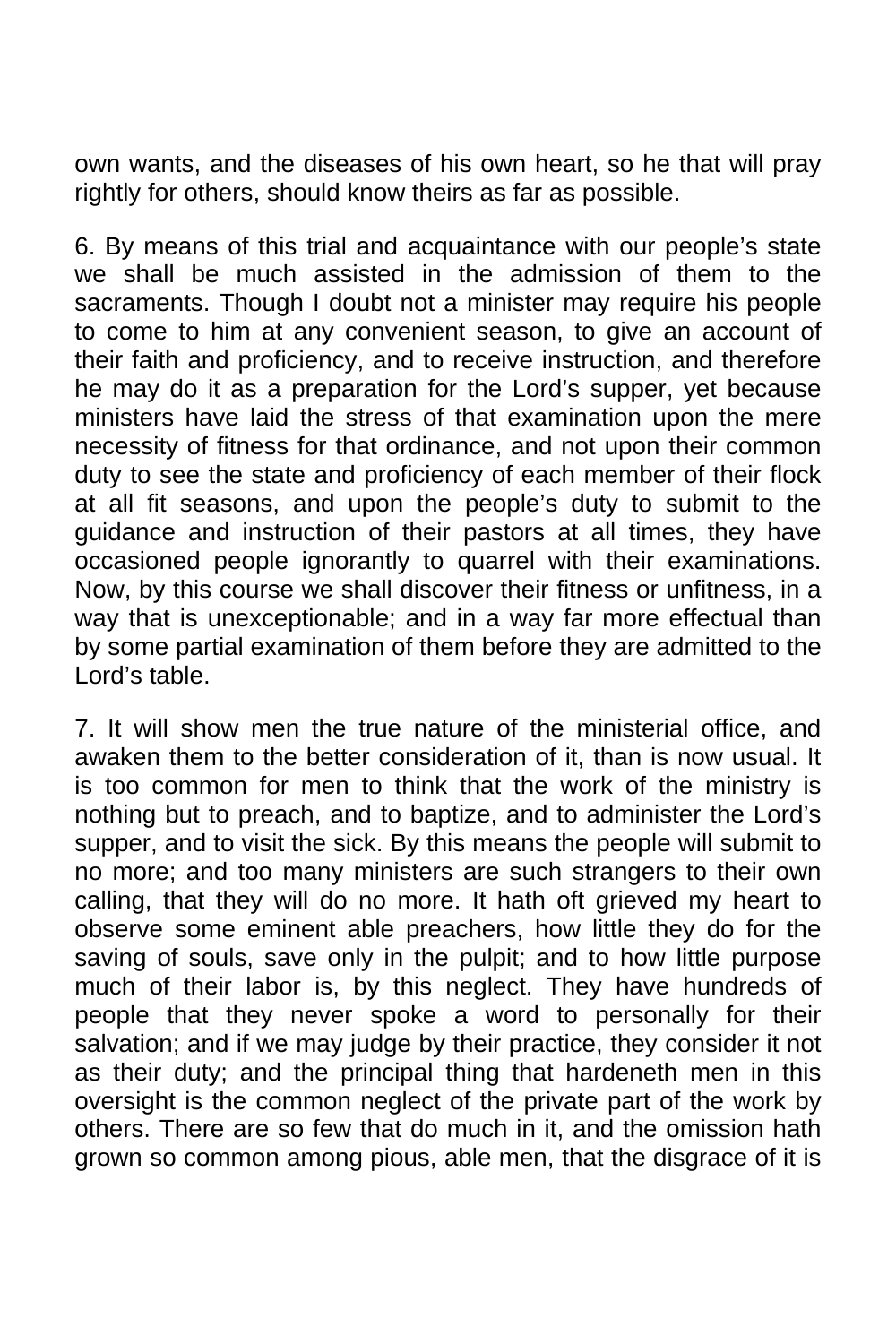abated by their ability; and a man may now be guilty of it without any particular notice or dishonor. Never doth sin so reign in a church or state, as when it hath gained reputation, or, at least, is no disgrace to the sinner, nor a matter of offense to beholders. But I make no doubt, through the mercy of God, that the restoring of the practice of personal oversight will convince many ministers, that this is as truly their work as that which they now do, and may awaken them to see that the ministry is another kind of business than too many excellent preachers take it to be. Brethren, do but set yourselves closely to this work, and follow it diligently; and though you do it silently, without any words to them that are negligent, I am in hope that most of you who are present may live to see the day, when the neglect of private personal oversight of all the flock shall be taken for a scandalous and odious omission, and shall be as disgraceful to them that are guilty of it, as preaching but once a day was heretofore. A schoolmaster must take a personal account of his scholars, or else he is like to do little good. If physicians should only read a public lecture on physic, their patients would not be much the better of them; nor would a lawyer secure your estate by reading a lecture on law.

Now, the charge of a pastor requireth personal dealing, as well as any of these. Let us show the world this by our practice; for most men are grown regardless of bare words.

The truth is, we have been led to wrong the Church exceedingly in this respect, by the contrary extreme of the Papists, who bring all their people to auricular confession; for, in overthrowing this error of theirs, we have run into the opposite extreme, and have led our people much further into it than we have gone ourselves. It troubled me much to read, in an orthodox historian, that licentiousness, and a desire to be from under the strict inquiries of the priests in confession, did much further the entertainment of the reformed religion in Germany. And yet it is like enough to be true, that they who were against reformation in other respects, might, on this account, join with better men in crying down the Romish clergy. I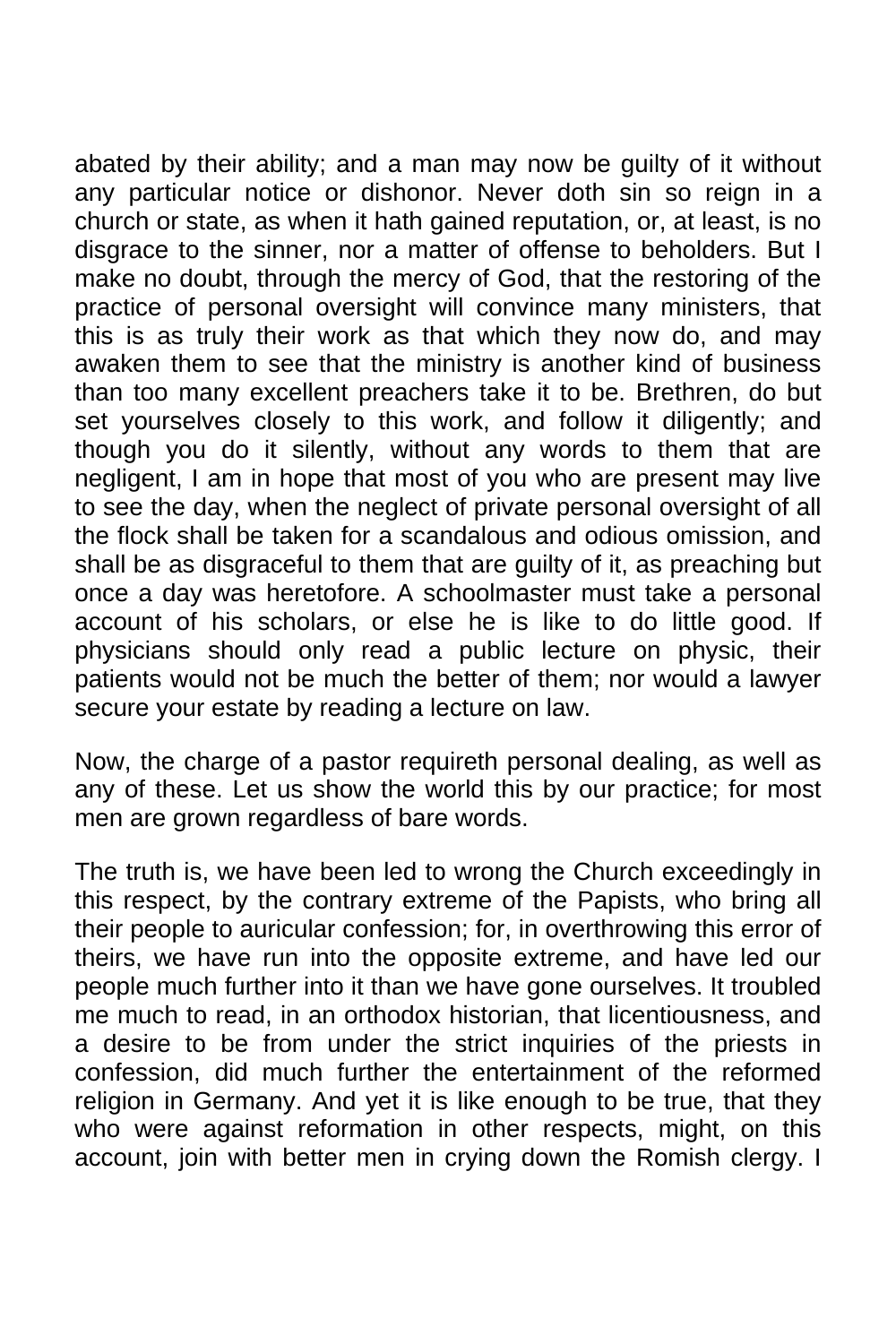have no doubt that the Popish auricular confession is a sinful novelty, which the ancient Church was unacquainted with. But, perhaps, some will think it strange that I should say, that our common neglect of personal instruction is much worse, if we consider their confessions in themselves, and not as they respect their linked doctrines of satisfaction and purgatory. If any among us should be guilty of so gross a mistake, as to think that, when he hath preached, he hath done all his work, let us show him, by our practice of the rest, that there is much more to be done; and that 'taking heed to all the flock,' is another business than careless, lazy ministers imagine. If a man have an apprehension that duty, and the chiefest duty, is no duty, he is like to neglect it, and to be impenitent in the neglect.

8. It will help our people better to understand the nature of their duty toward their overseers, and, consequently, to discharge it better. This, indeed, were a matter of no consequence, if it were only for our sakes; but their own salvation is much concerned in it. I am convinced, by sad experience, that it is none of the least impediments to their salvation, and to a true reformation of the Church, that the people understand not what the work of a minister is, and what is their own duty towards him. They commonly think, that a minister hath no more to do with them, but to preach to them, and administer the sacraments to them, and visit them in sickness; and that, if they hear him, and receive the sacraments from him, they owe him no further obedience, nor can he require any more at their hands. Little do they know that the minister is in the church, as the schoolmaster in his school, to teach, and take an account of every one in particular; and that all Christians, ordinarily, must be disciples or scholars in some such school. They think not that a minister is in the church, as a physician in a town, for all people to resort to, for personal advice for the curing of all their diseases; and that 'the priest's lips should keep knowledge, and the people should ask the law at his mouth, because he is the messenger of the Lord of hosts.' They consider not, that all souls in the congregation are bound, for their own safety, to have personal recourse to him, for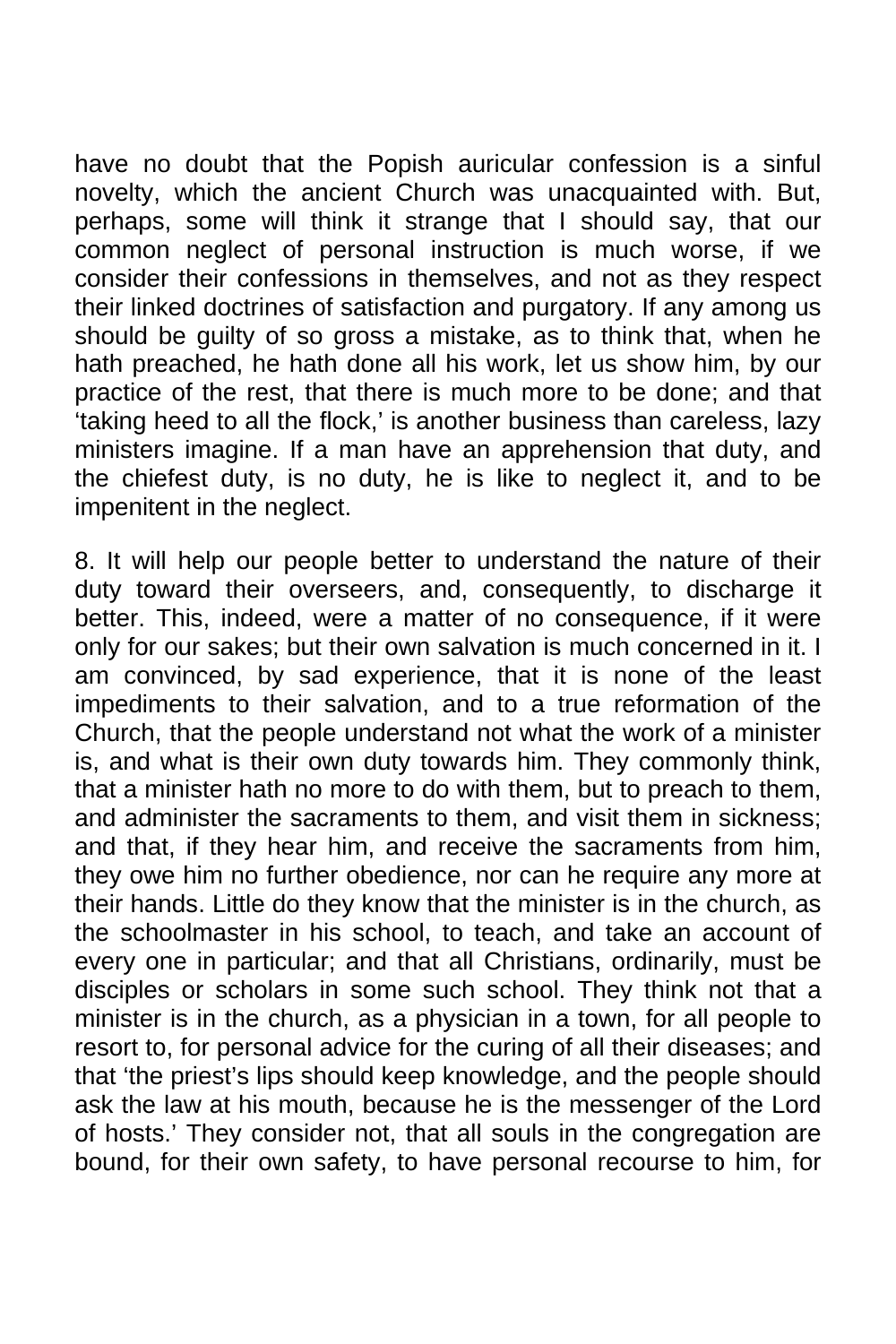the resolving of their doubts, and for help against their sins, and for direction in duty, and for increase of knowledge and all saving grace; and that ministers are purposely settled in congregations to this end, to be still ready to advise and help the flock.

If our people did but know their duty, they would readily come to us, when they are desired, to be instructed, and to give an account of their knowledge, faith, and life; and they would come of their own accord, without being sent for; and knock oftener at our doors; and call for advice and help for their souls; and ask, 'What shall we do to be saved?' Whereas now the matter is come to that sad pass, that they think a minister hath nothing to do with them: and if he admonish them, or if he call them to be catechized and instructed; or if he would take an account of their faith and profiting, they would ask him by what authority he doth these things? and think that he is a busy, pragmatical fellow, who loves to be meddling where he hath nothing to do; or a proud fellow, who would bear rule over their consciences; whereas they may as well ask, by what authority he preacheth, or prayeth, or giveth them the sacrament They consider not, that all our authority is but for our work; even a power to do our duty; and that our work is for them: so that it is but an authority to do them good. They talk not more wisely, than if they should quarrel with a man who would help to quench a fire in their houses, and ask him, by what authority he doth it? Or that would give money to relieve the poor, and they should ask him, By what authority do you require us to take this money Or as if I offered my hand to one that is fallen, to help him up, or to one that is in the water, to save him from drowning, and he should ask me by what authority I do it? And what is it that hath brought our people to this ignorance of their duty, but custom? It is we, brethren, to speak truly and plainly, who are to blame, that have not accustomed them and ourselves to any more than common public work. We see how much custom doth with the people. Where it is the custom, as among the Papists, they hesitate not to confess all their sins to the priest; but, among us, they disdain to be catechized or instructed, because it is not the custom. They wonder at it, as a strange thing,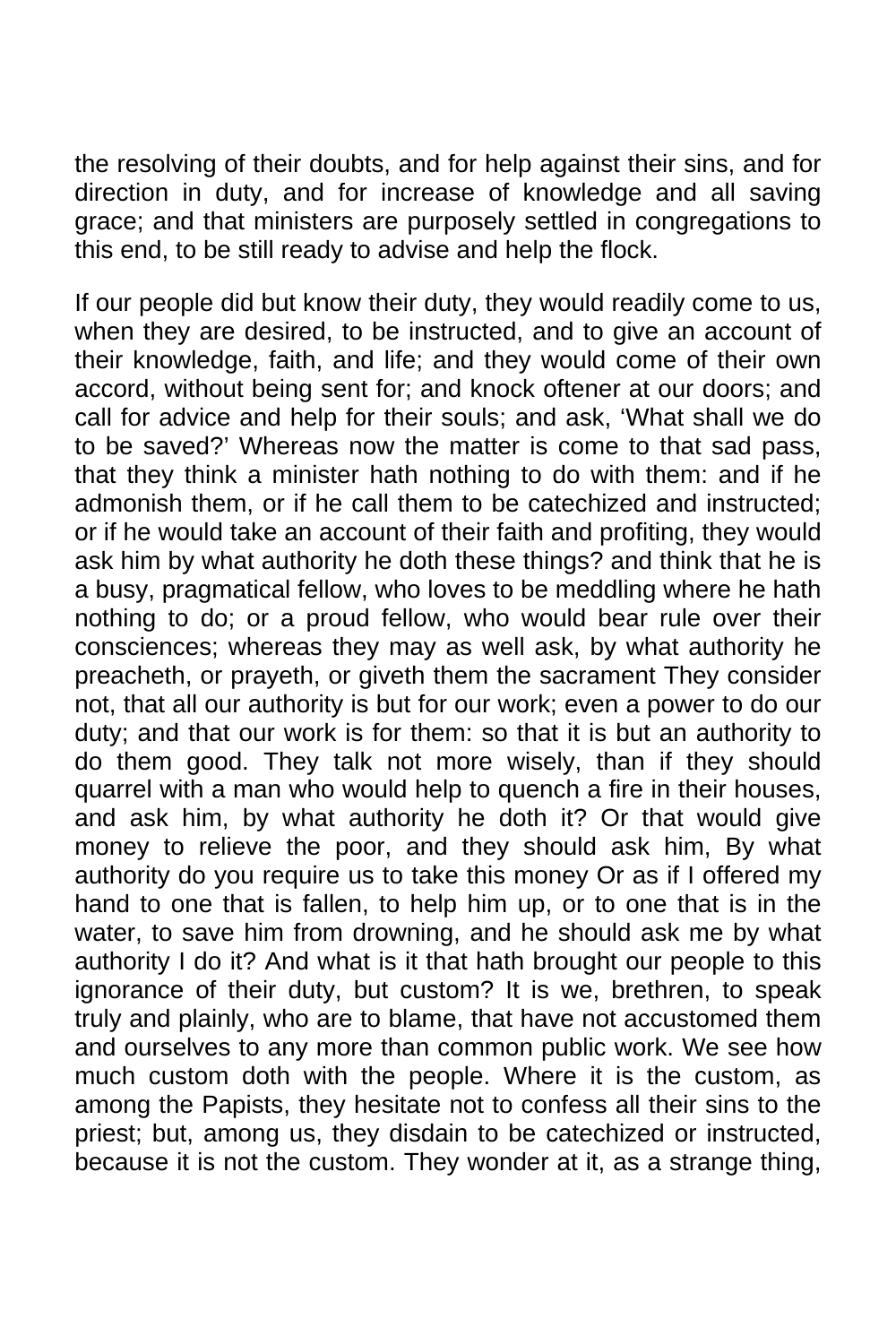and say, Such things were never done before. And if we can but prevail to make this duty as common as other duties, they will much more easily submit to it than now. What a happy thing would it be, if you might live to see the day, that it should be as ordinary for people of all ages to come in course to their ministers for personal advice and help for their salvation, as it is now usual for them to come to the church to hear a sermon, or receive the sacrament Our diligence in this work, is the way to bring this about.

9. It will give the governors of the nation more correct views about the nature and burden of the ministry, and so may procure from them further assistance. It is a lamentable impediment to the reformation of the Church, and the saving of souls, that, in most populous towns, there are but one or two men to oversee many thousand souls, and so there are not laborers in any degree equal to the work; but it becomes an impossible thing for them to do any considerable measure of that personal duty which should be done by faithful pastors to all the flock. I have often said it, and still must say it, that this is a great part of England's misery, that a great degree of spiritual famine reigns in most cities and large towns throughout the land, even where they are insensible of it, and think themselves well provided. Alas! we see multitudes of ignorant, carnal, sensual sinners around us – here a family, and there a family, and there almost a whole street or village of them – and our hearts pity them, and we see that their necessities cry loud for our speedy and diligent relief, so that 'he that hath ears to hear' must needs hear. Yet if we were never so fain, we cannot help them: and that not merely through their obstinacy, but also through our want of opportunity. We have found by experience, that if we could but have leisure to speak to them, and to open plainly to them their sin and danger, there were great hopes of doing good to many of them, that receive little by our public teaching. But we cannot come at them; more necessary work prohibits us: we cannot do both at once; and our public work must be preferred, because there we deal with many at once. And it is as much as we are able to do, to perform the public work, or some little more; and if we do take the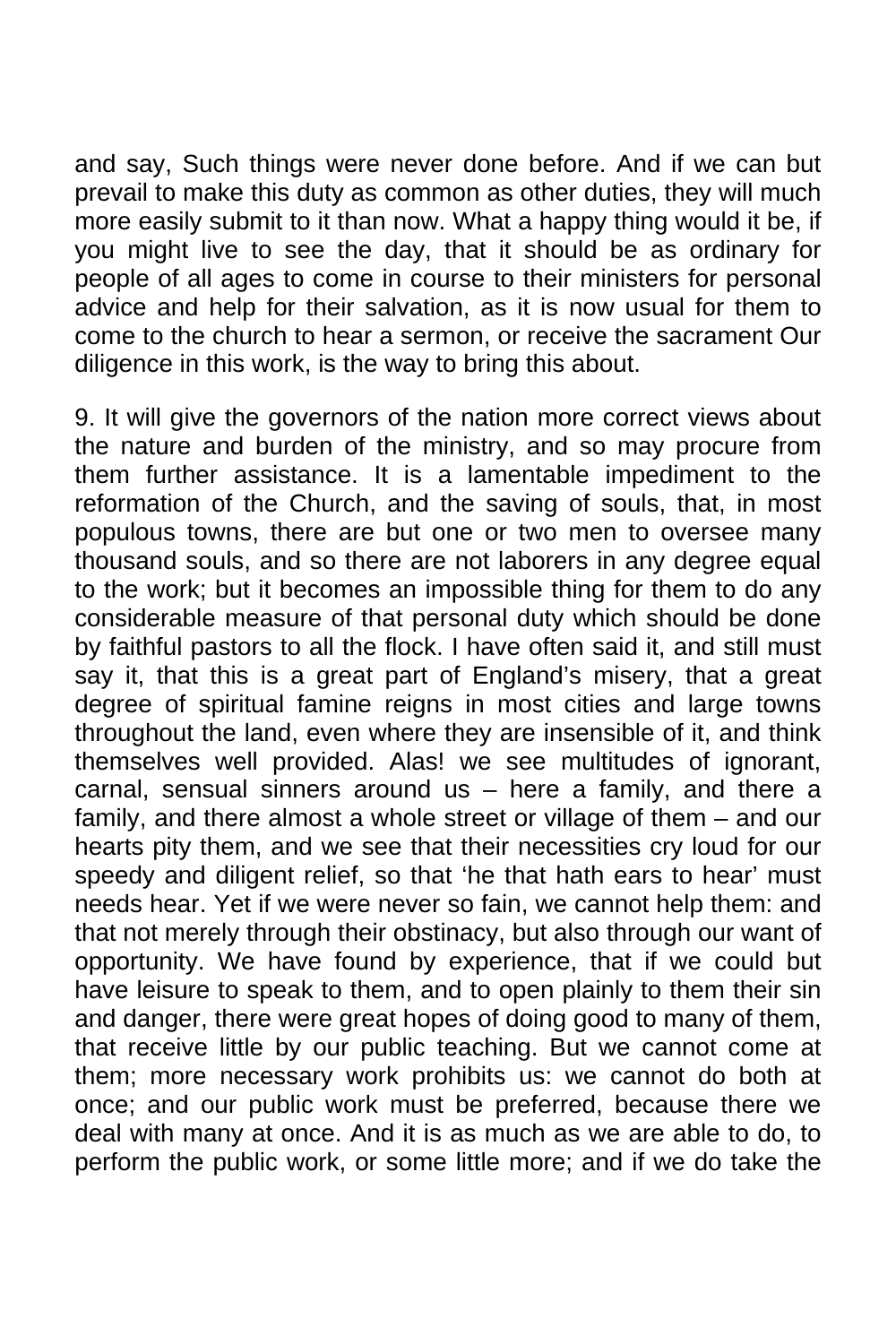time when we should eat or sleep, (besides the ruining of weakened bodies by it,) we shall not be able, after all, to speak to one of very many of them. So that we must stand by and see poor people perish, and can but be sorry for them, and cannot so much as speak to them to endeavor their recovery. Is not this a sad case in a nation that glorieth of the fullness of the gospel? An infidel will say, No: but, methinks, no man that believes an everlasting joy or torment should give such an answer.

I will give you the instance of my own case. We are together two ministers, and a third at a chapel, willing to spend every hour of our time in Christ's work. Before we undertook this work, our hands were full, and now we are engaged to set apart two days every week, from morning to night, for private catechizing and instruction; so that any man may see that we must leave undone all that other work that we were wont to do at that time: and we are necessitated to run upon the public work of preaching with small preparation, and so must deliver the message of God so rawly and confusedly, and unanswerably to its dignity and the need of men's souls, that it is a great trouble to our minds to consider it, and a greater trouble to us when we are doing it. And yet it must be so; there is no remedy: unless we will omit this personal instruction, we must needs run thus unpreparedly into the pulpit. And to omit this we dare not – it is so great and necessary a work. And when we have incurred all the forementioned inconveniences, and have set apart two whole days a week for this work, it will be as much as we shall be able to do, to go over the parish once in a year, (being about 800 families,) and which is worse than that, we shall be forced to cut it short, and do it less effectually to those that we do it, having above fifteen families a week to deal with. And, alas! how small a matter is it to speak to a man only once in a year, and that so cursorily as we must be forced to do, in comparison of what their necessities require. Yet are we in hope of some fruit of this much; but how much more might it be, if we could but speak to them once a quarter, and do the work more fully and deliberately, as you that are in smaller parishes may do. And many ministers in England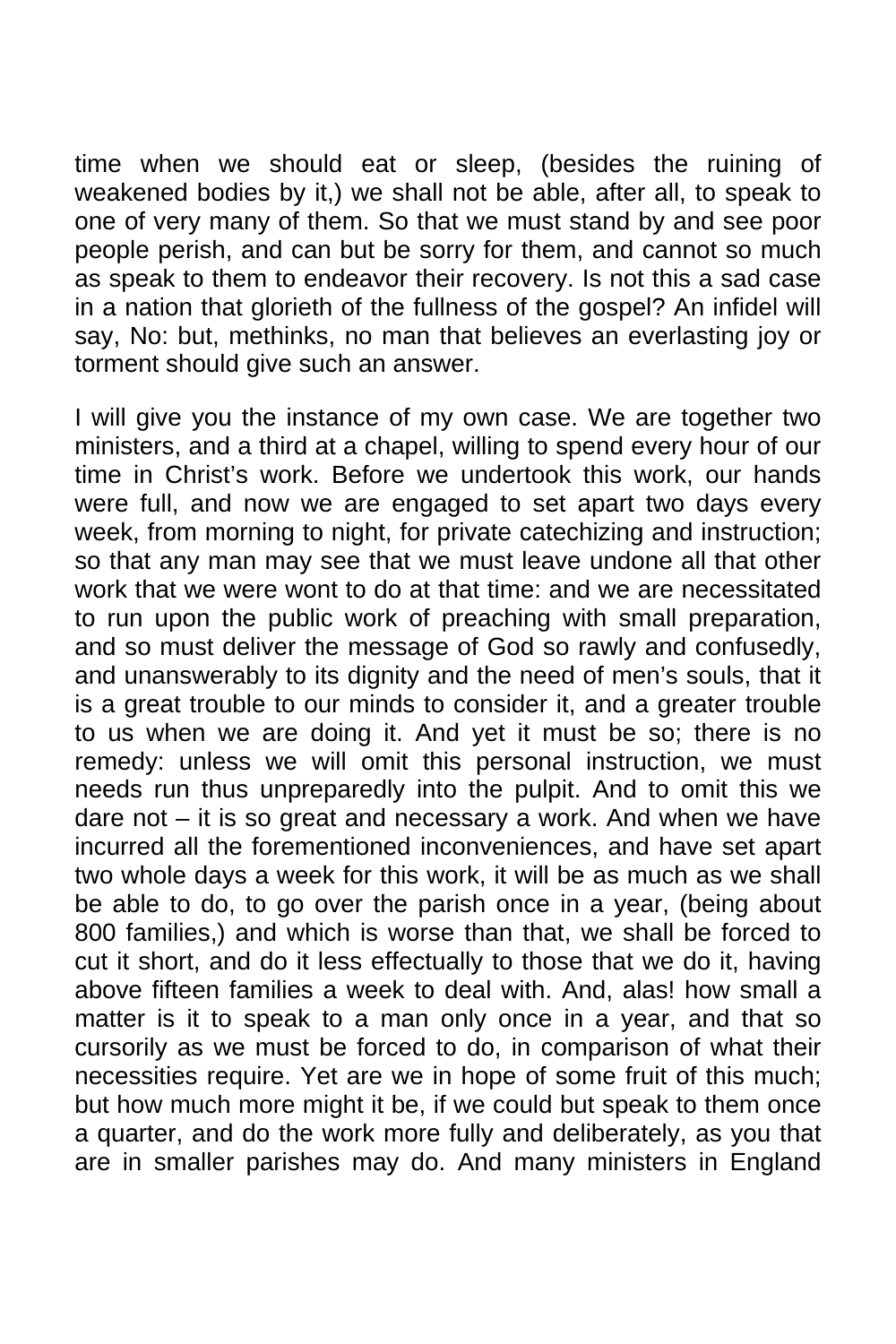have ten times the number of parishioners which I have: so that if they should undertake the work which we have undertaken, they can go over the parish but once in ten years. So that while we are hoping for opportunities to speak to them, we hear of one dying after another, and to the grief of our souls, are forced to go with them to their graves, before we could ever speak a word to them personally to prepare them for their change. And what is the cause of all this misery? Why, our rulers have not seen the necessity of any more than one or two ministers in such parishes; and so they have not allowed any maintenance to that end. Some have alienated much from the Church, (the Lord humble all them that consented to it, lest it prove the consumption of the nation at last,) while they have left this famine in the chief parts of the land. It is easy to separate from the multitude, and to gather distinct churches, and to let the rest sink or swim; and if they will not be saved by public preaching, to let them be damned: but whether this be the most charitable and Christian course, one would think should be no hard question.

But what is the matter that wise and godly rulers should be thus guilty of our misery, and that none of our cries will awaken them to compassion? What! are they so ignorant as not to know these things? Or are they grown cruel to the souls of men Or are they false-hearted to the interest of Christ, and have a design to undermine his kingdom? No, I hope it is none of these; but, for aught I can find, it is we who are to blame, even we, the ministers of the gospel, whom they should thus maintain. For those ministers that have small parishes, and might do all this private part of the work, yet do it not, or at least few of them. And those in great towns and cities, that might do somewhat, though they cannot do all, will do just nothing but what accidentally falls in their way, or next to nothing; so that the magistrate is not awakened to the observance or consideration of the weight of our work. Or if they do apprehend the usefulness of it, yet if they see that ministers are so careless and lazy, that they will not do it, they think it in vain to provide them a maintenance for it – it would be but to cherish idle drones – and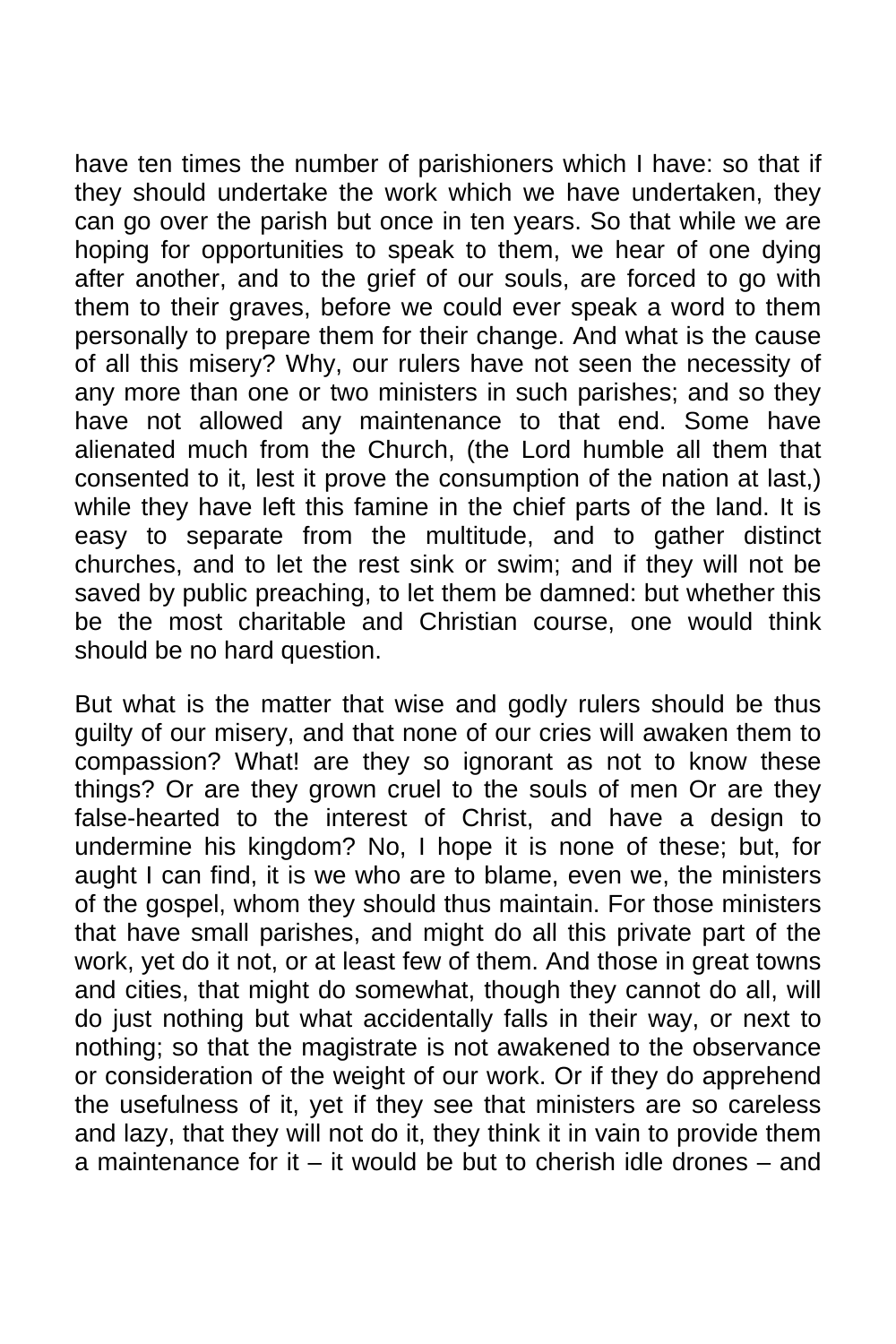so they think, that if they maintain ministers enough to preach in the pulpit, they have done their part. And thus are they involved in heinous sin, and we are the occasion of it. Whereas, if we do but all heartily set ourselves to this work, and show the magistrate to his face, that it is a most weighty and necessary part of our business; and that we would do it thoroughly if we could; and that if there which the manner of the work might go on: and, withal, when he shall see the happy success of our labors, then, no doubt, if the fear of God be in them, and they have any love to his truth and men's souls, they will set to their helping hand, and not let men perish because there is no man to speak to them to prevent it. They will one way or other raise maintenance in such populous places for laborers, proportioned to the number of souls, and greatness of the work. Let them but see us fall to the work, and behold it prosper in our hands; as, if it be well managed, there is no doubt it will, through God's blessing, and then their hearts will be drawn out to the promoting of it: and, instead of laying parishes together to diminish the number of teachers, they will either divide them, or allow more teachers to a parish. But when they see that many carnal ministers do make a greater stir to have more maintenance to themselves, than to have more help in the work of God, they are tempted by such worldlings to wrong the Church, that particular ministers may have ease and fullness.

10. It will exceedingly facilitate the ministerial work in succeeding generations. Custom, as I said before, is the thing that sways much with the multitude; and they who first break a destructive custom, must bear the brunt of their indignation. Now, somebody must do this. If we do it not, it will lie upon our successors; and how can we expect that they will be more hardy, and resolute, and faithful than we? It is we that have seen the heavy judgments of the Lord, and heard him pleading by fire and sword with the land. It is we that have been ourselves in the furnace, and should be the most refined. It is we that are most deeply obliged by oaths and covenants, by wonderful deliverances, experiences, and mercies of all sorts. And if we yet flinch and turn our backs, and prove false-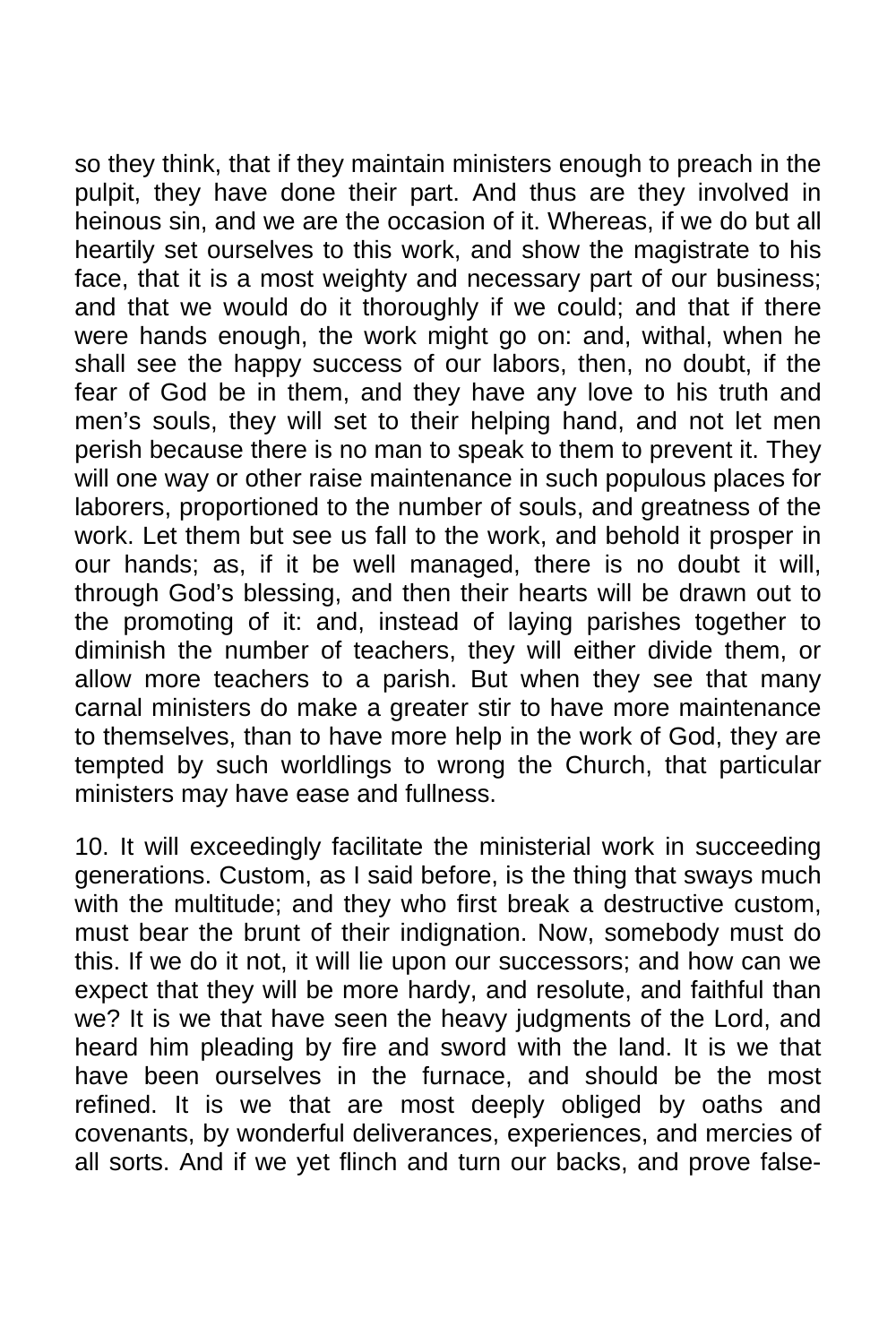hearted, why should we expect better from them, that have not been driven by such scourges as we, nor drawn by such cords? But, if they do prove better than we, the same odium and opposition must befall them which we avoid, and that with some increase, because of our neglect; for the people will tell them that we, their predecessors did no such things. But if we would now break the ice for them that follow us, their souls will bless us, and our names will be dear to them, and they will feel the happy fruits of our labor every day of their ministry; when the people shall willingly submit to their private instructions and examinations, yea, and to discipline too, because we have acquainted them with it, and removed the prejudice, and broken the evil custom which our predecessors had been the cause of. Thus we may do much to the saving of many thousand souls, in all ages to come, as well as in the present age in which we live.

11. It will much conduce to the better ordering of families, and the better spending of the Sabbath. When we have once got the masters of families to undertake that they will, every Lord's day, examine their children and servants, and make them repeat some catechism and passages of Scripture, this will find them most profitable employment; whereas many of them would otherwise be idle or ill-employed. Many masters, who know little themselves, may yet be brought to do this for others, and in this way they may even teach themselves.

12. It will do good to many ministers, who are too apt to be idle, and to mis-spend their time in unnecessary discourse, business, journeys, or recreations. It will let them see that they have no time to spare for such things; and thus, when they are engaged in so much pressing employment of so high a nature, it will be the best cure for all that idleness, and loss of time. Besides, it will cut off that scandal, which usually followeth thereupon; for people are apt to say, Such a minister can spend his time at bowls, or other sports, or vain discourse; and why may not we do so as well as he? Let us all set diligently to this part of our work, and then see what time we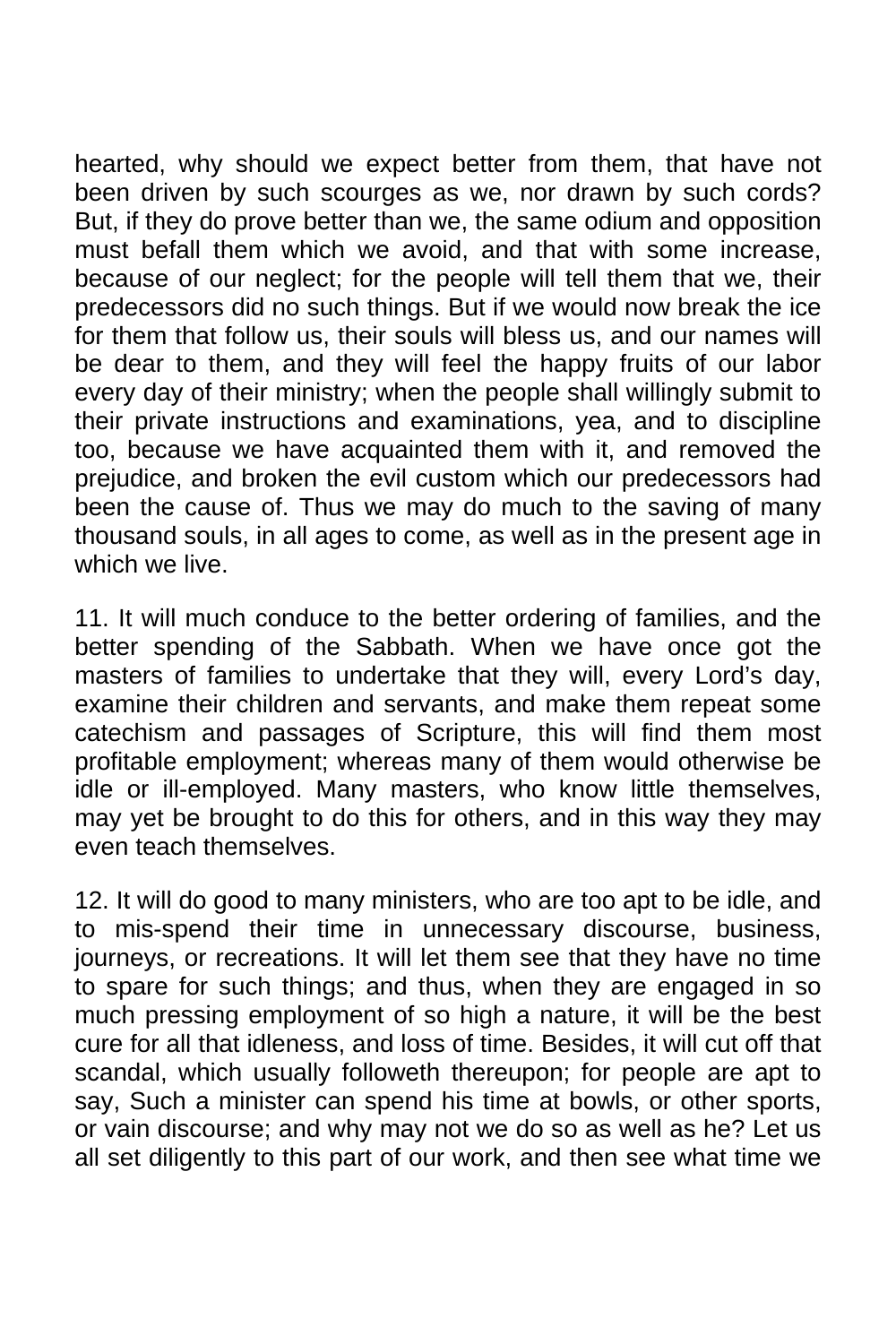can find to spare to live idly, or in a way of voluptuousness, or worldliness, if we can.

13. It will be productive of many personal benefits to ourselves. It will do much to subdue our own corruptions, and to exercise and increase our own graces. It will afford much peace to our consciences, and comfort us when our past lives come to be reviewed.

To be much in provoking others to repentance and heavenlymindedness may do much to excite them in ourselves. To cry down the sin of others, and engage them against it, and direct them to overcome it, will do much to shame us out of our own; and conscience will scarcely suffer us to live in that which we make so much ado to draw others from. Even our constant employment for God, and busying our minds and tongues against sin, and for Christ and holiness, will do much to overcome our fleshly inclinations, both by direct mortification, and by diversion, leaving our fancies no room nor time for their old employment. All the austerities of monks and hermits, who addict themselves to unprofitable solitude, and who think to save themselves by neglecting to show compassion to others, will not do near so much in the true work of mortification, as this fruitful diligence for Christ.

14. It will be some benefit, that by this means we shall take off ourselves and our people from vain controversies, and from expending our care and zeal on the lesser matters of religion, which least tend to their spiritual edification. While we are taken up in teaching, and they in learning the fundamental truths of the gospel, we shall divert our minds and tongues, and have less room for lower things; and so it will cure much wranglings and contentions between ministers and people. For we do that which we need not and should not, because we will not fall diligently to do that which we need and should.

15. And then for the extent of the aforesaid benefits: The design of this work is, the reforming and saving of all the people in our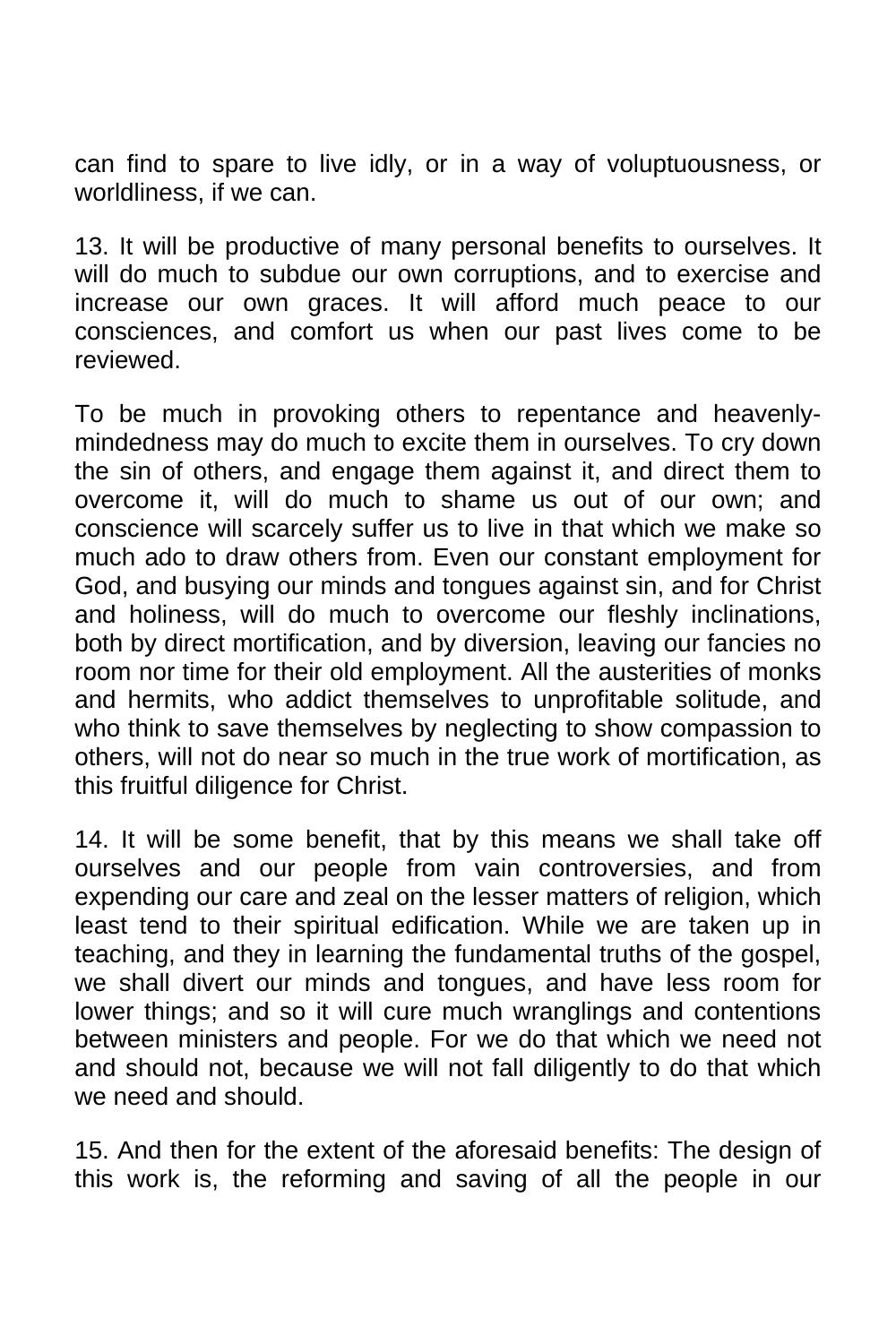several parishes. For we shall not leave out any man that will submit to be instructed; and though we can scarcely hope that every individual will be reformed and saved by it, yet have we reason to hope, that as the attempt is universal, so the success will be more general and extensive than we have hitherto seen of our other labors. Sure I am, it is most like to the spirit, and precept, and offers of the gospel, which requireth us to preach Christ to every creature, and promiseth life to every man, if he will accept it by believing. If God would have all men to be saved, and to come to the knowledge of the truth, (that is, as Rector and Benefactor of the world, he hath manifested himself willing to save all men, if they be willing themselves, though his elect he will also make willing,) then surely it beseems us to offer salvation unto all men, and to endeavor to bring them to the knowledge of the truth. And, if Christ 'tasted death for every man,' it is meet we should preach his death to every man. This work hath a more excellent design, than our accidental conferences with now and then a particular person. And I have observed, that in such occasional discourses men satisfy themselves with having spoken some good words, but seldom set plainly and closely home the matter, to convince men of sin and misery and mercy; as in this purposely appointed work we are more like to do.

16. It is like to be a work that will reach over the whole land, and not stop with us that have now engaged in it. For though it be at present neglected, I suppose the cause is the same with our brethren as it hath been with us,

namely, that inconsiderateness and laziness, which we are here bewailing this day, but especially, despair of the submission of the people to it. But when they shall be reminded of so clear and great a duty, and shall see the practicability of it, in a good measure, when it is done by common consent, they will, no doubt, universally take it up, and gladly concur with us in so blessed a work; for they are the servants of the same God, as sensible of the interests of Christ, and as compassionate to men's souls; as conscientious,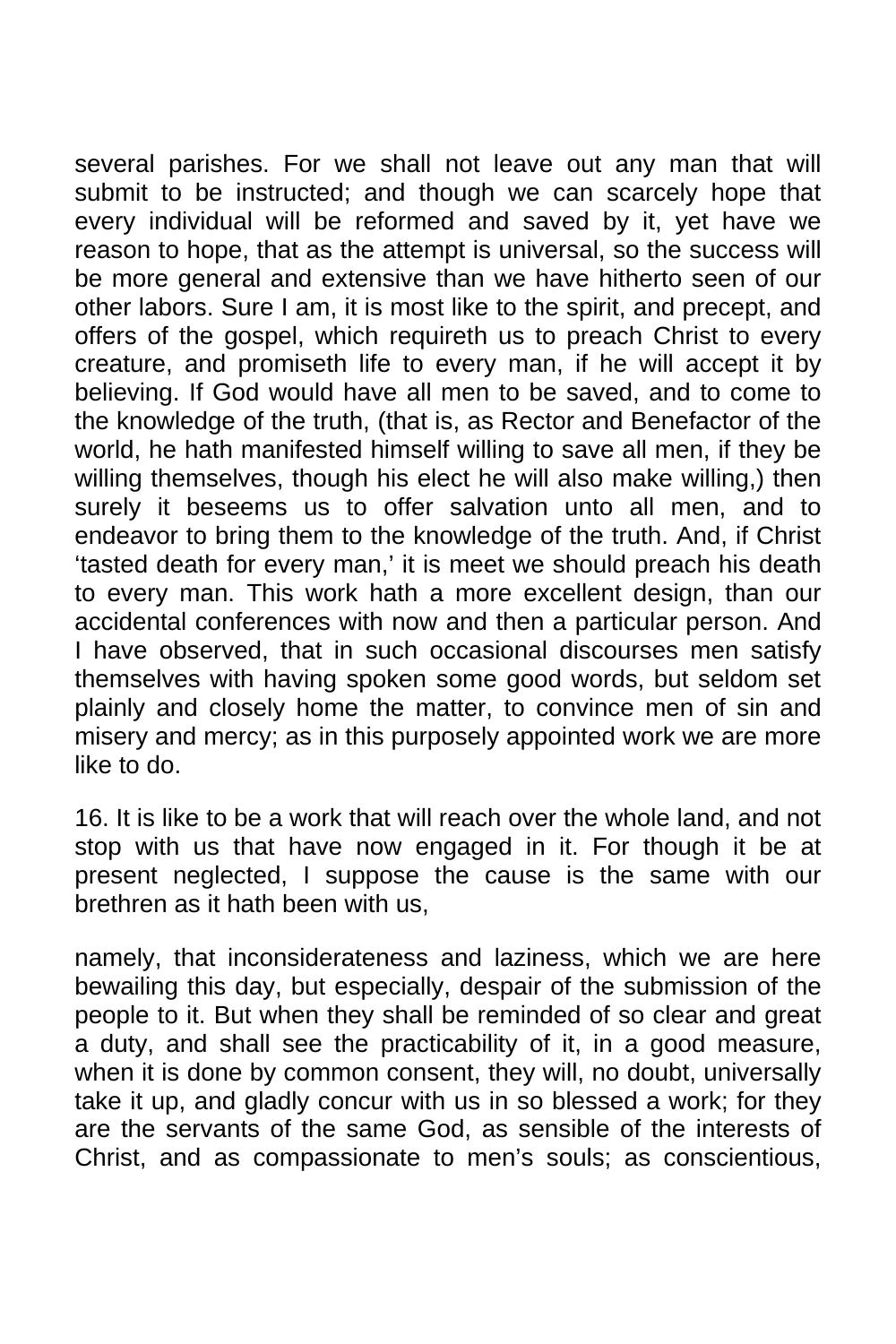and as self-denying, and ready to do or suffer for such excellent ends as we are. Seeing, therefore, they have the same spirit, rule, and Lord, I will not be so uncharitable as to doubt, whether all that are godly throughout the land (or at least the generality of them,) will gladly join with us. And oh, what a happy thing it will be to see such a general combination for Christ; and to see all England so seriously called upon, and importuned for Christ, and set in so fair a way to heaven! Methinks the consideration of it should make our hearts rejoice within us, to see so many faithful servants of Christ all over the land, addressing every particular sinner with such importunity, as men that will hardly take a denial. Methinks I even see all the godly ministers of England commencing the work already, and resolving to embrace the present opportunity, that unanimity may facilitate it.

17. Lastly, Of so great weight and excellency is the duty which we are now recommending, that the chief part of Church reformation that is behind as to means consisteth in it; and it must be the chief means to answer the judgments, the mercies, the prayers, the promises, the cost, the endeavors, and the blood of the nation; and without this it will not be done; the ends of all these will never be well attained; a reformation to purpose will never be wrought; the Church will be still low; the interest of Christ will be much neglected; and God will still have a controversy with the land, and, above all, with the ministry that have been deepest in the guilt.

How long have we talked of reformation, how much have we said and done for it in general, and how deeply and devoutly have we vowed it for our own parts; and, after all this, how shamefully have we neglected it, and neglect it to this day! We carry ourselves as if we had not known or considered what that reformation was which we vowed. As carnal men will take on them to be Christians, and profess with confidence that they believe in Christ, and accept of his salvation, and may contend for Christ, and fight for him, and yet, for all this, will have none of him, but perish for refusing him, who little dreamed that ever they had been refusers of him; and all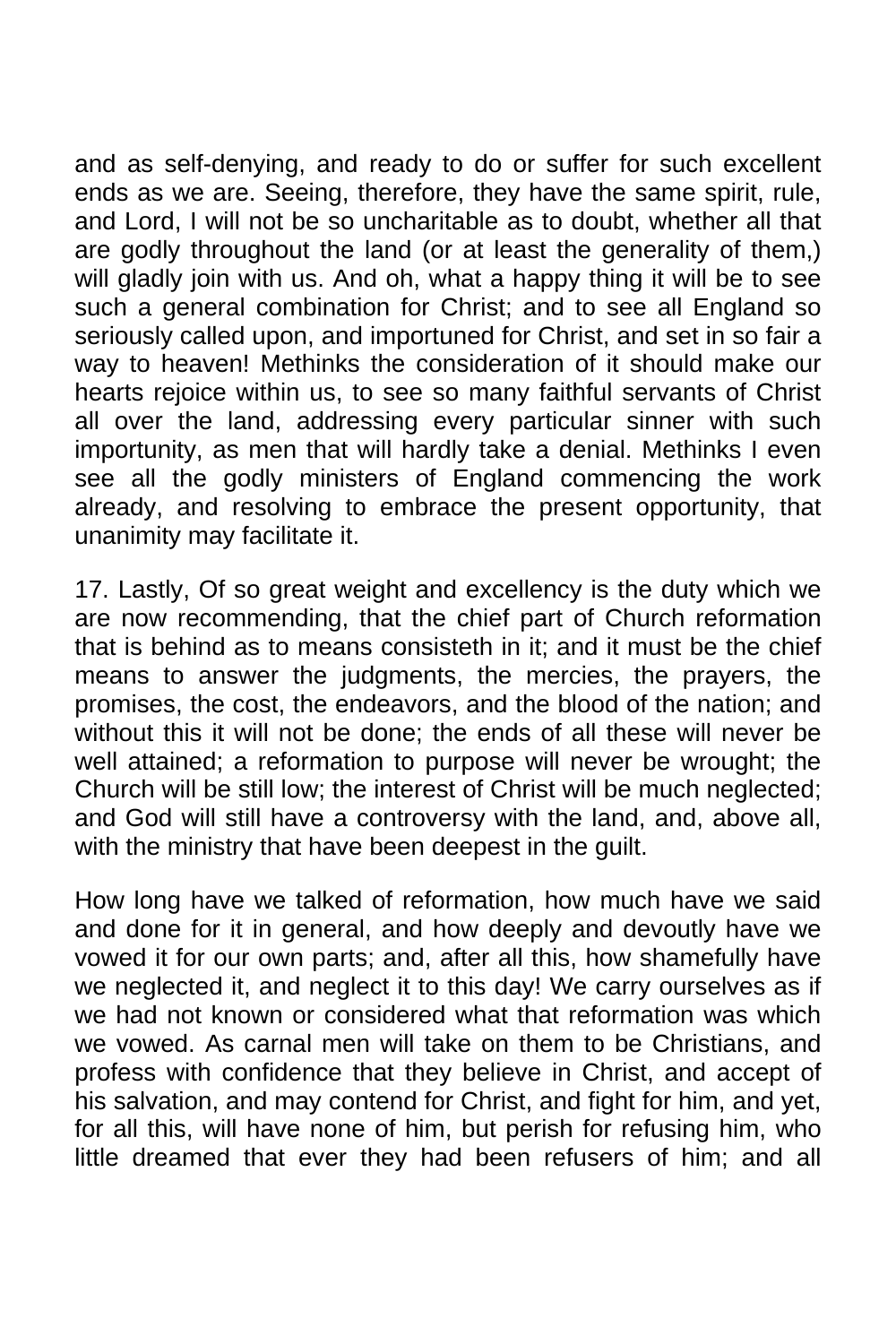because they understood not what his salvation is, and how it is carried on, but dream of a salvation without flesh-displeasing, and without self-denial and renouncing the world, and parting with their sins, and without any holiness, or any great pains and labor of their own in subserviency to Christ and the Spirit: even so did too many ministers and private men talk and write, and pray, and fight, and long for reformation, and would little have believed that man who should have presumed to tell them, that, notwithstanding all this, their very hearts were against reformation; and that they who were praying for it, and fasting for it, and wading through blood for it, would never accept it, but would themselves be the rejectors and destroyers of it. And yet so it is, and so it hath too plainly proved: and whence is all this strange deceit of heart, that good men should no better know themselves? Why, the case is plain; they thought of a reformation to be given by God, but not of a reformation to be wrought on and by themselves. They considered the blessing, but never thought of the means of accomplishing it. But as if they had expected that all things besides themselves should be mended without them, or that the Holy Ghost should again descend miraculously, or every sermon should convert its thousands, or that some angel from heaven or some Elias should be sent to restore all things, or that the law of the parliament, and the sword of the magistrate, would have converted or constrained all, and have done the deed; and little did they think of a reformation that must be wrought by their own diligence and unwearied labors, by earnest preaching and catechizing, and personal instructions, and taking heed to all the flock, whatever pains or reproaches it should cost them. They thought not that a thorough reformation would multiply their own work; but we had all of us too carnal thoughts, that when we had ungodly men at our mercy, all would be done, and conquering them was converting them, or such a means as would have frightened them to heaven. But the business is far otherwise, and had we then known how a reformation must be attained, perhaps some would have been colder in the prosecution of it. And yet I know that even foreseen labors seem small matters at a distance, while we do but hear and talk of them; but when we come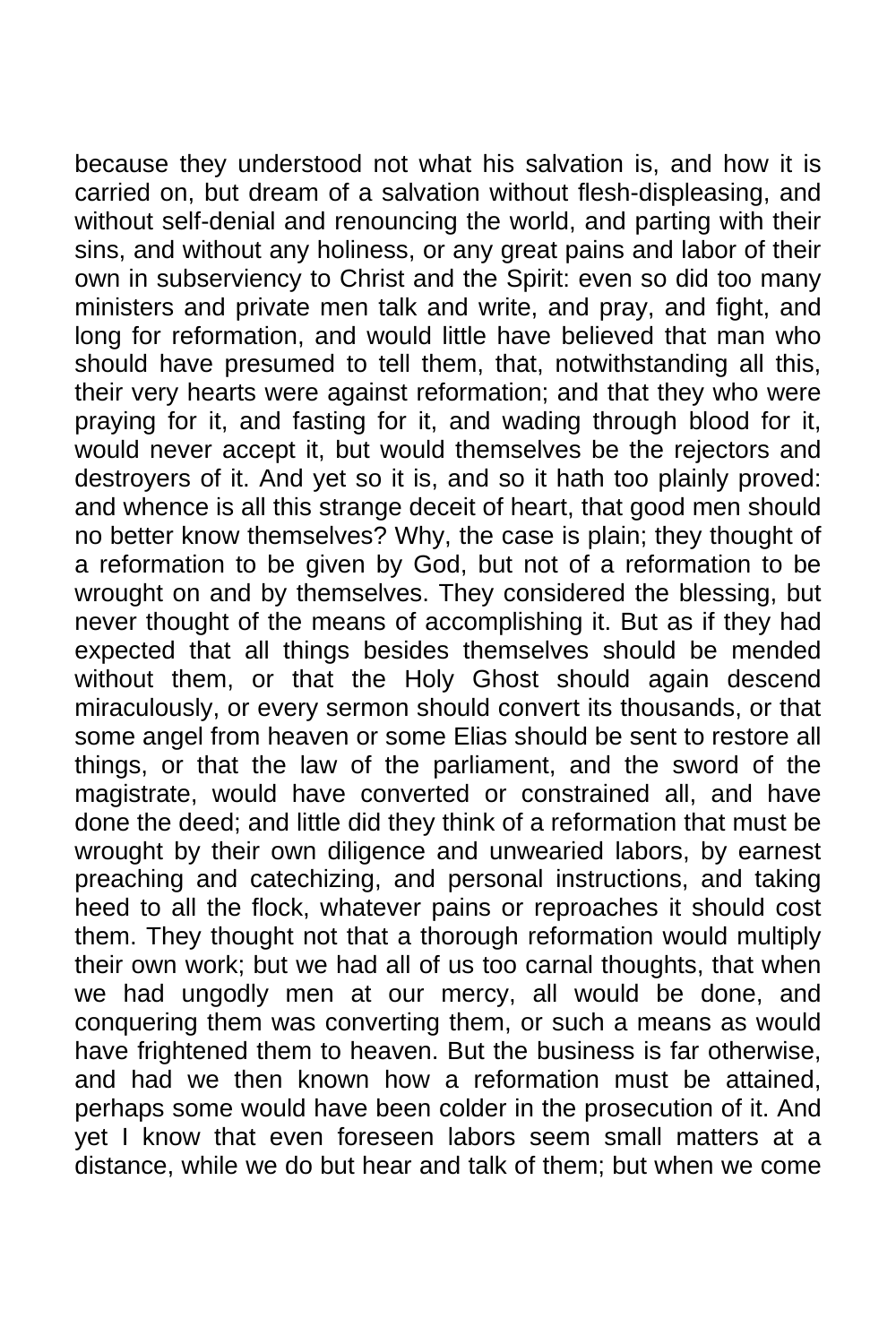nearer them, and must lay our hands to the work, and put on our armor, and charge through the thickest of opposing difficulties, then is the sincerity and the strength of men's hearts brought to trial, and it will appear how they purposed and promised before.

Reformation is to many of us, as the Messiah was to the Jews. Before he came, they looked and longed for him, and boasted of him, and rejoiced in hope of him; but when he came they could not abide him, but hated him, and would not believe that he was indeed the person, and therefore persecuted and put him to death, to the curse and confusion of the main body of their nation. 'The Lord, whom ye seek, shall suddenly come to his temple, even the Messenger of the covenant, whom ye delight in. But who may abide the day of his coming and who shall stand when he appeareth? For he is like a refiner's fire, and like fuller's soap: and he shall sit as a refiner and purifier of silver: and he shall purify the sons of Levi, and purge them as gold and silver, that they may offer unto the Lord an offering in righteousness.' And the reason was, because it was another manner of Christ that the Jews expected; it was one who would bring them riches and liberty, and to this day they profess that they will never believe in any but such. So it is with too many about reformation. They hoped for a reformation, that would bring them more wealth and honor with the people, and power to force men to do what they would have them: and now they see a reformation, that must put them to more condescension and pains than they were ever at before. They thought of having the opposers of godliness under their feet, but now they see they must go to them with humble entreaties, and put their hands under their feet, if they would do them good, and meekly beseech even those that sometime sought their lives, and make it now their daily business to overcome them by kindness, and win them with love. O how many carnal expectations are here crossed!

## ARTICLE 2

MOTIVES FROM THE DIFFICULTIES OF THE WORK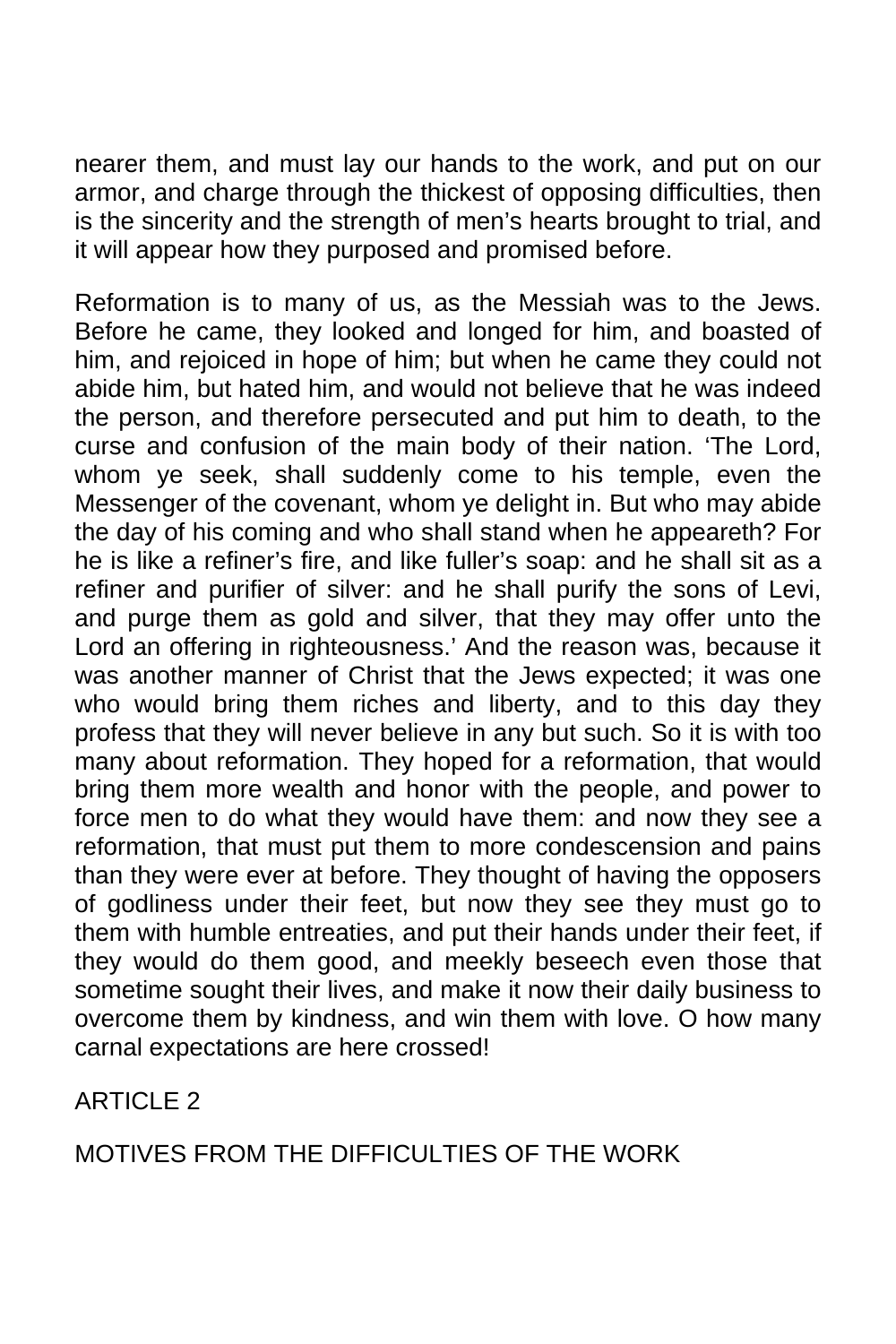Having stated to you the first class of reasons, drawn from the benefits of the work, I come to the second sort, which are taken from the difficulties. If these, indeed, were taken alone, I confess they might be rather discouragements than motives; but taking them with those that go before and follow, the case is far otherwise: for difficulties must excite to greater diligence in a necessary work.

And difficulties we shall find many, both in ourselves and in our people; but because they are things so obvious, that your experience will leave you no room to doubt of them, I shall pass them over in a few words.

1. Let me notice the difficulties in ourselves.

(1) In ourselves there is much dulness and laziness, so that it will not be easy to get us to be faithful in so hard a work. Like a sluggard in bed, that knows he should rise, and yet delayeth and would lie as long as he can, so do we by duties to which our corrupt natures are averse. This will put us to the use of all our powers. Mere sloth will tie the hands of many.

(2) We have a base man-pleasing disposition, which will make us let men perish lest we lose their love, and let them go quietly to hell, lest we should make them angry with us for seeking their salvation: and we are ready to venture on the displeasure of God, and risk the everlasting misery of our people, rather than draw on ourselves their ill-will. This distemper must be diligently resisted.

(3) Many of us have also a foolish bashfulness, which makes us backward to begin with them, and to speak plainly to them. We are so modest, forsooth, that we blush to speak for Christ, or to contradict the devil, or to save a soul, while, at the same time, we are less ashamed of shameful works.

(4) We are so carnal that we are drawn by our fleshly interests to be unfaithful in the work of Christ, lest we should lessen our income, or bring trouble upon ourselves, or set people against us,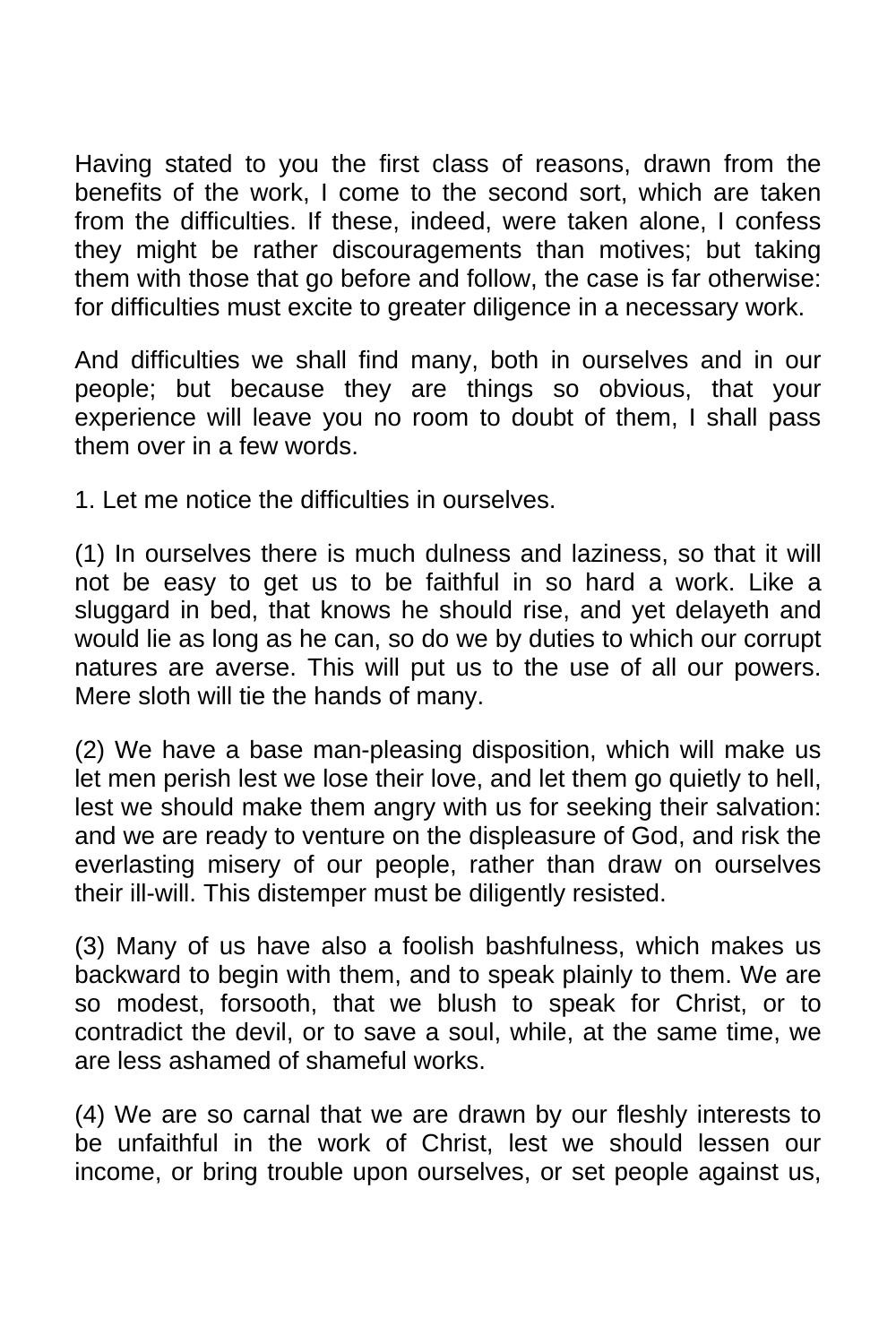or such like. All these things require diligence in order to resist them.

(5) We are so weak in the faith, that this is the greatest impediment of all. Hence it is, that when we should set upon a man for his conversion with all our might, if there be not the stirrings of unbelief within us, whether there be a heaven and a hell, yet at least the belief of them is so feeble, that it will hardly excite in us a kindly, resolute, constant zeal, so that our whole motion will be but weak, because the spring of faith is so weak. O what need, therefore, have ministers for themselves and their work, to look well to their faith, especially that their assent to the truth of Scripture, about the joys and torments of the life to come, be sound and lively.

(6) Lastly, We have commonly a great deal of unskilfulness and unfitness for this work. Alas! how few know how to deal with an ignorant, worldly man, for his conversion! To get within him and win upon him; to suit our speech to his condition and temper; to choose the meetest subjects, and follow them with a holy mixture of seriousness, and terror, and love, and meekness, and evangelical allurements – oh! who is fit for such a thing? I profess seriously, it seems to me, by experience, as hard a matter to confer aright with such a carnal person, in order to his change, as to preach such sermons as ordinarily we do, if not much more. All these difficulties in ourselves should awaken us to holy resolution, preparation, and diligence, that we may not be overcome by them, and hindered from or in the work.

2. Having noticed these difficulties in ourselves, I shall now mention some which we shall meet with in our people.

(1) Many of them will be obstinately unwilling to be taught; and scorn to come to us, as being too good to be catechized, or too old to learn, unless we deal wisely with them in public and private, and study, by the force of reason, and the power of love, to conquer their perverseness.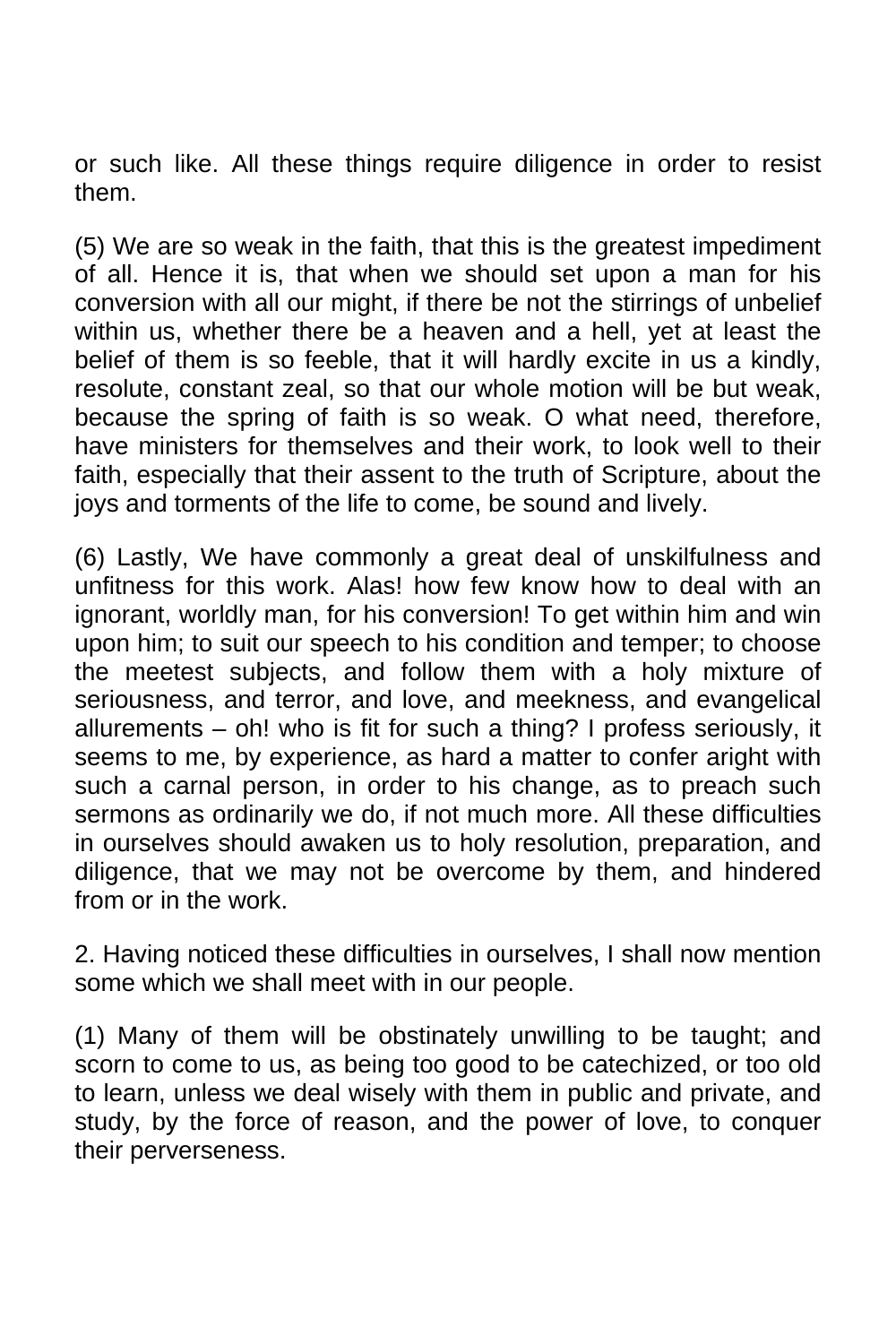(2) Many that are willing are so dull, that they can scarcely learn a leaf of a catechism in a long time, and therefore they will keep away, as ashamed of their ignorance, unless we are wise and diligent to encourage them.

(3) And when they do come, so great is the ignorance and unapprehensiveness of many, that you will find it a very hard matter to get them to understand you; so that if you have not the happy art of making things plain, you will leave them as ignorant as before.

(4) And yet harder will you find it to work things upon their hearts, and to set them so home to their consciences, as to produce that saving change, which is our grand aim, and without which our labor is lost. Oh what a block, what a rock, is a hardened, carnal heart! How strongly will it resist the most powerful persuasions, and hear of everlasting life or death, as a thing of nought! If, therefore, you have not great seriousness, and fervency, and powerful matter, and fitness of expression, what good can you expect. And when you have done all, the Spirit of grace must do the work. But as God and men usually choose instruments suitable to the nature of the work or end, so the Spirit of wisdom, life, and holiness doth not usually work by foolish, dead, carnal instruments, but by such persuasions of light and life and purity as are likest to itself, and to the work that is to be wrought thereby.

(5) Lastly, When you have made some desirable impressions on their hearts, if you look not after them, and have a special care of them, their hearts will soon return to their former hardness, and their old companions and temptations will destroy all again. In short, all the difficulties of the work of conversion, which you use to acquaint your people with, are before us in our present work.

ARTICLE 3

MOTIVES FROM THE NECESSITY OF THE WORK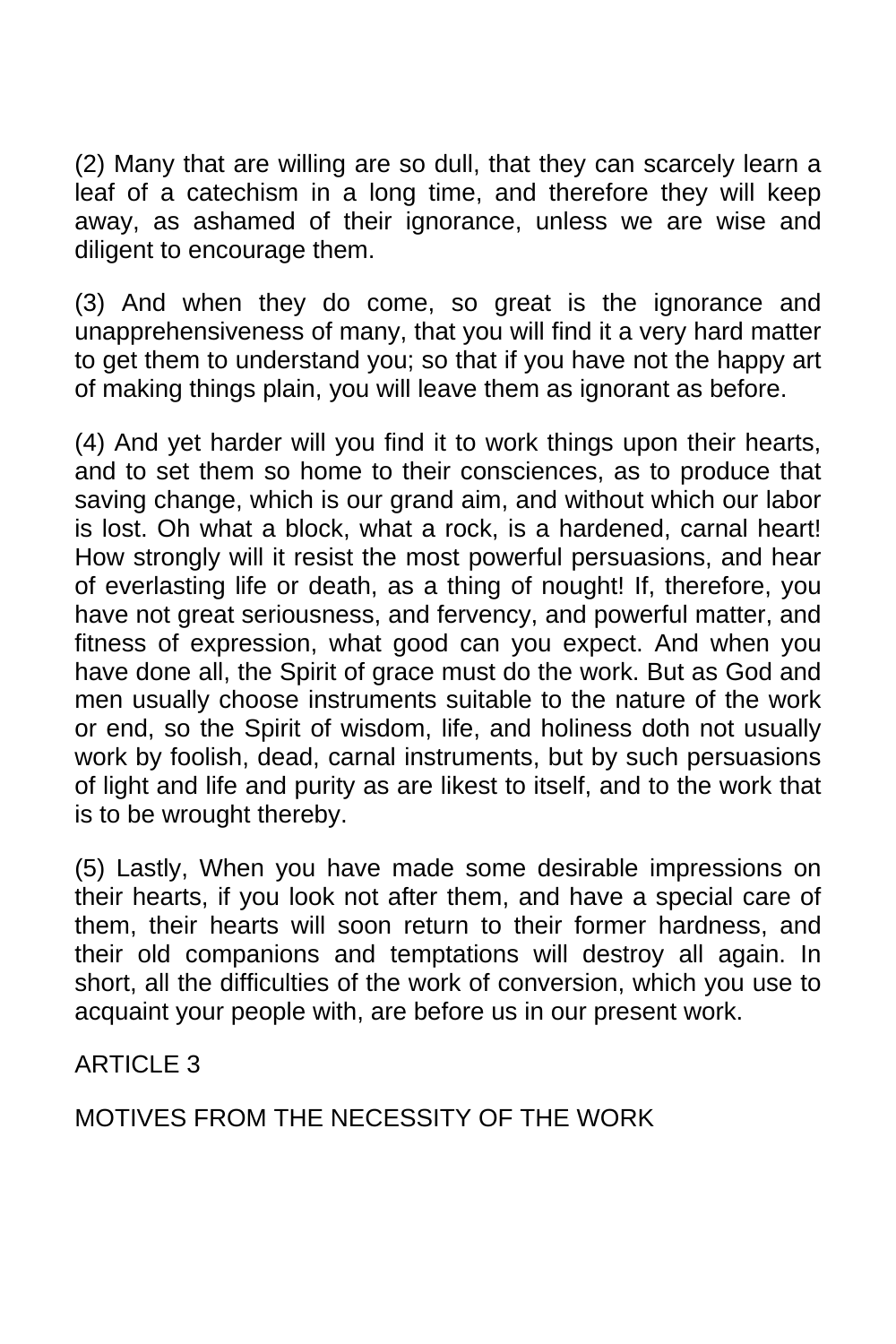The third sort of motives are drawn from the necessity of the work. For if it were not necessary, the slothful might be discouraged rather than excited by the difficulties now mentioned. But because I have already been longer than I intended, I shall give you only a brief hint of some of the general grounds of this necessity.

1. This duty is necessary for the glory of God. As every Christian liveth to the glory of God, as his end, so will he gladly take that course which will most effectually promote it. For what man would not attain his ends? O brethren, if we could set this work on foot in all the parishes of England, and get our people to submit to it, and then prosecute it skilfully and zealously ourselves, what a glory would it put upon the face of the nation, and what glory would, by means of it, redound to God! If our common ignorance were thus banished, and our vanity and idleness turned into the study of the way of life, and every shop and every house were busied in learning the Scriptures and catechisms, and speaking of the Word and works of God, what pleasure would God take in our cities and country! He would even dwell in our habitations, and make them his delight. It is the glory of Christ that shineth in his saints, and all their glory is his glory. That, therefore, which honoureth them, in number or excellency, honoureth him. Will not the glory of Christ be wonderfully displayed in the New Jerusalem, when it shall descend from heaven in all that splendor and magnificence with which it is described in the Book of Revelation? If, therefore, we can increase the number or strength of the saints, we shall thereby increase the glory of the King of saints; for he will have service and praise where before he had disobedience and dishonor. Christ will also be honored in the fruits of his blood shed, and the Spirit of grace in the fruit of his operations. And do not such important ends as these require that we use the means with diligence?

Every Christian is obliged to do all he can for the salvation of others; but every minister is doubly obliged, because he is separated to the gospel of Christ, and is to give up himself wholly to that work. It is needless to make any further question of our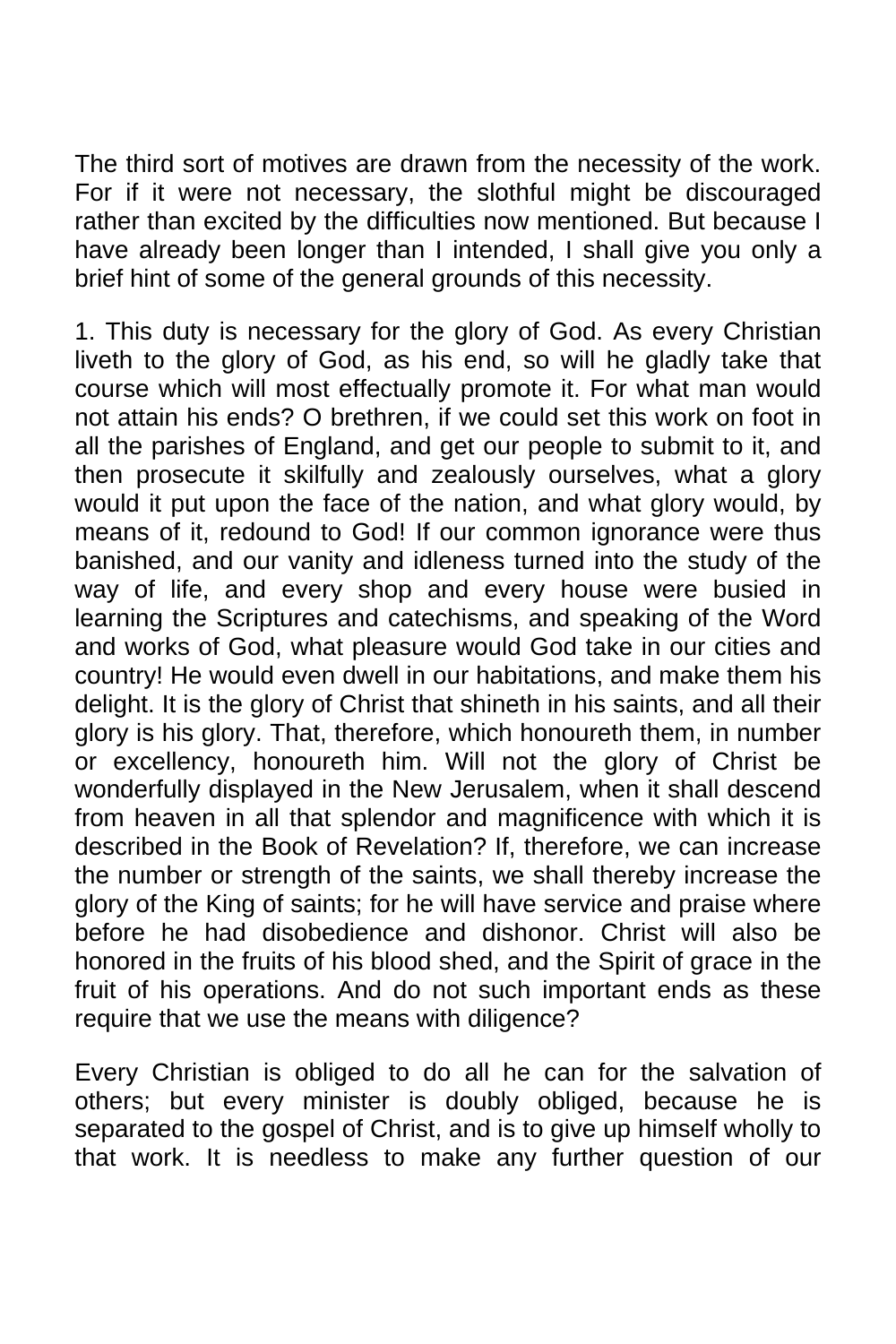obligation, when we know that this work is needful to our people's conversion and salvation, and that we are in general commanded to do all that is needful to these ends, as far as we are able. Whether the unconverted have need of conversion, I hope is not doubted among us. And whether this be a means, and a most needful means, experience may put beyond a doubt, if we had no more. Let them that have taken most pains in public, examine their people, and try whether many of them are not nearly as ignorant and careless as if' they had never heard the gospel. For my part, I study to speak as plainly and movingly as I can, (and next to my study to speak truly, these are my chief studies,) and yet I frequently meet with those that have been my hearers eight or ten years, who know not whether Christ be God or man, and wonder when I tell them the history of his birth and life and death, as if they had never heard it before. And of those who know the history of the gospel, how few are there who know the nature of that faith, repentance, and holiness which it requireth, or, at least, who know their own hearts? But most of them have an ungrounded trust in Christ, hoping that he will pardon, justify, and save them, while the world hath their hearts, and they live to the flesh. And this trust they take for justifying faith. I have found by experience, that some ignorant persons, who have been so long unprofitable hearers, have got more knowledge and remorse of conscience in half an hour's close discourse, than they did from ten years' public preaching.

I know that preaching the gospel publicly is the most excellent means, because we speak to many at once. But it is usually far more effectual to preach it privately to a particular sinner, as to himself: for the plainest man that is, can scarcely speak plain enough in public for them to understand; but in private we may do it much more. In public we may not use such homely expressions, or repetitions, as their dulness requires, but in private we may. In public our speeches are long, and we quite over-run their understandings and memories, and they are confounded and at a loss, and not able to follow us, and one thing drives out another,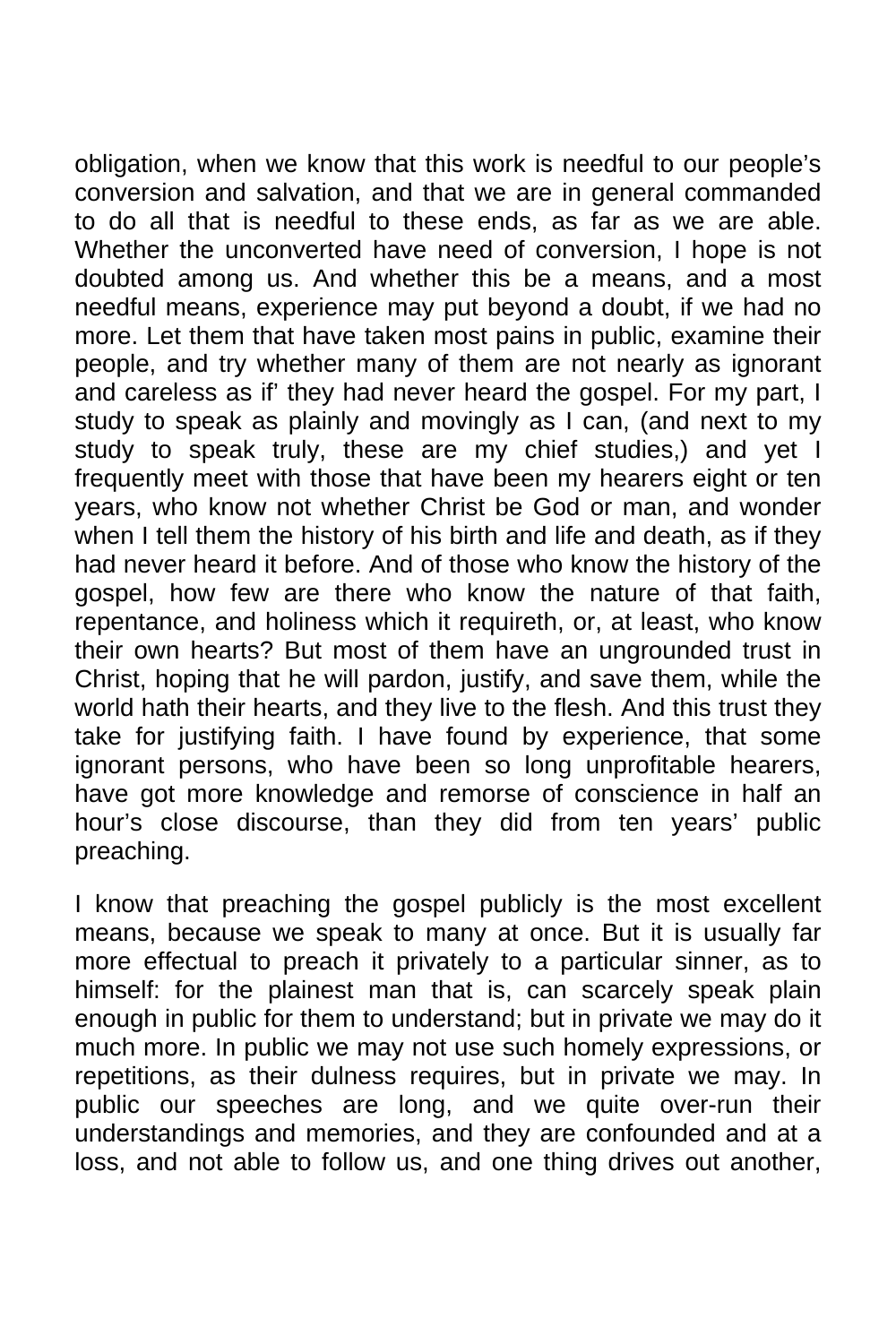and so they know not what we said. But in private we can take our work gradatim, and take our hearers along with us; and, by our questions, and their answers, we can see how far they understand us, and what we have next to do. In public, by length and speaking alone we lose their attention; but when they are interlocutors, we can easily cause them to attend. Besides, we can better answer their objections, and engage them by promises before we leave them, which in public we cannot do. I conclude, therefore, that public preaching will not be sufficient: for though it may be an effectual means to convert many, yet not so many, as experience, and God's appointment of further means, may assure us. Long may you study and preach to little purpose, if you neglect this duty.

2. This duty is necessary to the welfare of our people. Brethren, can you look believingly on your miserable people, and not perceive them calling to you for help? There is not a sinner whose case you should not so far compassionate, as to be willing to relieve them at a much dearer rate than this comes to. Can you see them, as the wounded man by the way, and unmercifully pass by? Can you hear them cry to you, as the man of Macedonia to Paul, in vision, 'Come and help us," and yet refuse your help? Are you intrusted with the charge of an hospital, where one languisheth in one corner, and another groaneth in another, and crieth out, 'Oh, help me, pity me for the Lord's sake!' and where a third is raging mad, and would destroy himself and you; and yet will you sit idle and refuse your help If it may be said of him that relieveth not men's bodies, how much more of him that relieveth not men's souls, 'If he see his brother have need, and shut up his bowels of compassion from him, how dwelleth the love of God in him?' You are not such monsters, such hardhearted men, but you will pity a leper; you will pity the naked, the imprisoned, or the desolate; you will pity him that is tormented with grievous pain or sickness; and will you not pity an ignorant, hard-hearted sinner will you not pity one that must be shut out from the presence of the Lord, and lie under his remediless wrath, if thorough repentance speedily prevent it not? Oh what a heart is it that will not pity such a one! What shall I call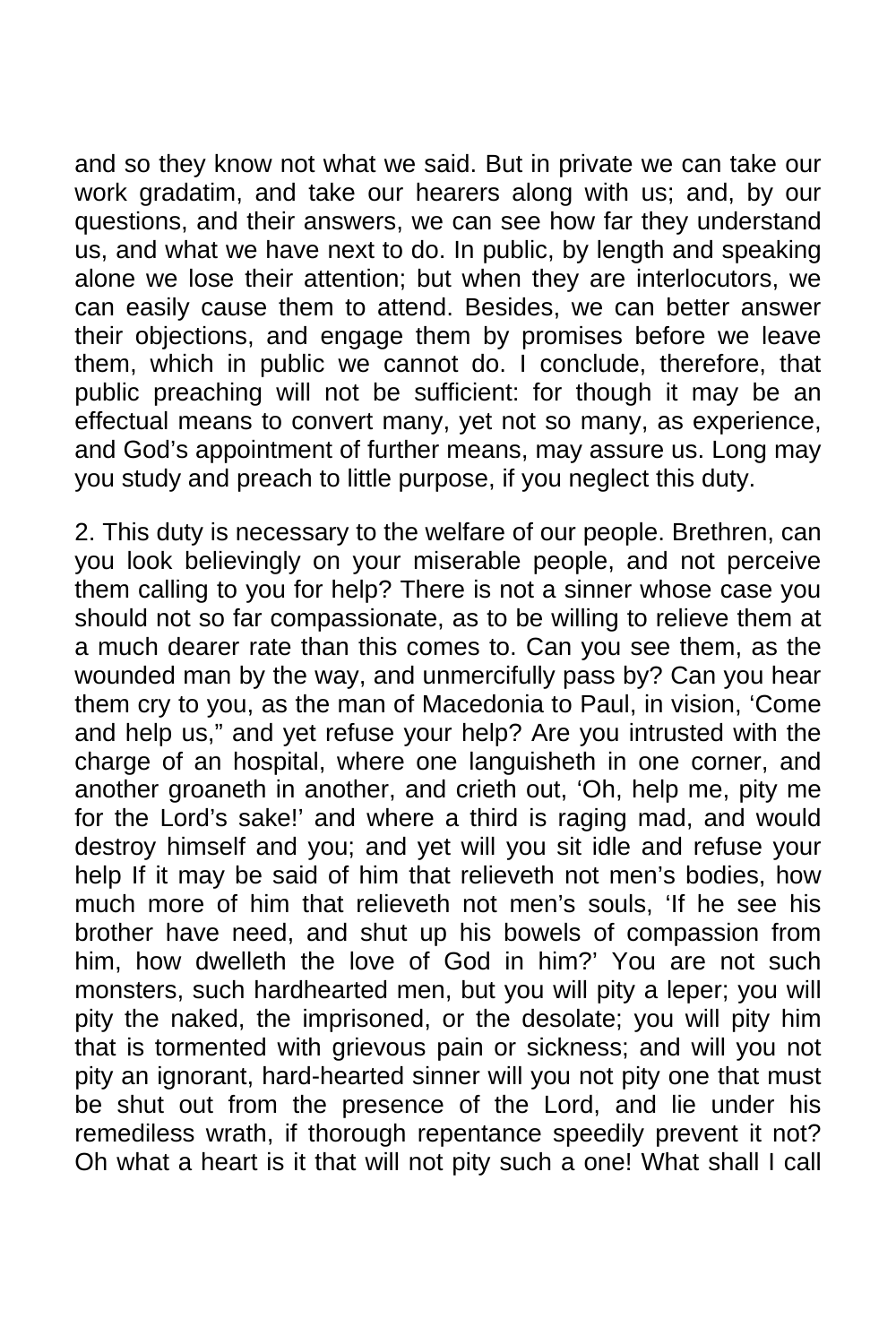the heart of such a man? A heart of stone, a very rock or adamant; the heart of a tiger; or rather the heart of an infidel: for surely if he believed the misery of the impenitent, it is not possible but he should take pity on him. Can you tell men in the pulpit that they shall certainly be damned, except they repent, and yet have no pity on them when you have proclaimed to them such a danger And if you pity them, will you not do this much for their salvation?

How many around you are blindly hastening to perdition, while your voice is appointed to be the means of arousing and reclaiming them! The physician hath no excuse who is doubly bound to relieve the sick, when even every neighbor is bound to help them. Brethren, what if you heard sinners cry after you in the streets, 'O sir, have pity on me, and afford me your advice! I am afraid of the everlasting wrath of God. I know I must shortly leave this world, and I am afraid lest I shall be miserable in the next.' Could you deny your help to such poor sinners? What if they came to your studydoor, and cried for help, and would not go away till you had told them how to escape the wrath of God? Could you find in your hearts to drive them away without advice? I am confident you could not. Why, alas! such persons are less miserable than they who will not cry for help. It is the hardened sinner who cares not for your help, that most needs it: and he that hath not so much life as to feel that he is dead, nor so much light as to see his danger, nor so much sense left as to pity himself – this is the man that is most to be pitied. Look upon your neighbors around you, and think how many of them need your help in no less a case than the apparent danger of damnation. Suppose that you heard every impenitent person whom you see and know about you crying to you for help, As ever you pitied poor wretches, pity us, lest we should be tormented in the flames of hell: if you have the hearts of men, pity us.' Now, do that for them that you would do if they followed you with such expostulations. Oh how can you walk, and talk, and be merry with such people, when you know their case? Methinks, when you look them in the face, and think how they must suffer everlasting misery, you should break forth into tears (as the prophet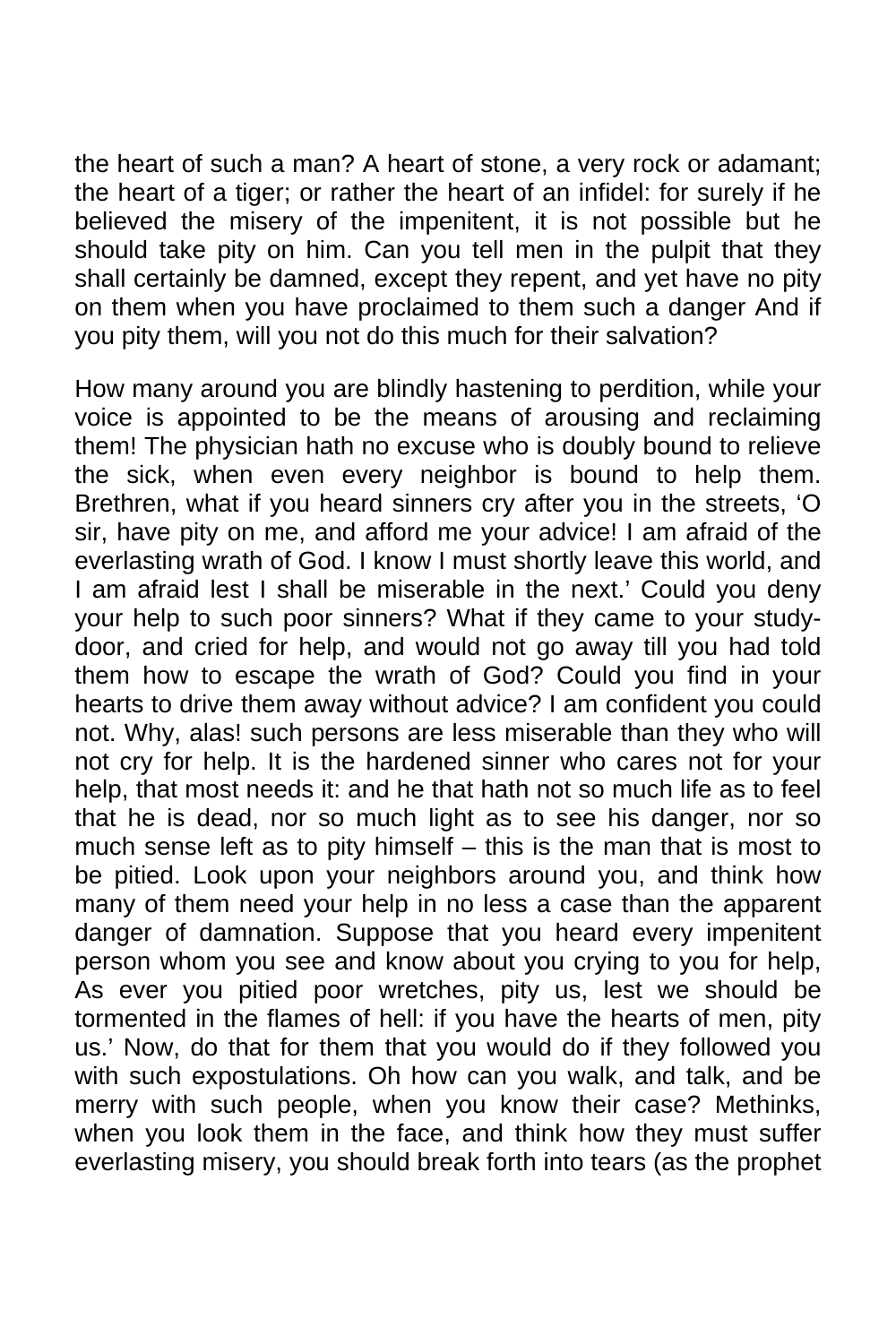did when he looked upon Hazael), and then fall on with the most importunate exhortations. When you visit them in their sickness, will it not wound your hearts to see them ready to depart into misery, before you have ever dealt seriously with them for their conversion? Oh, then, for the Lord's sake, and for the sake of poor souls, have pity on them, and bestir yourselves, and spare no pains that may conduce to their salvation.

3. This duty is necessary to your own welfare, as well as to your people's. This is your work, according to which, among others, you shall be judged. You can no more be saved without ministerial diligence and fidelity, than they or you can be saved without Christian diligence and fidelity. If, therefore, you care not for others, care at least for yourselves. Oh what a dreadful thing is it to answer for the neglect of such a charge! and what sin more heinous than the betraying of souls? Doth not that threatening make you tremble – 'If thou dost not speak to warn the wicked from his way, that wicked man shall die in his iniquity; but his blood will I require at thy hand?' I am afraid, nay, I have no doubt, that the day is near when unfaithful ministers will wish that they had never known the charge of souls; but that they had rather been colliers, or sweeps, or tinkers, than pastors of Christ's flock, when, besides all the rest of their sins, they shall have the blood of so many souls to answer for. O brethren, our death, as well as our people's, is at hand, and it is as terrible to an unfaithful pastor as to any. When we see that die we must, and that there is no remedy; that no wit, nor learning, nor popular applause, can avert the stroke, or delay the time; but, willing or unwilling, our souls must be gone, and that into a world which we never saw, where our persons and our worldly interest will not be respected; oh, then for a clear conscience, that can say, 'I lived not to myself but to Christ; I spared not my pains; I hid not my talents; I concealed not men's misery, nor the way of their recovery.' O sirs, let us therefore take time while we have it, and work while it is day; 'for the night cometh, when no man can work.' This is our day too; and by doing good to others, we must do good to ourselves. If you would prepare for a comfortable death, and a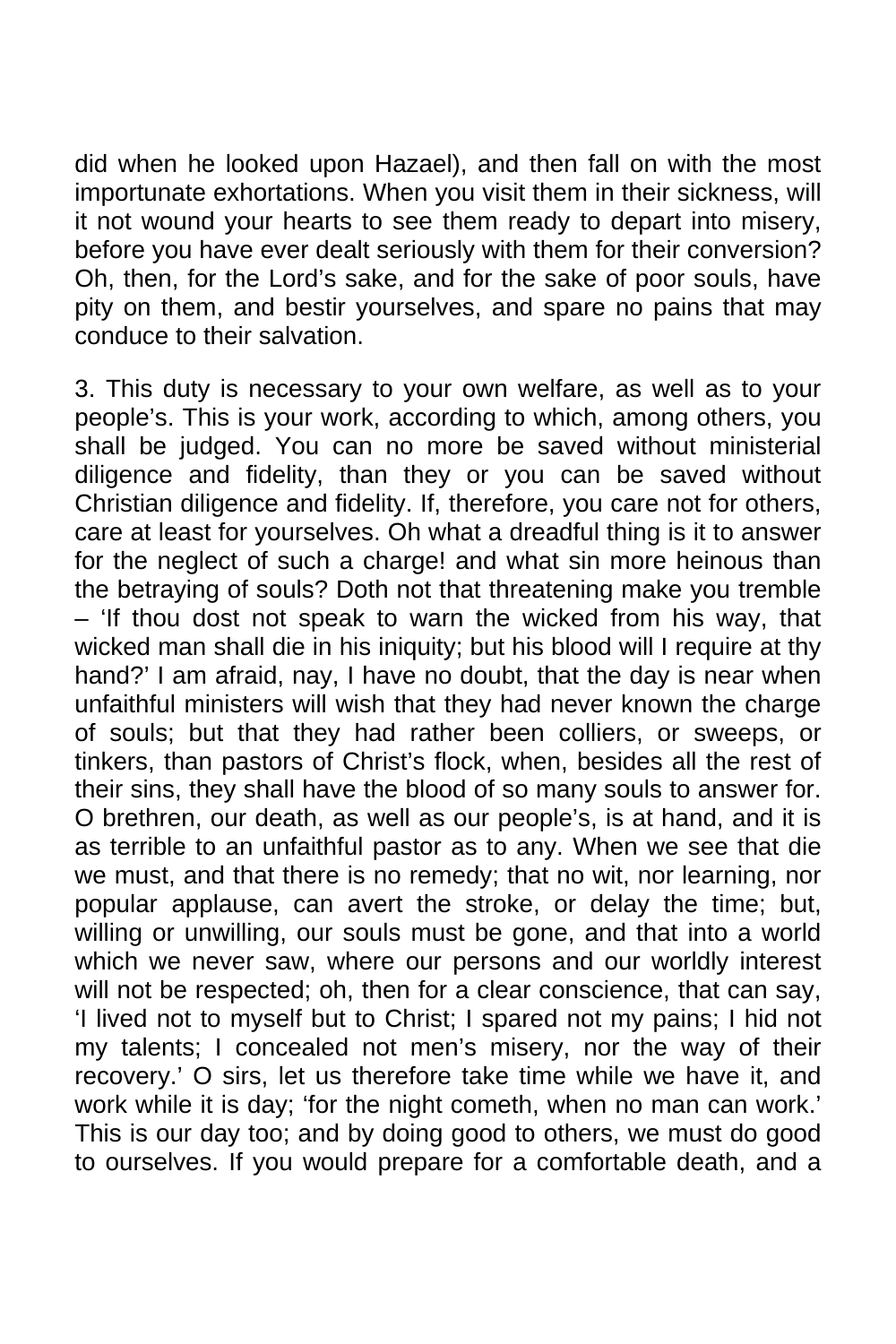great and glorious reward, the harvest is before you. Gird up the loins of your minds, and quit yourselves like men, that you may end your days with these triumphant words: 'I have fought a good fight, I have finished my course, I have kept the faith: henceforth there is laid up for me a crown of righteousness, which the Lord, the righteous Judge, shall give unto me in that day.' If you would be blessed with those that die in the Lord, labor now, that you may rest from your labors then, and do such works as you would wish should follow you, and not such as will prove your terror in the review.

## **ARTICLE 4**

## APPLICATION OF THESE MOTIVES

Having found so many and so powerful reasons to move us to this work, I shall now apply them further for our humiliation and excitation.

1. What cause have we to bleed before the Lord this day, that we have neglected so great and good a work so long; that we have been ministers of the gospel so many years, and done so little by personal instruction and conference for the saving of men's souls! If we had but set about this business sooner, who knows how many souls might have been brought to Christ, and how much happier our congregations might have been? And why might we not have done it sooner as well as now? I confess, there were many impediments in our way, and so there are still, and will be while there is a devil to tempt, and a corrupt heart in man to resist the light: but if the greatest impediment had not been in ourselves, even in our own darkness, and dulness, and indisposedness to duty, and our dividedness and unaptness to close for the work of God, I see not but much might have been done before this. We had the same God to command us, and the same miserable objects of compassion, and the same liberty from governors as now we have. We have sinned, and have no just excuse for our sin; and the sin is so great, because the duty is so great, that we should be afraid of pleading any excuse. The God of mercy forgive us, and all the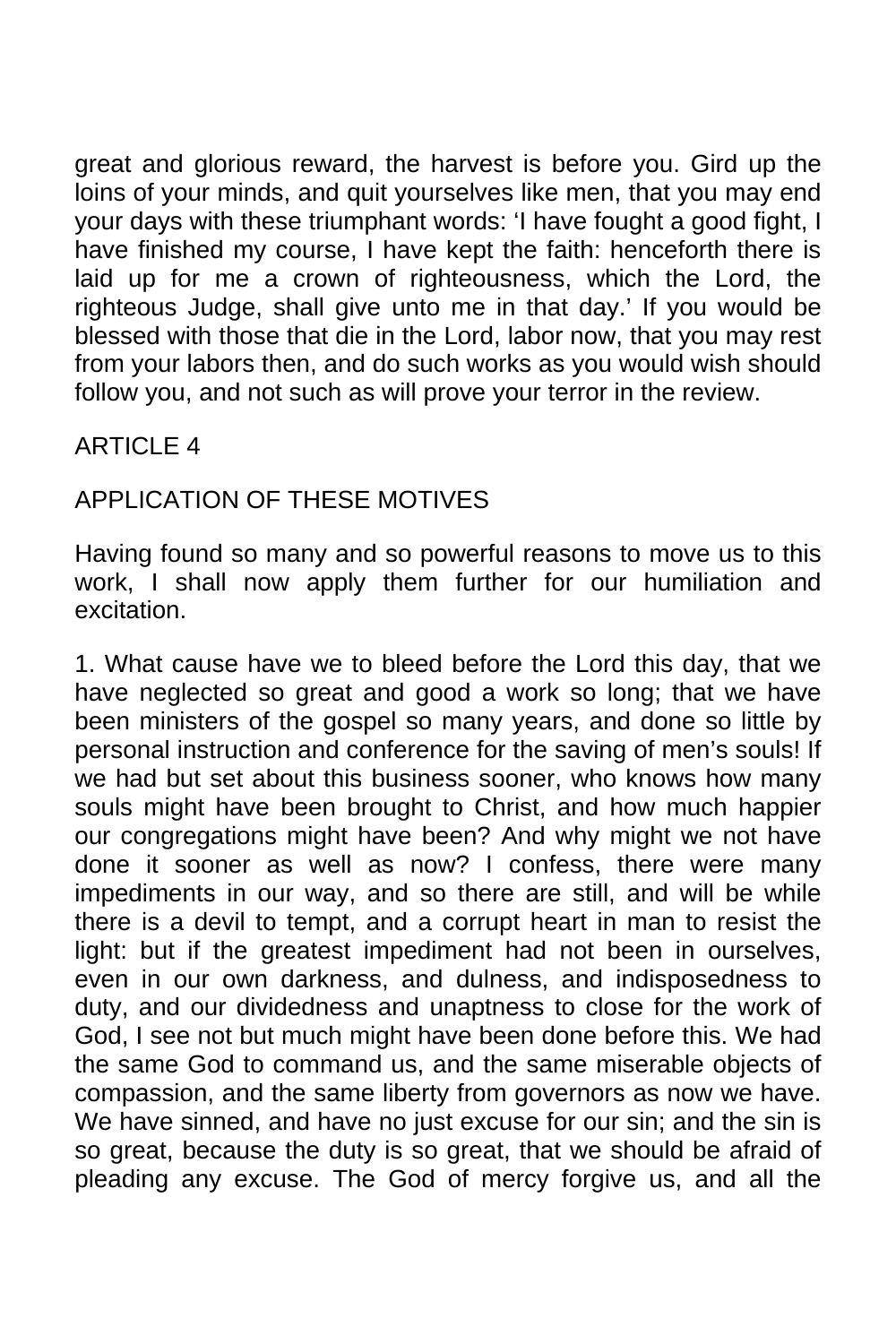ministry of England, and lay not this or any of our ministerial negligences to our charge! Oh that he would cover all our unfaithfulness, and, by the blood of the everlasting covenant, wash away our guilt of the blood of souls; that when the chief Shepherd shall appear, we may stand before him in peace, and may not be condemned for the scattering of his flock. And oh that he would put up his controversy. which he hath against the pastors of his Church, and not deal the worse with them for our sakes, nor suffer underminers or persecutors to scatter them, as they have suffered his sheep to be scattered; and that he will not care as little for us, as we have done for the souls of men; nor think his salvation too good for us, as we have thought our labor and sufferings too much for men's salvation!

As we have had many days of humiliation in England for the sins of the land, and the judgments that have befallen us, I hope we shall hear that God will more thoroughly humble the ministry, and cause them to bewail their own neglects, and to set apart some days through the land to that end, that they may not think it enough to lament the sins of others, while they overlook their own; and that God may not abhor our solemn national humiliations, because they are managed by unhumbled guides; and that we may first prevail with him for a pardon for ourselves, that we may be the fitter to beg for the pardon of others.

And oh that we may cast out the dung of our pride, contention, selfseeking, and idleness; lest God should cast our sacrifices as dung in our faces, and should cast us out as the dung of the earth, as of late he hath done many others for a warning to us; and that we may presently resolve in concord to mend our pace, before we feel a sharper spur than hitherto we have felt.

2. And now, brethren, what have we to do for the time to come, but to deny our lazy flesh, and rouse up ourselves to the work before us. The harvest is great, the laborers are few; the loiterers and hinderers are many, the souls of men are precious, the misery of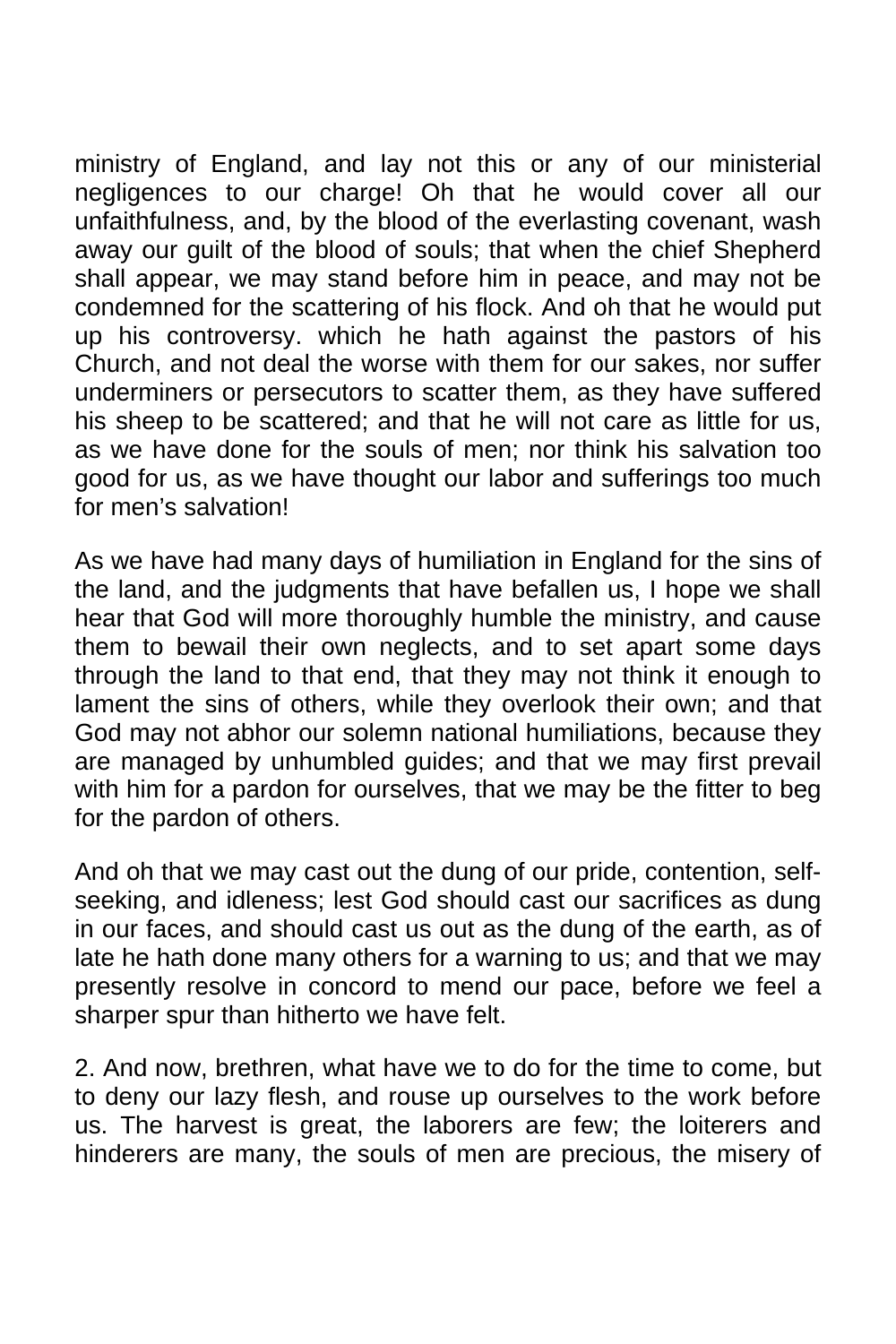sinners is great, and the everlasting misery to which they are near is greater, the joys of heaven are inconceivable, the comfort of a faithful minister is not small, the joy of extensive success will be a full reward. To be fellow-workers with God and his Spirit is no little honor; to subserve the blood-shedding of Christ for men's salvation is not a light thing. To lead on the armies of Christ through the thickest of the enemy; to guide them safely through a dangerous wilderness; to steer the vessels through such storms and rocks and sands and shelves, and bring it safe to the harbor of rest, requireth no small skill and diligence. The fields now seem even white unto harvest; the preparations that have been made for us are very great; the season of working is more calm than most ages before us have ever seen. We have carelessly loitered too long already; the present time is posting away; while we are trifling, men are dying; oh how fast are they passing into another world! And is there nothing in all this to awaken us to our duty, nothing to resolve us to speedy and unwearied diligence? Can we think that a man can be too careful and painful under all these motives and engagements? Or can that man be a fit instrument for other men's illumination, who is himself so blind? or for the quickening of others, who is himself so senseless? What, sirs! are ye, who are men of wisdom, as dull as the common people? and do we need to heap up a multitude of words to persuade you to a known and weighty duty? One would think it should be enough to set you on work, to show a line in the Book of God; to prove it to be his will; or to prove to you that the work hath a tendency to promote men's salvation. One would think that the very sight of your miserable neighbors would be motive sufficient to draw out your most compassionate endeavors for their relief. If a cripple do but unlap his sores, and show you his disabled limbs, it will move you without words; and will not the case of souls, that are near to damnation, move you? O happy church, if the physicians were but healed themselves; and if we had not too much of that infidelity and stupidity against which we daily preach in others; and were more soundly persuaded of that of which we persuade others; and were more deeply affected with the wonderful things wherewith we would affect them!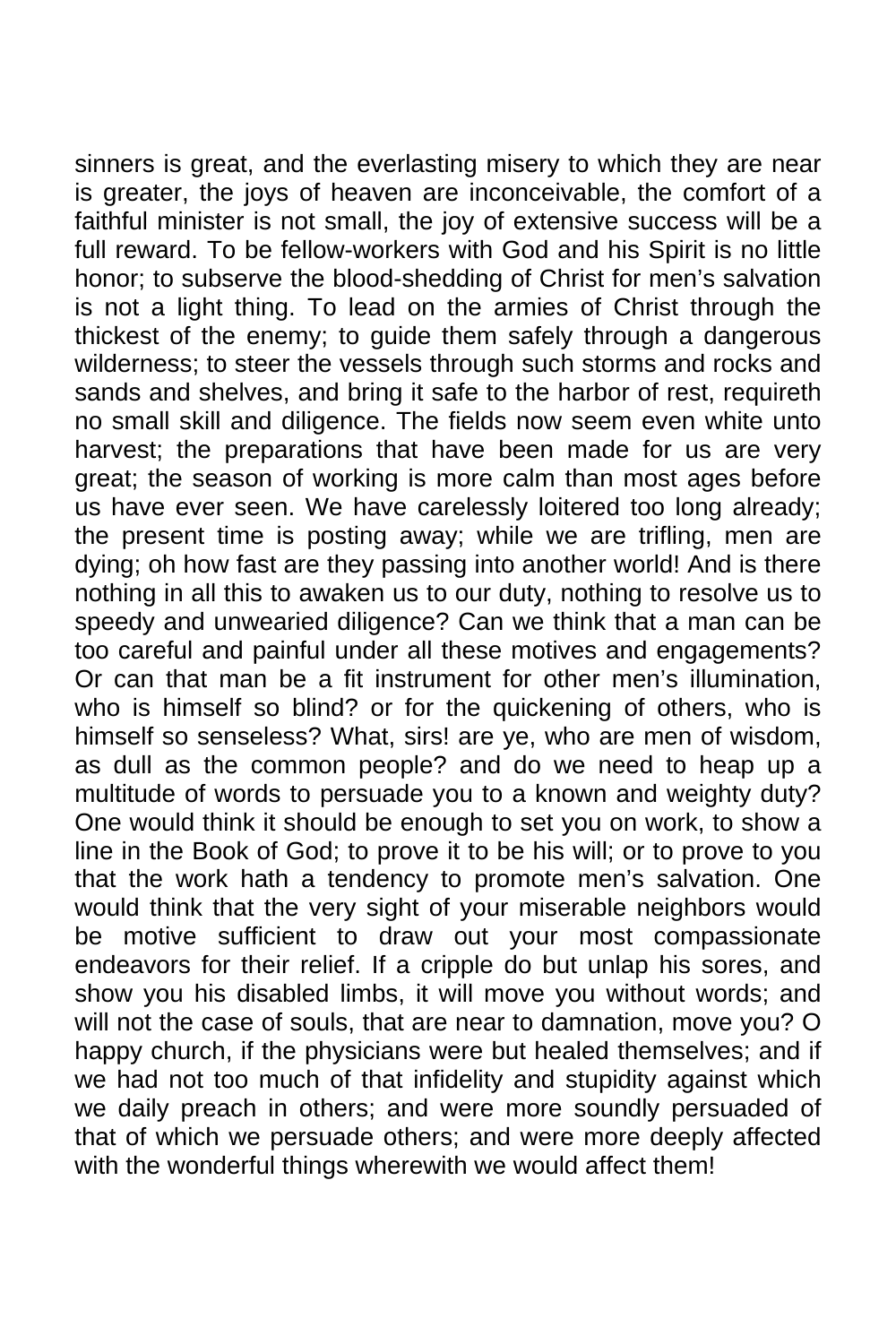Were there but such clear and deep impressions upon our own souls of those glorious things which we daily preach, oh what a change would it make in our sermons, and in our private course of life! Oh what a miserable thing it is to the Church and to themselves, that men must preach of heaven and hell, before they soundly believe that there are such things, or have felt the weight of the doctrines which they preach! It would amaze a sensible man to think what matters we preach and talk of; what it is for the soul to pass out of this flesh, and appear before a righteous God, and enter upon unchangeable joy or unchangeable torment! Oh, with what amazing thoughts do dying men apprehend these things! How should such matters be preached and discoursed of! Oh the gravity, the seriousness, the incessant diligence, which these things require! I know not what others think of them; but for my part, I am ashamed of my stupidity, and wonder at myself that I deal not with my own and others' souls, as one that looks for the great day of the Lord; and that I can have room for almost any other thoughts or words; and that such astonishing matters do not wholly absorb my mind. I marvel how I can preach of them slightly and coldly, and how I can let men alone in their sins, and that I do not go to them, and beseech them, for the Lord's sake, to repent, however they may take it, and whatever pains or trouble it may cost me! I seldom come out of the pulpit, but my conscience smiteth me that I have been no more serious and fervent in such a case. It accuseth me not so much for want of ornaments or elegancy, nor for letting fall an unhandsome word; but it asketh me, 'How couldst thou speak of life and death with such a heart? How couldst thou preach of heaven and hell in such a careless, sleepy manner Dost thou believe what thou sayest? Art thou in earnest or in jest? How canst thou tell people that sin is such a thing, and that so much misery is upon them and before them, and be no more affected with it? Shouldst thou not weep over such a people, and should not thy tears interrupt thy words? Shouldst not thou cry aloud, and show them their transgressions, and entreat and beseech them as for life and death?' Truly, this is the peal that conscience doth ring in my ears, and yet my drowsy soul will not be awakened.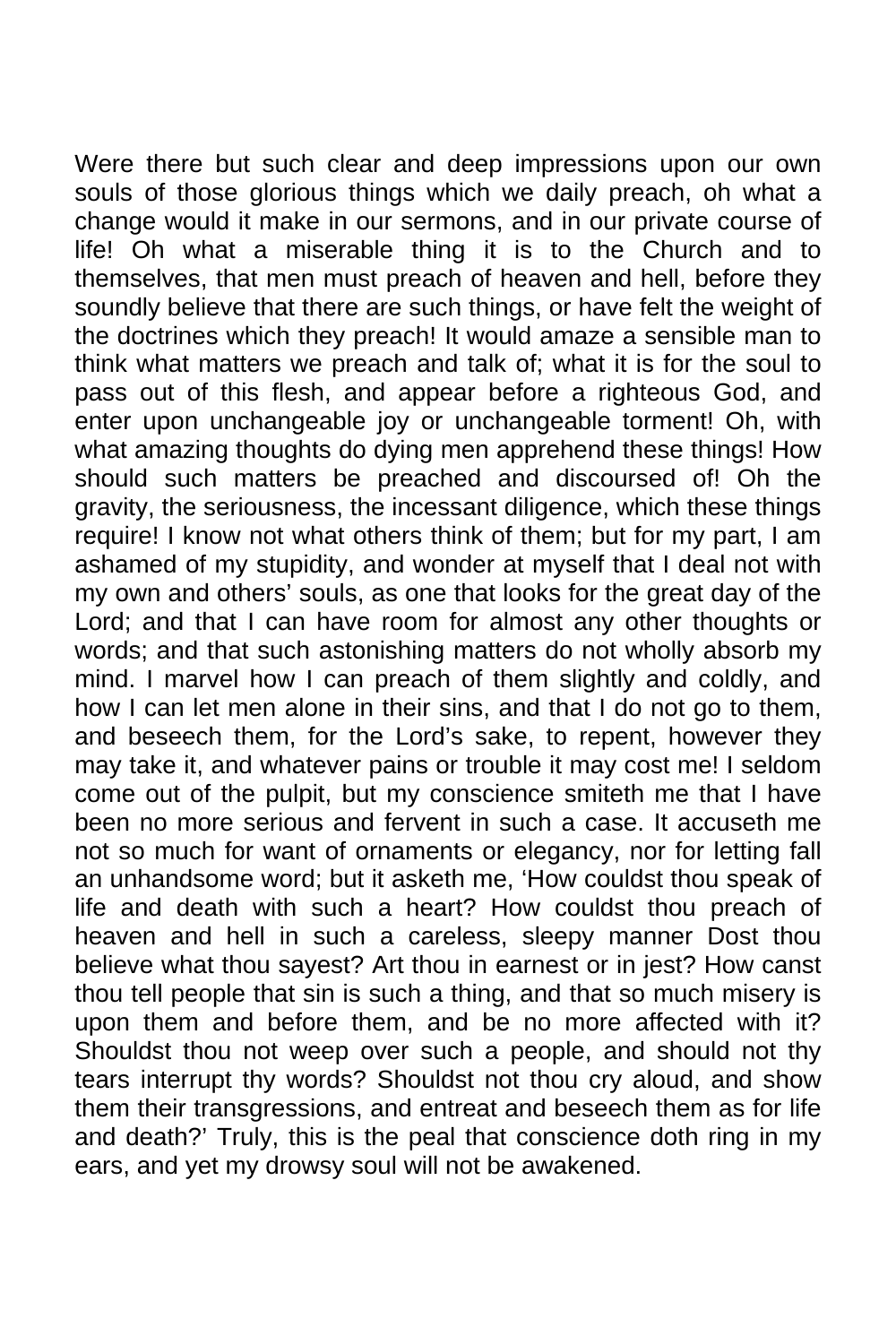Oh what a thing is a senseless, hardened heart! O Lord, save us from the plague of infidelity and hard-heartedness ourselves, or else how shall we be fit instruments of saving others from it? Oh, do that on our own souls, which thou wouldst use us to do on the souls of others! I am even confounded to think what a difference there is between my sickbed apprehensions, and my pulpit apprehensions, of the life to come; that ever that can seem so light a matter to me now, which seemed so great and astonishing a matter then, and I know will do so again when death looks me in the face, when yet I daily know and think of that approaching hour; and yet these forethoughts will not recover such working apprehensions! O sirs, surely if you had all conversed with neighbor Death as oft as I have done, and as often received the sentence in yourselves, you would have an unquiet conscience, if not a reformed life, as to your ministerial diligence and fidelity; and you would have something within you that would frequently ask you such questions as these: 'Is this all thy compassion for lost sinners? Wilt thou do no more to seek and to save them? Is there not such and such – oh how many round about thee! – that are yet the visible sons of death? What hast thou said to them, or done for their conversion? Shall they die and be in hell before thou wilt speak to them one serious word to prevent it? shall they there curse thee for ever that didst no more in time to save them?'

Such cries of conscience are daily ringing in mine ears, though, the Lord knows, I have too little obeyed them. The God of mercy pardon me, and awaken me, with the rest of his servants that have been thus sinfully negligent. I confess to my shame that I seldom hear the bell toll for one that is dead, but conscience asketh me, 'What hast thou done for the saving of that soul before it left the body? There is one more gone to judgment; what didst thou to prepare him for judgment?' and yet I have been slothful and backward to help them that survive. How can you choose, when you are laying a corpse in the grave, but think with yourselves, 'Here lieth the body; but where is the soul? and what have I done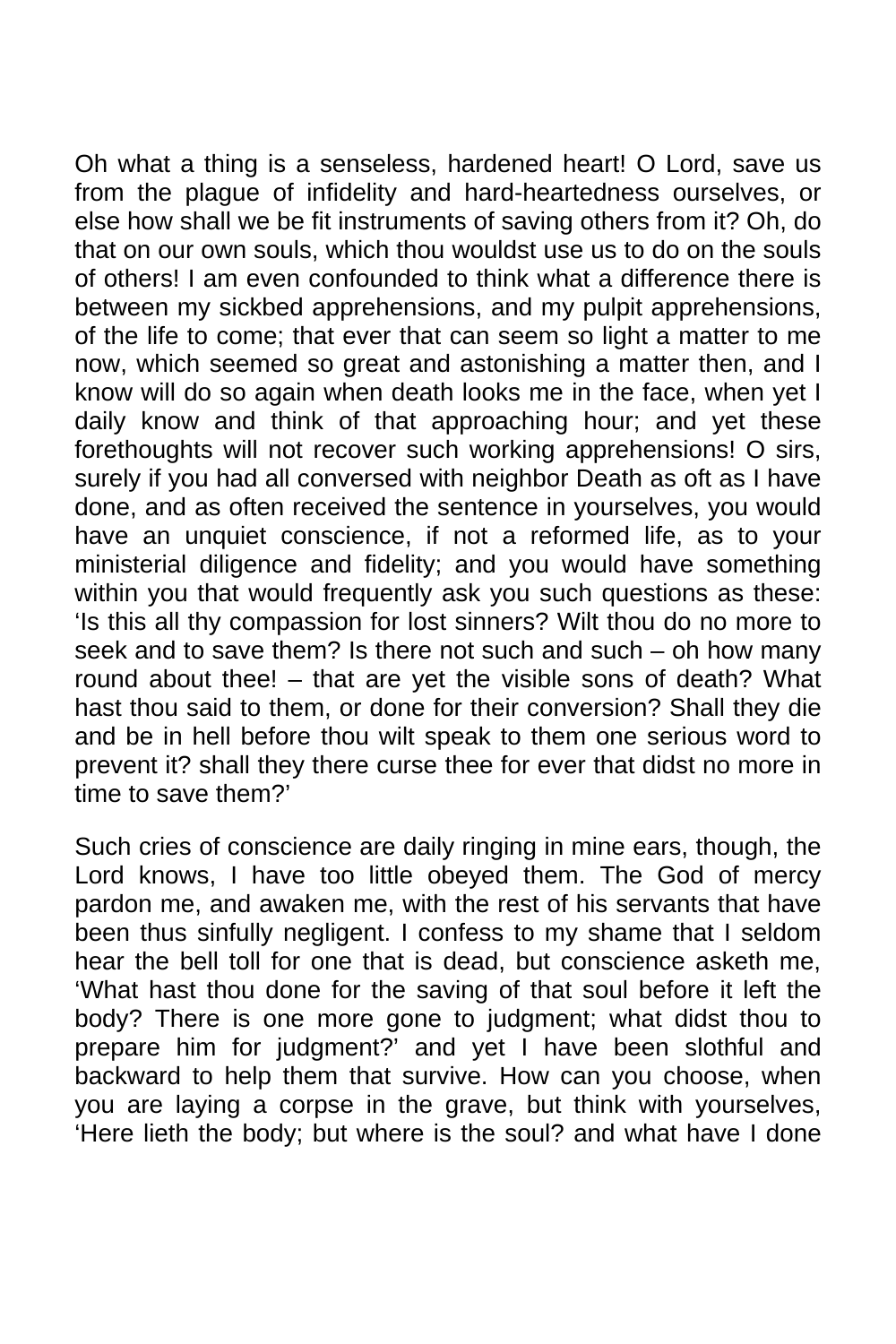for it, before it departed? It was part of my charge; what account can I give of it?'

O sirs, is it a small matter to you to answer such questions as these? It may seem so now, but the hour is coming when it will not seem so. 'If our hearts condemn us, God is greater than our hearts,' and will condemn us much more, even with another kind of condemnation than conscience doth. The voice of conscience is a still voice, and the sentence of conscience is a gentle sentence, in comparison of the voice and the sentence of God. Alas! conscience seeth but a very little of our sin and misery, in comparison of what God seeth. What mountains would these things appear to your souls, which now seem molehills What beams would these be in your eyes, that now seem motes, if you did but see them with a clearer light? (I dare not say, As God seeth them.) We can easily make shift to plead the cause with conscience, and either bribe it, or bear its sentence; but God is not so easily dealt with, nor his sentence so easily borne. 'Wherefore we receiving,' and preaching, 'a kingdom that cannot be moved, let us have grace whereby we may serve God acceptably, with reverence, and godly fear; for our God is a consuming fire.' But because you shall not say that I affright you with bugbears, and tell you of dangers and terrors when there are none, I will here show you the certainty and sureness of that condemnation that is like to befall negligent pastors, particularly how many will be ready to rise up against us and condemn us, if we shall hereafter be wilful neglecters of this great work.

(1) Our parents, that destined us to the ministry, will condemn us, and say, 'Lord, we devoted them to thy service, and they made light of it, and served themselves.'

(2) Our masters that taught us, our tutors that instructed us, the schools and universities where we lived, and all the years that we spent in study, will rise up in judgment against us, and condemn us; for why was all this, but for the work of God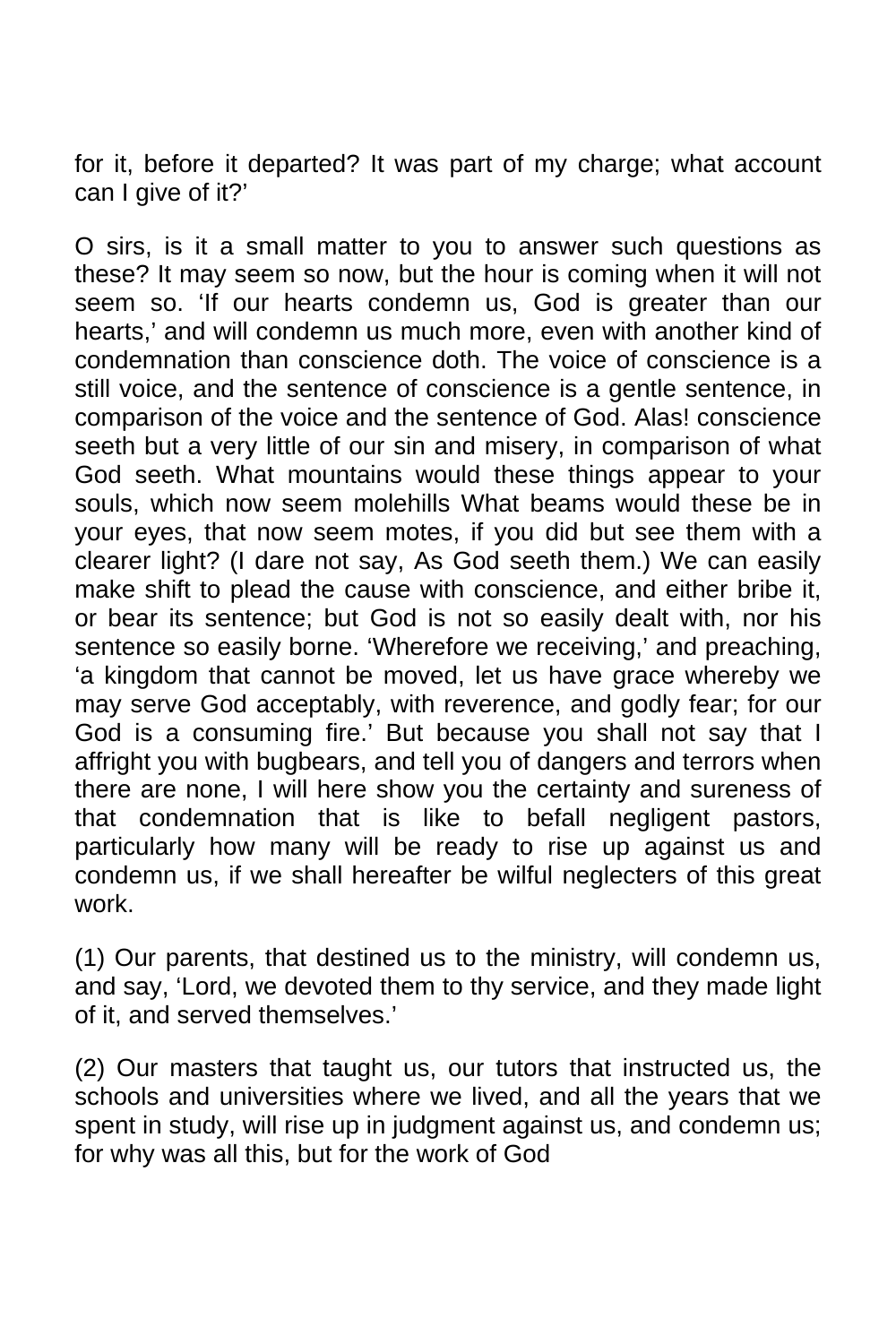(3) Our learning and knowledge and ministerial gifts will condemn us; for to what end were we made partakers of these, but for the work of God

(4) Our voluntary undertaking the charge of souls will condemn us; for all men should be faithful to the trust which they have undertaken.

(5) All the care of God for his Church, and all that Christ hath done and suffered for it, will rise up in judgment against us, if we be negligent and unfaithful, and condemn us; because by our neglect we destroyed them for whom Christ died.

(6) All the precepts and charges of Holy Scripture, all the promises of assistance and reward, all the threatenings of punishment, will rise up against us and condemn us; for God did not speak all this in vain.

(7) All the examples of the prophets and apostles, and other preachers recorded in Scripture, and all the examples of the faithful and diligent servants of Christ in these latter times, and in the places around us, will rise up in judgment and condemn us; for all these were for our imitation, and to provoke us to a holy emulation in fidelity and ministerial diligence.

(8) The Holy Bible that lies open before us, and all the books in our studies that tell us of our duty, directly or indirectly, will condemn the lazy and unprofitable servant; for we have not all these helps and furniture in vain.

(9) All the sermons that we preach to persuade our people to work out their salvation with fear and trembling, to lay violent hands upon the crown of life, and take the kingdom by force, to strive to enter in at the strait gate, and so to run as to obtain, will rise up against the unfaithful and condemn them; for if it so nearly concern them to labor for their salvation, doth it not concern us who have the charge of them to be also violent, laborious, and unwearied in striving to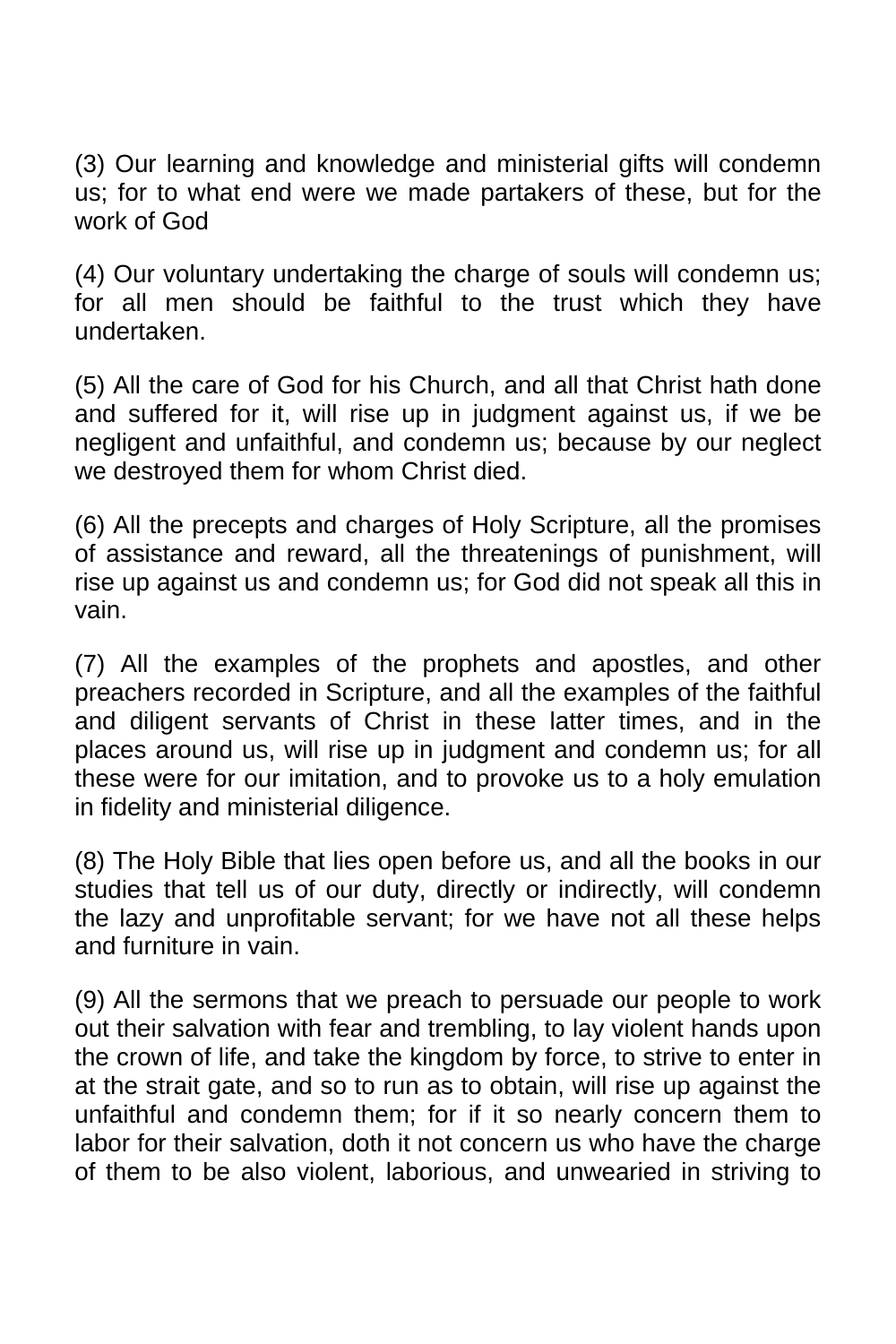help on their salvation? Is it worth their labor, and patience, and is it not also worth ours?

(10) All the sermons that we preach to them to set forth the evil of sin, the danger of a natural state, the need of a Savior, the joys of heaven, and the torments of hell, yea, and the truth of the Christian religion, will rise up in judgment against the unfaithful, and condemn them. And a sad review it will be to themselves, when they shall be forced to think, 'Did I tell them of such great dangers and hopes in public, and would I do no more, in private, to help them? What? tell them daily of damnation, and yet let them run into it so easily? Tell them of such a glory, and scarcely speak a word to them personally, to help them to it? Were these such great matters with me at church, and so small matters when I came home?' Ah! this will be dreadful self-condemnation.

(11) All the sermons that we have preached to persuade other men to such duties – as neighbors to exhort one another daily, and parents and masters to teach their children and servants the way to heaven – will rise up in judgment against the unfaithful, and condemn them; for will you persuade others to that which you will not do, as far as you can, yourselves? When you threaten them for neglecting their duty, how much more do you threaten your own souls!

(12) All the maintenance which we take for our service, if we be unfaithful will condemn us; for who is it that will pay a servant to take his pleasure, or sit idle, or work for himself. If we have the fleece, surely it is that we may look after the flock; and, by taking the wages, we oblige ourselves to the work.

(13) All the witness that we have borne against the scandalous, negligent ministers of this age, and all the endeavors that we have used for their removal, will condemn the unfaithful; for God is no respecter of persons. If we succeed them in their sins, we have spoken all that against ourselves; and, as we condemned them, God and others will condemn us, if we imitate them. And, though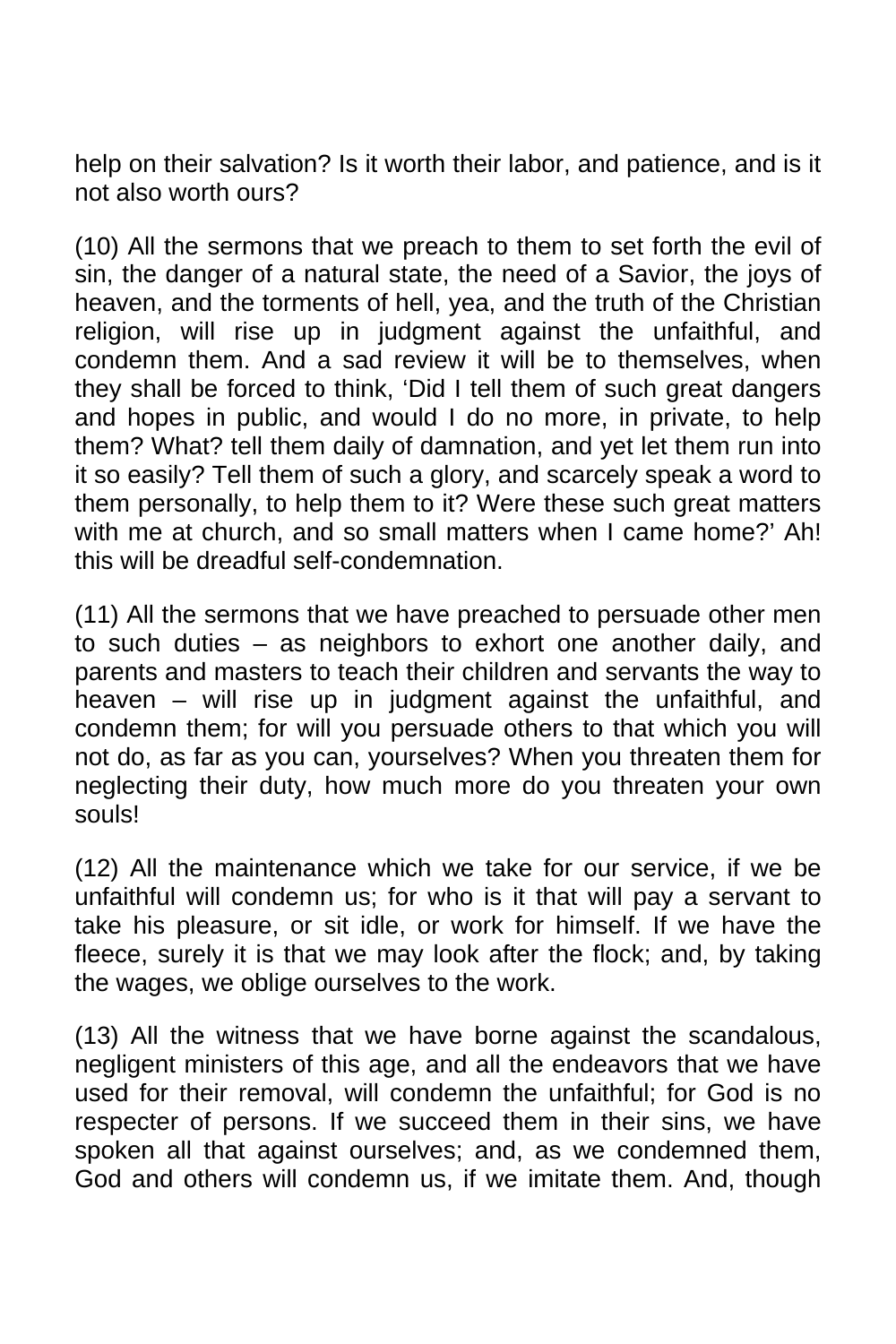we should not be so bad as they, it will prove sad if we are even like them.

(14) All the judgments that God hath, in this age, executed on negligent ministers, before our eyes, will condemn us, if we be unfaithful. Hath he made the idle shepherds and sensual drones to stink in the nostrils of the people? And will he honor us, if we be idle and sensual? Hath he sequestrated them, and cast them out of their habitations, and out of their pulpits, and laid them by as dead, while they are yet alive, and made them a hissing and a by-word in the land? And yet dare we imitate them Are not their sufferings our warnings? and did not all this befall them as an example to us? If any thing in the world would awaken ministers to self-denial and diligence, methinks we have seen enough to do it. Would you have imitated the old world if you had seen the flood that drowned it? Would you have indulged in the sins of Sodom – idleness, pride, fullness of bread – if you had stood by, and seen the flames which consumed it ascending up to heaven? Who would have been a Judas, that had seen him hanged and burst asunder? And who would have been a lying, sacrilegious hypocrite, that had seen Ananias and Sapphira die! And who would not have been afraid to contradict the gospel, that had seen Elymas smitten with blindness And shall we prove idle, self-seeking ministers, when we have seen God scourging such out of his temple, and sweeping them away as dirt into the channels? God forbid! For then how great and how manifold will our condemnation be"

(15) Lastly, All the days of fasting and prayer, which have, of late years, been kept in England for a reformation, will rise up in judgment against the unreformed, who will not be persuaded to the painful part of the work. This, I confess, is so heavy an aggravation of our sin, that it makes me ready to tremble to think of it. Was there ever a nation on the face of the earth, which so long and so solemnly followed God with fasting and prayer, as we have done? Before the parliament began, bow frequent and fervent were we in secret! After that, for many years together, we had a monthly fast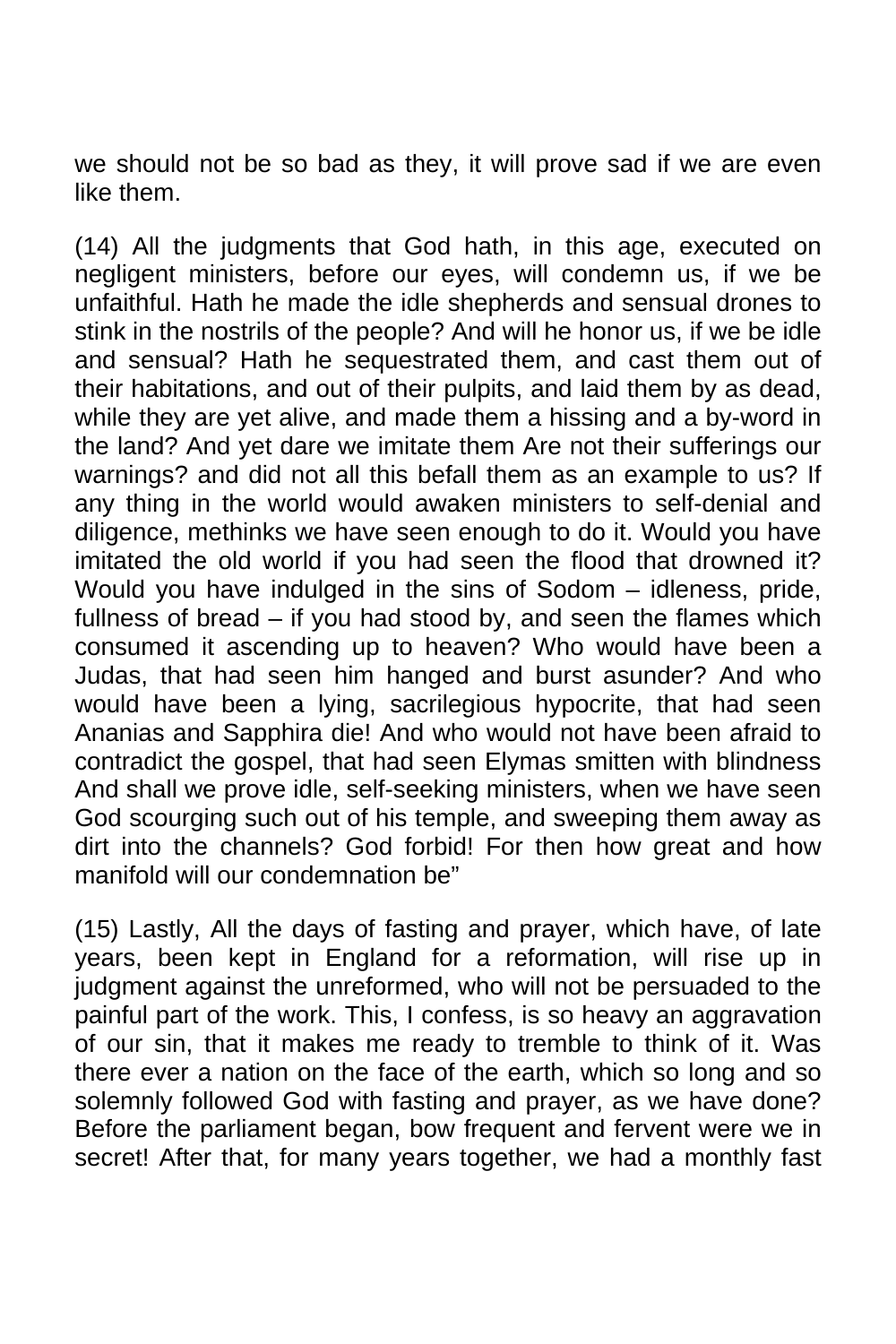commanded by the parliament, besides frequent private and public fasts on other occasions. And what was all this for? Whatever was, for some time, the means we looked at, yet still the end of all our prayers was Church-reformation, and, therein, especially these two things, a faithful ministry, and the exercise of discipline in the Church. And did it once enter then into the hearts of the people, or even into our own hearts, to imagine, that when we had all we would have, and the matter was put into our own hands, to be as painful as we could, and to exercise what discipline we would, that then we would do nothing but publicly preach? that we would not be at the pains of catechizing and instructing our people personally, nor exercise any considerable part of discipline at all? It astonisheth me to think of it. What a depth of deceit is the heart of man! What? are good men's hearts so deceitful Are all men's hearts so deceitful? I confess, I then told many soldiers, and other sensual men, that though they had fought for a reformation, I was confident they would abhor it, and be enemies to it, when they saw and felt it; thinking that the yoke of discipline would have pinched their necks, and that, when they were catechized and personally dealt with, and reproved for their sin, in private and public, and brought to public confession and repentance, or avoided as impenitent, they would scorn and spurn at all this, and take the yoke of Christ for tyranny; but little did I think that the ministers would let all fall, and put almost none of this upon them; but let them alone for fear of displeasing them, and let all run on as it did before.

Oh the earnest prayers which I have heard for a painful ministry, and for discipline! It was as if they had even wrestled for salvation itself. Yea, they commonly called discipline, 'the kingdom of Christ, or the exercise of his kingly office in his church," and so preached and prayed for it, as if the setting up of discipline had been the setting up of the kingdom of Christ. And did I then think that they would refuse to set it up when they might? What! is the kingdom of Christ now reckoned among things indifferent?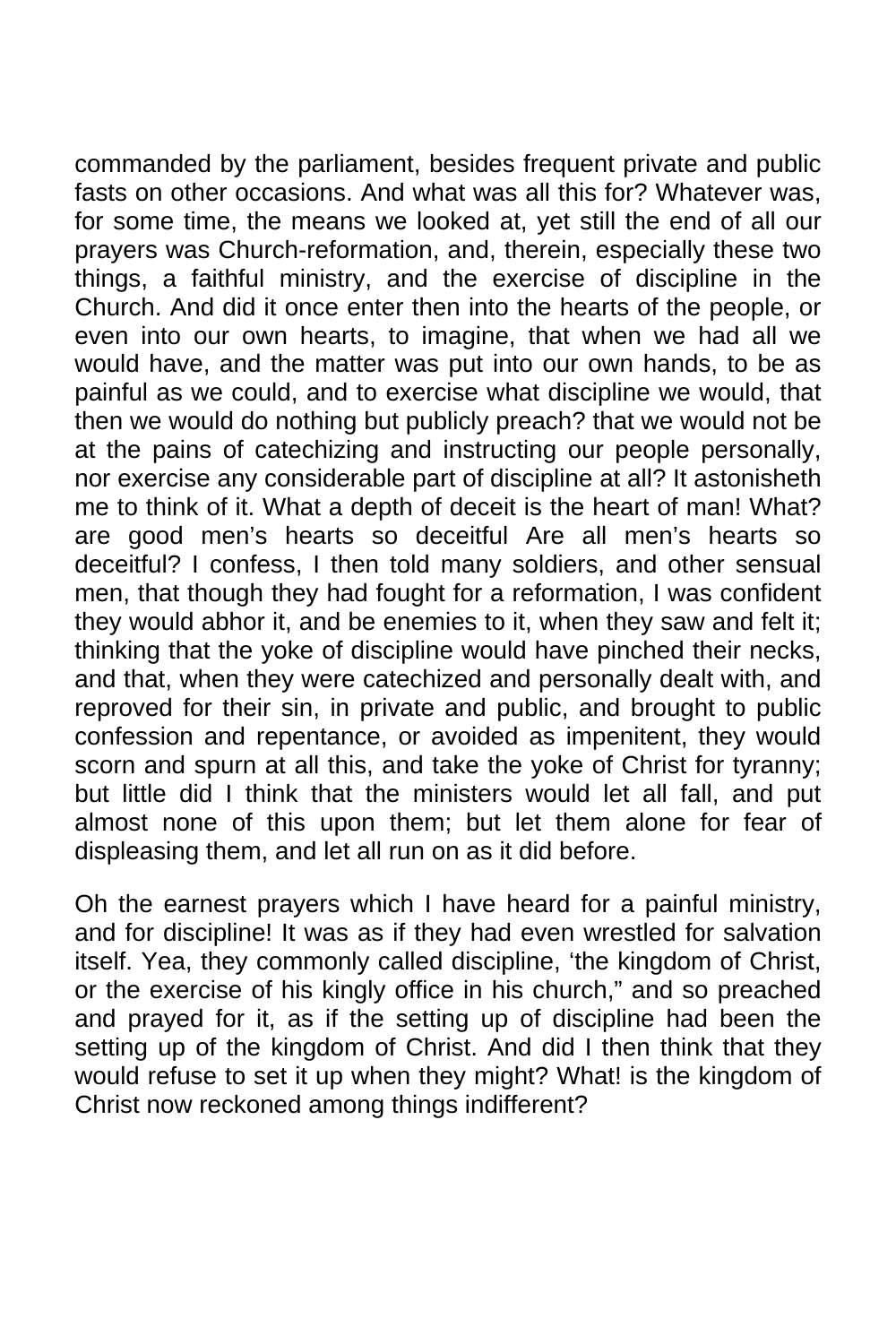If the God of heaven, who knew our hearts, had, in the midst of our prayers and cries, on one of our public monthly fasts, returned us this answer, with his dreadful voice, in the audience of the assembly: 'You deceitful-hearted sinners! What hypocrisy is this, to weary me with your cries for that which you will not have, if I would give it to you; and thus to lift up your voices for that which your souls abhor! What is reformation, but the instructing and importunate persuading of sinners to entertain my Christ and grace, as offered to them, and the governing of my Church according to my word? Yet these, which are your work, you will not be persuaded to, when you come to find it troublesome and ungrateful. When I have delivered you, it is not me, but yourselves, that you will serve; and I must be as earnest to persuade you to reform the Church, in doing your own duty, as you are earnest with me to grant you liberty for reformation. And, when all is done, you will leave it undone, and will be long before you will be persuaded to my work.' If the Lord, or any messenger of his, had given us such an answer, would it not have amazed us? Would it not have seemed incredible to us, that our hearts should be such as now they prove? And would we not have said, as Hazael, 'Is thy servant a dog, that he should do this thing ' or as Peter, 'Though all men forsake thee, yet will not I?' Well, brethren, sad experience hath showed us our frailty. We have refused the troublesome and costly part of the reformation that we prayed for; but Christ yet turneth back, and looketh with a merciful eye upon us. Oh that we had yet the hearts immediately to go out and weep bitterly, and to do no more as we have done, lest a worse thing come upon us; and now to follow Christ, whom we have so far forsaken, through labor and suffering, even though it were to death!

I have thus showed you what will come of it, if you will not set yourselves faithfully to this work, to which you are under so many obligations and engagements; and what an inexcusable thing our neglect will be, and how great and manifold a condemnation it will expose us to. Truly, brethren, if I did not apprehend the work to be of exceeding great moment to yourselves, to the people, and to the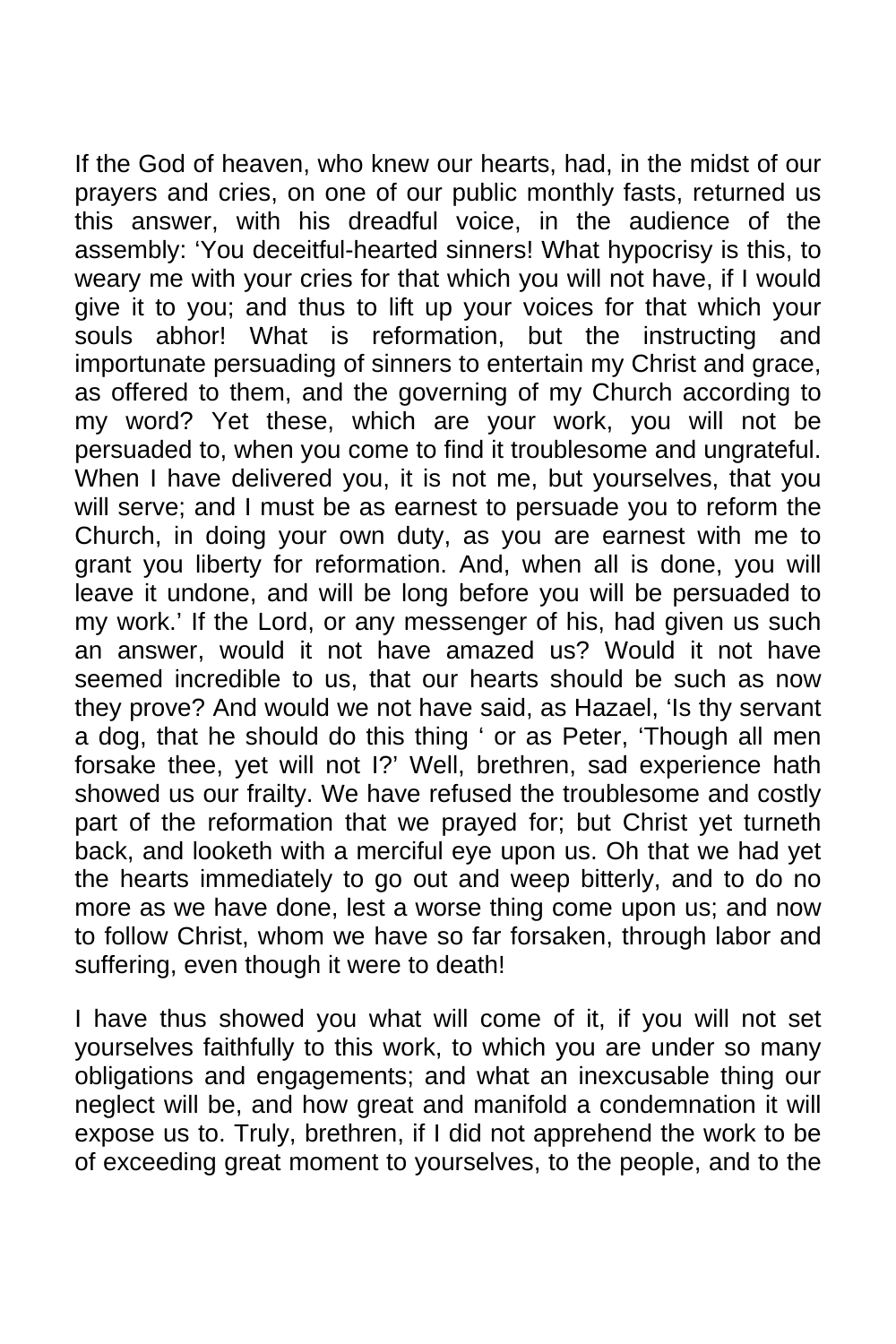honor of God, I would not have troubled you with so many words about it, nor have presumed to speak so sharply as I have done. But when the question is about life and death, men are apt to forget their reverence and courtesy and compliments and good manners. For my own part I apprehend this is one of the best and greatest works I ever in my life put my hand to; and I verily think, that if your thoughts of it are as mine, you will not think my words too many or too keen. I can well remember the time when I was earnest for the reformation of matters of ceremony; and, if I should be cold in such substantial matter as this, how disorderly and disproportionable would my zeal appear! Alas! can we think that the reformation is wrought, when we cast out a few ceremonies, and changed some vestures, and gestures, and forms! Oh no, sirs'! it is the converting and saving of souls that is our business. That is the chiefest part of reformation, that doth most good, and tendeth most to the salvation of the people.

And now, brethren, the work is before you. In these personal instructions of all the flock, as well as in public preaching, doth it consist. Others have done their part, and borne their burden, and now comes in yours. You may easily see how great a matter lies upon your hands, and how many will be wronged by your failing of your duty, and how much will be lost by the sparing of your labor. If your labor be more worth than the souls of men, and than the blood of Christ, then sit still, and look not after the ignorant or the ungodly; follow your own pleasure or worldly business, or take your ease; displease not sinners, nor your own flesh, but let your neighbors sink or swim; and, if public preaching will not save them, let them perish. But, if the case be far otherwise, you had best look about you.

PART 2

## OBJECTIONS TO THIS DUTY

I shall next answer some of those objections, which may be made to the practice I have been recommending.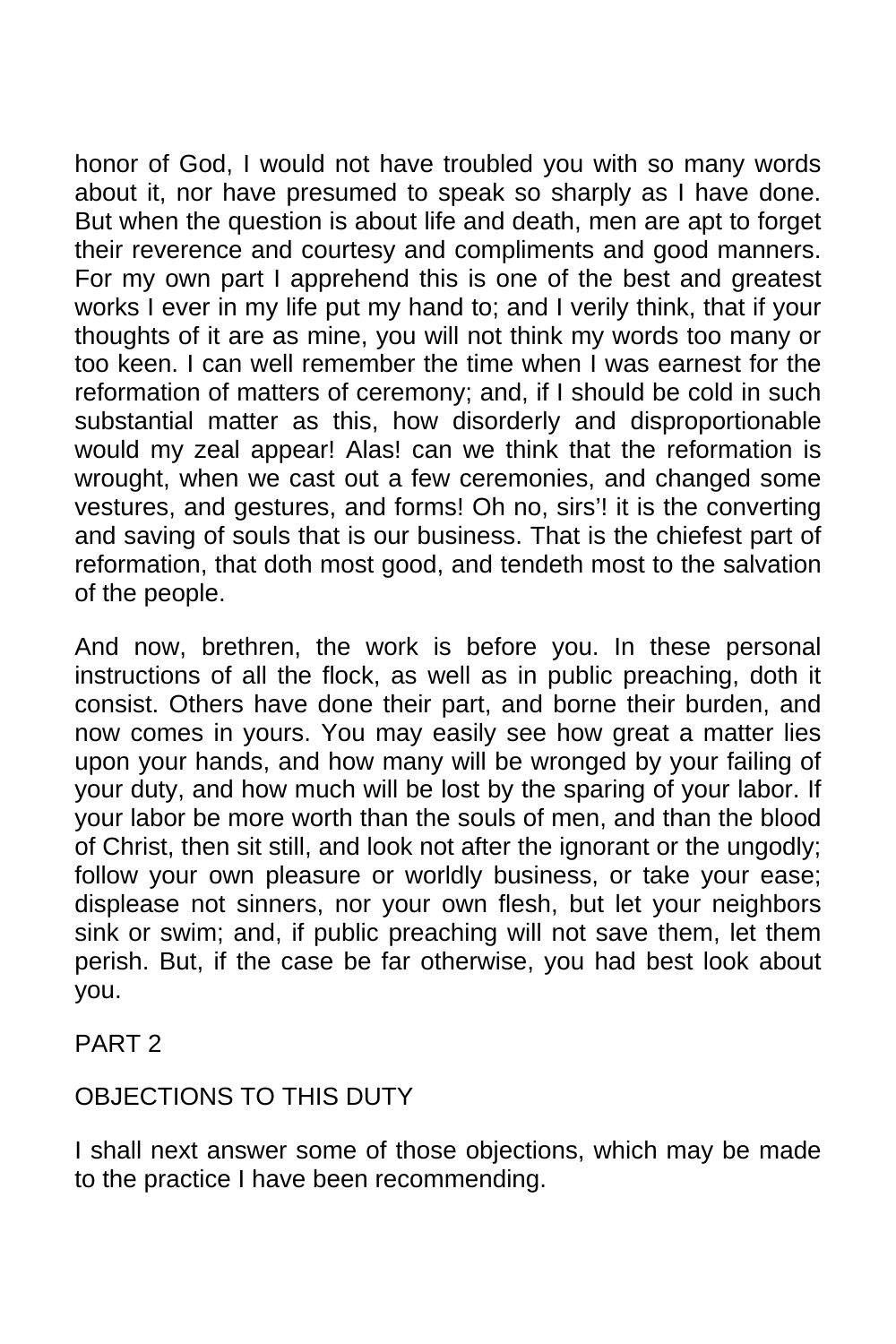OBJECTION 1: We teach our people in public; and how then are we bound to teach them, man by man, besides?

ANSWER: You pray for them in public: must you not also pray for them in private? Paul taught every man, and exhorted every man, and that both publicly, and from house to house, night and day, with tears. But what need we say more, when experience speaks so loudly on this subject? I am daily forced to wonder how lamentably ignorant many of our people are, who have seemed diligent hearers of me these ten or twelve years, while I spoke as plainly as I was able to speak. Some know not that each person in the Trinity is God; nor that Christ is God and man; nor that he took his human nature to heaven; nor what they must trust to for pardon and salvation; nor many similar important principles of our faith. Nay, some who come constantly to private meetings are grossly ignorant: whereas, in one hour's familiar instruction of them in private, they seem to understand more, and better entertain it than they did in all their lives before.

OBJECTION 2: All the parish are not the church, nor do I take the pastoral charge of them, and therefore I am not satisfied that I am bound to take these pains with them.

ANSWER: I will pass by the question, Whether all the parish are to be taken for your church, because in some places it is so, and in others not.

[a] The common maintenance which most receive is for teaching the whole parish, though you be not obliged to take them all for a church.

[b] What need we look for a stronger obligation than the common bond that lieth on all Christians, to further the work of men's salvation and the good of the Church, and the honor of God, to the utmost of their power; together with the common bond that is on all ministers, to further these ends by ministerial teaching to the utmost of their power? Is it a work so good, and apparently conducing to so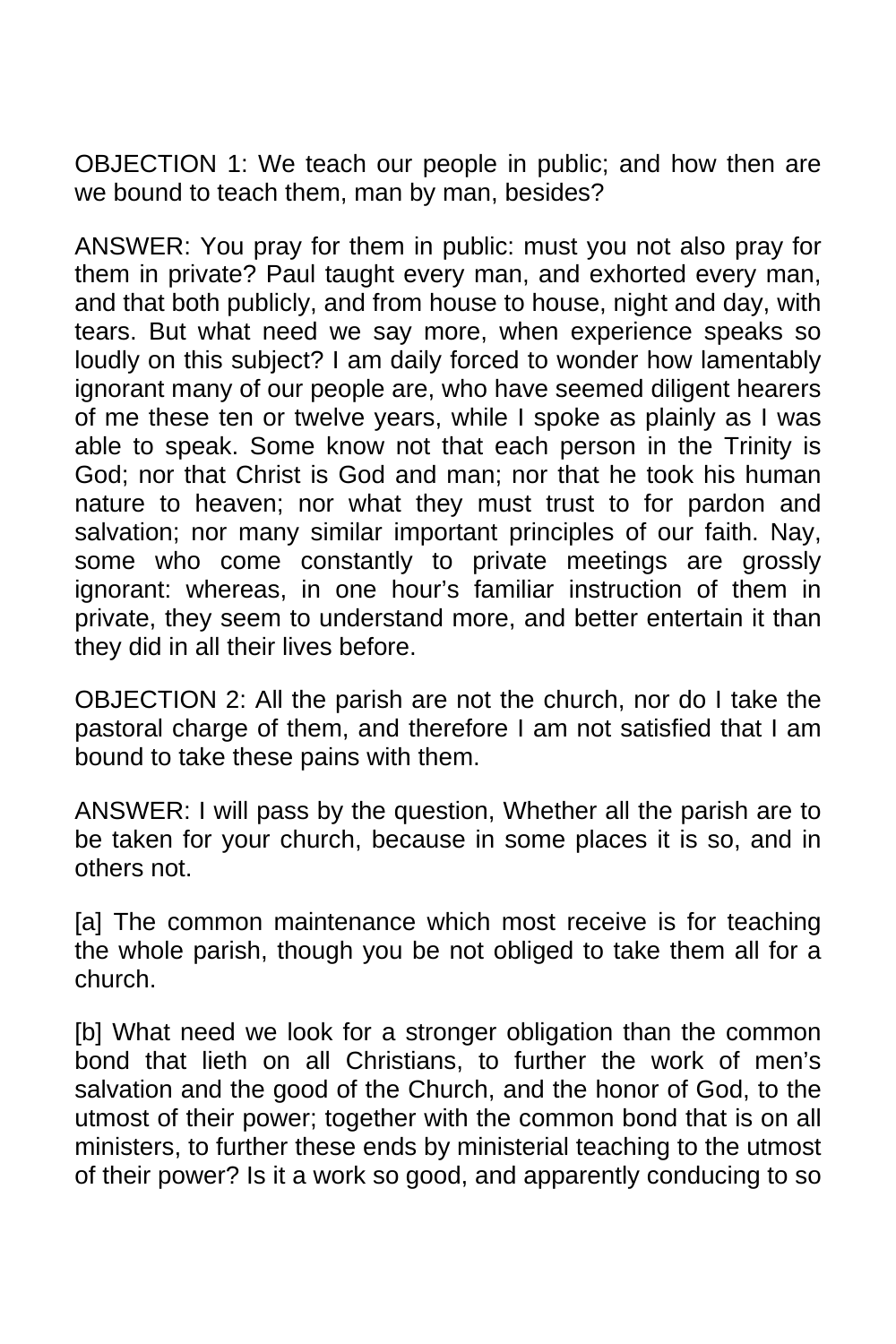great benefits to the souls of men, and yet can you perceive no obligation to the doing of it?

OBJECTION 3: This course will take up so much time, that a man will have no opportunity to follow his studies. Most of us are young and inexperienced, and have need of much time to improve our own abilities, and to increase our own knowledge, which this course will entirely prevent.

#### ANSWER:

(1): We suppose those whom we persuade to this work, to understand the substance of the Christian religion, and to be able to teach it to others; and the addition of lower and less necessary things, is not to be preferred before this needful communication of the fundamental principles of religion. I highly value common knowledge, and would not encourage any to set light by it; but I value the saving of souls more. That work which is our great end must be done, whatever be left undone. It is a very desirable thing for a physician to be thoroughly studied in his art; and to be able to see the reason of his practice, and to resolve such difficult controversies as are before him. But if he had the charge of a hospital, or lived in a city where the pestilence was raging, if he would be studying fermentation, the circulation of the blood, blisters, and the like, and such like excellent points, when he should be visiting his patients, and saving men's lives; if he should even turn them away, and let them perish, and tell them that he has not time to give them advice, because he must follow his own studies, I would consider that man as a most preposterous student, who preferred the remote means before the end itself of his studies: indeed, I would think him but a civil kind of murderer. Men's souls may be saved without knowing whether God did predetermine the creature in all its acts; whether the understanding necessarily determines the will; whether God works grace in a physical or in a moral way of causation; what freewill is; whether God have scientiam mediam,' or positive decrees concerning the blame for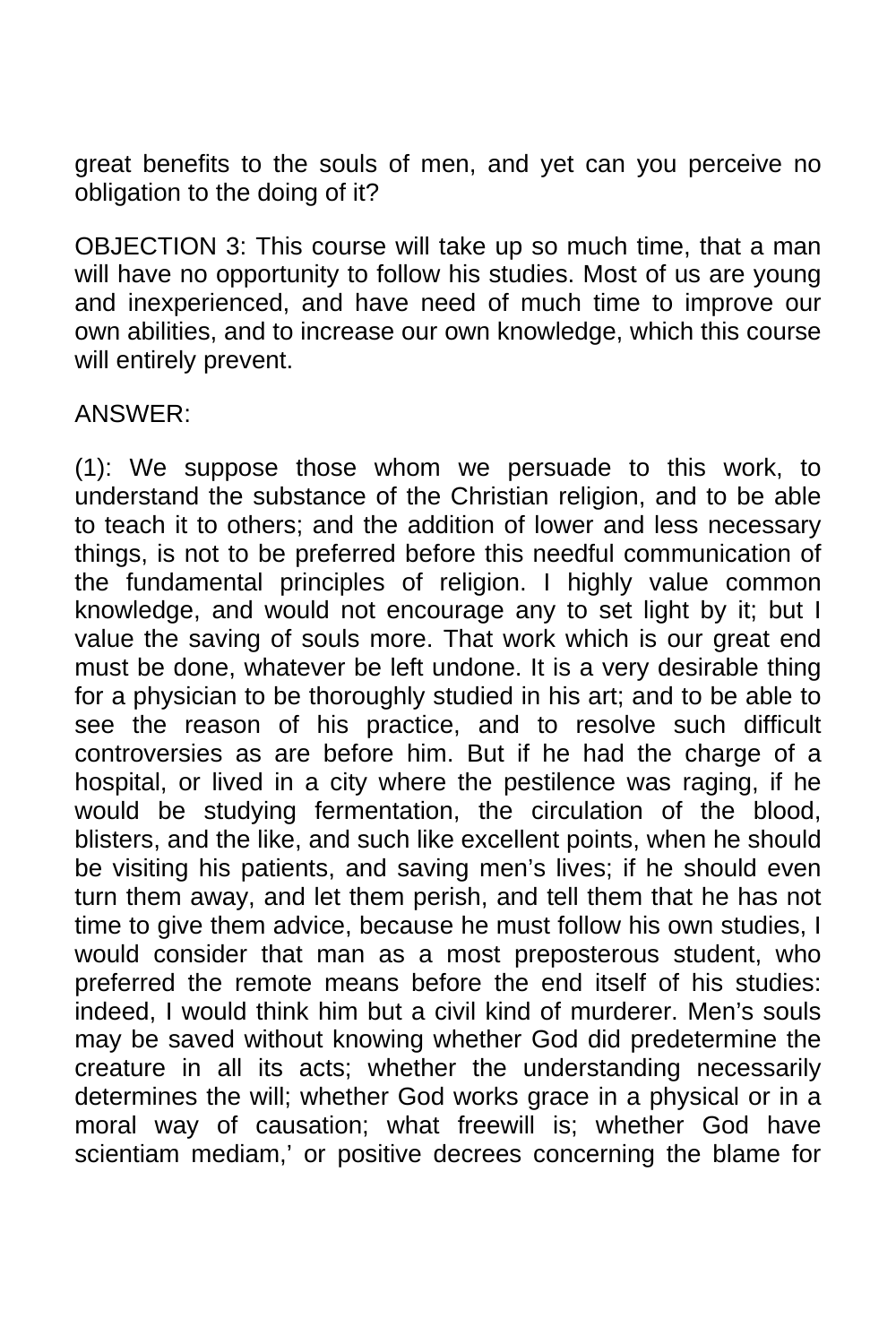evil deeds; and a hundred similar questions, which are probably the things you would be studying when you should be saving souls. Get well to heaven, and help your people thither, and you shall know all these things in a moment, and a thousand more, which now, by all your studies, you can never know; and is not this the most expeditious and certain way to knowledge

(2) If you grow not extensively in knowledge, you will by this way of diligent practice obtain the intensive more excellent growth. If you know not so many things as others, you will know the great things better than they; for this serious dealing with sinners for their salvation, will help you to far deeper apprehensions of the saving principles of religion than you will get by any other means; and a little more knowledge of these is worth all the other knowledge in the world. Oh, when I am looking heavenward, and gazing towards the inaccessible light, and aspiring after the knowledge of God, and find my soul so dark and distant, that I am ready to say, 'I know not God – he is above me – quite out of my reach,' methinks I could willingly exchange all the other knowledge I have, for one glimpse more of the knowledge of God and of the life to come. Oh that I had never known a word in logic or metaphysics, nor known whatever schoolmen said, so I had but one spark more of that light which would show me the things that I must shortly see. For my part, I conceive, that by serious talking of everlasting things, and teaching the creed, or some short catechism, you may grow more in knowledge, (though not in the knowledge of more things,) and prove much wiser men, than if you spent that time in studying common or curious, yet less necessary things.

And perhaps it will be found, before we have done, that this employment tends to make men much abler pastors for the Church, than private studies alone. He will be the ablest physician, lawyer, and divine too, that addeth practice and experience to his studies: while that man shall prove a useless drone, that refuseth God's service all his life, under pretense of preparing for it, and lets men's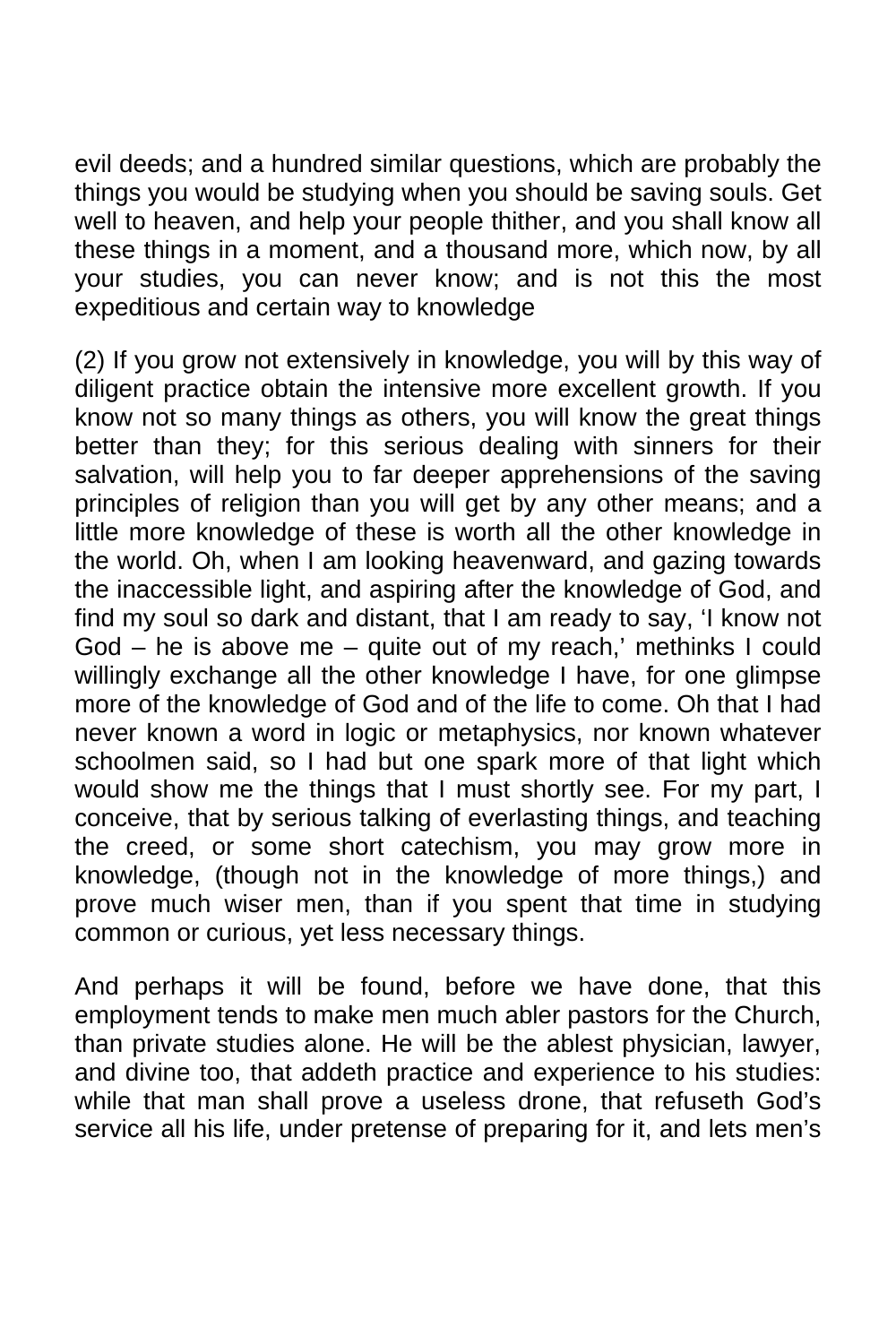souls pass on to perdition, while he pretendeth to be studying how to recover them, or to get more ability to help and save them.

(3) Yet let me add, that though I count this the chief, I would have you to have more, because these subservient sciences are very useful; and, therefore, I say, that you may have competent time for both, lose no time upon vain recreations and employments; consume it not in needless sleep; trifle not away a minute. Do what you do with all your might; and then see whether you have not competent time for these other pursuits. If you set apart but two days in a week to this great work, you may find some time for common studies out of the other four.

Indeed, are not four days in the week, (after so many years spent in the university,) a fair proportion for men to study controversies and sermons? Though my weakness deprive me of abundance of time, and extraordinary works take up six, if not eight parts of my time, yet I bless God I can find time to provide for preaching two days a week, notwithstanding the two days for personal instruction. Now, for those that are not troubled with any extraordinary work, (I mean writings, and vocations of several sorts, besides the ordinary work of the ministry,) I cannot believe, but, if they are willing, they may find two half days a week at least for this work.

(4) Duties are to be taken together: the greatest is to be preferred, but none are to be neglected that can be performed; no one is to be pleaded against another, but each is to know its proper place. But if there were such a case of necessity, that we could not carry on further studies, and instruct the ignorant too, I would throw aside all the libraries in the world, rather than be guilty of the perdition of one soul; or at least, I know that this would be my duty.

OBJECTION 4: But this course will destroy the health of our bodies, by continual spending our spirits, and allowing us no time for necessary recreations; and it will wholly lock us up from friendly intercourse with others, so that we must never stir from home, nor enjoy ourselves a day with our friends, for the relaxation of our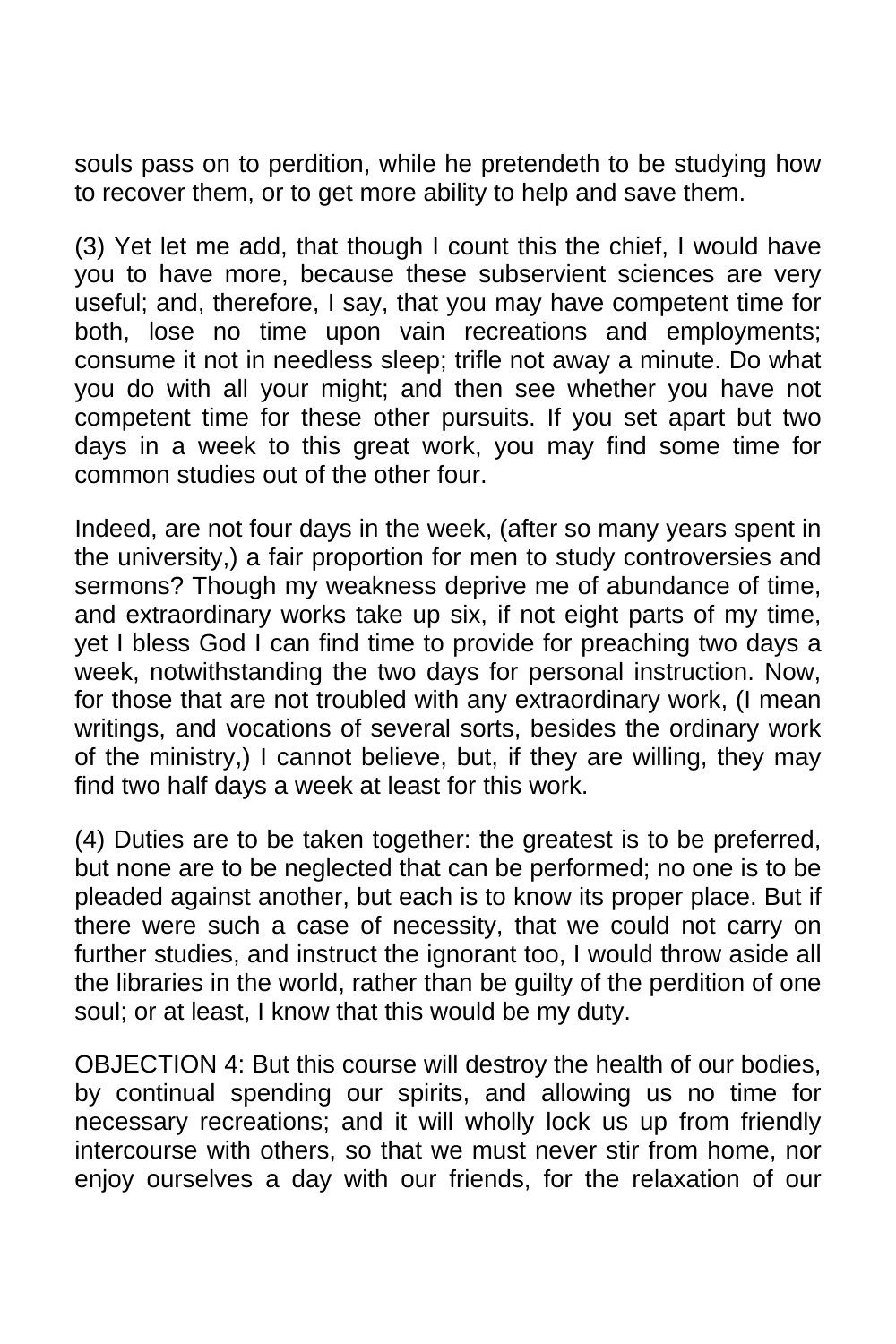minds; but, as we shall seem uncourteous courteous and morose to others, so we shall tire ourselves, and the bow that is always bent will be in danger of breaking at last.

ANSWER:

(1): This is the plea of the flesh for its own interest. The sluggard saith, 'There is a lion in the way," nor will he plough because of the cold. There is no duty of moment and self-denial, but, if you consult with flesh and blood, it will give you as wise reasons as these against it. Who would ever have been burned at a stake for Christ, if this reasoning had been good? Yea, or who would ever have been a Christian?

(2) We may take time for necessary recreation, and yet attend to this work. An hour, or half an hour's walk before meat, is as much recreation as is necessary for the health of most of the weaker sort of students. I have reason to know somewhat of this by long experience. Though I have a body that hath languished under great weaknesses for many years, and my diseases have been such as require as much exercise as almost any in the world, and I have found exercise the principal means of my preservation till now, and, therefore, have as great reason to plead for it as any man that I know, yet I have found that the foresaid proportion hath been blessed to my preservation, though I know that much more had been like to have tended to my greater health. Indeed, I do not know one minister in a hundred that needeth so much exercise as myself. Yea, I know abundance of ministers, that scarce ever use any exercise at all, though I commend them not in this. I doubt not but it is our duty to use so much exercise as is necessary for the preservation of our health, so far as our work requireth; otherwise, we should, for one day's work, lose the opportunity of many. But this may be done, and yet the work that we are engaged in, be done too. On those two days a week that you set apart for this work, what hinders but you may take an hour or two to walk for the exercise of your bodies? Much more on other days. But as for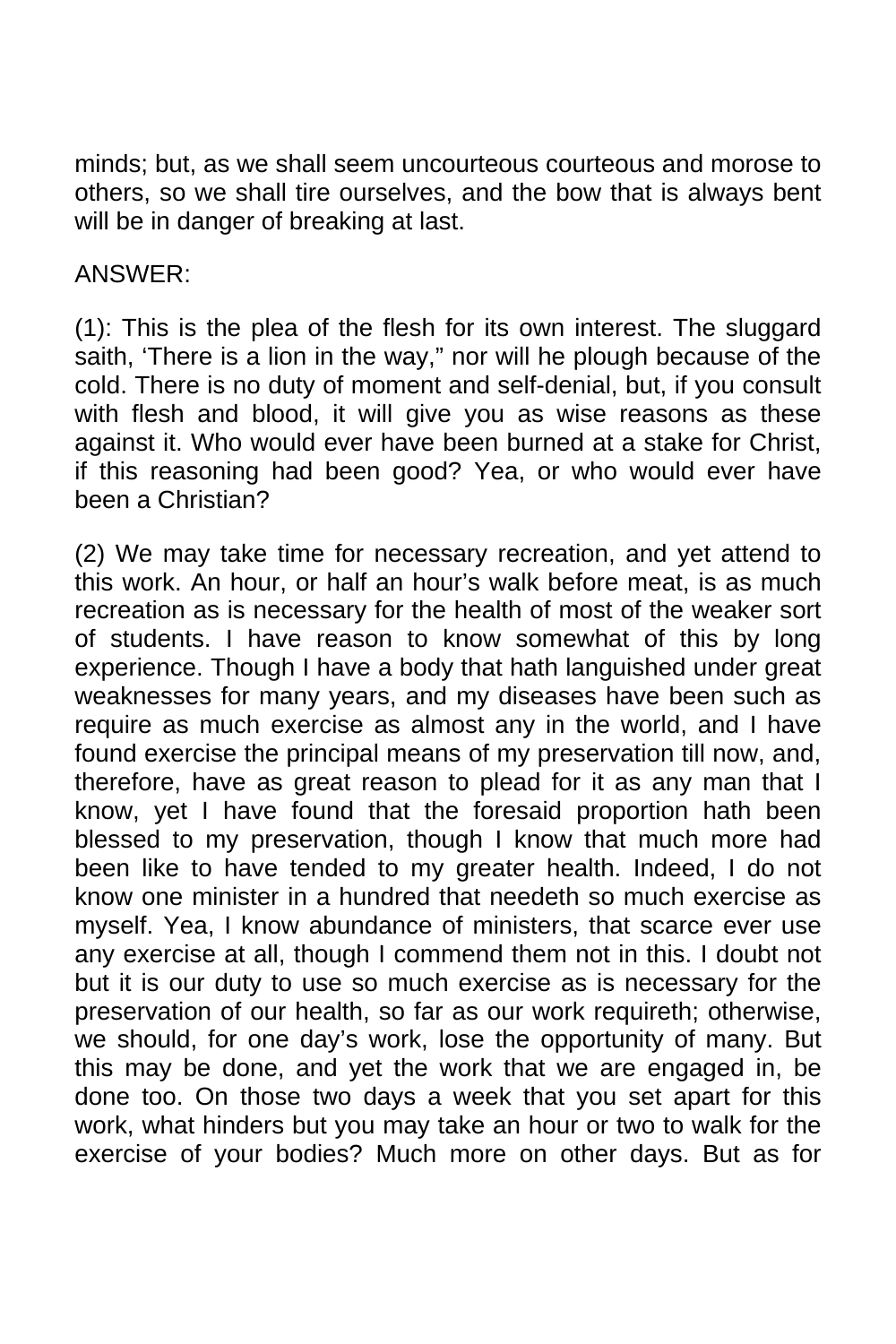those men, who limit not their recreations to stated hours, but must have them for the pleasing of their voluptuous humor, and not merely to fit them for their work, such sensualists have need to study better the nature of Christianity, and to learn the danger of living after the flesh, and to get more mortification and self-denial before they preach these things to others. If you must needs have your pleasures, you should not have put yourselves into a calling that requireth you to make God and his service your pleasure, and restraineth you so much from fleshly pleasures. Is it not your baptismal engagement to fight against the flesh? and do you not know that much of the Christian warfare consisteth in the combat between the flesh and the spirit? and that this is the difference between a true Christian and an unconverted man, that the one liveth after the spirit, and mortifieth the deeds and desires of the body, and the other liveth after the flesh? And do you make it your calling to preach all this to others; and, notwithstanding this, must you needs have your pleasures? If you must, then, for shame, give over the preaching of the gospel, and the profession of Christianity, and profess yourselves to be what you are; and as 'you sow to the flesh, so of the flesh you shall reap corruption.' Doth even Paul say: 'I therefore so run, not as uncertainly; so fight I, not as one that beateth the air: but I keep under my body, and bring it into subjection; lest that by any means, when I have preached to others, I myself should be a castaway?' And have not such sinners as we still more need to do so? What? shall we pamper our bodies and give them their desires in unnecessary pleasure, when Paul must keep under his body, and bring it into subjection? Must Paul do this, lest, after all his preaching, he should be a castaway? and have not we much more cause to fear it of ourselves I know that some pleasure is lawful; that is, when it is of use to fit us for our work. But for a man to be so far in love with his pleasures, as for the sake of them to waste unnecessarily his precious time, and to neglect the great work of men's salvation, yea, and to plead for this, as if it must or might be done, and so to justify himself in such a course, is a wickedness inconsistent with the common fidelity of a Christian, much more with the fidelity of a minister of Christ. Such wretches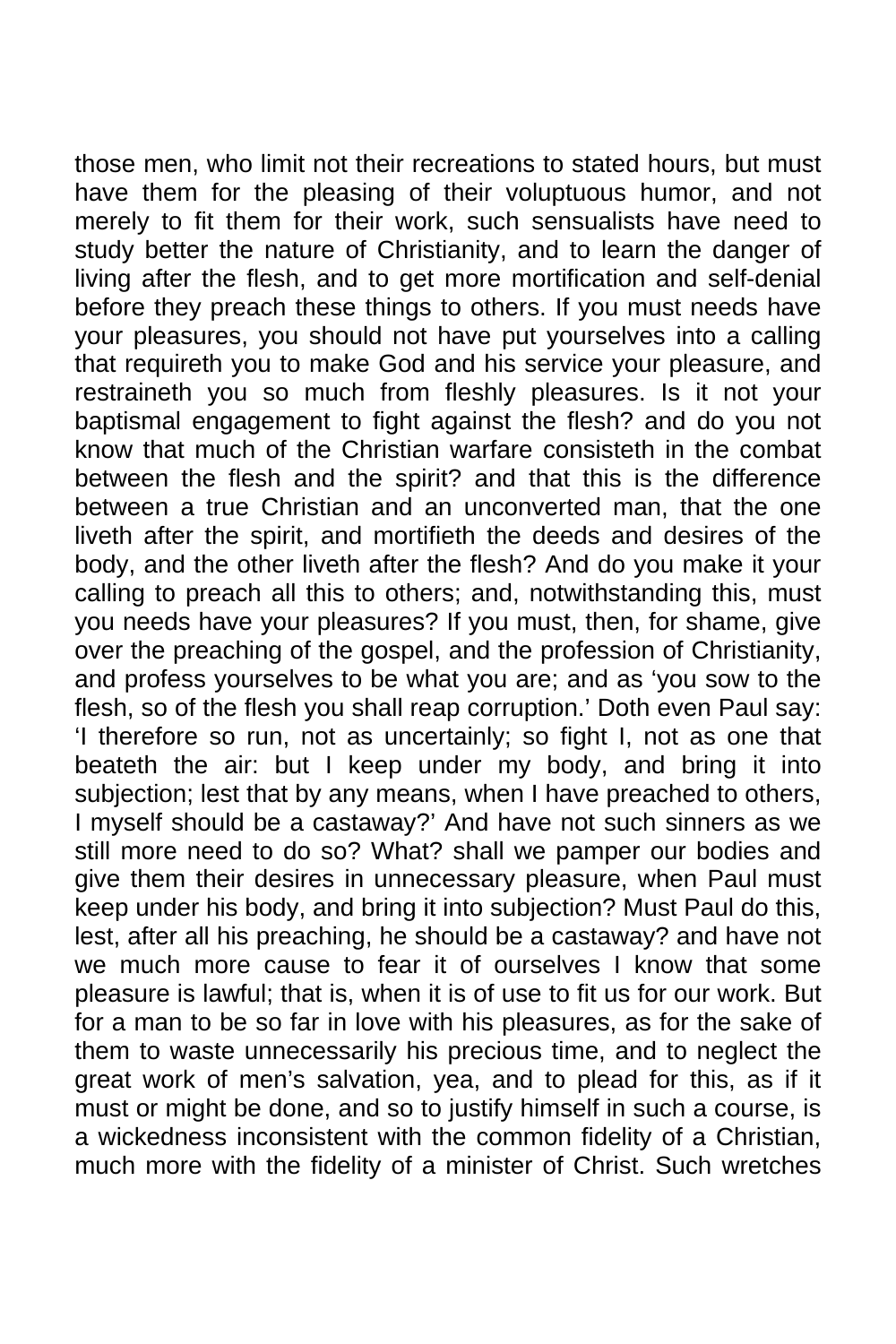as are 'lovers of pleasure more than lovers of God,' must look to be loved of him accordingly, and are fitter to be cast out of Christian communion, than to be the chief in the Church; for we are commanded 'from such to turn away.' Recreations for a student must be specially for the exercise of his body, he having before him such variety of delights to his mind. And they must be used as whetting is by the mower, that is, only so far as is necessary to his work. We must be careful that they rob us not of our precious time, but be kept within the narrowest possible bounds.

(3) The labor in which we are engaged is not likely much to impair our health. It is true, it must be serious; but that will but excite and revive our spirits, and not so much spend them. Men can talk all day long about other matters without any abatement of their health; and why may we not talk with men about their salvation without such great abatement of ours?

(4) What have we our time and strength for, but to lay them out for God? What is a candle made for, but to burn? Burned and wasted we must be; and is it not fitter it should be in lighting men to heaven, and in working for God, than in living to the flesh? How little difference is there between the pleasure of a long and of a short life, when they are both at an end! What comfort will it be to you at death, that you lengthened your life by shortening your work? He that worketh much, liveth much. Our life is to be esteemed according to the ends and works of it, and not according to the mere duration. As Seneca says of a drone, 'There he lies, not there he lives; and long he abode, not long he lived.' Will it not comfort us more at death, to review a short time faithfully spent, than a long life spent unfaithfully?

(5) As for visits and civilities. if they be of greater use than our ministerial employments, you may break the Sabbath for them; you may forbear preaching for them, and you may also forbear this private work. But if it be otherwise, how dare you make them a pretense for neglecting so great a duty Must God wait on your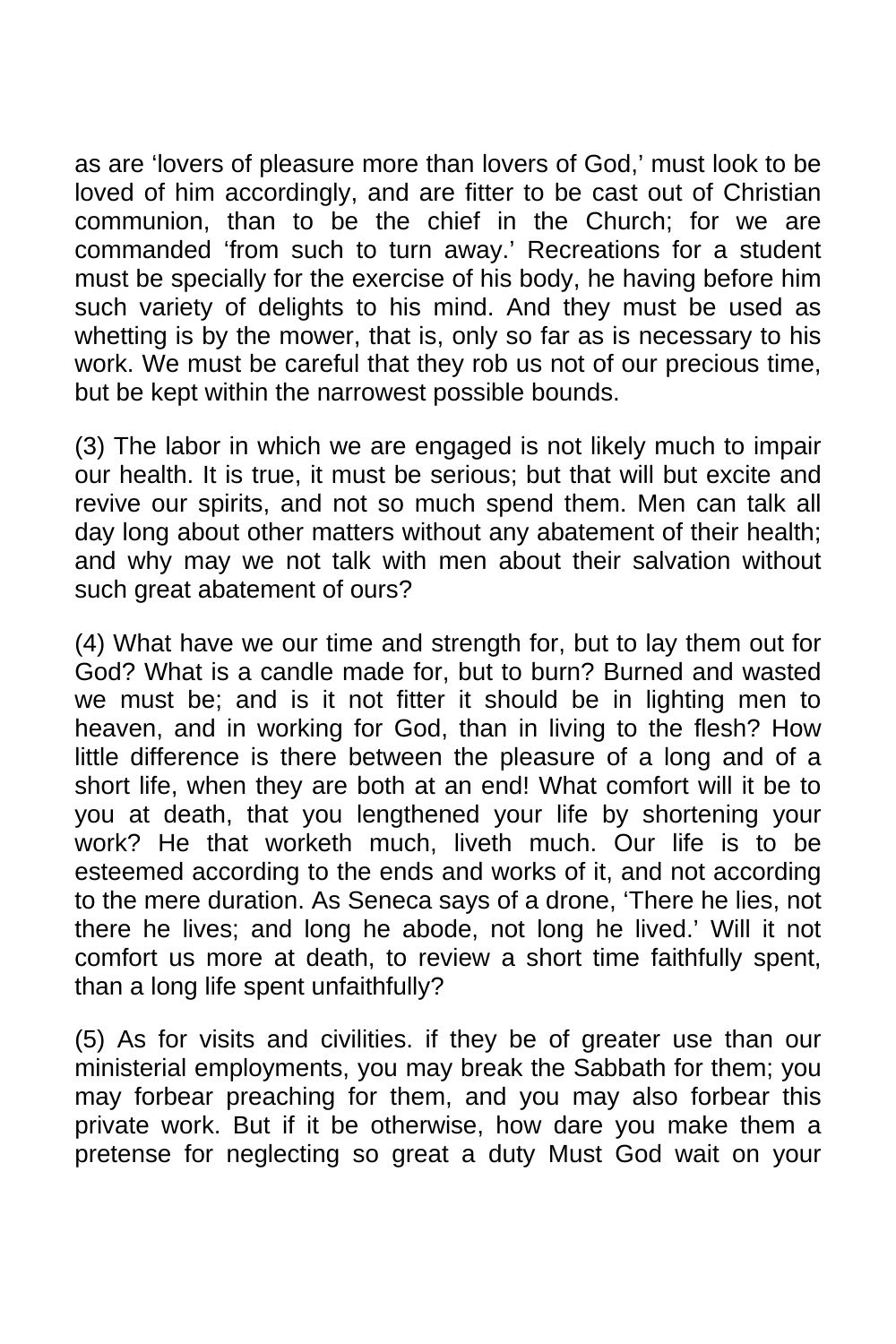friends? What though they be lords, or knights, or gentlemen; must they be served before God? Or is their displeasure or censure a greater hurt to you than God's displeasure or censure? Or dare you think, when God will question you for your neglects, to put him off with this excuse: 'Lord, I would have spent more of my time in seeking men's salvation; but such a gentleman, or such a friend, would have taken it ill, if I had not waited on them?' If you yet 'seek to please men,' you are no longer the servants of Christ. He that dare spend his life in flesh-pleasing, and man-pleasing, is bolder than I am. And he that dare waste his time in compliments, doth little consider what he hath to do with it. Oh that I could but improve my time, according to my convictions of the necessity of improving it! He that hath looked death in the face as oft as I have done, I will not thank him if he value his time. I profess I wonder at those ministers who have time to spare; who can hunt or shoot or bowl, or use the like recreations two or three hours, yea, whole days together; that can sit an hour together in vain discourse, and spend whole days in complimental visits, and journeys to such ends. Good Lord! What do these men think on, when so many souls around them cry for help, and death gives us no respite, and they know not how short a time their people and they may be together; when the smallest parish hath so much work that may employ all their diligence, night and day?

Brethren, I hope you are content to be plainly dealt with. If you have no sense of the worth of souls, and of the preciousness of that blood which was shed for them, and of the glory to which they are going, and of the misery of which they are in danger, you are not Christians, and consequently are very unfit to be ministers. And if you have, how can you find time for needless recreations, visits or discourses? Dare you, like idle gossips, chat and trifle away your time, when you have such works as these to do, and so many of them? O precious time! How swiftly doth it pass away! How soon will it be gone! What are the forty years of my life that are past? Were every day as long as a month, methinks it were too short for the work of a day. Have we not already lost time enough, in the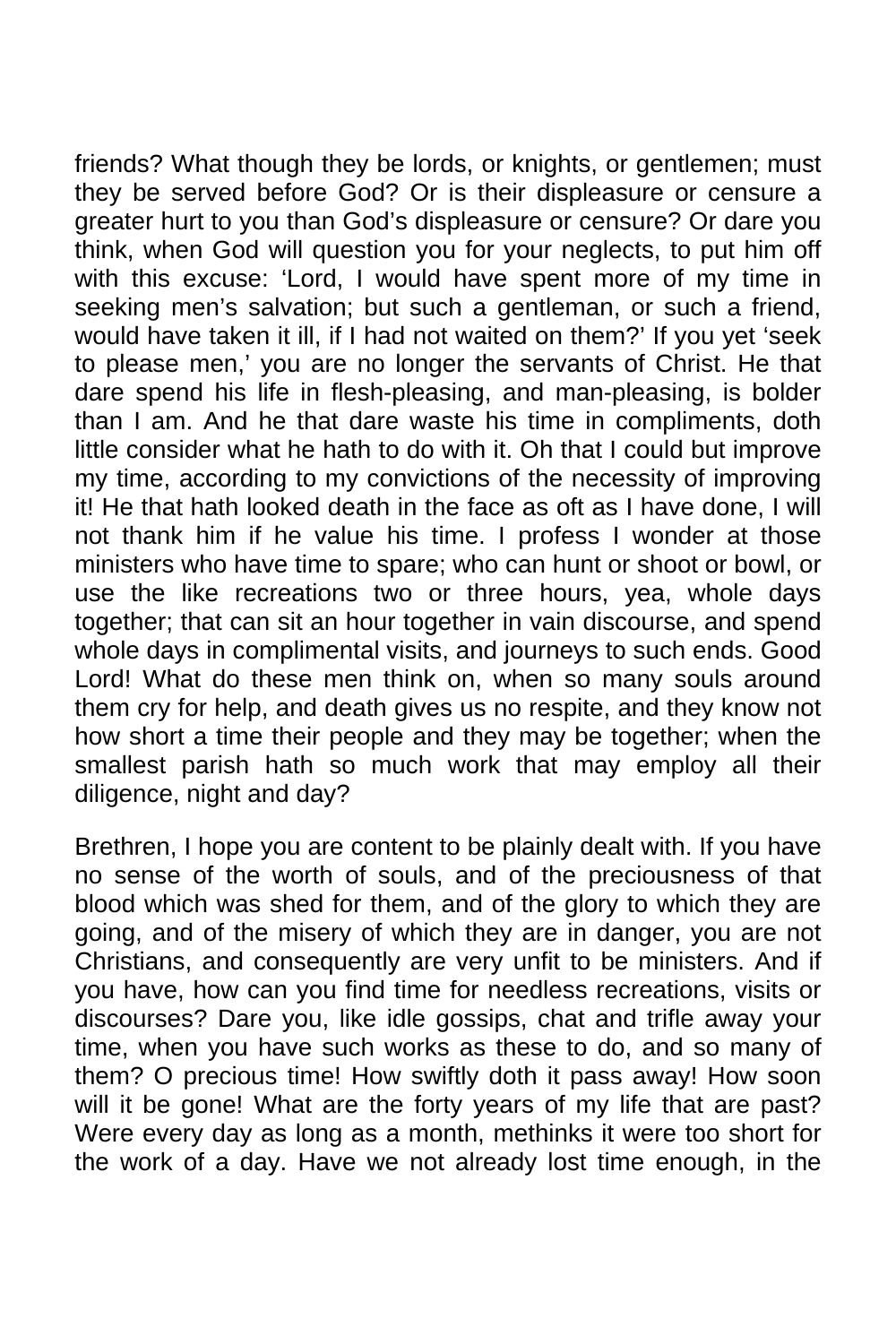days of our vanity? Never do I come to a dying man that is not utterly stupid, but he better sees the worth of time. O then, if they could call time back again, how loud would they call! If they could but buy it, what would they not give for it? And yet we can afford to trifle it away; yea, and to allow ourselves in this, and wilfully to cast off the greatest works of God. O what a befooling thing is sin, that can thus distract men that seem so wise! Is it possible that a man of any compassion and honesty, or any concern about his ministerial duty, or any sense of the strictness of his account, should have time to spare for idleness and vanity And I must tell you further, brethren, that, if another might take some time for mere delight, which is not necessary, yet so cannot you; for your undertaking binds you to stricter attendance than other men are bound to. May a physician, when the plague is raging, take any more relaxation or recreation than is necessary for his life, when so many are expecting his help in a case of life and death? As his pleasure is not worth men's lives, still less is yours worth men's souls. Suppose a city were besieged, and the enemy watching, on one side, all advantages to surprise it, and, on the other, seeking to fire it with grenades,' which they are throwing in continually, I pray you, tell me, if certain men undertake, as their office, to watch the ports, and others to quench the fire that may be kindled in the houses, what time will you allow these men for recreation or relaxation when the city is in danger, and the fire will burn on and prevail, if they intermit their diligence? Or would you excuse one of these men, if he come off his work, and say, I am but flesh and blood, I must have some relaxation and pleasure? Surely, at the utmost, you would allow him none but what was absolutely necessary. Do not grudge at this, and say, 'This is a hard saying; who can hear it?' For it is your mercy; and you are well, if you know when you are well, as I shall show you in answering the next objection.

OBJECTION 5: I do not think that it is required of ministers that they make drudges of themselves. If they preach diligently, and visit the sick, and perform other ministerial duties, and occasionally do good to those they converse with, I do not think that God doth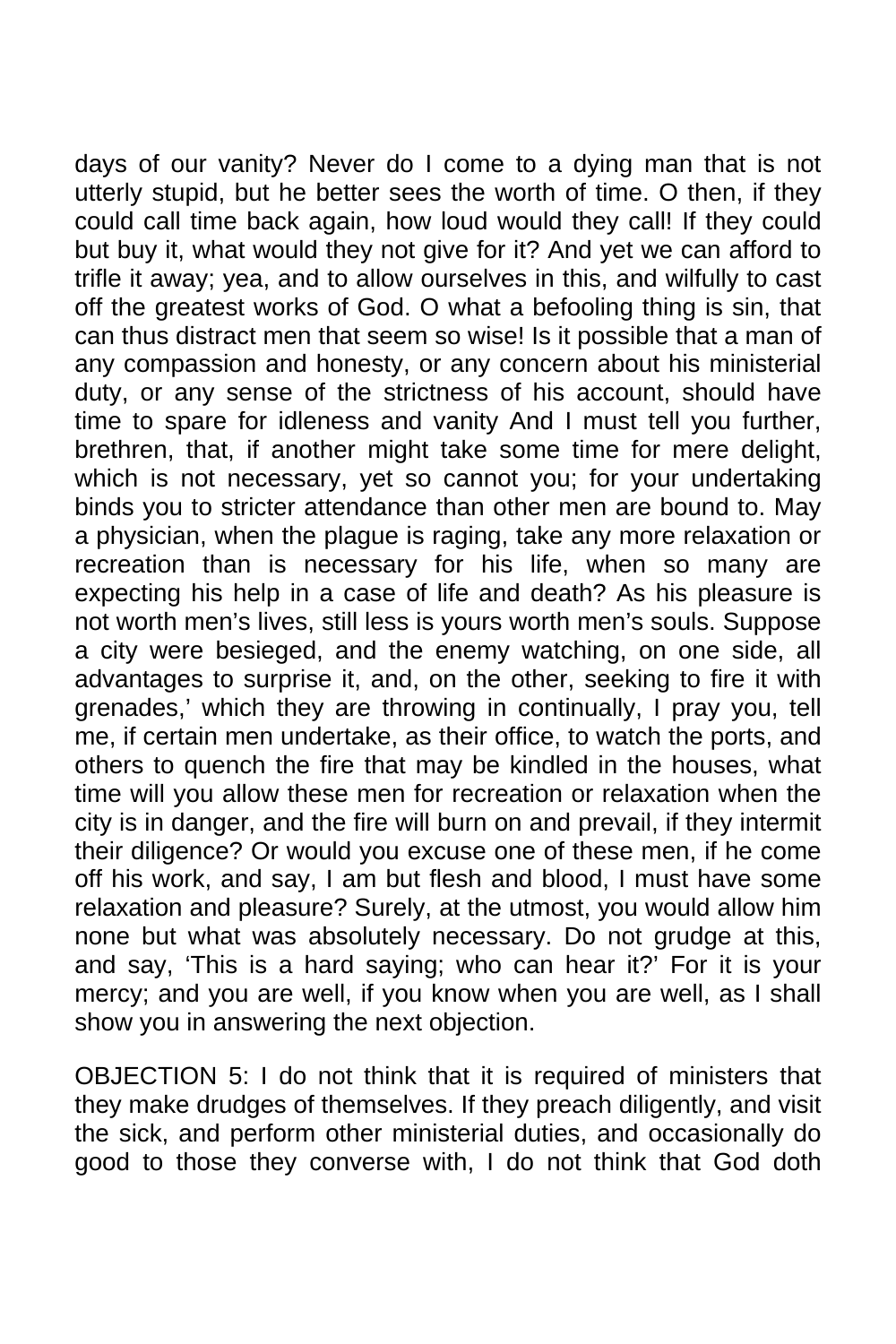require that we should thus tie ourselves to instruct every person distinctly, and to make our lives a burden and a slavery.

ANSWER: Of what use and weight the duty is, I have showed before, and how plainly it is commanded. And do you think God doth not require you to do all the good you can? Will you stand by, and see sinners gasping under the pangs of death, and say, 'God doth not require me to make myself a drudge to save them?' Is this the voice of Christian or ministerial compassion? Or rather is it not the voice of sensual laziness and diabolical cruelty? Doth God set you work to do, and will you not believe that he would have you do it Is this the voice of obedience, or of rebellion? It is all one whether your flesh prevail with you to deny obedience to acknowledged duty, and say plainly, I will obey no further than it pleaseth me; or whether it may make you wilfully reject the evidence that should convince you that it is a duty, and say, I will not believe it to be my duty, unless it please me. It is the character of a hypocrite, to make a religion to himself of the cheapest part of God's service which will stand with his fleshly ends and felicity, and to reject the rest, which is inconsistent therewith. And to the words of hypocrisy, this objection superaddeth the words of gross impiety. For what a wretched calumny is this against the most high God, to call his service a slavery and drudgery! What thoughts have such men of their Master, their work, and their wages? the thoughts of a believer, or of an infidel Are these men like to honor God, and promote his service, that have such base thoughts of it themselves? Do these men delight in holiness, that account it a slavish work Do they believe indeed the misery of sinners, that account it such a drudgery to be diligent to save them? Christ saith, that 'he that denieth not himself, and forsaketh not all, and taketh not up his cross, and followeth him, cannot be his disciple.' But these men count it a slavery to labor hard in his vineyard, and to deny their ease, at a time when they have all accommodations and encouragements. How far is this from forsaking all! And how can these men be fit for the ministry, who are such enemies to selfdenial, and so to true Christianity I am, therefore, forced to say, that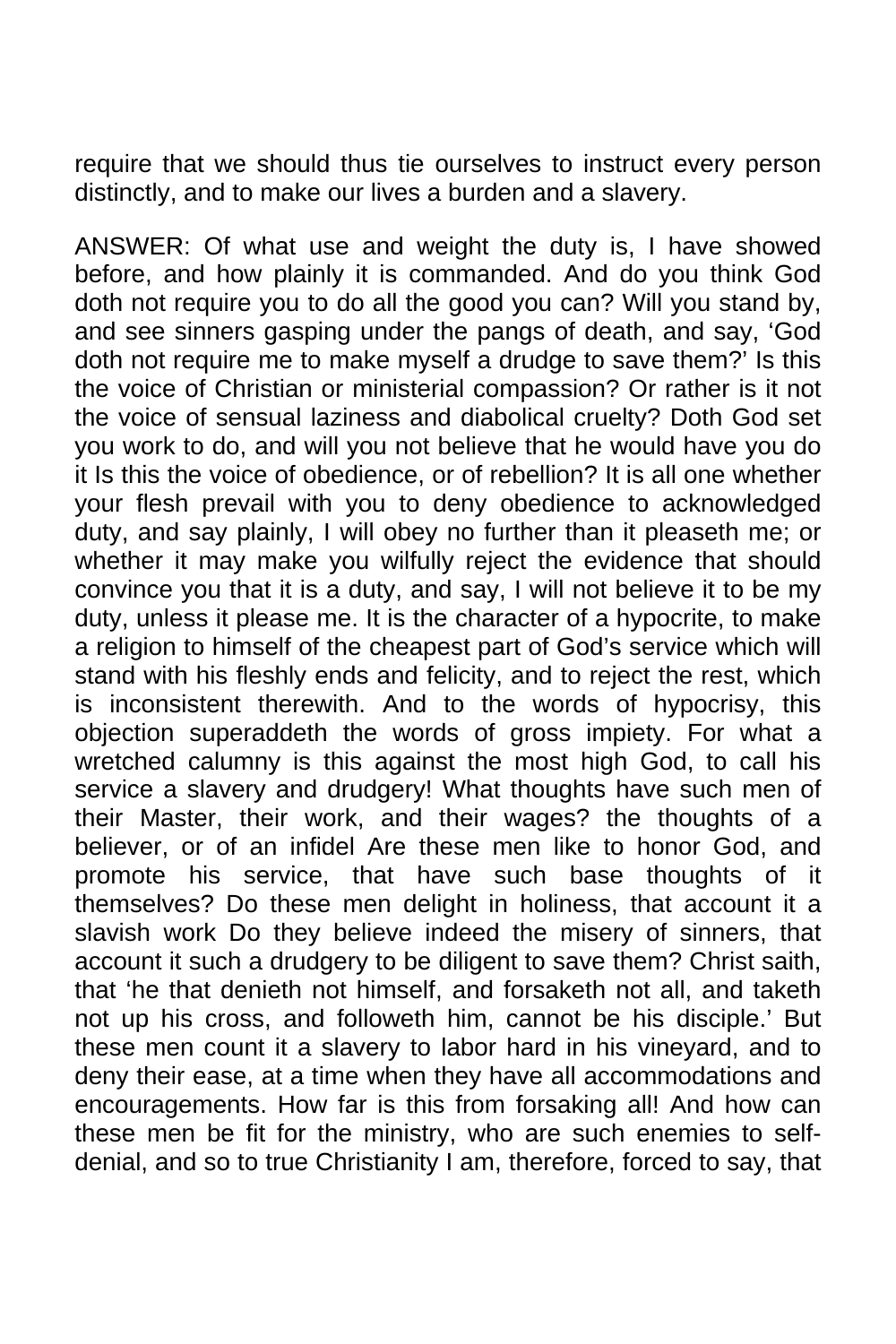hence arises the chief misery of the Church, that so many are made ministers before they are Christians. If these men had seen the diligence of Christ in doing good, when he neglected his meat to talk with one woman, and when he had no time to eat bread, would they not have been of the mind of his carnal friends, who went to lay hold on him, and said, 'He is beside himself?' They would have told Christ he made a drudge or a slave of himself, and God did not require all this ado. If they had seen him all day in preaching, and all night in prayer, it seems he would have had this censure from them for his labor. I cannot but advise these men to search their own hearts, whether they unfeignedly believe that Word which they preach. Do you indeed believe that such glory awaiteth those who die in the Lord, and such torment those that die unconverted? If you do, how can you think any labor too much for such weighty ends? If you do not, say so, and get you out of the vineyard, and go with the prodigal to keep swine, and undertake not to feed the flock of Christ.

Do you not know, brethren, that it is your own benefit which you grudge at? The more you do, the more you will receive: the more you lay out, the more you will have coming in. If you are strangers to these Christian paradoxes, you should not have undertaken to teach them to others. At present, our incomes of spiritual life and peace are commonly in the way of duty; so that he who is most in duty hath most of God. Exercise of grace increaseth it. And is it a slavery to be more with God, and to receive more from him, than other men? It is the chief solace of a gracious soul to be doing good, and receiving by doing; and to be much exercised about those Divine things which have his heart. Besides, we prepare for fuller receivings hereafter; we put out our talents to usury, and, by improving them, we shall make five become ten, and so be made rulers of ten cities. Is it a drudgery to send to the most distant parts of the world, to exchange our trifles for gold and jewels? Do not these men seek to justify the profane, who make all diligent godliness a drudgery, and reproach it as a precise and tedious life, and say they will never believe but a man may be saved without all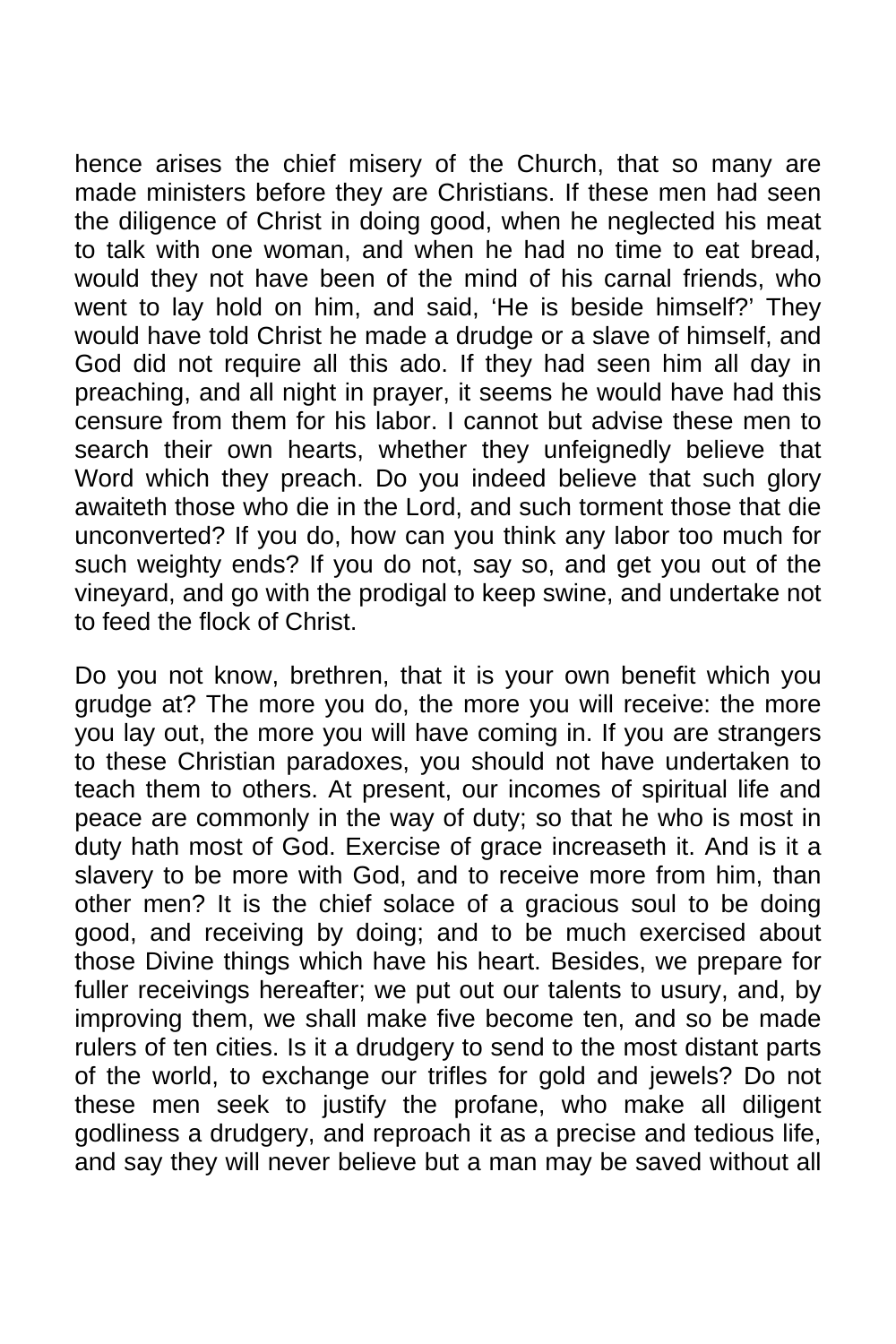this ado? Even so say these in respect to the work of the ministry. They take this diligence for ungrateful tediousness, and will not believe but a man may be a faithful minister without all this ado!

It is a heinous sin to be negligent in so great a business; but to approve of that negligence, and so to be impenitent, and to plead against duty as if it were none, and when they should lay out themselves for the saving of souls, to say, I do not believe that God requireth it – this is so great an aggravation of the sin, that, where the Church's necessity doth not force us to make use of such men for want of better, I cannot but think them worthy to be cast out as rubbish, and as 'salt that hath lost its savor, that is neither fit for the land, nor yet for the dunghill.' 'He that hath ears to hear,' adds Christ, 'let him hear.' And if such ministers become a byword and a reproach, let them thank themselves; for it is their own sin that maketh them vile. And while they thus debase the service of Christ, they do but debase themselves, and prepare for a greater debasement at the last.

OBJECTION 6: The times that Paul lived in required more diligence than ours. The churches were but in the planting, the enemies many, and persecution great. But now it is not so.

ANSWER: This argument savors of a man locked up in a study and unacquainted with the world. Good Lord! Are there such multitudes round about us that know not whether Christ be God or man, whether he have taken his body to heaven or left it on earth, nor what he hath done for their salvation, nor what they must trust to for pardon and everlasting life? Are there so many thousands round about us who are drowned in presumption, security, and sensuality, and, when we have done all we can in the pulpit, will neither feel us nor understand us? Are there so many wilful drunkards, worldlings, self-seekers, railers, haters of a holy life, that want nothing but death to make them remediless? Are there so many ignorant dull and scandalous professors, so many dividers, seducers, and troublers of the Church. And yet is the happiness of our times so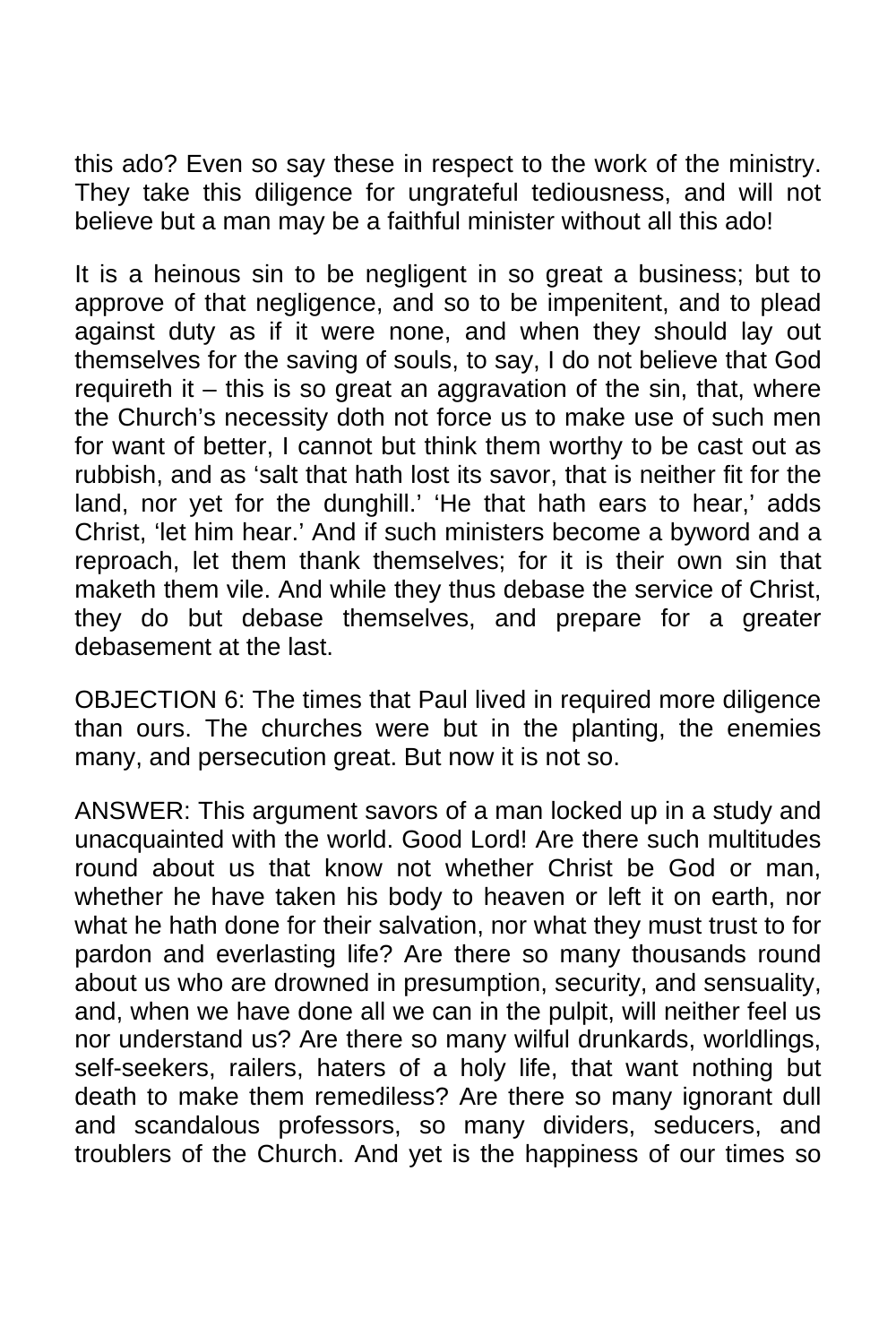great, that we may excuse ourselves from personal instruction, because of the less necessity of the times? What needs there but faith and experience to answer this objection? Believe better within and look more without among the miserable, and I warrant you, you will not see cause to spare your pains for want of work, or of necessities to invite you. What conscientious minister finds not work enough to do from one end of the year to another, if he have not even an hundred souls to care for? Are ungodly men the less miserable, because they make profession of Christianity, or the more?

OBJECTION 7: But if you make such severe laws for ministers, the Church will be left without them. For what man will choose such a toilsome life for himself? or what parents will impose such a burden on their children? Men will avoid it both for the bodily toil, and the danger to their consciences, if they should not well discharge it.

#### ANSWER:

(1): It is not we, but Christ, who hath made and imposed these laws which you call severe: and if I should silence them or misinterpret them, that would not relax them, nor excuse you. He that made them, knew why he did it, and will expect obedience to them. Is infinite goodness to be questioned or suspected by us, as making bad or unmerciful laws? Nay, it is pure mercy in him to impose this great duty upon us. If physicians were required to be as diligent as possible in hospitals, or pest-houses, or with other patients in order to save their lives, would there not be more of mercy than of rigor in this law? What! must God let the souls of your neighbors perish, to save you a little labor and suffering; and this in mercy to you? Oh, what a miserable world should we have, if blind, self-conceited man had the ruling of it!

(2) As to a supply of pastors, Christ will take care of that. He who imposeth duty hath the fullness of the Spirit, and can give men hearts to obey his laws. Do you think Christ will suffer all men to be as cruel, unmerciful, fleshly, and self-seeking as you? He who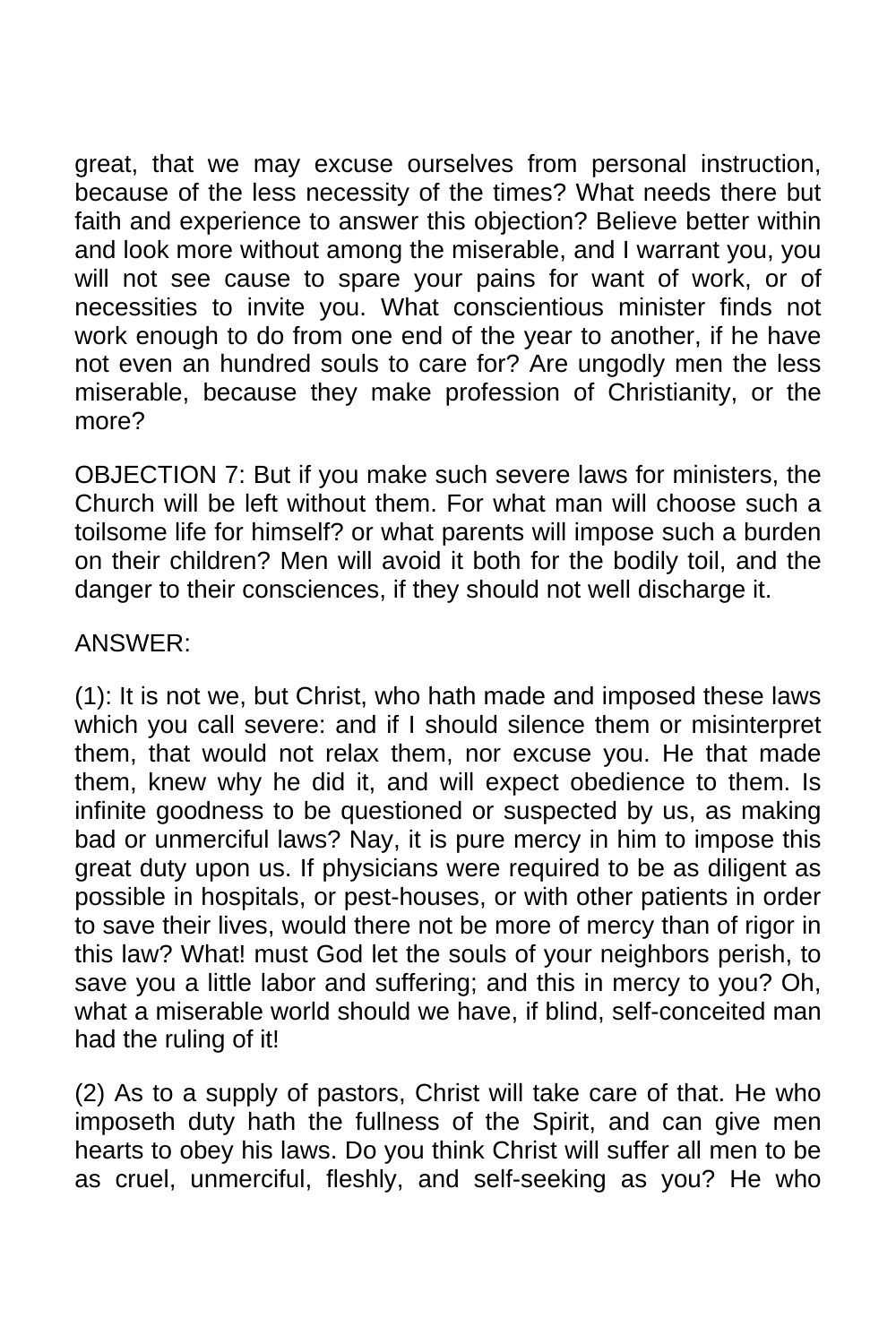himself undertook the work of our redemption, and bore our transgressions, and hath been faithful as the chief Shepherd of the Church, will not lose all his labor and suffering for want of instruments to carry on his work, nor will he come down again to do all himself, because no other will do it; but he will provide men to be his servants and ushers in his school, who shall willingly take the labor on them, and rejoice to be so employed, and account that the happiest life in the world which you account so great a toil, and would not exchange it for all your ease and carnal pleasure; but for the saving of souls, and the propagating of the gospel of Christ, will be content to bear the burden and heat of the day; and to fill up the measure of the sufferings of Christ in their bodies; and to work while it is day; and to do what they do with all their might; and to be the servants of all, and not to please themselves, but others, for their edification; and to become all things to all men, that they may save some; and to endure all things for the elect's sake; and to spend and be spent for their fellow-creatures; though the more they love, the less they should be beloved, and should be accounted their enemies for telling them the truth. Such pastors will Christ provide his people, after his own heart, who will 'feed them with knowledge and understanding," as men that 'seek not theirs, but them.' What? do you think Christ will have no servants, if such as you shall, with Demas, turn to the present world, and forsake him?

If you dislike his service, you may seek a better where you can find it, and boast of your gain in the end; but do not threaten him with the loss of your service. He hath made such laws as you will call severe, for all who will be saved, as well as for his ministers; for all who will be his disciples must 'deny themselves, and mortify the flesh, and be crucified to the world, and take up their cross, and follow him.' And yet Christ will not be without disciples, nor will he conceal his seeming hard terms from men to entice them to his service; but he will tell them of the worst, and then let them come or not, as they choose. He will call to them beforehand to count the cost, and will tell them, that 'the foxes have holes, and the birds of the air have nests; but the Son of man hath not where to lay his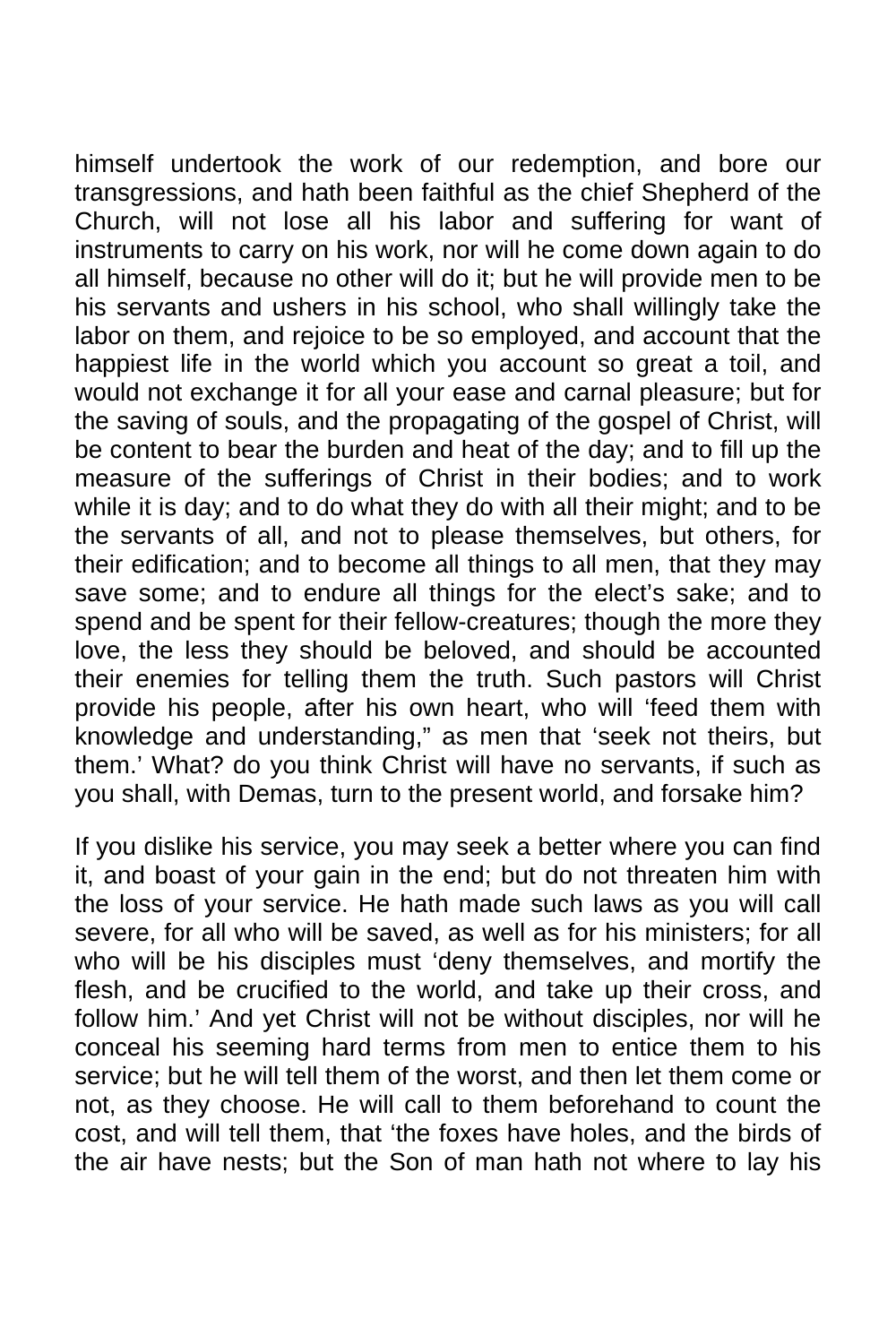head," that he comes not to give them worldly peace and prosperity, but to call them to 'suffer with him, that they may reign with him,' and 'in patience to possess their souls," to conquer, that they may be crowned and 'sit down with him on his throne.' And all this he will cause his chosen to perform. If you be come to that pass with Christ, as the Israelites were once with David, and say, 'Will the son of Jesse give you fields and vineyards? Every man to your tents, O Israel!' And if you say 'Now look to thy own house, thou Son of David," you shall see that Christ will look to his own house; and do you look to yours as well as you can, and tell me, at the hour of death and judgment, which is the better bargain, and whether Christ had more need of you, or you of him.

As to scruples of conscience, for fear of failing, let it be remarked: First, It is not involuntary imperfections that Christ will take so heinously; it is unfaithfulness and wilful negligence. Second, It will not serve your turn to run out of the vineyard, on pretense of scruples that you cannot do the work as you ought. He can follow you, and overtake you, as he did Jonah, with such a storm as shall lay you 'in the belly of hell.' To cast off a duty because you cannot be faithful in the performance of it will prove but a poor excuse at last. If men had but reckoned well at first the difference between things temporal and things eternal, and what they shall lose or get by Christ, and had possessed that faith which is 'the evidence of things not seen,' and had lived by faith, and not by sense, all these objections would be easily resolved by us; and all the pleas of flesh and blood for its interest would appear as the reasoning of children, or rather of men who had lost their senses.

OBJECTION 8: But to what purpose is all this, when most of the people will not submit? They will not come to us to be catechized, and will tell us that they are now too old to go to school. And therefore it is better to let them alone, as trouble them and ourselves to no purpose.

ANSWER: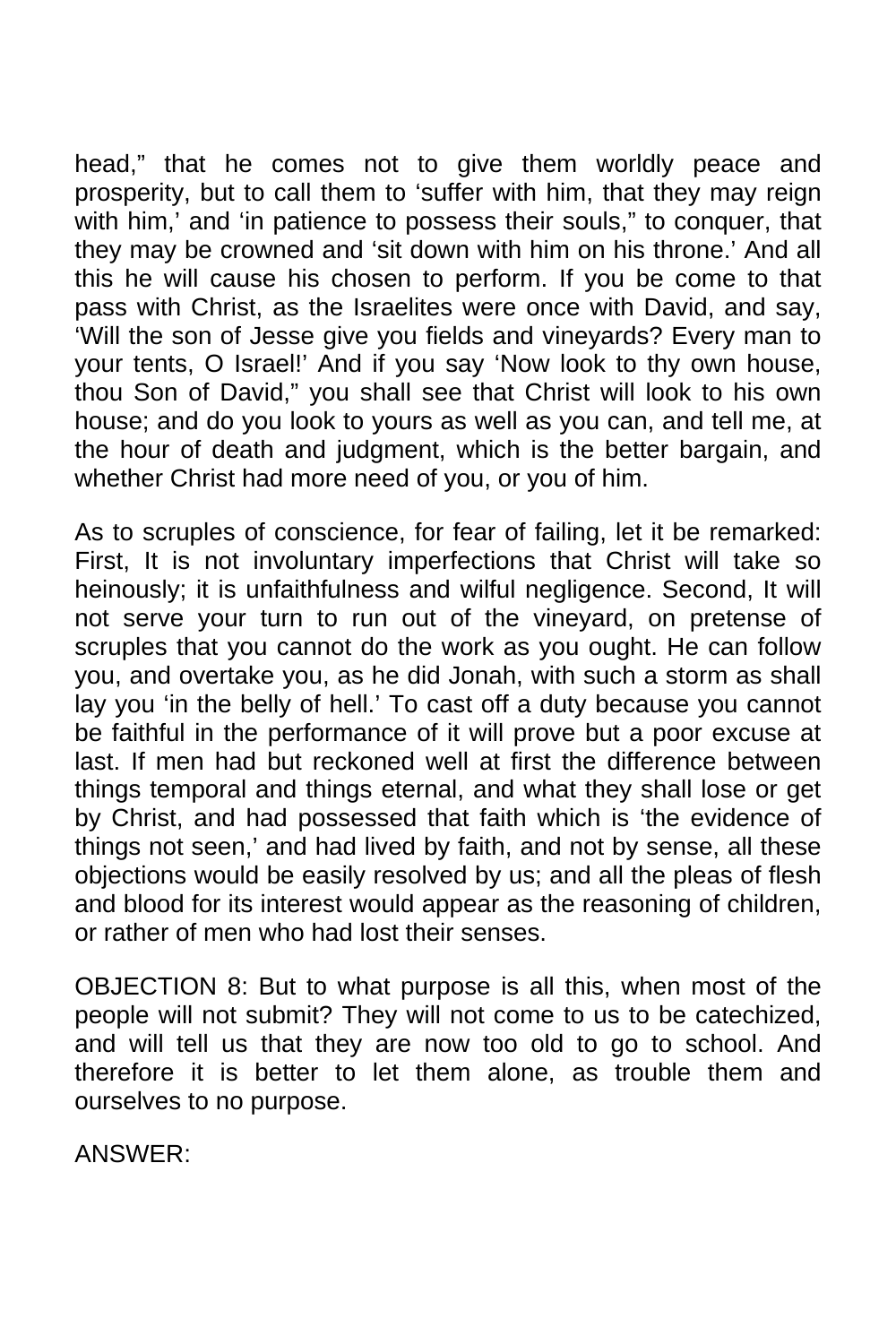(1): It is not to be denied that too many people are obstinate in their wickedness, that the 'simple ones love simplicity, and the scorners delight in scorning, and fools hate knowledge.' But the worse they are, the sadder is their case, and the more to be pitied, and the more diligent should we be for their recovery.

(2) I would it were not the blame of ministers, that a great part of the people are so obstinate and contemptuous. If we did but burn and shine before them as we ought; had we convincing sermons and convincing lives; did we set ourselves to do all the good we could, whatever it might cost us; were we more meek and humble, more loving and charitable, and let them see that we set light by all worldly things, in comparison of their salvation; much more might be done by us than is done, and the mouths of many would be stopped; and though the wicked will still do wickedly, yet more would be tractable, and the wicked would be fewer and calmer than they are. If you say that some of the ablest and godliest ministers in the country have had as untractable and scornful parishioners as others, I answer, that some able godly men have been too lordly, and strange, and some of them too uncharitable and worldly, and backward to costly though necessary good works, and some of them have done but little in private, when they have done excellently in public, and so have hindered the fruit of their labors. But where there are not these impediments, experience telleth us that the success is much greater, at least as to the bowing of people to more calmness and teachableness; yet we cannot expect they all will be brought to so much reason.

(3) The wilfulness of the people will not excuse us from our duty. If we offer them not our help, how do we know who will refuse it? Offering it is our part, and accepting it is theirs. If we offer it not, we leave them excusable, for then they refuse it not; but then we are left without excuse. But if they refuse our help when it is offered, we have done our part, and delivered our own souls.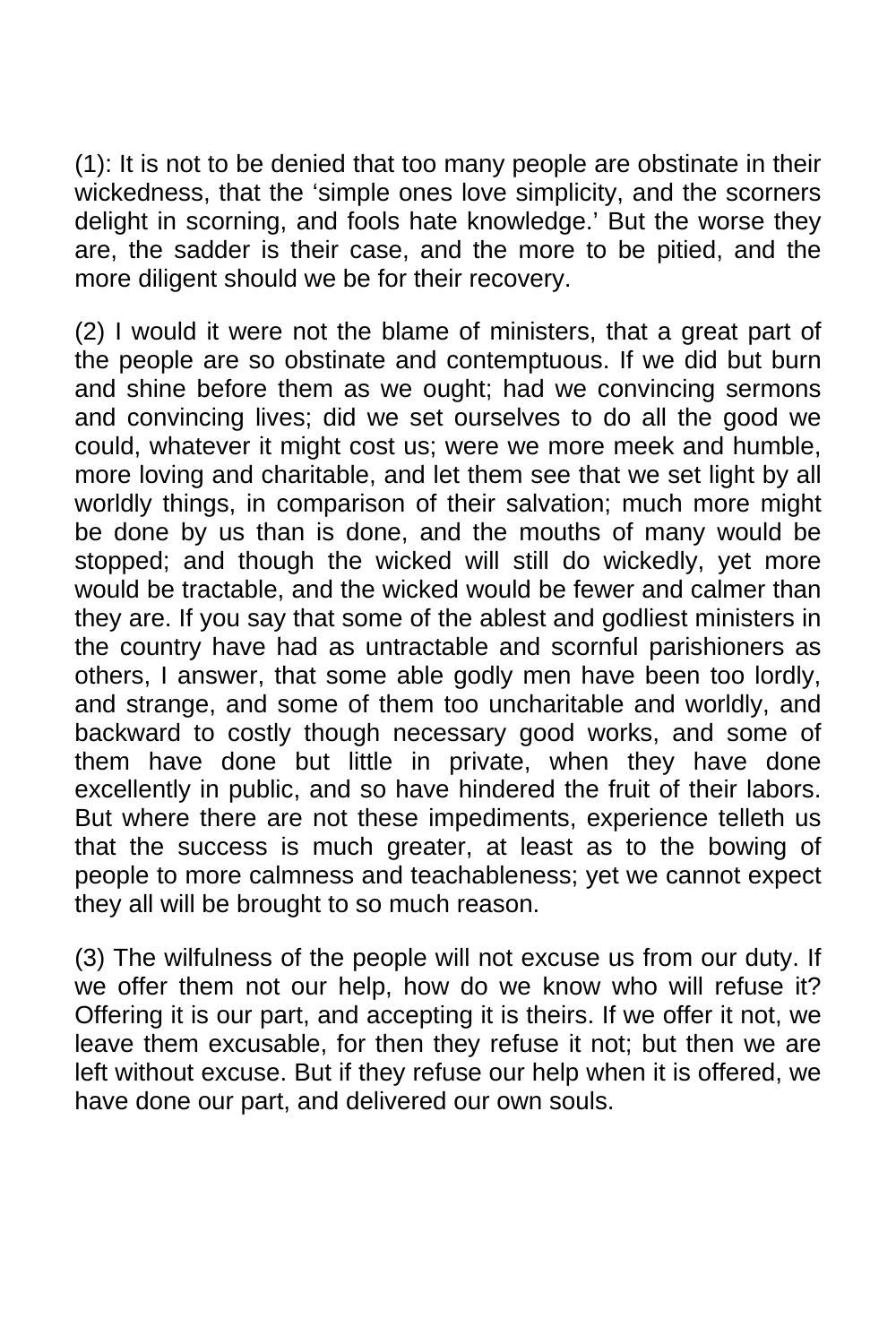(4) If some refuse our help, others will accept it; and the success with them may be so much as may reward all our labor, were it even greater. All our people are not wrought on by our public preaching, and yet we must not, on this account, give it over as unprofitable.

OBJECTION 9: But what likelihood is there that men will be converted by this means, who are not converted by the preaching of the Word, when that is God's chief ordinance for that end 'Faith cometh by hearing, and hearing by the preaching of the word.'

ANSWER:

(1): The advantages of this course I have showed you before, and therefore I will not now repeat them; only, lest any think that this will hinder them from preaching, I may add, to the many benefits before mentioned, that it will be an excellent means of helping you in preaching. For as the physician's work is half done when he understands the disease, so, when you are well acquainted with your people's case, you will know what to preach on; and it will furnish you with useful matter for your sermons, to talk an hour with an ignorant or obstinate sinner, as much as an hour's study will do, for you will learn what you have need to insist on, and what objections of theirs to repel.

(2) I hope there are none so silly as to think this conference is not preaching. What? doth the number we speak to make it preaching? Or doth interlocution make it none Surely a man may as truly preach to one, as to a thousand. And, as we have already said, if you examine, you will find that most of the preaching recorded in the New Testament, was by conference, and frequently interlocutory, and that with one or two, fewer or more, as opportunity served. Thus Christ himself did most commonly preach. Besides, we must take account of our people's learning, if we regard the success of our work.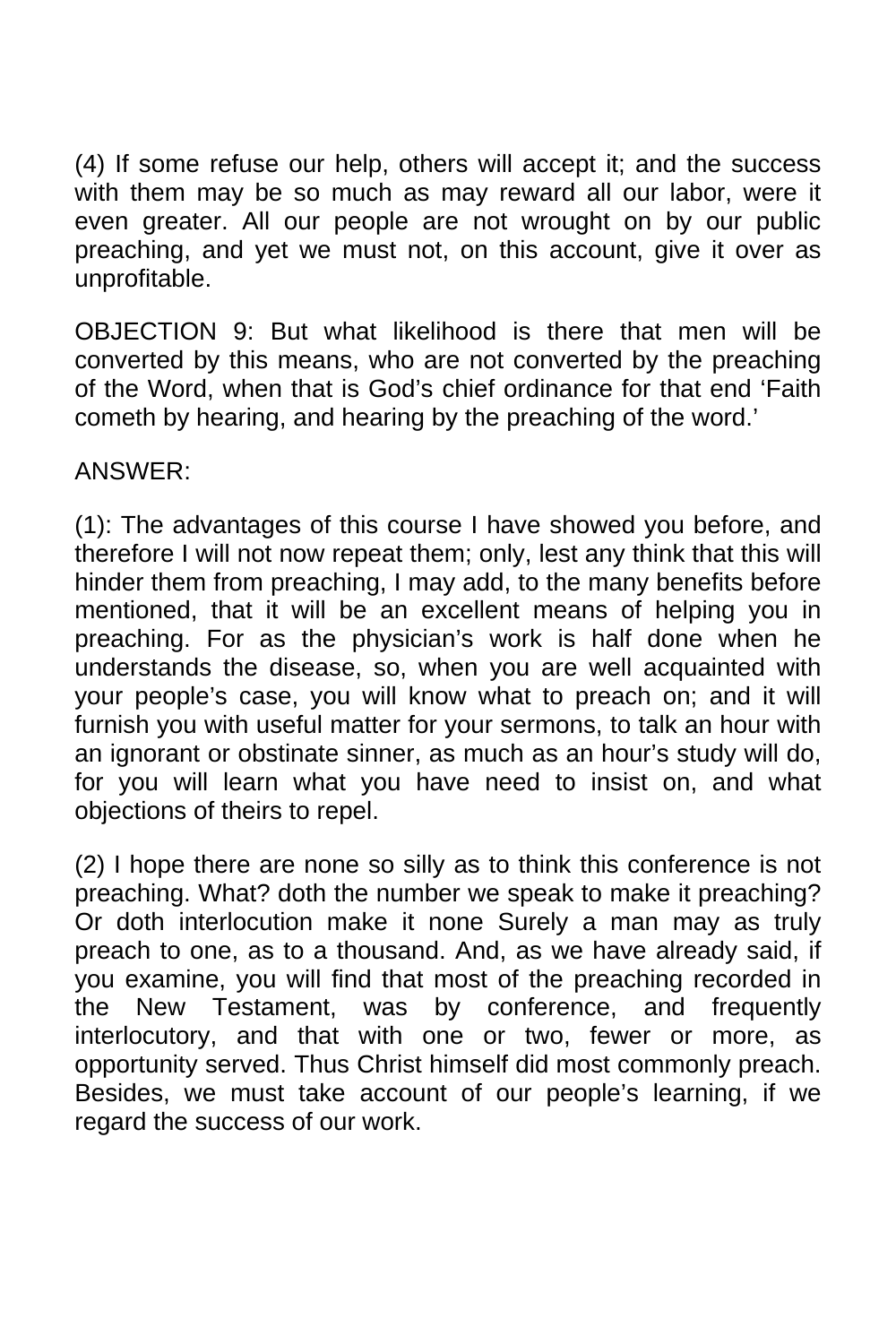There is, therefore, nothing from God, from the Scriptures, or from right reason, to cause us to make any question of our work, or to be unwilling to it. But from the world, from the flesh, and from the devil, we shall have much, and more, perhaps, than we anticipate. But against all temptations, if we have recourse to God, and look, on the one hand, to our great obligations, and to the hopeful effects, and the blessed reward, on the other, we shall see that we have little cause to draw back, or to faint.

Let us set before us the pattern in our text, and learn thence our duty. O what a lesson is here before us! But how ill is it learned by those who still question whether these things be their duty! I confess, some of these words of Paul have been so often presented before my eyes, and impressed upon my conscience, that I have been much convinced by them of my duty and my neglect. And I think this one speech better deserveth a twelvemonth's study, than most things that young students spend their time upon. O brethren! write it on your study doors – set it in capital letters as your copy, that it may be ever before your eyes. Could we but well learn two or three lines of it, what preachers should we be!

[a] Our general business – Serving the lord with all humility of mind and with many tears.

[b] Our special work – Take heed to yourselves and to all the flock.

[c] Our doctrine – Repentance toward god and faith toward our lord Jesus Christ.

[d] The place and manner of teaching – I have taught you publicly and from house to house.

[e] His diligence, earnestness, and affection – I ceased not to warn every one night and day with tears. This is that which must win souls, and preserve them.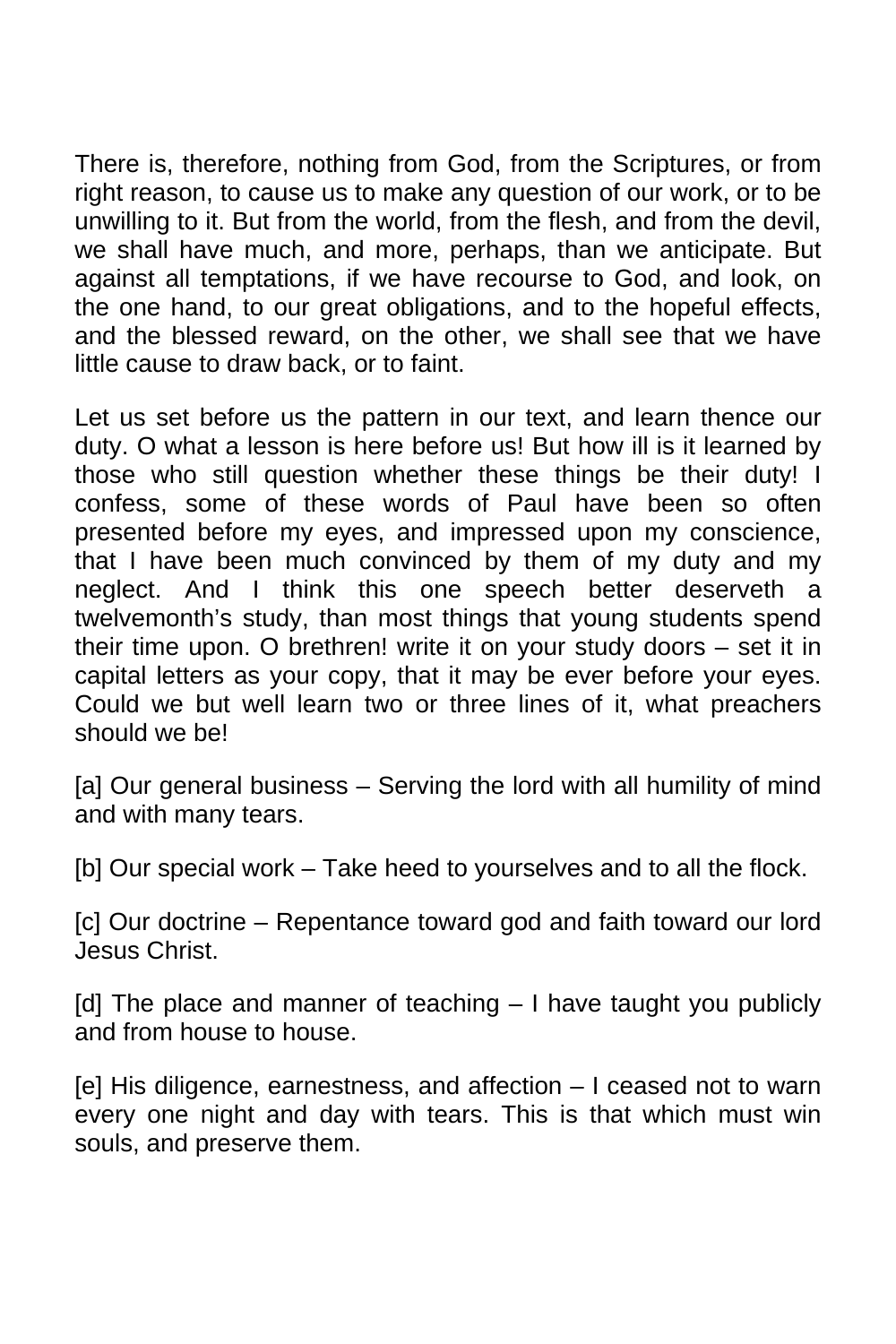[f] His faithfulness – I kept back nothing that was profitable unto you, and have not shunned to declare unto you all the counsel of god.

[g] His disinterestedness and self-denial for the sake of the gospel – I have coveted no man's silver or gold or apparel: yea these hands have ministered unto my necessities and to them that were with me remembering the words of the lord Jesus, how he said, it is more blessed to give than to receive.

[h] His patience and perseverance – None of these things move me neither count I my life dear unto me, so that I might finish my course with joy, and the ministry which I have received of the lord Jesus.

[i] His prayerfulness – I commend you to god and to the word of his grace which is able to build you up, and to give you an inheritance among all them which are sanctified.

[j] His purity of conscience – Wherefore I take you to record this day that I am pure from the blood of all men.

Write all this upon your hearts, and it will do yourselves and the Church more good than twenty years' study of those lower things, which, though they may get you greater applause in the world, yet, if separated from these, they will make you but as 'sounding brass and a tinkling cymbal.'

The great advantage of ministers having a sincere heart, is this, that the glory of God and the salvation of souls are their very end; and where that end is truly intended, no labor or suffering will stop them, or turn them back; for a man must have his end, whatever it cost him. Whatever he forgets, he will still retain this lesson: One thing is needful; seek ye first the kingdom of God and his righteousness. Hence he says, 'Necessity is laid upon me, yea, woe is unto me if I preach not the gospel.' This is it that will most effectually make easy all our labors, and make light all our burdens,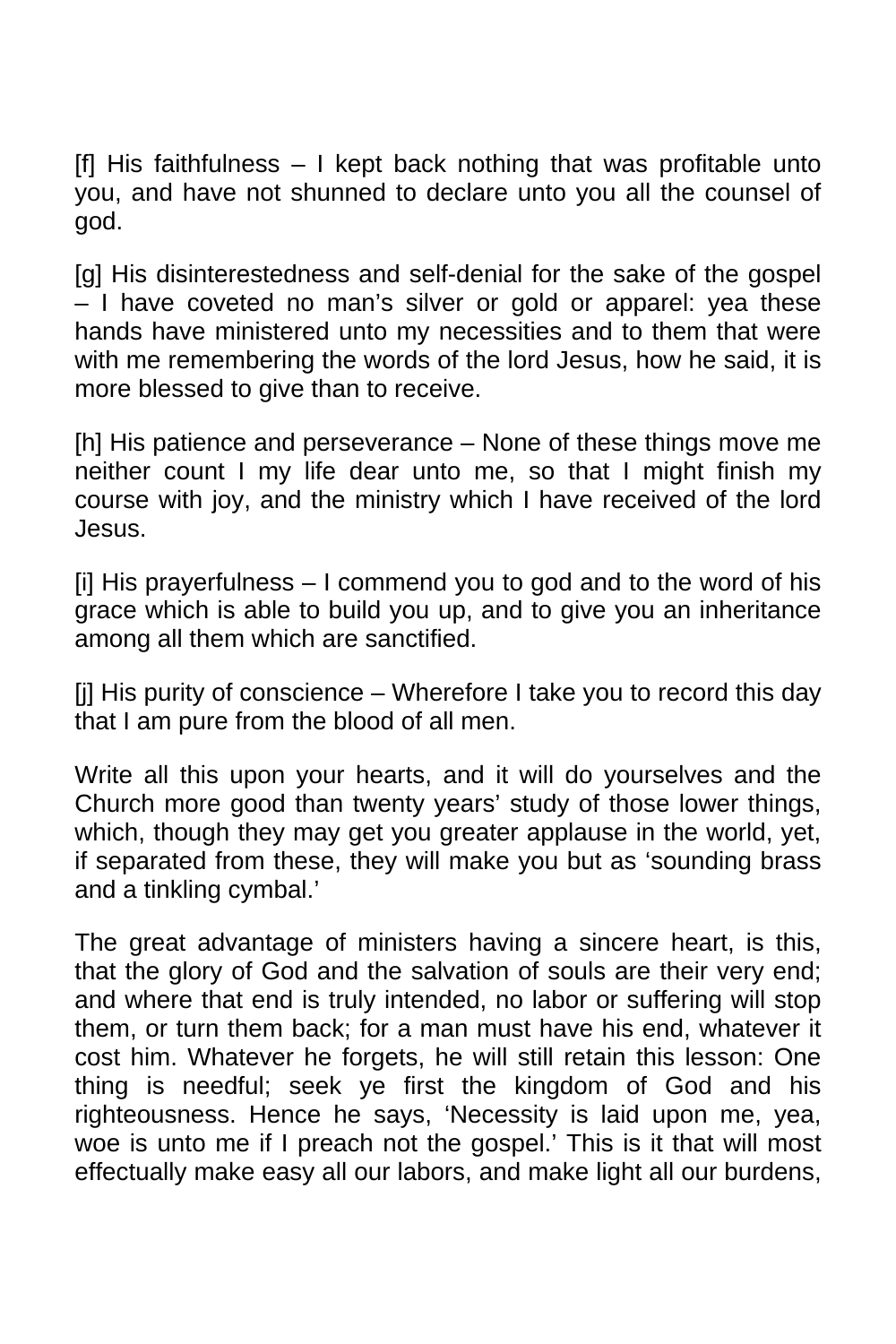and make tolerable all our sufferings, and cause us to venture on any hazards, if we may only win souls to Christ. That which I once made the motto of my colors in another warfare, I desire may be still before my eyes in this; which yet, according to my intentions, is not altogether another. On one side, 'He that saveth his life shall lose it." – on the other, 'Ruin not the cause for the sake of keeping one's life.' He who knoweth that he serveth a God that will never suffer any man to be a loser by him, need not fear what hazards he runs in his cause: and he who knows that he seeks a prize, which, if obtained, will infinitely overbalance his cost, may boldly engage his whole estate on it, and sell all to purchase so rich a pearl. Well, brethren, I will spend no more words in exhorting wise merchants to such a bargain, nor telling teachers themselves such common truths; and if I have already said more than is needful, I shall be glad. I hope I may now take it for granted, that you are resolved on the utmost diligence and fidelity in the work; and, on this supposition, I shall now proceed to give you some directions for the right management of it.

PART 3

# DIRECTIONS FOR THIS DUTY

It is so great a work which we have before us, that it is a thousand pities it should be destroyed in the birth, and perish in our hands. And though I know that we have a knotty generation to deal with, and that it is past the power of any of us to change a carnal heart without the effectual operation of the Holy Ghost; yet it is so usual with God to work by means, and to bless the right endeavors of his servants, that I cannot fear but great things will be accomplished, and a wonderful blow will be given to the kingdom of darkness by this work, if it do not miscarry through the fault of the ministers themselves. The main danger arises from the want either of diligence, or of skill. Of the former, I have spoken much already. As to the latter, I am so conscious of my own unskilfulness, that I am far from imagining that I am fit to give directions to any but the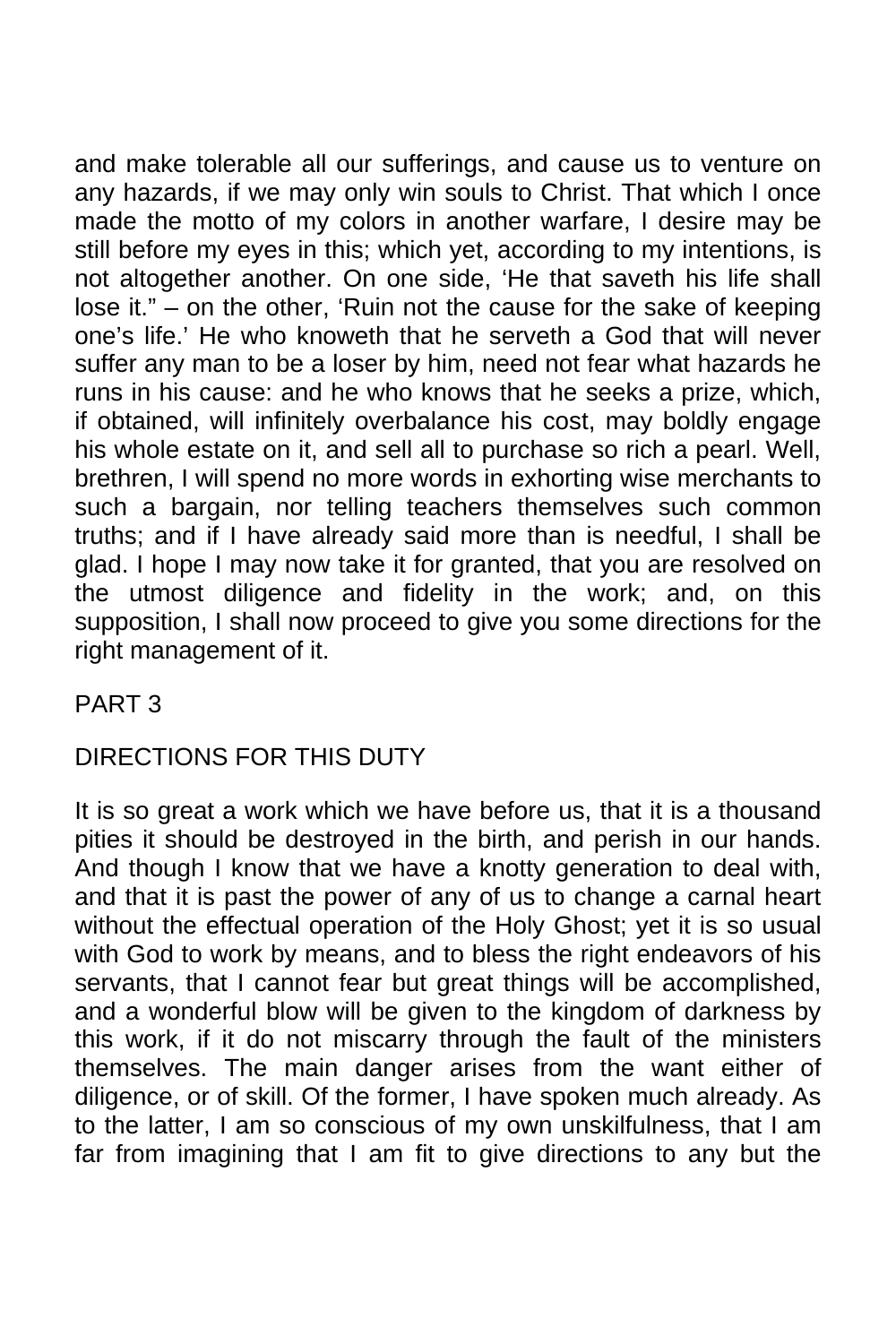younger and more inexperienced of the ministry; and, therefore, I expect so much justice in your interpretation of what I say, as that you will suppose me now to speak to none but such. But yet something I shall say, and not pass over this part in silence, because the number of such is so great; and I am apprehensive that the welfare of the Church and nation doth so much depend on the right management of this work.

The points as to which you need to be solicitous, are these two:

1. To bring your people to submit to this course of private catechizing or instruction; for, if they will not come to you, or allow you to come to them, what good can they receive?

2. To do the work in such a way as will most tend to the success of it.

### ARTICLE 1

I am first to give you some directions for bringing your people to submit to this course of catechizing and instruction.

1. The chief means of all is this, for a minister so to conduct himself in the general course of his life and ministry, as to convince his people of his ability, sincerity, and unfeigned love to them. For if they take him to be ignorant, they will despise his teaching, and think themselves as wise as he; and if they think him self-seeking, or hypocritical, and one that doth not mean as he saith, they will suspect all he says and does for them, and will not regard him. Whereas, if they are convinced that he understandeth what he doth, and have high thoughts of his abilities, they will reverence him, and the more easily stoop to his advice; and when they are persuaded of his uprightness, they will the less suspect his motions; and when they perceive that he intendeth no private ends of his own, but merely their good, they will the more readily be persuaded by him. And because those to whom I write are supposed to be none of the ablest ministers, and may therefore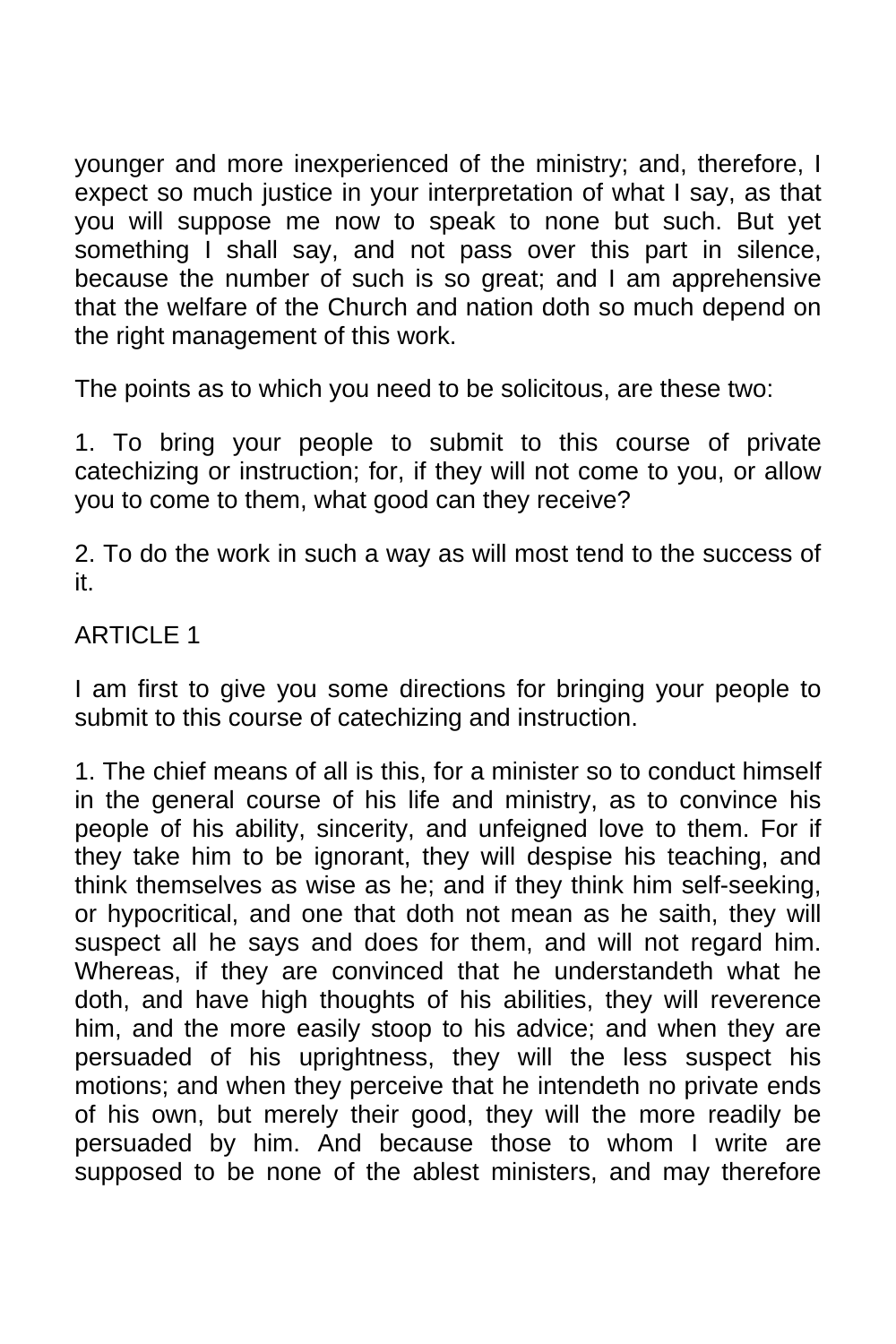despair of being reverenced for their parts, I would say to them, you have the more need to study and labor for their increase; and that which you want in ability, must be made up in other qualifications, and then your advice may be as successful as others.

If ministers were content to purchase an interest in the affections of their people at the dearest rates to their own flesh, and would condescend to them, and be familiar, and affectionate, and prudent in their carriage, and abound, according to their ability, in good works, they might do much more with their people than ordinarily they do; not that we should much regard an interest in them for our own sakes, but that we may be more capable of promoting the interest of Christ, and of furthering their salvation. Were it not for their own sakes, it were no great matter whether they love or hate us; but what commander can do any great service with an army that hates him? And how can we think that they will much regard our counsel, while they abhor or disregard the persons that give it them? Labour, therefore, for some competent interest in the estimation and affection of your people, and then you may the better prevail with them. But perhaps some will say, What should a minister do who finds he hath lost the affections of his people? To this I answer, If they be so vile a people, that they hate him not for any weakness, or misconduct of his, but merely for endeavoring their good, and would hate any other that should do his duty; then must he with patience and meekness continue to 'instruct those that oppose themselves, if God peradventure will give them repentance to the acknowledgment of the truth.' But if it be on account of any weakness of his, or difference about lesser opinions, or prejudice against his own person, let him first try to remove the prejudice by all lawful means; and if he cannot, let him say to them, 'It is not for myself, but for you that I labor; and therefore, seeing that you will not obey the Word from me, I desire that you will agree to accept of some other that may do you that good which I cannot," and so leave them, and try whether another man may not be fitter for them, and he fitter for another people. For an ingenuous man can hardly stay with a people against their wills;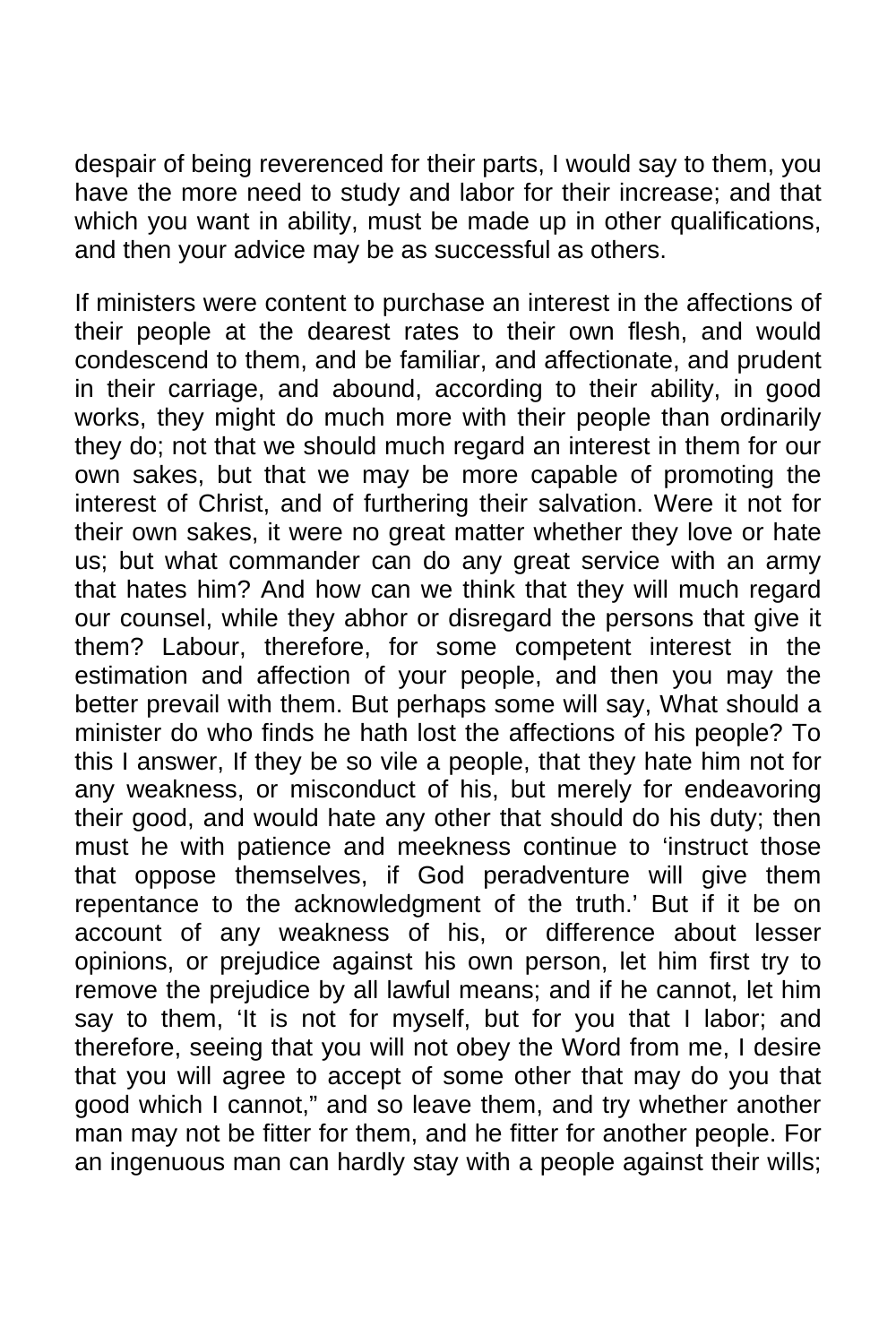and a sincere man can still more hardly, for any benefit of his own, remain in a place where he is like to be unprofitable, and to hinder the good which they might receive from another man, who hath the advantage of a greater interest in their affection and esteem.

2. Supposing this general preparation, the next thing to be done is, to use the most effectual means to convince them of the benefit and necessity of this course to their own souls. The way to win the consent of people to anything that you propose, is to prove that it is good and profitable for them. You must therefore preach to them some powerful convincing sermons to this purpose before hand, and show them the benefit and necessity of the knowledge of divine truths in general, and of knowing the first principles in particular; and that the aged have the same duty and need as others, and in some respects much more: e.g. from Hebrews 5:12 : 'For when for the time ye ought to be teachers, ye have need that one teach you again which be the first principles of the oracles of God; and are become such as have need of milk and not of strong meat,' which affordeth us many observations suitable to our present object:

As,

(1) That God's oracles must be a man's lessons.

(2) Ministers must teach these, and people must learn them from them.

(3) The oracles of God have some fundamental principles, which all must know who wish to be saved.

(4) These principles must be first learned: that is the right order.

(5) It may be reasonably expected that people should thrive in knowledge, according to the means of instruction which they possess; and if they do not, it is their great sin.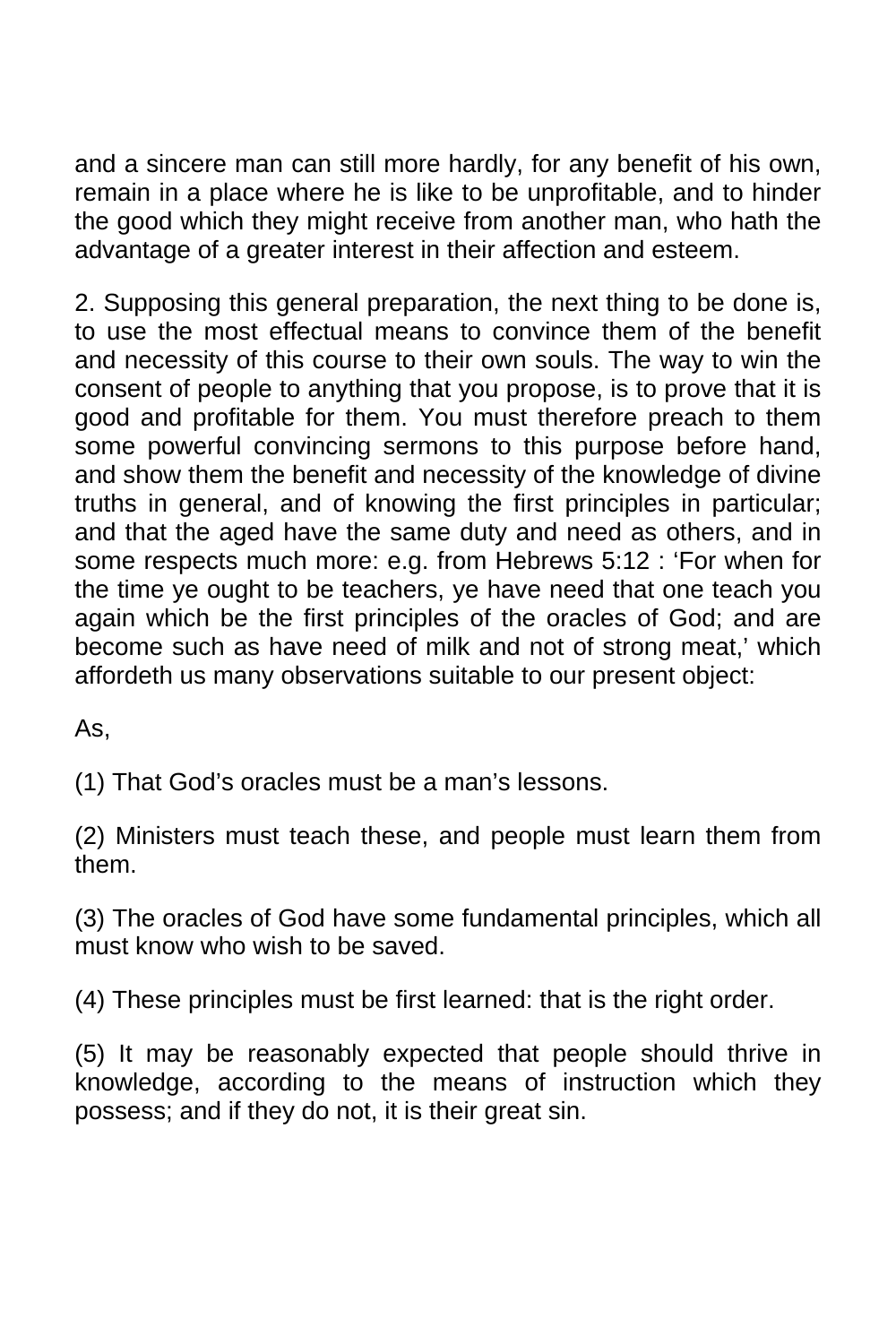(6) If any have lived long in the church, under the means of knowledge, and yet are ignorant of these first principles, they have need to be yet taught them, how old soever they may be.

All this is plain from the text; whence we have a fair opportunity, by many clear convincing reasons, to show them: First, The necessity of knowing God's oracles. Secondly, And more especially of knowing the fundamental principles. Thirdly, And particularly for the aged, who have sinfully lost so much time already, and have so long promised to repent when they were old; who should be teachers of the young, and whose ignorance is a double sin and shame; who have now so little time in which to learn, and are so near to death and judgment; and who have souls to save or lose as well as others. Convince them how impossible it is to go the way to heaven without knowing it, when there are so many difficulties and enemies in the way; and when men cannot do their worldly business without knowledge, nor learn a trade without an apprenticeship. Convince them what a contradiction it is to be a Christian, and yet to refuse to learn; for what is a Christian but a disciple of Christ? And how can he be a disciple of Christ, that refuseth to be taught by him And he that refuseth to be taught by his ministers, refuseth to be taught by him; for Christ will not come down from heaven again to teach them by his own mouth, but hath appointed his ministers to keep school and teach them under him. To say, therefore, that they will not be taught by his ministers, is to say, they will not be taught by Christ; and that is to say, they will not be his disciples, or no Christians.

Make them understand that it is not an arbitrary business of our own devising and imposing; but that necessity is laid upon us, and that if we look not to every member of the flock according to our ability, they may perish in their iniquity; but their blood will be required at our hand. Show them that it is God, and not we, who is the contriver and imposer of the work; and that therefore they blame God more than us in accusing it. Ask them, would they be so cruel to their minister as to wish him to cast away his own soul,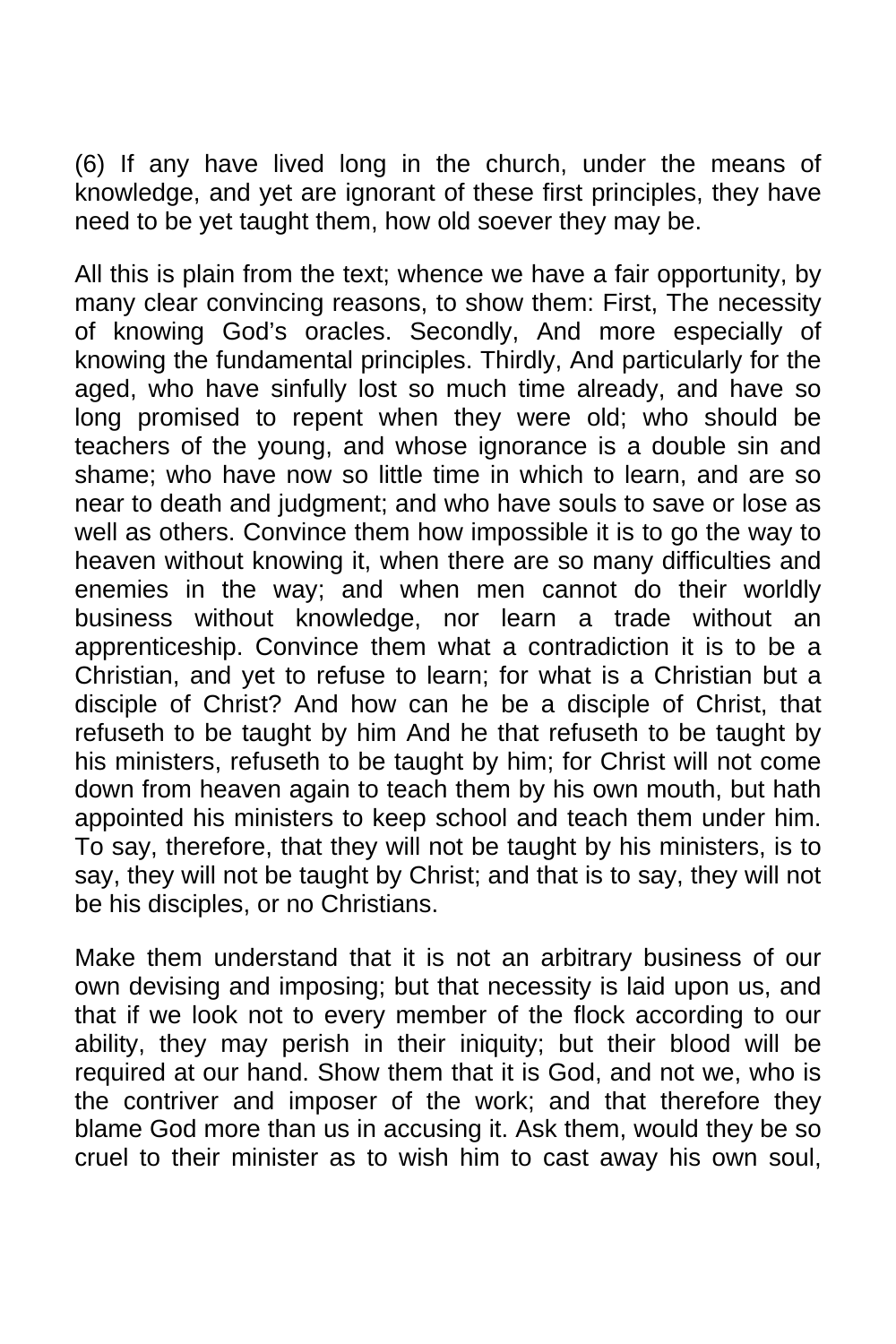knowingly and wilfully, for fear of troubling them by trying to hinder their damnation? Acquaint them fully with the nature of the ministerial office, and the Church's need of it; how it consisteth in teaching and guiding all the flock; and that, as they must come to the congregation, as scholars to school, so must they be content to give an account of what they have learned, and to be further instructed, man by man. Let them know what a tendency this hath to their salvation, what a profitable improvement it will be of their time, and how much vanity and evil it will prevent. And when they once find that it is for their own good, they will the more easily yield to it.

3. When this is done, it will be very necessary that we give one of the catechisms to every family in the parish, whether rich or poor, that so they may be without excuse: for if you leave it to themselves to buy them, perhaps the half of them will not get them; whereas, when they have copies put into their hands, the receiving of them will be a kind of engagement to learn them; and if they do but read the exhortation (as it is likely they will), it will perhaps convince them and incite them to submit. As to the delivery of them, the best way is for the minister first to give notice in the congregation, that they shall be brought to their houses, and then to go himself from house to house and deliver them, and take the opportunity of persuading them to the work; and, as he goes round, to take a list of all the persons who have come to years of discretion in the several families, that he may know whom he has to take care of and instruct, and whom he has to expect when it cometh to their turn. I have formerly, in distributing some other books among my people, desired every family to call for them; but I found more confusion and uncertainty in that way, and now adopt this as the better method. But in small congregations, either way may do.

As to the expense of the catechisms, if the minister be able, it will be well for him to bear it: if not, the best affected of his people of the richer sort should bear it among them. Or, on a day of humiliation, in preparation for the work, let the collection that is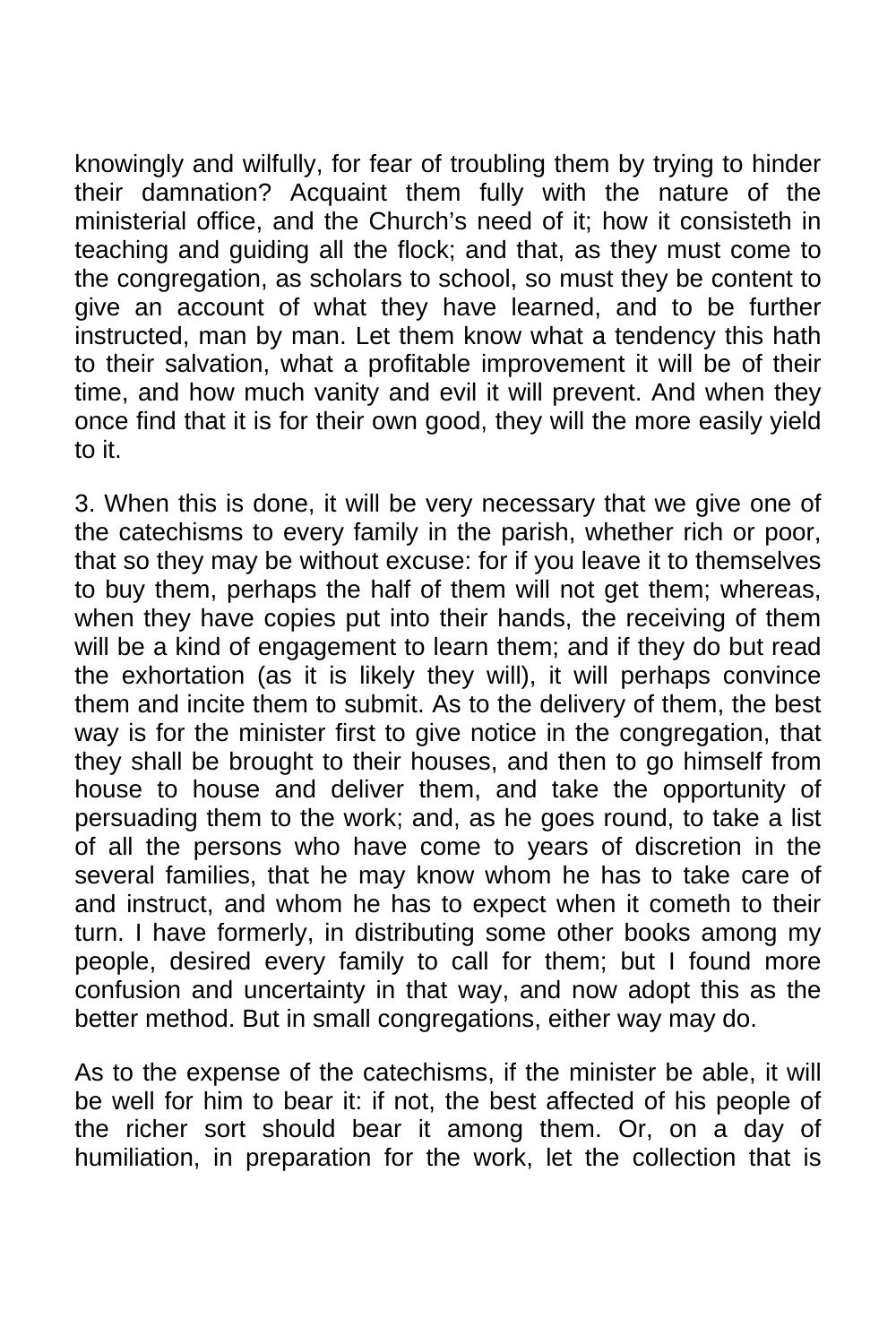made for the poor be employed in buying catechisms, and the people be desired to be more liberal than ordinary; and what is wanting, the well-affected to the work may make up.

As to the order of proceeding, it will be necessary that we take the people in order, family by family, beginning a month or six weeks after the delivery of the catechisms, that they may have time to learn them. And thus, taking them together in common, they will be the more willing to come, and the backward will be the more ashamed to keep off.

4. Be sure that you deal gently with them, and take off all discouragements as effectually as you can.

(1) Tell them publicly, that if they have learned any other catechism already, you will not urge them to learn this, unless they desire it themselves: for the substance of all catechisms that are orthodox is the same; only that your reason for offering them this was its brevity and fullness that you might give them as much as possible in few words, and so make their work more easy. Or, if any of them would rather learn some other catechism, let them have their choice.

(2) As for the old people who are of weak memories, and not likely to live long in the world, and who complain that they cannot remember the words; tell them that you do not expect them to perplex their minds overmuch about it, but to hear it often read over, and to see that they understand it, and to get the matter into their minds and hearts; and then they may be borne with, though they remember not the words.

(3) Let your dealing with those you begin with be so gentle, convincing, and winning, that the report of it may be an encouragement to others to come.

5. Lastly, If all this will not serve to bring any particular persons to submit, do not cast them off; but go to them and expostulate with them, and learn what their reasons are, and convince them of the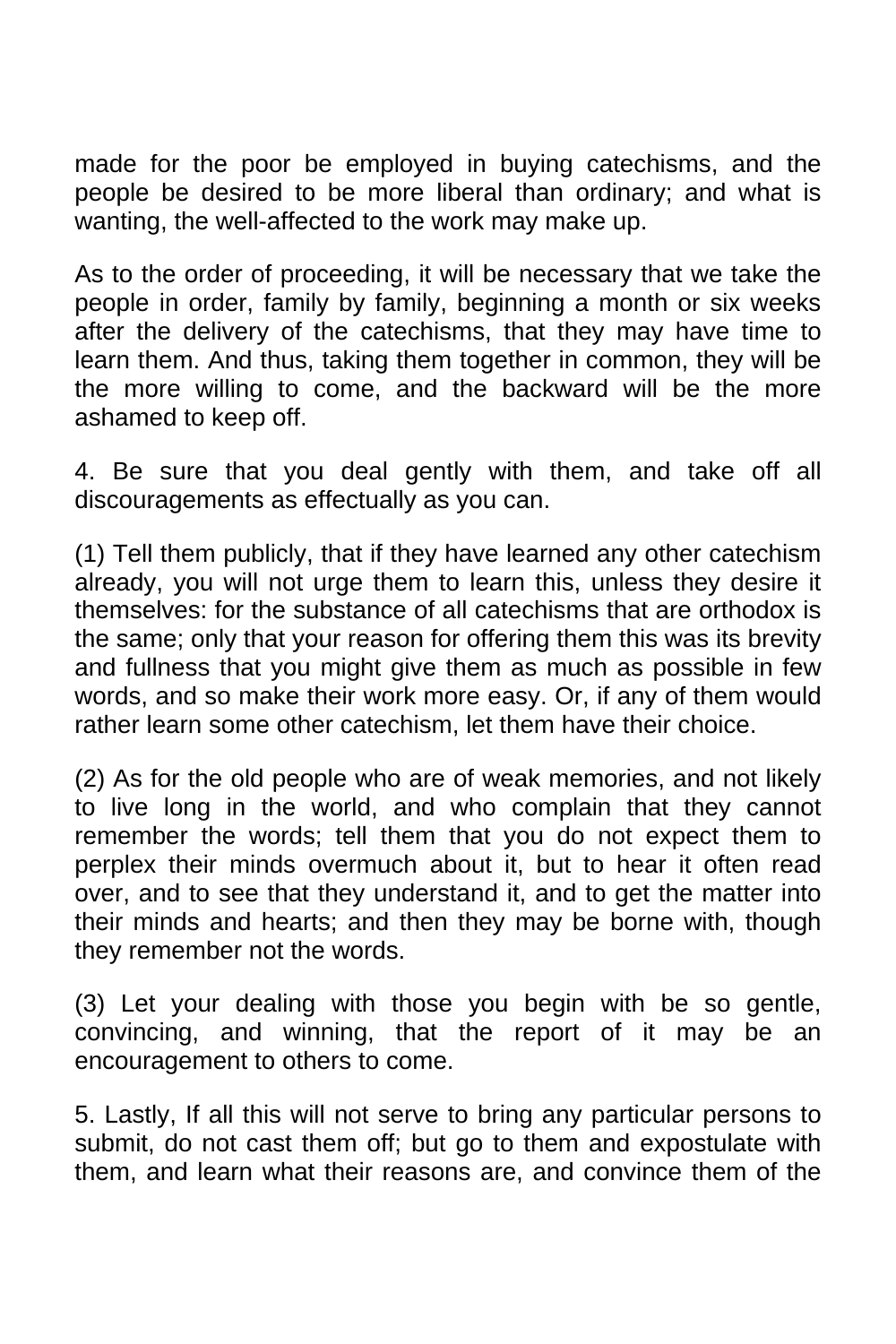sinfulness and danger of their neglect of the help that is offered them. A soul is so precious that we should not lose one for want of labor, but follow them while there is any hope, and not give them up as desperate, till there be no remedy. Before we give them over, let us try the utmost, that we may have the experience of their obstinate contempt, to warrant our forsaking them. Charity beareth and waiteth long.

# ARTICLE 2

Having used these means to procure them to come and submit to your instructions, we are next to consider how you may deal most effectually with them in the work. And again I must say, that I think it an easier matter by far to compose and preach a good sermon, than to deal rightly with an ignorant man for his instruction in the more essential principles of religion. As much as this work is contemned by some, I doubt not it will try the gifts and spirit of ministers, and show you the difference between one man and another, more fully than preaching will do. And here I shall, as fitting my purpose, transcribe the words of a most learned, orthodox, and godly man, Archbishop Ussher, in his sermon before King James at Wanstead on Ephesians 4:13: 'Your Majesty's care can never be sufficiently commended, in taking order that the chief heads of the catechism should, in the ordinary ministry, be diligently propounded and explained unto the people throughout the land; which I wish were as duly executed every where, as it was piously by you intended.

'Great scholars possibly may think, that it standeth not so well with their credit to stoop thus low, and to spend so much of their time in teaching these rudiments and first principles of the doctrine of Christ; but they should consider, that the laying of the foundation skilfully, as it is the matter of greatest importance in the whole building, so is it the very masterpiece of the wisest-building. "According to the grace of God which is given unto me, as a wise master-builder, I have laid the foundation," saith the great apostle.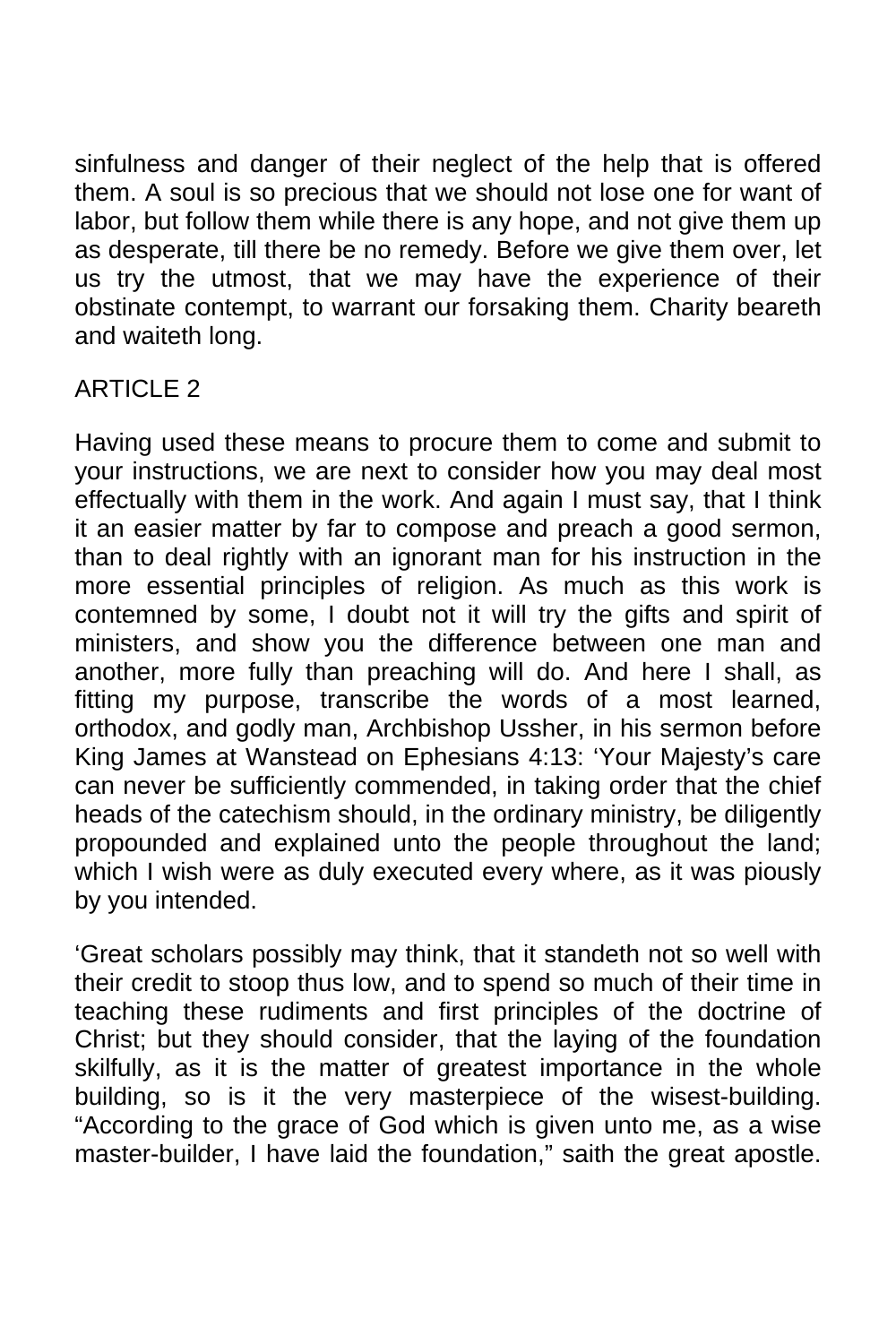And let the most learned of us all try it whenever we please, we shall find, that to lay this groundwork rightly, (that is, to apply ourselves to the capacity of the common auditory, and to make an ignorant man to understand these mysteries in some good measure) will put us to the trial of our skill, and trouble us a great deal more, than if we were to discuss a controversy, or handle a subtle point of learning in the schools. Yet Christ did give as well his apostles, and prophets, and evangelists, as his ordinary pastors and teachers, to bring us all, both learned and unlearned, unto the unity of this faith and knowledge; and the neglecting of this is the frustrating of the whole work of the ministry. For, let us preach never so many sermons to the people, our labor is but lost, as long as the foundation is unlaid, and the first principles untaught, upon which all other doctrine must be builded.'

The directions which I think it necessary to give for the right managing of the work, are the following:

1. When your people come to you, one family or more, begin with a brief preface, to mollify their minds and to take off all offense, unwillingness, or discouragement, and to prepare them for receiving your instructions. 'My friends,' you may say, 'it may perhaps seem to some of you an unusual and a troublesome business that I put you upon; but I hope you will not think it needless: for if I had thought so, I would have spared both you and myself this labor. But my conscience hath told me, yea, God hath told me in his Word, so solemnly, what it is to have the charge of souls, and how the blood of them that perish will be required at the hands of a minister that neglecteth them, that I dare not be guilty of it as I have hitherto been. Alas! all our business in this world is to get well to heaven; and God hath appointed us to be guides to his people, to help them safe thither. If this be well done, all is done; and if this be not done, we are for ever undone. The Lord knows how short a time you and I may be together; and therefore it concerns us to do what we can for our own and your salvation before we leave you, or you leave the world All other business in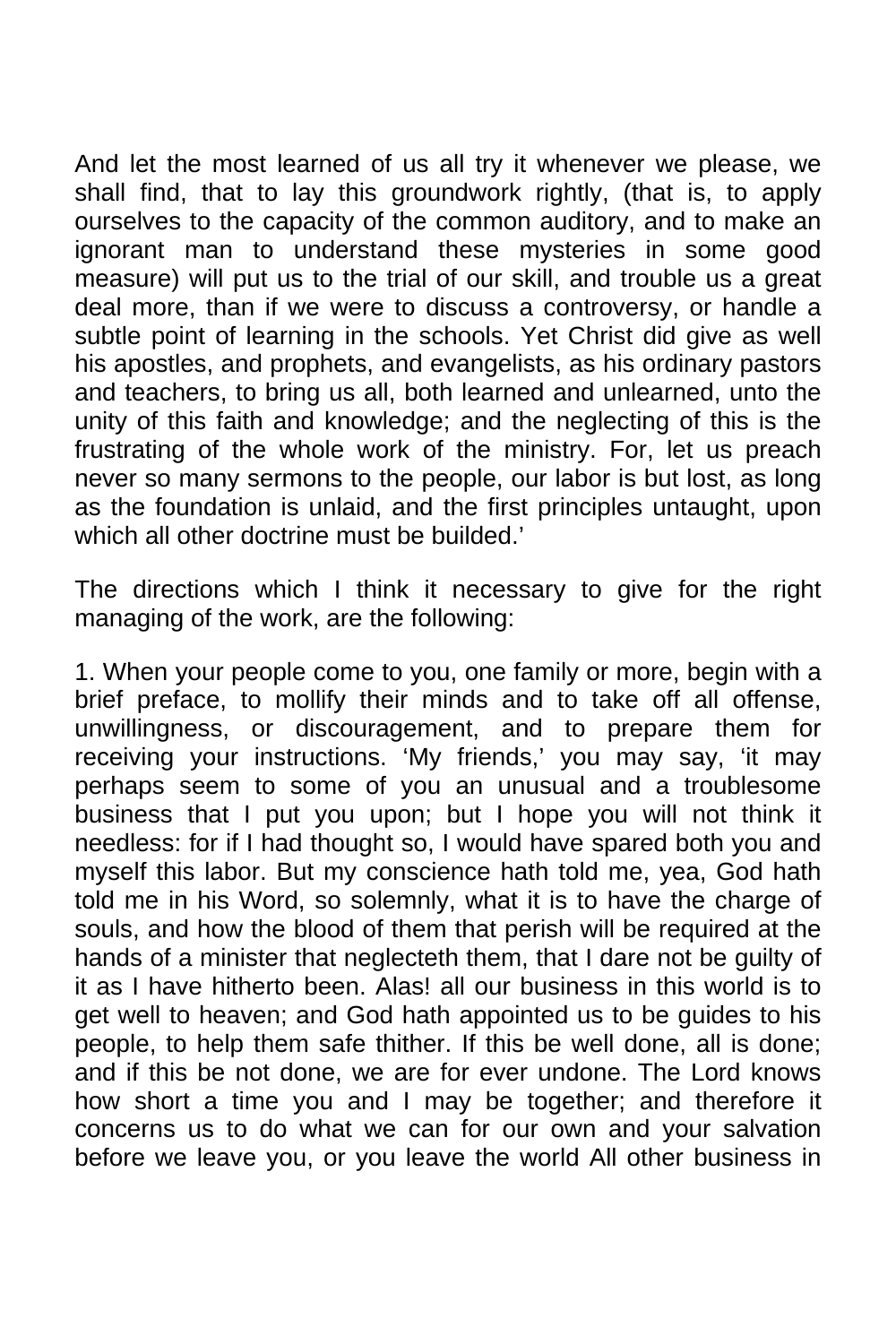the world is but as toys and dreams in comparison of this. The labors of your calling are but to prop up a cottage of clay, while your souls are hastening to death and judgment, which may even now be near at hand. I hope, therefore, you will be glad of help in so needful a work, and not think it much that I put you to this trouble, when the trifles of the world cannot be got without much greater trouble.' This, or something to this purpose, may tend to make them more willing to hear you, and receive instruction, and to give you some account of their knowledge and practice.

2. When you have spoken thus to them all, take them one by one, and deal with them as far as you can in private, out of the hearing of the rest; for some cannot speak freely before others, and some will not endure to be questioned before others, because they think that it will tend to their shame to have others hear their answers; and some persons that can make better answers themselves, will be ready, when they are gone, to talk of what they heard, and to disgrace those that speak not so well as themselves; and so people will be discouraged, and persons who are backward to the exercise, will have pretences to forbear and forsake it, and to say, 'They will not come to be made a scorn and a laughingstock.' You must, therefore, be very careful to prevent all these inconveniences. But the main reason is, as I find by experience, people will better take plain close dealing about their sin, and misery, and duty, when you have them alone, than they will before others; and, if you have not an opportunity to set home the truth, and to deal freely with their consciences, you will frustrate all. If, therefore, you have a convenient place, let the rest stay in one room, while you confer with each person by himself in another room; only, in order to avoid scandal, we must speak to the women only in presence of some others; and, if we lose some advantage by this there is no remedy. It is better to do so, than, by giving occasion of reproach to the malicious, to destroy all the work. Yet we may so contrive it, that, though some others be in the room, yet what things are less fit for their observance may be spoken in a low voice that they may not hear it; and therefore they may be placed at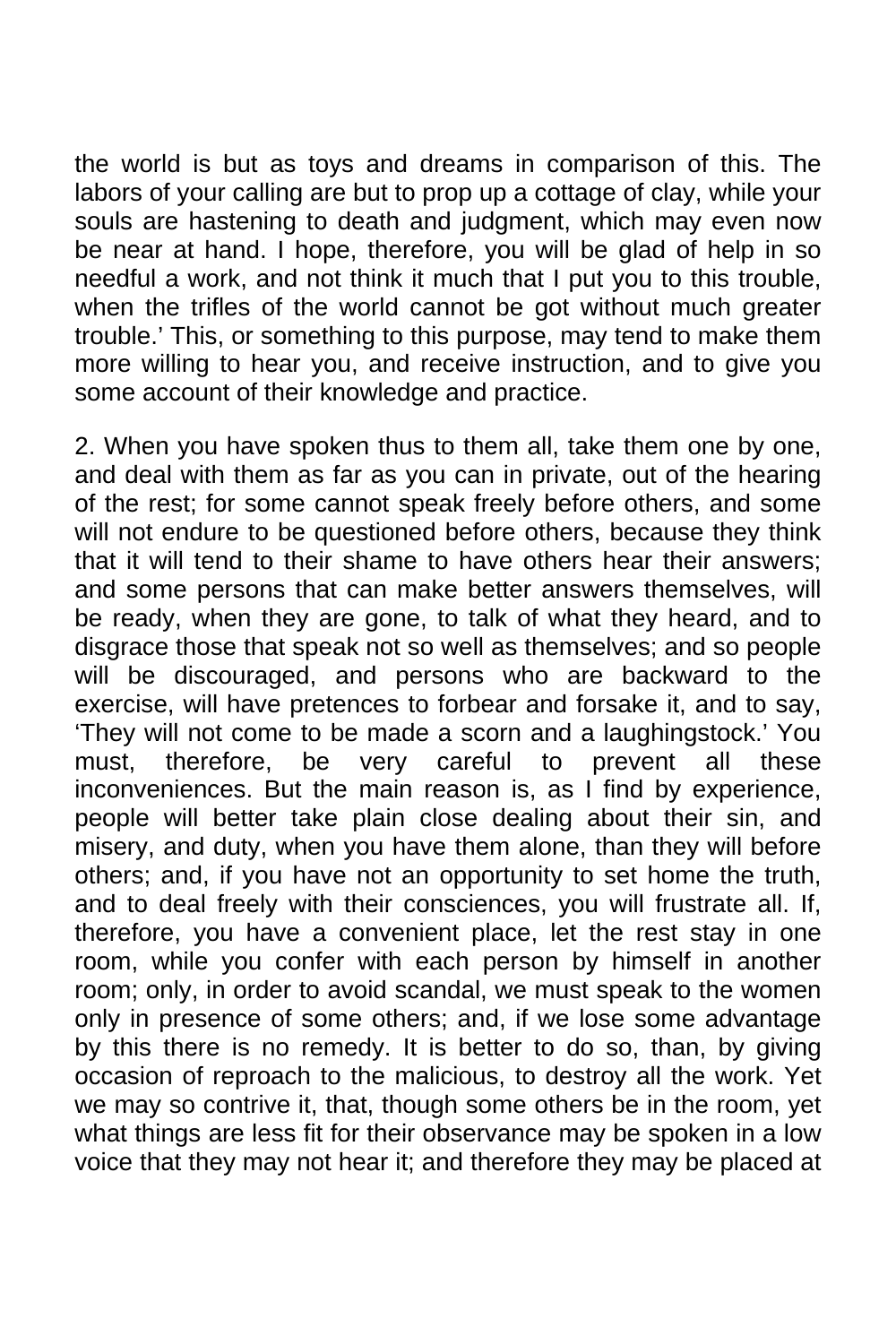the remotest part of the room; or, at least, let none be present but the members of the same family, who are more familiar with each other, and not so likely to reproach one another. And then, in your most rousing examinations and reproofs, deal most with the ignorant, secure, and vicious, that you may have the clearer ground for your close dealing, and the hearing of it may awaken the bystanders, to whom you seem not so directly to apply it. These small things deserve attention, because they are in order to a work that is not small; and small errors may hinder a great deal of good.

3. Begin your work by taking an account of what they have learned of the words of the catechism, and receiving their answer to each question; and, if they are able to repeat but little or none of it, try whether they can rehearse the creed and the decalogue.

4. Then choose out some of the weightiest points, and try, by further questions, how far they understand them. And therein be careful of the following things:

(1) That you do not begin with less necessary points, but with those which they themselves may perceive most nearly concern them. For example: 'What do you think becomes of men when they die? What shall become of us after the end of the world? Do you believe that you have any sin; or that you were born with sin? What doth every sin deserve? What remedy hath God provided for the saving of sinful, miserable souls? Hath any one suffered for our sins in our stead; or must we suffer for them ourselves? Who are they that God will pardon; and who shall be saved by the blood of Christ? What change must be made on all who shall be saved; and how is this change effected? Wherein lies our chief happiness? And what is it that our hearts must be most set upon?' And such like other questions.

(2) Beware of asking them nice, or needless, or doubtful, or very difficult questions, though about those matters that are of greatest weight in themselves. Some self-conceited persons will be as busy with such questions which they cannot answer themselves, and as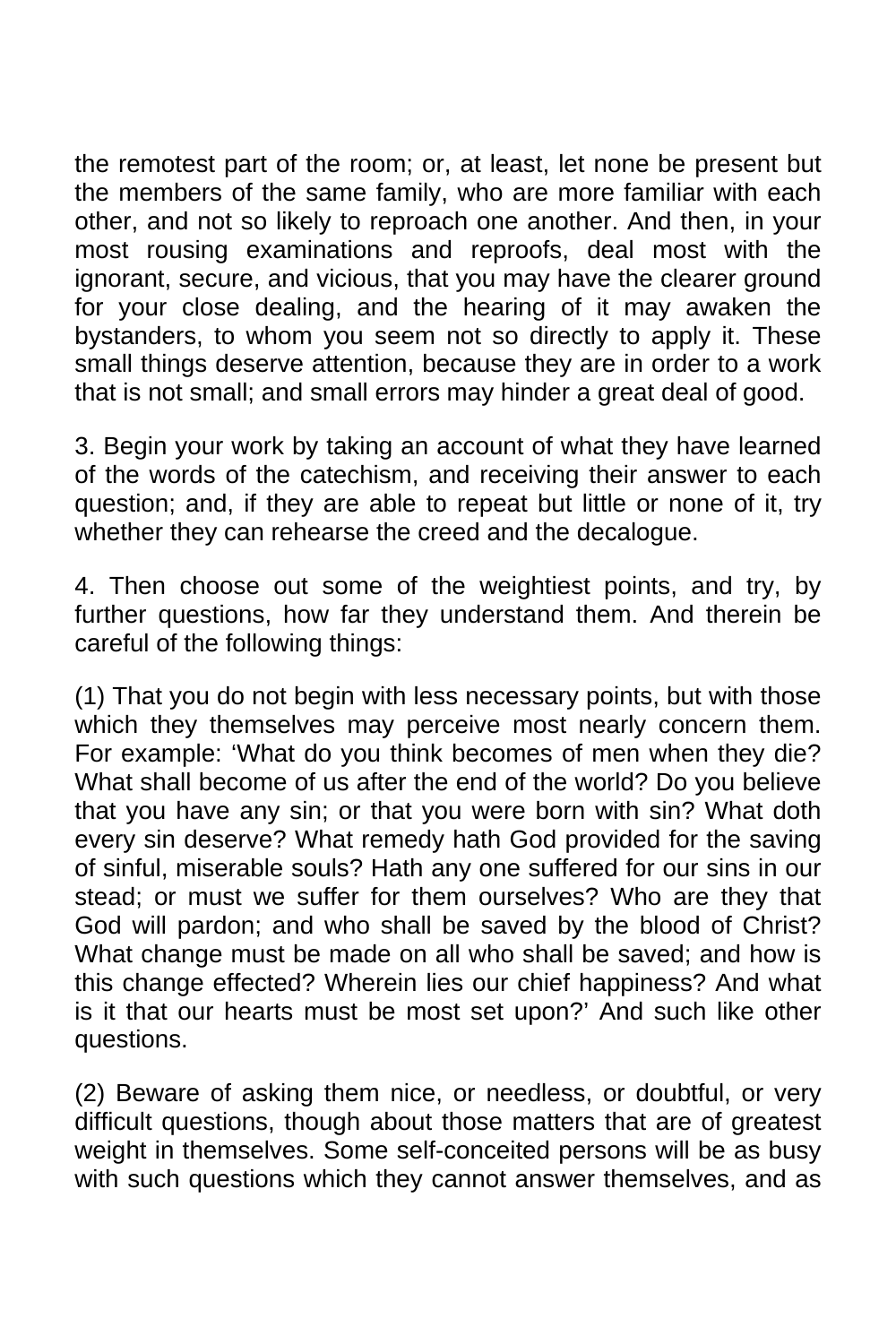censorious of the poor people that cannot answer them, as if life and death depended on them.

You will ask them perhaps, 'What is God?': and how defective an answer must you make yourselves! You may tell what he is not sooner than what he is. If you ask, 'What is repentance, what faith, or what is forgiveness of sin'?, how many ministers may you ask before you have a right answer, or else they would not be so disagreed in the point! Likewise if you ask them what regeneration is, what sanctification is. But you will perhaps say, 'If men know not what God is, what repentance, faith, conversion, justification, and sanctification are, how can they be true Christians and be saved?'. I answer, It is one thing to know exactly what they are, and another thing to know them in their nature and effects, though with a more general and indistinct knowledge; and it is one thing to know, and another thing to tell what this or that is. The very name as commonly used doth signify to them, and express from them the thing without a definition; and they partly understand what that name signifieth, when they cannot tell it you in other words; as they know what it is to repent, to believe, to be forgiven. By custom of speech they know what these mean, and yet cannot define them, but perhaps put you off with the country answer: 'To repent is to repent; and to be forgiven is to be forgiven'; or if they can say, 'It is to be pardoned,' it is fair. Yet do I not absolutely dissuade you from the use of such questions; but do it cautiously, in case you suspect some gross ignorance in the point; especially about God himself.

(3) So contrive your questions, that they may perceive what you mean, and that it is not a nice definition, but simply a solution, that you expect; and look not after words, but things, and even leave them to a bare Yes, or No, or the mere election of one of the two descriptions which you yourself may have propounded. For example: 'What is God? Is he made of flesh and blood, as we are; or is he an invisible Spirit? Is he a man, or is he not? Had he any beginning? Can he die? What is faith? Is it a believing all the Word of God? What is it to believe in Christ? Is it all one as to become a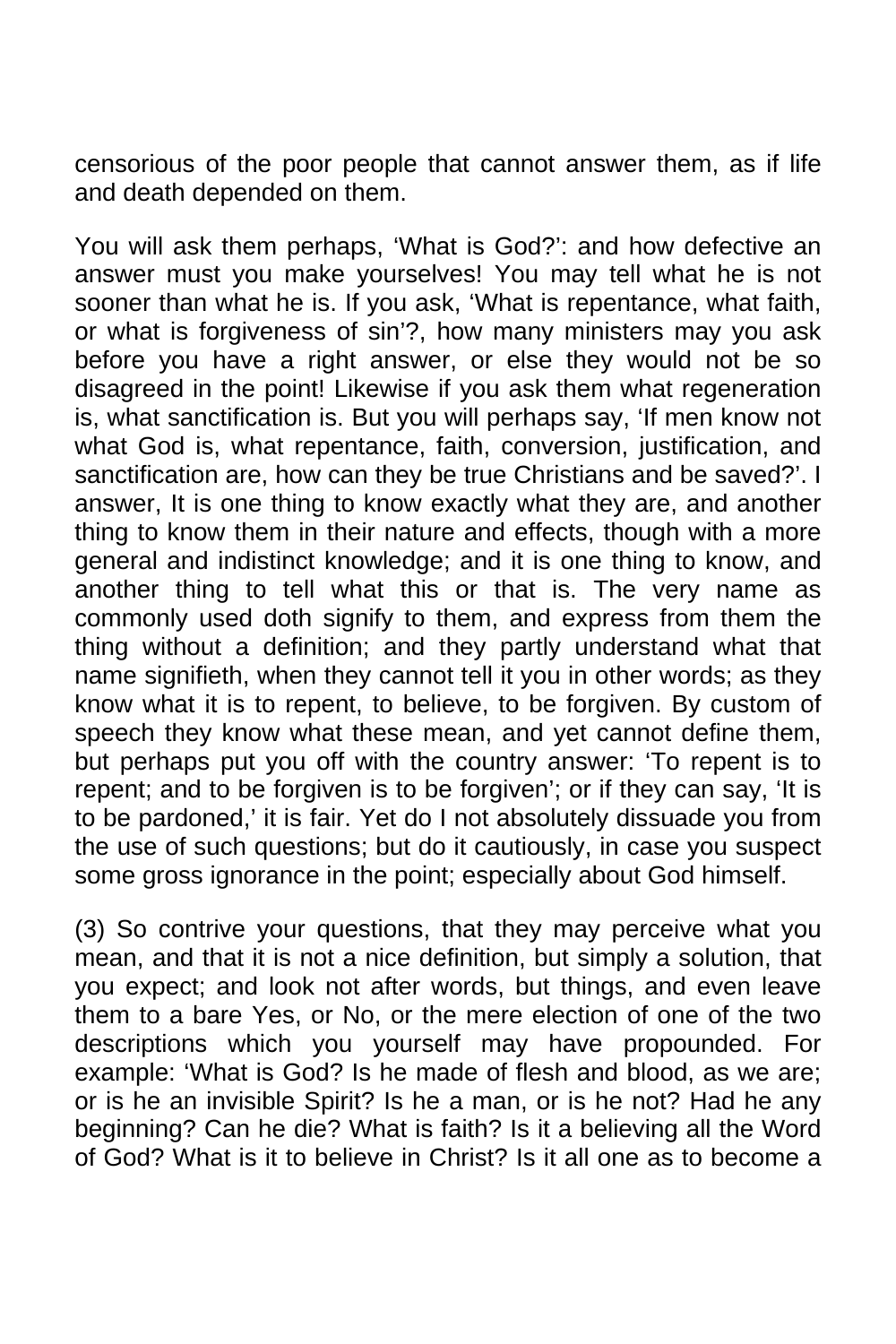true Christian or to believe that Christ is the Savior of sinners, and to trust in him, as your Savior, to pardon, sanctify, govern, and glorify you? What is repentance? Is it only to be sorry for sin or is it the change of the mind from sin to God, and a forsaking of it? or does it include both?'

(4) When you perceive that they do not understand the meaning of your question, you must draw out their answer by an equivalent, or expository question; or, if that will not do, you must frame the answer into your question, and require in reply, but Yes, or No. I have often asked some very ignorant people, 'How do you think that your sins,

which are so many and so great, can be pardoned?' And they tell me, 'By their repenting, and amending their lives," and never mention Jesus Christ. I ask them further, 'But do you think that your amendment can make God any amends or satisfaction for the sin that is past ' They will answer, 'We hope so, or else we know not what will?' One would now think that these men had no knowledge of Christ at all, since they make no mention of him; and some I indeed find have no knowledge of him; and when I tell them the history of Christ, and what he is, and did, and suffered, they stand wondering at it as a strange thing; and some say, They never heard this much before, nor knew it, though they came to church every Lord's day. But some, I perceive, give such answers, because they understand not the scope of my question; but suppose that I take Christ's death for granted, and that I only ask them, 'What shall make God satisfaction, as their part under Christ?' – though in this, also, they reveal sad ignorance. And when I ask them, 'Whether their good deeds can merit any thing from God?' they answer, 'No; but they hope God will accept them.' And if I ask further, 'Can you be saved without the death of Christ?' they say, 'No.' And if I ask, still further, 'What hath he done or suffered for you?' they will say, 'He died for us; or he shed his blood for us," and will profess that they place their confidence in that for salvation. Many men have that in their minds which is not ripe for utterance; and, through an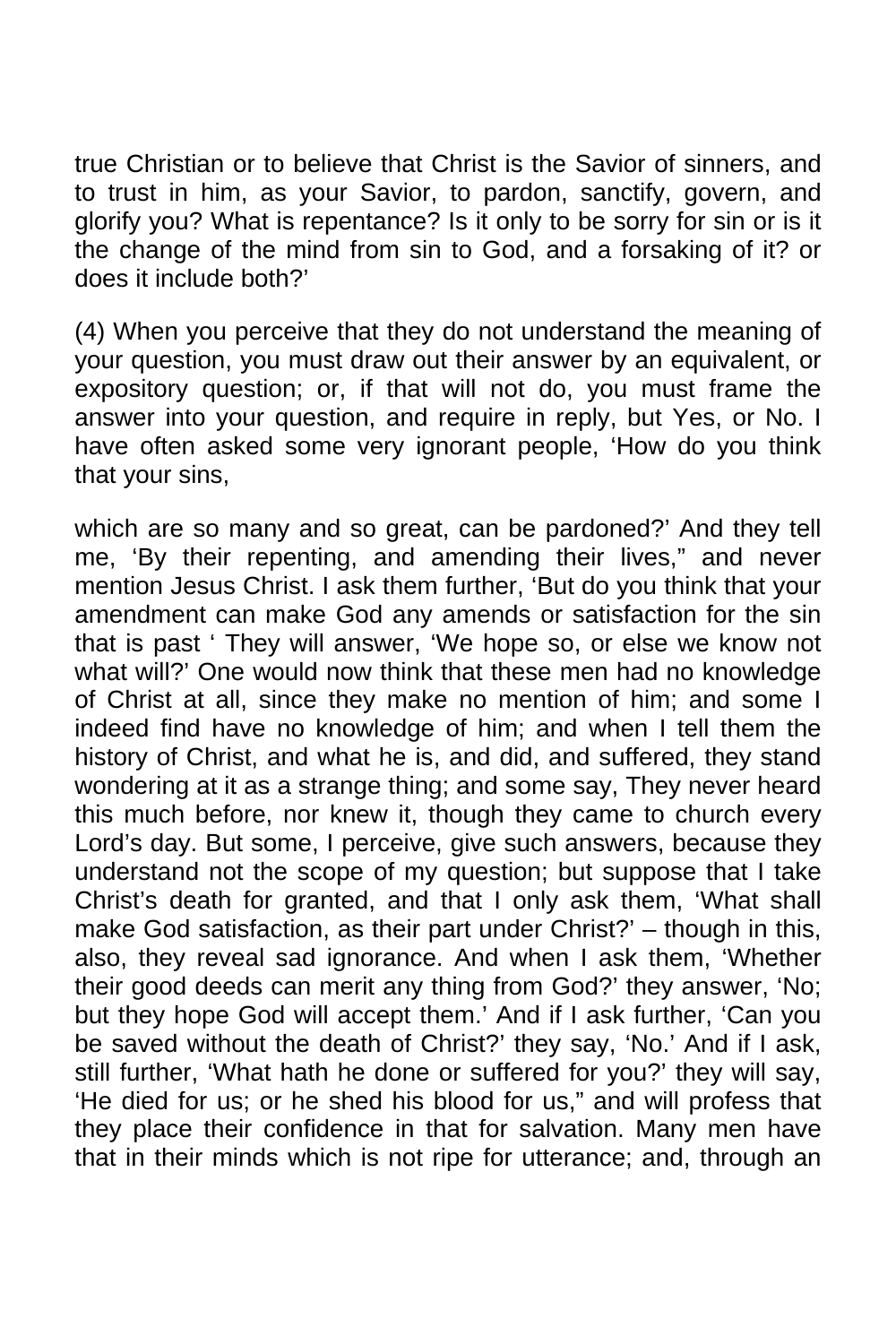imperfect education and disuse, they are strangers to the expression of those things of which they yet have some conception. And, by the way, you may here see reason why you should deal very tenderly with the common people for matter of knowledge and defect of expression, if they are teachable and tractable, and willing to use the means; for many, even ancient godly persons, cannot express themselves with any tolerable propriety, nor yet learn when expressions are put into their mouths. Some of the most pious, experienced, approved Christians that I know (aged people), complain to me, with tears, that they cannot learn the words of the catechism; and when I consider their advantages – that they have enjoyed the most excellent helps, in constant duty, and in the best company, for forty, fifty, or sixty years together – it teacheth me what to expect from poor ignorant people, who never had such company and converse for one year or week; and not to reject them so hastily as some hot and too high professors would have us do.

(5) If you find them at a loss, and unable to answer your questions, do not drive them too hard, or too long, with question after question, lest they conceive you intend only to puzzle them, and disgrace them; but when you perceive that they cannot answer, step in yourself, and take the burden off them, and answer the question yourselves; and do it thoroughly and plainly, and give a full explanation of the whole truth to them, that, by your teaching, they may be brought to understand it before you leave them. And herein it is commonly necessary that you fetch up the matter from the beginning, and take it in order, till you come to the point in question.

5. When you have done what you see cause in the trial of their knowledge, proceed next to instruct them yourselves, and this must be according to their several capacities. If it be a professor that understandeth the fundamental principles of religion, fall upon somewhat which you perceive that he most needeth, either explaining further some of the mysteries of the gospel, or laying the grounds of some duty which he may doubt of, or showing the necessity of what he neglecteth, or pointing out his sins or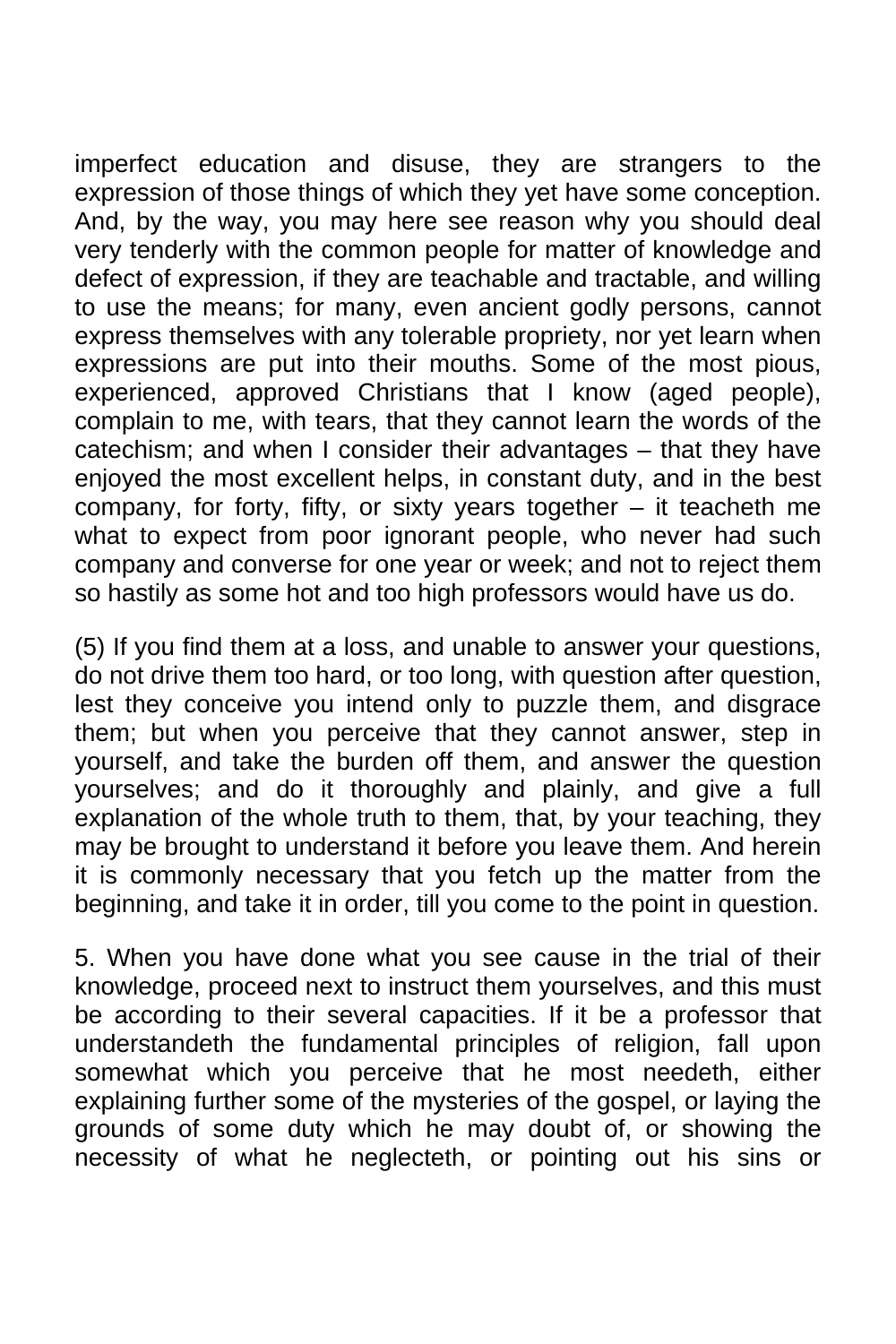mistakes, as may be most convincing and edifying to him. If, on the other hand, it be one who is grossly ignorant, give him a plain, familiar recital of the sum of the Christian religion in a few words; for though it be in the catechism already, yet a more familiar way may better help him to understand it. Thus: 'You must know, that from everlasting there was one God, who had no beginning, and will have no end, who is not a body as we are, but a most pure, spiritual Being, that knoweth all things, and can do all things; and hath all goodness and blessedness in himself. This God is but one, but yet Three Persons, the Father, the Son, and Holy Ghost, in a manner that is above our understanding. And you must know, that this one God did make all the world by his Word; the heavens he made to be the place of his glory, and a multitude of holy angels to serve him. But some of these did, by pride or some other sin, fall from their high estate, and are become devils, and shall be miserable for ever. When he had created the earth, he made man, as his noblest creature here below, even one man and one woman, Adam and Eve; and he made them perfect, without any sin, and put them into the garden of Eden, and forbade them to eat of one tree in the garden, and told them that if they ate of it they should die. But the devil, who had first fallen himself, did tempt them to sin, and they yielded to his temptation, and thus fell under the curse of God's law. But God, of his infinite wisdom and mercy, did send his own Son, Jesus Christ, to be their Redeemer, who, in the fullness of time, was made man, being born of a virgin, by the power of the Holy Ghost, and lived on earth, among the Jews, about thirty-three years, during which time he preached the gospel himself, and wrought many miracles to prove his doctrine, healing the lame, the blind, the sick, and raising the dead by his Divine power; and in the end he was offered upon the cross as a sacrifice for our sins to bear that curse which we should have borne.

'And now, if sinners will but believe in him, and repent of their sins, he will freely pardon all that is past, and will sanctify their corrupted nature, and will at length bring them to his heavenly kingdom and glory. But if they make light of their sins and of his mercy, he will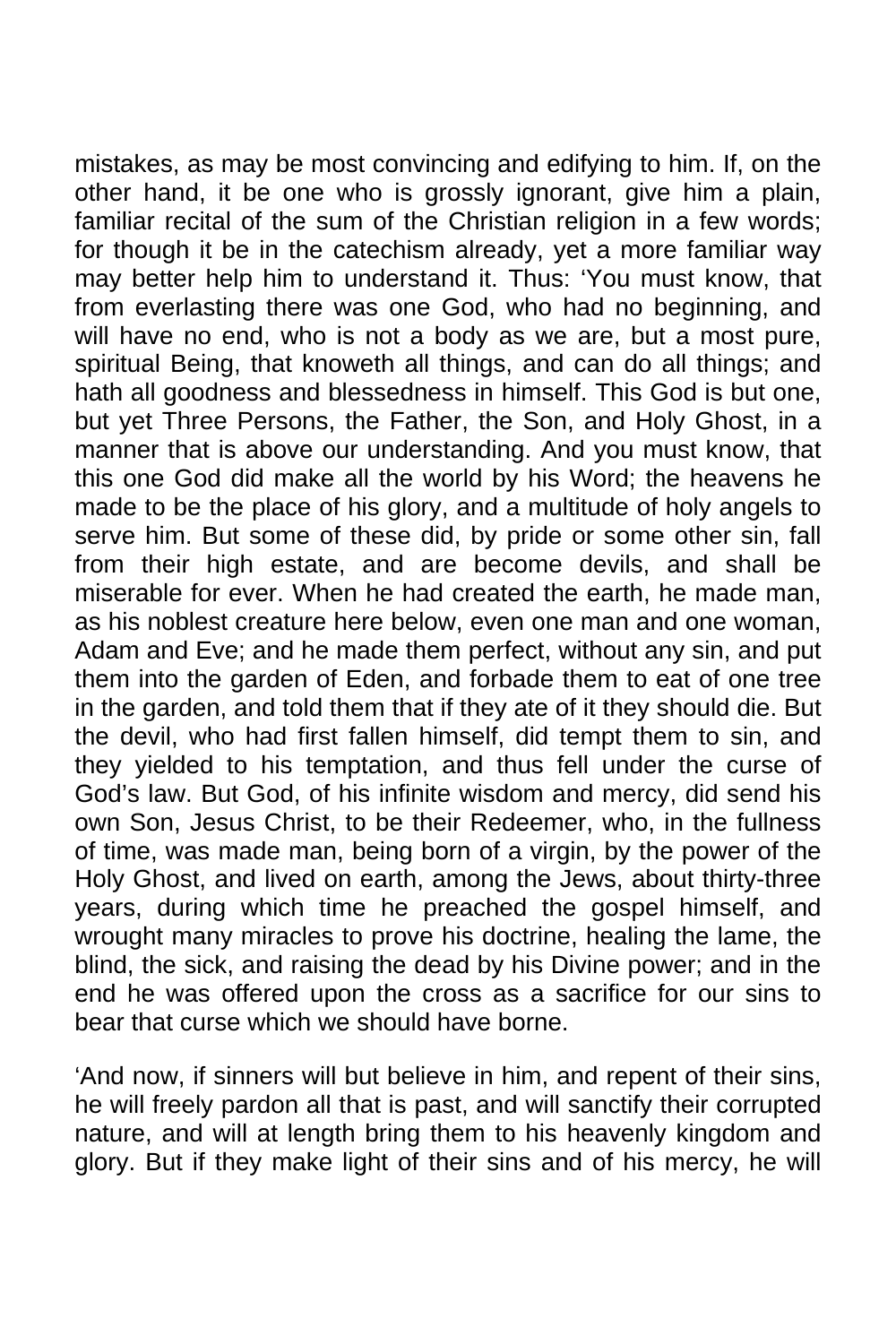condemn them to everlasting misery in hell. This gospel, Christ, having risen from the dead on the third day, appointed his ministers to preach to all the world; and when he had given this in charge to all his apostles, he ascended up into heaven, before their faces, where he is now in glory, with God the Father, in our nature. And at the end of this world, he will come again in our nature, and will raise the dead to life again, and bring them all before him, that they may "give an account of all the deeds done in the body, whether they be good, or whether they be evil." If, therefore, you mean to be saved, you must believe in Christ, as the only Savior from the wrath to come; you must repent of your sins; you must, in short, be wholly new creatures, or there will be no salvation for you.' Some such short rehearsal of the principles of religion, in the most familiar manner that you can devise, with a brief touch of application in the end, will be necessary when you deal with the grossly ignorant. And if you perceive they understand you not, go over it again, and ask them whether they understand it, and try to fix it in their memories.

6. Whether they be grossly ignorant or not, if you suspect them to be unconverted, endeavor next to make some prudent inquiry into their state. The best and least offensive way of doing this will be to prepare them for the inquiry by saying something that may mollify their minds, and convince them of the necessity of the inquiry, and then to take occasion from some article in the catechism to touch their consciences.

For example: 'You see that the Holy Ghost doth, by the Word, enlighten men's minds, and soften and open their hearts, and turn them from the power of Satan unto God through faith in Christ, and "purifies them unto himself a peculiar people;" and that none but these shall be made partakers of everlasting life. Now, though I have no desire, needlessly, to pry into any man's secrets, yet, because it is the office of ministers to give advice to their people in matters of salvation, and because it is so dangerous a thing to be mistaken as to points which involve everlasting life or everlasting death, I would entreat you to deal honestly, and tell me, Whether or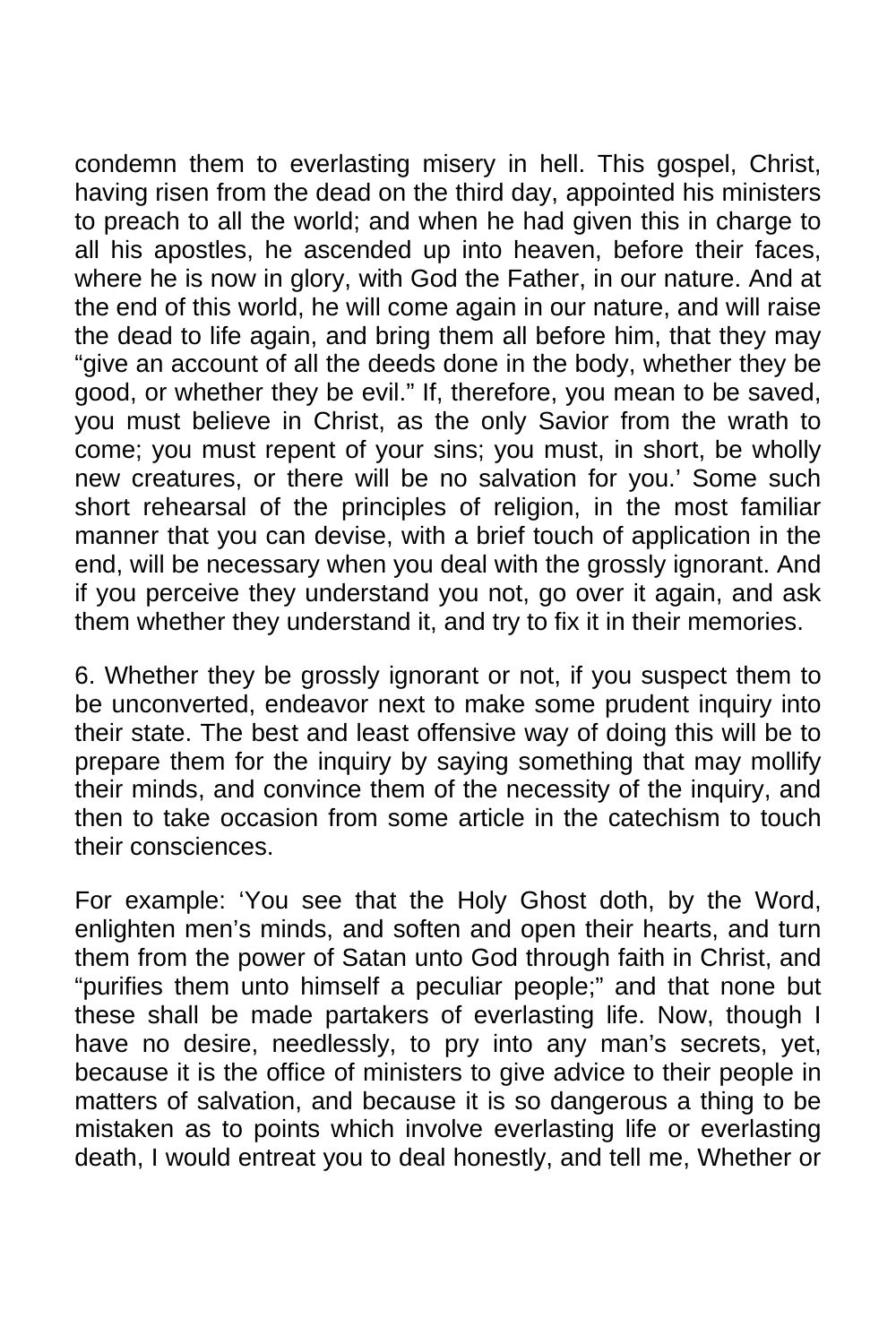not you ever found this great change upon your own heart? Did you ever find the Spirit of God, by the Word, come in upon your understanding, with a new and heavenly life, which hath made you a new creature? The Lord, who seeth your heart, doth know whether it be so or not; I pray you, therefore, see that you speak the truth.' If he tell you that he hopes he is converted – all are sinners – but he is sorry for his sins, or the like; then tell him more particularly, in a few words, of some of the plainest marks of true conversion, and so renew and enforce the inquiry, thus: 'Because your salvation or damnation is involved in this, I would fain help you a little in regard to it, that you may not be mistaken in a matter of such moment, but may find out the truth before it be too late; for as God will judge us impartially, so we have his Word before us, by which we may judge ourselves; for this Word tells us most certainly who they are that shall go to heaven, and who to hell. Now the Scripture tells us that the state of an unconverted man is this: he seeth no great felicity in the love and communion of God in the life to come, which may draw his heart thither from this present world; but he liveth to his carnal self, or to the flesh; and the main bent of his life is, that it may go well with him on earth; and that religion which he hath is but a little by the by, lest he should be damned when he can keep the world no longer; so that the world and the flesh are highest in his esteem, and nearest to his heart, and God and glory stand below them, and all their service of God is but a giving him that which the world and flesh can spare. This is the case of every unconverted man; and all who are in this case are in a state of misery. But he that is truly converted, hath had a light shining into his soul from God, which hath showed him the greatness of his sin and misery, and made it a heavy load upon his soul; and showed him what Christ is, and what he hath done for sinners, and made him admire the riches of God's grace in him.

'Oh, what glad news it is to him, that yet there is hope for such lost sinners as he; that so many and so great sins may be pardoned; and that pardon is offered to all who will accept of it! How gladly doth he entertain this message and offer! And for the time to come,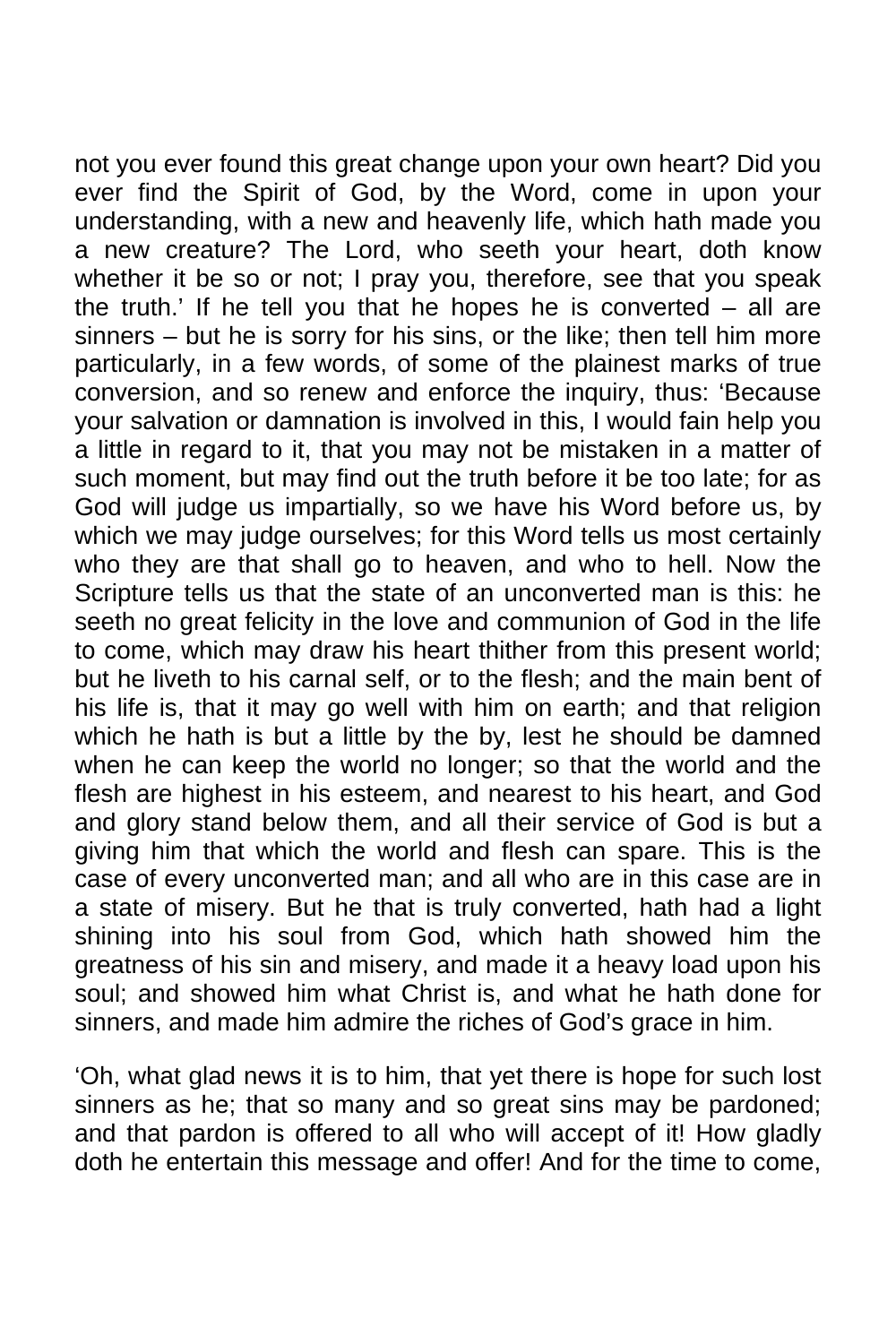he resigneth himself and all that he hath to Christ, to be wholly his, and to be disposed of by him, in order to the everlasting glory which he hath promised. He hath now such a sight of the blessed state of the saints in glory, that he despiseth all this world as dross and dung, in comparison of it; and there he layeth up his happiness and his hopes, and takes all the affairs of this life but as so many helps or hindrances in the way to that; so that the main care and business of his life is to be happy in the life to come. This is the case of all who are truly converted and who shall be saved. Now, is this the case with you, or is it not Have you experienced such a change as this upon your soul?'

If he say, he hopes he hath, descend to some particulars, thus: 'I pray you then answer me these two or three questions.

(1) Can you truly say, that all the known sins of your past life are the grief of your heart, and that you have felt that everlasting misery is due to you for them; and that, under a sense of this heavy burden, you have felt yourself a lost man, and have gladly entertained the news of a Savior, and cast your soul upon Christ alone, for pardon by his blood?

(2) Can you truly say, that your heart is so far turned from sin, that you hate the sins which you once have loved, and love that holy life which you had no mind to before; and that you do not now live in the wilful practice of any known sin? Is there no sin which you are not heartily willing to forsake, whatever it cost you; and no duty which you are not willing to perform?

(3) Can you truly say, that you have so far taken the everlasting enjoyment of God for your happiness, that it hath the most of your heart, of your love, desire, and care; and that you are resolved, by the strength of Divine grace, to let go all that you have in the world, rather than hazard it; and that it is your daily, and your principal business to seek it? Can you truly say, that though you have your failings and sins, yet your main care, and the bent of your whole life, is to please God, and to enjoy him for ever; and that you give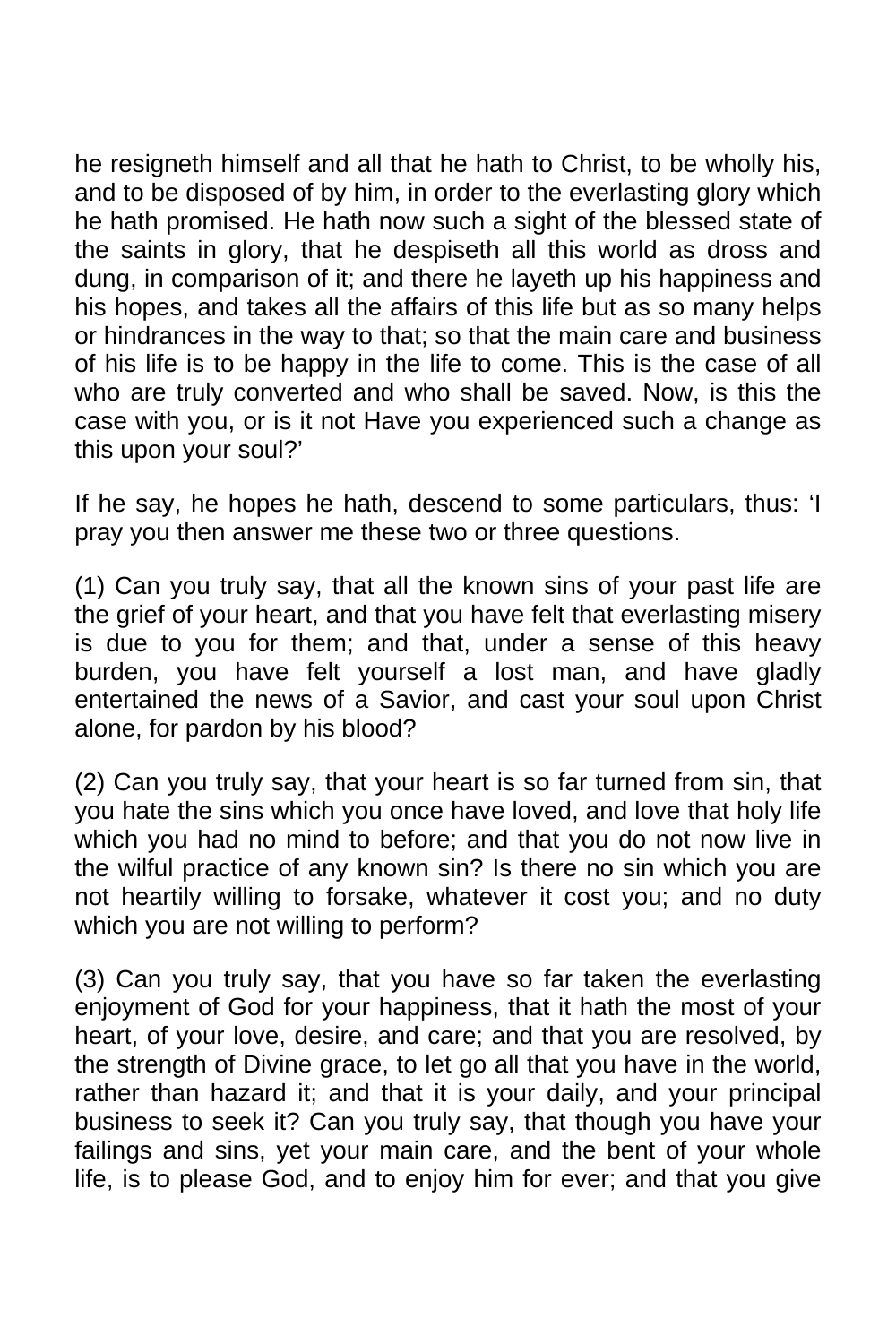the world God's leavings, as it were, and not God the world's leavings; and that your worldly business is but as a traveller's seeking for provision in his journey, and heaven is the place that you take for your home?'

If he answer in the affirmative to these questions, tell him how great a thing it is for a man's heart to abhor his sin, and to lay up his happiness unfeignedly in another world; and to live in this world for another that is out of sight; and, therefore, desire him to see that it be so indeed. Then turn to some of the articles in the catechism, which treat of those duties which you most suspect him to omit, and ask him, whether he performs such or such a duty; as for instance, prayer in his family, or in private, and the holy spending of the Lord's day.

I would, however, advise you to be very cautious how you pass too hasty or absolute censures on any you have to do with; because, it is not so easy a matter to discern a man to be certainly graceless, as many imagine it to be; and you may do the work in hand as well without such an absolute conclusion as with it.

7. If, however, you have, either by former discovery of gross ignorance, or by these later inquiries into his spiritual state, discerned an apparent probability that the person is yet in an unconverted state, your next business is, to employ all your skill to bring his heart to a sense of his condition. For example: 'Truly, my friends, I have no mind, the Lord knows, to make your condition worse than it is, nor to occasion you any causeless fear or trouble; but, I suppose, you would account me a treacherous enemy, and not a faithful minister, if I should flatter you, and not tell you the truth. If you seek a physician in your sickness, you would have him tell you the truth, though it were the worst. Much more here! For there the knowledge of your disease may, by your fears, increase it; but here you must know it, or else you can never be recovered from it. I much fear that you are yet a stranger to the Christian life. For if you we're a Christian indeed, and truly converted, your very heart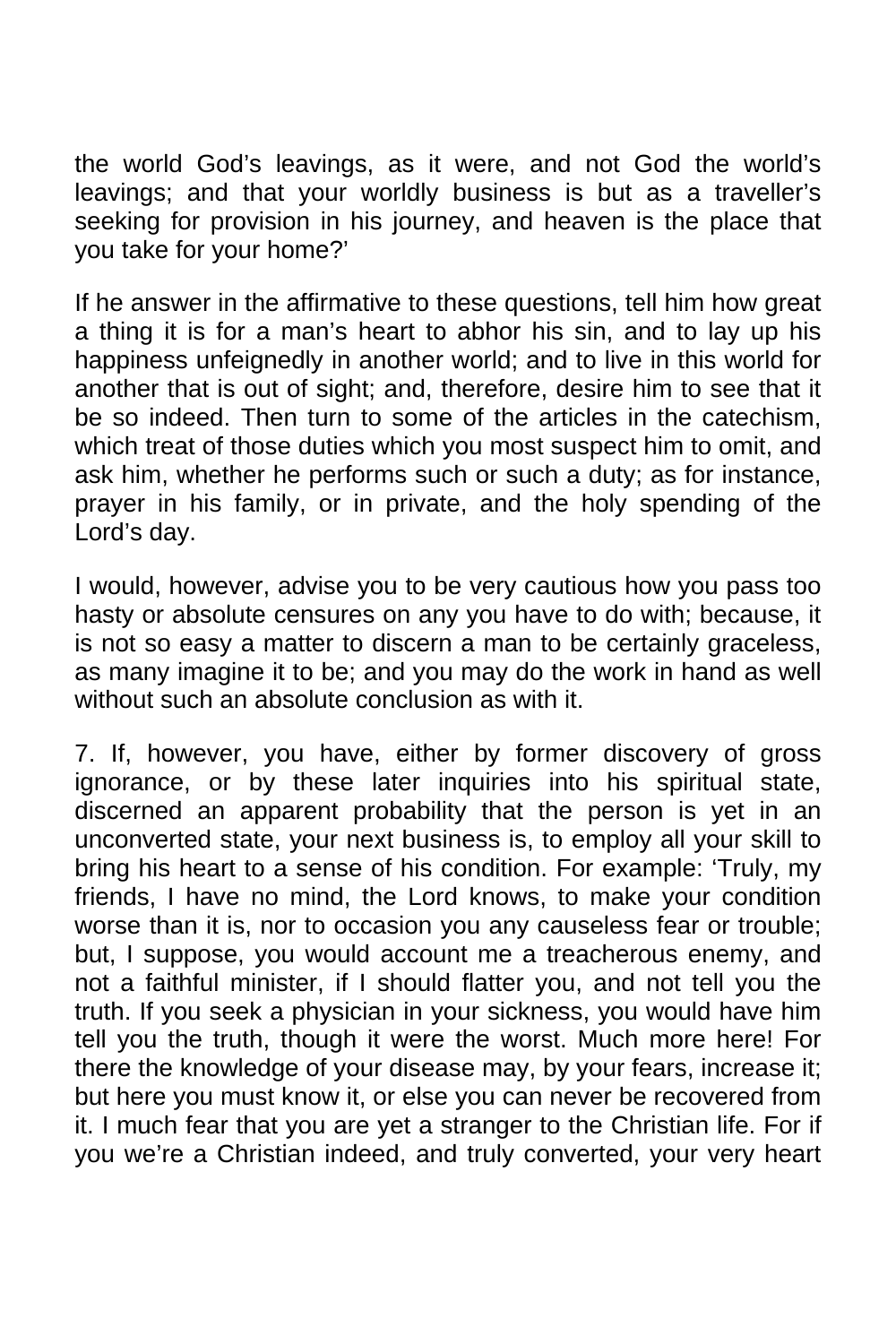would be set on God and the life to come, and you would make it your chief business to prepare for everlasting happiness; and you durst not, you would not, live in any wilful sin, nor in the neglect of any known duty.

'Alas! what have you done? how have you spent your time till now Did you not know that you had a soul to be saved or lost; and that you must live in heaven or in hell for ever; and that you had your life and time in this world chiefly for the purpose of preparing for another? Alas! what have you been doing all your days that you are so ignorant, or so unprepared for death, if it should now find you? If you had but as much mind of heaven as of earth, you would have known more of it, and done more for it, and inquired more diligently after it, than you have done. You can learn how to do your business in the world; and why could you not learn more of the will of God, if you had but attended to it? You have neighbors that could learn more, that have had as much to do in the world as you, and who have had as little time. Do you think that heaven is not worth your labor? or that it can be had without any care or pains, when you cannot have the trifles of this world without them, and when God hath bid you seek first his kingdom and the righteousness thereof? Alas! my friends, what if you had died before this hour in an unconverted state? what then had become of you, and where had you now been? Alas! that you were so cruel to yourselves as to venture your everlasting state so desperately as you have done! What did you think of? Did you not all this while know that you must shortly die, and be judged as you were then found? Had you any greater work to do, or any greater business to mind, than your everlasting salvation? Do you think that all that you can get in this world will comfort you in a dying hour, or purchase your salvation, or ease the pains of hell?'

Set these things home with a peculiar earnestness; for if you get not to the heart, you do little or nothing; and that which affecteth not is soon forgotten.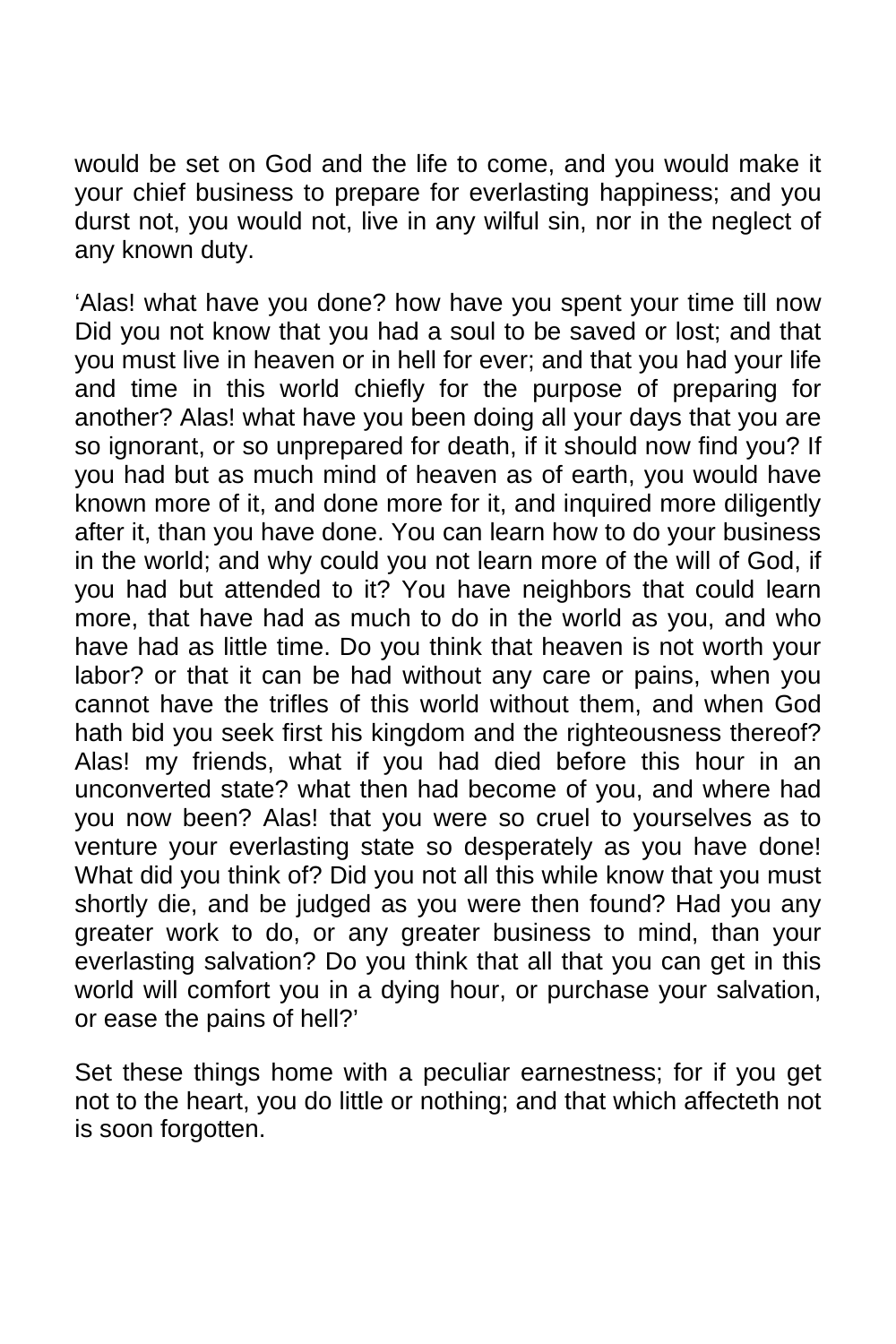8. Conclude the whole with a practical exhortation, which must contain two parts; first, the duty of believing in Christ; and secondly, of using the external means of grace for the time to come, and the avoiding of former sins. For example: 'My friend, I am heartily sorry to find you in so sad a case, but I should be more sorry to leave you in it, and therefore let me entreat you, for the Lord's sake, and for your own sake, to regard what I shall say to you, as to the time to come. It is of the Lord's great mercy that he did not cut you off in your unconverted state, and that you have yet life and time, and that there is a remedy provided for you in the blood of Christ, and that pardon and sanctification and everlasting life are offered to you as well as to others. God hath not left sinful man to utter destruction, as he hath done the devils; nor hath he made any exception in the offer of pardon and eternal life against you any more than against any other.

'If you had yet but a bleeding heart for sin, and could come to Christ believingly for recovery, and resign yourself to him as your Savior and Lord, and would be a new man for the time to come, the Lord would have mercy on you in the pardon of your sins, and the everlasting salvation of your soul. And I must tell you that, as it must be the great work of God's grace to give you such a heart, so if ever he mean to pardon and save you, he will make this change upon you; he will make you feel your sin as the heaviest burden in the world, as that which is most odious in itself, and hath rendered you liable to his wrath and curse; he will make you see that you are a lost man, and that there is nothing for you but everlasting damnation, unless you are pardoned by the blood of Christ, and sanctified by his Spirit; he will make you see the need you have of Christ, and how all your hope and life is in him; he will make you see the vanity of this world and all that it can afford you, and that all your happiness is with God, in that everlasting life in heaven, where you may, with the saints and angels, behold his glory, and live in his love, and be employed in his praises. Let me tell you that, till this work be done upon you, you are a miserable man; and if you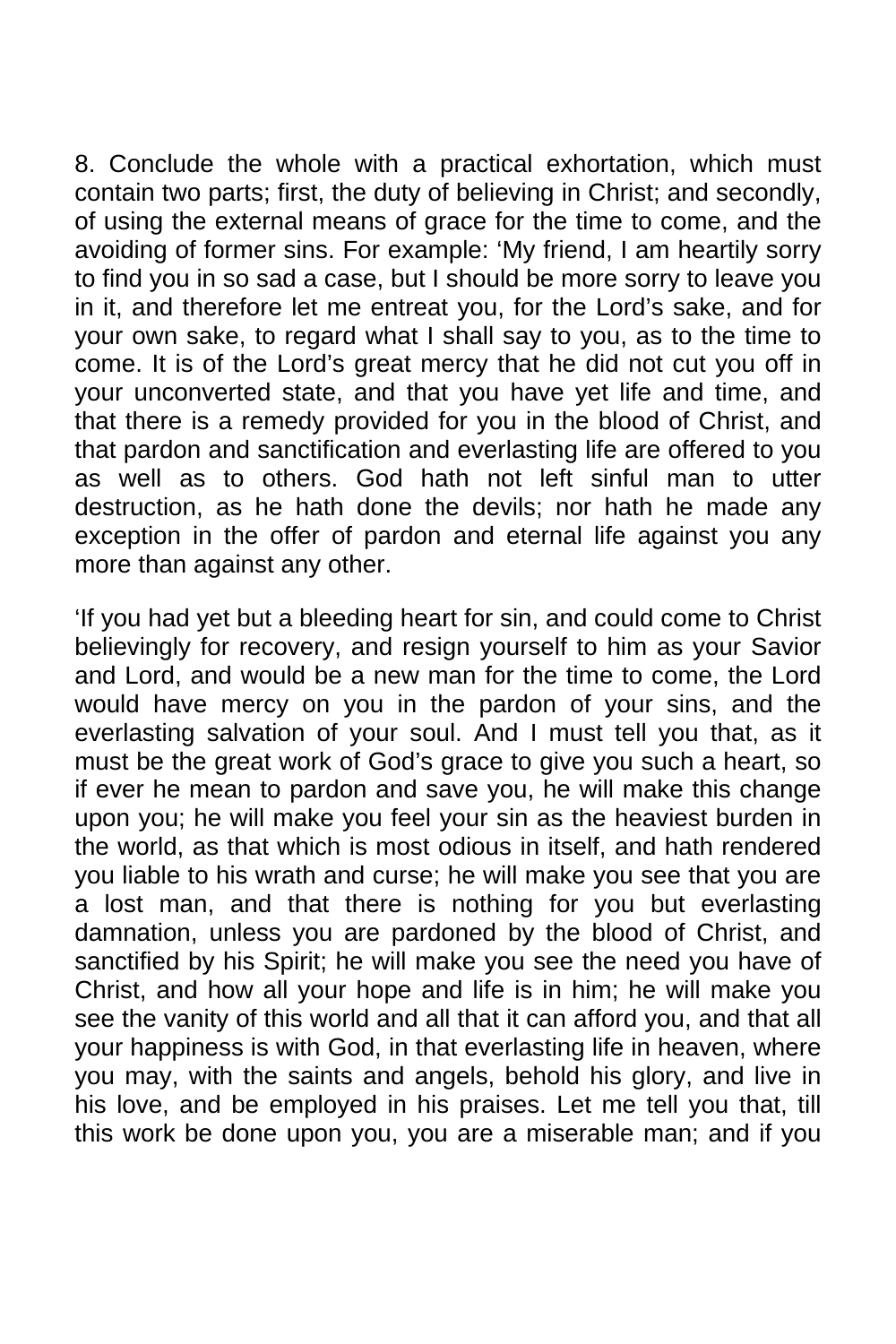die before it is done, you are lost for ever. Now you have hope and help before you, but then there will be none.

'Let me therefore entreat you, as you love your soul, First, That you will not rest in the condition in which you at present are. Be not quiet in your mind till a saving change is wrought in your heart. Think, when you rise in the morning, Oh, what if this day should be my last, and death should find me in an unrenewed state? Think, when you are about your labor, Oh, how much greater a work have I yet to do, to get my soul reconciled to God, and sanctified by his Spirit! Think, when you are eating, or drinking, or looking on anything that you possess in the world, What good will all this do me, if I live and die an enemy to God, and a stranger to Christ and his Spirit, and so perish for ever? Let these thoughts be day and night upon your mind till your soul be changed. Secondly, I entreat you to bethink yourself seriously what a vain world this is, and how shortly it will leave you to a cold grave, and to everlasting misery, if you have not a better treasure than it. And consider what it is to live in the presence of God, and to reign with Christ, and be like the angels; and that this is the life that Christ hath procured you, and is preparing for you, and offereth you, if you will only accept of it; and oh think, whether it be not madness to slight such an endless glory, and to prefer these fleshly dreams and earthly shadows before it. Accustom yourself to such considerations as these when you are alone, and let them dwell upon your mind. Thirdly, I entreat, that you will presently, without any more delay, accept of this felicity, and this Savior. Close with the Lord Jesus that offereth you this eternal life: joyfully and thankfully accept his offer as the only way to make you happy: and then you may believe that all your sins will be done away by him. Fourthly, Resolve presently against your former sins; find out what hath defiled your heart and life, and cast it from you, as you would do poison out of your stomach, and abhor the thought of taking it again.

'My last request to you is, that you will set yourself to the diligent use of the means of grace till this change be wrought, and then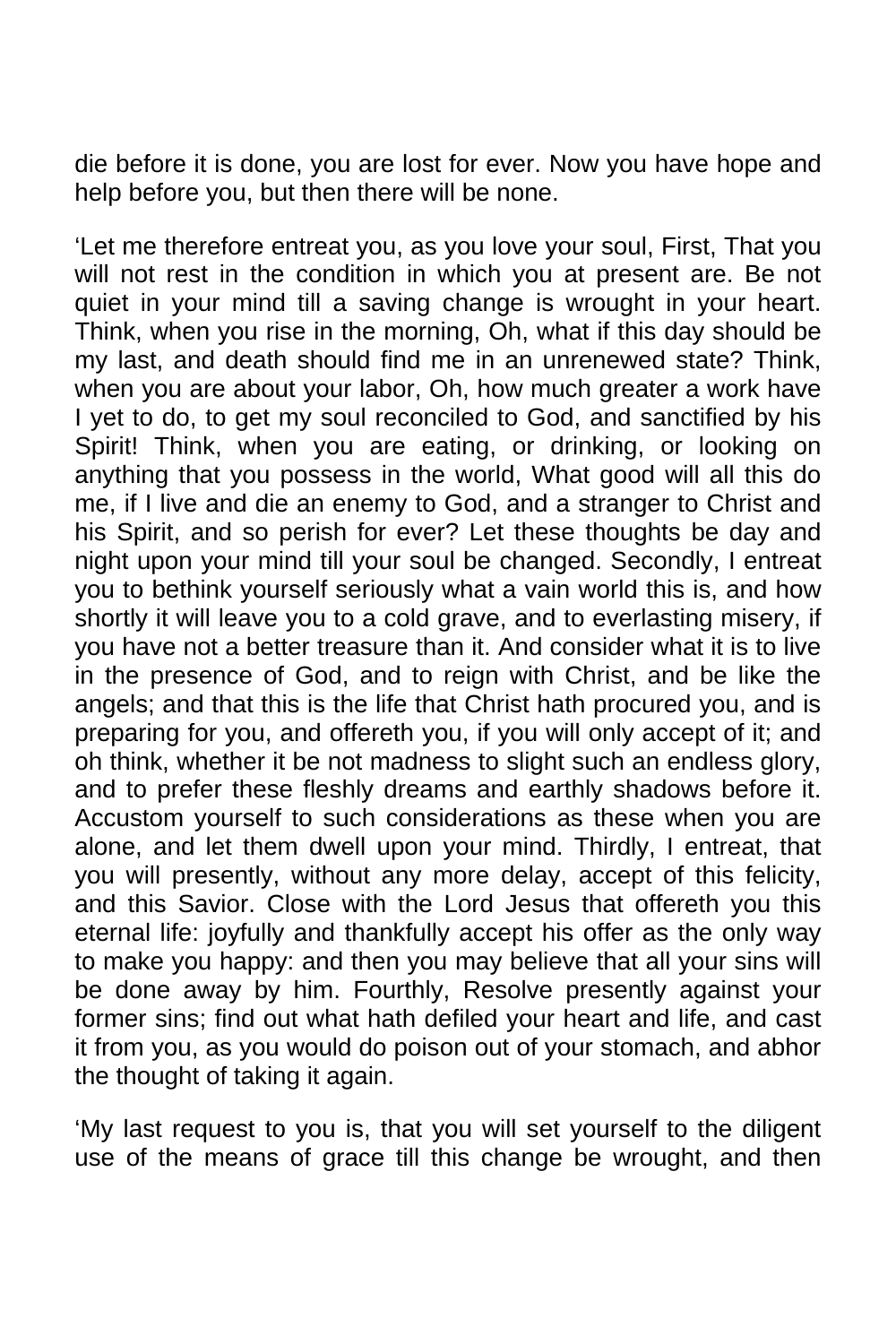continue the use of these means till you are confirmed, and at last perfected.

(1) As you cannot of yourself effect this change upon your heart and life, betake yourself daily to God in prayer, and beg earnestly, as for your life, that he will pardon all your sins, and change your heart, and show you the riches of his grace in Christ, and the glory of his kingdom. Follow God day and night with these requests.

(2) Fly from temptations and occasions of sin, and forsake your former evil company, and betake yourself to the company of those that fear God, and will help you in the way to heaven.

(3) Be specially careful to spend the Lord's day in holy exercises, both public and private, and lose not one quarter of an hour of any of your time; but especially of that most precious time which God hath given you purposely, that you may set your mind upon him, and be instructed by him, and prepare yourself for your latter end. What say you to these things? Will you do this presently, or at least so much of it as you can? Will you give me a promise to this effect, and study henceforth to keep that promise?'

And here be sure, if you can, to get their promise, and engage them to amendment, especially to use the means of grace, and to change their company, and to forsake their sins, because these are more within their reach; and in this way they may wait for the accomplishing of that change that is not yet wrought. And do this solemnly, reminding them of the presence of God who heareth their promises, and who will expect the performance of them; and when you afterward have opportunity, you may remind them of their promise.

9. At the dismissing of them, do these two things:

(1) Mollify their minds again by a few words, deprecating anything like offense. For example: 'I pray you, take it not ill that I have put you to this trouble, or dealt thus freely with you. It is as little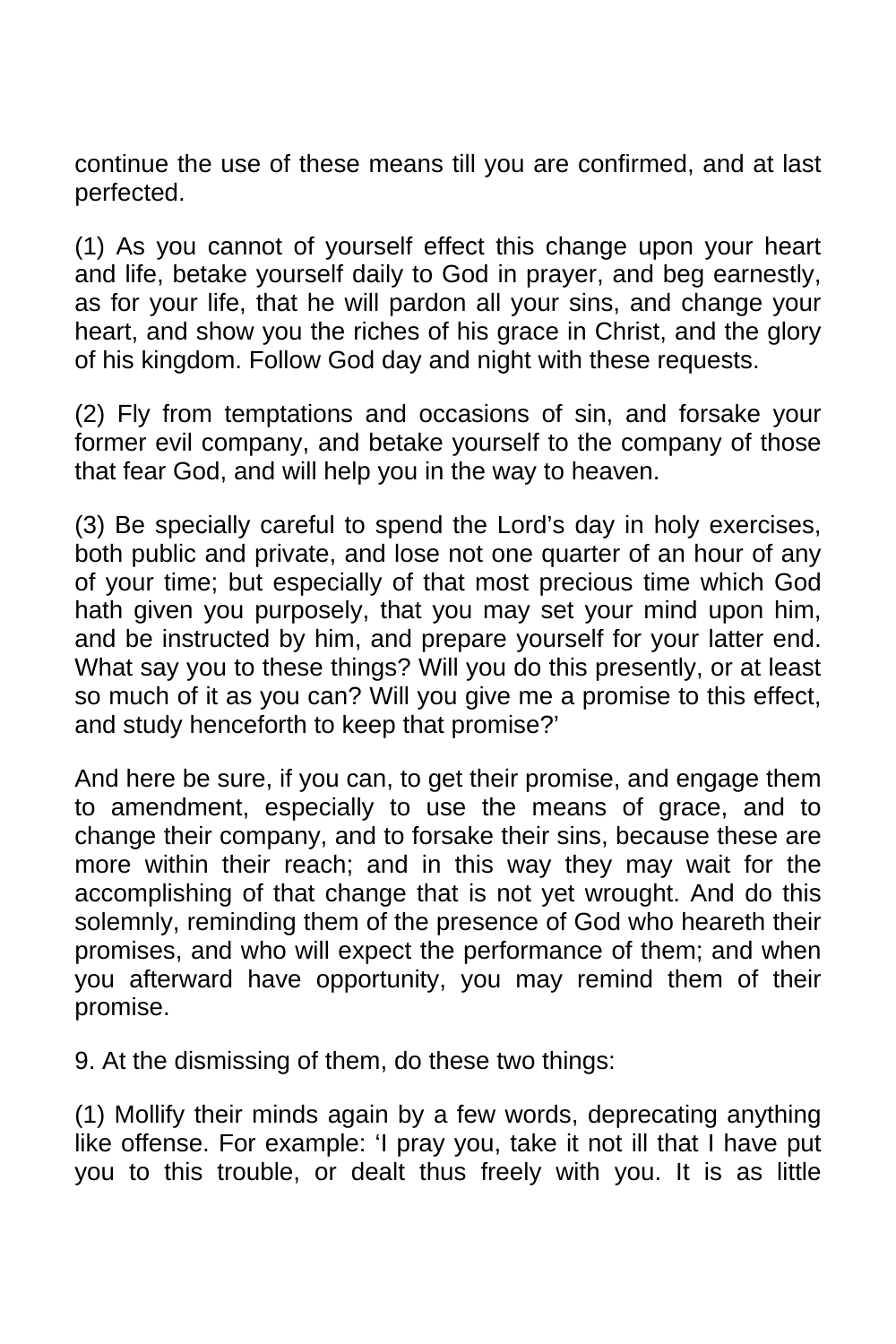pleasure to me as to you. If I did not know these things to be true and necessary, I would have spared this labor to myself and you; but I know that we shall be here together but a little while: We are almost at the world to come already; and therefore it is time for us all to look about us, and see that we be ready when God shall call us.'

(2) As you may not soon have an opportunity to speak with the same persons, set them in the way of perfecting what you have begun. Engage the master of each family to call all his family to repeat, every Lord's day, what they have learned of the catechism; and to continue this practice till they have all learned it perfectly: and when they have done so, still to continue to hear them regularly recite it, that they may not forget it; for, even to the most judicious, it will be an excellent help to have in memory a Sum of the Christian Religion, as to matter, method, and words.

As to the rulers of families themselves, or those that are under such masters as will not help them, if they have learned some part of the catechism only, engage them either to come again to you (though before their course) when they have learned the rest, or else to go to some able experienced neighbor, and repeat it to him; and do you take the assistance of such persons, when you cannot have time yourself.

10. Have the names of all your parishioners by you in a book; and when they come and repeat the catechism, note in your book who come, and who do not; and who are so grossly ignorant as to be unfit for the Lord's supper and other holy communion, and who not: and as you perceive the necessities of each, so deal with them for the future. But as to those that are utterly obstinate, and will not come to you, nor be instructed by you, deal with them as the obstinate despisers of instruction should be dealt with, in regard to sealing and confirming ordinances; which is, to avoid them, and not to hold holy or familiar communion with them in the Lord's supper or other ordinances. And though some reverend brethren are for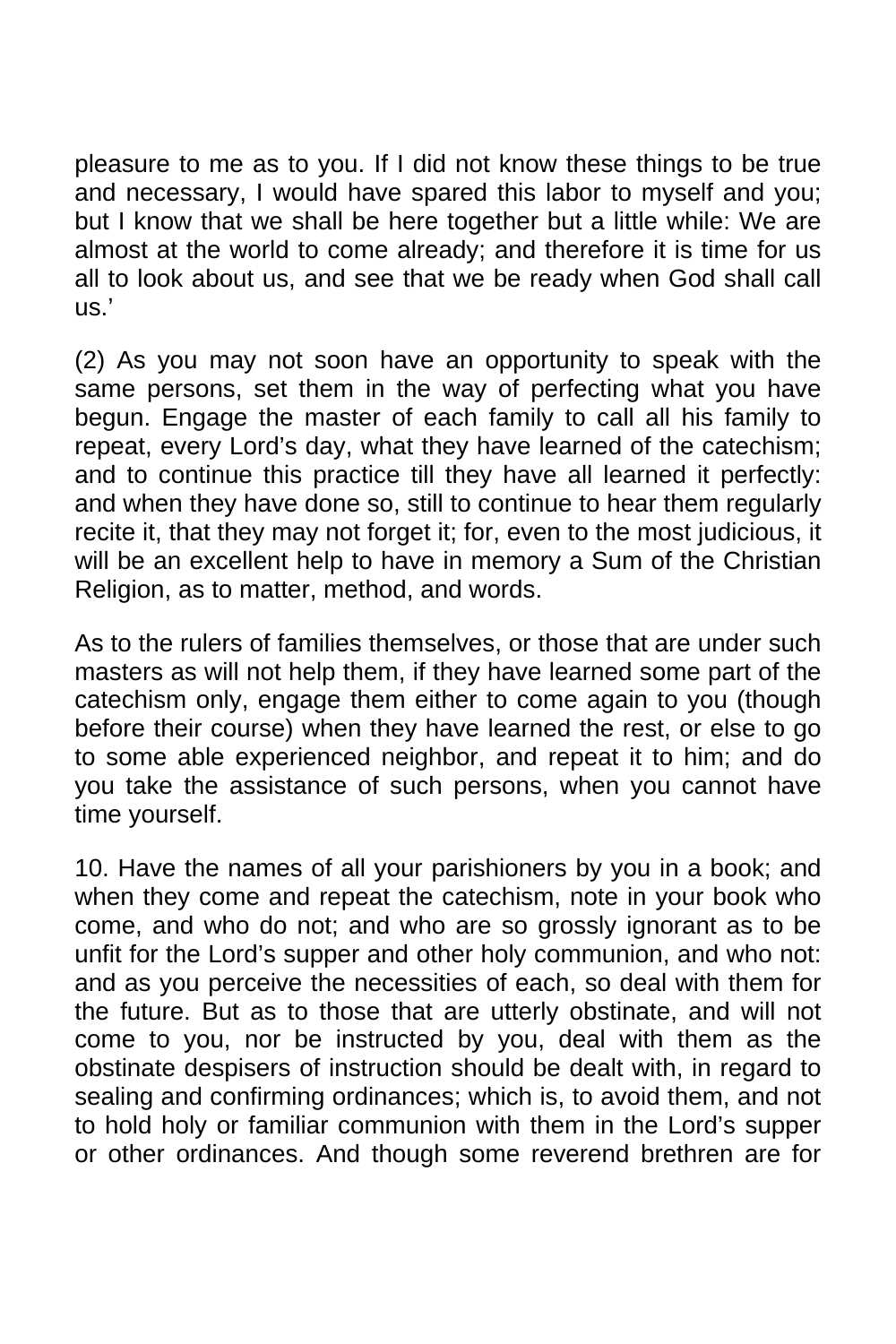admitting their children to baptism (and offended with me for contradicting it), yet so cannot I, nor shall I dare to do it upon any pretences of their ancestors' faith, or of a dogmatical faith of these rebellious parents.

11. Through the whole course of your conference with them, see that the manner as well as the matter be suited to the end.

And concerning the manner observe these particulars:

(1) That you make a difference according to the character of the persons whom you have to deal with. To the youthful, you must lay greater shame on sensual voluptuousness, and show them the nature and necessity of mortification. To the aged, you must do more to disgrace this present world, and make them apprehensive of the nearness of their change, and the aggravations of their sin, if they shall live and die in ignorance or impenitency. To inferiors and the young, you must be more free; to superiors and elders, more reverend. To the rich, you must show the vanity of this world; and the nature and necessity of self-denial; and the damnableness of preferring the present state to the next; together with the necessity of improving their talents in doing good to others. To the poor, you must show the great riches of glory which are offered to them in the gospel, and how well present comfort may be spared when everlasting joy may be got. Those sins must also be most insisted on which each one's age, or sex, or temperament, or calling and employment in the world, doth most incline them to; as in females, loquacity, evil speeches, passion, malice, pride; in males, drunkenness, ambition, etc.

(2) Be as condescending, familiar, and plain as possible, with those that are of weaker capacity.

(3) Give them Scripture proof of all you say, that they may see that it is not you only, but God by you that speaketh to them.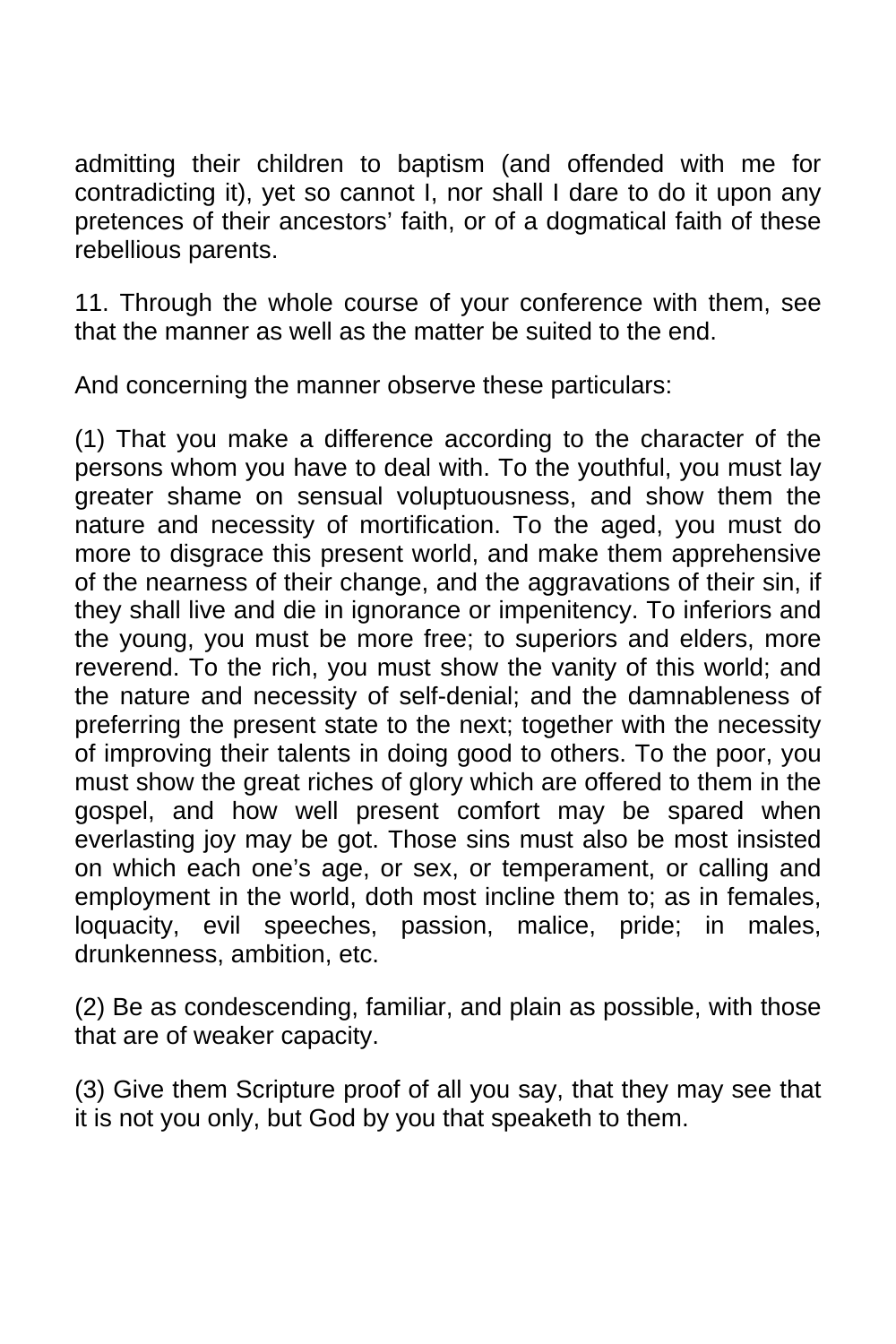(4) Be as serious as you can in the whole exercise, but especially in the applicatory part. I scarce fear anything more, than that some careless ministers will slubber over the work, and do all superficially and without life, and destroy this as they do all other duties, by turning it into a mere formality; putting a few cold questions to their people, and giving them two or three cold words of advice, without any life and feeling in themselves, and not likely to produce any feeling in the hearers. But surely he that valueth souls, and knoweth what an opportunity is before him, will go through the exercise with deep seriousness, and will be as earnest with them as for life or death.

(5) To this end, I should think it very necessary that, both before and in the work, we take special pains with our own hearts, to excite and strengthen our belief of the truth of the gospel, and of the invisible glory and misery that are to come. I am confident this work will exceedingly try the strength of our belief. For he that is but superficially a Christian, and not sound at bottom, will likely feel his zeal quite fail him, especially when the duty is grown common, for want of a belief of the things of which he is to treat. An affected hypocritical fervency will not hold out long in duties of this kind. A pulpit shall have more of it, than a conference with poor ignorant souls. For the pulpit is the hypocritical minister's stage: there, and in the press, and in other public acts, where there is room for ostentation, you shall have his best, perhaps his all. It is other kind of men that must effectually do the work now in hand.

(6) It is, therefore, very meet that we prepare ourselves for it by secret prayer; and, if time would permit, and there be many together, it were well if we began and ended with a short prayer with our people.

(7) Carry on all, even the most earnest passages, with clear demonstrations of love to their souls, and make them feel through the whole, that you aim at nothing but their salvation. Avoid all harsh, discouraging language.